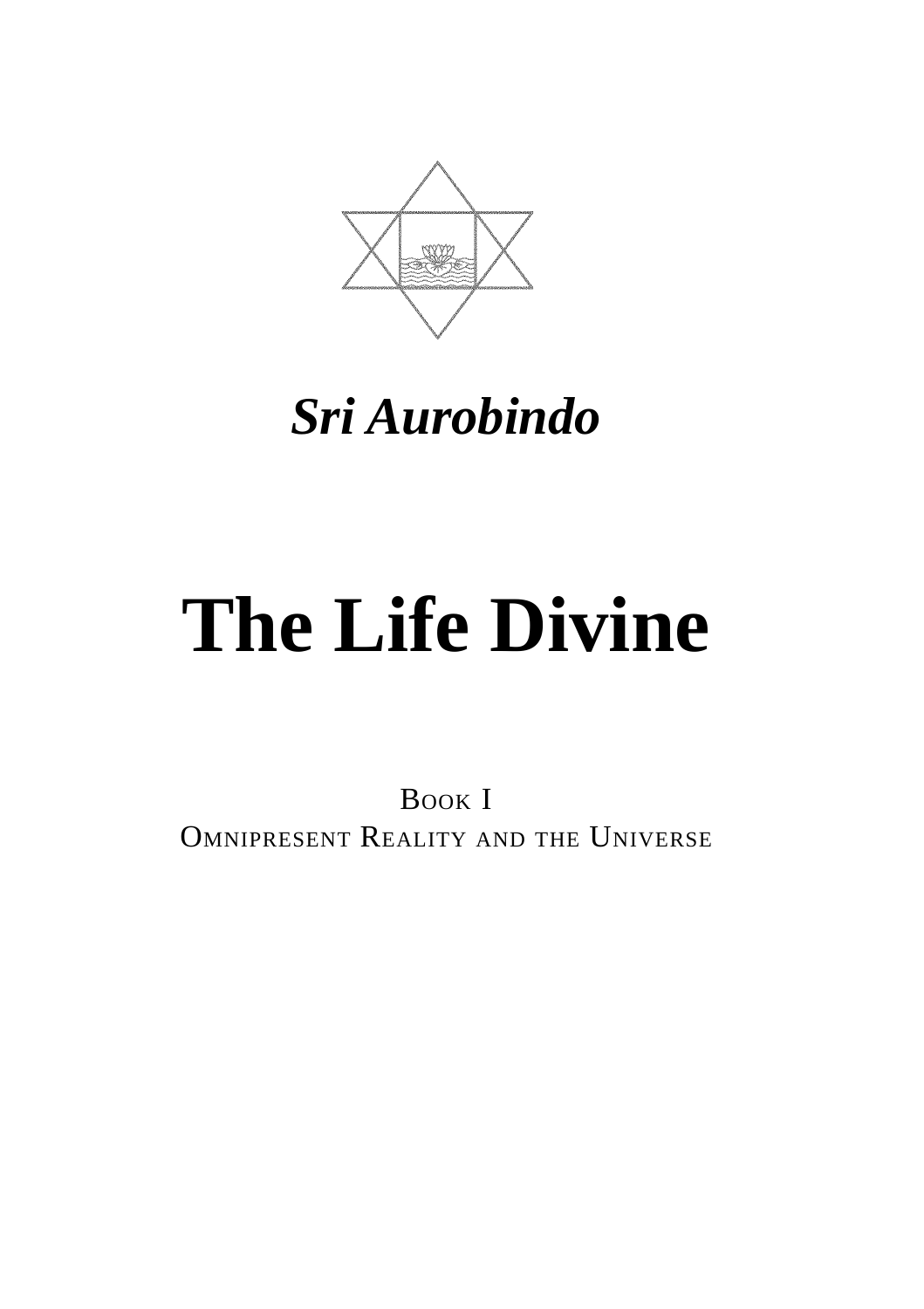#### **Publisher's Note**

The Life Divine first appeared serially in the Arya from August 1914 to January 1919. Volume I, revised and enlarged, was first published in book form in November 1939; Volume II, recast and enlarged, followed in July 1940, in two parts. These were reprinted in 1943 and 1947. The Sri Aurobindo Library, New York, issued a single volume edition in 1949 and reprinted it in 1951. An edition under the imprint of the Sri Aurobindo International Centre of Education, also in a single volume, appeared in 1955 and was reprinted in 1960. The India Library Society Edition (New York) came out in 1965.

In 1972 The Life Divine was published as volumes 18 and 19 of the Sri Aurobindo Birth Centenary Library. This edition was reprinted several times.

The text of the present, electronic, edition is identical to that of the SABCL edition.

Sri Aurobindo. SABCL.- Volume: 18-19. The Life Divine / Sri Aurobindo Ashram Trust.- Pondicherry, India.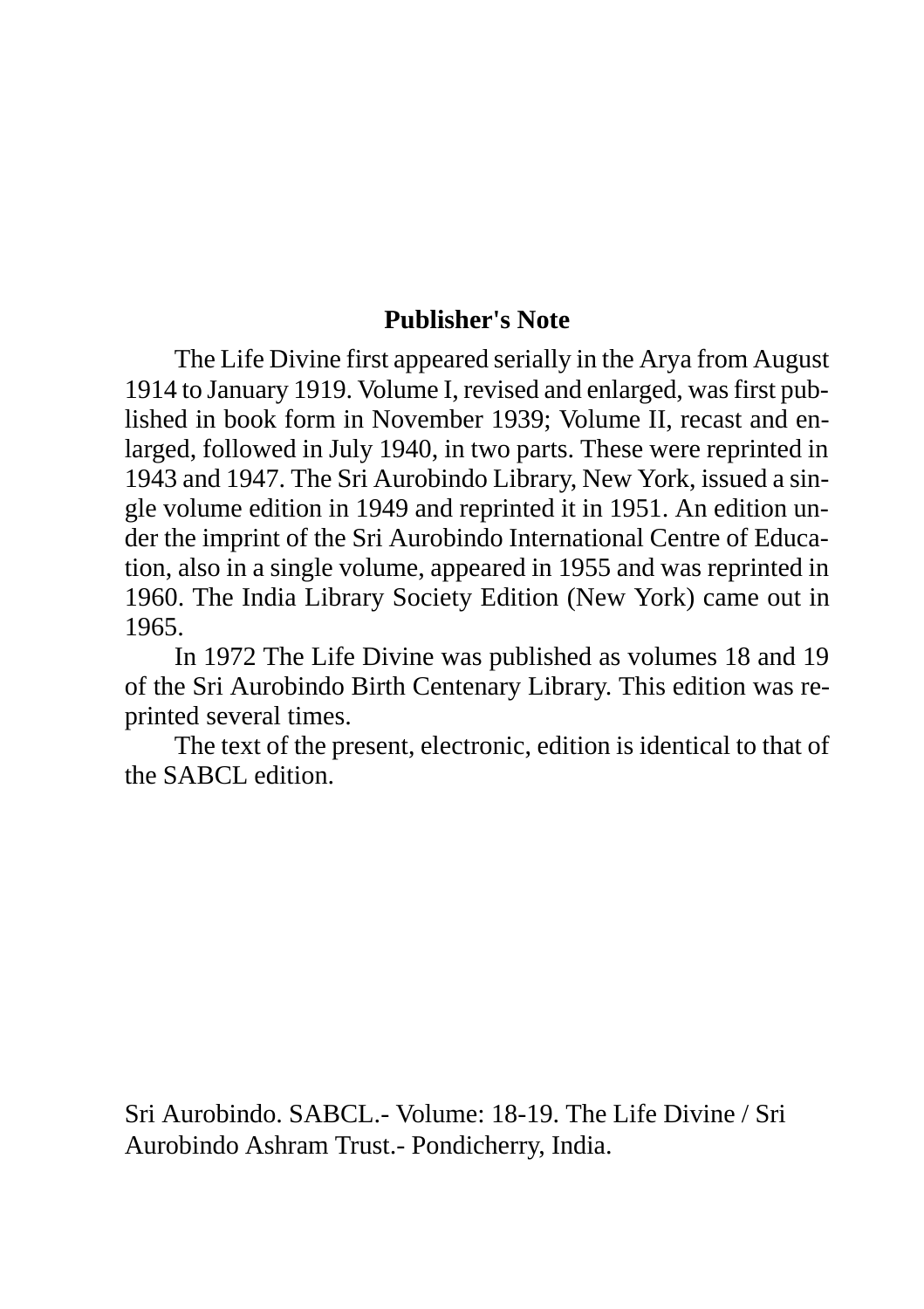### **Contents**

| III. The Two Negations: The Refusal of the Ascetic  17 |  |
|--------------------------------------------------------|--|
|                                                        |  |
|                                                        |  |
|                                                        |  |
|                                                        |  |
|                                                        |  |
|                                                        |  |
|                                                        |  |
|                                                        |  |
|                                                        |  |
|                                                        |  |
|                                                        |  |
|                                                        |  |
|                                                        |  |
|                                                        |  |
|                                                        |  |
|                                                        |  |
|                                                        |  |
|                                                        |  |
|                                                        |  |
|                                                        |  |
|                                                        |  |
|                                                        |  |
|                                                        |  |
|                                                        |  |
| XXVIII. Supermind, Mind and the Overmind Maya  271     |  |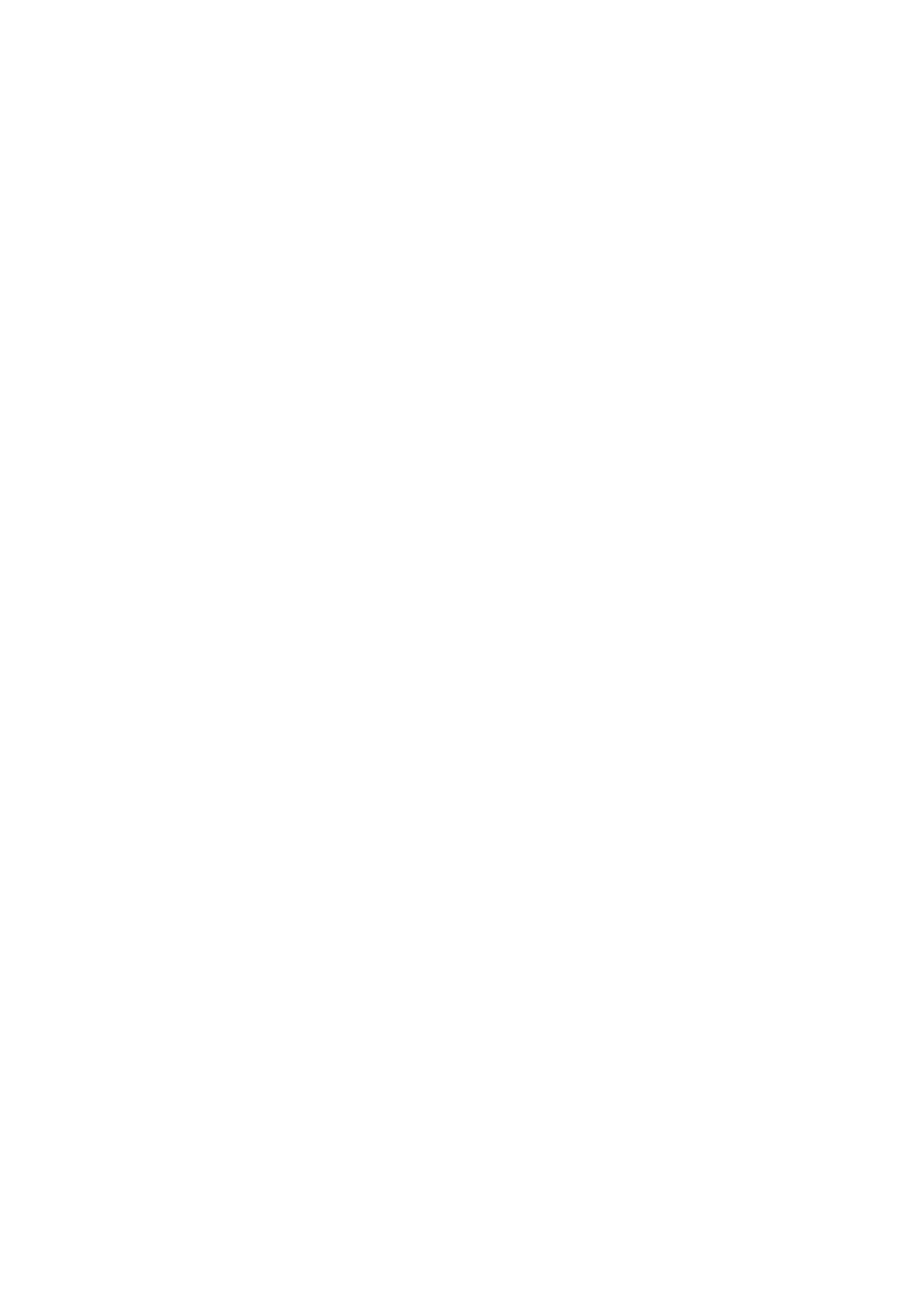## **Chapter I The Human Aspiration**

She follows to the goal of those that are passing on beyond, she is the first in the eternal succession of the dawns that are coming,– Usha widens bringing out that which lives, awakening someone who was dead.... What is her scope when she harmonises with the dawns that shone out before and those that now must shine? She desires the ancient mornings and fulfils their light; projecting forwards her illumination she enters into communion with the rest that are to come.

#### *Kutsa Angirasa-Rig Veda1*

Threefold are those supreme births of this divine force that is in the world, they are true, they are desirable; he moves there wide-overt within the Infinite and shines pure, luminous and fulfilling.... That which is immortal in mortals and possessed of the truth, is a god and established inwardly as an energy working out in our divine powers.... Become highuplifted, O Strength, pierce all veils, manifest in us the things of the Godhead.

#### *Vamadeva-Rig Veda.2*

The earliest preoccupation of man in his awakened thoughts and, as it seems, his inevitable and ultimate preoccupation,– for it survives the longest periods of scepticism and returns after every banishment,– is also the highest which his thought can envisage. It manifests itself in the divination of Godhead, the impulse towards perfection, the search after pure Truth and unmixed Bliss, the sense of a secret immortality. The ancient dawns of human knowledge have left us their witness to this constant aspiration; today we see a humanity satiated but not satisfied by victorious analysis of the externalities of Nature preparing to return to its primeval longings. The earliest formula of Wisdom promises to be its last,– God, Light, Freedom, Immortality.

These persistent ideals of the race are at once the contradiction of its normal experience and the affirmation of higher and deeper experiences which are abnormal to humanity and only to be attained, in their organised entirety, by a revolutionary individual effort or an evolutionary general progression. To

<sup>&</sup>lt;sup>1</sup> I. 113. 8, 10. <sup>2</sup> IV. 1. 7; IV. 2. 1; IV. 4. 5.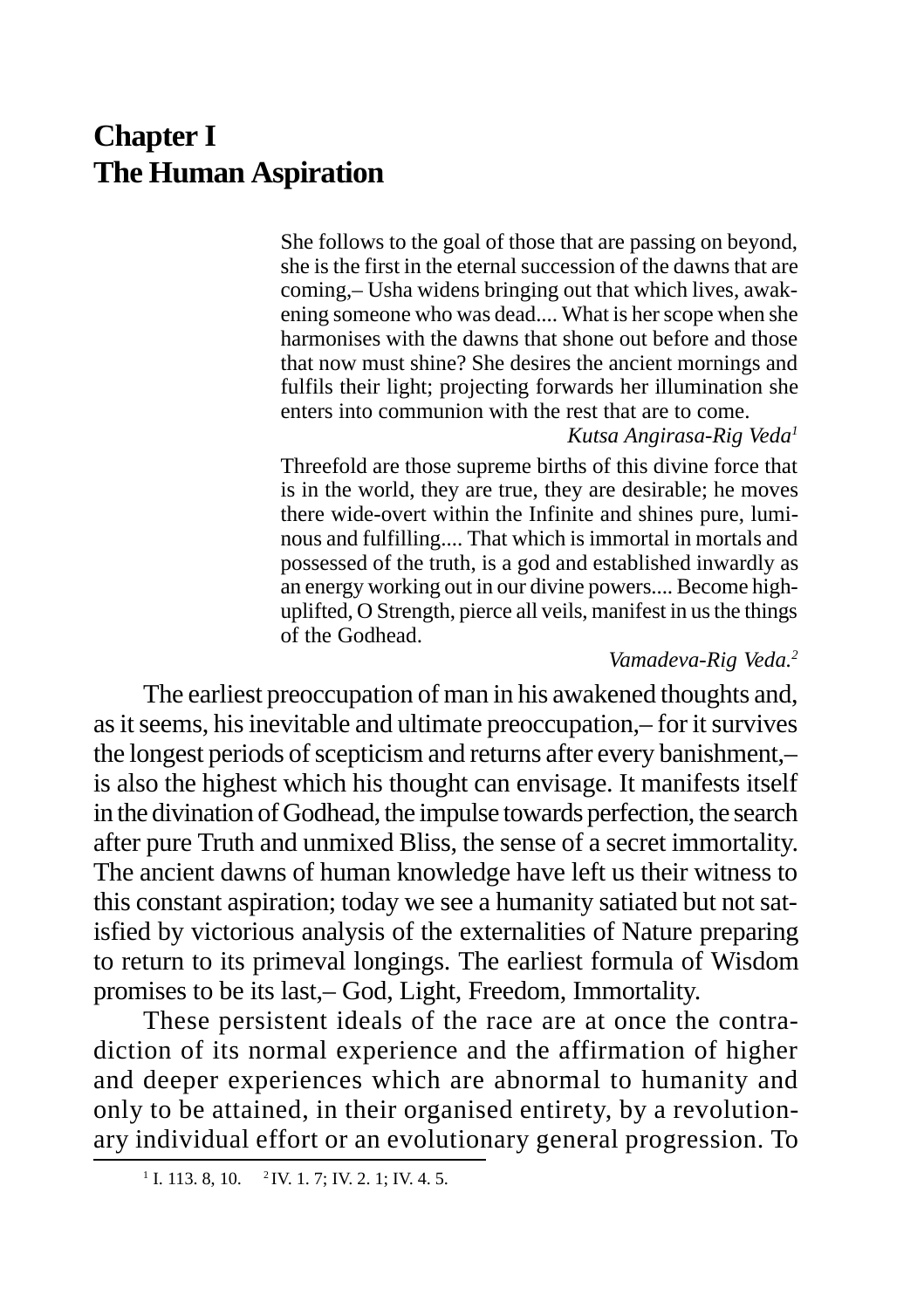know, possess and be the divine being in an animal and egoistic consciousness, to convert our twilit or obscure physical mentality into the plenary supramental illumination, to build peace and a self-existent bliss where there is only a stress of transitory satisfactions besieged by physical pain and emotional suffering, to establish an infinite freedom in a world which presents itself as a group of mechanical necessities, to discover and realise the immortal life in a body subjected to death and constant mutation,– this is offered to us as the manifestation of God in Matter and the goal of Nature in her terrestrial evolution. To the ordinary material intellect which takes its present organisation of consciousness for the limit of its possibilities, the direct contradiction of the unrealised ideals with the realised fact is a final argument against their validity. But if we take a more deliberate view of the world's workings, that direct opposition appears rather as part of Nature's profoundest method and the seal of her completest sanction.

For all problems of existence are essentially problems of harmony. They arise from the perception of an unsolved discord and the instinct of an undiscovered agreement or unity. To rest content with an unsolved discord is possible for the practical and more animal part of man, but impossible for his fully awakened mind, and usually even his practical parts only escape from the general necessity either by shutting out the problem or by accepting a rough, utilitarian and unillumined compromise. For essentially, all Nature seeks a harmony, life and matter in their own sphere as much as mind in the arrangement of its perceptions. The greater the apparent disorder of the materials offered or the apparent disparateness, even to irreconcilable opposition, of the elements that have to be utilised, the stronger is the spur, and it drives towards a more subtle and puissant order than can normally be the result of a less difficult endeavour. The accordance of active Life with a material of form in which the condition of activity itself seems to be inertia, is one problem of opposites that Nature has solved and seeks always to solve better with greater complexities; for its perfect solution would be the material immortality of a fully organised mind-supporting animal body. The accordance of conscious mind and conscious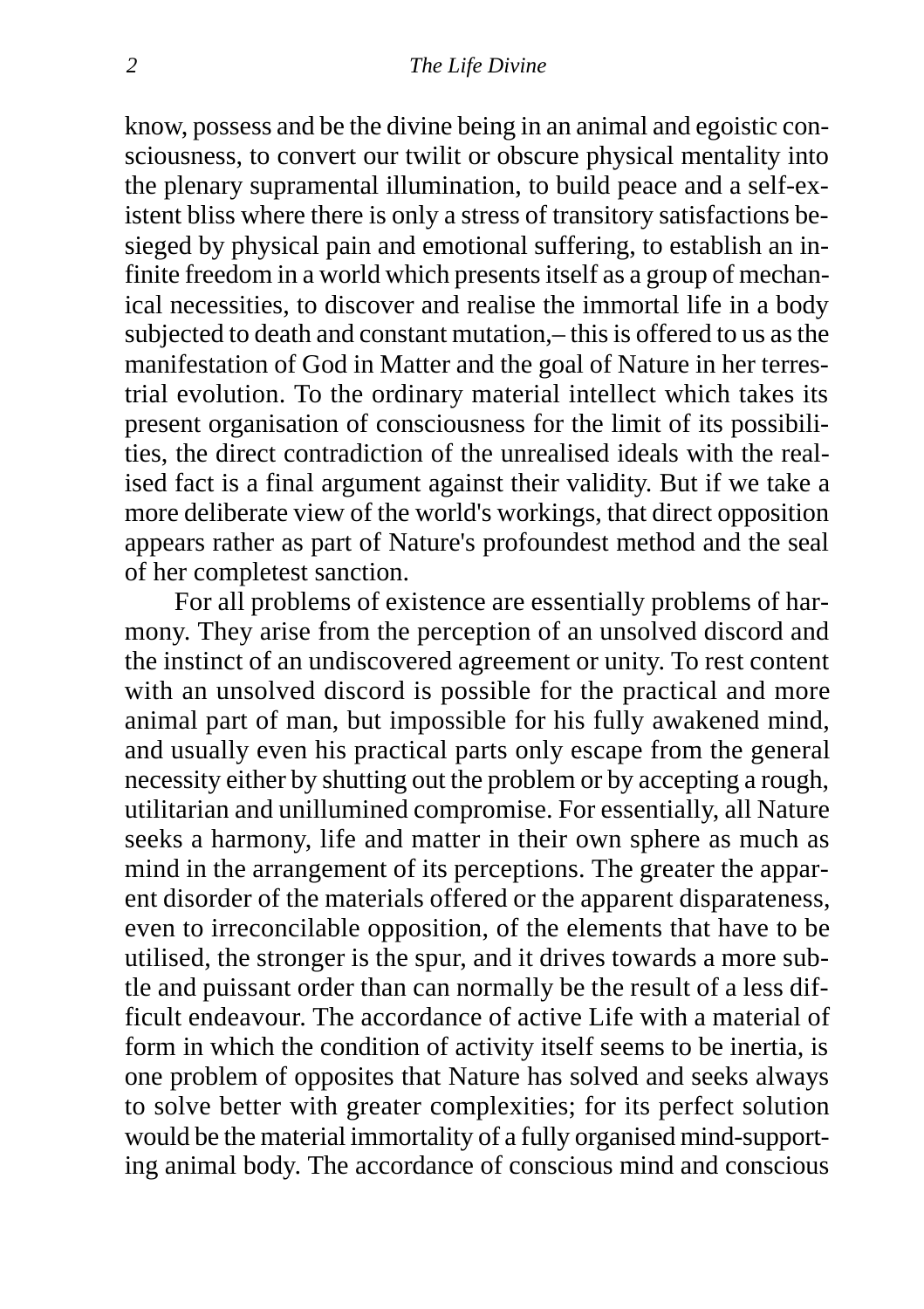will with a form and a life in themselves not overtly self-conscious and capable at best of a mechanical or sub-conscious will is another problem of opposites in which she has produced astonishing results and aims always at higher marvels; for there her ultimate miracle would be an animal consciousness no longer seeking but possessed of Truth and Light, with the practical omnipotence which would result from the possession of a direct and perfected knowledge. Not only, then, is the upward impulse of man towards the accordance of yet higher opposites rational in itself, but it is the only logical completion of a rule and an effort that seem to be a fundamental method of Nature and the very sense of her universal strivings.

We speak of the evolution of Life in Matter, the evolution of Mind in Matter; but evolution is a word which merely states the phenomenon without explaining it. For there seems to be no reason why Life should evolve out of material elements or Mind out of living form, unless we accept the Vedantic solution that Life is already involved in Matter and Mind in Life because in essence Matter is a form of veiled Life, Life a form of veiled Consciousness. And then there seems to be little objection to a farther step in the series and the admission that mental consciousness may itself be only a form and a veil of higher states which are beyond Mind. In that case, the unconquerable impulse of man towards God, Light, Bliss, Freedom, Immortality presents itself in its right place in the chain as simply the imperative impulse by which Nature is seeking to evolve beyond Mind, and appears to be as natural, true and just as the impulse towards Life which she has planted in certain forms of Matter or the impulse towards Mind which she has planted in certain forms of Life. As there, so here, the impulse exists more or less obscurely in her different vessels with an ever-ascending series in the power of its will-to-be; as there, so here, it is gradually evolving and bound fully to evolve the necessary organs and faculties. As the impulse towards Mind ranges from the more sensitive reactions of Life in the metal and the plant up to its full organisation in man, so in man himself there is the same ascending series, the preparation, if nothing more, of a higher and divine life. The animal is a living laboratory in which Nature has, it is said,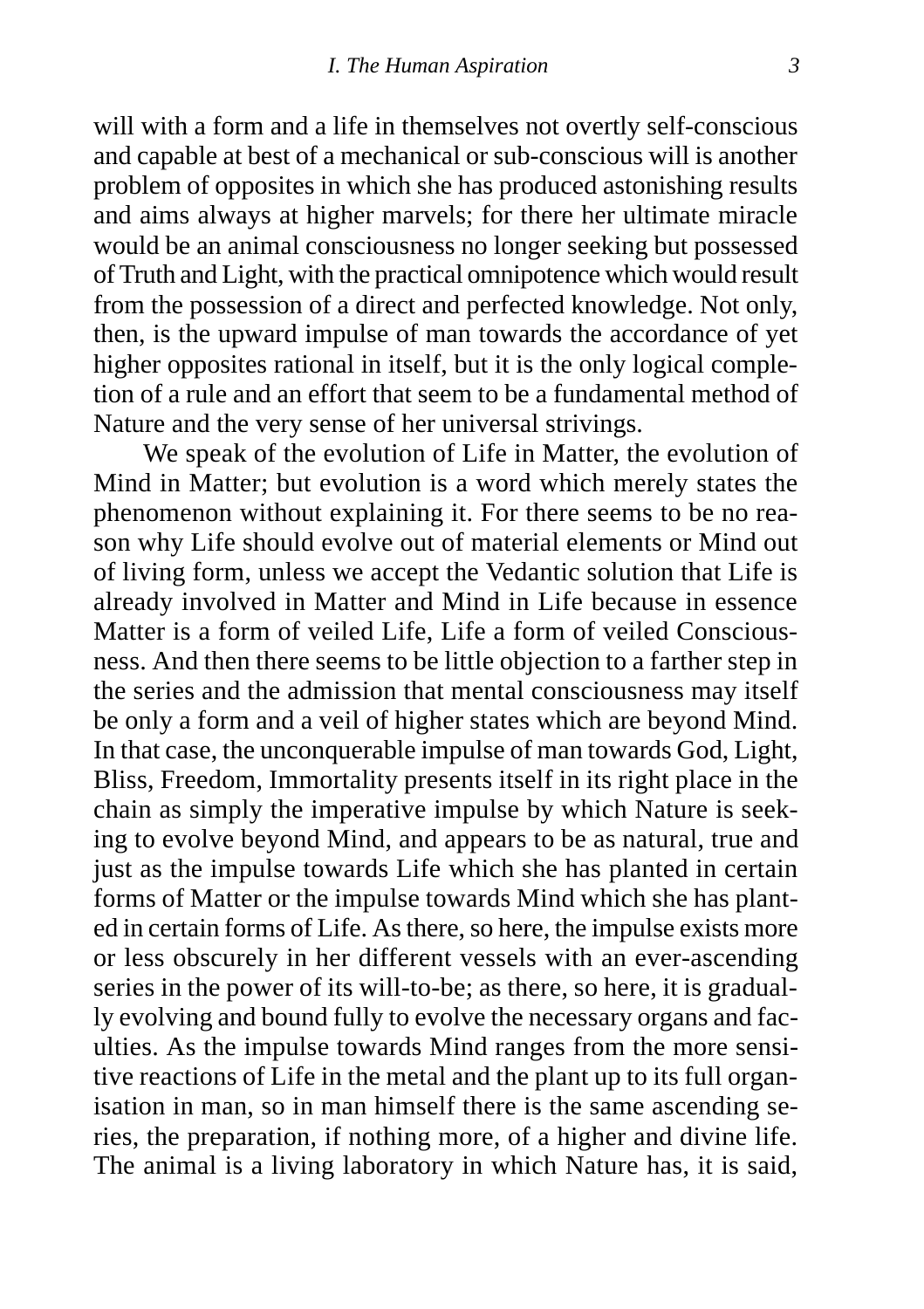worked out man. Man himself may well be a thinking and living laboratory in whom and with whose conscious co-operation she wills to work out the superman, the god. Or shall we not say, rather, to manifest God? For if evolution is the progressive manifestation by Nature of that which slept or worked in her, involved, it is also the overt realisation of that which she secretly is. We cannot, then, bid her pause at a given stage of her evolution, nor have we the right to condemn with the religionist as perverse and presumptuous or with the rationalist as a disease or hallucination any intention she may evince or effort she may make to go beyond. If it be true that Spirit is involved in Matter and apparent Nature is secret God, then the manifestation of the divine in himself and the realisation of God within and without are the highest and most legitimate aim possible to man upon earth.

Thus the eternal paradox and eternal truth of a divine life in an animal body, an immortal aspiration or reality inhabiting a mortal tenement, a single and universal consciousness representing itself in limited minds and divided egos, a transcendent, indefinable, timeless and spaceless Being who alone renders time and space and cosmos possible, and in all these the higher truth realisable by the lower term, justify themselves to the deliberate reason as well as to the persistent instinct or intuition of mankind. Attempts are sometimes made to have done finally with questionings which have so often been declared insoluble by logical thought and to persuade men to limit their mental activities to the practical and immediate problems of their material existence in the universe; but such evasions are never permanent in their effect. Mankind returns from them with a more vehement impulse of inquiry or a more violent hunger for an immediate solution. By that hunger mysticism profits and new religions arise to replace the old that have been destroyed or stripped of significance by a scepticism which itself could not satisfy because, although its business was inquiry, it was unwilling sufficiently to inquire. The attempt to deny or stifle a truth because it is yet obscure in its outward workings and too often represented by obscurantist superstition or a crude faith, is itself a kind of obscurantism. The will to escape from a cosmic necessity because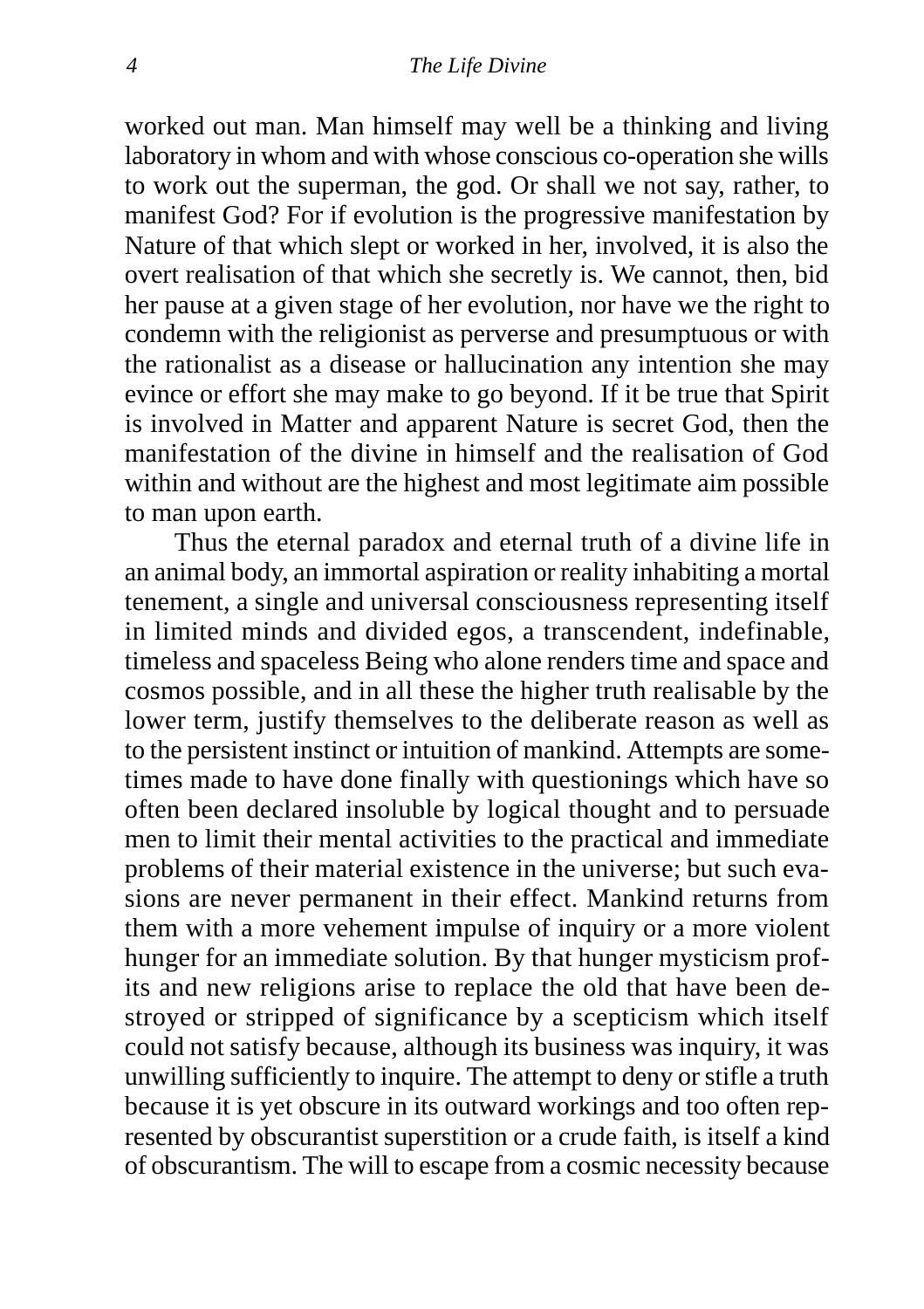it is arduous, difficult to justify by immediate tangible results, slow in regulating its operations, must turn out eventually to have been no acceptance of the truth of Nature but a revolt against the secret, mightier will of the great Mother. It is better and more rational to accept what she will not allow us as a race to reject and lift it from the sphere of blind instinct, obscure intuition and random aspiration into the light of reason and an instructed and consciously self-guiding will. And if there is any higher light of illumined intuition or selfrevealing truth which is now in man either obstructed and inoperative or works with intermittent glancings as if from behind a veil or with occasional displays as of the northern lights in our material skies, then there also we need not fear to aspire. For it is likely that such is the next higher state of consciousness of which Mind is only a form and veil, and through the splendours of that light may lie the path of our progressive self-enlargement into whatever highest state is humanity's ultimate resting-place.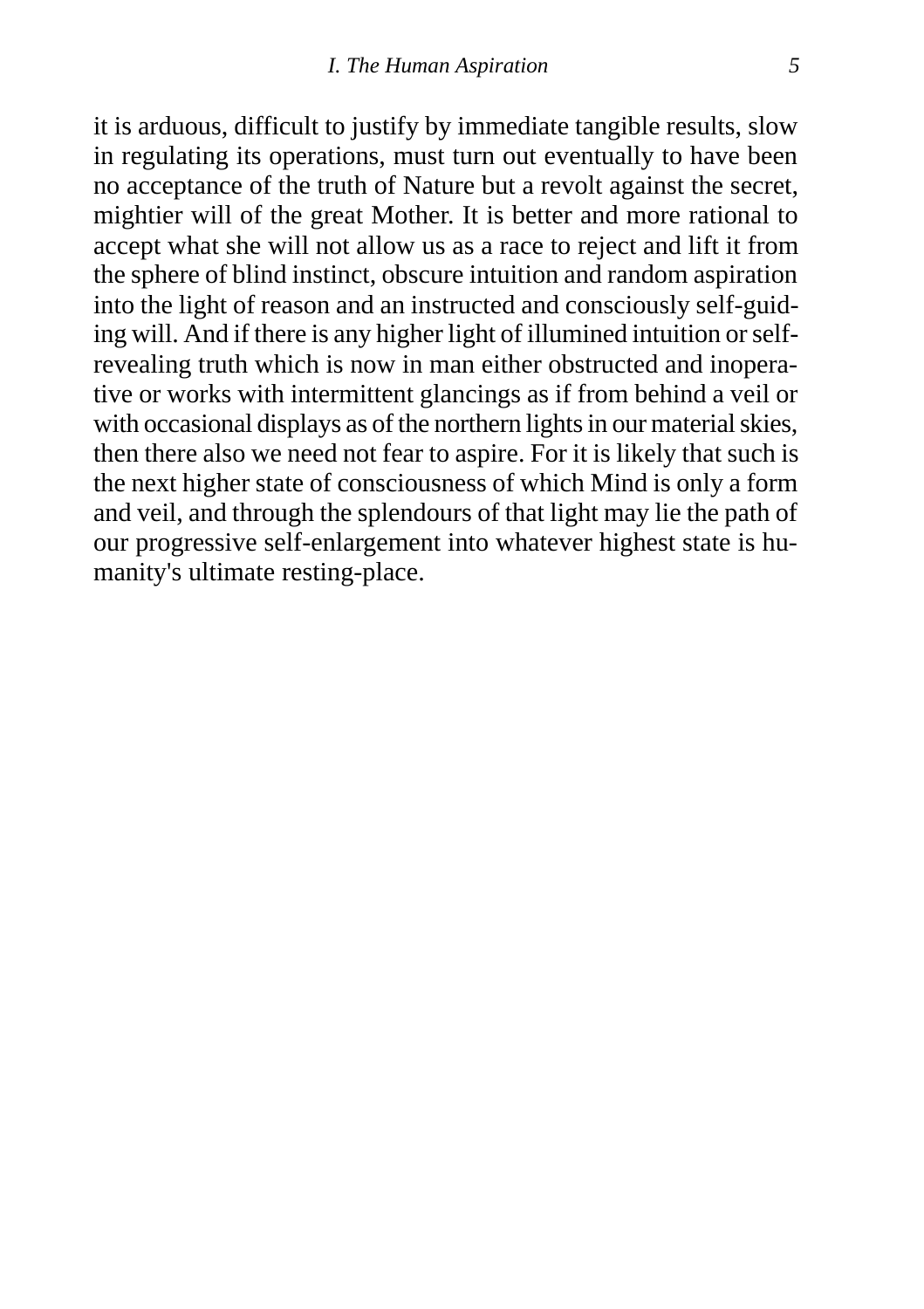# **Chapter II The Two Negations: The Materialist Denial**

He energised conscious-force (in the austerity of thought) and came to the knowledge that Matter is the Brahman. For from Matter all existences are born; born, by Matter they increase and enter into Matter in their passing hence. Then he went to Varuna, his father, and said, "Lord, teach me of the Brahman." But he said to him: "Energise (again) the conscious-energy in thee; for the Energy is Brahman." *Taittiriya Upanishad.1*

The affirmation of a divine life upon earth and an immortal sense in mortal existence can have no base unless we recognise not only eternal Spirit as the inhabitant of this bodily mansion, the wearer of this mutable robe, but accept Matter of which it is made, as a fit and noble material out of which He weaves constantly His garbs, builds recurrently the unending series of His mansions.

Nor is this, even, enough to guard us against a recoil from life in the body unless, with the Upanishads, perceiving behind their appearances the identity in essence of these two extreme terms of existence, we are able to say in the very language of those ancient writings, "Matter also is Brahman", and to give its full value to the vigorous figure by which the physical universe is described as the external body of the Divine Being. Nor,– so far divided apparently are these two extreme terms,– is that identification convincing to the rational intellect if we refuse to recognise a series of ascending terms (Life, Mind, Supermind and the grades that link Mind to Supermind) between Spirit and Matter. Otherwise the two must appear as irreconcilable opponents bound together in an unhappy wedlock and their divorce the one reasonable solution. To identify them, to represent each in the terms of the other, becomes an artificial creation of Thought opposed to the logic of facts and possible only by an irrational mysticism.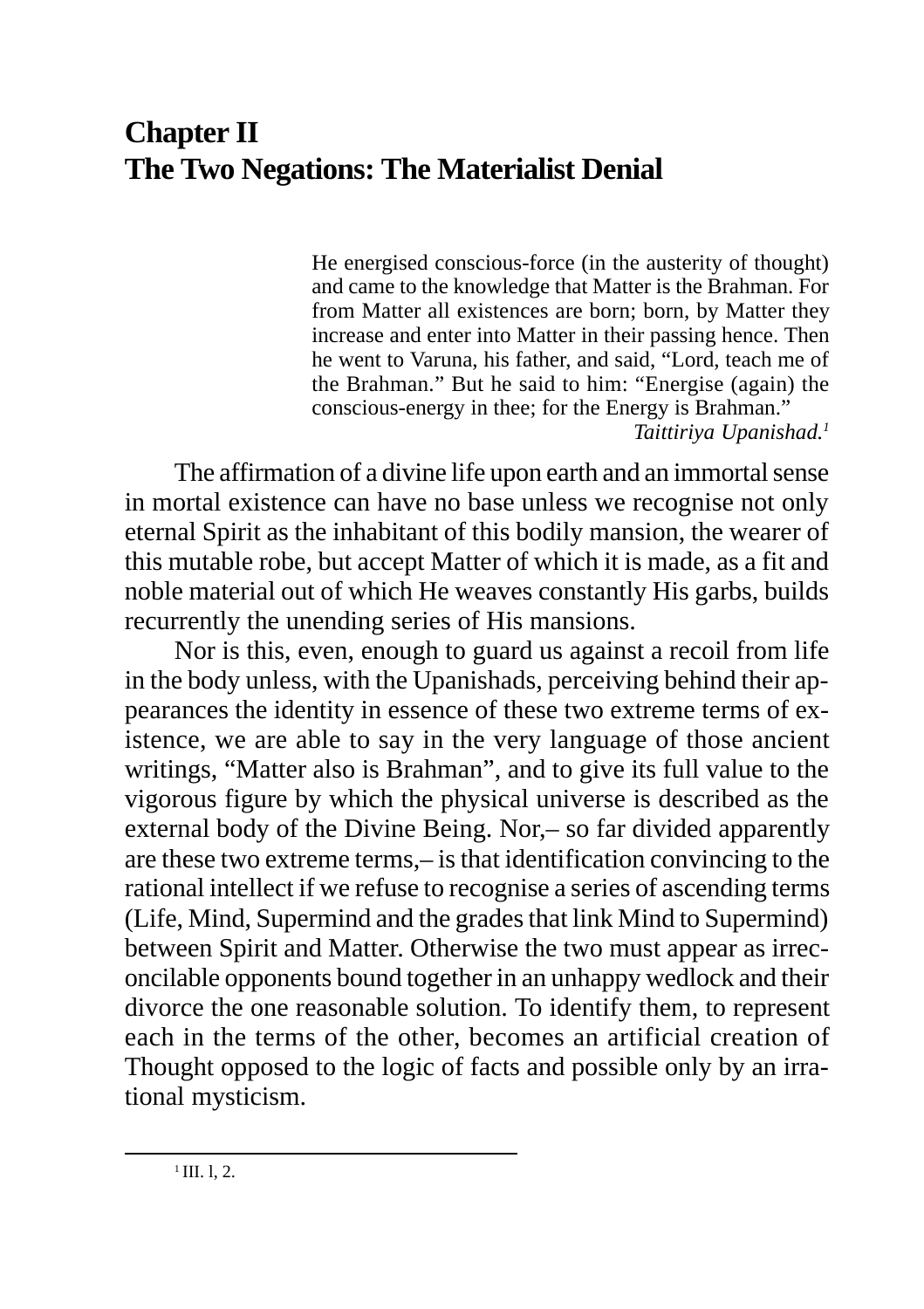If we assert only pure Spirit and a mechanical unintelligent substance or energy, calling one God or Soul and the other Nature, the inevitable end will be that we shall either deny God or else turn from Nature. For both Thought and Life, a choice then becomes imperative. Thought comes to deny the one as an illusion of the imagination or the other as an illusion of the senses; Life comes to fix on the immaterial and flee from itself in a disgust or a self-forgetting ecstasy, or else to deny its own immortality and take its orientation away from God and towards the animal. Purusha and Prakriti, the passively luminous Soul of the Sankhyas and their mechanically active Energy, have nothing in common, not even their opposite modes of inertia; their antinomies can only be resolved by the cessation of the inertly driven Activity into the immutable Repose upon which it has been casting in vain the sterile procession of its images. Shankara's wordless, inactive Self and his Maya of many names and forms are equally disparate and irreconcilable entities; their rigid antagonism can terminate only by the dissolution of the multitudinous illusion into the sole Truth of an eternal Silence.

The materialist has an easier field; it is possible for him by denying Spirit to arrive at a more readily convincing simplicity of statement, a real Monism, the Monism of Matter or else of Force. But in this rigidity of statement it is impossible for him to persist permanently. He too ends by positing an unknowable as inert, as remote from the known universe as the passive Purusha or the silent Atman. It serves no purpose but to put off by a vague concession the inexorable demands of Thought or to stand as an excuse for refusing to extend the limits of inquiry.

Therefore, in these barren contradictions the human mind cannot rest satisfied. It must seek always a complete affirmation; it can find it only by a luminous reconciliation. To reach that reconciliation it must traverse the degrees which our inner consciousness imposes on us and, whether by objective method of analysis applied to Life and Mind as to Matter or by subjective synthesis and illumination, arrive at the repose of the ultimate unity without denying the energy of the expressive multiplicity. Only in such a complete and catholic affirmation can all the multiform and apparently contradictory data of existence be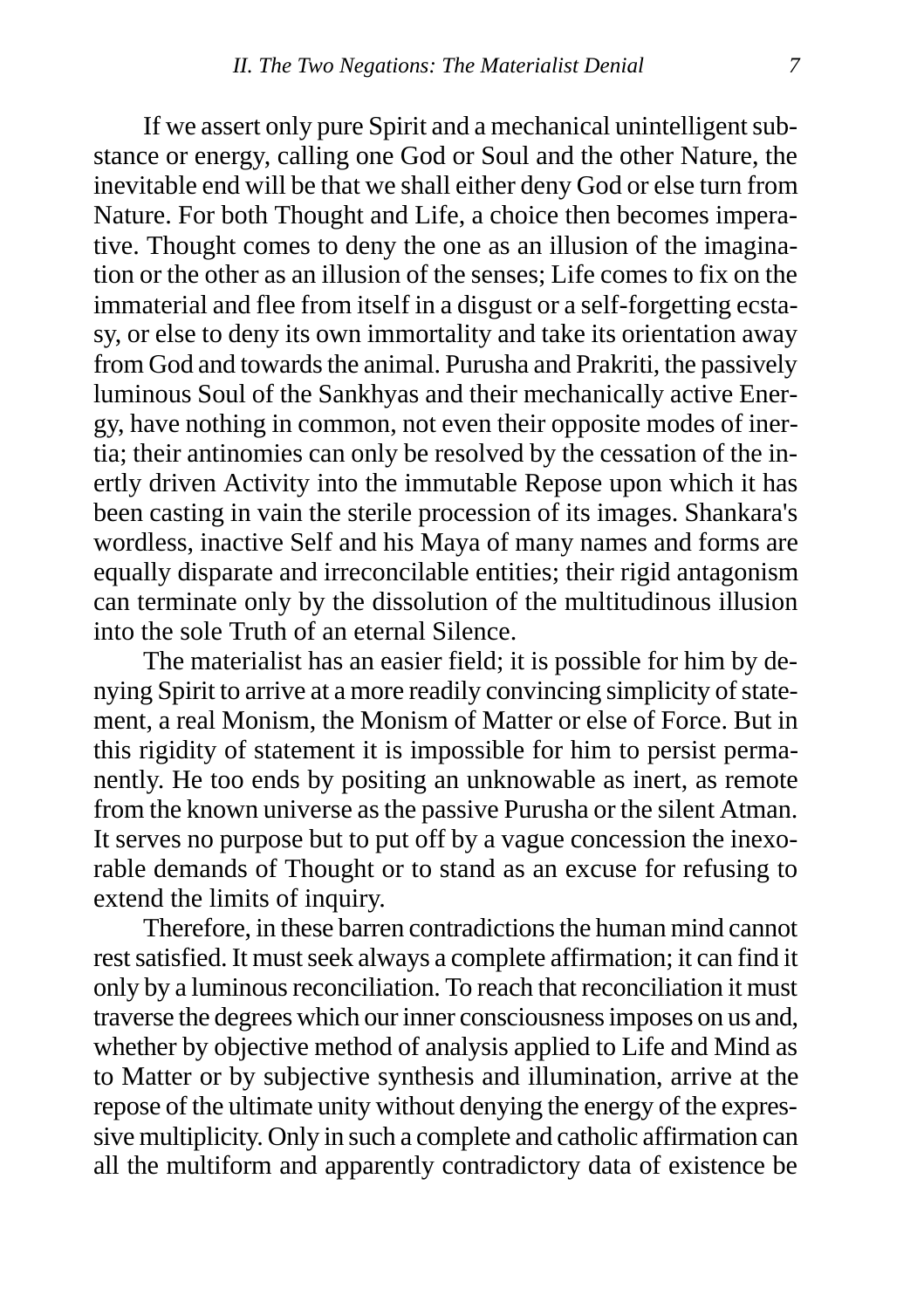harmonised and the manifold conflicting forces which govern our thought and life discover the central Truth which they are here to symbolise and variously fulfil. Then only can our Thought, having attained a true centre, ceasing to wander in circles, work like the Brahman of the Upanishad, fixed and stable even in its play and its worldwide coursing, and our life, knowing its aim, serve it with a serene and settled joy and light as well as with a rhythmically discursive energy.

But when that rhythm has once been disturbed, it is necessary and helpful that man should test separately, in their extreme assertion, each of the two great opposites. It is the mind's natural way of returning more perfectly to the affirmation it has lost. On the road it may attempt to rest in the intervening degrees, reducing all things into the terms of an original Life-Energy or of sensation or of Ideas; but these exclusive solutions have always an air of unreality. They may satisfy for a time the logical reason which deals only with pure ideas, but they cannot satisfy the mind's sense of actuality. For the mind knows that there is something behind itself which is not the Idea; it knows, on the other hand, that there is something within itself which is more than the vital Breath. Either Spirit or Matter can give it for a time some sense of ultimate reality; not so any of the principles that intervene. It must, therefore, go to the two extremes before it can return fruitfully upon the whole. For by its very nature, served by a sense that can perceive with distinctness only the parts of existence and by a speech that, also, can achieve distinctness only when it carefully divides and limits, the intellect is driven, having before it this multiplicity of elemental principles, to seek unity by reducing all ruthlessly to the terms of one. It attempts practically, in order to assert this one, to get rid of the others. To perceive the real source of their identity without this exclusive process, it must either have overleaped itself or must have completed the circuit only to find that all equally reduce themselves to That which escapes definition or description and is yet not only real but attainable. By whatever road we may travel, That is always the end at which we arrive and we can only escape it by refusing to complete the journey.

It is therefore of good augury that after many experiments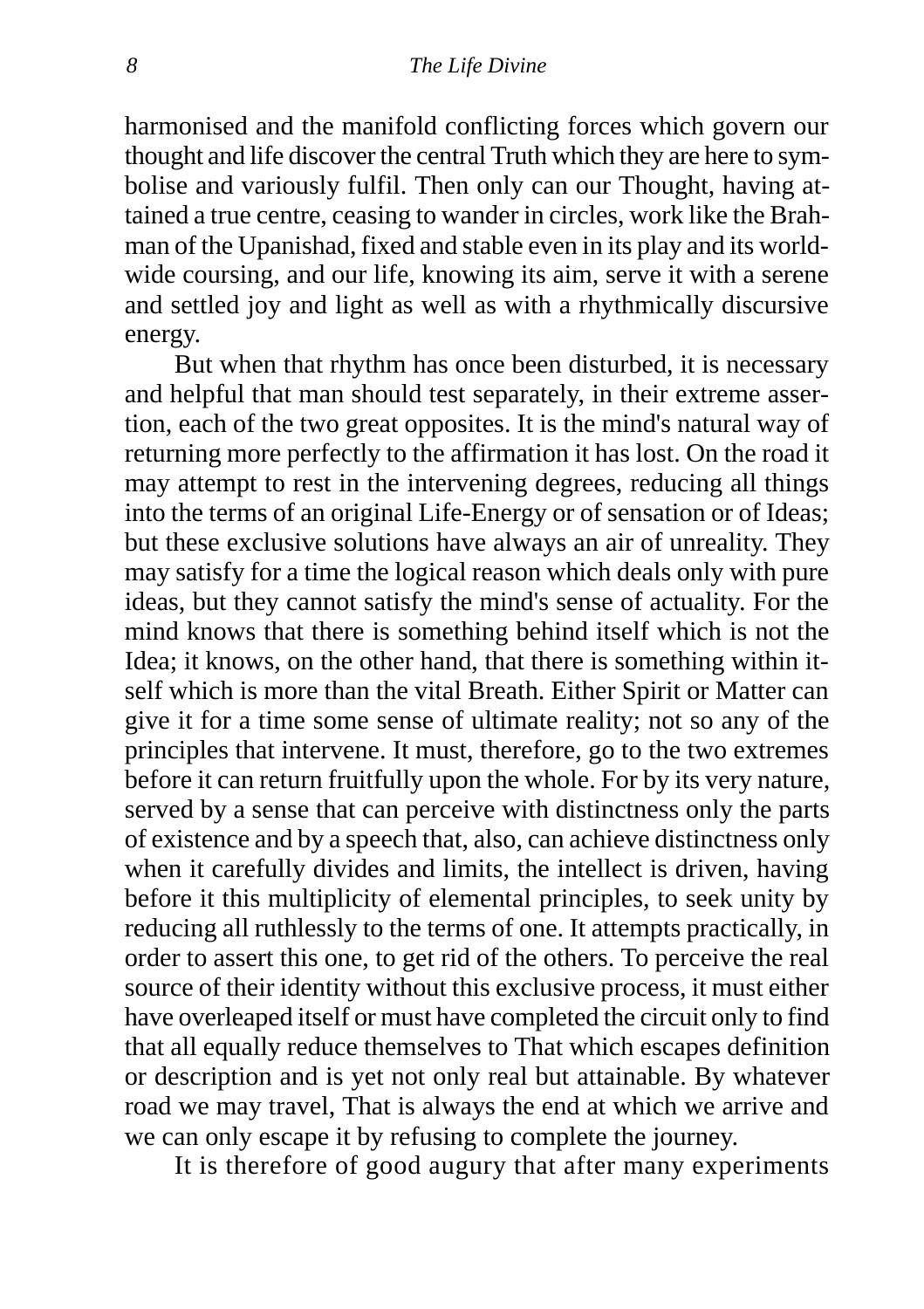and verbal solutions we should now find ourselves standing today in the presence of the two that have alone borne for long the most rigorous tests of experience, the two extremes, and that at the end of the experience both should have come to a result which the universal instinct in mankind, that veiled judge, sentinel and representative of the universal Spirit of Truth, refuses to accept as right or as satisfying. In Europe and in India, respectively, the negation of the materialist and the refusal of the ascetic have sought to assert themselves as the sole truth and to dominate the conception of Life. In India, if the result has been a great heaping up of the treasures of the Spirit,– or of some of them,– it has also been a great bankruptcy of Life; in Europe, the fullness of riches and the triumphant mastery of this world's powers and possessions have progressed towards an equal bankruptcy in the things of the Spirit. Nor has the intellect, which sought the solution of all problems in the one term of Matter, found satisfaction in the answer that it has received.

Therefore the time grows ripe and the tendency of the world moves towards a new and comprehensive affirmation in thought and in inner and outer experience and to its corollary, a new and rich selffulfilment in an integral human existence for the individual and for the race.

From the difference in the relations of Spirit and Matter to the Unknowable which they both represent, there arises also a difference of effectiveness in the material and the spiritual negations. The denial of the materialist although more insistent and immediately successful, more facile in its appeal to the generality of mankind, is yet less enduring, less effective finally than the absorbing and perilous refusal of the ascetic. For it carries within itself its own cure. Its most powerful element is the Agnosticism which, admitting the Unknowable behind all manifestation, extends the limits of the unknowable until it comprehends all that is merely unknown. Its premise is that the physical senses are our sole means of Knowledge and that Reason, therefore, even in its most extended and vigorous flights, cannot escape beyond their domain; it must deal always and solely with the facts which they provide or suggest; and the suggestions themselves must always be kept tied to their origins; we cannot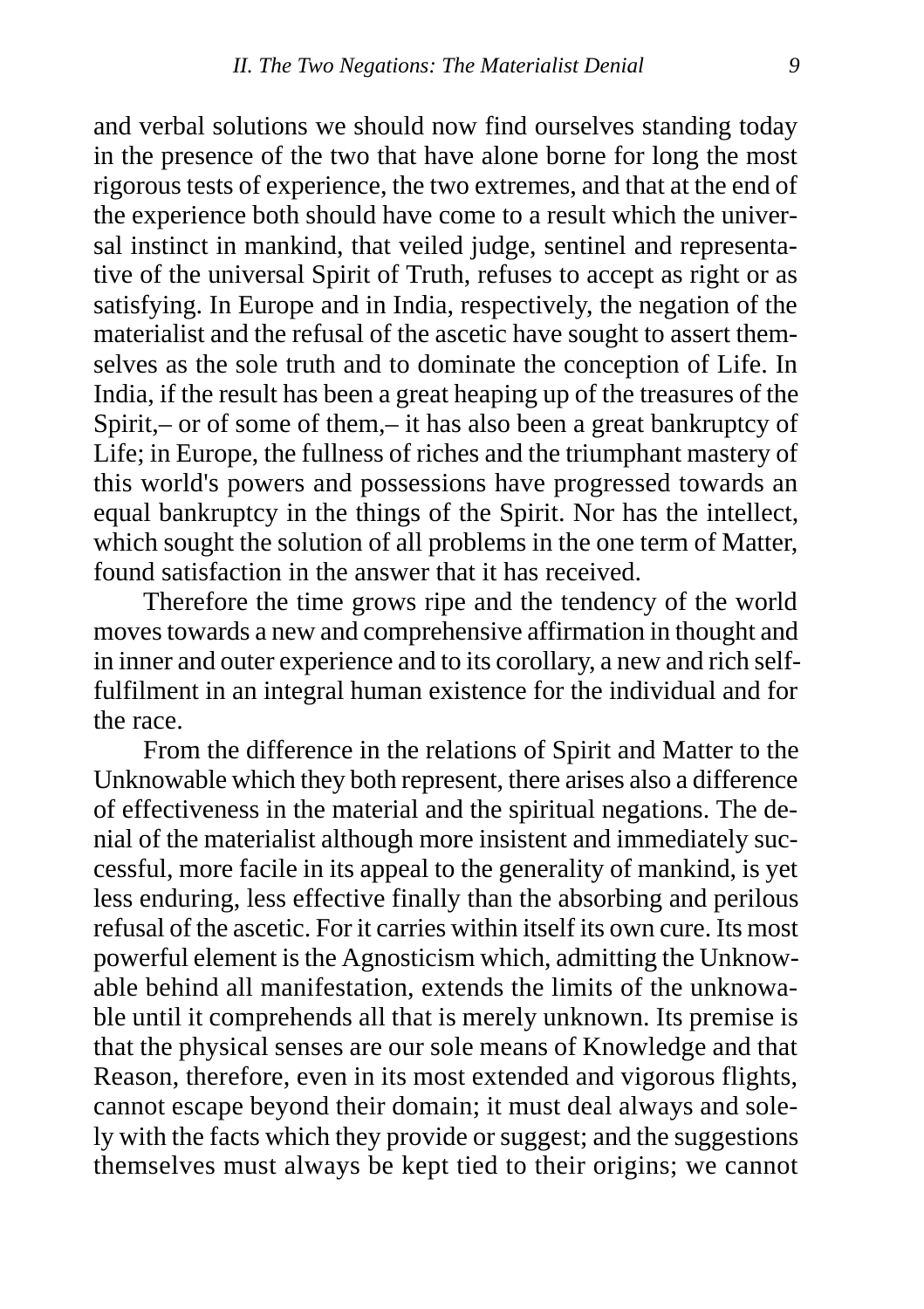go beyond, we cannot use them as a bridge leading us into a domain where more powerful and less limited faculties come into play and another kind of inquiry has to be instituted.

A premise so arbitrary pronounces on itself its own sentence of insufficiency. It can only be maintained by ignoring or explaining away all that vast field of evidence and experience which contradicts it, denying or disparaging noble and useful faculties, active consciously or obscurely or at worst latent in all human beings, and refusing to investigate supraphysical phenomena except as manifested in relation to matter and its movements and conceived as a subordinate activity of material forces. As soon as we begin to investigate the operations of mind and of supermind, in themselves and without the prejudgment that is determined from the beginning to see in them only a subordinate term of Matter, we come into contact with a mass of phenomena which escape entirely from the rigid hold, the limiting dogmatism of the materialist formula. And the moment we recognise, as our enlarging experience compels us to recognise, that there are in the universe knowable realities beyond the range of the senses and in man powers and faculties which determine rather than are determined by the material organs through which they hold themselves in touch with the world of the senses,– that outer shell of our true and complete existence,– the premise of materialistic Agnosticism disappears. We are ready for a larger statement and an everdeveloping enquiry.

But, first, it is well that we should recognise the enormous, the indispensable utility of the very brief period of rationalistic Materialism through which humanity has been passing. For that vast field of evidence and experience which now begins to reopen its gates to us, can only be safely entered when the intellect has been severely trained to a clear austerity; seized on by unripe minds, it lends itself to the most perilous distortions and misleading imaginations and actually in the past encrusted a real nucleus of truth with such an accretion of perverting superstitions and irrationalising dogmas that all advance in true knowledge was rendered impossible. It became necessary for a time to make a clean sweep at once of the truth and its disguise in order that the road might be clear for a new departure and a surer advance.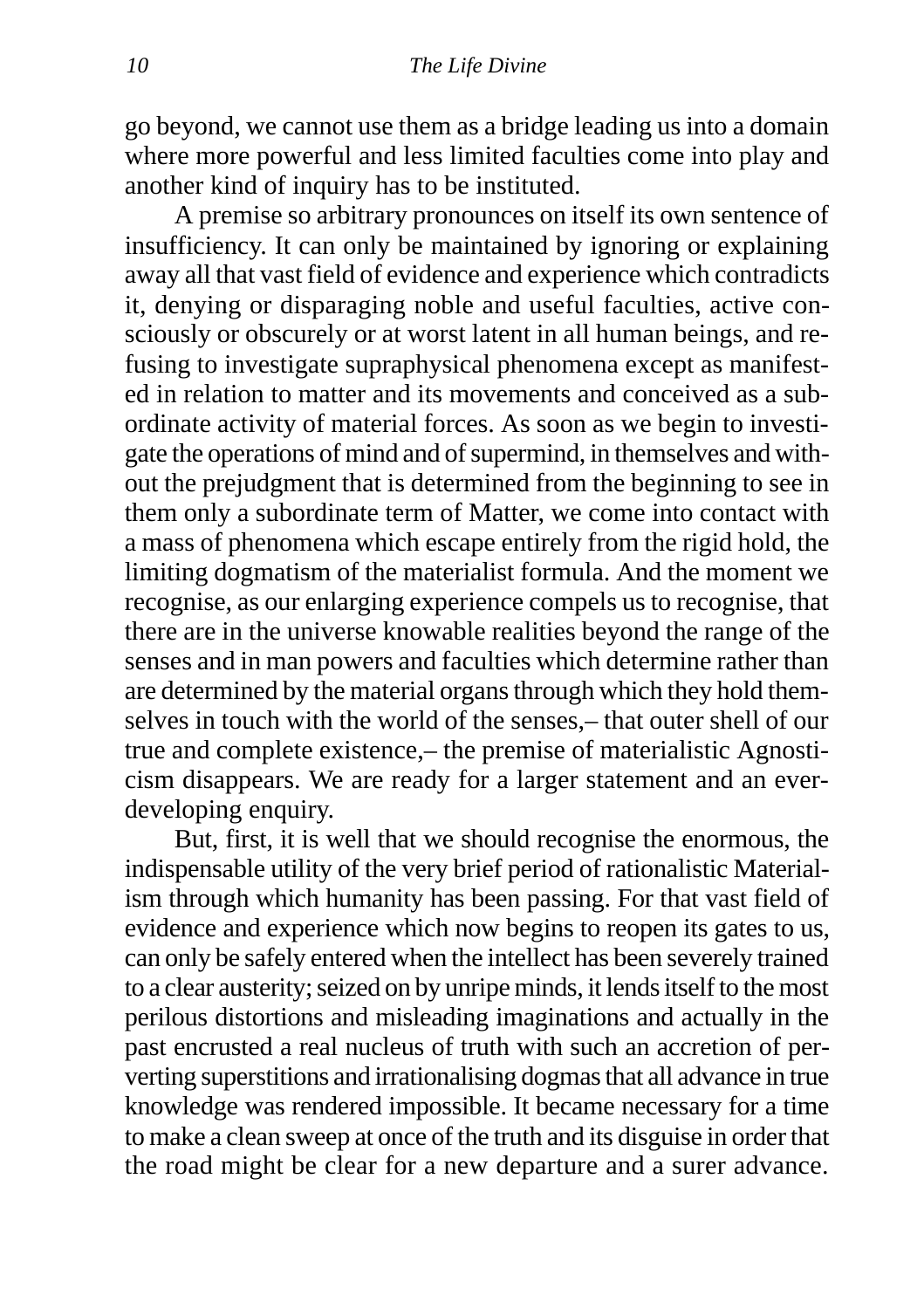The rationalistic tendency of Materialism has done mankind this great service.

For the faculties that transcend the senses, by the very fact of their being immeshed in Matter, missioned to work in a physical body, put in harness to draw one car along with the emotional desires and nervous impulses, are exposed to a mixed functioning in which they are in danger of illuminating confusion rather than clarifying truth. Especially is this mixed functioning dangerous when men with unchastened minds and unpurified sensibilities attempt to rise into the higher domains of spiritual experience. In what regions of unsubstantial cloud and semi-brilliant fog or a murk visited by flashes which blind more than they enlighten, do they not lose themselves by that rash and premature adventure! An adventure necessary indeed in the way in which Nature chooses to effect her advance,– for she amuses herself as she works,– but still, for the Reason, rash and premature.

It is necessary, therefore, that advancing Knowledge should base herself on a clear, pure and disciplined intellect. It is necessary, too, that she should correct her errors sometimes by a return to the restraint of sensible fact, the concrete realities of the physical world. The touch of Earth is always reinvigorating to the son of Earth, even when he seeks a supraphysical Knowledge. It may even be said that the supraphysical can only be really mastered in its fullness – to its heights we can always reach – when we keep our feet firmly on the physical. "Earth is His footing",<sup>1</sup> says the Upanishad whenever it images the Self that manifests in the universe. And it is certainly the fact that the wider we extend and the surer we make our knowledge of the physical world, the wider and surer becomes our foundation for the higher knowledge, even for the highest, even for the Brahmavidya.

In emerging, therefore, out of the materialistic period of human Knowledge we must be careful that we do not rashly condemn what we are leaving or throw away even one tittle of its gains, before we can summon perceptions and powers that are well grasped and secure, to occupy their place. Rather we shall observe with respect and wonder the work that Atheism has done

<sup>&</sup>lt;sup>1</sup>"Padbhyām prthivī." - Mundaka Upanishad. II. 1. 4.

<sup>&</sup>quot;Prthivī pājasyam." – Brihadaranyaka Upanishad. I. 1. 1.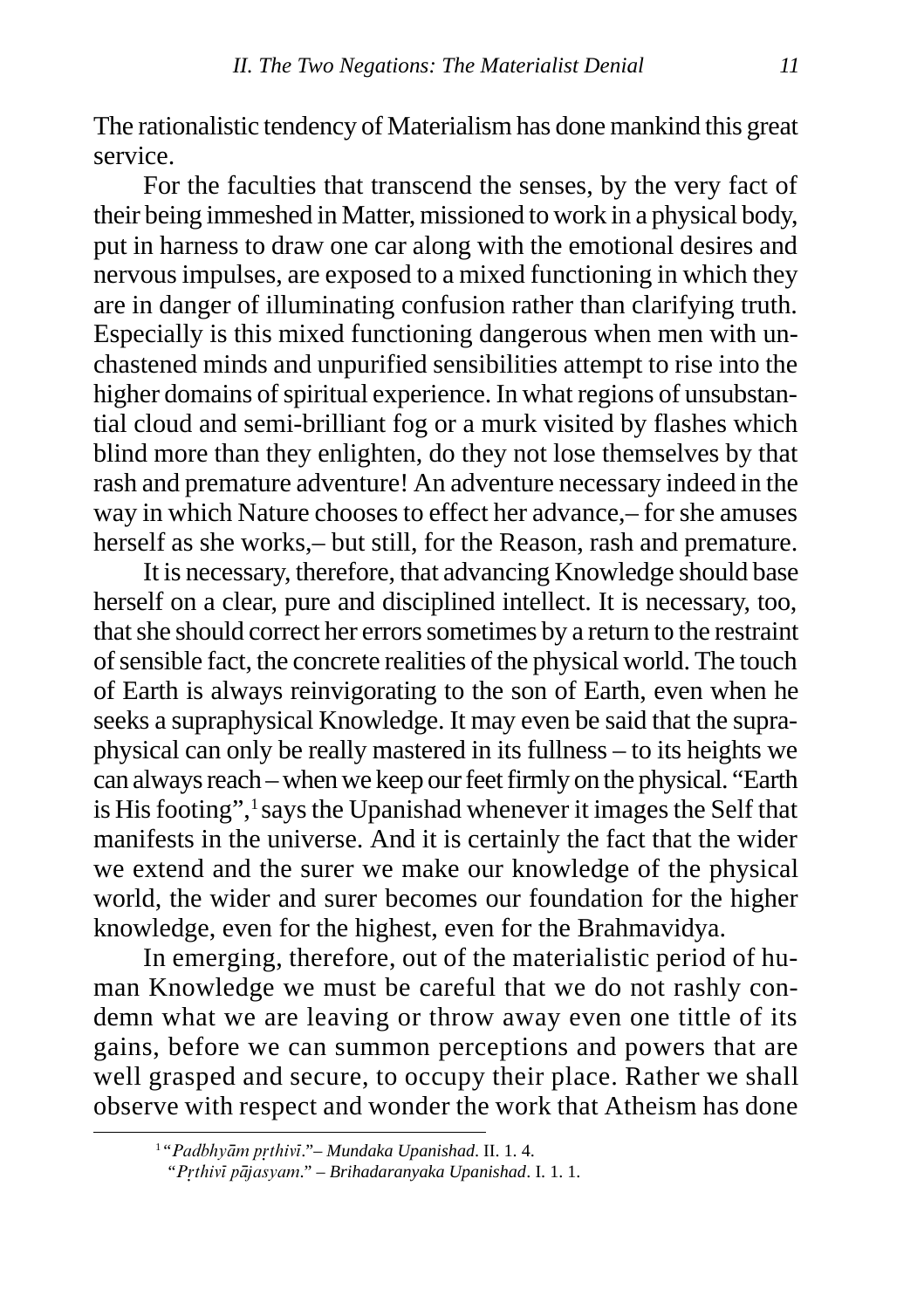for the Divine and admire the services that Agnosticism has rendered in preparing the illimitable increase of knowledge. In our world error is continually the handmaid and pathfinder of Truth; for error is really a half-truth that stumbles because of its limitations; often it is Truth that wears a disguise in order to arrive unobserved near to its goal. Well, if it could always be, as it has been in the great period we are leaving, the faithful handmaid, severe, conscientious, clean-handed, luminous within its limits, a half-truth and not a reckless and presumptuous aberration.

A certain kind of Agnosticism is the final truth of all knowledge. For when we come to the end of whatever path, the universe appears as only a symbol or an appearance of an unknowable Reality which translates itself here into different systems of values, physical values, vital and sensational values, intellectual, ideal and spiritual values. The more That becomes real to us, the more it is seen to be always beyond defining thought and beyond formulating expression. "Mind attains not there, nor speech."1 And yet as it is possible to exaggerate, with the Illusionists, the unreality of the appearance, so it is possible to exaggerate the unknowableness of the Unknowable. When we speak of It as unknowable, we mean, really, that It escapes the grasp of our thought and speech, instruments which proceed always by the sense of difference and express by the way of definition; but if not knowable by thought, It is attainable by a supreme effort of consciousness. There is even a kind of Knowledge which is one with Identity and by which, in a sense, It can be known. Certainly, that Knowledge cannot be reproduced successfully in the terms of thought and speech, but when we have attained to it, the result is a revaluation of That in the symbols of our cosmic consciousness, not only in one but in all the ranges of symbols, which results in a revolution of our internal being and, through the internal, of our external life. Moreover, there is also a kind of Knowledge through which That does reveal itself by all these names and forms of phenomenal existence which to the ordinary intelligence only conceal It. It is this higher but not highest process of Knowledge to which we can attain by passing the limits of the materialistic formula and scrutinising Life, Mind and Supermind in

<sup>1</sup> *Kena Upanishad*. I. 3.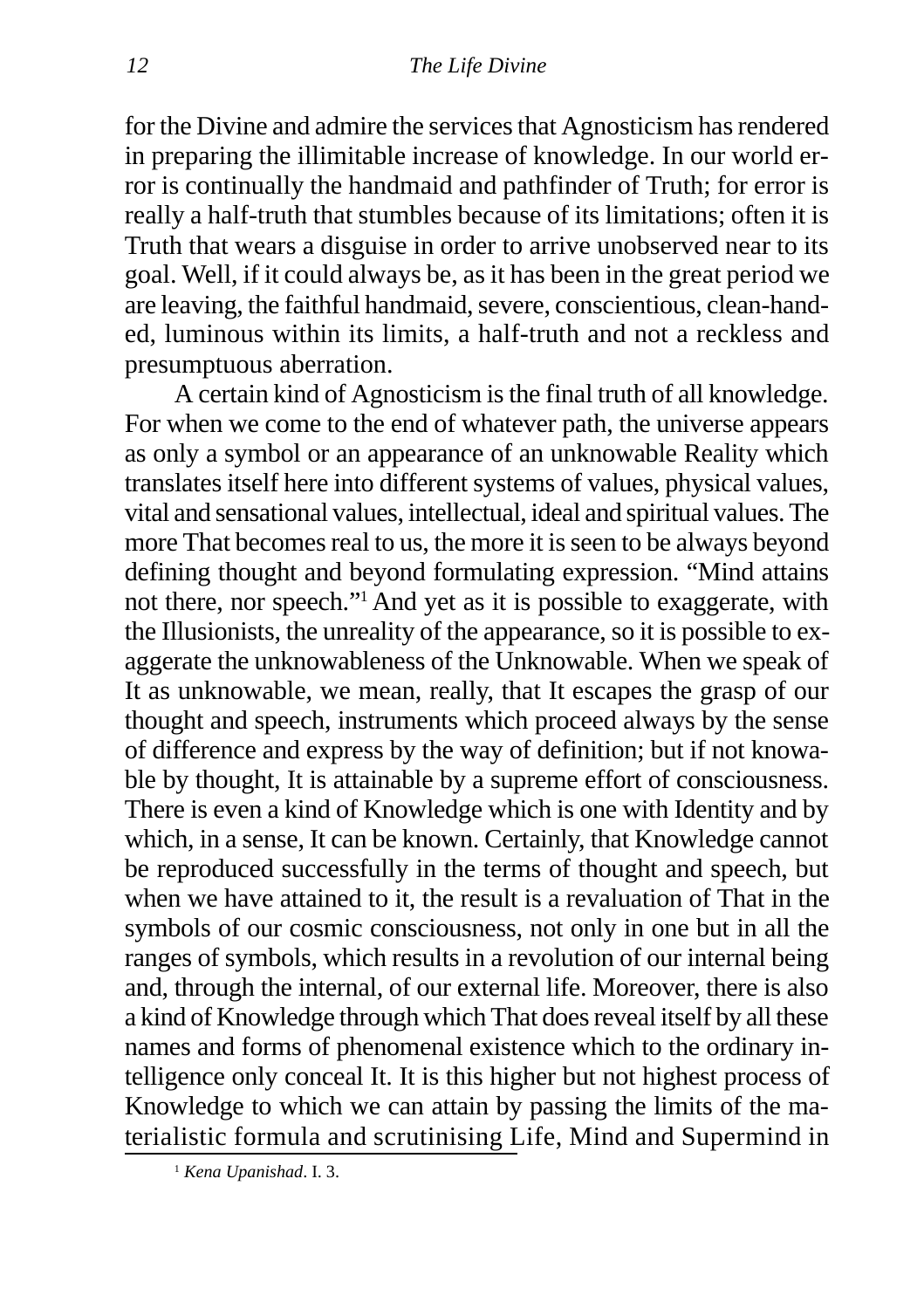the phenomena that are characteristic of them and not merely in those subordinate movements by which they link themselves to Matter.

The Unknown is not the Unknowable;<sup>1</sup> it need not remain the unknown for us, unless we choose ignorance or persist in our first limitations. For to all things that are not unknowable, all things in the universe, there correspond in that universe faculties which can take cognisance of them, and in man, the microcosm, these faculties are always existent and at a certain stage capable of development. We may choose not to develop them; where they are partially developed, we may discourage and impose on them a kind of atrophy. But, fundamentally, all possible knowledge is knowledge within the power of humanity. And since in man there is the inalienable impulse of Nature towards self-realisation, no struggle of the intellect to limit the action of our capacities within a determined area can for ever prevail. When we have proved Matter and realised its secret capacities, the very knowledge which has found its convenience in that temporary limitation, must cry to us, like the Vedic Restrainers, "Forth now and push forward also in other fields."2

If modern Materialism were simply an unintelligent acquiescence in the material life, the advance might be indefinitely delayed. But since its very soul is the search for Knowledge, it will be unable to cry a halt; as it reaches the barriers of sense-knowledge and of the reasoning from sense-knowledge, its very rush will carry it beyond and the rapidity and sureness with which it has embraced the visible universe is only an earnest of the energy and success which we may hope to see repeated in the conquest of what lies beyond, once the stride is taken that crosses the barrier. We see already that advance in its obscure beginnings.

Not only in the one final conception, but in the great line of its general results Knowledge, by whatever path it is followed, tends to become one. Nothing can be more remarkable and suggestive than the extent to which modern Science confirms in the domain of Matter the conceptions and even the very formulae of language which were arrived at, by a very different method, in the Vedanta,– the orig-

<sup>1</sup> Other is That than the Known; also it is above the Unknown. – *Kena Upanishad*. 1. 3.

<sup>2</sup>*Rig Veda*. I. 4. 5.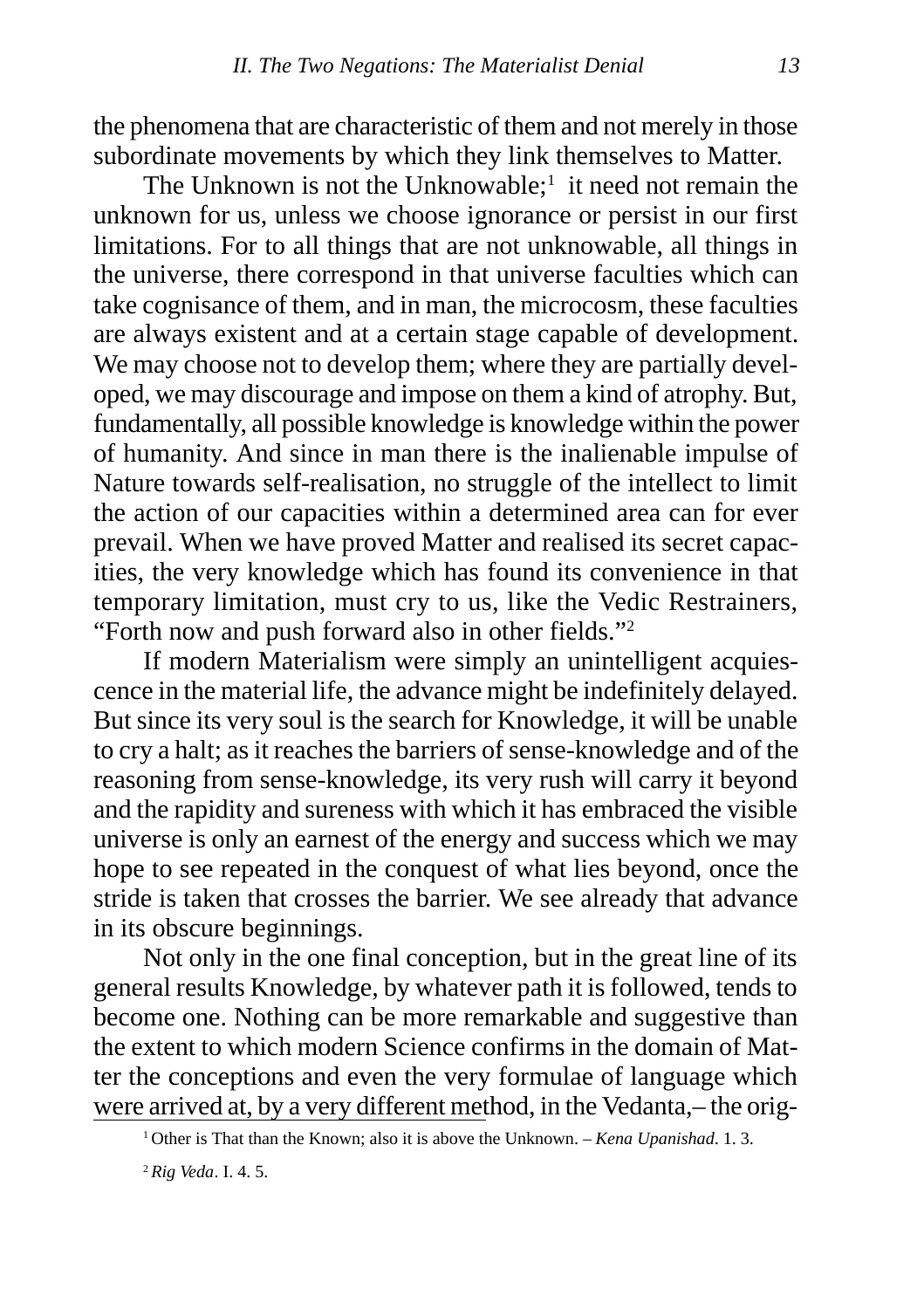inal Vedanta, not of the schools of metaphysical philosophy, but of the Upanishads. And these, on the other hand, often reveal their full significance, their richer contents only when they are viewed in the new light shed by the discoveries of modern Science,– for instance, that Vedantic expression which describes things in the Cosmos as one seed arranged by the universal Energy in multitudinous forms.<sup>1</sup> Significant, especially, is the drive of Science towards a Monism which is consistent with multiplicity, towards the Vedic idea of the one essence with its many becomings. Even if the dualistic appearance of Matter and Force be insisted on, it does not really stand in the way of this Monism. For it will be evident that essential Matter is a thing non-existent to the senses and only, like the Pradhana of the Sankhyas, a conceptual form of substance; and in fact the point is increasingly reached where only an arbitrary distinction in thought divides form of substance from form of energy.

Matter expresses itself eventually as a formulation of some unknown Force. Life, too, that yet unfathomed mystery, begins to reveal itself as an obscure energy of sensibility imprisoned in its material formulation; and when the dividing ignorance is cured which gives us the sense of a gulf between Life and Matter, it is difficult to suppose that Mind, Life and Matter will be found to be anything else than one Energy triply formulated, the triple world of the Vedic seers. Nor will the conception then be able to endure of a brute material Force as the mother of Mind. The Energy that creates the world can be nothing else than a Will, and Will is only consciousness applying itself to a work and a result.

What is that work and result, if not a self-involution of Consciousness in form and a self-evolution out of form so as to actualise some mighty possibility in the universe which it has created? And what is its will in Man if not a will to unending Life, to unbounded Knowledge, to unfettered Power? Science itself begins to dream of the physical conquest of death, expresses an insatiable thirst for knowledge, is working out something like a terrestrial omnipotence for humanity. Space and

<sup>&</sup>lt;sup>1</sup> Swetaswatara Upanishad. VI. 12.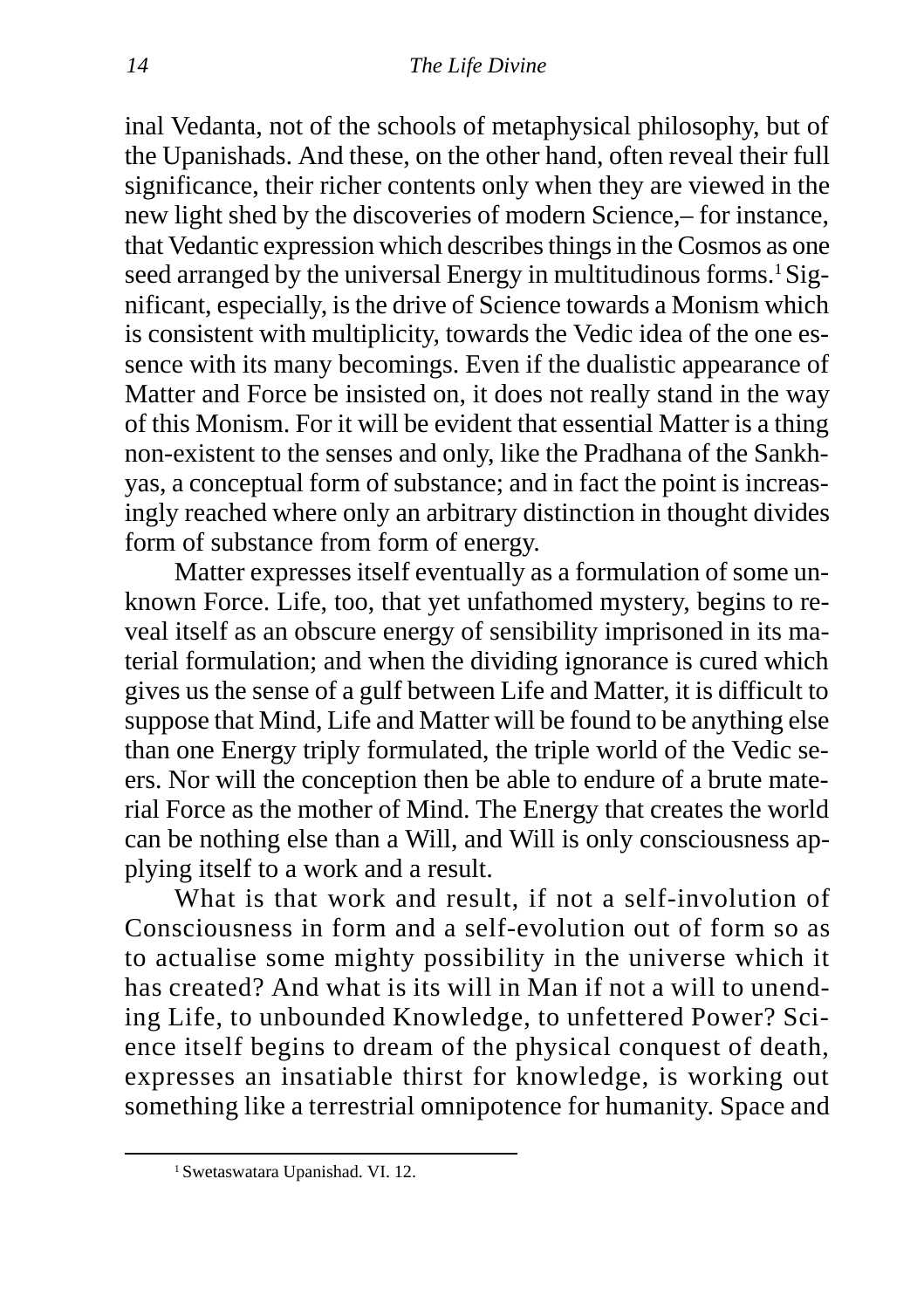Time are contracting to the vanishing-point in its works, and it strives in a hundred ways to make man the master of circumstance and so lighten the fetters of causality. The idea of limit, of the impossible begins to grow a little shadowy and it appears instead that whatever man constantly wills, he must in the end be able to do; for the consciousness in the race eventually finds the means. It is not in the individual that this omnipotence expresses itself, but the collective Will of mankind that works out with the individual as a means. And yet when we look more deeply, it is not any conscious Will of the collectivity, but a superconscious Might that uses the individual as a centre and means, the collectivity as a condition and field. What is this but the God in man, the infinite Identity, the multitudinous Unity, the Omniscient, the Omnipotent, who having made man in His own image, with the ego as a centre of working, with the race, the collective Narayana,<sup>1</sup> the *viśvamānava*<sup>2</sup> as the mould and circumscription, seeks to express in them some image of the unity, omniscience, omnipotence which are the self-conception of the Divine? "That which is immortal in mortals is a God and established inwardly as an energy working out in our divine powers."3 It is this vast cosmic impulse which the modern world, without quite knowing its own aim, yet serves in all its activities and labours subconsciously to fulfil.

But there is always a limit and an encumbrance,– the limit of the material field in the Knowledge, the encumbrance of the material machinery in the Power. But here also the latest trend is highly significant of a freer future. As the outposts of scientific Knowledge come more and more to be set on the borders that divide the material from the immaterial, so also the highest achievements of practical Science are those which tend to simplify and reduce to the vanishing-point the machinery by which the greatest effects are produced. Wireless telegraphy is Nature's exterior sign and pretext for a new orientation. The sensible physical means for the intermediate transmission of the physical force is removed; it is only preserved at the points of impulsion

<sup>&</sup>lt;sup>1</sup> A name of Vishnu, who, as the God in man, lives constantly associated in a dual unity with Nara, the human being.

<sup>&</sup>lt;sup>2</sup> The universal man.  $3$  Rig Veda. IV. 2. 1.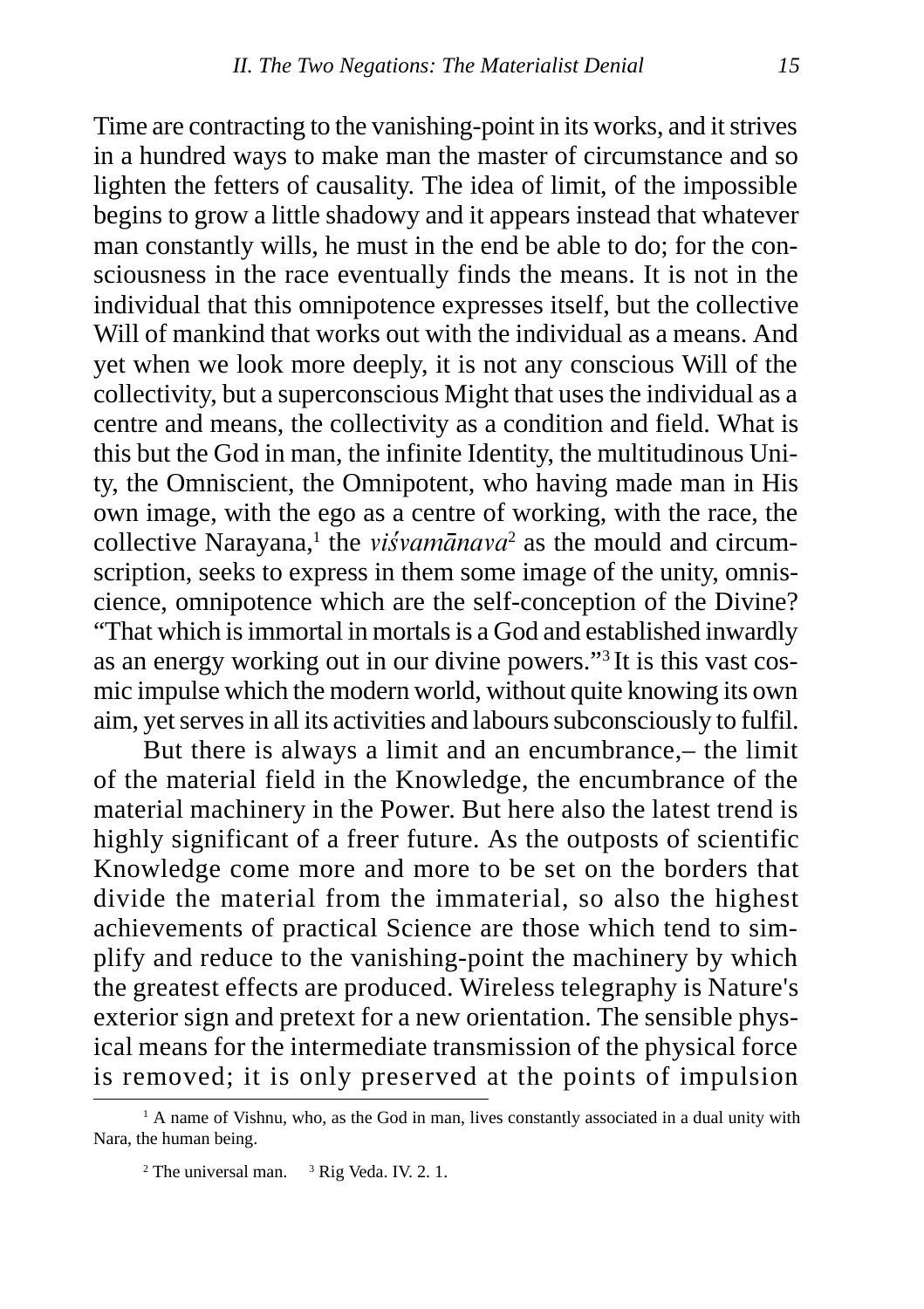and reception. Eventually even these must disappear; for when the laws and forces of the supraphysical are studied with the right starting-point, the means will infallibly be found for Mind directly to seize on the physical energy and speed it accurately upon its errand. There, once we bring ourselves to recognise it, lie the gates that open upon the enormous vistas of the future.

Yet even if we had full knowledge and control of the worlds immediately above Matter, there would still be a limitation and still a beyond. The last knot of our bondage is at that point where the external draws into oneness with the internal, the machinery of ego itself becomes subtilised to the vanishing-point and the law of our action is at last unity embracing and possessing multiplicity and no longer, as now, multiplicity struggling towards some figure of unity. There is the central throne of cosmic Knowledge looking out on her widest dominion; there the empire of oneself with the empire of one's world;<sup>1</sup> there the life<sup>2</sup> in the eternally consummate Being and the realisation of His divine nature<sup>3</sup> in our human existence.

<sup>&</sup>lt;sup>1</sup> Svārājya and Sāmrājya, the double aim proposed to itself by the positive Yoga of the ancients.

 $2$  S $\bar{a}$ lokya-mukti, liberation by conscious existence in one world of being with the Divine.

 $3$  S $\bar{a}$ dharmya-mukti, liberation by assumption of the Divine Nature.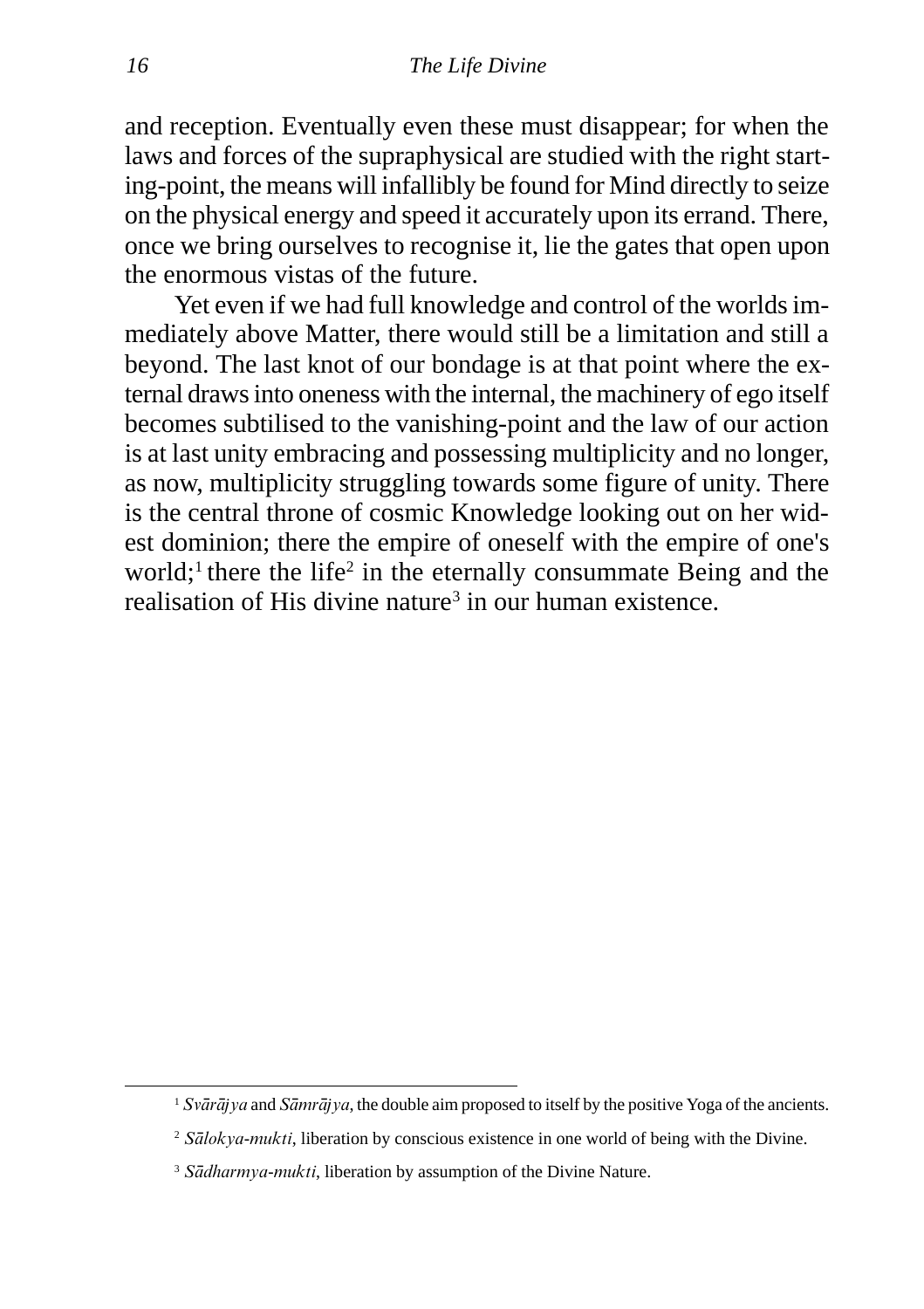# **Chapter III The Two Negations: The Refusal of the Ascetic**

All this is the Brahman; this Self is the Brahman and the Self is fourfold.

Beyond relation, featureless, unthinkable, in which all is still. *Mandukya Upanishad.1*

And still there is a beyond.

For on the other side of the cosmic consciousness there is, attainable to us, a consciousness yet more transcendent,– transcendent not only of the ego, but of the Cosmos itself,– against which the universe seems to stand out like a petty picture against an immeasurable background. That supports the universal activity,– or perhaps only tolerates it; It embraces Life with Its vastness,– or else rejects it from Its infinitude.

If the materialist is justified from his point of view in insisting on Matter as reality, the relative world as the sole thing of which we can in some sort be sure and the Beyond as wholly unknowable, if not indeed non-existent, a dream of the mind, an abstraction of Thought divorcing itself from reality, so also is the Sannyasin, enamoured of that Beyond, justified from his point of view in insisting on pure Spirit as the reality, the one thing free from change, birth, death, and the relative as a creation of the mind and the senses, a dream, an abstraction in the contrary sense of Mentality withdrawing from the pure and eternal Knowledge.

What justification, of logic or of experience, can be asserted in support of the one extreme which cannot be met by an equally cogent logic and an equally valid experience at the other end? The world of Matter is affirmed by the experience of the physical senses which, because they are themselves unable to perceive anything immaterial or not organised as gross Matter, would persuade us that the suprasensible is the unreal. This vulgar or

<sup>1</sup> Verses 2, 7.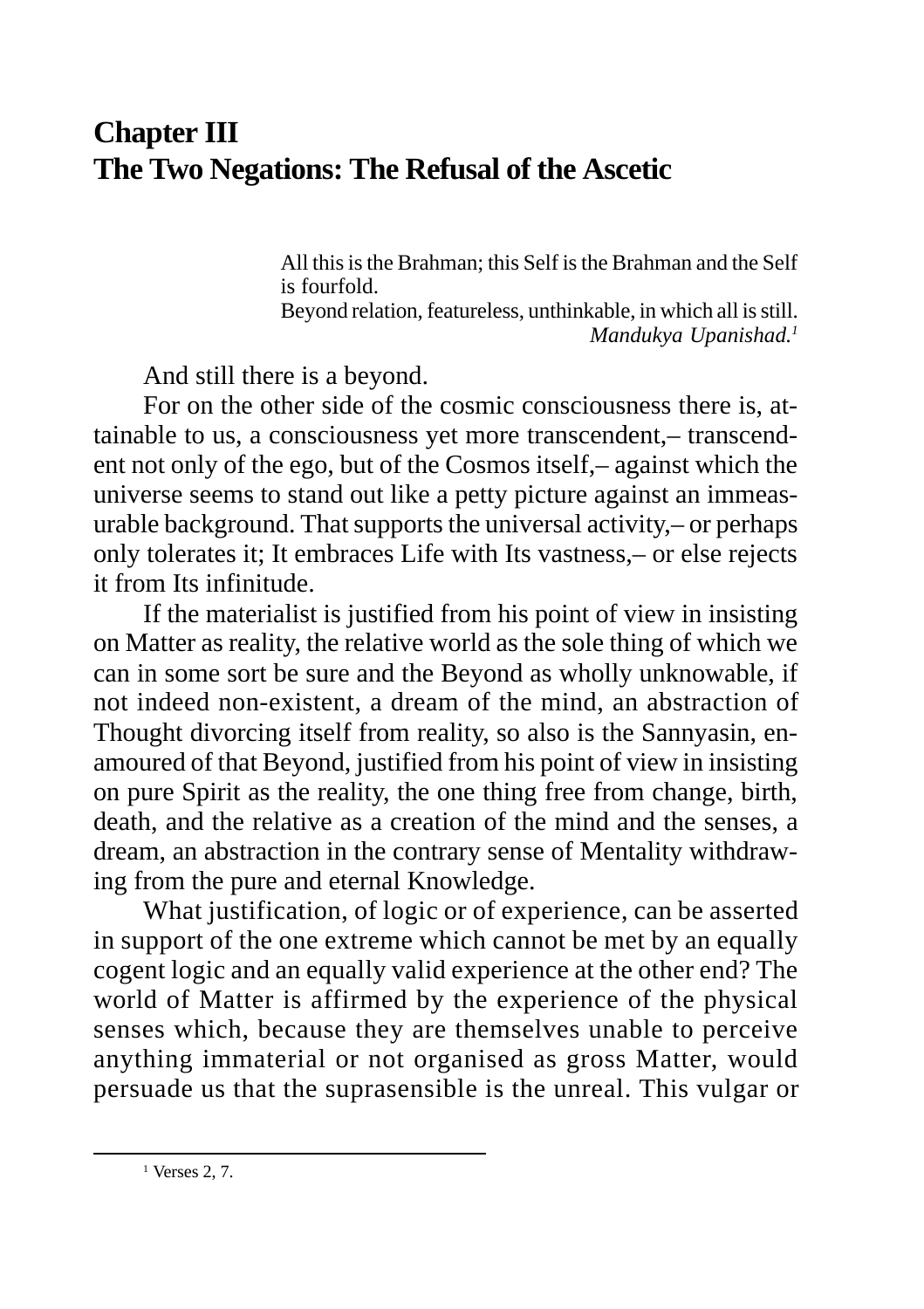rustic error of our corporeal organs does not gain in validity by being promoted into the domain of philosophical reasoning. Obviously, their pretension is unfounded. Even in the world of Matter there are existences of which the physical senses are incapable of taking cognisance. Yet the denial of the suprasensible as necessarily an illusion or a hallucination depends on this constant sensuous association of the real with the materially perceptible, which is itself a hallucination. Assuming throughout what it seeks to establish, it has the vice of the argument in a circle and can have no validity for an impartial reasoning.

Not only are there physical realities which are suprasensible, but, if evidence and experience are at all a test of truth, there are also senses which are supraphysical<sup>1</sup> and can not only take cognisance of the realities of the material world without the aid of the corporeal senseorgans, but can bring us into contact with other realities, supraphysical and belonging to another world-included, that is to say, in an organisation of conscious experiences that are dependent on some other principle than the gross Matter of which our suns and earths seem to be made.

Constantly asserted by human experience and belief since the origins of thought, this truth, now that the necessity of an exclusive preoccupation with the secrets of the material world no longer exists, begins to be justified by new-born forms of scientific research. The increasing evidences, of which only the most obvious and outward are established under the name of telepathy with its cognate phenomena, cannot long be resisted except by minds shut up in the brilliant shell of the past, by intellects limited in spite of their acuteness through the limitation of their field of experience and inquiry, or by those who confuse enlightenment and reason with the faithful repetition of the formulas left to us from a bygone century and the jealous conservation of dead or dying intellectual dogmas.

It is true that the glimpse of supraphysical realities acquired by methodical research has been imperfect and is yet ill-affirmed; for the methods used are still crude and defective. But these rediscovered subtle senses have at least been found to be true

<sup>&</sup>lt;sup>1</sup> Sūksma indriya, subtle organs, existing in the subtle body (sūksma deha), and the means of subtle vision and experience (sūksma drsti).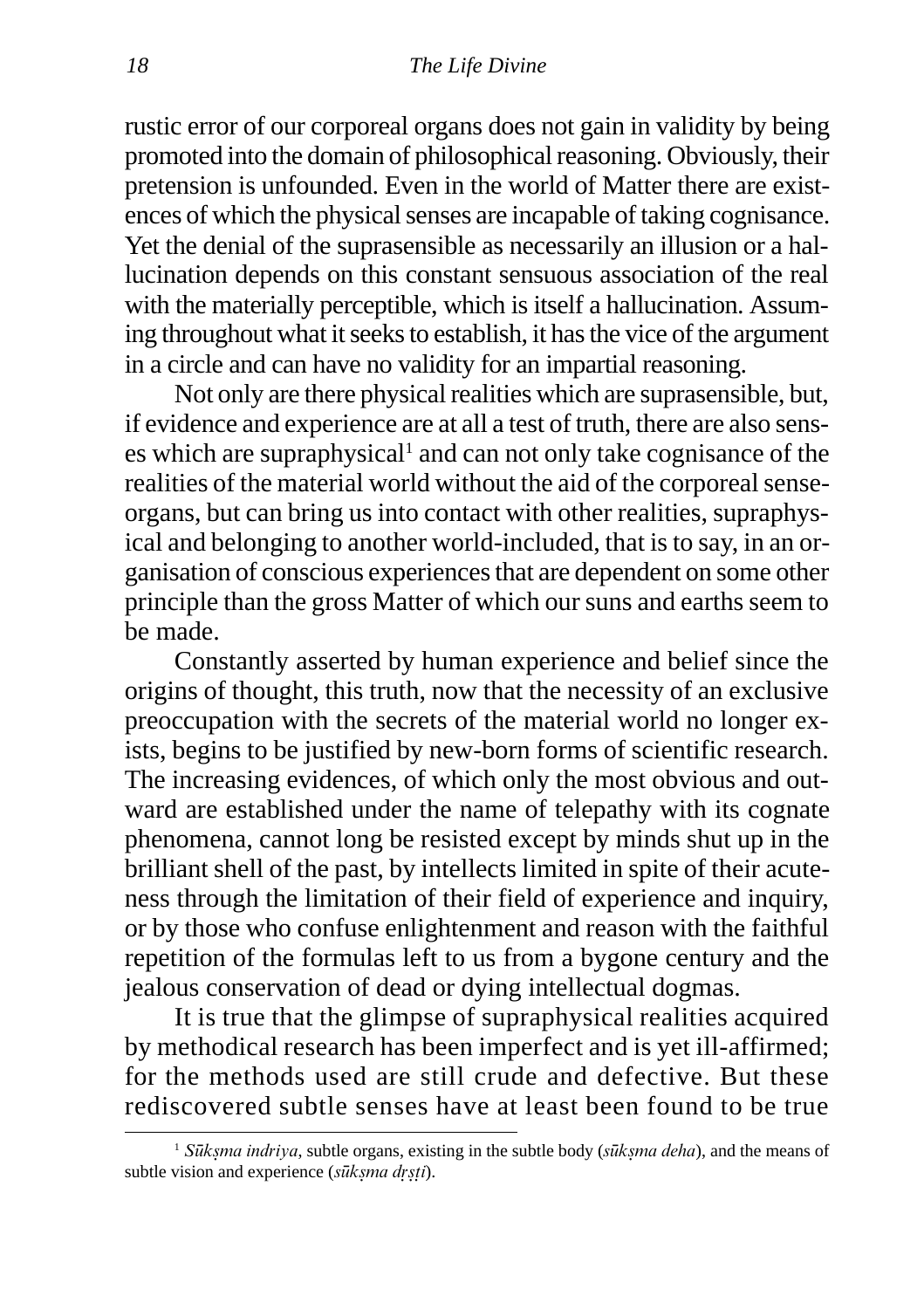witnesses to physical facts beyond the range of the corporeal organs. There is no justification, then, for scouting them as false witnesses when they testify to supraphysical facts beyond the domain of the material organisation of consciousness. Like all evidence, like the evidence of the physical senses themselves, their testimony has to be controlled, scrutinised and arranged by the reason, rightly translated and rightly related, and their field, laws and processes determined. But the truth of great ranges of experience whose objects exist in a more subtle substance and are perceived by more subtle instruments than those of gross physical Matter, claims in the end the same validity as the truth of the material universe. The worlds beyond exist: they have their universal rhythm, their grand lines and formations, their self-existent laws and mighty energies, their just and luminous means of knowledge. And here on our physical existence and in our physical body they exercise their influences; here also they organise their means of manifestation and commission their messengers and their witnesses.

But the worlds are only frames for our experience, the senses only instruments of experience and conveniences. Consciousness is the great underlying fact, the universal witness for whom the world is a field, the senses instruments. To that witness the worlds and their objects appeal for their reality and for the one world or the many, for the physical equally with the supraphysical we have no other evidence that they exist. It has been argued that this is no relation peculiar to the constitution of humanity and its outlook upon an objective world, but the very nature of existence itself; all phenomenal existence consists of an observing consciousness and an active objectivity, and the Action cannot proceed without the Witness because the universe exists only in or for the consciousness that observes and has no independent reality. It has been argued in reply that the material universe enjoys an eternal self-existence; it was here before life and mind made their appearance: it will survive after they have disappeared and no longer trouble with their transient strivings and limited thoughts the eternal and inconscient rhythm of the suns. The difference, so metaphysical in appearance, is yet of the utmost practical import, for it determines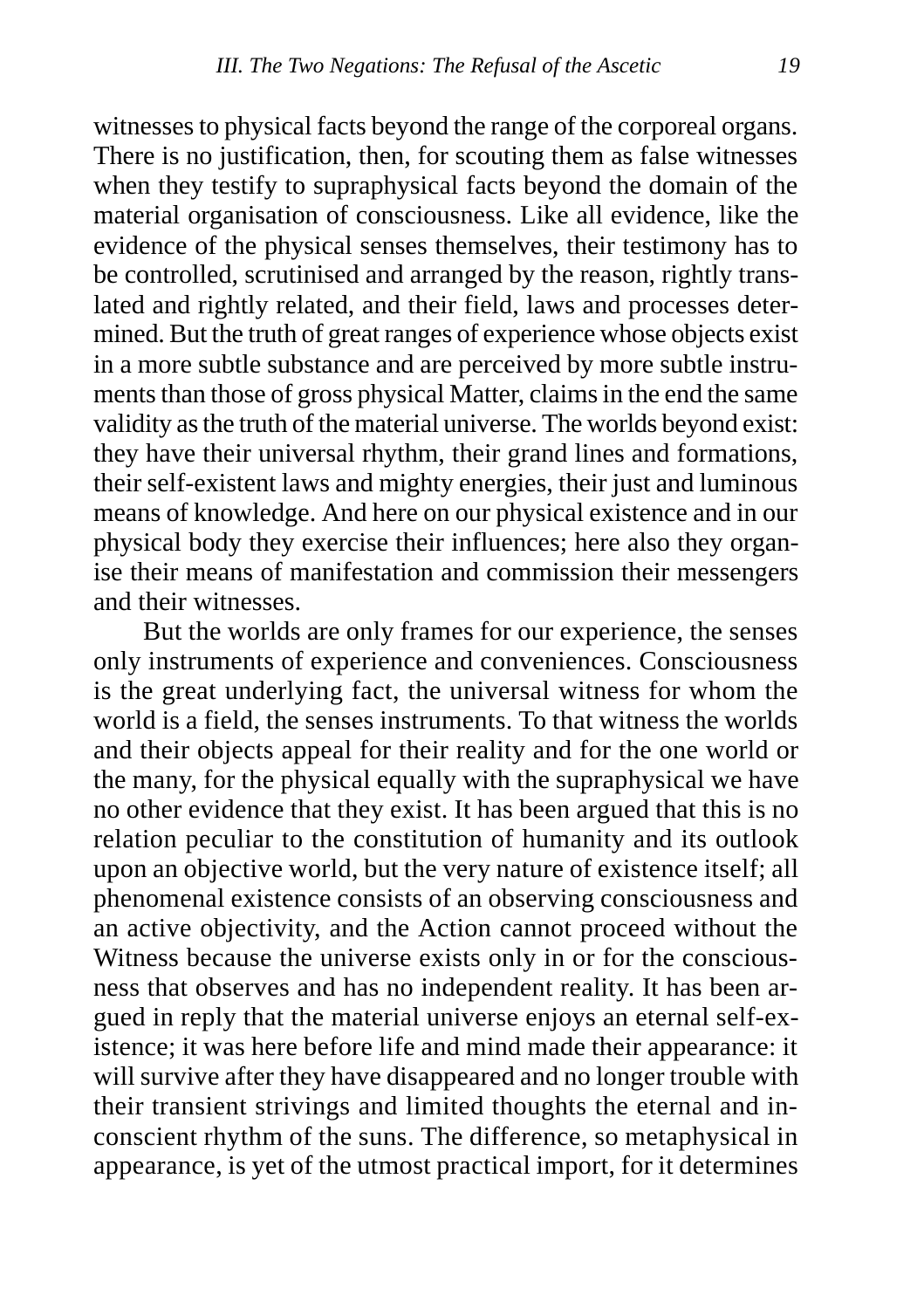the whole outlook of man upon life, the goal that he shall assign for his efforts and the field in which he shall circumscribe his energies. For it raises the question of the reality of cosmic existence and, more important still, the question of the value of human life.

If we push the materialist conclusion far enough, we arrive at an insignificance and unreality in the life of the individual and the race which leaves us, logically, the option between either a feverish effort of the individual to snatch what he may from a transient existence, to "live his life", as it is said, or a dispassionate and objectless service of the race and the individual, knowing well that the latter is a transient fiction of the nervous mentality and the former only a little more long-lived collective form of the same regular nervous spasm of Matter. We work or enjoy under the impulsion of a material energy which deceives us with the brief delusion of life or with the nobler delusion of an ethical aim and a mental consummation. Materialism like spiritual Monism arrives at a Maya that is and yet is not,– is, for it is present and compelling, is not, for it is phenomenal and transitory in its works. At the other end, if we stress too much the unreality of the objective world, we arrive by a different road at similar but still more trenchant conclusions,– the fictitious character of the individual ego, the unreality and purposelessness of human existence, the return into the Non-Being or the relationless Absolute as the sole rational escape from the meaningless tangle of phenomenal life.

And yet the question cannot be solved by logic arguing on the data of our ordinary physical existence; for in those data there is always a hiatus of experience which renders all argument inconclusive. We have, normally, neither any definitive experience of a cosmic mind or supermind not bound up with the life of the individual body, nor, on the other hand, any firm limit of experience which would justify us in supposing that our subjective self really depends upon the physical frame and can neither survive it nor enlarge itself beyond the individual body. Only by an extension of the field of our consciousness or an unhoped-for increase in our instruments of knowledge can the ancient quarrel be decided.

The extension of our consciousness, to be satisfying, must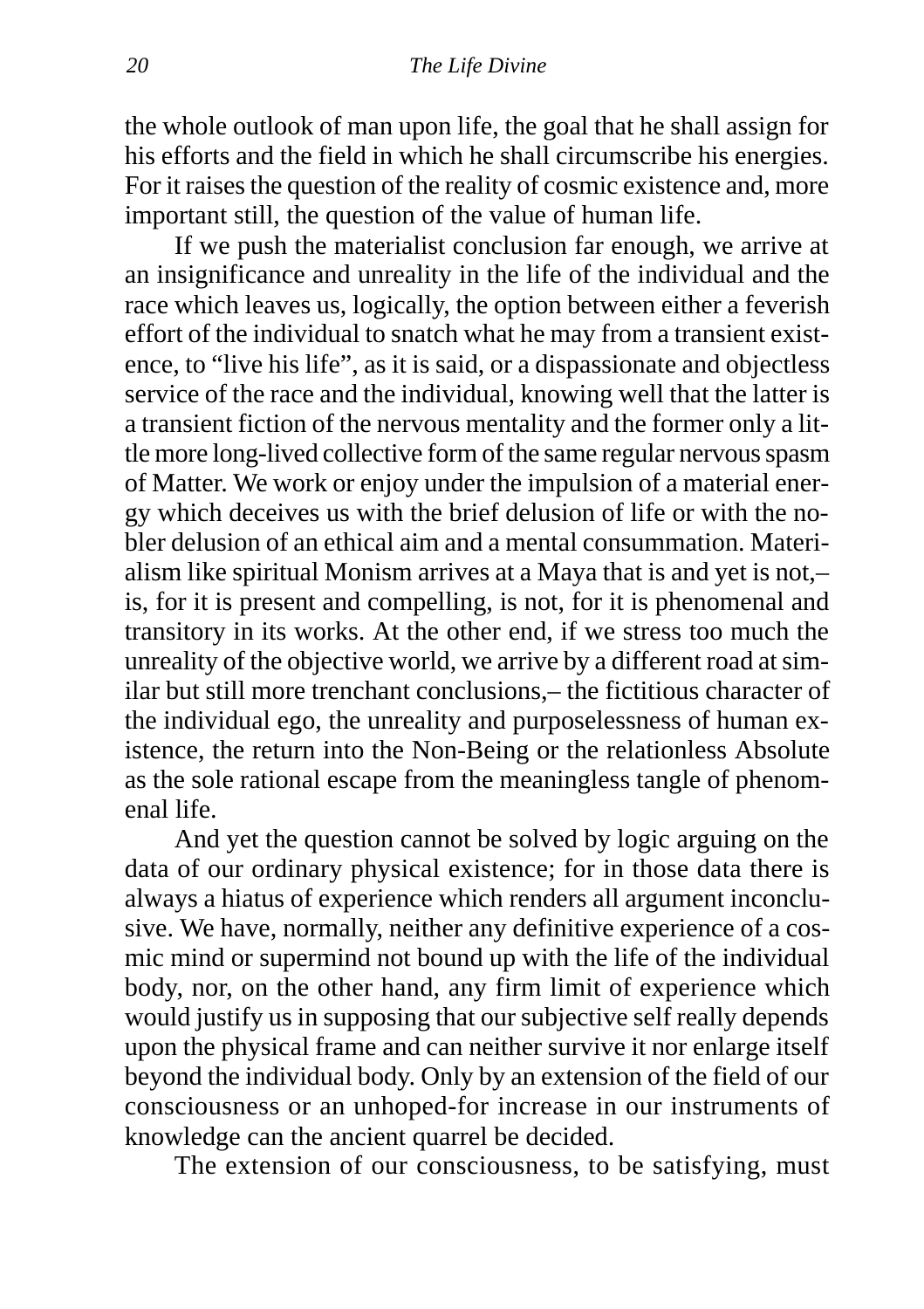necessarily be an inner enlargement from the individual into the cosmic existence. For the Witness, if he exists, is not the individual embodied mind born in the world, but that cosmic Consciousness embracing the universe and appearing as an immanent Intelligence in all its works to which either world subsists eternally and really as Its own active existence or else from which it is born and into which it disappears by an act of knowledge or by an act of conscious power. Not organised mind, but that which, calm and eternal, broods equally in the living earth and the living human body and to which mind and senses are dispensable instruments, is the Witness of cosmic existence and its Lord.

The possibility of a cosmic consciousness in humanity is coming slowly to be admitted in modern Psychology, like the possibility of more elastic instruments of knowledge, although still classified, even when its value and power are admitted, as a hallucination. In the psychology of the East it has always been recognised as a reality and the aim of our subjective progress. The essence of the passage over to this goal is the exceeding of the limits imposed on us by the ego-sense and at least a partaking, at most an identification with the self-knowledge which broods secret in all life and in all that seems to us inanimate.

Entering into that Consciousness, we may continue to dwell, like It, upon universal existence. Then we become aware – for all our terms of consciousness and even our sensational experience begin to change,– of Matter as one existence and of bodies as its formations in which the one existence separates itself physically in the single body from itself in all others and again by physical means establishes communication between these multitudinous points of its being. Mind we experience similarly, and Life also, as the same existence one in its multiplicity, separating and reuniting itself in each domain by means appropriate to that movement. And, if we choose, we can proceed farther and, after passing through many linking stages, become aware of a supermind whose universal operation is the key to all lesser activities. Nor do we become merely conscious of this cosmic existence, but likewise conscious in it, receiving it in sensation, but also entering into it in awareness. In it we live as we lived before in the ego-sense, active, more and more in contact, even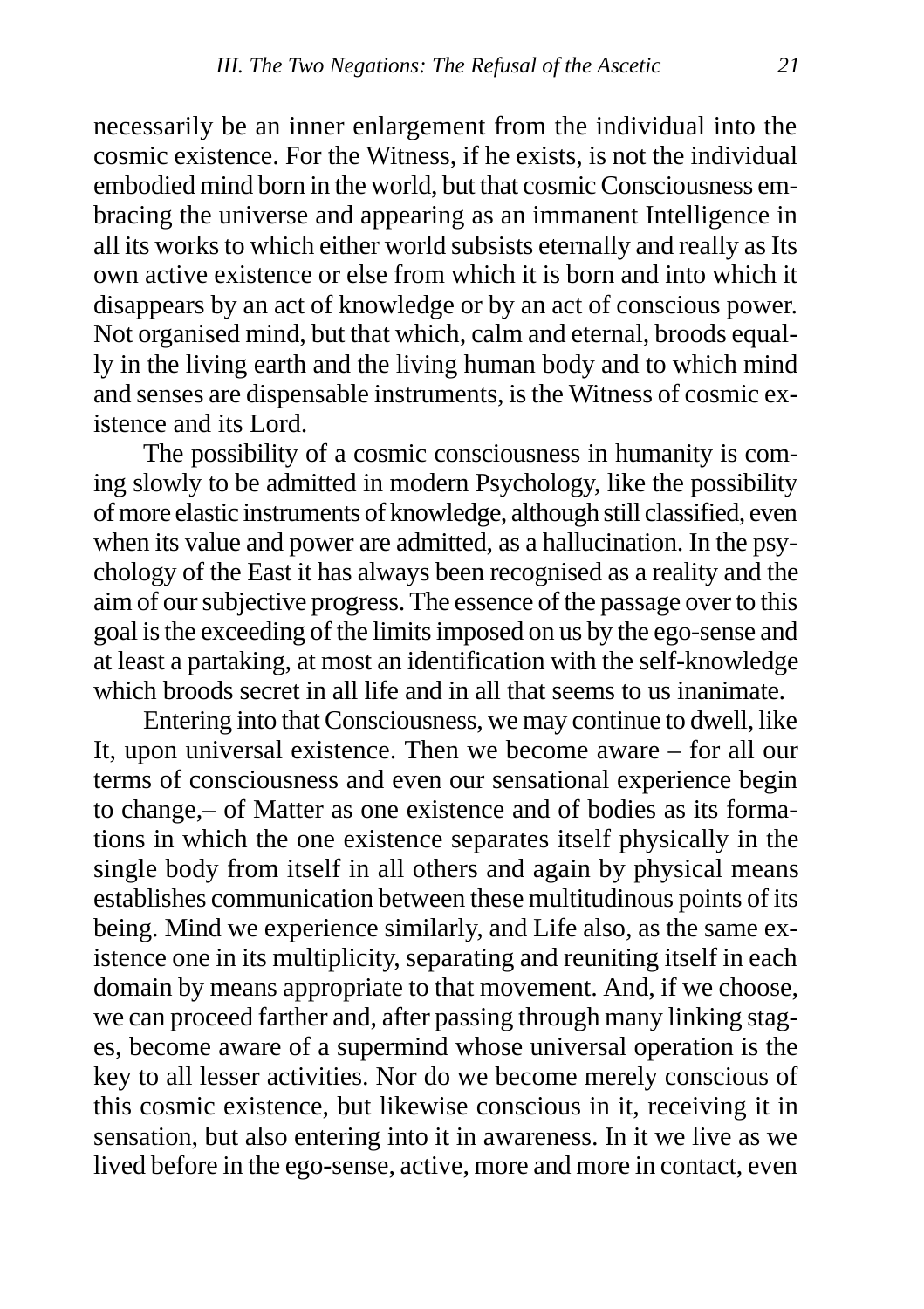unified more and more with other minds, other lives, other bodies than the organism we call ourselves, producing effects not only on our own moral and mental being and on the subjective being of others, but even on the physical world and its events by means nearer to the divine than those possible to our egoistic capacity.

Real then to the man who has had contact with it or lives in it, is this cosmic consciousness, with a greater than the physical reality; real in itself, real in its effects and works. And as it is thus real to the world which is its own total expression, so is the world real to it; but not as an independent existence. For in that higher and less hampered experience we perceive that consciousness and being are not different from each other, but all being is a supreme consciousness, all consciousness is self-existence, eternal in itself, real in its works and neither a dream nor an evolution. The world is real precisely because it exists only in consciousness; for it is a Conscious Energy one with Being that creates it. It is the existence of material form in its own right apart from the self-illumined energy which assumes the form, that would be a contradiction of the truth of things, a phantasmagoria, a nightmare, an impossible falsehood.

But this conscious Being which is the truth of the infinite supermind, is more than the universe and lives independently in Its own inexpressible infinity as well as in the cosmic harmonies. World lives by That; That does not live by the world. And as we can enter into the cosmic consciousness and be one with all cosmic existence, so we can enter into the world-transcending consciousness and become superior to all cosmic existence. And then arises the question which first occurred to us, whether this transcendence is necessarily also a rejection. What relation has this universe to the Beyond?

For at the gates of the Transcendent stands that mere and perfect Spirit described in the Upanishads, luminous, pure, sustaining the world but inactive in it, without sinews of energy, without flaw of duality, without scar of division, unique, identical, free from all appearance of relation and of multiplicity,– the pure Self of the Adwaitins, $<sup>1</sup>$  the inactive Brahman, the</sup> transcendent Silence. And the mind when it passes those gates

<sup>&</sup>lt;sup>1</sup> The Vedantic Monists.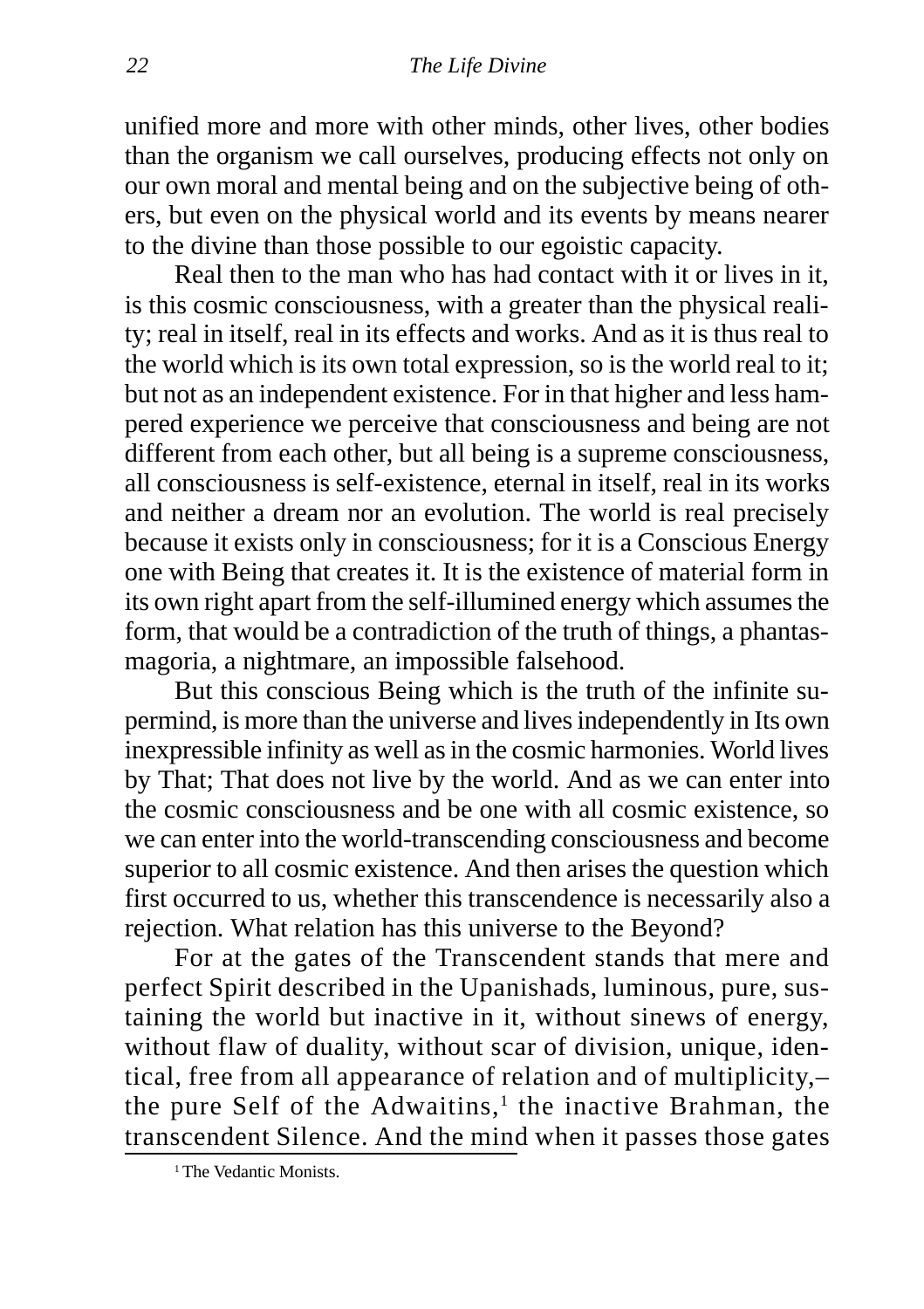suddenly, without intermediate transitions, receives a sense of the unreality of the world and the sole reality of the Silence which is one of the most powerful and convincing experiences of which the human mind is capable. Here, in the perception of this pure Self or of the Non-Being behind it, we have the starting-point for a second negation,– parallel at the other pole to the materialistic, but more complete, more final, more perilous in its effects on the individuals or collectivities that hear its potent call to the wilderness,– the refusal of the ascetic.

It is this revolt of Spirit against Matter that for two thousand years, since Buddhism disturbed the balance of the old Aryan world, has dominated increasingly the Indian mind. Not that the sense of the cosmic illusion is the whole of Indian thought; there are other philosophical statements, other religious aspirations. Nor has some attempt at an adjustment between the two terms been wanting even from the most extreme philosophies. But all have lived in the shadow of the great Refusal and the final end of life for all is the garb of the ascetic. The general conception of existence has been permeated with the Buddhistic theory of the chain of Karma and with the consequent antinomy of bondage and liberation, bondage by birth, liberation by cessation from birth. Therefore all voices are joined in one great consensus that not in this world of the dualities can there be our kingdom of heaven, but beyond, whether in the joys of the eternal Vrindavan<sup>1</sup> or the high beatitude of Brahmaloka,<sup>2</sup> beyond all manifestations in some ineffable Nirvana<sup>3</sup> or where all separate experience is lost in the featureless unity of the indefinable Existence. And through many centuries a great army of shining witnesses, saints and teachers, names sacred to Indian memory and dominant in Indian imagination, have borne always the same witness and swelled always the same lofty and distant appeal,– renunciation the sole path of knowledge, acceptation of physical life the act of the ignorant, cessation from birth the right use of human birth, the call of the Spirit, the recoil from Matter.

<sup>&</sup>lt;sup>1</sup> Goloka, the Vaishnava heaven of eternal Beauty and Bliss.

<sup>&</sup>lt;sup>2</sup> The highest state of pure existence, consciousness and beatitude attainable by the soul without complete extinction in the Indefinable.

<sup>&</sup>lt;sup>3</sup> Extinction, not necessarily of all being, but of being as we know it; extinction of ego, desire and egoistic action and mentality.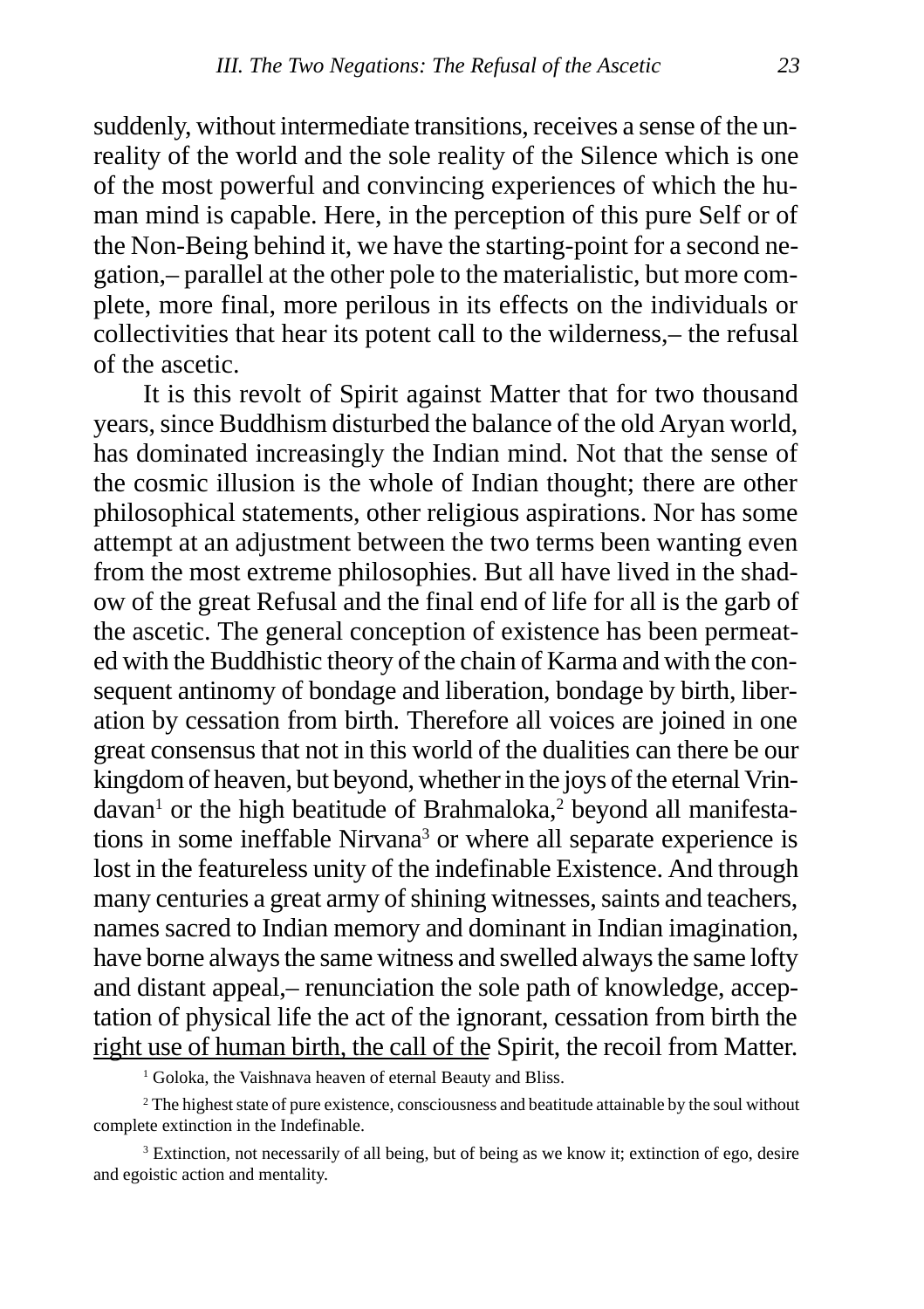For an age out of sympathy with the ascetic spirit – and throughout all the rest of the world the hour of the Anchorite may seem to have passed or to be passing – it is easy to attribute this great trend to the failing of vital energy in an ancient race tired out by its burden, its once vast share in the common advance, exhausted by its many-sided contribution to the sum of human effort and human knowledge. But we have seen that it corresponds to a truth of existence, a state of conscious realisation which stands at the very summit of our possibility. In practice also the ascetic spirit is an indispensable element in human perfection and even its separate affirmation cannot be avoided so long as the race has not at the other end liberated its intellect and its vital habits from subjection to an always insistent animalism.

We seek indeed a larger and completer affirmation. We perceive that in the Indian ascetic ideal the great Vedantic formula, "One without a second", has not been read sufficiently in the light of that other formula equally imperative, "All this is the Brahman". The passionate aspiration of man upward to the Divine has not been sufficiently related to the descending movement of the Divine leaning downward to embrace eternally Its manifestation. Its meaning in Matter has not been so well understood as Its truth in the Spirit. The Reality which the Sannyasin seeks has been grasped in its full height, but not, as by the ancient Vedantins, in its full extent and comprehensiveness. But in our completer affirmation we must not minimise the part of the pure spiritual impulse. As we have seen how greatly Materialism has served the ends of the Divine, so we must acknowledge the still greater service rendered by Asceticism to Life. We shall preserve the truths of material Science and its real utilities in the final harmony, even if many or even if all of its existing forms have to be broken or left aside. An even greater scruple of right preservation must guide us in our dealing with the legacy, however actually diminished or depreciated, of the Aryan past.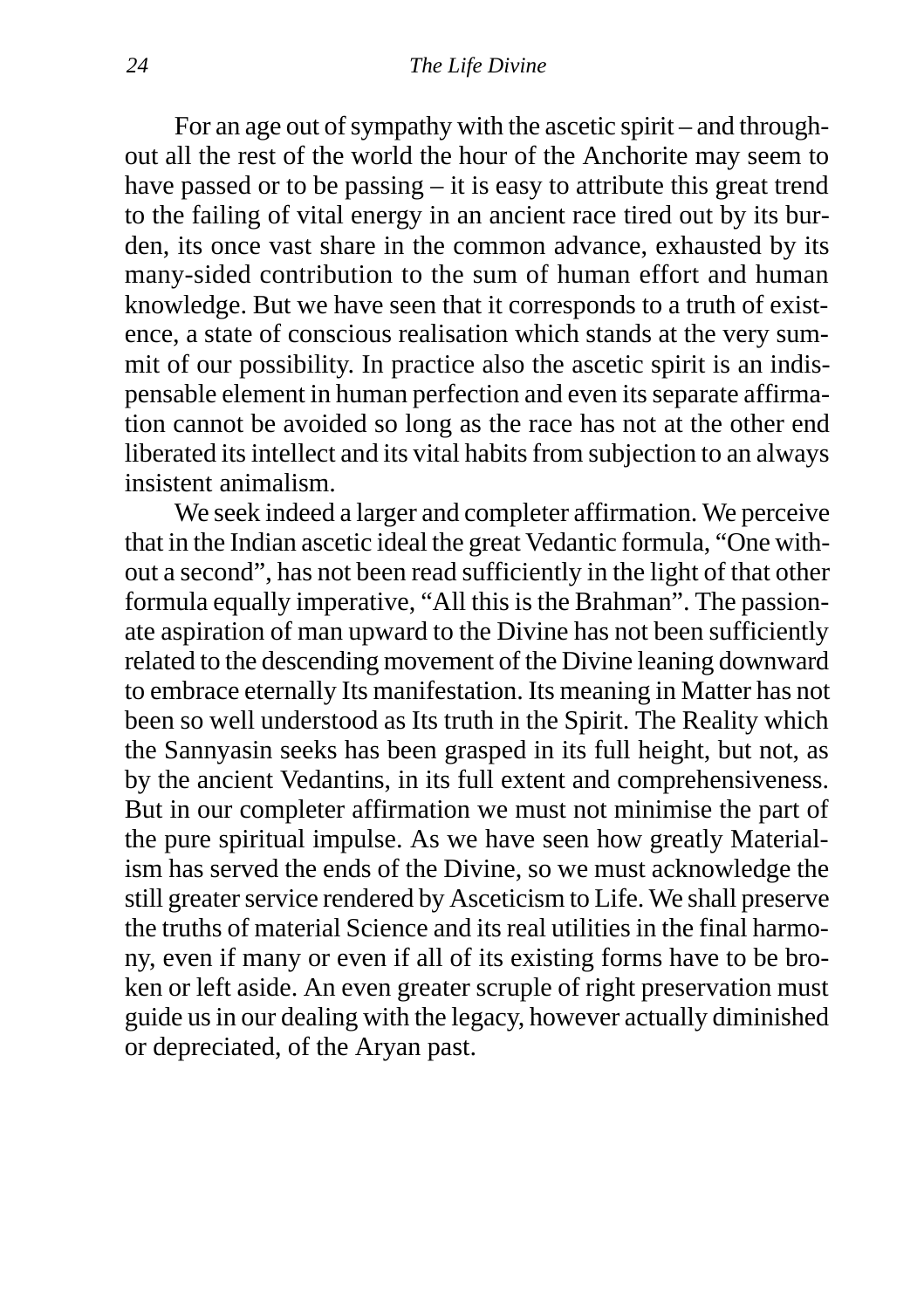# **Chapter IV Reality Omnipresent**

If one knows Him as Brahman the Non-Being, he becomes merely the non-existent. If one knows that Brahman Is, then is he known as the real in existence.

*Taittiriya Upanishad.1*

Since, then, we admit both the claim of the pure Spirit to manifest in us its absolute freedom and the claim of universal Matter to be the mould and condition of our manifestation, we have to find a truth that can entirely reconcile these antagonists and can give to both their due portion in Life and their due justification in Thought, amercing neither of its rights, denying in neither the sovereign truth from which even its errors, even the exclusiveness of its exaggerations draw so constant a strength. For wherever there is an extreme statement that makes such a powerful appeal to the human mind, we may be sure that we are standing in the presence of no mere error, superstition or hallucination, but of some sovereign fact disguised which demands our fealty and will avenge itself if denied or excluded. Herein lies the difficulty of a satisfying solution and the source of that lack of finality which pursues all mere compromises between Spirit and Matter. A compromise is a bargain, a transaction of interests between two conflicting powers; it is not a true reconciliation. True reconciliation proceeds always by a mutual comprehension leading to some sort of intimate oneness. It is therefore through the utmost possible unification of Spirit and Matter that we shall best arrive at their reconciling truth and so at some strongest foundation for a reconciling practice in the inner life of the individual and his outer existence.

We have found already in the cosmic consciousness a meeting-place where Matter becomes real to Spirit, Spirit becomes real to Matter. For in the cosmic consciousness Mind and Life are intermediaries and no longer, as they seem in the ordinary egoistic mentality, agents of separation, fomenters of an artificial quarrel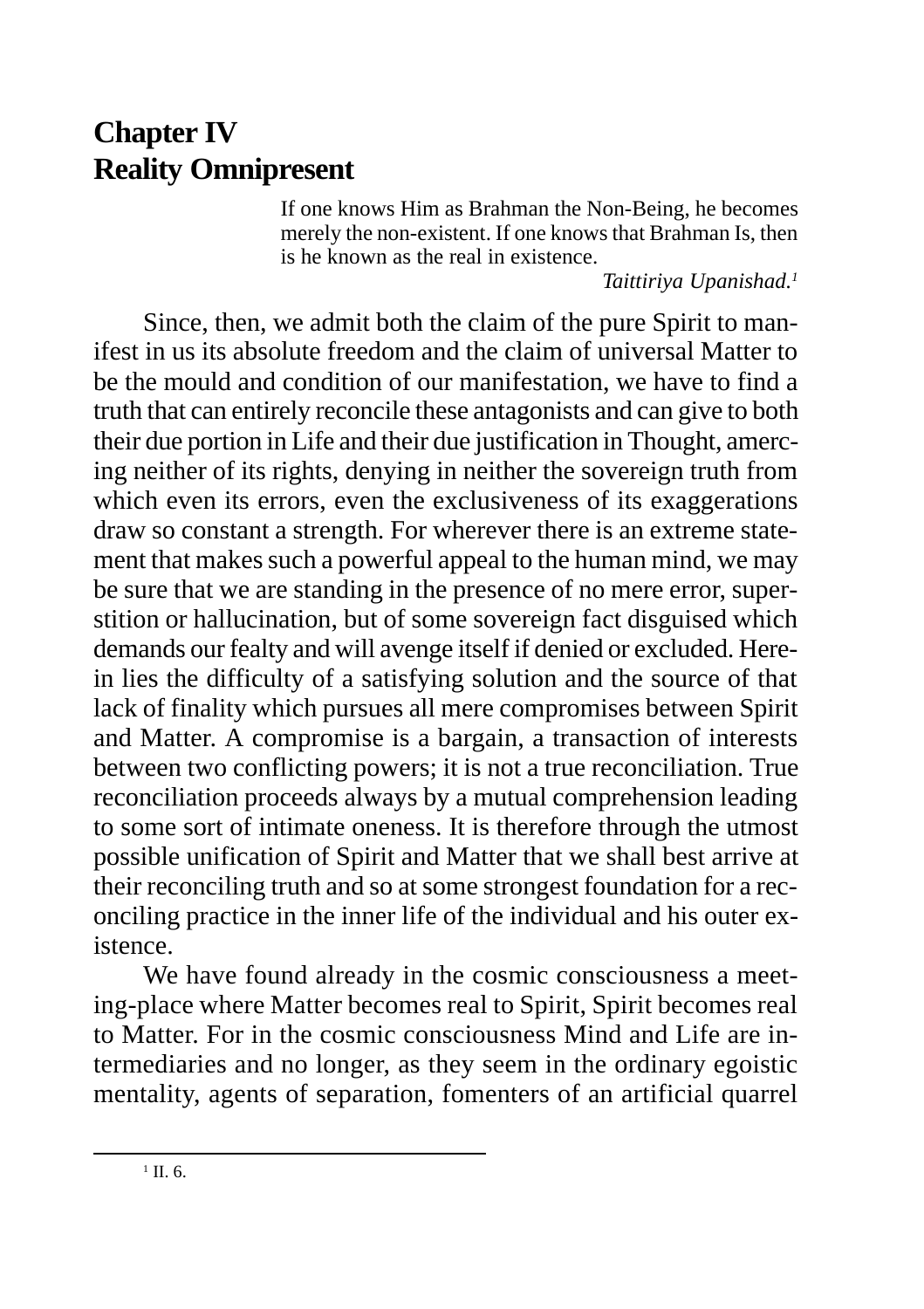between the positive and negative principles of the same unknowable Reality. Attaining to the cosmic consciousness Mind, illuminated by a knowledge that perceives at once the truth of Unity and the truth of Multiplicity and seizes on the formulae of their interaction, finds its own discords at once explained and reconciled by the divine Harmony; satisfied, it consents to become the agent of that supreme union between God and Life towards which we tend. Matter reveals itself to the realising thought and to the subtilised senses as the figure and body of Spirit,– Spirit in its self-formative extension. Spirit reveals itself through the same consenting agents as the soul, the truth, the essence of Matter. Both admit and confess each other as divine, real and essentially one. Mind and Life are disclosed in that illumination as at once figures and instruments of the supreme Conscious Being by which It extends and houses Itself in material form and in that form unveils Itself to Its multiple centres of consciousness. Mind attains its self-fulfilment when it becomes a pure mirror of the Truth of Being which expresses itself in the symbols of the universe; Life, when it consciously lends its energies to the perfect self-figuration of the Divine in ever-new forms and activities of the universal existence.

In the light of this conception we can perceive the possibility of a divine life for man in the world which will at once justify Science by disclosing a living sense and intelligible aim for the cosmic and the terrestrial evolution and realise by the transfiguration of the human soul into the divine the great ideal dream of all high religions.

But what then of that silent Self, inactive, pure, self-existent, self-enjoying, which presented itself to us as the abiding justification of the ascetic? Here also harmony and not irreconcilable opposition must be the illuminative truth. The silent and the active Brahman are not different, opposite and irreconcilable entities, the one denying, the other affirming a cosmic illusion; they are one Brahman in two aspects, positive and negative, and each is necessary to the other. It is out of this Silence that the Word which creates the worlds for ever proceeds; for the Word expresses that which is self-hidden in the Silence. It is an eternal passivity which makes possible the perfect freedom and omnipo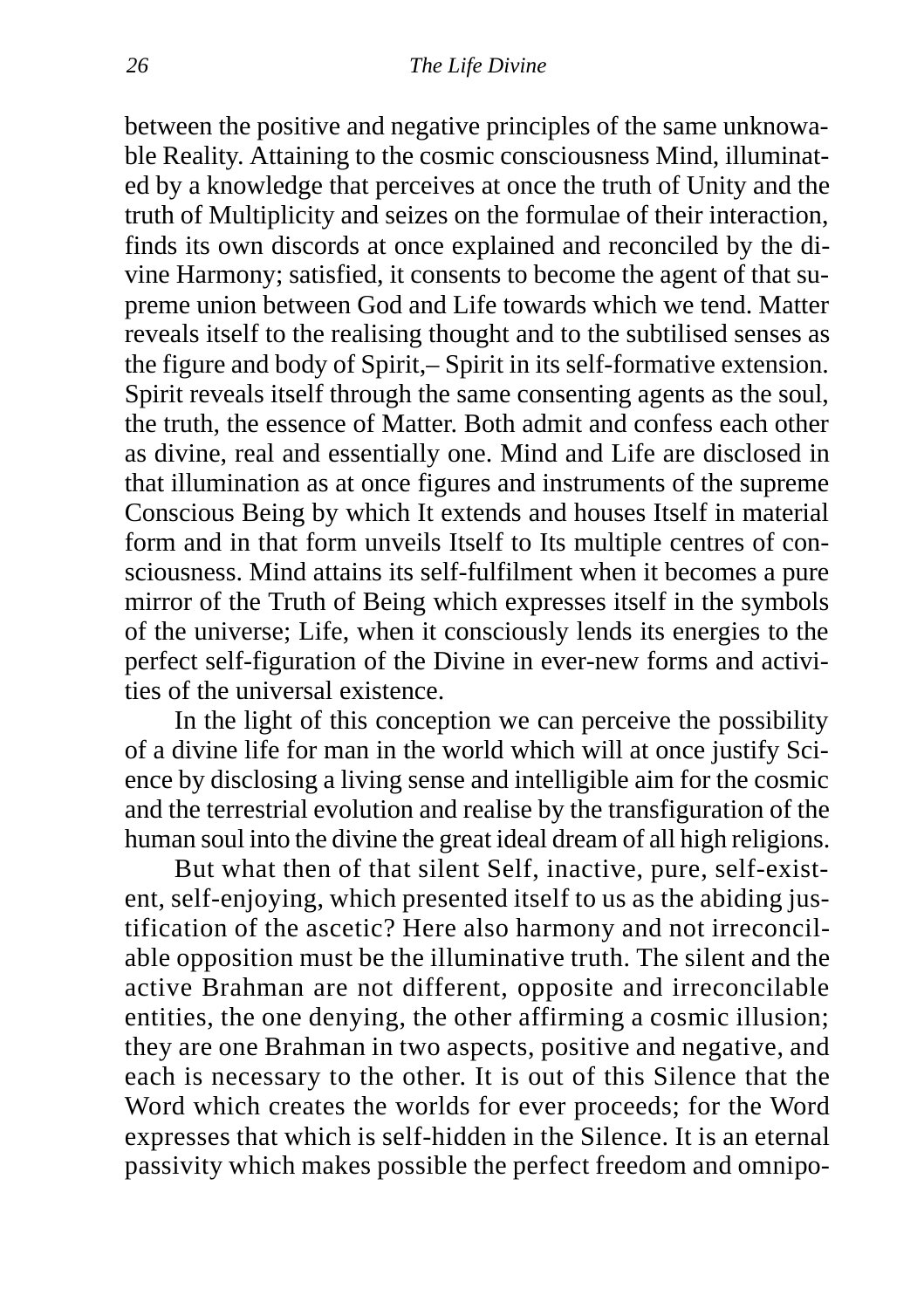tence of an eternal divine activity in innumerable cosmic systems. For the becomings of that activity derive their energies and their illimitable potency of variation and harmony from the impartial support of the immutable Being, its consent to this infinite fecundity of its own dynamic Nature.

Man, too, becomes perfect only when he has found within himself that absolute calm and passivity of the Brahman and supports by it with the same divine tolerance and the same divine bliss a free and inexhaustible activity. Those who have thus possessed the Calm within can perceive always welling out from its silence the perennial supply of the energies that work in the universe. It is not, therefore, the truth of the Silence to say that it is in its nature a rejection of the cosmic activity. The apparent incompatibility of the two states is an error of the limited Mind which, accustomed to trenchant oppositions of affirmation and denial and passing suddenly from one pole to the other, is unable to conceive of a comprehensive consciousness vast and strong enough to include both in a simultaneous embrace. The Silence does not reject the world; it sustains it. Or rather it supports with an equal impartiality the activity and the withdrawal from the activity and approves also the reconciliation by which the soul remains free and still even while it lends itself to all action.

But, still, there is the absolute withdrawal, there is the Non-Being. Out of the Non-Being, says the ancient Scripture, Being appeared.<sup>1</sup> Then into the Non-Being it must surely sink again. If the infinite indiscriminate Existence permits all possibilities of discrimination and multiple realisation, does not the Non-Being at least, as primal state and sole constant reality, negate and reject all possibility of a real universe? The Nihil of certain Buddhist schools would then be the true ascetic solution; the Self, like the ego, would be only an ideative formation by an illusory phenomenal consciousness.

But again we find that we are being misled by words, deceived by the trenchant oppositions of our limited mentality with its fond reliance on verbal distinctions as if they perfectly represented ultimate truths and its rendering of our supramental

<sup>&</sup>lt;sup>1</sup> In the beginning all this was the Non-Being. It was thence that Being was born.

<sup>–</sup>*Taittiriya Upanishad*. II. 7.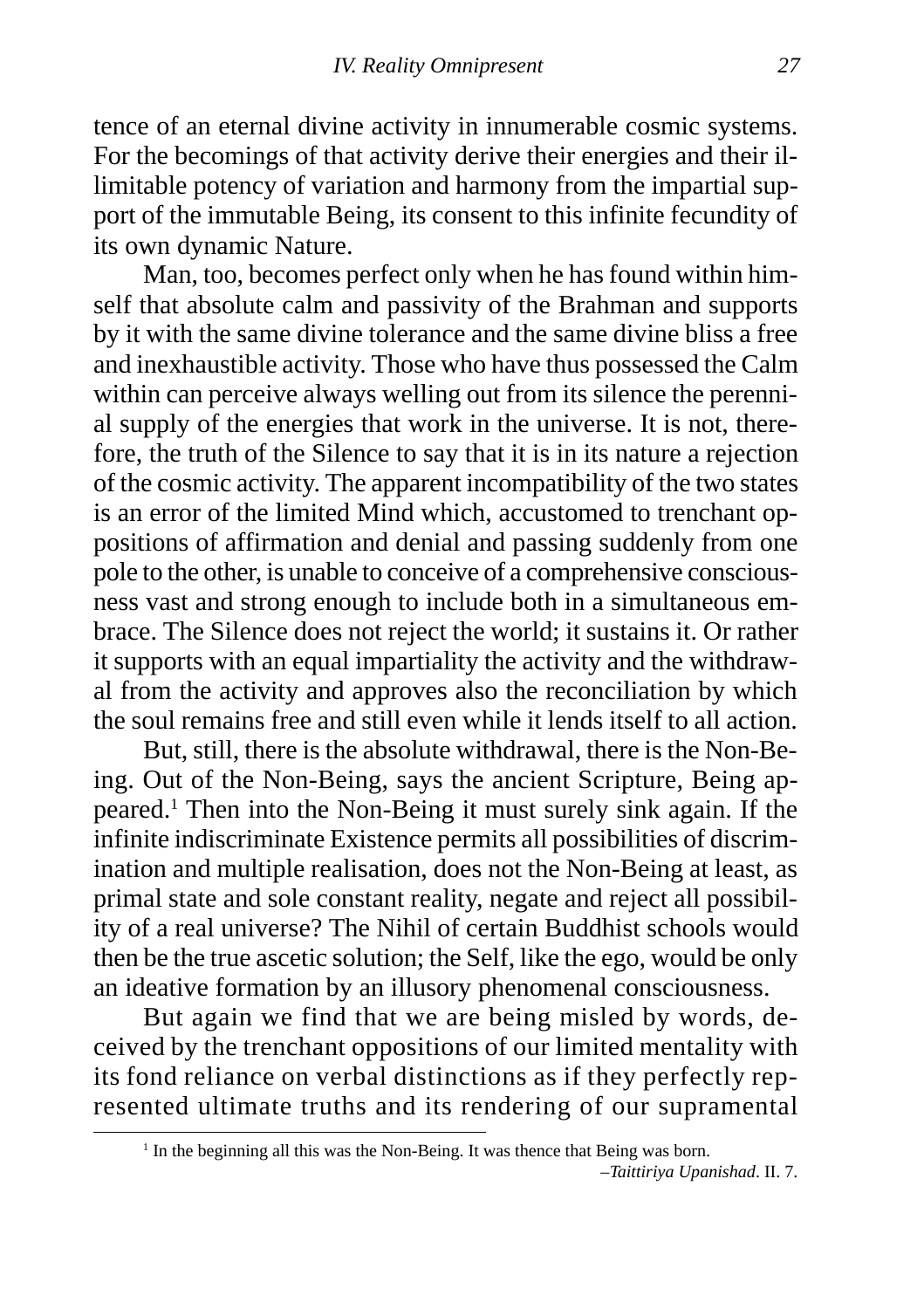experiences in the sense of those intolerant distinctions. Non-Being is only a word. When we examine the fact it represents, we can no longer be sure that absolute non-existence has any better chance than the infinite Self of being more than an ideative formation of the mind. We really mean by this Nothing something beyond the last term to which we can reduce our purest conception and our most abstract or subtle experience of actual being as we know or conceive it while in this universe. This Nothing then is merely a something beyond positive conception. We erect a fiction of nothingness in order to overpass, by the method of total exclusion, all that we can know and consciously are. Actually when we examine closely the Nihil of certain philosophies, we begin to perceive that it is a zero which is All or an indefinable Infinite which appears to the mind a blank, because mind grasps only finite constructions, but is in fact the only true Existence.1

And when we say that out of Non-Being Being appeared, we perceive that we are speaking in terms of Time about that which is beyond Time. For what was that portentous date in the history of eternal Nothing on which Being was born out of it or when will come that other date equally formidable on which an unreal all will relapse into the perpetual void? Sat and Asat, if they have both to be affirmed, must be conceived as if they obtained simultaneously. They permit each other even though they refuse to mingle. Both, since we must speak in terms of Time, are eternal. And who shall persuade eternal Being that it does not really exist and only eternal Non-Being is? In such a negation of all experience how shall we find the solution that explains all experience?

Pure Being is the affirmation by the Unknowable of Itself as the free base of all cosmic existence. We give the name of Non-Being to a contrary affirmation of Its freedom from all cosmic existence,– freedom, that is to say, from all positive terms of actual existence which consciousness in the universe can formu-

<sup>1</sup> Another Upanishad rejects the birth of being out of Non-Being as an impossibility; Being, it says, can only be born from Being. But if we take Non-Being in the sense, not of an inexistent Nihil but of an x which exceeds our idea or experience of existence,– a sense applicable to the Absolute Brahman of the Adwaita as well as the Void or Zero of the Buddhists,– the impossibility disappears, for That may very well be the source of being, whether by a conceptual or formative Maya or a manifestation or creation out of itself.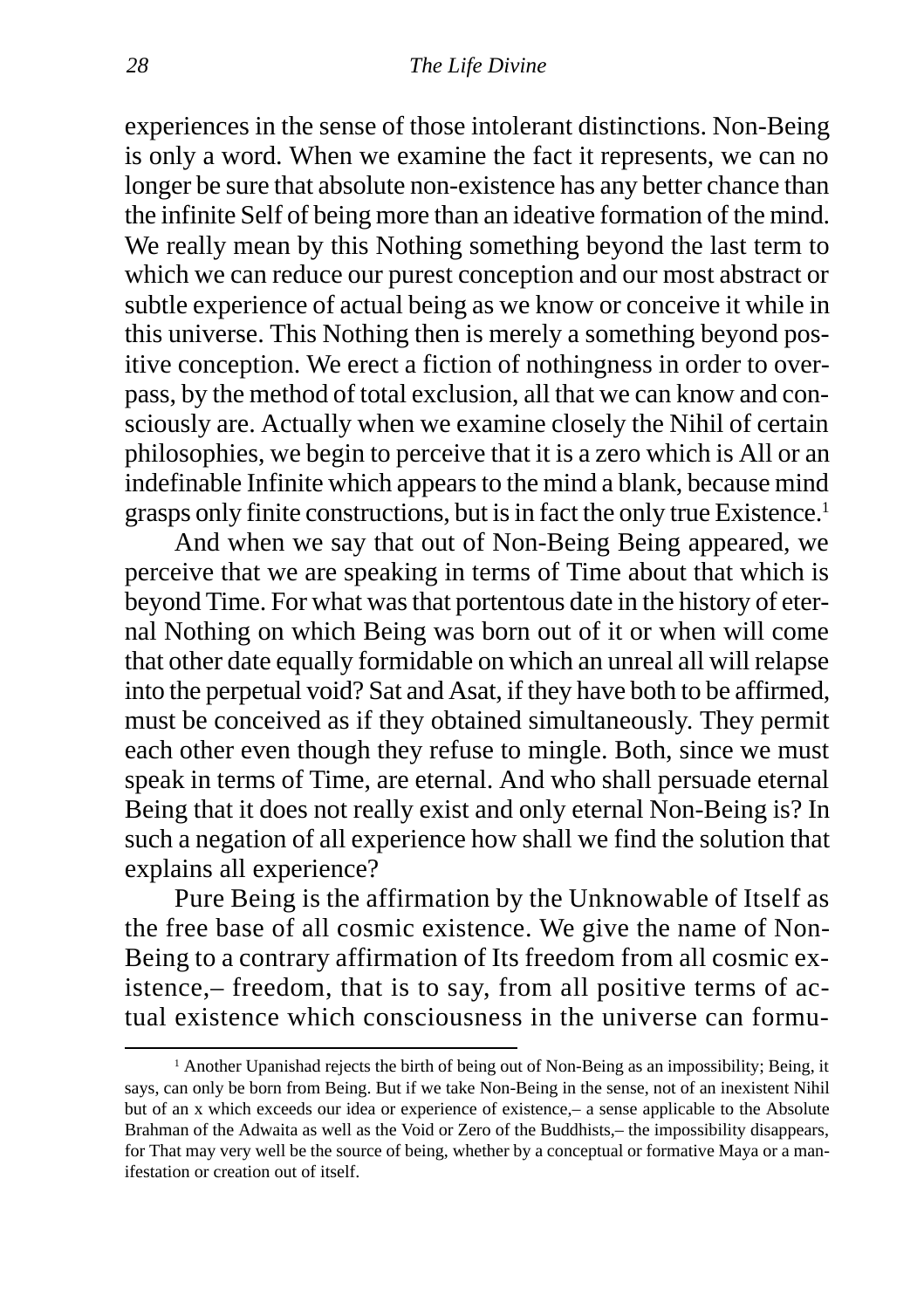late to itself, even from the most abstract, even from the most transcendent. It does not deny them as a real expression of Itself, but It denies Its limitation by all expression or any expression whatsoever. The Non-Being permits the Being, even as the Silence permits the Activity. By this simultaneous negation and affirmation, not mutually destructive, but complementary to each other like all contraries, the simultaneous awareness of conscious Self-being as a reality and the Unknowable beyond as the same Reality becomes realisable to the awakened human soul. Thus was it possible for the Buddha to attain the state of Nirvana and yet act puissantly in the world, impersonal in his inner consciousness, in his action the most powerful personality that we know of as having lived and produced results upon earth.

When we ponder on these things, we begin to perceive how feeble in their self-assertive violence and how confusing in their misleading distinctness are the words that we use. We begin also to perceive that the limitations we impose on the Brahman arise from a narrowness of experience in the individual mind which concentrates itself on one aspect of the Unknowable and proceeds forthwith to deny or disparage all the rest. We tend always to translate too rigidly what we can conceive or know of the Absolute into the terms of our own particular relativity. We affirm the One and Identical by passionately discriminating and asserting the egoism of our own opinions and partial experiences against the opinions and partial experiences of others. It is wiser to wait, to learn, to grow, and, since we are obliged for the sake of our self-perfection to speak of these things which no human speech can express, to search for the widest, the most flexible, the most catholic affirmation possible and found on it the largest and most comprehensive harmony.

We recognise, then, that it is possible for the consciousness in the individual to enter into a state in which relative existence appears to be dissolved and even Self seems to be an inadequate conception. It is possible to pass into a Silence beyond the Silence. But this is not the whole of our ultimate experience, nor the single and all-excluding truth. For we find that this Nirvana, this selfextinction, while it gives an absolute peace and freedom to the soul within is yet consistent in practice with a desireless but effec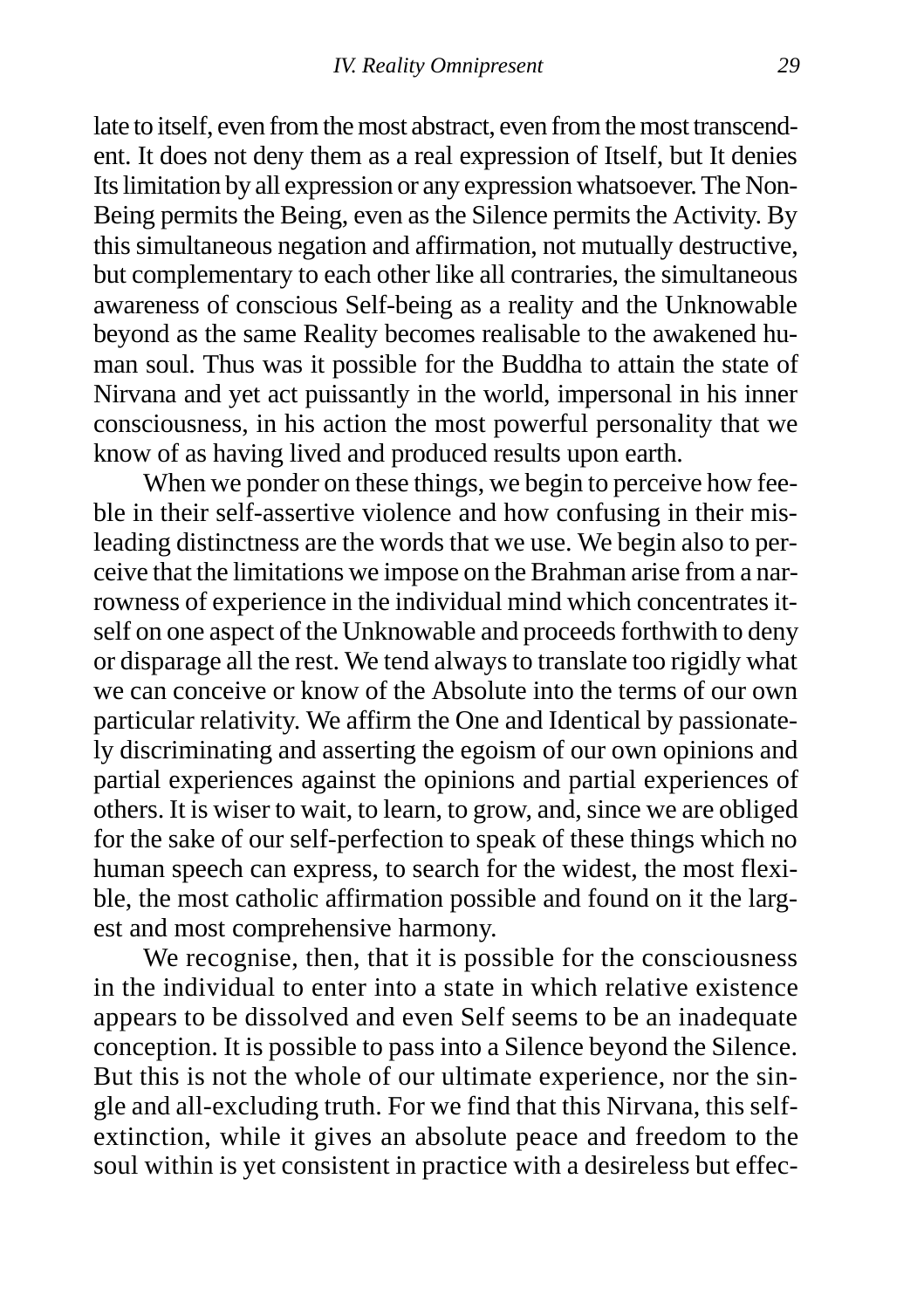tive action without. This possibility of an entire motionless impersonality and void Calm within doing outwardly the works of the eternal verities, Love, Truth and Righteousness, was perhaps the real gist of the Buddha's teaching,– this superiority to ego and to the chain of personal workings and to the identification with mutable form and idea, not the petty ideal of an escape from the trouble and suffering of the physical birth. In any case, as the perfect man would combine in himself the silence and the activity, so also would the completely conscious soul reach back to the absolute freedom of the Non-Being without therefore losing its hold on Existence and the universe. It would thus reproduce in itself perpetually the eternal miracle of the divine Existence, in the universe, yet always beyond it and even, as it were, beyond itself. The opposite experience could only be a concentration of mentality in the individual upon Non-existence with the result of an oblivion and personal withdrawal from a cosmic activity still and always proceeding in the consciousness of the Eternal Being.

Thus, after reconciling Spirit and Matter in the cosmic consciousness, we perceive the reconciliation, in the transcendental consciousness, of the final assertion of all and its negation. We discover that all affirmations are assertions of status or activity in the Unknowable; all the corresponding negations are assertions of Its freedom both from and in that status or activity. The Unknowable is Something to us supreme, wonderful and ineffable which continually formulates Itself to our consciousness and continually escapes from the formulation It has made. This it does not as some malicious spirit or freakish magician leading us from falsehood to greater falsehood and so to a final negation of all things, but as even here the Wise beyond our wisdom guiding us from reality to ever profounder and vaster reality until we find the profoundest and vastest of which we are capable. An omnipresent reality is the Brahman, not an omnipresent cause of persistent illusions.

If we thus accept a positive basis for our harmony – and on what other can harmony be founded? – the various conceptual formulations of the Unknowable, each of them representing a truth beyond conception, must be understood as far as possible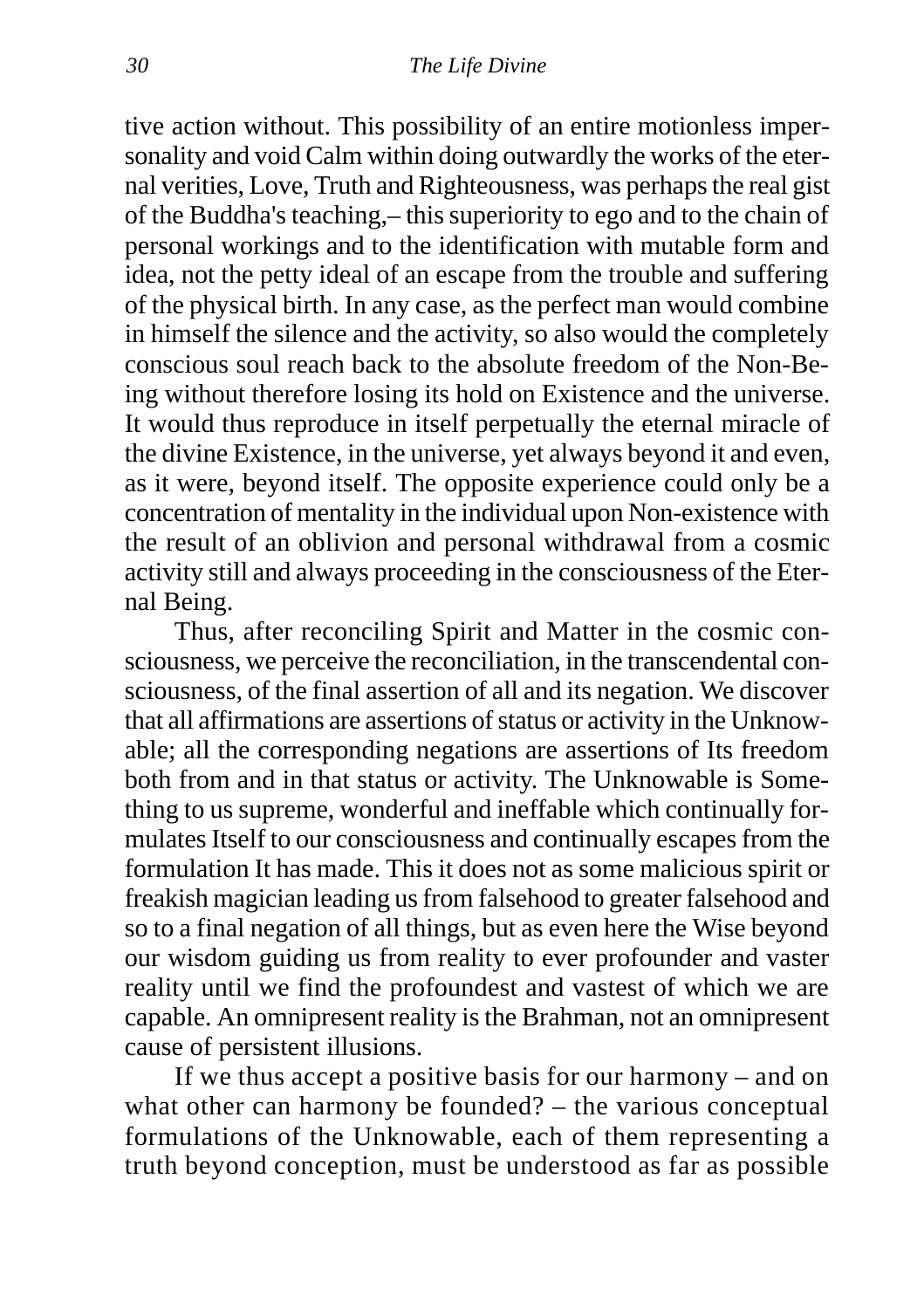in their relation to each other and in their effect upon life, not separately, not exclusively, not so affirmed as to destroy or unduly diminish all other affirmations. The real Monism, the true Adwaita, is that which admits all things as the one Brahman and does not seek to bisect Its existence into two incompatible entities, an eternal Truth and an eternal Falsehood, Brahman and not-Brahman, Self and not-Self, a real Self and an unreal yet perpetual Maya. If it be true that the Self alone exists, it must be also true that all is the Self. And if this Self, God or Brahman is no helpless state, no bounded power, no limited personality, but the self-conscient All, there must be some good and inherent reason in it for the manifestation, to discover which we must proceed on the hypothesis of some potency, some wisdom, some truth of being in all that is manifested. The discord and apparent evil of the world must in their sphere be admitted, but not accepted as our conquerors. The deepest instinct of humanity seeks always and seeks wisely wisdom as the last word of the universal manifestation, not an eternal mockery and illusion,– a secret and finally triumphant good, not an all-creative and invincible evil,– an ultimate victory and fulfilment, not the disappointed recoil of the soul from its great adventure.

For we cannot suppose that the sole Entity is compelled by something outside or other than Itself, since no such thing exists. Nor can we suppose that It submits unwillingly to something partial within Itself which is hostile to its whole Being, denied by It and yet too strong for It; for this would be only to erect in other language the same contradiction of an All and something other than the All. Even if we say that the universe exists merely because the Self in its absolute impartiality tolerates all things alike, viewing with indifference all actualities and all possibilities, yet is there something that wills the manifestation and supports it, and this cannot be something other than the All. Brahman is indivisible in all things and whatever is willed in the world has been ultimately willed by the Brahman. It is only our relative consciousness, alarmed or baffled by the phenomena of evil, ignorance and pain in the cosmos, that seeks to deliver the Brahman from responsibility for Itself and its workings by erecting some opposite principle, Maya or Mara, conscious Devil or self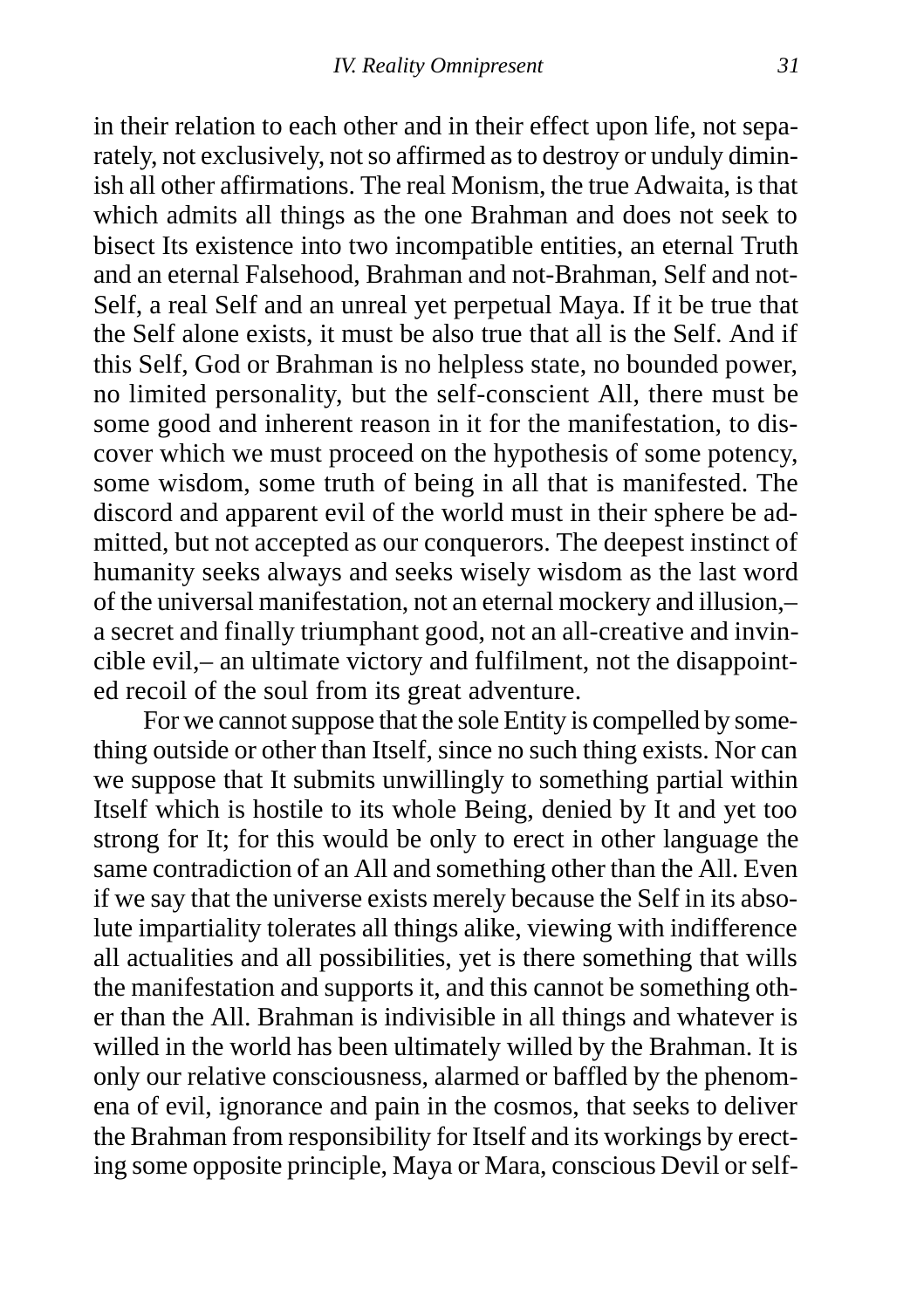existent principle of evil. There is one Lord and Self and the many are only His representations and becomings.

If then the world is a dream or an illusion or a mistake, it is a dream originated and willed by the Self in its totality and not only originated and willed, but supported and perpetually entertained. Moreover, it is a dream existing in a Reality and the stuff of which it is made is that Reality, for Brahman must be the material of the world as well as its base and continent. If the gold of which the vessel is made is real, how shall we suppose that the vessel itself is a mirage? We see that these words, dream, illusion, are tricks of speech, habits of our relative consciousness; they represent a certain truth, even a great truth, but they also misrepresent it. Just as Non-Being turns out to be other than mere nullity, so the cosmic Dream turns out to be other than mere phantasm and hallucination of the mind. Phenomenon is not phantasm; phenomenon is the substantial form of a Truth.

We start, then, with the conception of an omnipresent Reality of which neither the Non-Being at the one end nor the universe at the other are negations that annul; they are rather different states of the Reality, obverse and reverse affirmations. The highest experience of this Reality in the universe shows it to be not only a conscious

Existence, but a supreme Intelligence and Force and a self-existent Bliss; and beyond the universe it is still some other unknowable existence, some utter and ineffable Bliss. Therefore we are justified in supposing that even the dualities of the universe, when interpreted not as now by our sensational and partial conceptions, but by our liberated intelligence and experience, will be also resolved into those highest terms. While we still labour under the stress of the dualities, this perception must no doubt constantly support itself on an act of faith, but a faith which the highest Reason, the widest and most patient reflection do not deny, but rather affirm. This creed is given, indeed, to humanity to support it on its journey, until it arrives at a stage of development when faith will be turned into knowledge and perfect experience and Wisdom will be justified of her works.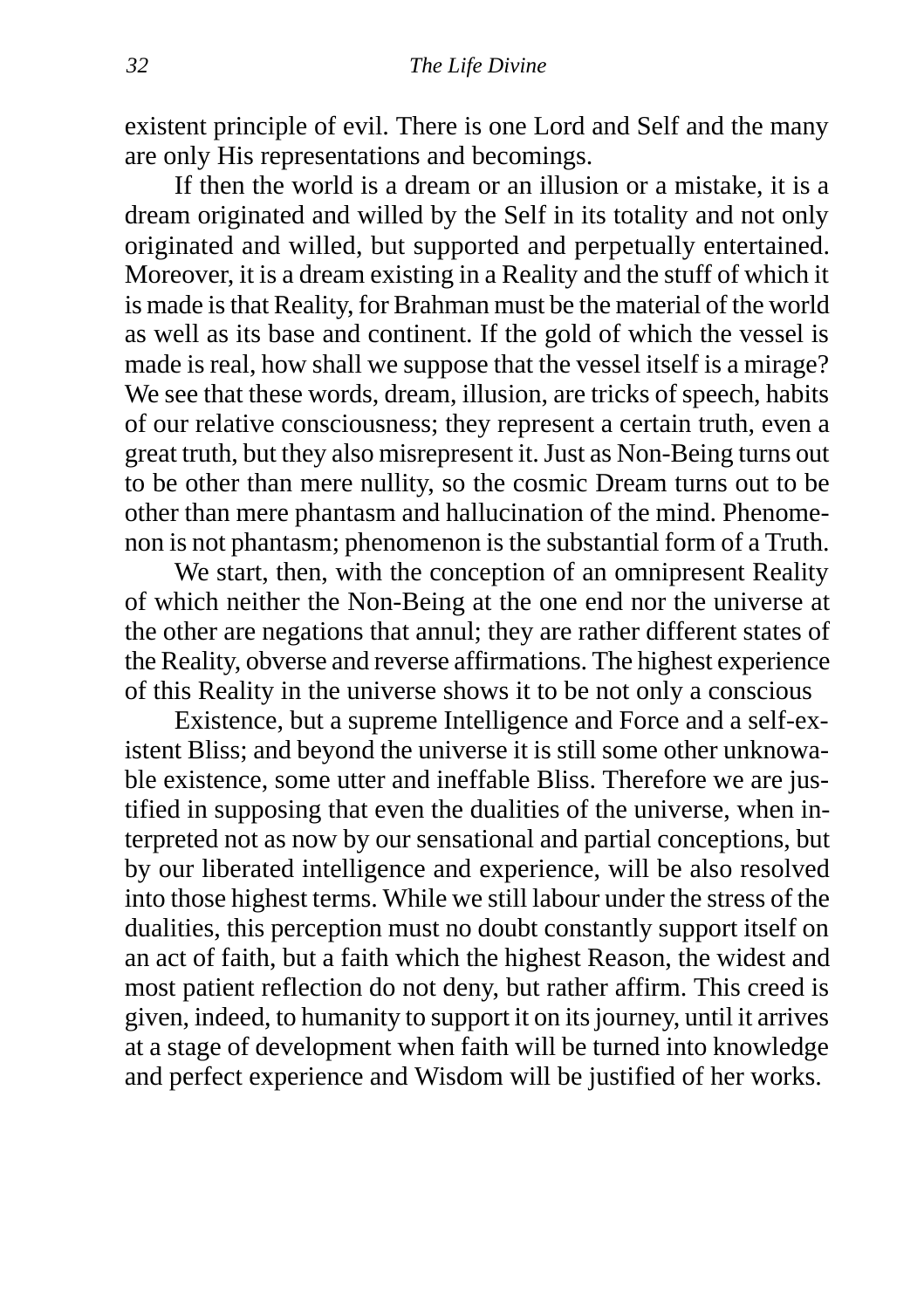## **Chapter V The Destiny of the Individual**

By the Ignorance they cross beyond Death and by the Knowledge enjoy Immortality.... By the Non-Birth they cross beyond Death and by the Birth enjoy Immortality.

*Isha Upanishad.1*

An Omnipresent Reality is the truth of all life and existence whether absolute or relative, whether corporeal or incorporeal, whether animate or inanimate, whether intelligent or unintelligent; and in all its infinitely varying and even constantly opposed selfexpressions, from the contradictions nearest to our ordinary experience to those remotest antinomies which lose themselves on the verges of the Ineffable, the Reality is one and not a sum or concourse. From that all variations begin, in that all variations consist, to that all variations return. All affirmations are denied only to lead to a wider affirmation of the same Reality. All antinomies confront each other in order to recognise one Truth in their opposed aspects and embrace by the way of conflict their mutual Unity. Brahman is the Alpha and the Omega. Brahman is the One besides whom there is nothing else existent.

But this unity is in its nature indefinable. When we seek to envisage it by the mind we are compelled to proceed through an infinite series of conceptions and experiences. And yet in the end we are obliged to negate our largest conceptions, our most comprehensive experiences in order to affirm that the Reality exceeds all definitions. We arrive at the formula of the Indian sages, *neti neti*, "It is not this, It is not that", there is no experience by which we can limit It, there is no conception by which It can be defined.

An Unknowable which appears to us in many states and attributes of being, in many forms of consciousness, in many activities of energy, this is what Mind can ultimately say about the existence which we ourselves are and which we see in all that is presented to our thought and senses. It is in and through those

<sup>&</sup>lt;sup>1</sup> Verses 11, 14.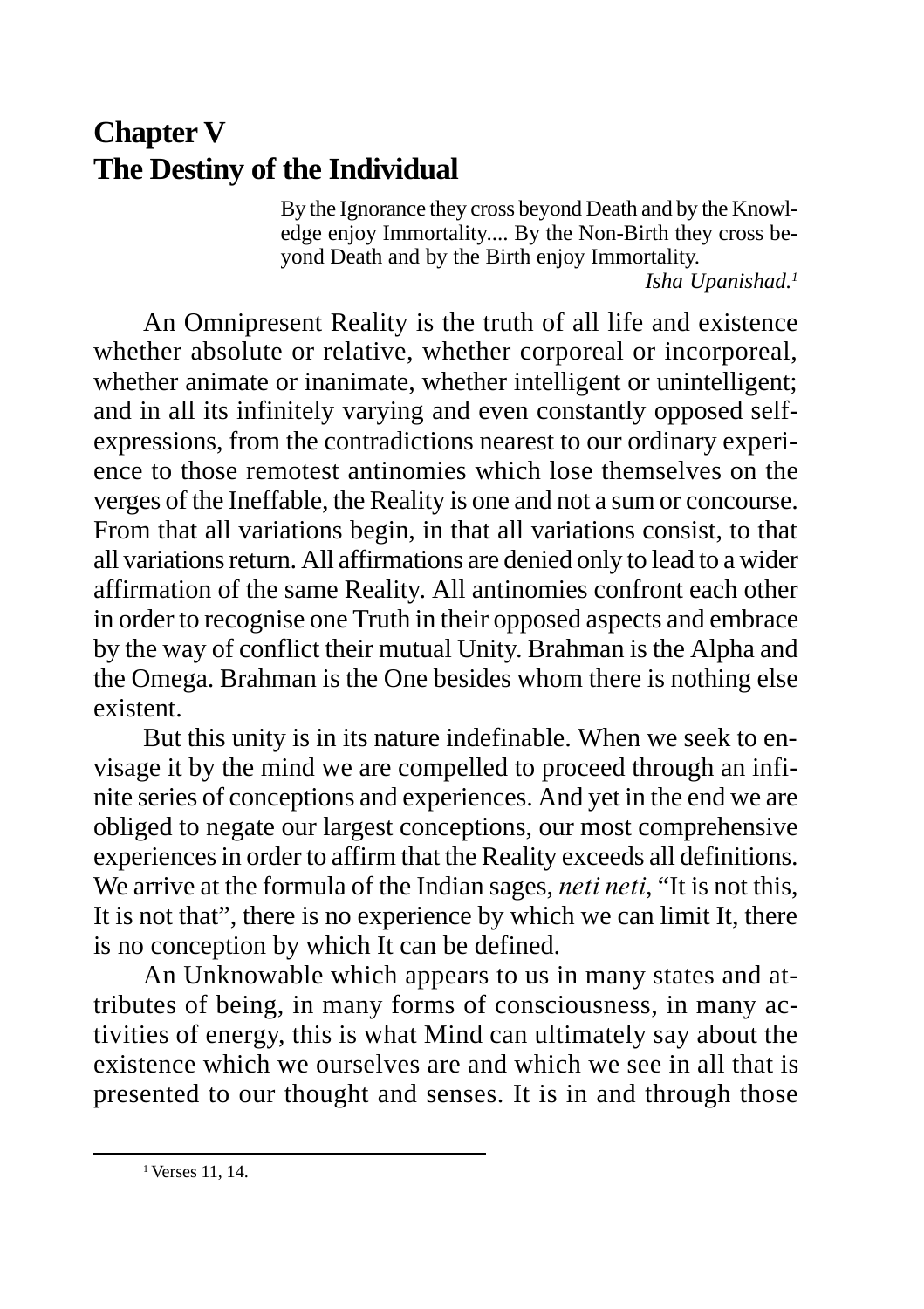states, those forms, those activities that we have to approach and know the Unknowable. But if in our haste to arrive at a Unity that our mind can seize and hold, if in our insistence to confine the Infinite in our embrace we identify the Reality with any one definable state of being however pure and eternal, with any particular attribute however general and comprehensive, with any fixed formulation of consciousness however vast in its scope, with any energy or activity however boundless its application, and if we exclude all the rest, then our thoughts sin against Its unknowableness and arrive not at a true unity but at a division of the Indivisible.

So strongly was this truth perceived in the ancient times that the Vedantic Seers, even after they had arrived at the crowning idea, the convincing experience of Sachchidananda as the highest positive expression of the Reality to our consciousness, erected in their speculations or went on in their perceptions to an Asat, a Non-Being beyond, which is not the ultimate existence, the pure consciousness, the infinite bliss of which all our experiences are the expression or the deformation. If at all an existence, a consciousness, a bliss, it is beyond the highest and purest positive form of these things that here we can possess and other therefore than what here we know by these names. Buddhism, somewhat arbitrarily declared by the theologians to be an un-Vedic doctrine because it rejected the authority of the Scriptures, yet goes back to this essentially Vedantic conception. Only, the positive and synthetic teaching of the Upanishads beheld Sat and Asat not as opposites destructive of each other, but as the last antinomy through which we look up to the Unknowable. And in the transactions of our positive consciousness, even Unity has to make its account with Multiplicity; for the Many also are Brahman. It is by Vidya, the Knowledge of the Oneness, that we know God; without it Avidya, the relative and multiple consciousness, is a night of darkness and a disorder of Ignorance. Yet if we exclude the field of that Ignorance, if we get rid of Avidya as if it were a thing non-existent and unreal, then Knowledge itself becomes a sort of obscurity and a source of imperfection. We become as men blinded by a light so that we can no longer see the field which that light illumines.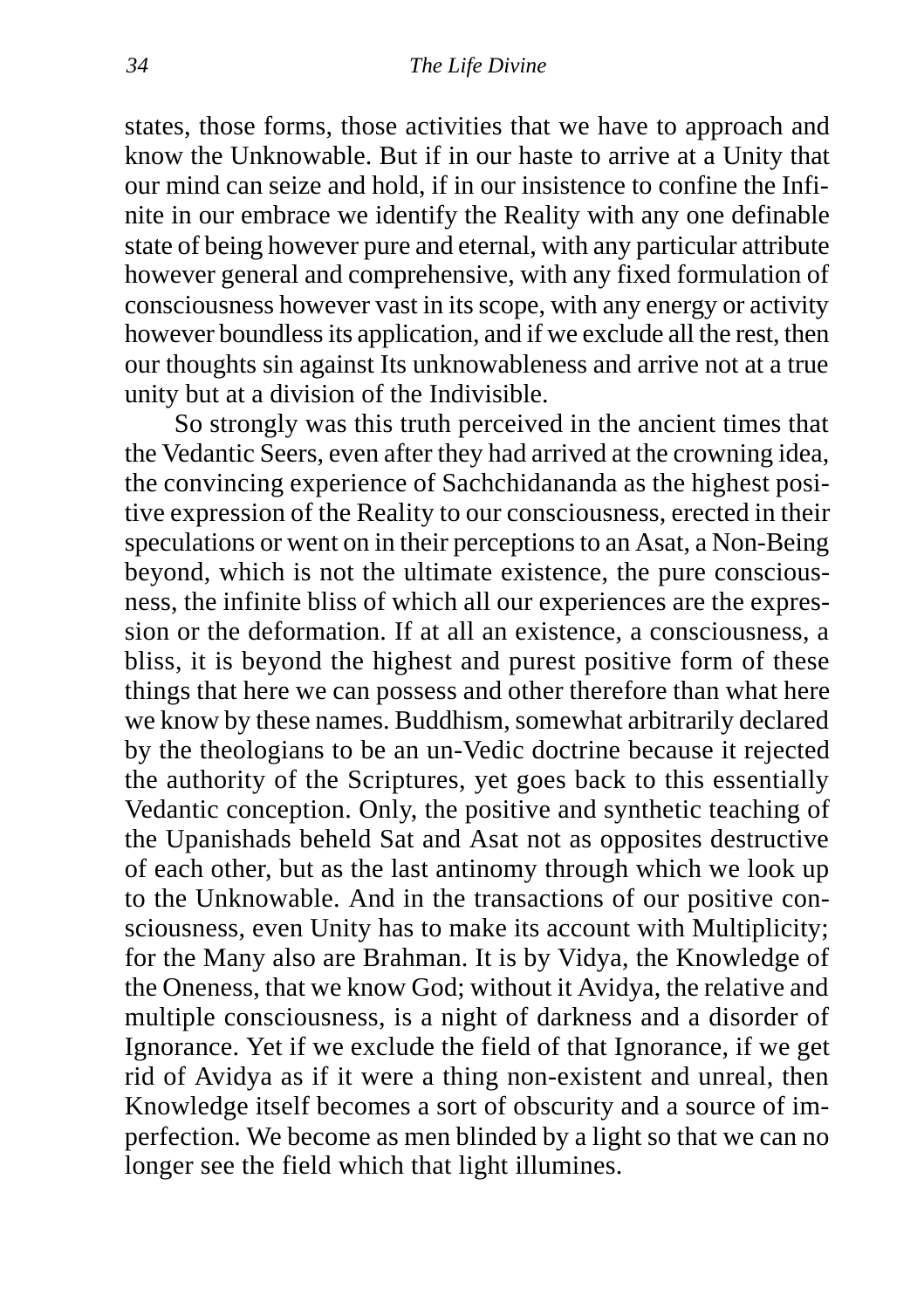Such is the teaching, calm, wise and clear, of our most ancient sages. They had the patience and the strength to find and to know; they had also the clarity and humility to admit the limitation of our knowledge. They perceived the borders where it has to pass into something beyond itself. It was a later impatience of heart and mind, vehement attraction to an ultimate bliss or high masterfulness of pure experience and trenchant intelligence which sought the One to deny the Many and because it had received the breath of the heights scorned or recoiled from the secret of the depths. But the steady eye of the ancient wisdom perceived that to know God really, it must know Him everywhere equally and without distinction, considering and valuing but not mastered by the oppositions through which He shines.

We will put aside then the trenchant distinctions of a partial logic which declares that because the One is the reality, the Many are an illusion, and because the Absolute is Sat, the one existence, the relative is Asat and non-existent. If in the Many we pursue insistently the One, it is to return with the benediction and the revelation of the One confirming itself in the Many.

We will guard ourselves also against the excessive importance that the mind attaches to particular points of view at which it arrives in its more powerful expansions and transitions. The perception of the spiritualised mind that the universe is an unreal dream can have no more absolute a value to us than the perception of the materialised mind that God and the Beyond are an illusory idea. In the one case the mind, habituated only to the evidence of the senses and associating reality with corporeal fact, is either unaccustomed to use other means of knowledge or unable to extend the notion of reality to a supra-physical experience. In the other case the same mind, passing beyond to the overwhelming experience of an incorporeal reality, simply transfers the same inability and the same consequent sense of dream or hallucination to the experience of the senses. But we perceive also the truth that these two conceptions disfigure. It is true that for this world of form in which we are set for our self-realisation, nothing is entirely valid until it has possessed itself of our physical consciousness and manifested on the lowest levels in harmony with its manifestation on the highest sum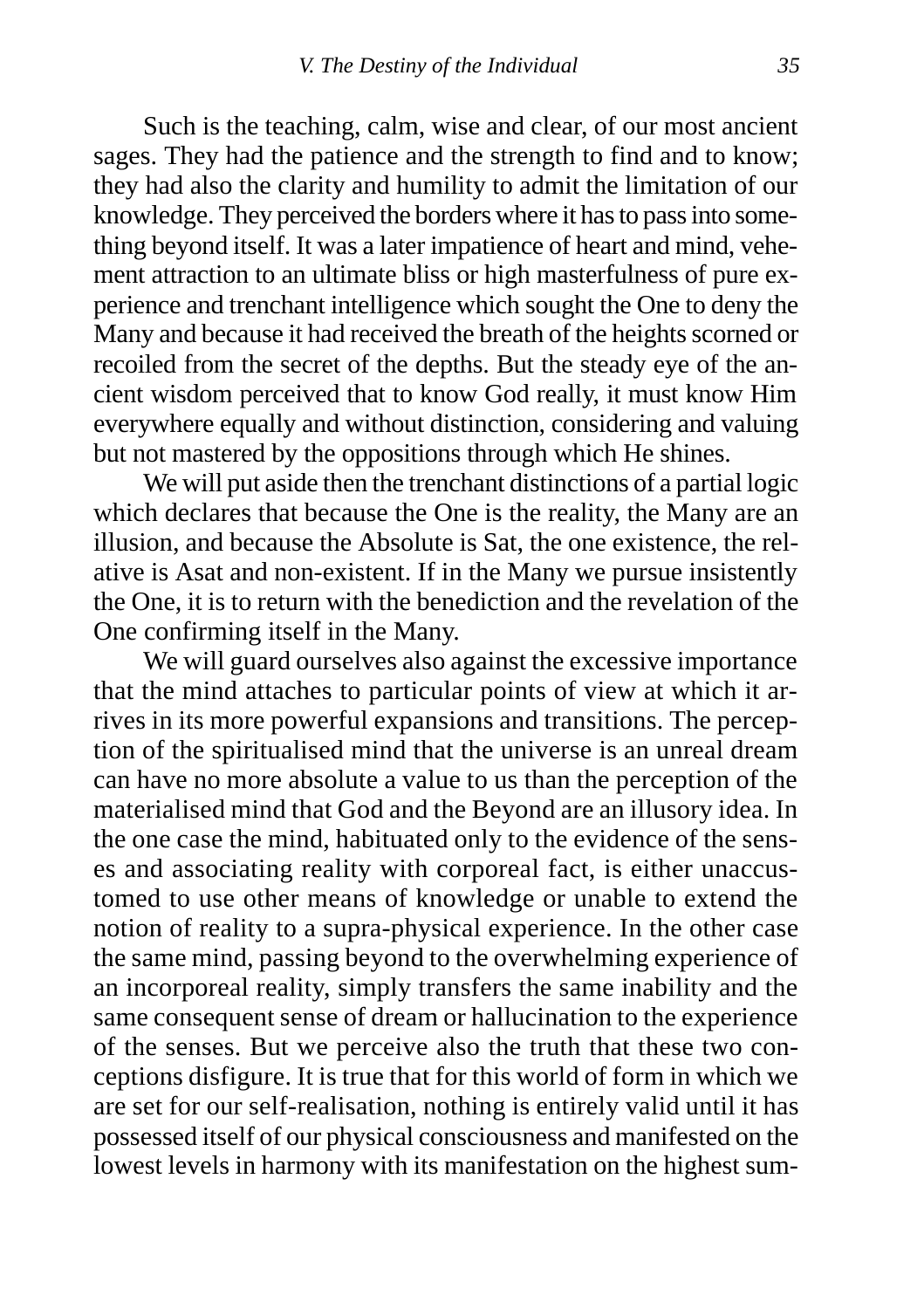mits. It is equally true that form and matter asserting themselves as a self-existent reality are an illusion of Ignorance. Form and matter can be valid only as shape and substance of manifestation for the incorporeal and immaterial. They are in their nature an act of divine consciousness, in their aim the representation of a status of the Spirit.

In other words, if Brahman has entered into form and represented Its being in material substance, it can only be to enjoy self-manifestation in the figures of relative and phenomenal consciousness. Brahman is in this world to represent Itself in the values of Life. Life exists in Brahman in order to discover Brahman in itself. Therefore man's importance in the world is that he gives to it that development of consciousness in which its transfiguration by a perfect self-discovery becomes possible. To fulfil God in life is man's manhood. He starts from the animal vitality and its activities, but a divine existence is his objective.

But as in Thought, so in Life, the true rule of self-realisation is a progressive comprehension. Brahman expresses Itself in many successive forms of consciousness, successive in their relation even if coexistent in being or coeval in Time, and Life in its self-unfolding must also rise to ever-new provinces of its own being. But if in passing from one domain to another we renounce what has already been given us from eagerness for our new attainment, if in reaching the mental life we cast away or belittle the physical life which is our basis, or if we reject the mental and physical in our attraction to the spiritual, we do not fulfil God integrally, nor satisfy the conditions of His self-manifestation. We do not become perfect, but only shift the field of our imperfection or at most attain a limited altitude. However high we may climb, even though it be to the Non-Being itself, we climb ill if we forget our base. Not to abandon the lower to itself, but to transfigure it in the light of the higher to which we have attained, is true divinity of nature. Brahman is integral and unifies many states of consciousness at a time; we also, manifesting the nature of Brahman, should become integral and all-embracing.

Besides the recoil from the physical life, there is another exaggeration of the ascetic impulse which this ideal of an integral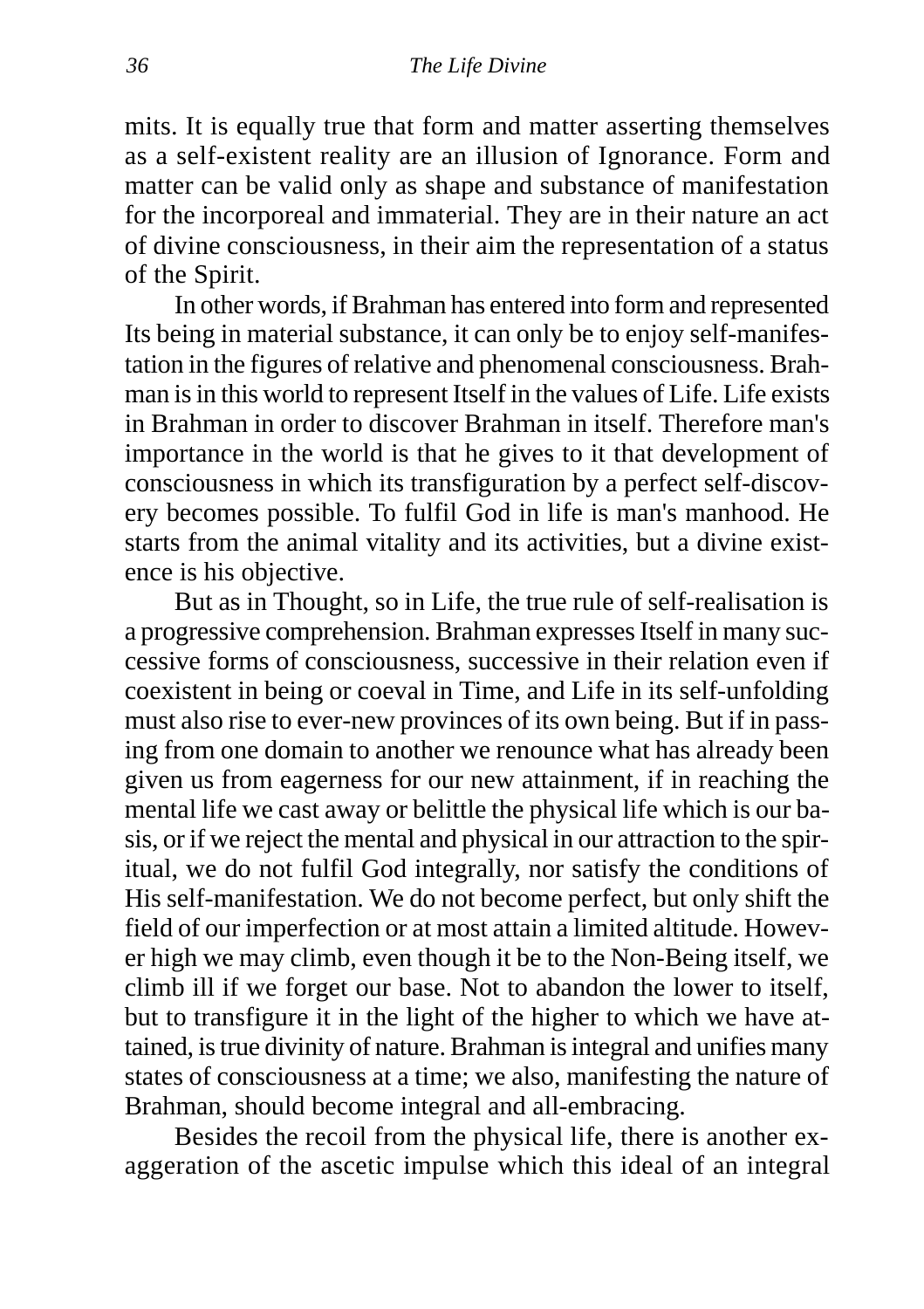manifestation corrects. The nodus of Life is the relation between three general forms of consciousness, the individual, the universal and the transcendent or supracosmic. In the ordinary distribution of life's activities the individual regards himself as a separate being included in the universe and both as dependent upon that which transcends alike the universe and the individual. It is to this Transcendence that we give currently the name of God, who thus becomes to our conceptions not so much supracosmic as extracosmic. The belittling and degradation of both the individual and the universe is a natural consequence of this division: the cessation of both cosmos and individual by the attainment of the Transcendence would be, logically, its supreme conclusion.

The integral view of the unity of Brahman avoids these consequences. Just as we need not give up the bodily life to attain to the mental and spiritual, so we can arrive at a point of view where the preservation of the individual activities is no longer inconsistent with our comprehension of the cosmic consciousness or our attainment to the transcendent and supracosmic. For the World-Transcendent embraces the universe, is one with it and does not exclude it, even as the universe embraces the individual, is one with him and does not exclude him. The individual is a centre of the whole universal consciousness; the universe is a form and definition which is occupied by the entire immanence of the Formless and Indefinable.

This is always the true relation, veiled from us by our ignorance or our wrong consciousness of things. When we attain to knowledge or right consciousness, nothing essential in the eternal relation is changed, but only the inview and the outview from the individual centre is profoundly modified and consequently also the spirit and effect of its activity. The individual is still necessary to the action of the Transcendent in the universe and that action in him does not cease to be possible by his illumination. On the contrary, since the conscious manifestation of the Transcendent in the individual is the means by which the collective, the universal is also to become conscious of itself, the continuation of the illumined individual in the action of the world is an imperative need of the world-play. If his inexorable removal through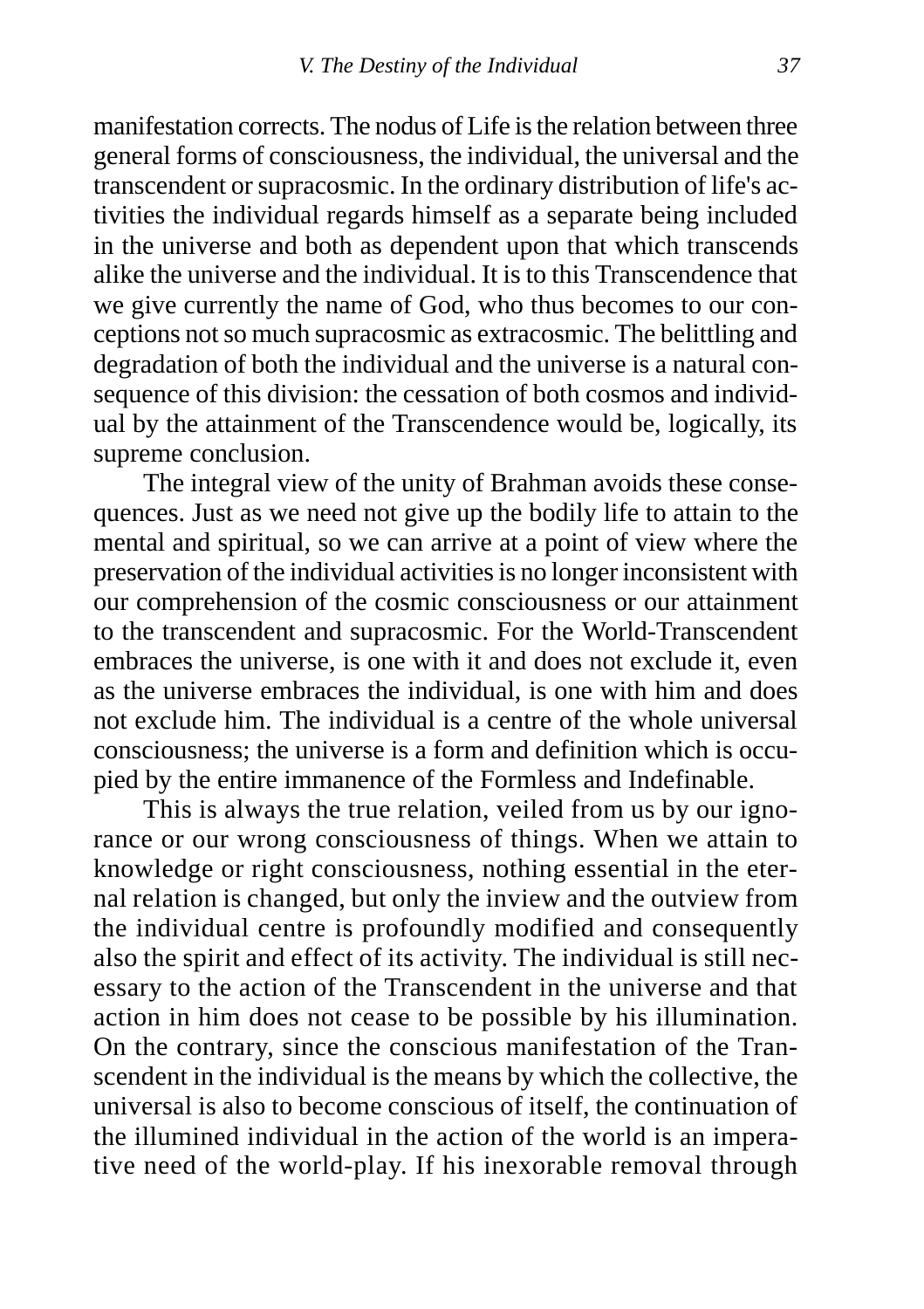the very act of illumination is the law, then the world is condemned to remain eternally the scene of unredeemed darkness, death and suffering. And such a world can only be a ruthless ordeal or a mechanical illusion.

It is so that ascetic philosophy tends to conceive it. But individual salvation can have no real sense if existence in the cosmos is itself an illusion. In the Monistic view the individual soul is one with the Supreme, its sense of separateness an ignorance, escape from the sense of separateness and identity with the Supreme its salvation. But who then profits by this escape? Not the supreme Self, for it is supposed to be always and inalienably free, still, silent, pure. Not the world, for that remains constantly in the bondage and is not freed by the escape of any individual soul from the universal Illusion. It is the individual soul itself which effects its supreme good by escaping from the sorrow and the division into the peace and the bliss. There would seem then to be some kind of reality of the individual soul as distinct from the world and from the Supreme even in the event of freedom and illumination. But for the Illusionist the individual soul is an illusion and non-existent except in the inexplicable mystery of Maya. Therefore we arrive at the escape of an illusory non-existent soul from an illusory non-existent bondage in an illusory non-existent world as the supreme good which that non-existent soul has to pursue! For this is the last word of the Knowledge, "There is none bound, none freed, none seeking to be free." Vidya turns out to be as much a part of the Phenomenal as Avidya; Maya meets us even in our escape and laughs at the triumphant logic which seemed to cut the knot of her mystery.

These things, it is said, cannot be explained; they are the initial and insoluble miracle. They are for us a practical fact and have to be accepted. We have to escape by a confusion out of a confusion. The individual soul can only cut the knot of ego by a supreme act of egoism, an exclusive attachment to its own individual salvation which amounts to an absolute assertion of its separate existence in Maya. We are led to regard other souls as if they were figments of our mind and their salvation unimportant, our soul alone as if it were entirely real and its salvation the one thing that matters. I come to regard my personal escape from bondage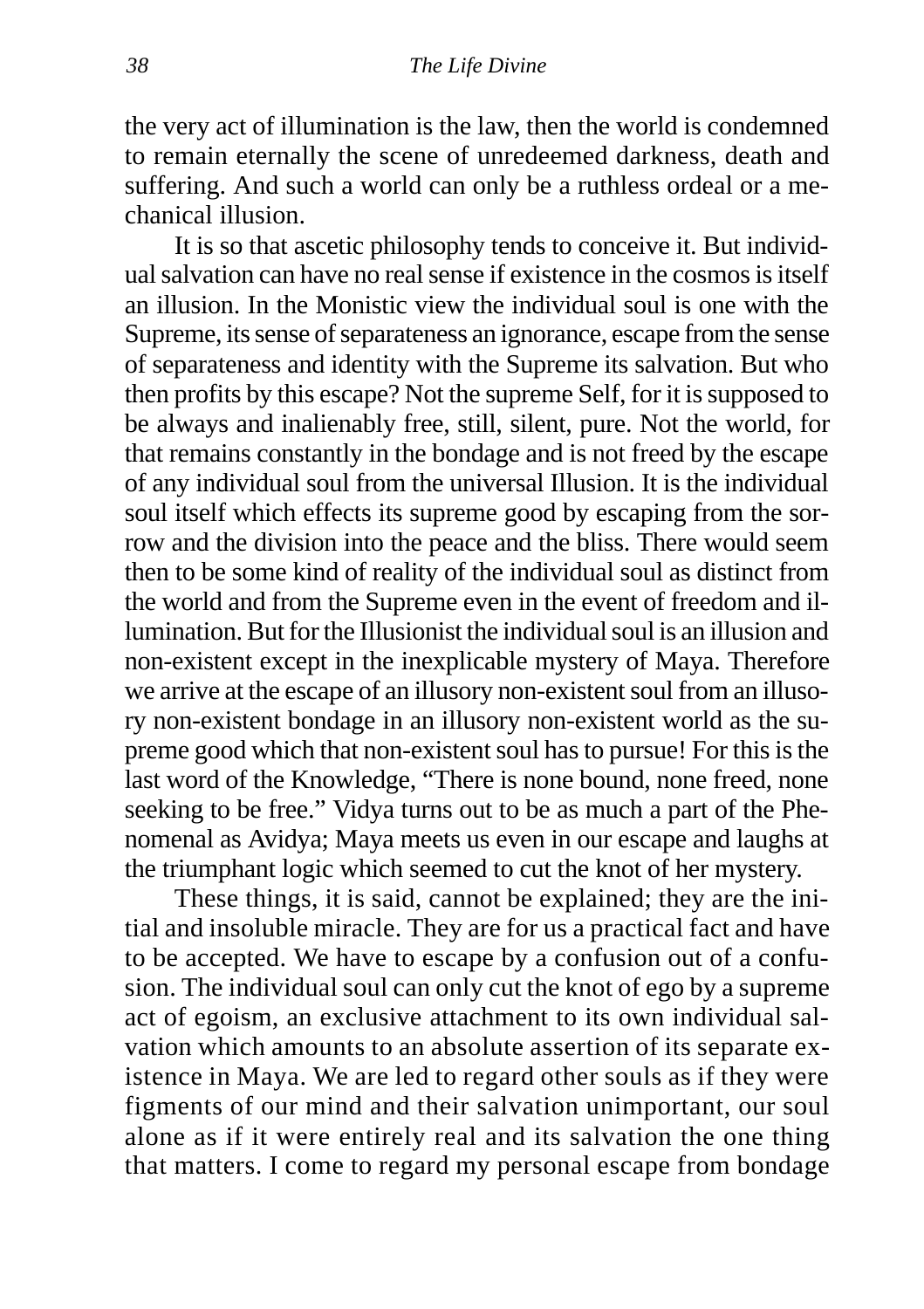as real while other souls who are equally myself remain behind in the bondage!

It is only when we put aside all irreconcilable antinomy between Self and the world that things fall into their place by a less paradoxical logic. We must accept the many-sidedness of the manifestation even while we assert the unity of the Manifested. And is not this after all the truth that pursues us wherever we cast our eyes, unless seeing we choose not to see? Is not this after all the perfectly natural and simple mystery of Conscious Being that it is bound neither by its unity nor by its multiplicity? It is "absolute" in the sense of being entirely free to include and arrange in its own way all possible terms of its self-expression. There is none bound, none freed, none seeking to be free,– for always That is a perfect freedom. It is so free that it is not even bound by its liberty. It can play at being bound without incurring a real bondage. Its chain is a self-imposed convention, its limitation in the ego a transitional device that it uses in order to repeat its transcendence and universality in the scheme of the individual Brahman.

The Transcendent, the Supracosmic is absolute and free in itself beyond Time and Space and beyond the conceptual opposites of finite and infinite. But in cosmos it uses its liberty of self-formation, its Maya, to make a scheme of itself in the complementary terms of unity and multiplicity, and this multiple unity it establishes in the three conditions of the subconscient, the conscient and the superconscient. For actually we see that the Many objectivised in form in our material universe start with a subconscious unity which expresses itself openly enough in cosmic action and cosmic substance, but of which they are not themselves superficially aware. In the conscient the ego becomes the superficial point at which the awareness of unity can emerge; but it applies its perception of unity to the form and surface action and, failing to take account of all that operates behind, fails also to realise that it is not only one in itself but one with others. This limitation of the universal "I" in the divided egosense constitutes our imperfect individualised personality. But when the ego transcends the personal consciousness, it begins to include and be overpowered by that which is to us superconscious; it becomes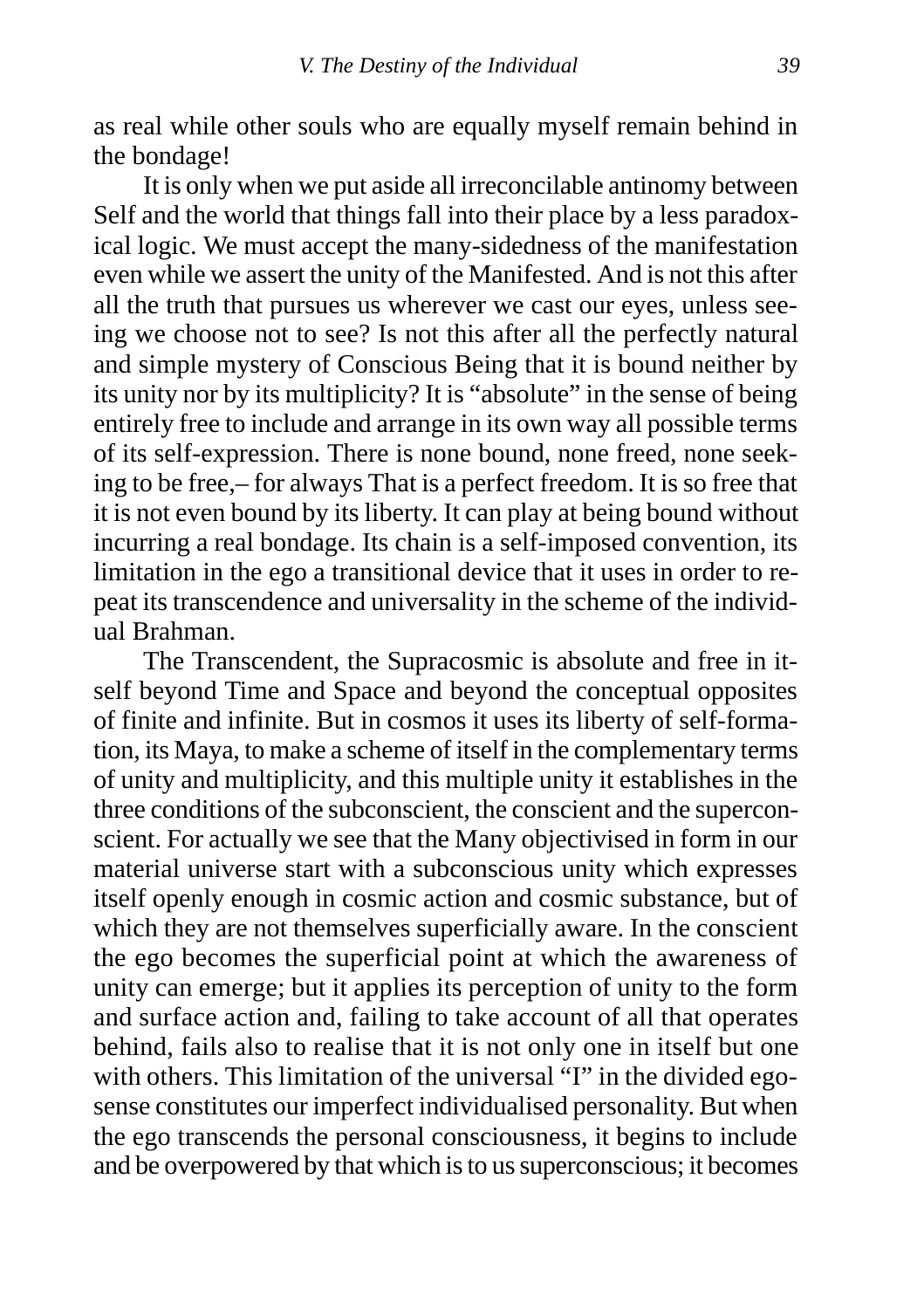aware of the cosmic unity and enters into the Transcendent Self which here cosmos expresses by a multiple oneness.

The liberation of the individual soul is therefore the keynote of the definite divine action; it is the primary divine necessity and the pivot on which all else turns. It is the point of Light at which the intended complete self-manifestation in the Many begins to emerge. But the liberated soul extends its perception of unity horizontally as well as vertically. Its unity with the transcendent One is incomplete without its unity with the cosmic Many. And that lateral unity translates itself by a multiplication, a reproduction of its own liberated state at other points in the Multiplicity. The divine soul reproduces itself in similar liberated souls as the animal reproduces itself in similar bodies. Therefore, whenever even a single soul is liberated, there is a tendency to an extension and even to an outburst of the same divine self-consciousness in other individual souls of our terrestrial humanity and,– who knows? – perhaps even beyond the terrestrial consciousness. Where shall we fix the limit of that extension? Is it altogether a legend which says of the Buddha that as he stood on the threshold of Nirvana, of the Non-Being, his soul turned back and took the vow never to make the irrevocable crossing so long as there was a single being upon earth undelivered from the knot of the suffering, from the bondage of the ego?

But we can attain to the highest without blotting ourselves out from the cosmic extension. Brahman preserves always Its two terms of liberty within and of formation without, of expression and of freedom from the expression. We also, being That, can attain to the same divine self-possession. The harmony of the two tendencies is the condition of all life that aims at being really divine. Liberty pursued by exclusion of the thing exceeded leads along the path of negation to the refusal of that which God has accepted. Activity pursued by absorption in the act and the energy leads to an inferior affirmation and the denial of the Highest. But what God combines and synthetises, wherefore should man insist on divorcing? To be perfect as He is perfect is the condition of His integral attainment.

Through Avidya, the Multiplicity, lies our path out of the transitional egoistic self-expression in which death and suffering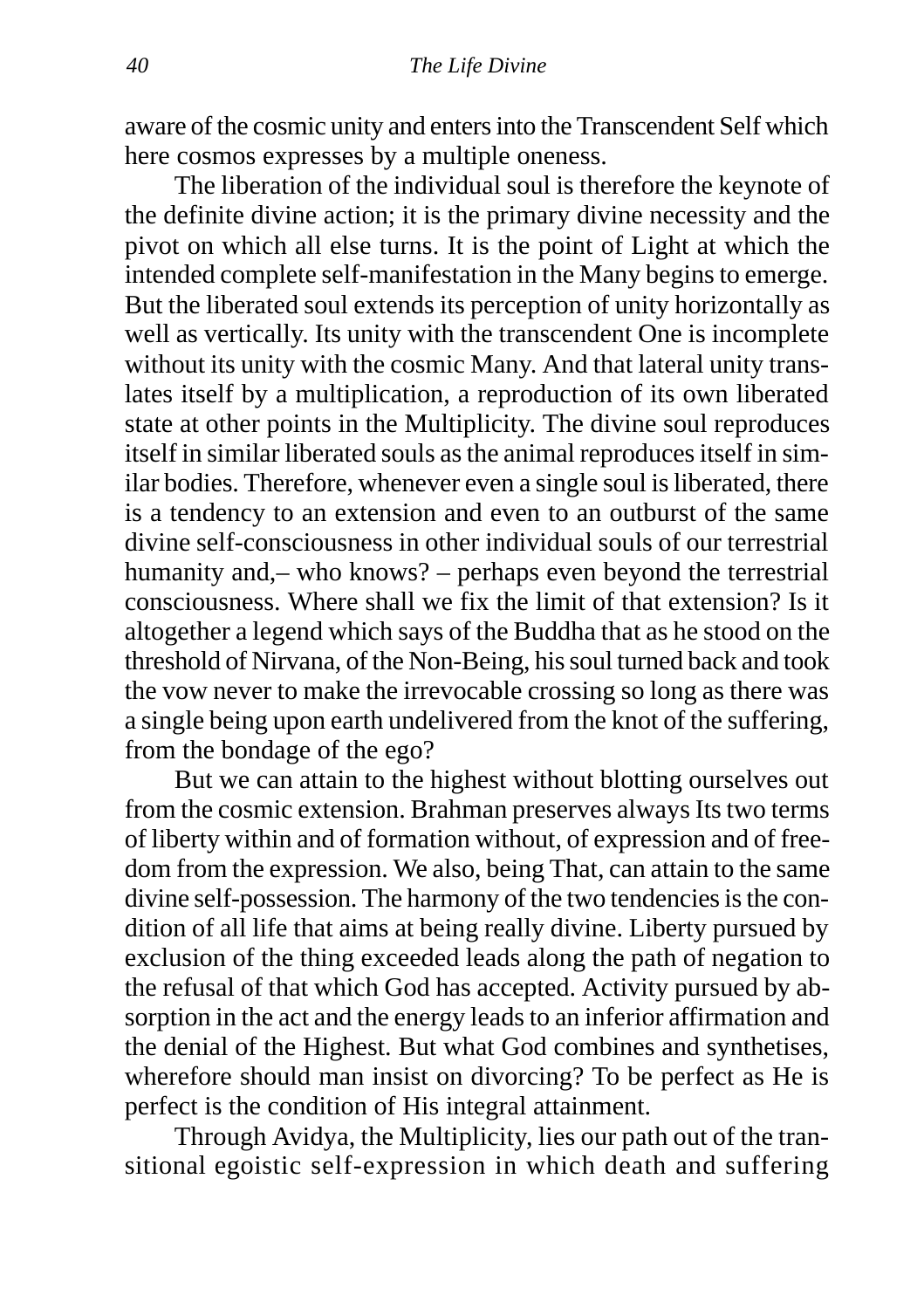predominate; through Vidya consenting with Avidya by the perfect sense of oneness even in that multiplicity, we enjoy integrally the immortality and the beatitude. By attaining to the Unborn beyond all becoming we are liberated from this lower birth and death; by accepting the Becoming freely as the Divine, we invade mortality with the immortal beatitude and become luminous centres of its conscious self-expression in humanity.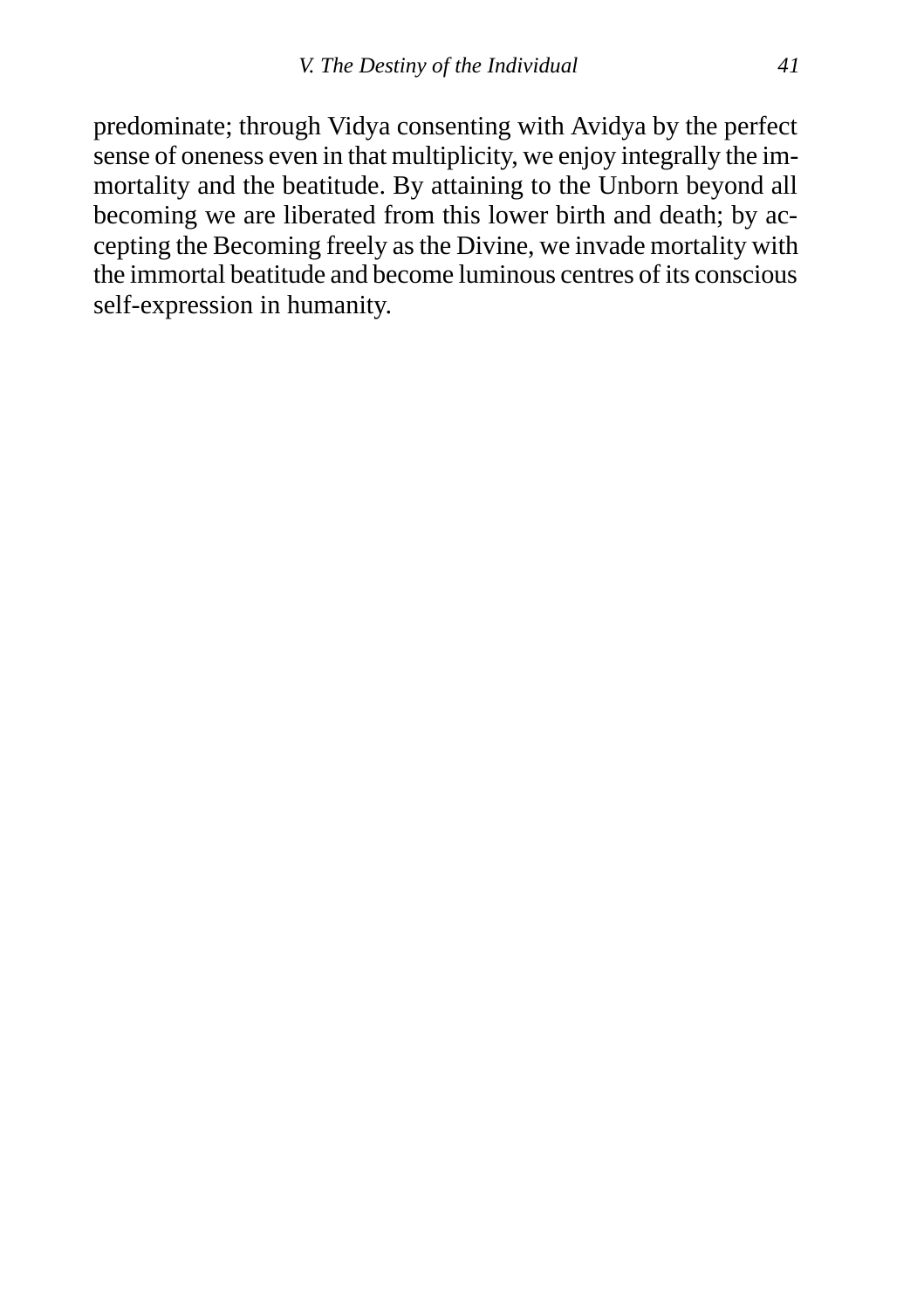## **Chapter VI Man in the Universe**

The Soul of man, a traveller, wanders in this cycle of Brahman, huge, a totality of lives, a totality of states, thinking itself different from the Impeller of the journey. Accepted by Him, it attains its goal of Immortality.

*Swetaswatara Upanishad.1*

The progressive revelation of a great, a transcendent, a luminous Reality with the multitudinous relativities of this world that we see and those other worlds that we do not see as means and material, condition and field, this would seem then to be the meaning of the universe,– since meaning and aim it has and is neither a purposeless illusion nor a fortuitous accident. For the same reasoning which leads us to conclude that world-existence is not a deceptive trick of Mind, justifies equally the certainty that it is no blindly and helplessly selfexistent mass of separate phenomenal existences clinging together and struggling together as best they can in their orbit through eternity, no tremendous self-creation and self-impulsion of an ignorant Force without any secret Intelligence within aware of its startingpoint and its goal and guiding its process and its motion. An existence, wholly self-aware and therefore entirely master of itself, possesses the phenomenal being in which it is involved, realises itself in form, unfolds itself in the individual.

That luminous Emergence is the dawn which the Aryan forefathers worshipped. Its fulfilled perfection is that highest step of the world-pervading Vishnu which they beheld as if an eye of vision extended in the purest heavens of the Mind. For it exists already as an all-revealing and all-guiding Truth of things which watches over the world and attracts mortal man, first without the knowledge of his conscious mind, by the general march of Nature, but at last consciously by a progressive awakening and selfenlargement, to his divine ascension. The ascent to the divine Life is the human journey, the Work of works, the acceptable Sacrifice. This alone is man's real business in the world and the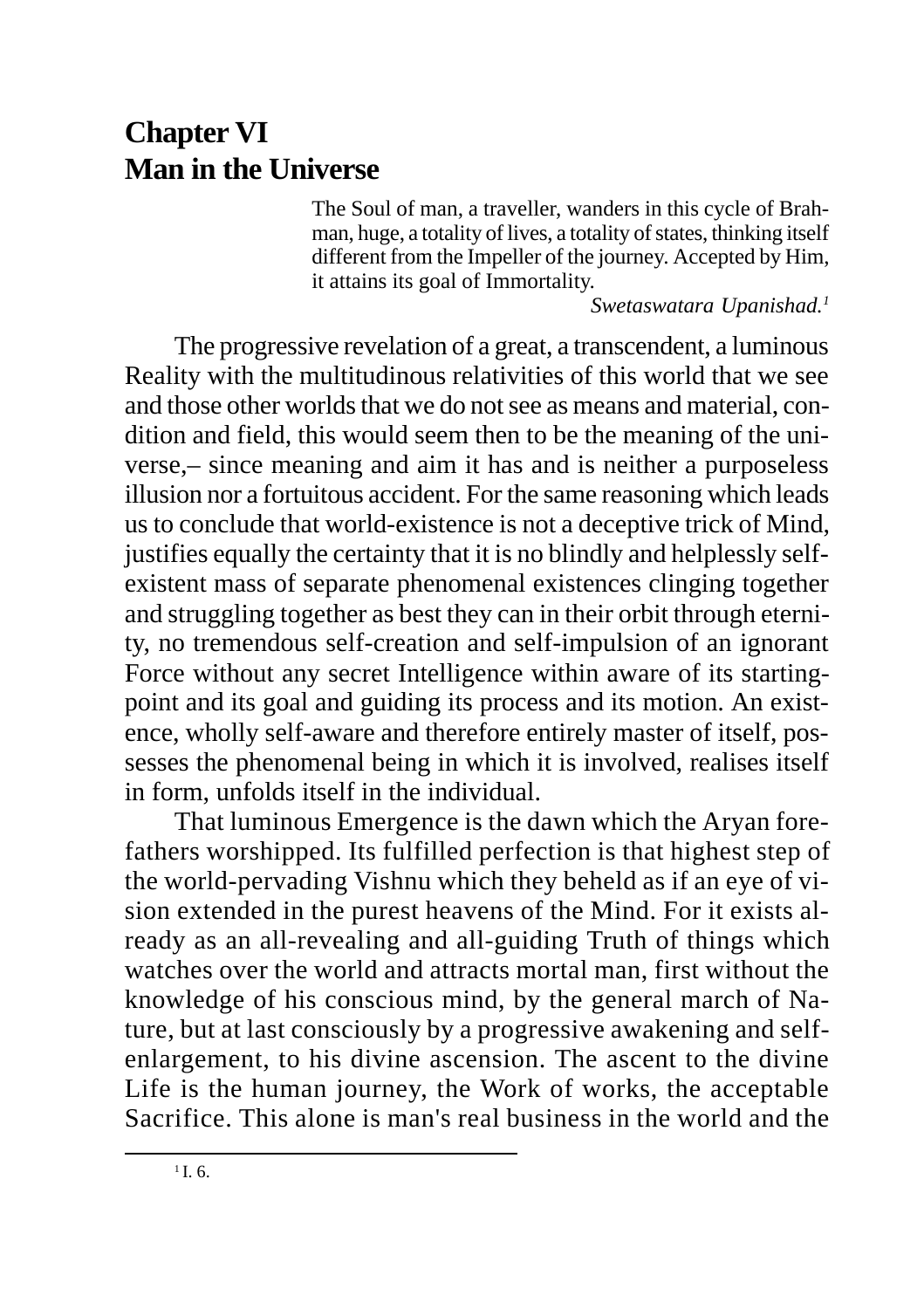justification of his existence, without which he would be only an insect crawling among other ephemeral insects on a speck of surface mud and water which has managed to form itself amid the appalling immensities of the physical universe.

This Truth of things that has to emerge out of the phenomenal world's contradictions is declared to be an infinite Bliss and self-conscious Existence, the same everywhere, in all things, in all times and beyond Time, and aware of itself behind all these phenomena by whose intensest vibrations of activity or by whose largest totality it can never be entirely expressed or in any way limited; for it is selfexistent and does not depend for its being upon its manifestations. They represent it, but do not exhaust it; point to it, but do not reveal it. It is revealed only to itself within their forms. The conscious existence involved in the form comes, as it evolves, to know itself by intuition, by self-vision, by self-experience. It becomes itself in the world by knowing itself; it knows itself by becoming itself. Thus possessed of itself inwardly, it imparts also to its forms and modes the conscious delight of Sachchidananda. This becoming of the infinite Bliss-Existence-Consciousness in mind and life and body,– for independent of them it exists eternally,– is the transfiguration intended and the utility of individual existence. Through the individual it manifests in relation even as of itself it exists in identity.

The Unknowable knowing itself as Sachchidananda is the one supreme affirmation of Vedanta; it contains all the others or on it they depend. This is the one veritable experience that remains when all appearances have been accounted for negatively by the elimination of their shapes and coverings or positively by the reduction of their names and forms to the constant truth that they contain. For fulfilment of life or for transcendence of life, and whether purity, calm and freedom in the spirit be our aim or puissance, joy and perfection, Sachchidananda is the unknown, omnipresent, indispensable term for which the human consciousness, whether in knowledge and sentiment or in sensation and action, is eternally seeking.

The universe and the individual are the two essential appearances into which the Unknowable descends and through which it has to be approached; for other intermediate collectivities are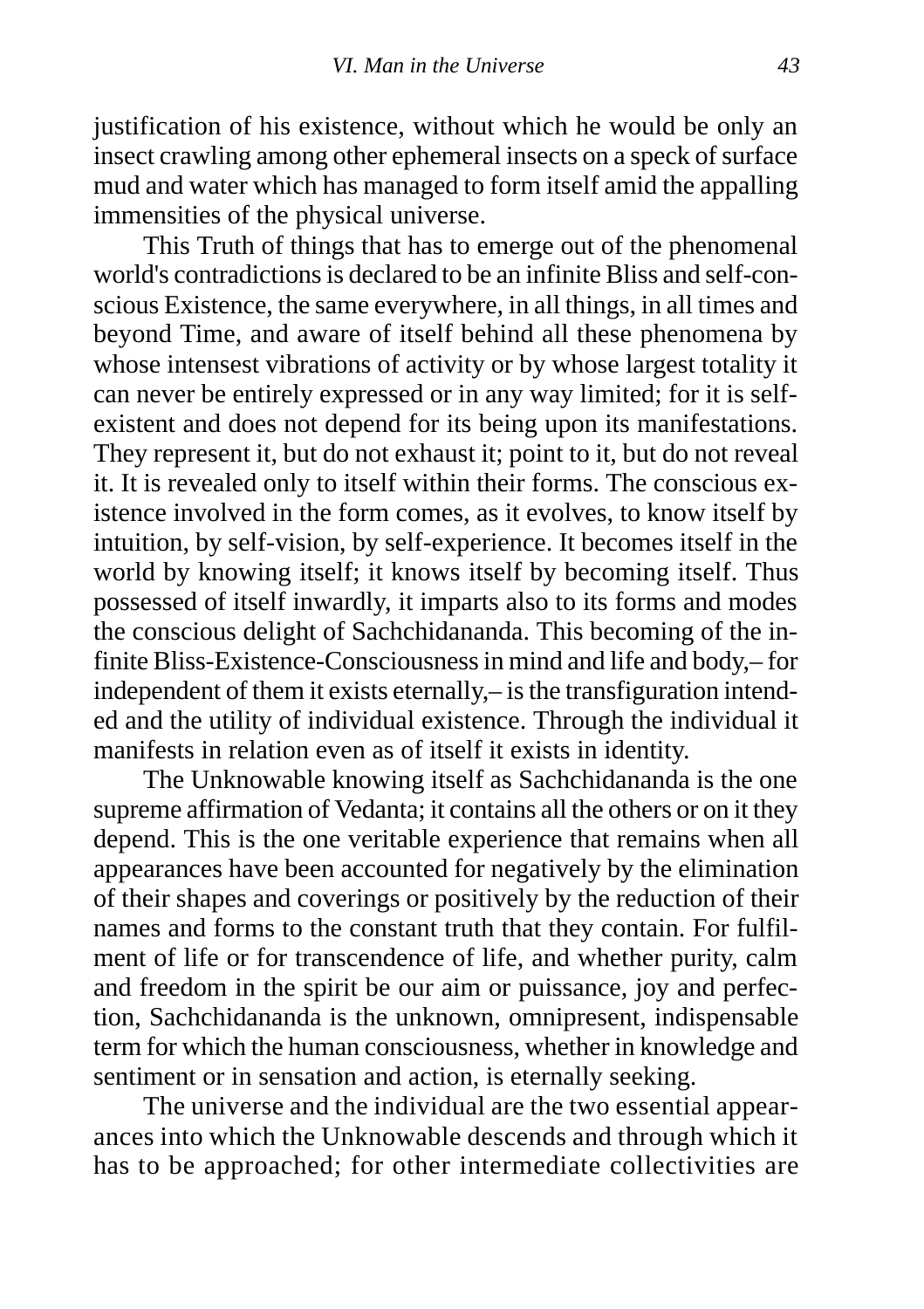born only of their interaction. This descent of the supreme Reality is in its nature a self-concealing; and in the descent there are successive levels, in the concealing successive veils. Necessarily, the revelation takes the form of an ascent; and necessarily also the ascent and the revelation are both progressive. For each successive level in the descent of the Divine is to man a stage in an ascension; each veil that hides the unknown God becomes for the God-lover and God-seeker an instrument of His unveiling. Out of the rhythmic slumber of material Nature unconscious of the Soul and the Idea that maintain the ordered activities of her energy even in her dumb and mighty material trance, the world struggles into the more quick, varied and disordered rhythm of Life labouring on the verges of self-consciousness. Out of Life it struggles upward into Mind in which the unit becomes awake to itself and its world, and in that awakening the universe gains the leverage it required for its supreme work, it gains self-conscious individuality. But Mind takes up the work to continue, not to complete it. It is a labourer of acute but limited intelligence who takes the confused materials offered by Life and, having improved, adapted, varied, classified according to its power, hands them over to the supreme Artist of our divine manhood. That Artist dwells in Supermind; for Supermind is Superman. Therefore our world has yet to climb beyond Mind to a higher principle, a higher status, a higher dynamism in which universe and individual become aware of and possess that which they both are and therefore stand explained to each other, in harmony with each other, unified.

The disorders of life and mind cease by discerning the secret of a more perfect order than the physical. Matter below life and mind contains in itself the balance between a perfect poise of tranquillity and the action of an immeasurable energy, but does not possess that which it contains. Its peace wears the dull mask of an obscure inertia, a sleep of unconsciousness or rather of a drugged and imprisoned consciousness. Driven by a force which is its real self but whose sense it cannot yet seize nor share, it has not the awakened joy of its own harmonious energies.

Life and mind awaken to the sense of this want in the form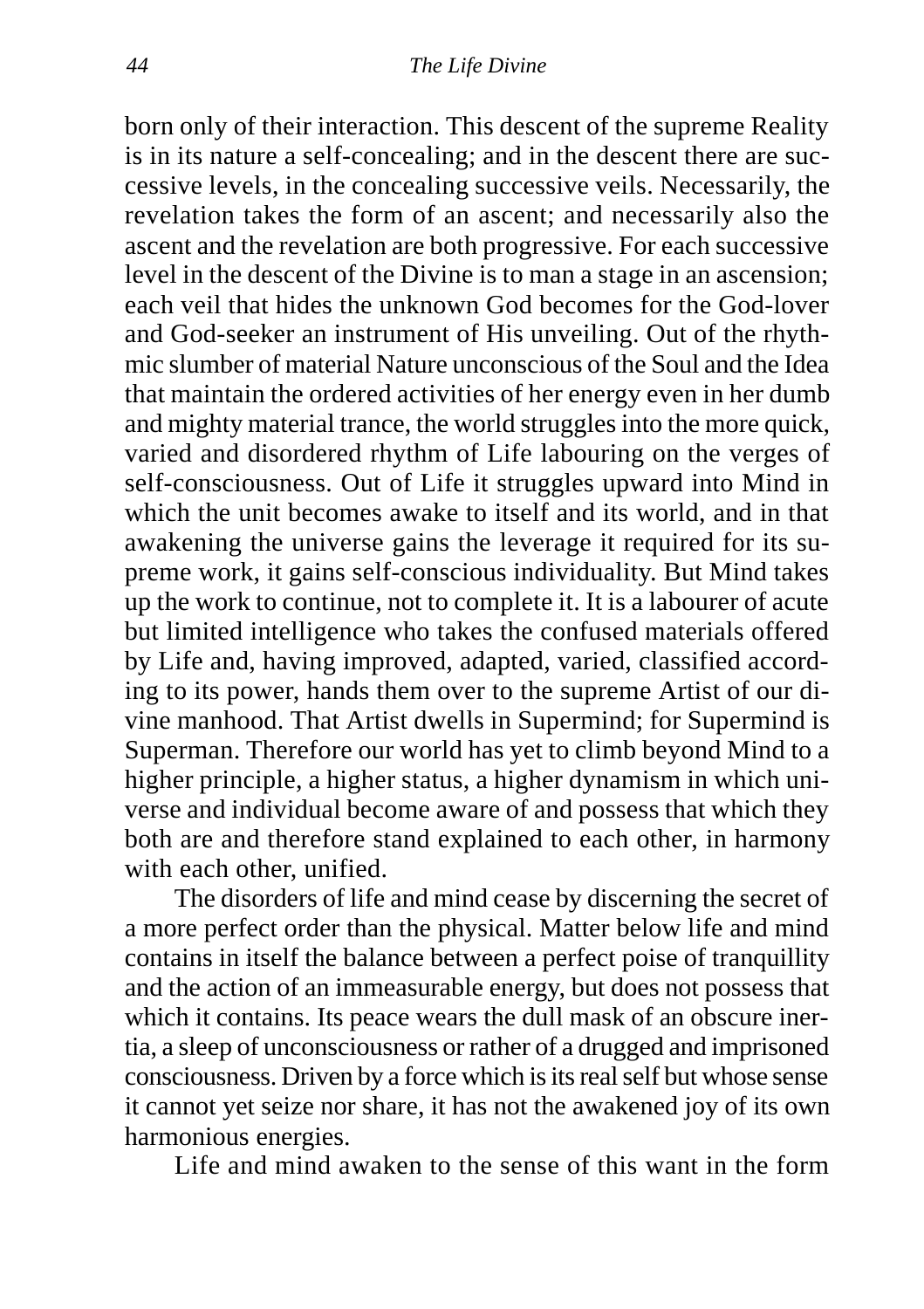of a striving and seeking ignorance and a troubled and baffled desire which are the first steps towards self-knowledge and self-fulfilment. But where then is the kingdom of their self-fulfilling? It comes to them by the exceeding of themselves. Beyond life and mind we recover consciously in its divine truth that which the balance of material Nature grossly represented,– a tranquillity which is neither inertia nor a sealed trance of consciousness but the concentration of an absolute force and an absolute self-awareness, and an action of immeasurable energy which is at the same time an out-thrilling of ineffable bliss because its every act is the expression, not of a want and an ignorant straining, but of an absolute peace and self-mastery. In that attainment our ignorance realises the light of which it was a darkened or a partial reflection; our desires cease in the plenitude and fulfilment towards which even in their most brute material forms they were an obscure and fallen aspiration.

The universe and the individual are necessary to each other in their ascent. Always indeed they exist for each other and profit by each other. Universe is a diffusion of the divine All in infinite Space and Time, the individual its concentration within limits of Space and Time. Universe seeks in infinite extension the divine totality it feels itself to be but cannot entirely realise; for in extension existence drives at a pluralistic sum of itself which can neither be the primal nor the final unit, but only a recurring decimal without end or beginning. Therefore it creates in itself a self-conscious concentration of the All through which it can aspire. In the conscious individual Prakriti turns back to perceive Purusha, World seeks after Self; God having entirely become Nature, Nature seeks to become progressively God.

On the other hand, it is by means of the universe that the individual is impelled to realise himself. Not only is it his foundation, his means, his field, the stuff of the divine Work; but also, since the concentration of the universal Life which he is takes place within limits and is not like the intensive unity of Brahman free from all conception of bound and term, he must necessarily universalise and impersonalise himself in order to manifest the divine All which is his reality. Yet is he called upon to preserve, even when he most extends himself in universality of conscious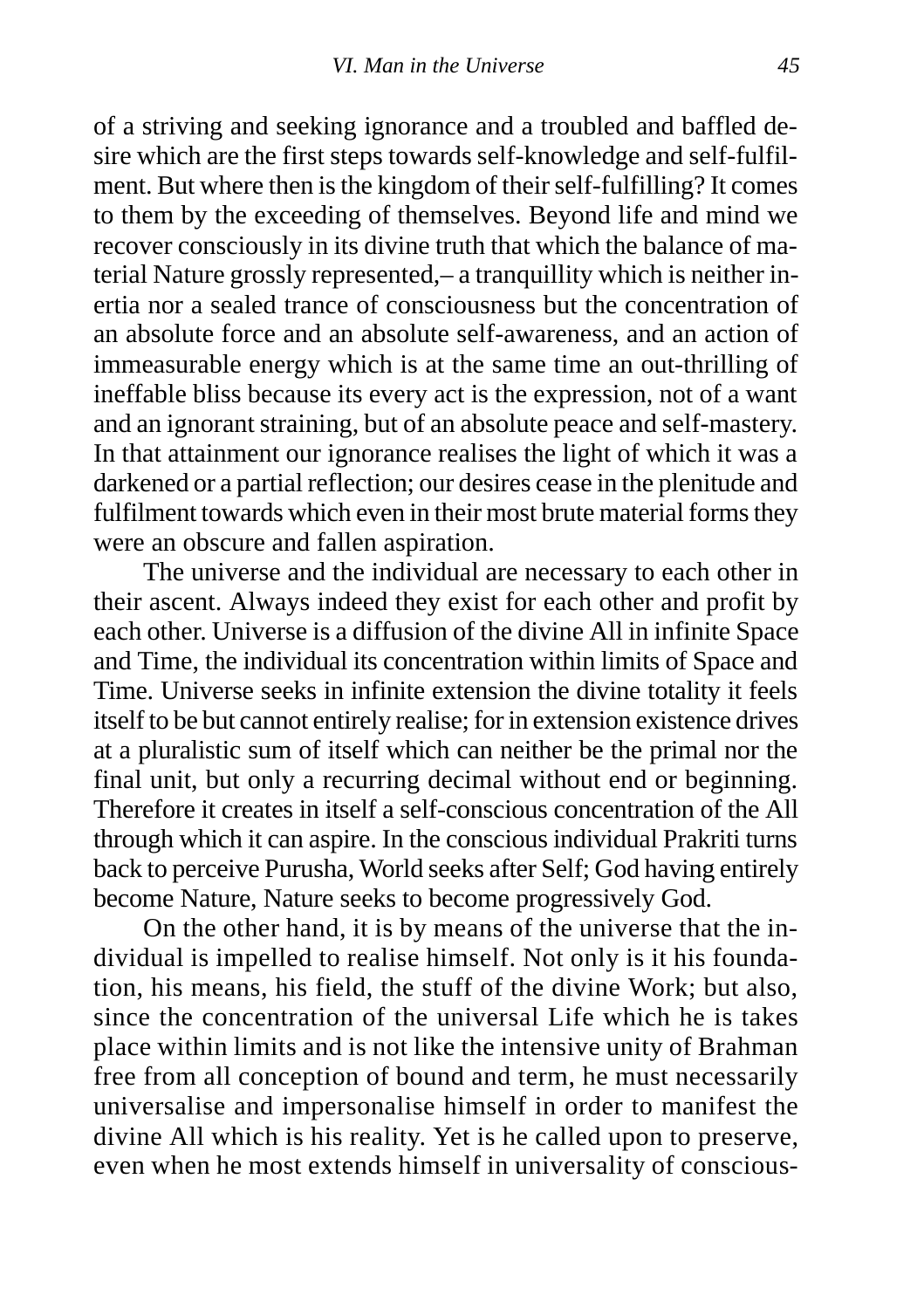ness, a mysterious transcendent something of which his sense of personality gives him an obscure and egoistic representation. Otherwise he has missed his goal, the problem set to him has not been solved, the divine work for which he accepted birth has not been done.

The universe comes to the individual as Life,– a dynamism the entire secret of which he has to master and a mass of colliding results, a whirl of potential energies out of which he has to disengage some supreme order and some yet unrealised harmony. This is after all the real sense of man's progress. It is not merely a restatement in slightly different terms of what physical Nature has already accomplished. Nor can the ideal of human life be simply the animal repeated on a higher scale of mentality. Otherwise, any system or order which assured a tolerable well-being and a moderate mental satisfaction would have stayed our advance. The animal is satisfied with a modicum of necessity; the gods are content with their splendours. But man cannot rest permanently until he reaches some highest good. He is the greatest of living beings because he is the most discontented, because he feels most the pressure of limitations. He alone, perhaps, is capable of being seized by the divine frenzy for a remote ideal.

To the Life-Spirit, therefore, the individual in whom its potentialities centre is pre-eminently Man, the Purusha. It is the Son of Man who is supremely capable of incarnating God. This Man is the Manu, the thinker, the Manomaya Purusha, mental person or soul in mind of the ancient sages. No mere superior mammal is he, but a conceptive soul basing itself on the animal body in Matter. He is conscious Name or Numen accepting and utilising form as a medium through which Person can deal with substance. The animal life emerging out of Matter is only the inferior term of his existence. The life of thought, feeling, will, conscious impulsion, that which we name in its totality Mind, that which strives to seize upon Matter and its vital energies and subject them to the law of its own progressive transformation, is the middle term in which he takes his effectual station. But there is equally a supreme term which Mind in man searches after so that having found he may affirm it in his mental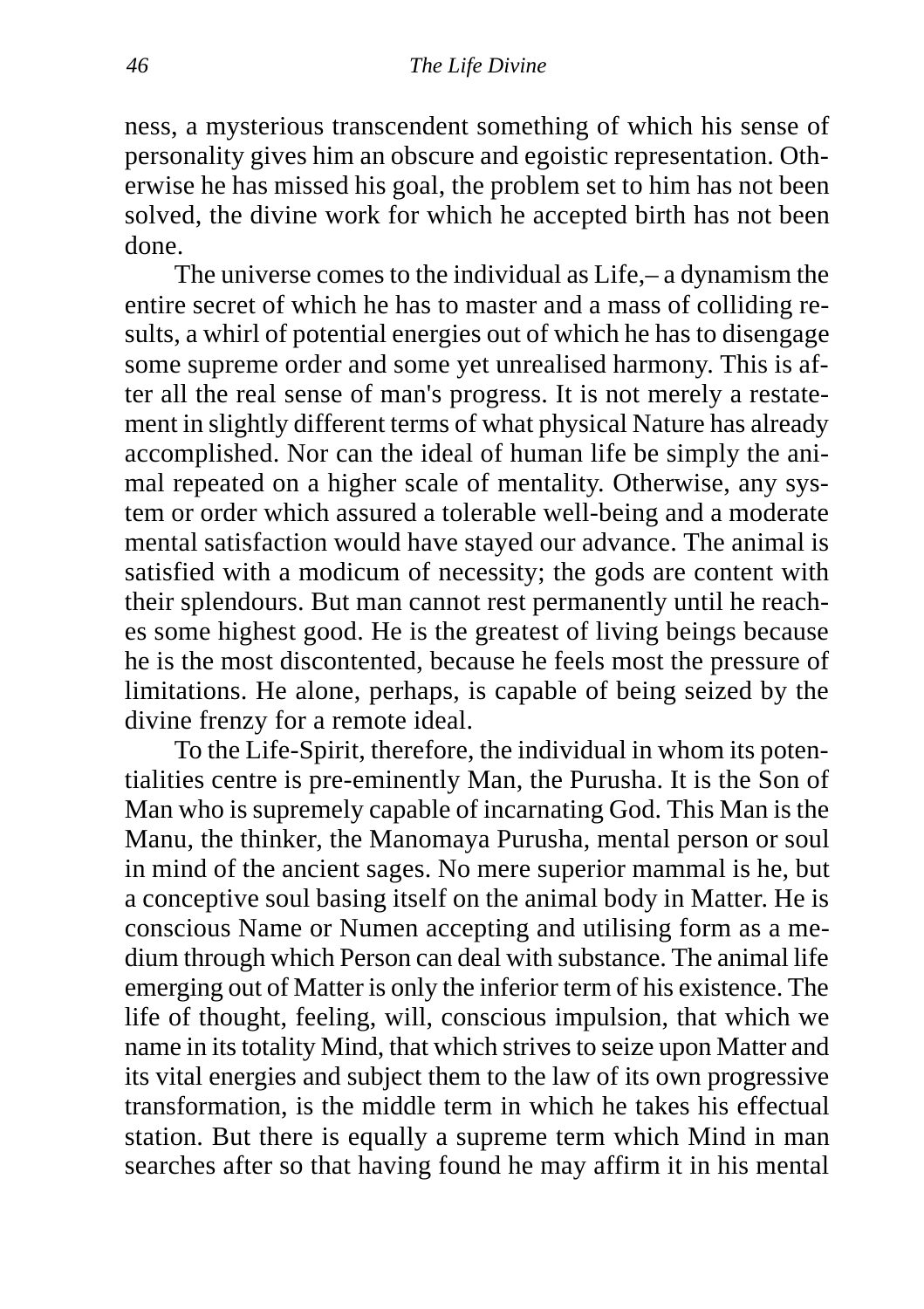and bodily existence. This practical affirmation of something essentially superior to his present self is the basis of the divine life in the human being.

Awakened to a profounder self-knowledge than his first mental idea of himself, Man begins to conceive some formula and to perceive some appearance of the thing that he has to affirm. But it appears to him as if poised between two negations of itself. If, beyond his present attainment, he perceives or is touched by the power, light, bliss of a self-conscious infinite existence and translates his thought or his experience of it into terms convenient for his mentality,– Infinity, Omniscience, Omnipotence, Immortality, Freedom, Love, Beatitude, God,– yet does this sun of his seeing appear to shine between a double Night,– a darkness below, a mightier darkness beyond. For when he strives to know it utterly, it seems to pass into something which neither any one of these terms nor the sum of them can at all represent. His mind at last negates God for a Beyond, or at least it seems to find God transcending Himself, denying Himself to the conception. Here also, in the world, in himself, and around himself, he is met always by the opposites of his affirmation. Death is ever with him, limitation invests his being and his experience, error, inconscience, weakness, inertia, grief, pain, evil are constant oppressors of his effort. Here also he is driven to deny God, or at least the Divine seems to negate or to hide itself in some appearance or outcome which is other than its true and eternal reality.

And the terms of this denial are not, like that other and remoter negation, inconceivable and therefore naturally mysterious, unknowable to his mind, but appear to be knowable, known, definite,– and still mysterious. He knows not what they are, why they exist, how they came into being. He sees their processes as they affect and appear to him; he cannot fathom their essential reality.

Perhaps they are unfathomable, perhaps they also are really unknowable in their essence? Or, it may be, they have no essential reality,– are an illusion, Asat, non-being. The superior Negation appears to us sometimes as a Nihil, a Non-Existence; this inferior negation may also be, in its essence, a Nihil, a non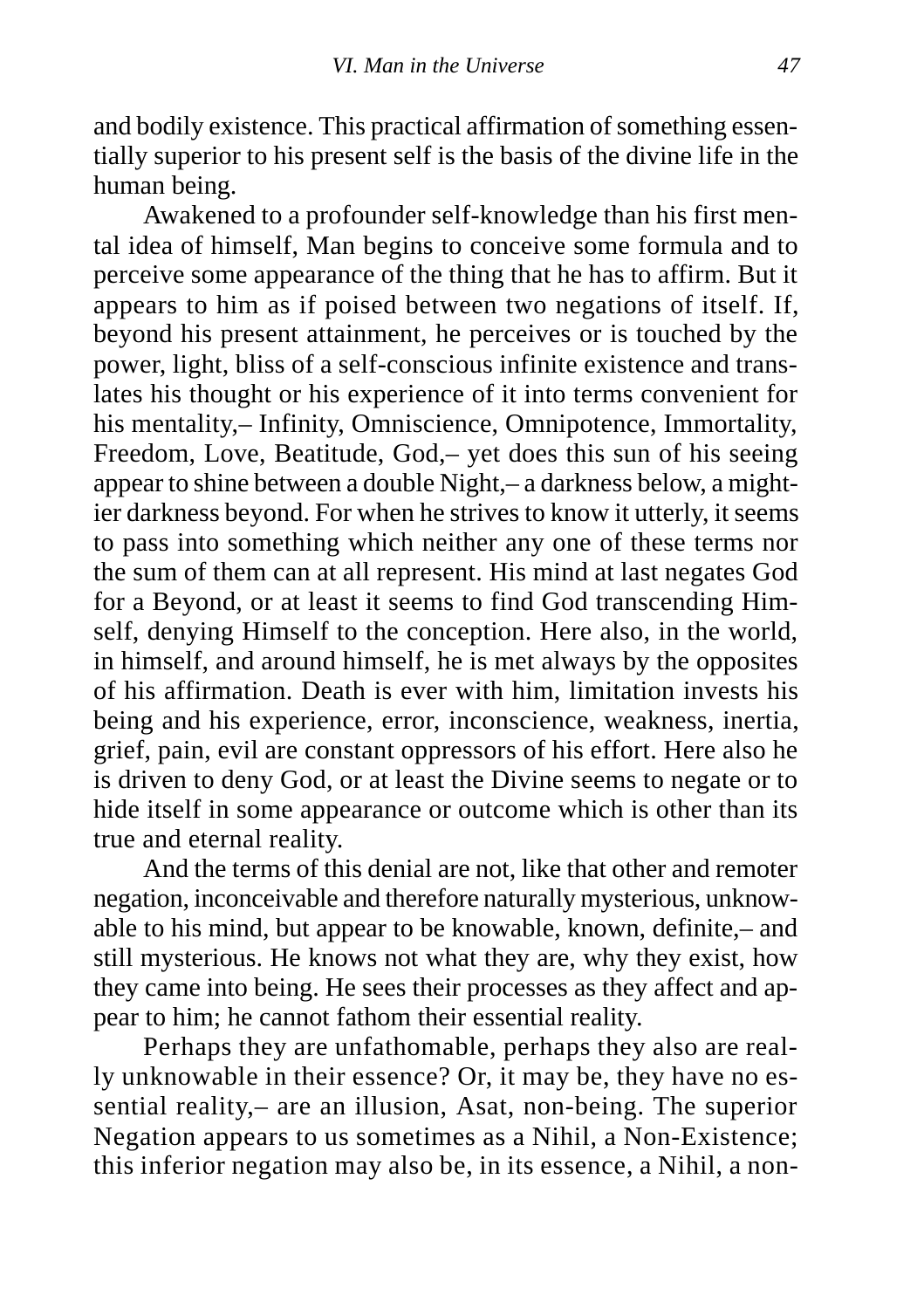existence. But as we have already put away from us this evasion of the difficulty with regard to that higher, so also we discard it for this inferior Asat. To deny entirely its reality or to seek an escape from it as a mere disastrous illusion is to put away from us the problem and to shun our work. For Life, these things that seem to deny God, to be the opposites of Sachchidananda, are real, even if they turn out to be temporary. They and their opposites, good, knowledge, joy, pleasure, life, survival, strength, power, increase, are the very material of her workings.

It is probable indeed that they are the result or rather the inseparable accompaniments, not of an illusion, but of a wrong relation, wrong because it is founded on a false view of what the individual is in the universe and therefore a false attitude both towards God and Nature, towards self and environment. Because that which he has become is out of harmony both with what the world of his habitation is and what he himself should be and is to be, therefore man is subject to these contradictions of the secret Truth of things. In that case they are not the punishment of a fall, but the conditions of a progress. They are the first elements of the work he has to fulfil, the price he has to pay for the crown which he hopes to win, the narrow way by which Nature escapes out of Matter into consciousness; they are at once her ransom and her stock.

For out of these false relations and by their aid the true have to be found. By the Ignorance we have to cross over death. So too the Veda speaks cryptically of energies that are like women evil in impulse, wandering from the path, doing hurt to their Lord, which yet, though themselves false and unhappy, build up in the end "this vast Truth", the Truth that is the Bliss. It would be, then, not when he has excised the evil in Nature out of himself by an act of moral surgery or parted with life by an abhorrent recoil, but when he has turned Death into a more perfect life, lifted the small things of the human limitation into the great things of the divine vastness, transformed suffering into beatitude, converted evil into its proper good, translated error and falsehood into their secret truth that the sacrifice will be accomplished, the journey done and Heaven and Earth equalised join hands in the bliss of the Supreme.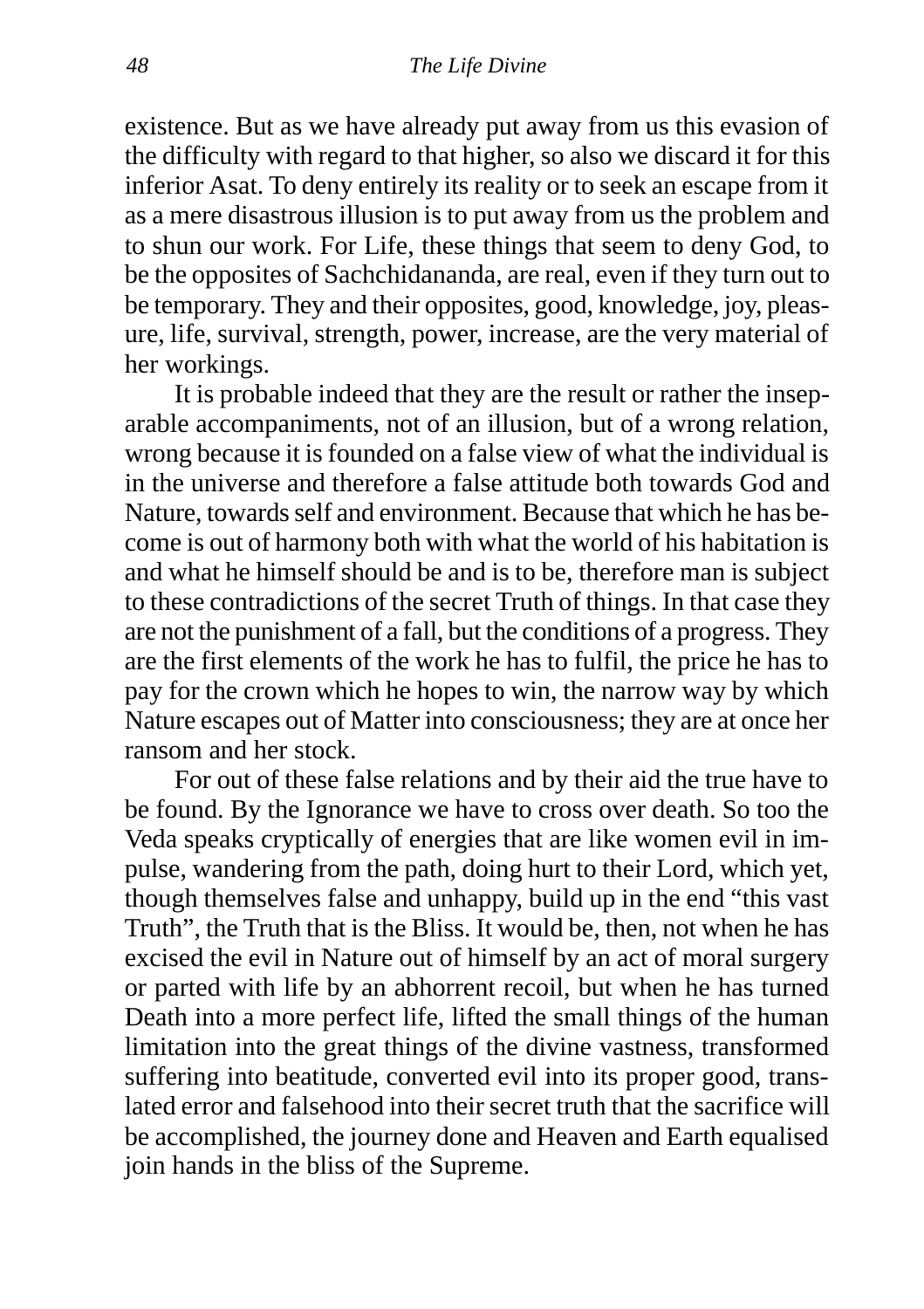Yet how can such contraries pass into each other? By what alchemy shall this lead of mortality be turned into that gold of divine Being? But if they are not in their essence contraries? If they are manifestations of one Reality, identical in substance? Then indeed a divine transmutation becomes conceivable.

We have seen that the Non-Being beyond may well be an inconceivable existence and perhaps an ineffable Bliss. At least the Nirvana of Buddhism which formulated one most luminous effort of man to reach and to rest in this highest Non-Existence, represents itself in the psychology of the liberated yet upon earth as an unspeakable peace and gladness; its practical effect is the extinction of all suffering through the disappearance of all egoistic idea or sensation and the nearest we can get to a positive conception of it is that it is some inexpressible Beatitude (if the name or any name can be applied to a peace so void of contents) into which even the notion of self-existence seems to be swallowed up and disappear. It is a Sachchidananda to which we dare no longer apply even the supreme terms of Sat, of Chit and of Ananda. For all terms are annulled and all cognitive experience is overpassed.

On the other hand, we have hazarded the suggestion that since all is one Reality, this inferior negation also, this other contradiction or non-existence of Sachchidananda is none other than Sachchidananda itself. It is capable of being conceived by the intellect, perceived in the vision, even received through the sensations as verily that which it seems to deny, and such would it always be to our conscious experience if things were not falsified by some great fundamental error, some possessing and compelling Ignorance, Maya or Avidya. In this sense a solution might be sought, not perhaps a satisfying metaphysical solution for the logical mind,– for we are standing on the border-line of the unknowable, the ineffable and straining our eyes beyond,– but a sufficient basis in experience for the practice of the divine life.

To do this we must dare to go below the clear surfaces of things on which the mind loves to dwell, to tempt the vast and obscure, to penetrate the unfathomable depths of consciousness and identify ourselves with states of being that are not our own.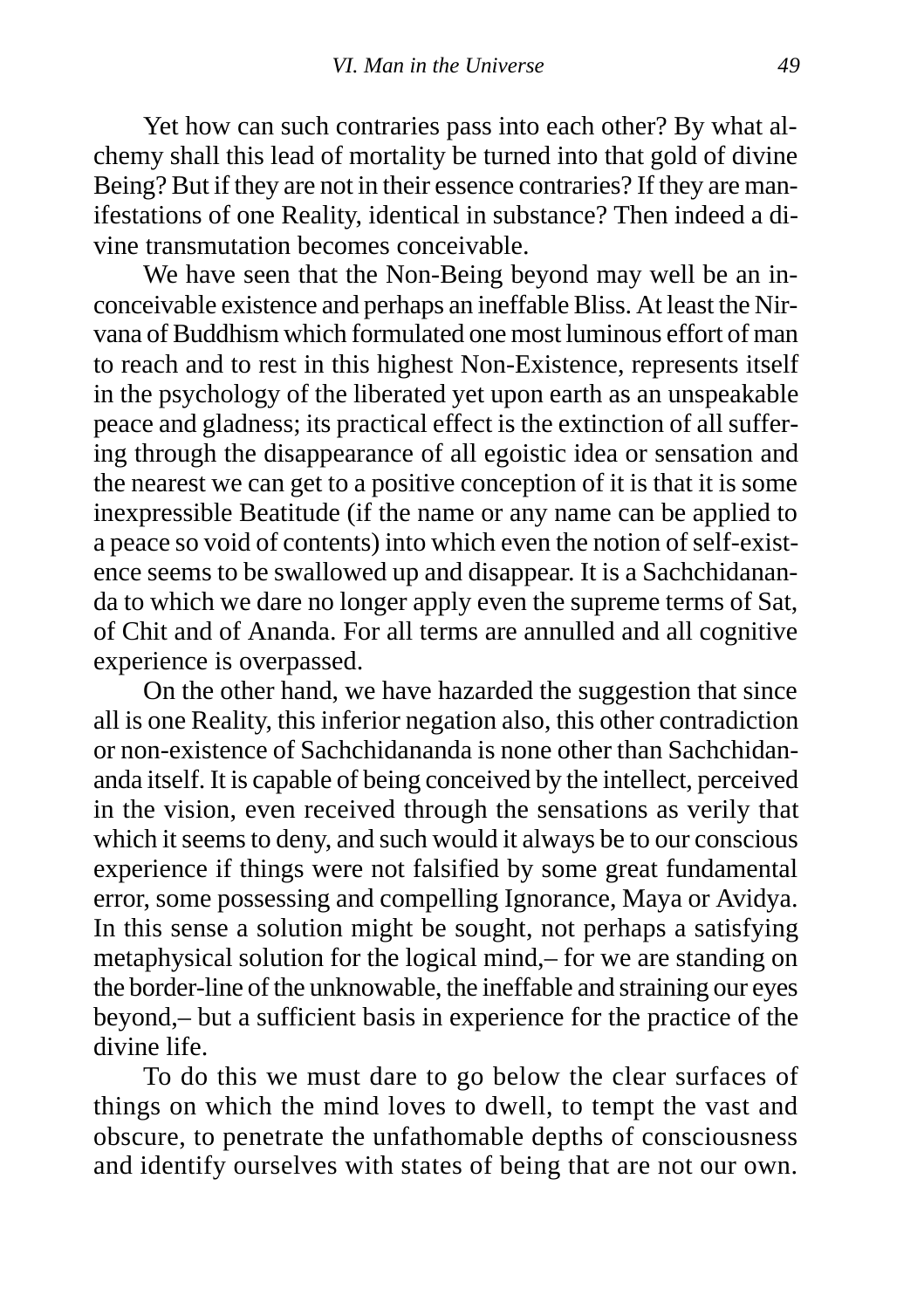Human language is a poor help in such a search, but at least we may find in it some symbols and figures, return with some just expressible hints which will help the light of the soul and throw upon the mind some reflection of the ineffable design.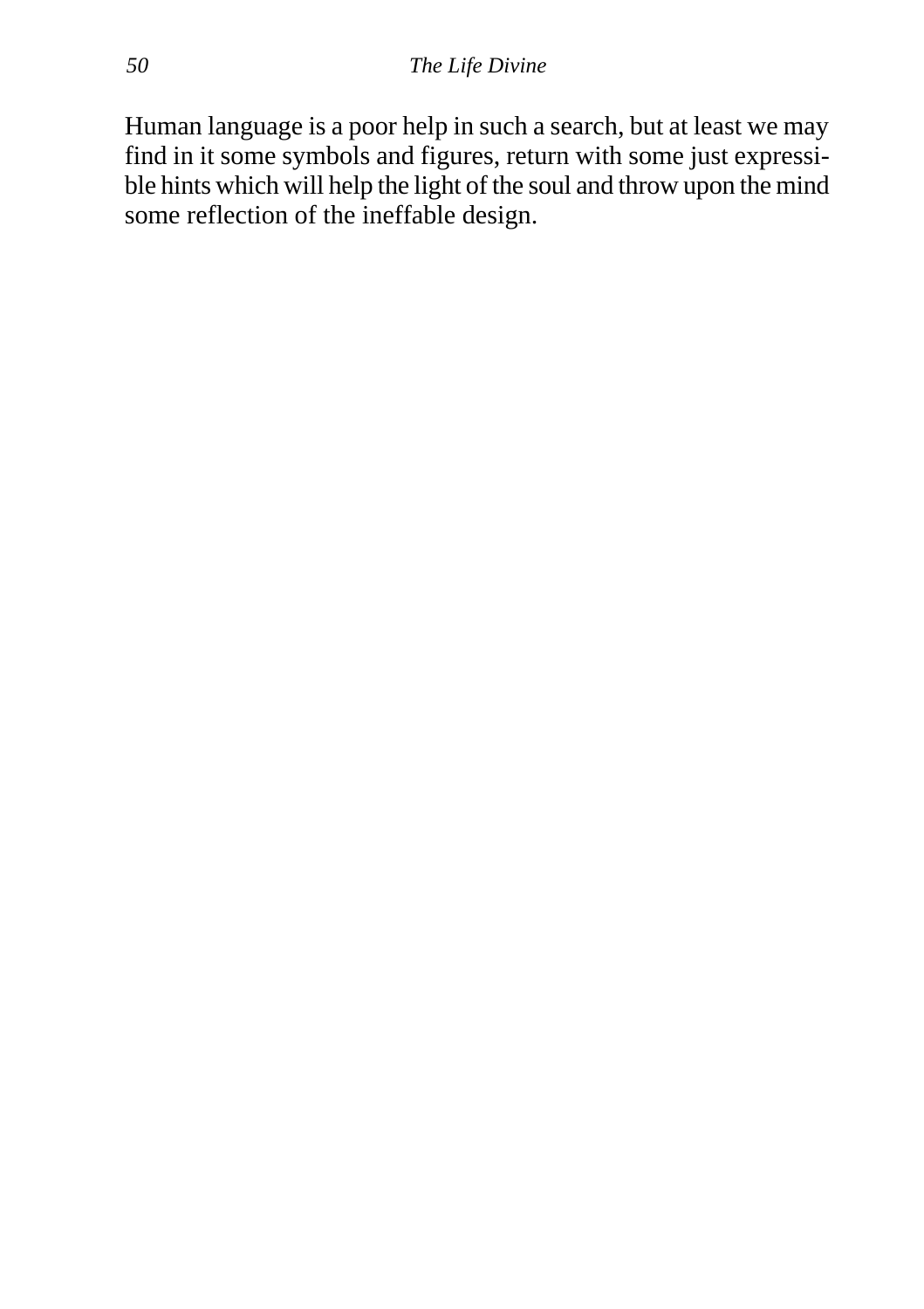## **Chapter VII The Ego and the Dualities**

The soul seated on the same tree of Nature is absorbed and deluded and has sorrow because it is not the Lord, but when it sees and is in union with that other self and greatness of it which is the Lord, then sorrow passes away from it. *Swetaswatara Upanishad.1*

If all is in truth Sachchidananda, death, suffering, evil, limitation can only be the creations, positive in practical effect, negative in essence, of a distorting consciousness which has fallen from the total and unifying knowledge of itself into some error of division and partial experience. This is the fall of man typified in the poetic parable of the Hebrew Genesis. That fall is his deviation from the full and pure acceptance of God and himself, or rather of God in himself, into a dividing consciousness which brings with it all the train of the dualities, life and death, good and evil, joy and pain, completeness and want, the fruit of a divided being. This is the fruit which Adam and Eve, Purusha and Prakriti, the soul tempted by Nature, have eaten. The redemption comes by the recovery of the universal in the individual and of the spiritual term in the physical consciousness. Then alone the soul in Nature can be allowed to partake of the fruit of the tree of life and be as the Divine and live for ever. For then only can the purpose of its descent into material consciousness be accomplished, when the knowledge of good and evil, joy and suffering, life and death has been accomplished through the recovery by the human soul of a higher knowledge which reconciles and identifies these opposites in the universal and transforms their divisions into the image of the divine Unity.

To Sachchidananda extended in all things in widest commonalty and impartial universality, death, suffering, evil and limitation can only be at the most reverse terms, shadow-forms of their luminous opposites. As these things are felt by us, they are

<sup>&</sup>lt;sup>1</sup> IV. 7.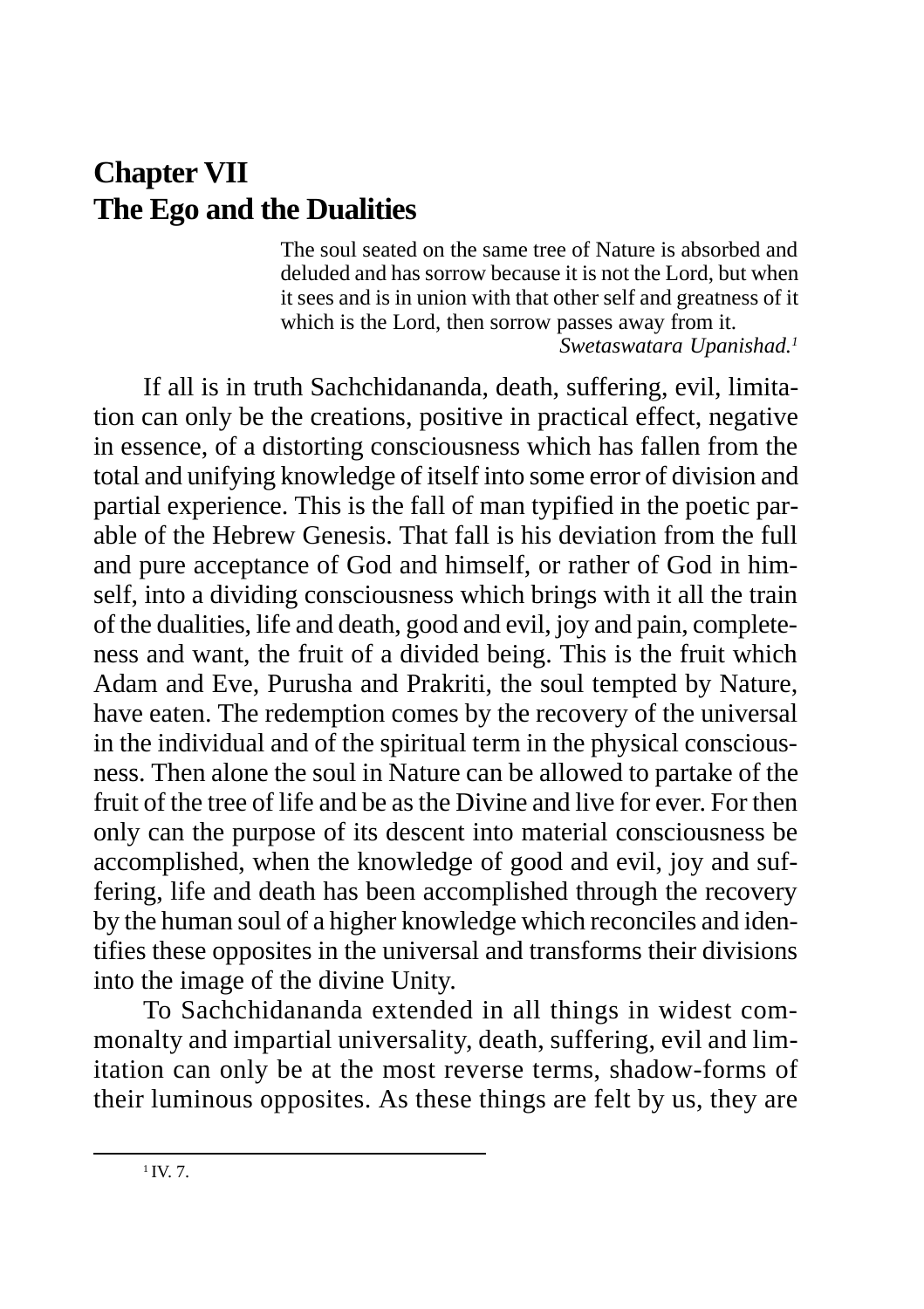notes of a discord. They formulate separation where there should be a unity, miscomprehension where there should be an understanding, an attempt to arrive at independent harmonies where there should be a self-adaptation to the orchestral whole. All totality, even if it be only in one scheme of the universal vibrations, even if it be only a totality of the physical consciousness without possession of all that is in movement beyond and behind, must be to that extent a reversion to harmony and a reconciliation of jarring opposites. On the other hand, to Sachchidananda transcendent of the forms of the universe the dual terms themselves, even so understood, can no longer be justly applicable. Transcendence transfigures; it does not reconcile, but rather transmutes opposites into something surpassing them that effaces their oppositions.

At first, however, we must strive to relate the individual again to the harmony of the totality. There it is necessary for us,– otherwise there is no issue from the problem,– to realise that the terms in which our present consciousness renders the values of the universe, though practically justified for the purposes of human experience and progress, are not the sole terms in which it is possible to render them and may not be the complete, the right, the ultimate formulas. Just as there may be sense-organs or formations of sense-capacity which see the physical world differently and it may well be better, because more completely, than our sense-organs and sense-capacity, so there may be other mental and supramental envisagings of the universe which surpass our own. States of consciousness there are in which Death is only a change in immortal Life, pain a violent backwash of the waters of universal delight, limitation a turning of the Infinite upon itself, evil a circling of the good around its own perfection; and this not in abstract conception only, but in actual vision and in constant and substantial experience. To arrive at such states of consciousness may, for the individual, be one of the most important and indispensable steps of his progress towards self-perfection.

Certainly, the practical values given us by our senses and by the dualistic sense-mind must hold good in their field and be accepted as the standard for ordinary life-experience until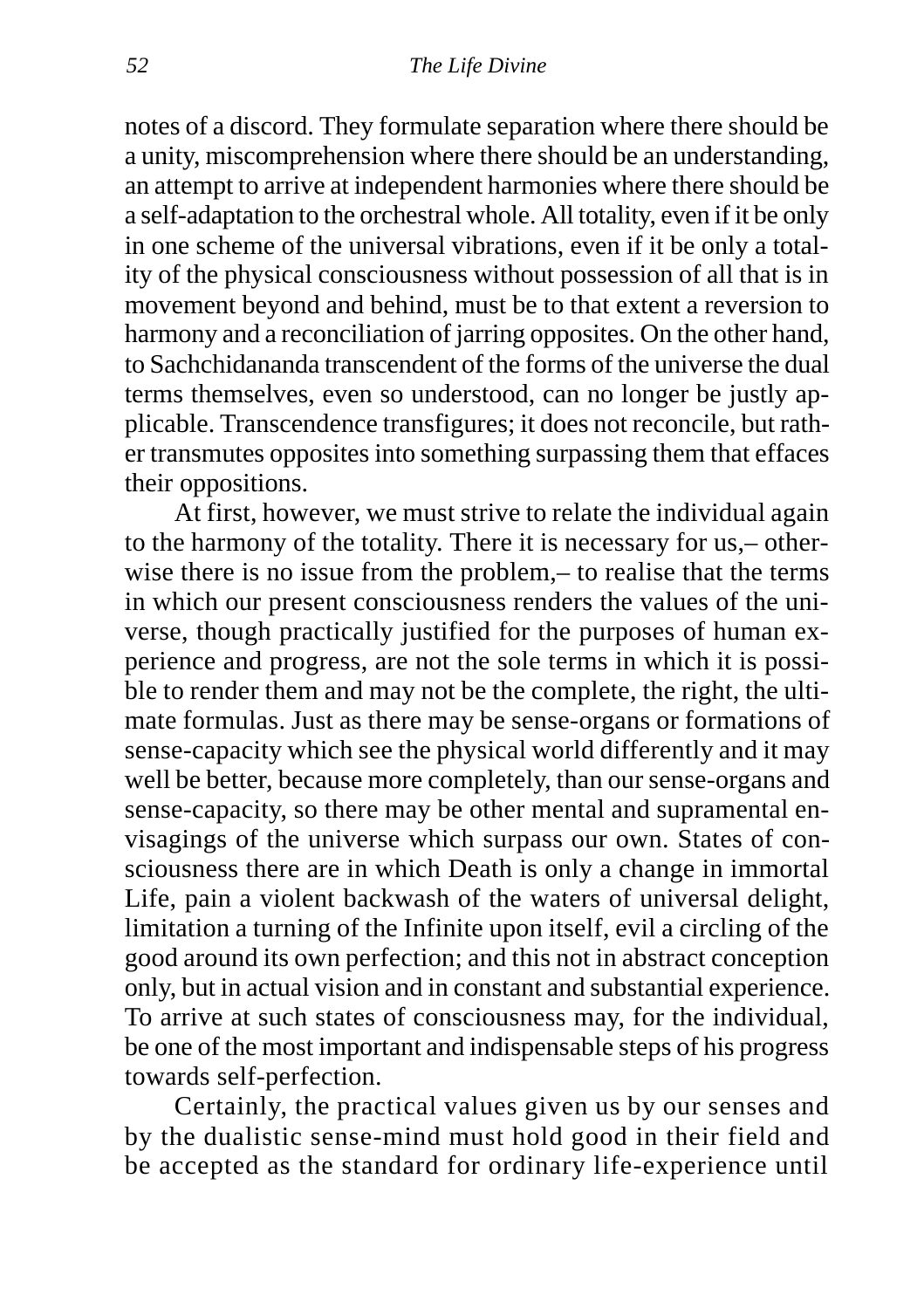a larger harmony is ready into which they can enter and transform themselves without losing hold of the realities which they represent. To enlarge the sense-faculties without the knowledge that would give the old sense-values their right interpretation from the new standpoint might lead to serious disorders and incapacities, might unfit for practical life and for the orderly and disciplined use of the reason. Equally, an enlargement of our mental consciousness out of the experience of the egoistic dualities into an unregulated unity with some form of total consciousness might easily bring about a confusion and incapacity for the active life of humanity in the established order of the world's relativities. This, no doubt, is the root of the injunction imposed in the Gita on the man who has the knowledge not to disturb the life-basis and thought-basis of the ignorant; for, impelled by his example but unable to comprehend the principle of his action, they would lose their own system of values without arriving at a higher foundation.

Such a disorder and incapacity may be accepted personally and are accepted by many great souls as a temporary passage or as the price to be paid for the entry into a wider existence. But the right goal of human progress must be always an effective and synthetic reinterpretation by which the law of that wider existence may be represented in a new order of truths and in a more just and puissant working of the faculties on the life-material of the universe. For the senses the sun goes round the earth; that was for them the centre of existence and the motions of life are arranged on the basis of a misconception. The truth is the very opposite, but its discovery would have been of little use if there were not a science that makes the new conception the centre of a reasoned and ordered knowledge putting their right values on the perceptions of the senses. So also for the mental consciousness God moves round the personal ego and all His works and ways are brought to the judgment of our egoistic sensations, emotions and conceptions and are there given values and interpretations which, though a perversion and inversion of the truth of things, are yet useful and practically sufficient in a certain development of human life and progress. They are a rough practical systematisation of our experience of things valid so long as we dwell in a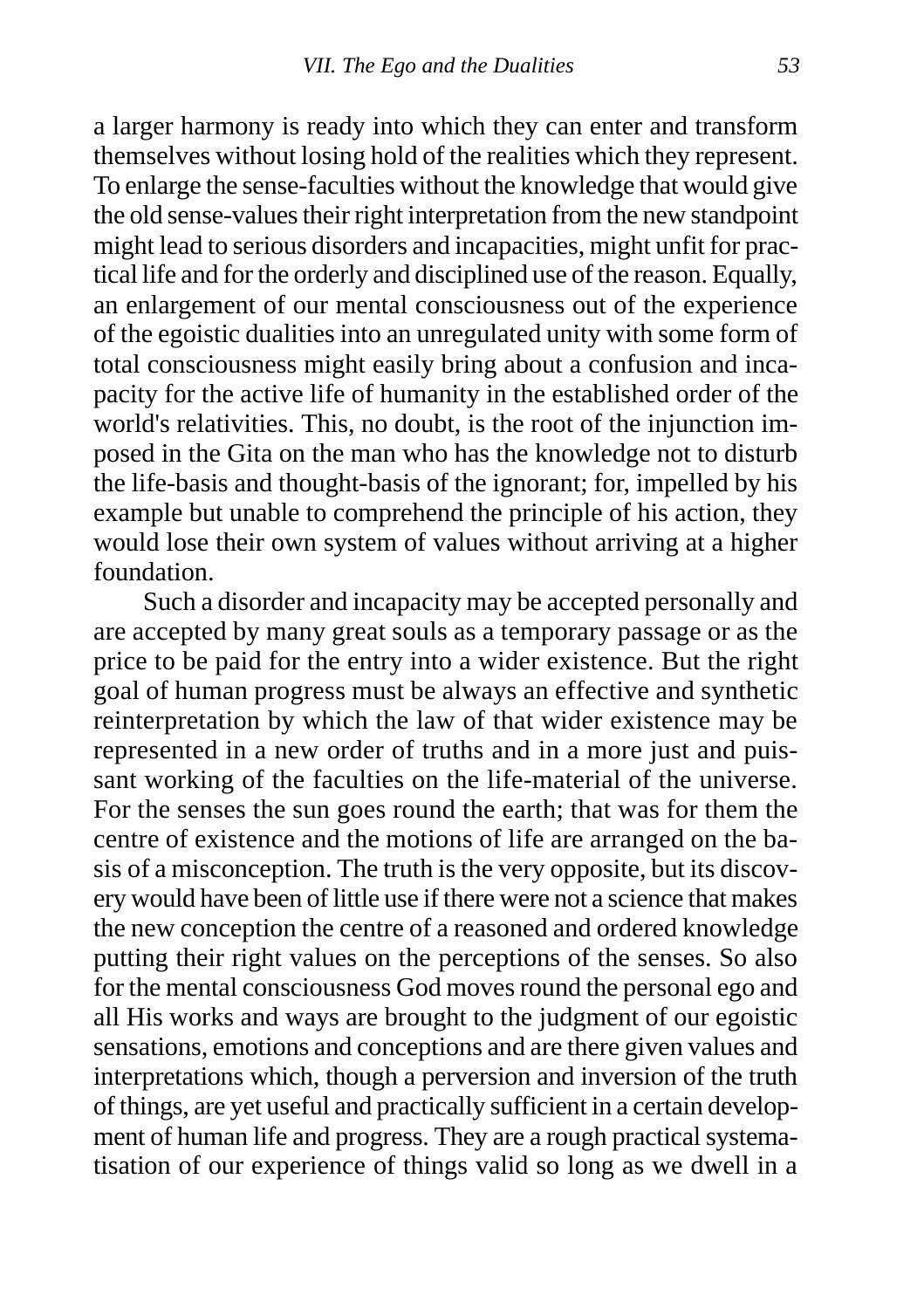certain order of ideas and activities. But they do not represent the last and highest state of human life and knowledge. "Truth is the path and not the falsehood." The truth is not that God moves round the ego as the centre of existence and can be judged by the ego and its view of the dualities, but that the Divine is itself the centre and that the experience of the individual only finds its own true truth when it is known in the terms of the universal and the transcendent. Nevertheless, to substitute this conception for the egoistic without an adequate base of knowledge may lead to the substitution of new but still false and arbitrary ideas for the old and bring about a violent instead of a settled disorder of right values. Such a disorder often marks the inception of new philosophies and religions and initiates useful revolutions. But the true goal is only reached when we can group round the right central conception a reasoned and effective knowledge in which the egoistic life shall rediscover all its values transformed and corrected. Then we shall possess that new order of truths which will make it possible for us to substitute a more divine life for the existence which we now lead and to effectualise a more divine and puissant use of our faculties on the life-material of the universe.

That new life and power of the human integer must necessarily repose on a realisation of the great verities which translate into our mode of conceiving things the nature of the divine existence. It must proceed through a renunciation by the ego of its false standpoint and false certainties, through its entry into a right relation and harmony with the totalities of which it forms a part and with the transcendences from which it is a descent, and through its perfect self-opening to a truth and a law that exceed its own conventions,– a truth that shall be its fulfilment and a law that shall be its deliverance. Its goal must be the abolition of those values which are the creations of the egoistic view of things; its crown must be the transcendence of limitation, ignorance, death, suffering and evil.

The transcendence, the abolition are not possible here on earth and in our human life if the terms of that life are necessarily bound to our present egoistic valuations. If life is in its nature individual phenomenon and not representation of a universal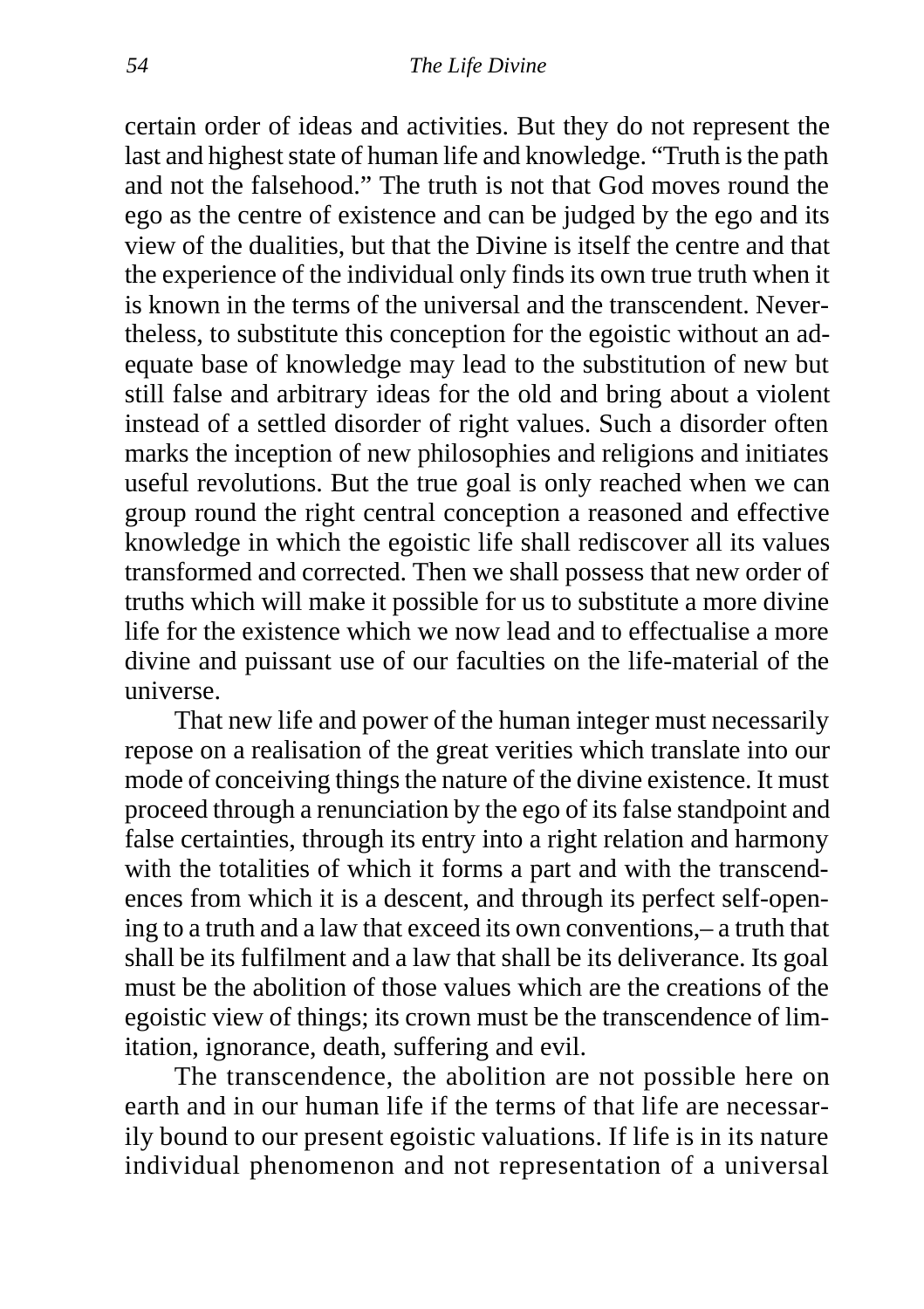existence and the breathing of a mighty Life-Spirit, if the dualities which are the response of the individual to its contacts are not merely a response but the very essence and condition of all living, if limitation is the inalienable nature of the substance of which our mind and body are formed, disintegration of death the first and last condition of all life, its end and its beginning, pleasure and pain the inseparable dual stuff of all sensation, joy and grief the necessary light and shade of all emotion, truth and error the two poles between which all knowledge must eternally move, then transcendence is only attainable by the abandonment of human life in a Nirvana beyond all existence or by attainment to another world, a heaven quite otherwise constituted than this material universe.

It is not very easy for the customary mind of man, always attached to its past and present associations, to conceive of an existence still human, yet radically changed in what are now our fixed circumstances. We are in respect to our possible higher evolution much in the position of the original Ape of the Darwinian theory. It would have been impossible for that Ape leading his instinctive arboreal life in primeval forests to conceive that there would be one day an animal on the earth who would use a new faculty called reason upon the materials of his inner and outer existence, who would dominate by that power his instincts and habits, change the circumstances of his physical life, build for himself houses of stone, manipulate Nature's forces, sail the seas, ride the air, develop codes of conduct, evolve conscious methods for his mental and spiritual development. And if such a conception had been possible for the Apemind, it would still have been difficult for him to imagine that by any progress of Nature or long effort of Will and tendency he himself could develop into that animal. Man, because he has acquired reason and still more because he has indulged his power of imagination and intuition, is able to conceive an existence higher than his own and even to envisage his personal elevation beyond his present state into that existence. His idea of the supreme state is an absolute of all that is positive to his own concepts and desirable to his own instinctive aspiration,– Knowledge without its negative shadow of error, Bliss without its negation in experience of suffer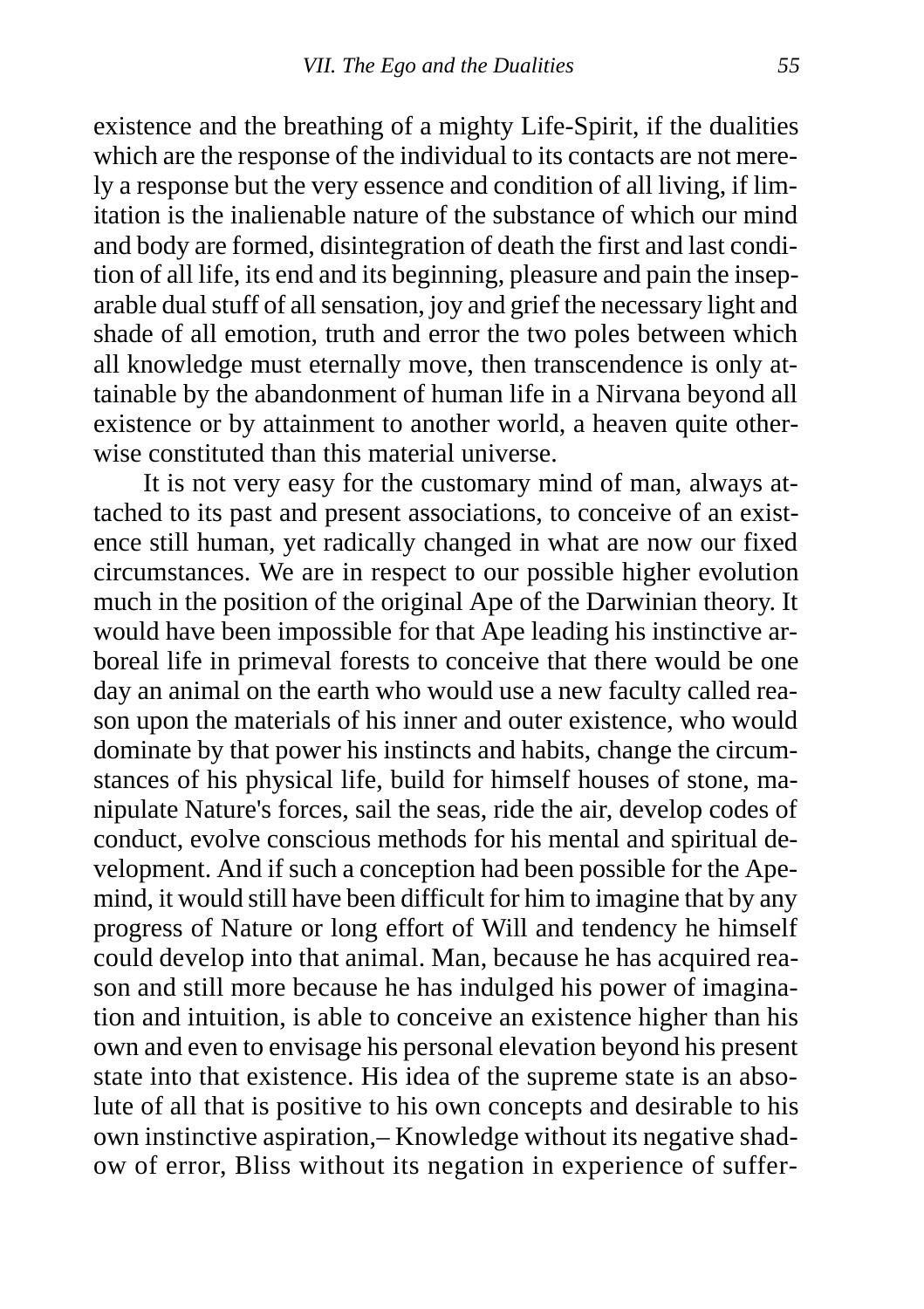ing, Power without its constant denial by incapacity, purity and plenitude of being without the opposing sense of defect and limitation. It is so that he conceives his gods; it is so that he constructs his heavens. But it is not so that his reason conceives of a possible earth and a possible humanity. His dream of God and Heaven is really a dream of his own perfection; but he finds the same difficulty in accepting its practical realisation here for his ultimate aim as would the ancestral Ape if called upon to believe in himself as the future Man. His imagination, his religious aspirations may hold that end before him; but when his reason asserts itself, rejecting imagination and transcendent intuition, he puts it by as a brilliant superstition contrary to the hard facts of the material universe. It becomes then only his inspiring vision of the impossible. All that is possible is a conditioned, limited and precarious knowledge, happiness, power and good.

Yet in the principle of reason itself there is the assertion of a Transcendence. For reason is in its whole aim and essence the pursuit of Knowledge, the pursuit, that is to say, of Truth by the elimination of error. Its view, its aim is not that of a passage from a greater to a lesser error, but it supposes a positive, pre-existent Truth towards which through the dualities of right knowledge and wrong knowledge we can progressively move. If our reason has not the same instinctive certitude with regard to the other aspirations of humanity, it is because it lacks the same essential illumination inherent in its own positive activity. We can just conceive of a positive or absolute realisation of happiness, because the heart to which that instinct for happiness belongs has its own form of certitude, is capable of faith, and because our minds can envisage the elimination of unsatisfied want which is the apparent cause of suffering. But how shall we conceive of the elimination of pain from nervous sensation or of death from the life of the body? Yet the rejection of pain is a sovereign instinct of the sensations, the rejection of death a dominant claim inherent in the essence of our vitality. But these things present themselves to our reason as instinctive aspirations, not as realisable potentialities.

Yet the same law should hold throughout. The error of the practical reason is an excessive subjection to the apparent fact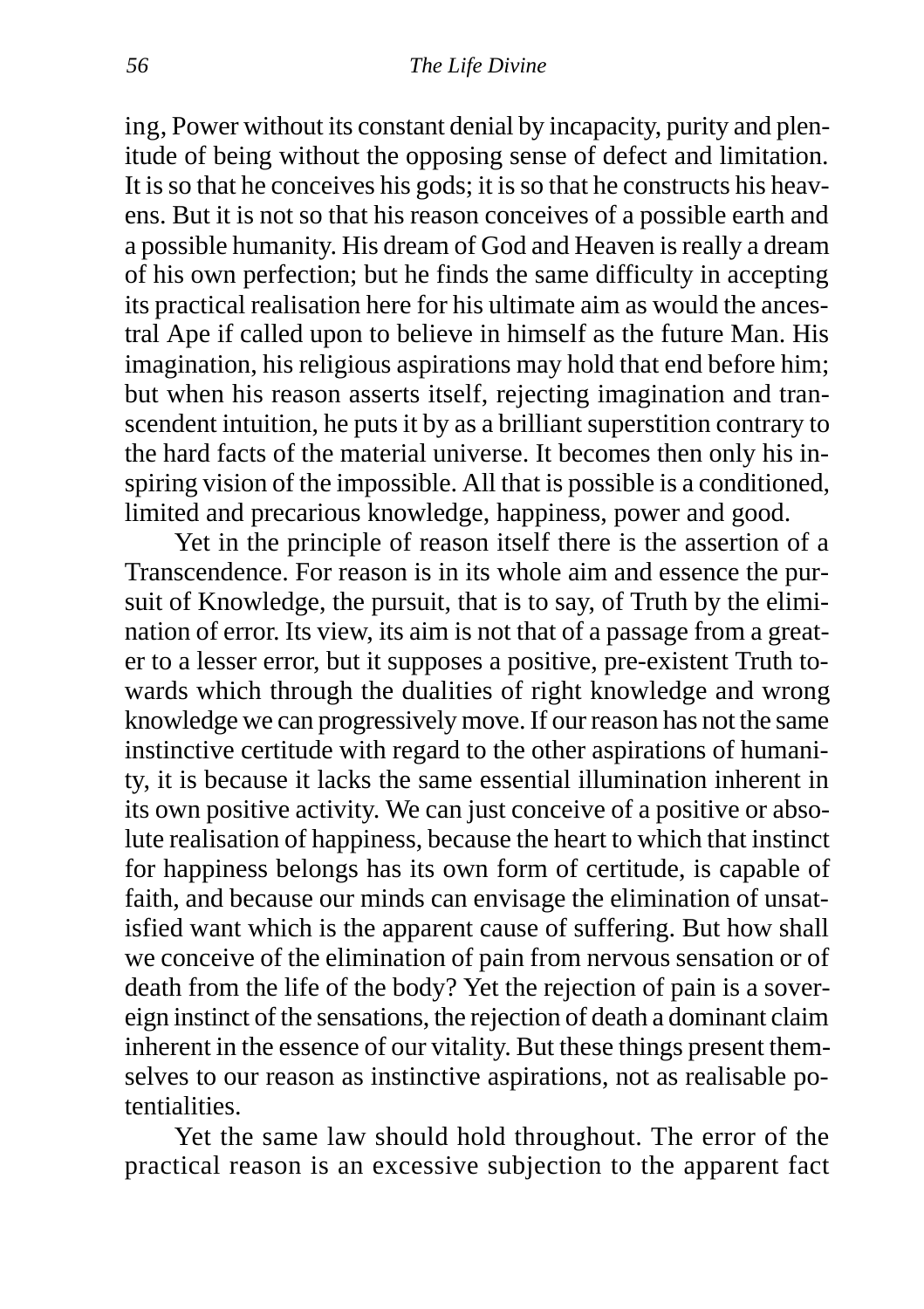which it can immediately feel as real and an insufficient courage in carrying profounder facts of potentiality to their logical conclusion. What is, is the realisation of an anterior potentiality; present potentiality is a clue to future realisation. And here potentiality exists; for the mastery of phenomena depends upon a knowledge of their causes and processes and if we know the causes of error, sorrow, pain, death, we may labour with some hope towards their elimination. For knowledge is power and mastery.

In fact, we do pursue as an ideal, so far as we may, the elimination of all these negative or adverse phenomena. We seek constantly to minimise the causes of error, pain and suffering. Science, as its knowledge increases, dreams of regulating birth and of indefinitely prolonging life, if not of effecting the entire conquest of death. But because we envisage only external or secondary causes, we can only think of removing them to a distance and not of eliminating the actual roots of that against which we struggle. And we are thus limited because we strive towards secondary perceptions and not towards root-knowledge, because we know processes of things, but not their essence. We thus arrive at a more powerful manipulation of circumstances, but not at essential control. But if we could grasp the essential nature and the essential cause of error, suffering and death, we might hope to arrive at a mastery over them which should be not relative but entire. We might hope even to eliminate them altogether and justify the dominant instinct of our nature by the conquest of that absolute good, bliss, knowledge and immortality which our intuitions perceive as the true and ultimate condition of the human being.

The ancient Vedanta presents us with such a solution in the conception and experience of Brahman as the one universal and essential fact and of the nature of Brahman as Sachchidananda.

In this view the essence of all life is the movement of a universal and immortal existence, the essence of all sensation and emotion is the play of a universal and self-existent delight in being, the essence of all thought and perception is the radiation of a universal and all-pervading truth, the essence of all activity is the progression of a universal and self-effecting good.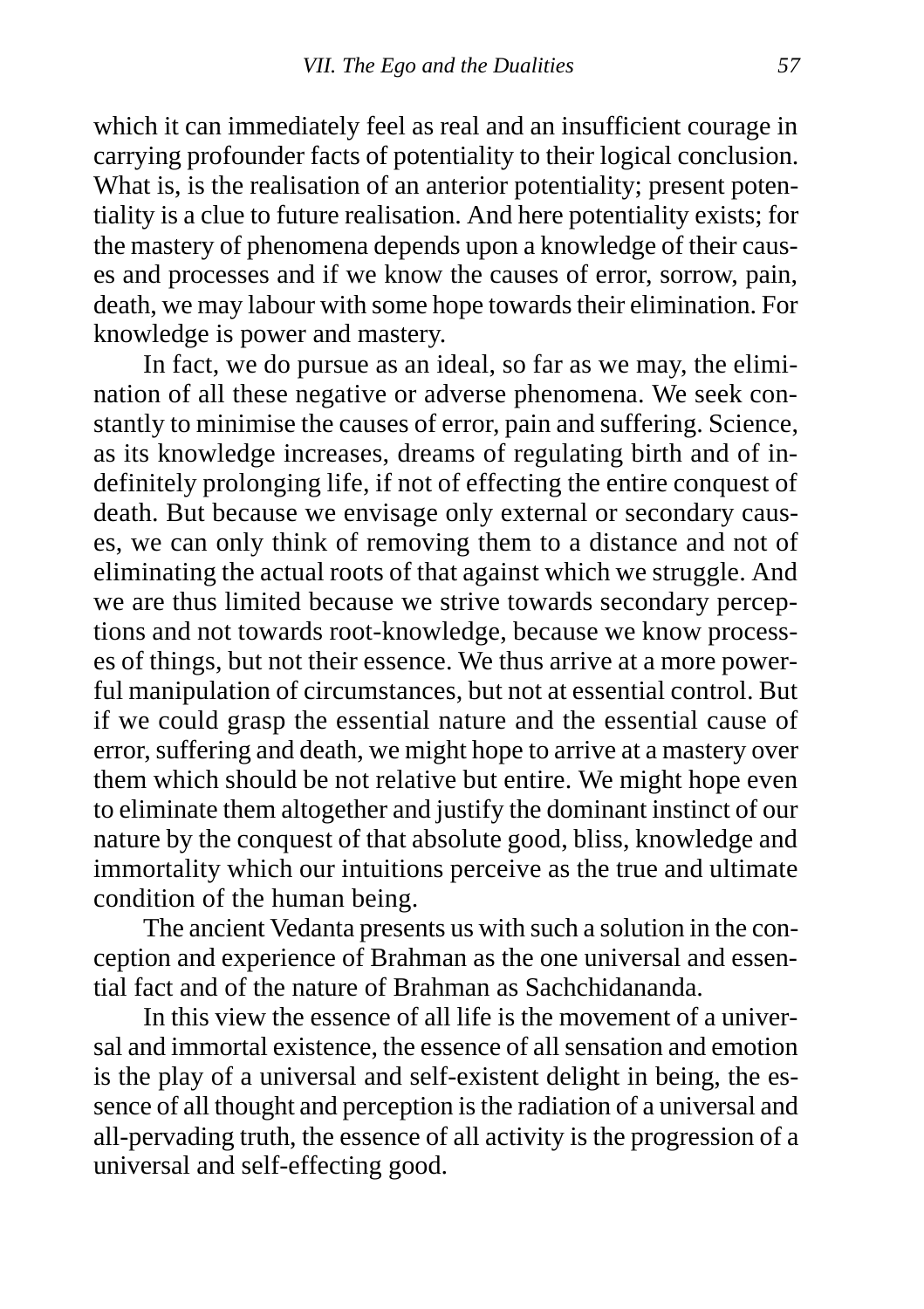But the play and movement embodies itself in a multiplicity of forms, a variation of tendencies, an interplay of energies. Multiplicity permits of the interference of a determinative and temporarily deformative factor, the individual ego; and the nature of the ego is a self-limitation of consciousness by a willed ignorance of the rest of its play and its exclusive absorption in one form, one combination of tendencies, one field of the movement of energies. Ego is the factor which determines the reactions of error, sorrow, pain, evil, death; for it gives these values to movements which would otherwise be represented in their right relation to the one Existence, Bliss, Truth and Good. By recovering the right relation we may eliminate the egodetermined reactions, reducing them eventually to their true values; and this recovery can be effected by the right participation of the individual in the consciousness of the totality and in the consciousness of the transcendent which the totality represents.

Into later Vedanta there crept and arrived at fixity the idea that the limited ego is not only the cause of the dualities, but the essential condition for the existence of the universe. By getting rid of the ignorance of the ego and its resultant limitations we do indeed eliminate the dualities, but we eliminate along with them our existence in the cosmic movement. Thus we return to the essentially evil and illusory nature of human existence and the vanity of all effort after perfection in the life of the world. A relative good linked always to its opposite is all that here we can seek. But if we adhere to the larger and profounder idea that the ego is only an intermediate representation of something beyond itself, we escape from this consequence and are able to apply Vedanta to fulfilment of life and not only to the escape from life. The essential cause and condition of universal existence is the Lord, Ishwara or Purusha, manifesting and occupying individual and universal forms. The limited ego is only an intermediate phenomenon of consciousness necessary for a certain line of development. Following this line the individual can arrive at that which is beyond himself, that which he represents, and can yet continue to represent it, no longer as an obscured and limited ego, but as a centre of the Divine and of the universal consciousness embracing, utilising and transforming into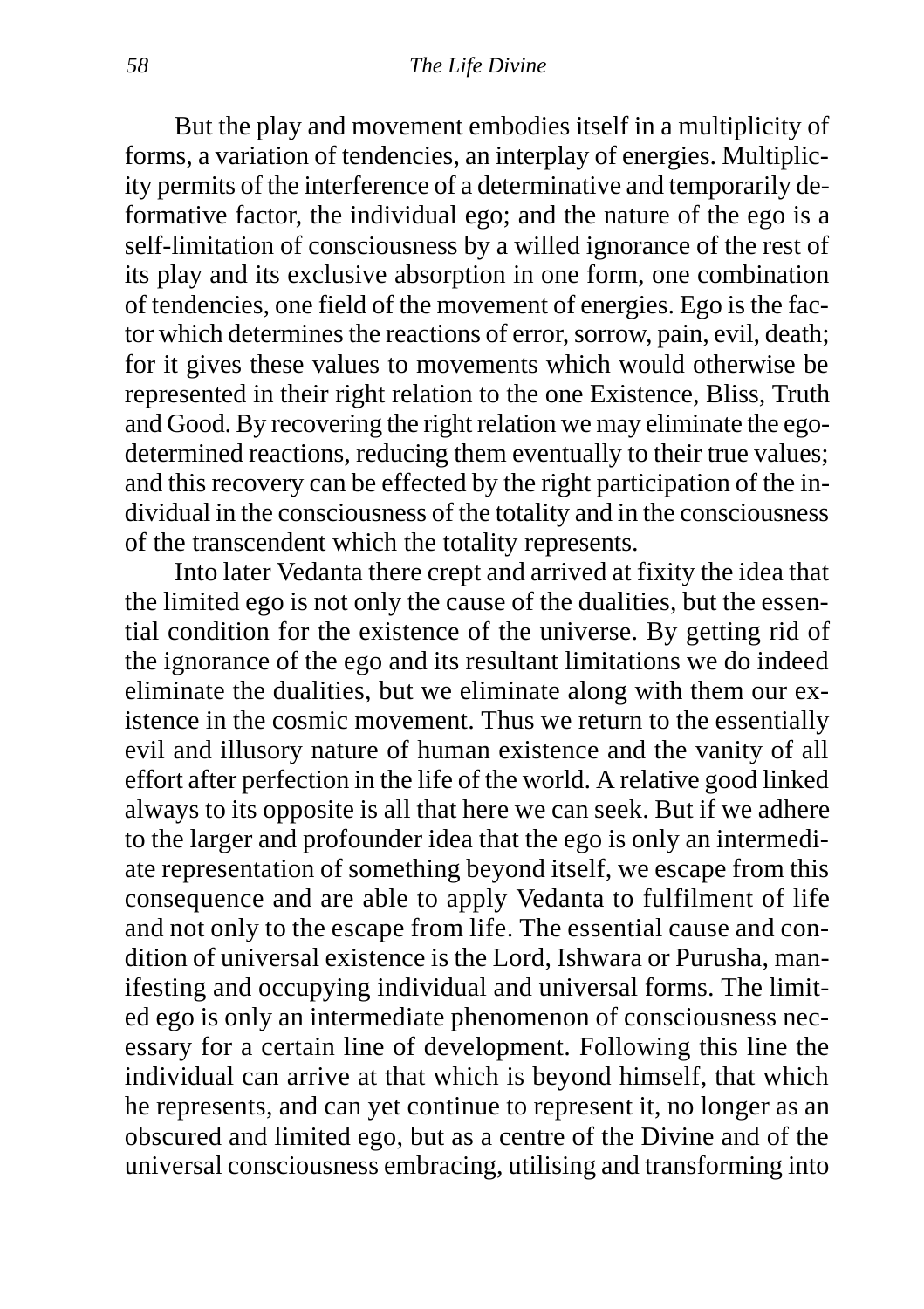harmony with the Divine all individual determinations.

We have then the manifestation of the divine Conscious Being in the totality of physical Nature as the foundation of human existence in the material universe. We have the emergence of that Conscious Being in an involved and inevitably evolving Life, Mind and Supermind as the condition of our activities; for it is this evolution which has enabled man to appear in Matter and it is this evolution which will enable him progressively to manifest God in the body,– the universal Incarnation. We have in egoistic formation the intermediate and decisive factor which allows the One to emerge as the conscious Many out of that indeterminate totality general, obscure and formless which we call the subconscient,–  $hrdva$  samudra, the ocean heart in things of the Rig Veda. We have the dualities of life and death, joy and sorrow, pleasure and pain, truth and error, good and evil as the first formations of egoistic consciousness, the natural and inevitable outcome of its attempt to realise unity in an artificial construction of itself exclusive of the total truth, good, life and delight of being in the universe. We have the dissolution of this egoistic construction by the self-opening of the individual to the universe and to God as the means of that supreme fulfilment to which egoistic life is only a prelude even as animal life was only a prelude to the human. We have the realisation of the All in the individual by the transformation of the limited ego into a conscious centre of the divine unity and freedom as the term at which the fulfilment arrives. And we have the outflowing of the infinite and absolute Existence, Truth, Good and Delight of being on the Many in the world as the divine result towards which the cycles of our evolution move. This is the supreme birth which maternal Nature holds in herself; of this she strives to be delivered.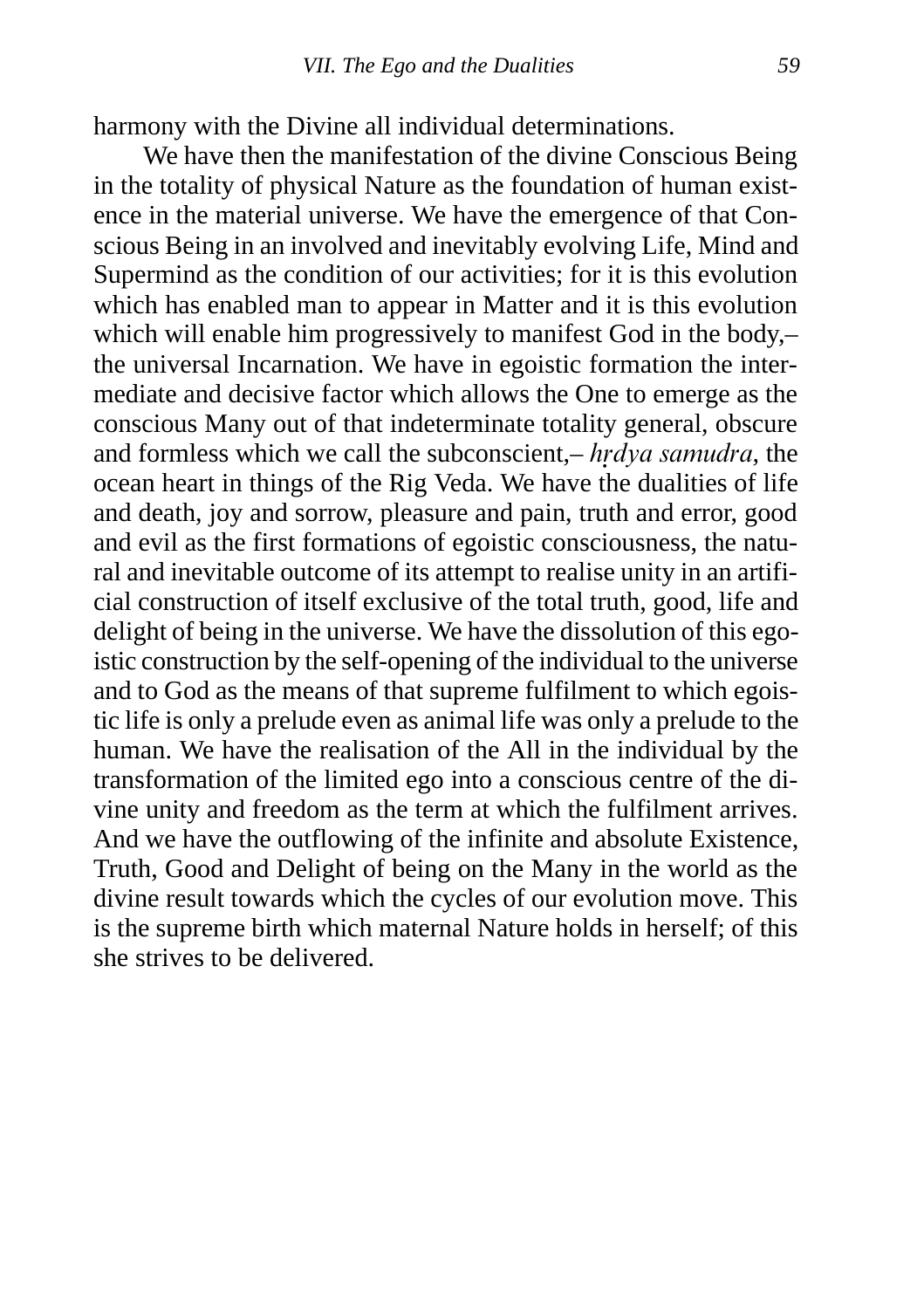## **Chapter VIII The Methods of Vedantic Knowledge**

This secret Self in all beings is not apparent, but it is seen by means of the supreme reason, the subtle, by those who have the subtle vision.

*Katha Upanishad.1*

But what then is the working of this Sachchidananda in the world and by what process of things are the relations between itself and the ego which figures it first formed, then led to their consummation? For on those relations and on the process they follow depend the whole philosophy and practice of a divine life for man.

We arrive at the conception and at the knowledge of a divine existence by exceeding the evidence of the senses and piercing beyond the walls of the physical mind. So long as we confine ourselves to sense-evidence and the physical consciousness, we can conceive nothing and know nothing except the material world and its phenomena. But certain faculties in us enable our mentality to arrive at conceptions which we may indeed deduce by ratiocination or by imaginative variation from the facts of the physical world as we see them, but which are not warranted by any purely physical data or any physical experience. The first of these instruments is the pure reason.

Human reason has a double action, mixed or dependent, pure or sovereign. Reason accepts a mixed action when it confines itself to the circle of our sensible experience, admits its law as the final truth and concerns itself only with the study of phenomenon, that is to say, with the appearances of things in their relations, processes and utilities. This rational action is incapable of knowing what is, it only knows what appears to be, it has no plummet by which it can sound the depths of being, it can only survey the field of becoming. Reason, on the other hand, asserts its pure action, when accepting our sensible experiences as a starting-point but refusing to be limited by them it goes behind,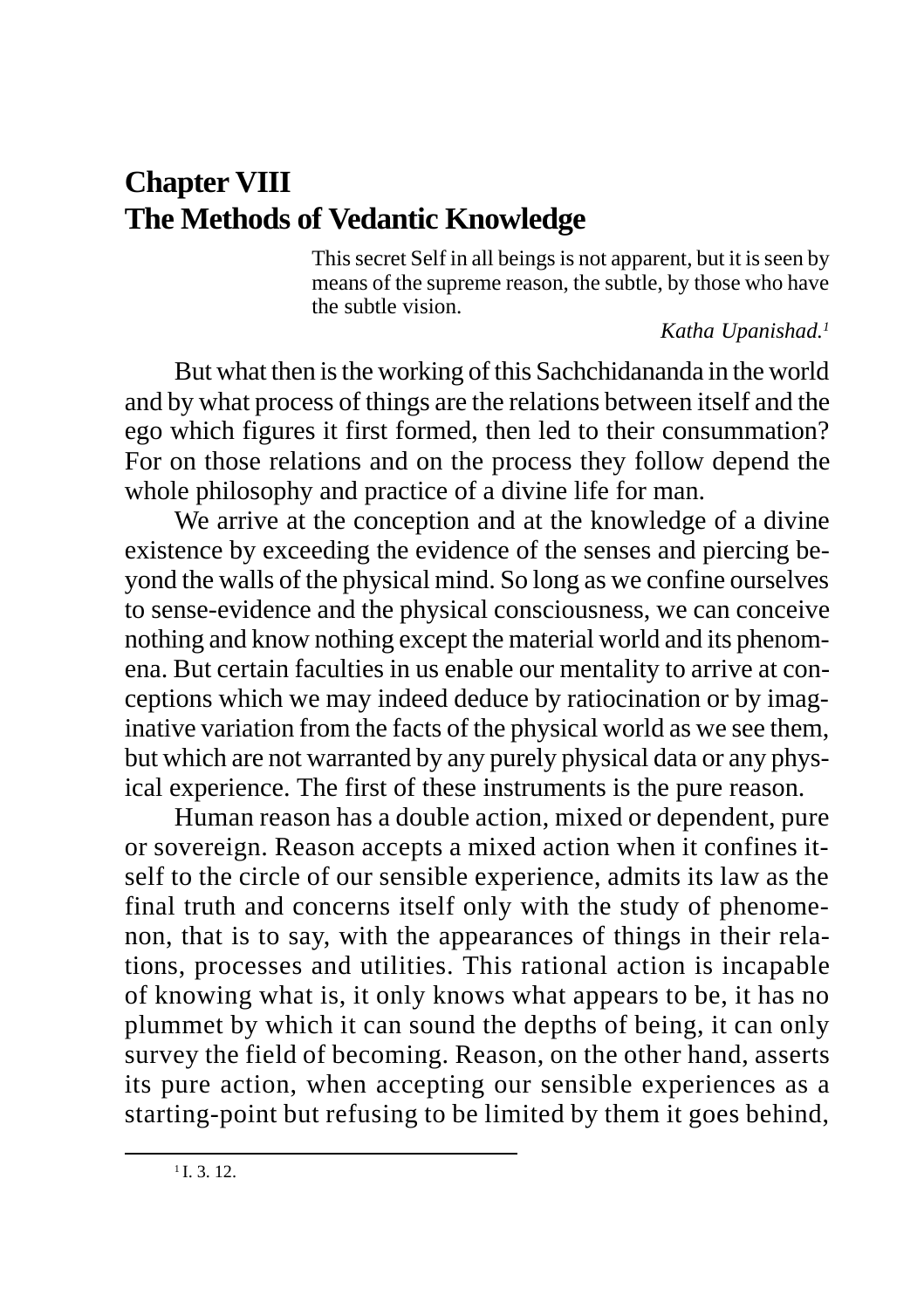judges, works in its own right and strives to arrive at general and unalterable concepts which attach themselves not to the appearances of things, but to that which stands behind their appearances. It may arrive at its result by direct judgment passing immediately from the appearance to that which stands behind it and in that case the concept arrived at may seem to be a result of the sensible experience and dependent upon it though it is really a perception of reason working in its own right. But the perceptions of the pure reason may also – and this is their more characteristic action – use the experience from which they start as a mere excuse and leave it far behind before they arrive at their result, so far that the result may seem the direct contrary of that which our sensible experience wishes to dictate to us. This movement is legitimate and indispensable, because our normal experience not only covers only a small part of universal fact, but even in the limits of its own field uses instruments that are defective and gives us false weights and measures. It must be exceeded, put away to a distance and its insistences often denied if we are to arrive at more adequate conceptions of the truth of things. To correct the errors of the sense-mind by the use of reason is one of the most valuable powers developed by man and the chief cause of his superiority among terrestrial beings.

The complete use of pure reason brings us finally from physical to metaphysical knowledge. But the concepts of metaphysical knowledge do not in themselves fully satisfy the demand of our integral being. They are indeed entirely satisfactory to the pure reason itself, because they are the very stuff of its own existence. But our nature sees things through two eyes always, for it views them doubly as idea and as fact and therefore every concept is incomplete for us and to a part of our nature almost unreal until it becomes an experience. But the truths which are now in question, are of an order not subject to our normal experience. They are, in their nature, "beyond the perception of the senses but seizable by the perception of the reason". Therefore, some other faculty of experience is necessary by which the demand of our nature can be fulfilled and this can only come, since we are dealing with the supraphysical, by an extension of psychological experience.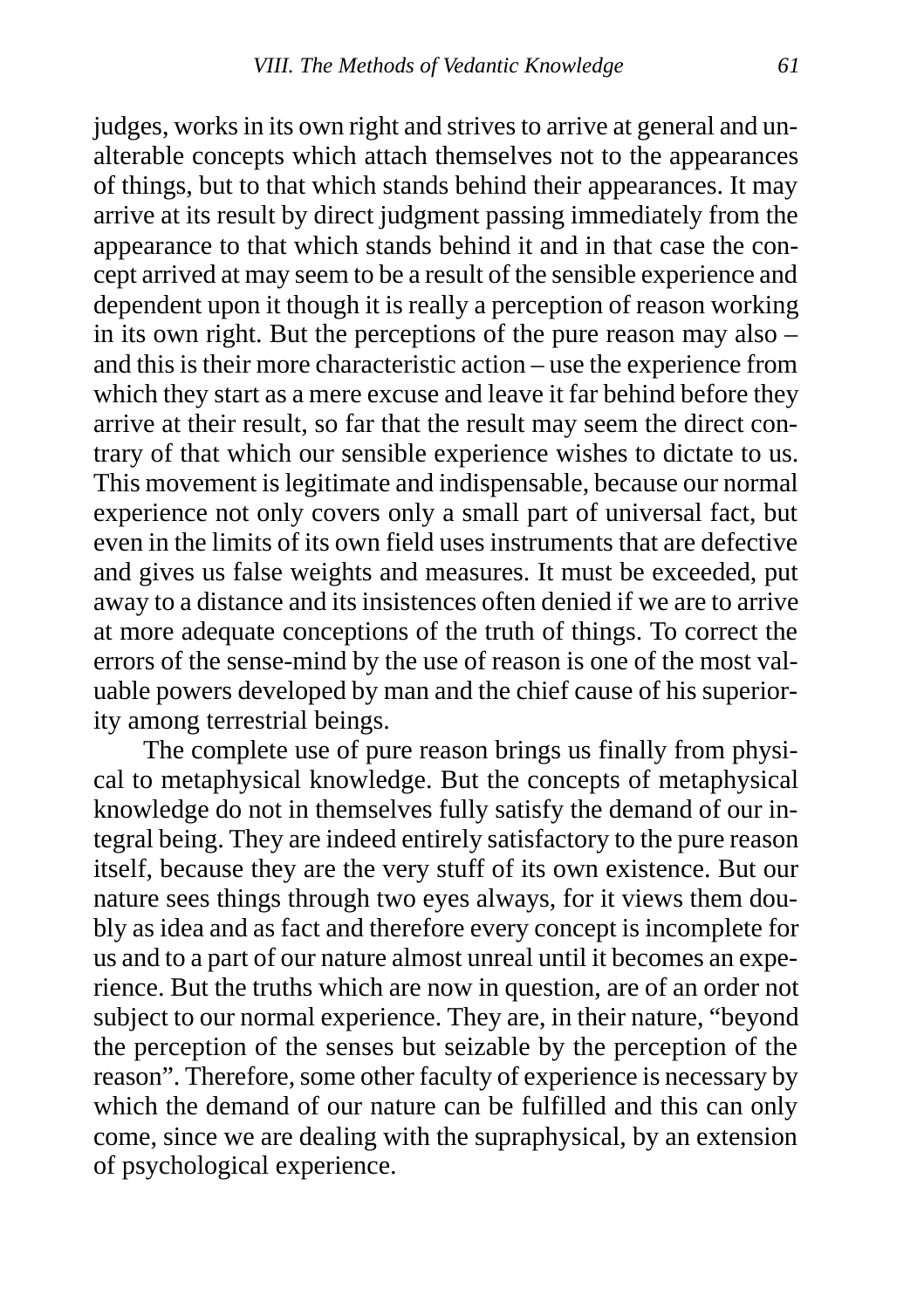In a sense all our experience is psychological since even what we receive by the senses has no meaning or value to us till it is translated into the terms of the sense-mind, the Manas of Indian philosophical terminology. Manas, say our philosophers, is the sixth sense. But we may even say that it is the only sense and that the others, vision, hearing, touch, smell, taste are merely specialisations of the sense-mind which, although it normally uses the sense-organs for the basis of its experience, yet exceeds them and is capable of a direct experience proper to its own inherent action. As a result psychological experience, like the cognitions of the reason, is capable in man of a double action, mixed or dependent, pure or sovereign. Its mixed action takes place usually when the mind seeks to become aware of the external world, the object; the pure action when it seeks to become aware of itself, the subject. In the former activity, it is dependent on the senses and forms its perceptions in accordance with their evidence; in the latter it acts in itself and is aware of things directly by a sort of identity with them. We are thus aware of our emotions; we are aware of anger, as has been acutely said, because we become anger. We are thus aware also of our own existence; and here the nature of experience as knowledge by identity becomes apparent. In reality, all experience is in its secret nature knowledge by identity; but its true character is hidden from us because we have separated ourselves from the rest of the world by exclusion, by the distinction of ourself as subject and everything else as object, and we are compelled to develop processes and organs by which we may again enter into communion with all that we have excluded. We have to replace direct knowledge through conscious identity by an indirect knowledge which appears to be caused by physical contact and mental sympathy. This limitation is a fundamental creation of the ego and an instance of the manner in which it has proceeded throughout, starting from an original falsehood and covering over the true truth of things by contingent falsehoods which become for us practical truths of relation.

From this nature of mental and sense knowledge as it is at present organised in us, it follows that there is no inevitable necessity in our existing limitations. They are the result of an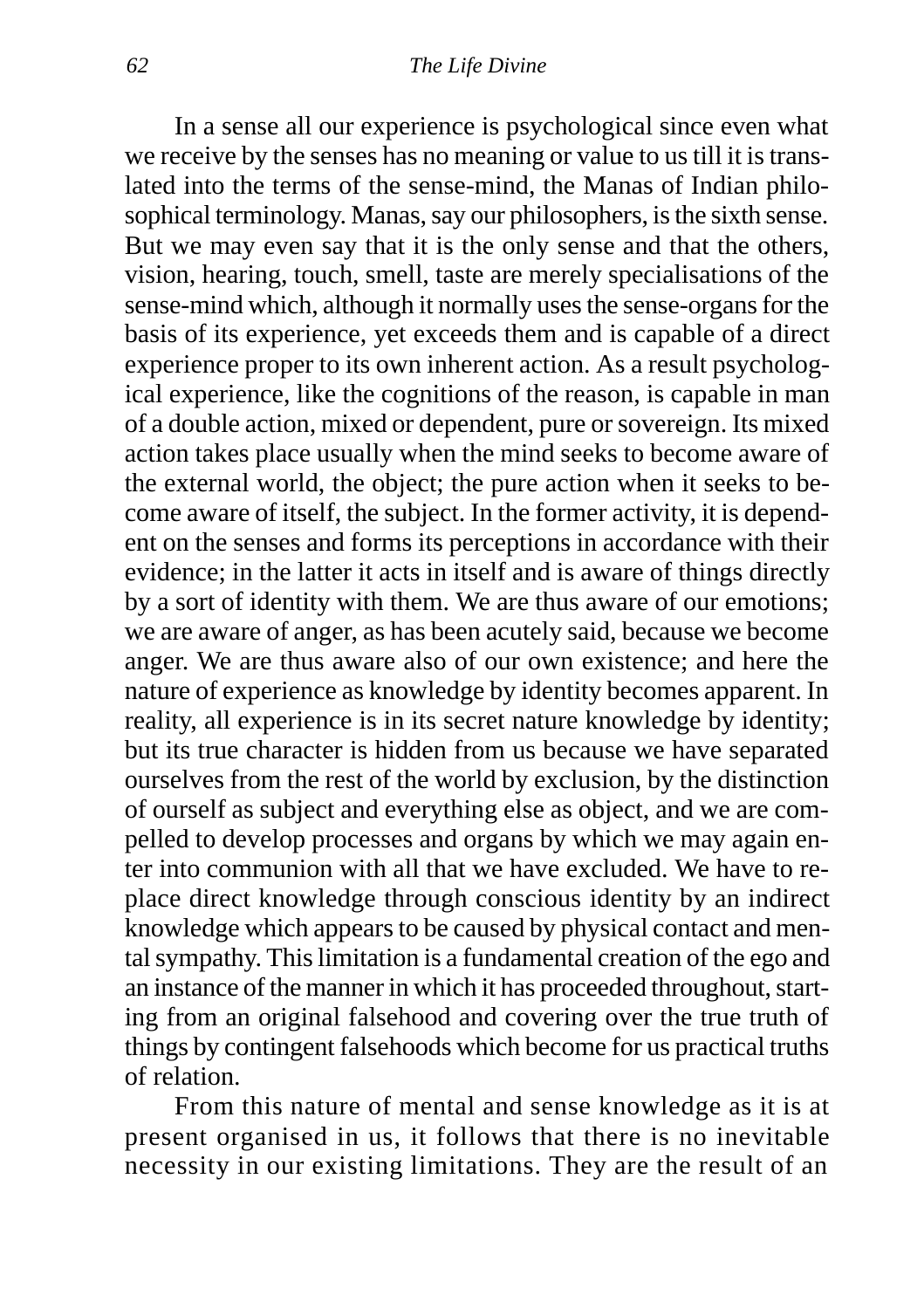evolution in which mind has accustomed itself to depend upon certain physiological functionings and their reactions as its normal means of entering into relation with the material universe. Therefore, although it is the rule that when we seek to become aware of the external world, we have to do so indirectly through the senseorgans and can experience only so much of the truth about things and men as the senses convey to us, yet this rule is merely the regularity of a dominant habit. It is possible for the mind,– and it would be natural for it, if it could be persuaded to liberate itself from its consent to the domination of matter,– to take direct cognisance of the objects of sense without the aid of the sense-organs. This is what happens in experiments of hypnosis and cognate psychological phenomena. Because our waking consciousness is determined and limited by the balance between mind and matter worked out by life in its evolution, this direct cognisance is usually impossible in our ordinary waking state and has therefore to be brought about by throwing the waking mind into a state of sleep which liberates the true or subliminal mind. Mind is then able to assert its true character as the one and all-sufficient sense and free to apply to the objects of sense its pure and sovereign instead of its mixed and dependent action. Nor is this extension of faculty really impossible but only more difficult in our waking state,– as is known to all who have been able to go far enough in certain paths of psychological experiment.

The sovereign action of the sense-mind can be employed to develop other senses besides the five which we ordinarily use. For instance, it is possible to develop the power of appreciating accurately without physical means the weight of an object which we hold in our hands. Here the sense of contact and pressure is merely used as a starting-point, just as the data of sense-experience are used by the pure reason, but it is not really the sense of touch which gives the measure of the weight to the mind; that finds the right value through its own independent perception and uses the touch only in order to enter into relation with the object. And as with the pure reason, so with the sense-mind, the sense-experience can be used as a mere first point from which it proceeds to a knowledge that has nothing to do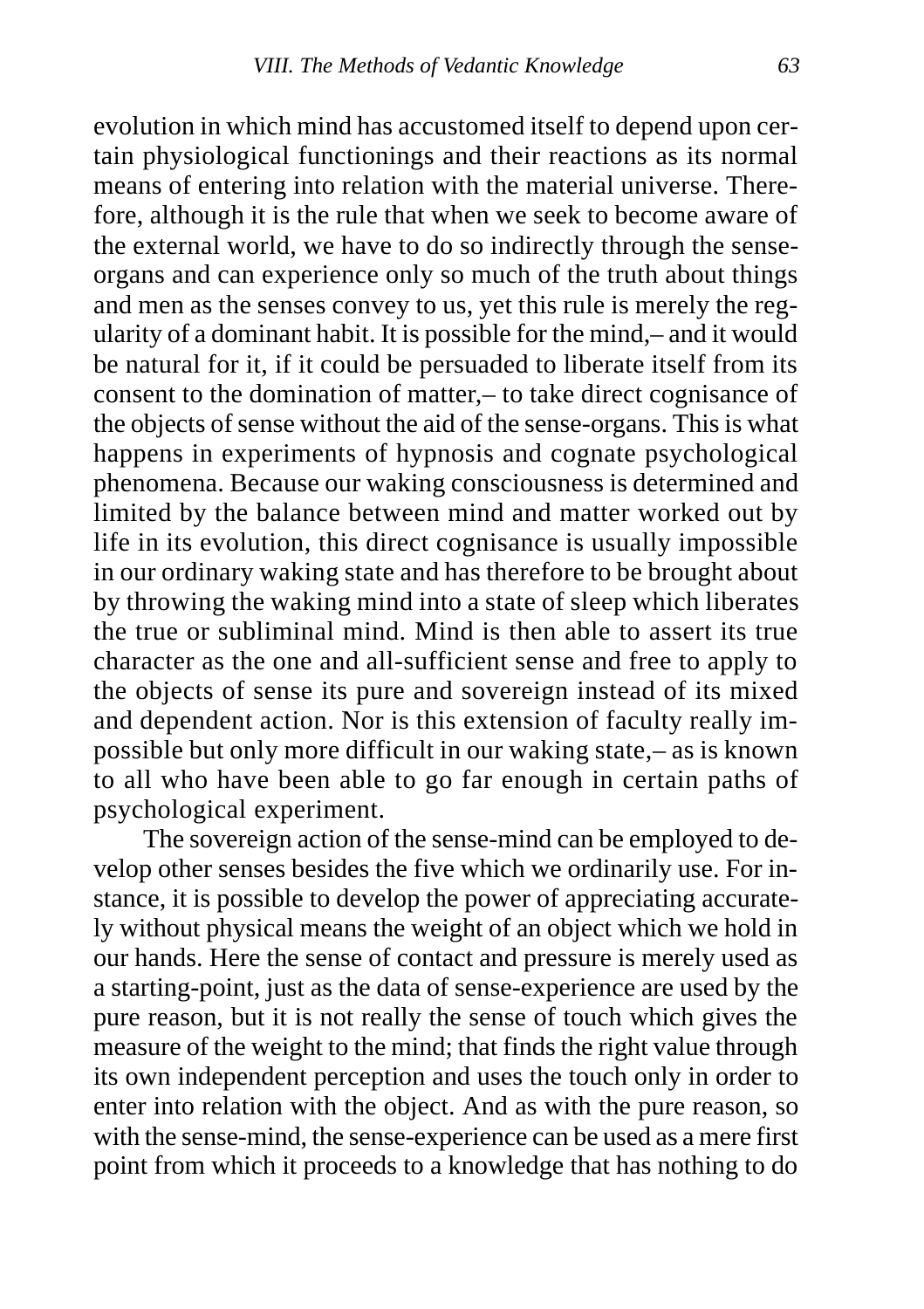with the sense-organs and often contradicts their evidence. Nor is the extension of faculty confined only to outsides and superficies. It is possible, once we have entered by any of the senses into relation with an external object, so to apply the Manas as to become aware of the contents of the object, for example, to receive or to perceive the thoughts or feelings of others without aid from their utterance, gesture, action or facial expressions and even in contradiction of these always partial and often misleading data. Finally, by an utilisation of the inner senses,– that is to say, of the sense-powers, in themselves, in their purely mental or subtle activity as distinguished from the physical which is only a selection for the purposes of outward life from their total and general action,– we are able to take cognition of sense-experiences, of appearances and images of things other than those which belong to the organisation of our material environment. All these extensions of faculty, though received with hesitation and incredulity by the physical mind because they are abnormal to the habitual scheme of our ordinary life and experience, difficult to set in action, still more difficult to systematise so as to be able to make of them an orderly and serviceable set of instruments, must yet be admitted, since they are the invariable result of any attempt to enlarge the field of our superficially active consciousness whether by some kind of untaught effort and casual ill-ordered effect or by a scientific and well-regulated practice.

None of them, however, leads to the aim we have in view, the psychological experience of those truths that are "beyond perception by the sense but seizable by the perceptions of the reason", buddhigrāhyam atīndriyam.<sup>1</sup> They give us only a larger field of phenomena and more effective means for the observation of phenomena. The truth of things always escapes beyond the sense. Yet is it a sound rule inherent in the very constitution of universal existence that where there are truths attainable by the reason, there must be somewhere in the organism possessed of that reason a means of arriving at or verifying them by experience. The one means we have left in our mentality is an extension of that form of knowledge by identity which gives us the awareness of our own existence. It is really upon a self-awareness

<sup>1</sup> *Gita*, VI. 21.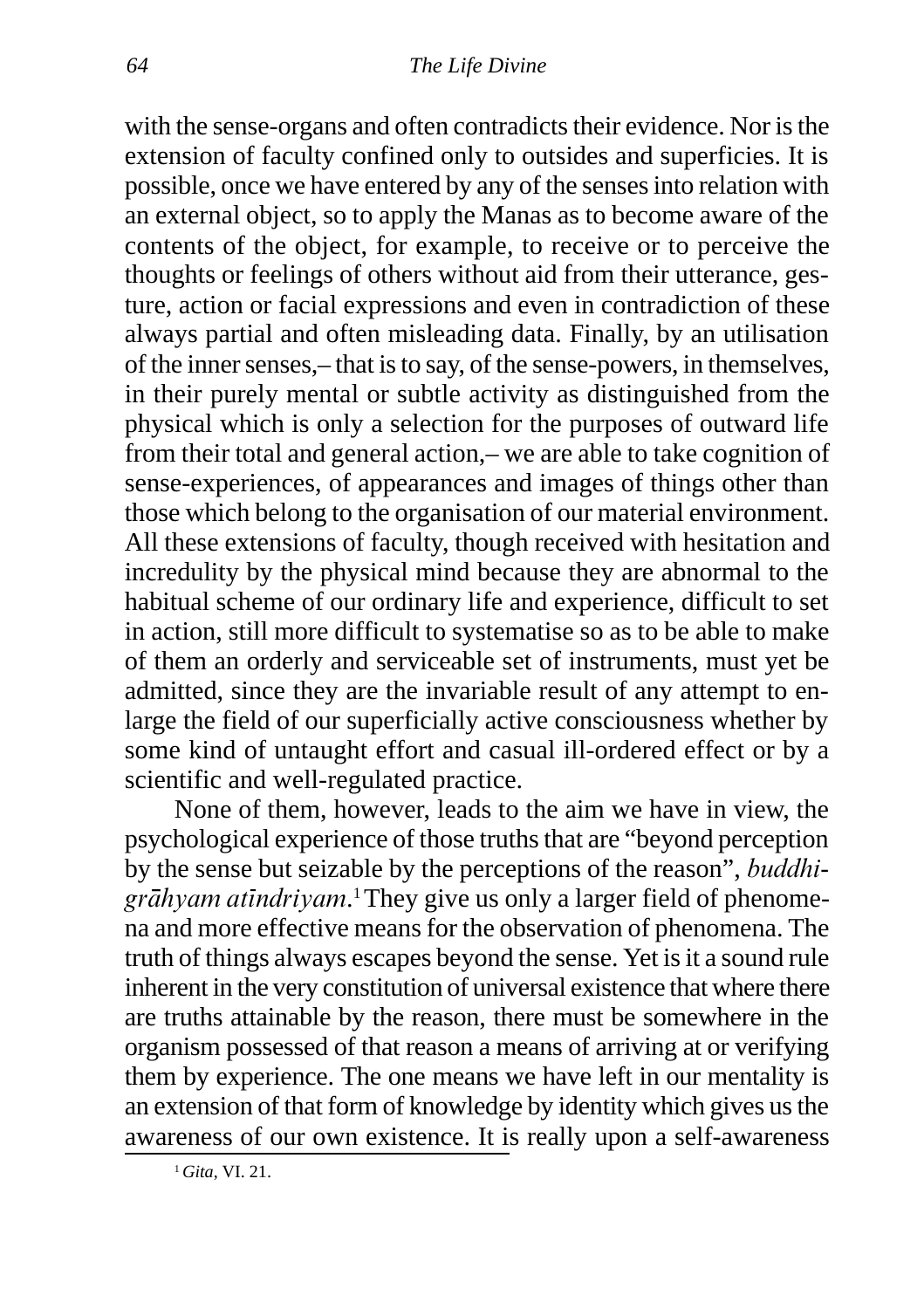more or less conscient, more or less present to our conception that the knowledge of the contents of our self is based. Or to put it in a more general formula, the knowledge of the contents is contained in the knowledge of the continent. If then we can extend our faculty of mental self-awareness to awareness of the Self beyond and outside us, Atman or Brahman of the Upanishads, we may become possessors in experience of the truths which form the contents of the Atman or Brahman in the universe. It is on this possibility that Indian Vedanta has based itself. It has sought through knowledge of the Self the knowledge of the universe.

But always mental experience and the concepts of the reason have been held by it to be even at their highest a reflection in mental identifications and not the supreme self-existent identity. We have to go beyond the mind and the reason. The reason active in our waking consciousness is only a mediator between the subconscient All that we come from in our evolution upwards and the superconscient All towards which we are impelled by that evolution. The subconscient and the superconscient are two different formulations of the same All. The master-word of the subconscient is Life, the master-word of the superconscient is Light. In the subconscient knowledge or consciousness is involved in action, for action is the essence of Life. In the superconscient action re-enters into Light and no longer contains involved knowledge but is itself contained in a supreme consciousness. Intuitional knowledge is that which is common between them and the foundation of intuitional knowledge is conscious or effective identity between that which knows and that which is known; it is that state of common selfexistence in which the knower and the known are one through knowledge. But in the subconscient the intuition manifests itself in the action, in effectivity, and the knowledge or conscious identity is either entirely or more or less concealed in the action. In the superconscient, on the contrary, Light being the law and the principle, the intuition manifests itself in its true nature as knowledge emerging out of conscious identity, and effectivity of action is rather the accompaniment or necessary consequent and no longer masks as the primary fact. Between these two states reason and mind act as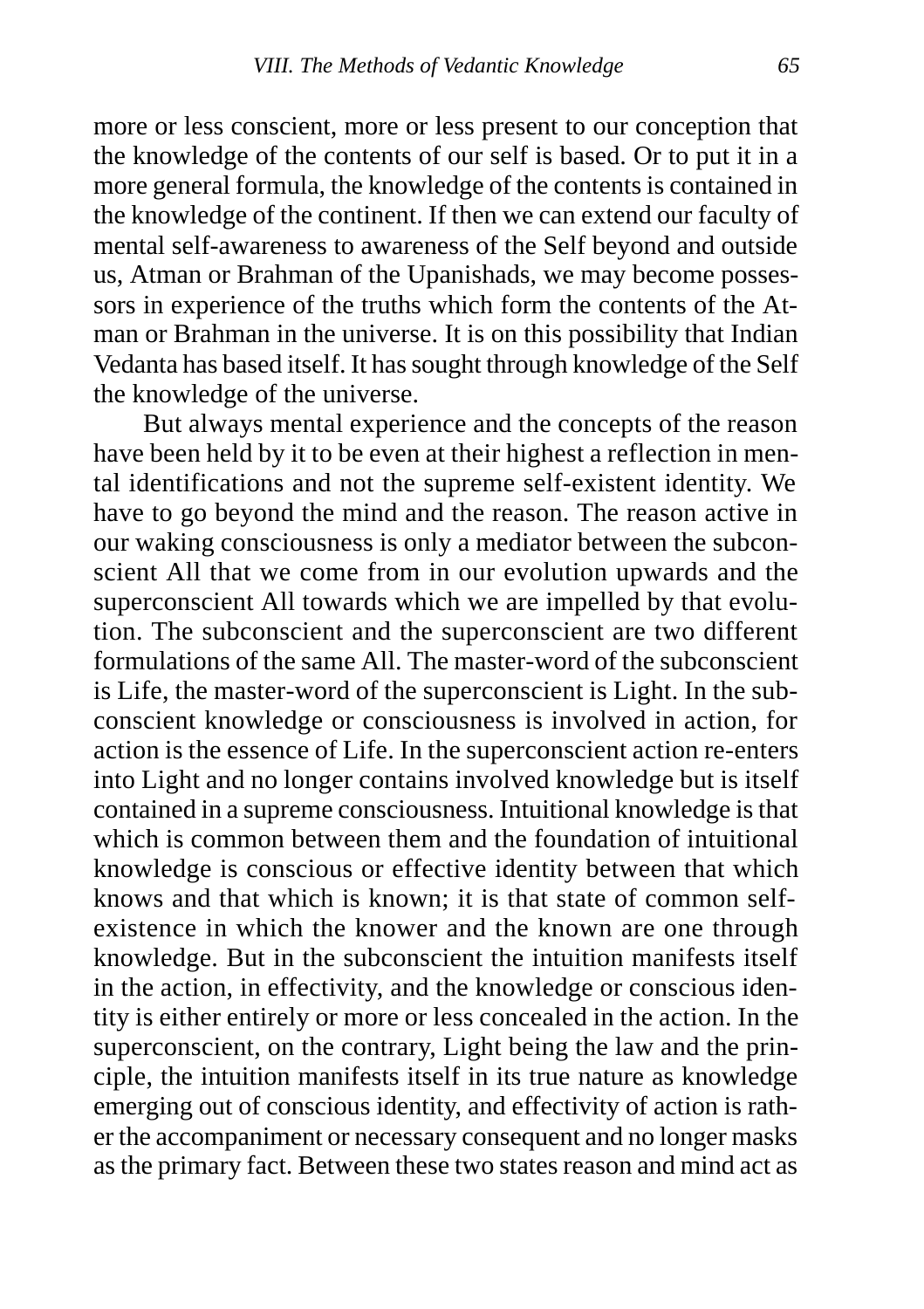intermediaries which enable the being to liberate knowledge out of its imprisonment in the act and prepare it to resume its essential primacy. When the self-awareness in the mind applied, both to continent and content, to own-self and other-self, exalts itself into the luminous self-manifest identity, the reason also converts itself into the form of the self-luminous intuitional<sup>1</sup> knowledge. This is the highest possible state of our knowledge when mind fulfils itself in the supramental.

Such is the scheme of the human understanding upon which the conclusions of the most ancient Vedanta were built. To develop the results arrived at on this foundation by the ancient sages is not my object, but it is necessary to pass briefly in review some of their principal conclusions so far as they affect the problem of the divine Life with which alone we are at present concerned. For it is in those ideas that we shall find the best previous foundation of that which we seek now to rebuild and although, as with all knowledge, old expression has to be replaced to a certain extent by new expression suited to a later mentality and old light has to merge itself into new light as dawn succeeds dawn, yet it is with the old treasure as our initial capital or so much of it as we can recover that we shall most advantageously proceed to accumulate the largest gains in our new commerce with the ever-changeless and ever-changing Infinite.

Sad Brahman, Existence pure, indefinable, infinite, absolute, is the last concept at which Vedantic analysis arrives in its view of the universe, the fundamental Reality which Vedantic experience discovers behind all the movement and formation which constitute the apparent reality. It is obvious that when we posit this conception, we go entirely beyond what our ordinary consciousness, our normal experience contains or warrants. The senses and sense-mind know nothing whatever about any pure or absolute existence. All that our sense-experience tells us of, is form and movement. Forms exist, but with an existence that is not pure, rather always mixed, combined, aggregated, relative.

 $1$  I use the word "intuition" for want of a better. In truth, it is a makeshift and inadequate to the connotation demanded of it. The same has to be said of the word "consciousness" and many others which our poverty compels us to extend illegitimately in their significance.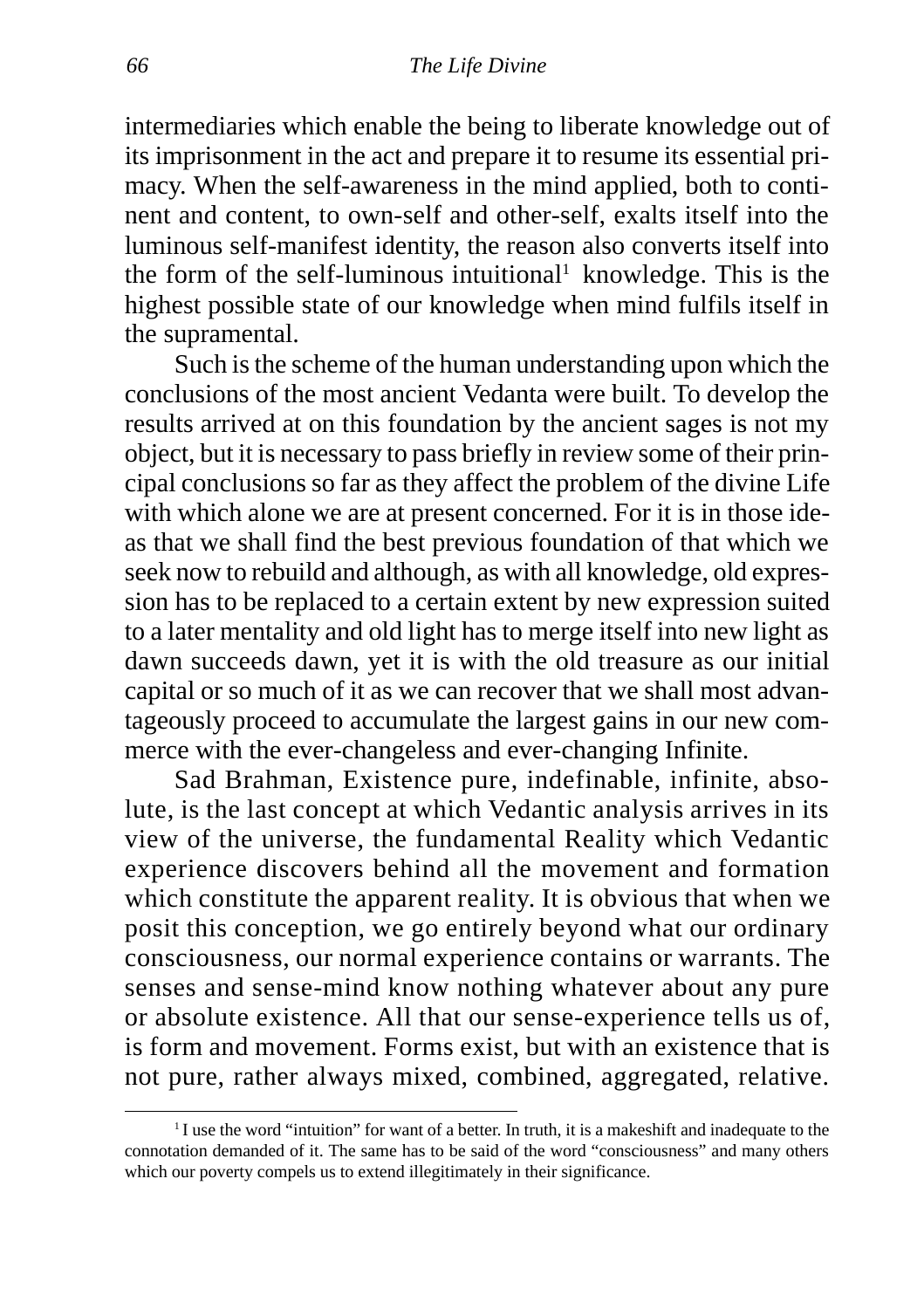When we go within ourselves, we may get rid of precise form, but we cannot get rid of movement, of change. Motion of Matter in Space, motion of change in Time seem to be the condition of existence. We may say indeed, if we like, that this is existence and that the idea of existence in itself corresponds to no discoverable reality. At the most in the phenomenon of self-awareness or behind it, we get sometimes a glimpse of something immovable and immutable, something that we vaguely perceive or imagine that we are beyond all life and death, beyond all change and formation and action. Here is the one door in us that sometimes swings open upon the splendour of a truth beyond and, before it shuts again, allows a ray to touch us,– a luminous intimation which, if we have the strength and firmness, we may hold to in our faith and make a starting-point for another play of consciousness than that of the sense-mind, for the play of Intuition.

For if we examine carefully, we shall find that Intuition is our first teacher. Intuition always stands veiled behind our mental operations. Intuition brings to man those brilliant messages from the Unknown which are the beginning of his higher knowledge. Reason only comes in afterwards to see what profit it can have of the shining harvest. Intuition gives us that idea of something behind and beyond all that we know and seem to be which pursues man always in contradiction of his lower reason and all his normal experience and impels him to formulate that formless perception in the more positive ideas of God, Immortality, Heaven and the rest by which we strive to express it to the mind. For Intuition is as strong as Nature herself from whose very soul it has sprung and cares nothing for the contradictions of reason or the denials of experience. It knows what is because it is, because itself it is of that and has come from that, and will not yield it to the judgment of what merely becomes and appears. What the Intuition tells us of, is not so much Existence as the Existent, for it proceeds from that one point of light in us which gives it its advantage, that sometimes opened door in our own selfawareness. Ancient Vedanta seized this message of the Intuition and formulated it in the three great declarations of the Upanishads, "I am He", "Thou art That, O Swetaketu", "All this is the Brahman; this Self is the Brahman".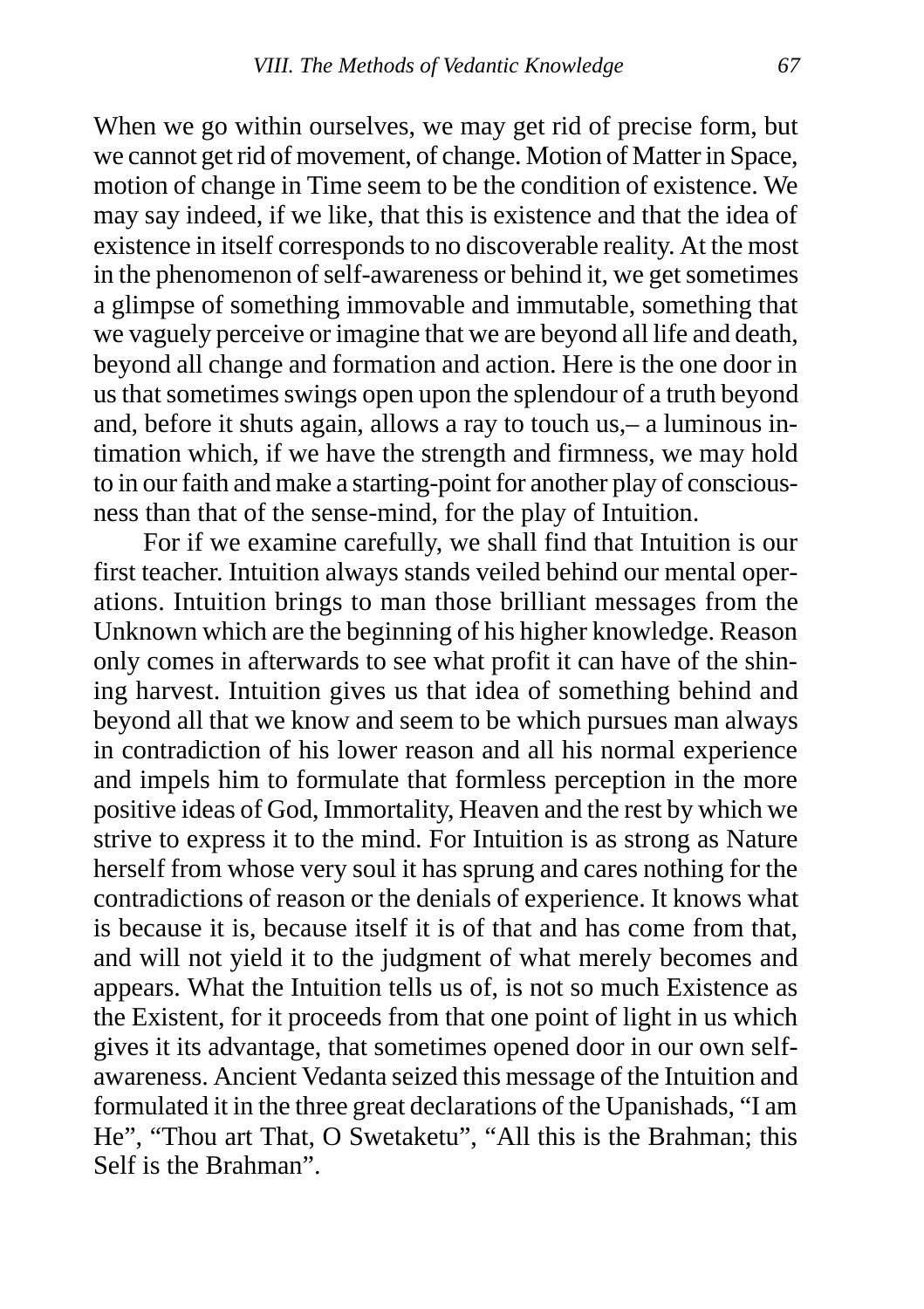But Intuition by the very nature of its action in man, working as it does from behind the veil, active principally in his more unenlightened, less articulate parts, served in front of the veil, in the narrow light which is our waking conscience, only by instruments that are unable fully to assimilate its messages,– Intuition is unable to give us the truth in that ordered and articulated form which our nature demands. Before it could effect any such completeness of direct knowledge in us, it would have to organise itself in our surface being and take possession there of the leading part. But in our surface being it is not the Intuition, it is the Reason which is organised and helps us to order our perceptions, thoughts and actions. Therefore the age of intuitive knowledge, represented by the early Vedantic thinking of the Upanishads, had to give place to the age of rational knowledge; inspired Scripture made room for metaphysical philosophy, even as afterwards metaphysical philosophy had to give place to experimental Science. Intuitive thought which is a messenger from the superconscient and therefore our highest faculty, was supplanted by the pure reason which is only a sort of deputy and belongs to the middle heights of our being; pure reason in its turn was supplanted for a time by the mixed action of the reason which lives on our plains and lower elevations and does not in its view exceed the horizon of the experience that the physical mind and senses or such aids as we can invent for them can bring to us. And this process which seems to be a descent, is really a circle of progress. For in each case the lower faculty is compelled to take up as much as it can assimilate of what the higher had already given and to attempt to re-establish it by its own methods. By the attempt it is itself enlarged in its scope and arrives eventually at a more supple and a more ample self-accommodation to the higher faculties. Without this succession and attempt at separate assimilation we should be obliged to remain under the exclusive domination of a part of our nature while the rest remained either depressed and unduly subjected or separate in its field and therefore poor in its development. With this succession and separate attempt the balance is righted; a more complete harmony of our parts of knowledge is prepared.

We see this succession in the Upanishads and the subsequent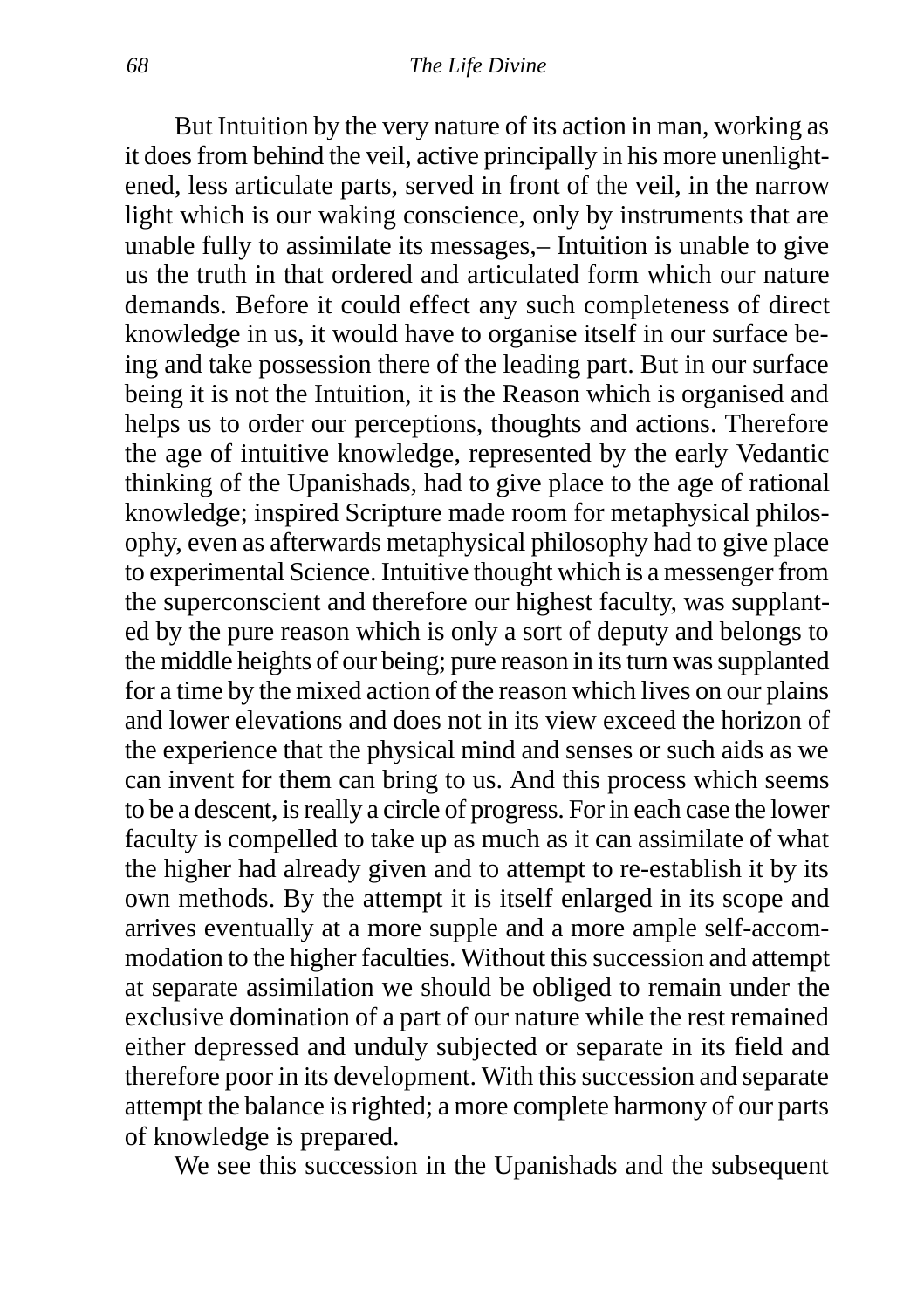Indian philosophies. The sages of the Veda and Vedanta relied entirely upon intuition and spiritual experience. It is by an error that scholars sometimes speak of great debates or discussions in the Upanishad. Wherever there is the appearance of a controversy, it is not by discussion, by dialectics or the use of logical reasoning that it proceeds, but by a comparison of intuitions and experiences in which the less luminous gives place to the more luminous, the narrower, faultier or less essential to the more comprehensive, more perfect, more essential. The question asked by one sage of another is "What dost thou know?", not "What dost thou think?" nor "To what conclusion has thy reasoning arrived?" Nowhere in the Upanishads do we find any trace of logical reasoning urged in support of the truths of Vedanta. Intuition, the sages seem to have held, must be corrected by a more perfect intuition; logical reasoning cannot be its judge.

And yet the human reason demands its own method of satisfaction. Therefore when the age of rationalistic speculation began, Indian philosophers, respectful of the heritage of the past, adopted a double attitude towards the Truth they sought. They recognised in the Sruti, the earlier results of Intuition or, as they preferred to call it, of inspired Revelation, an authority superior to Reason. But at the same time they started from Reason and tested the results it gave them, holding only those conclusions to be valid which were supported by the supreme authority. In this way they avoided to a certain extent the besetting sin of metaphysics, the tendency to battle in the clouds because it deals with words as if they were imperative facts instead of symbols which have always to be carefully scrutinised and brought back constantly to the sense of that which they represent. Their speculations tended at first to keep near at the centre to the highest and profoundest experience and proceeded with the united consent of the two great authorities, Reason and Intuition. Nevertheless, the natural trend of Reason to assert its own supremacy triumphed in effect over the theory of its subordination. Hence the rise of conflicting schools each of which founded itself in theory on the Veda and used its texts as a weapon against the others. For the highest intuitive Knowledge sees things in the whole, in the large and details only as sides of the indivisible whole; its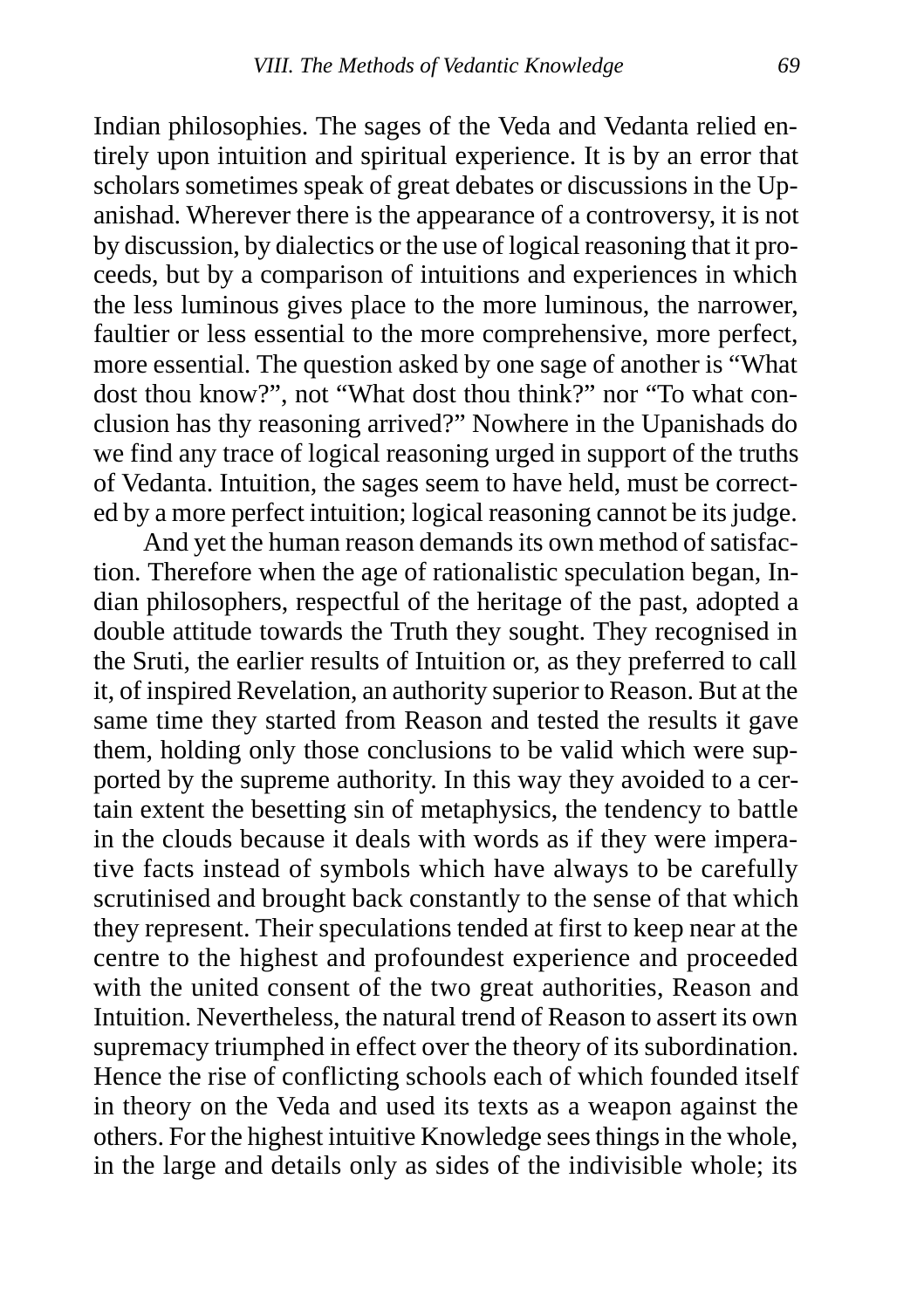tendency is towards immediate synthesis and the unity of knowledge. Reason, on the contrary, proceeds by analysis and division and assembles its facts to form a whole; but in the assemblage so formed there are opposites, anomalies, logical incompatibilities, and the natural tendency of Reason is to affirm some and to negate others which conflict with its chosen conclusions so that it may form a flawlessly logical system. The unity of the first intuitional knowledge was thus broken up and the ingenuity of the logicians was always able to discover devices, methods of interpretation, standards of varying value by which inconvenient texts of the Scripture could be practically annulled and an entire freedom acquired for their metaphysical speculation.

Nevertheless, the main conceptions of the earlier Vedanta remained in parts in the various philosophical systems and efforts were made from time to time to recombine them into some image of the old catholicity and unity of intuitional thought. And behind the thought of all, variously presented, survived as the fundamental conception, Purusha, Atman or Sad Brahman, the pure Existent of the Upanishads, often rationalised into an idea or psychological state, but still carrying something of its old burden of inexpressible reality. What may be the relation of the movement of becoming which is what we call the world to this absolute Unity and how the ego, whether generated by the movement or cause of the movement, can return to that true Self, Divinity or Reality declared by the Vedanta, these were the questions speculative and practical which have always occupied the thought of India.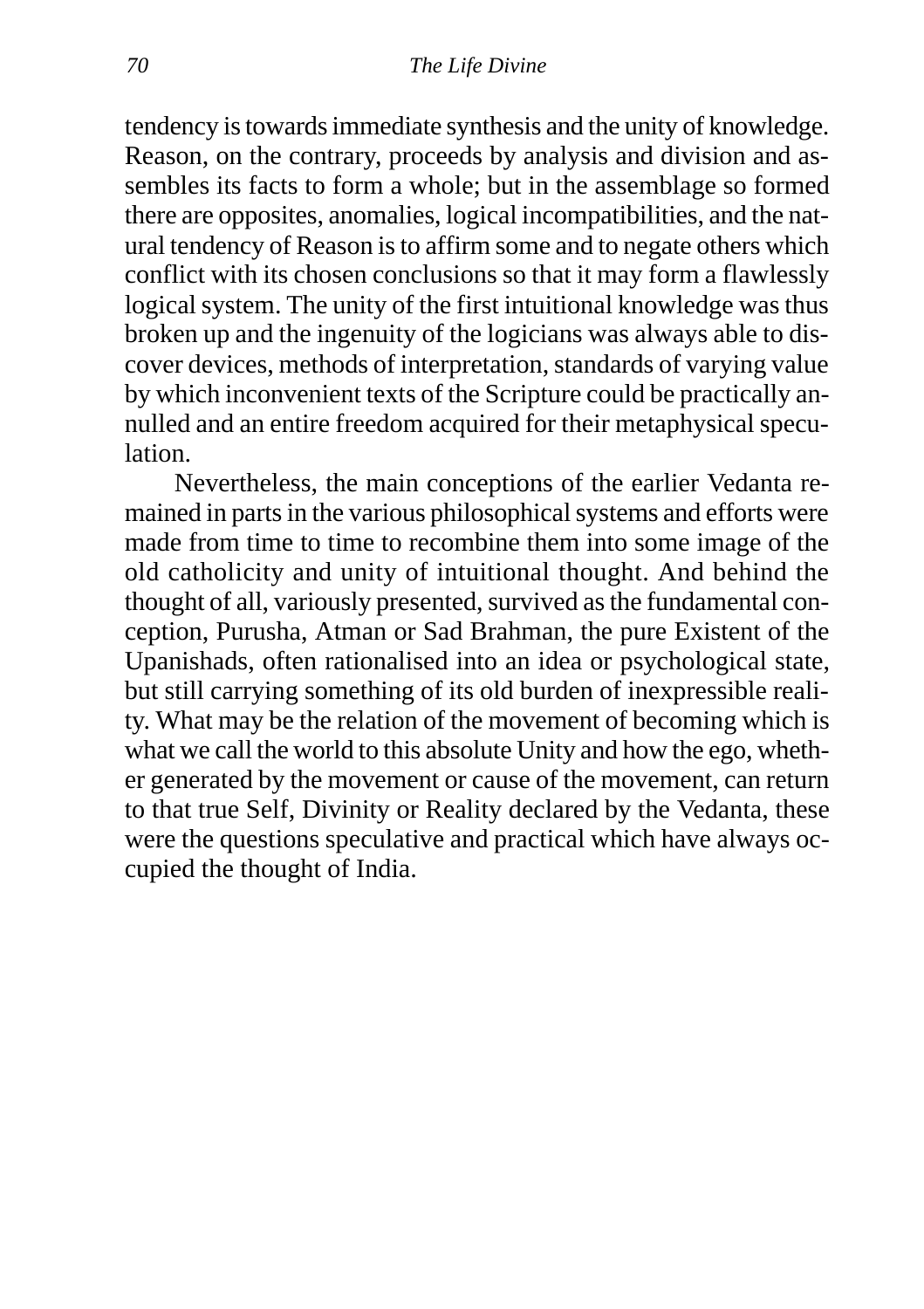# **Chapter IX The Pure Existent**

One indivisible that is pure existence. *Chhandogya Upanishad.1*

When we withdraw our gaze from its egoistic preoccupation with limited and fleeting interests and look upon the world with dispassionate and curious eyes that search only for the Truth, our first result is the perception of a boundless energy of infinite existence, infinite movement, infinite activity pouring itself out in limitless Space, in eternal Time, an existence that surpasses infinitely our ego or any ego or any collectivity of egos, in whose balance the grandiose products of aeons are but the dust of a moment and in whose incalculable sum numberless myriads count only as a petty swarm. We instinctively act and feel and weave our life thoughts as if this stupendous world movement were at work around us as centre and for our benefit, for our help or harm, or as if the justification of our egoistic cravings, emotions, ideas, standards were its proper business even as they are our own chief concern. When we begin to see, we perceive that it exists for itself, not for us, has its own gigantic aims, its own complex and boundless idea, its own vast desire or delight that it seeks to fulfil, its own immense and formidable standards which look down as if with an indulgent and ironic smile at the pettiness of ours. And yet let us not swing over to the other extreme and form too positive an idea of our own insignificance. That too would be an act of ignorance and the shutting of our eyes to the great facts of the universe.

For this boundless Movement does not regard us as unimportant to it. Science reveals to us how minute is the care, how cunning the device, how intense the absorption it bestows upon the smallest of its works even as on the largest. This mighty energy is an equal and impartial mother, samam brahma, in the great term of the Gita, and its intensity and force of movement is the same in the formation and upholding of a system of suns and

<sup>1</sup> Vl. 2. 1.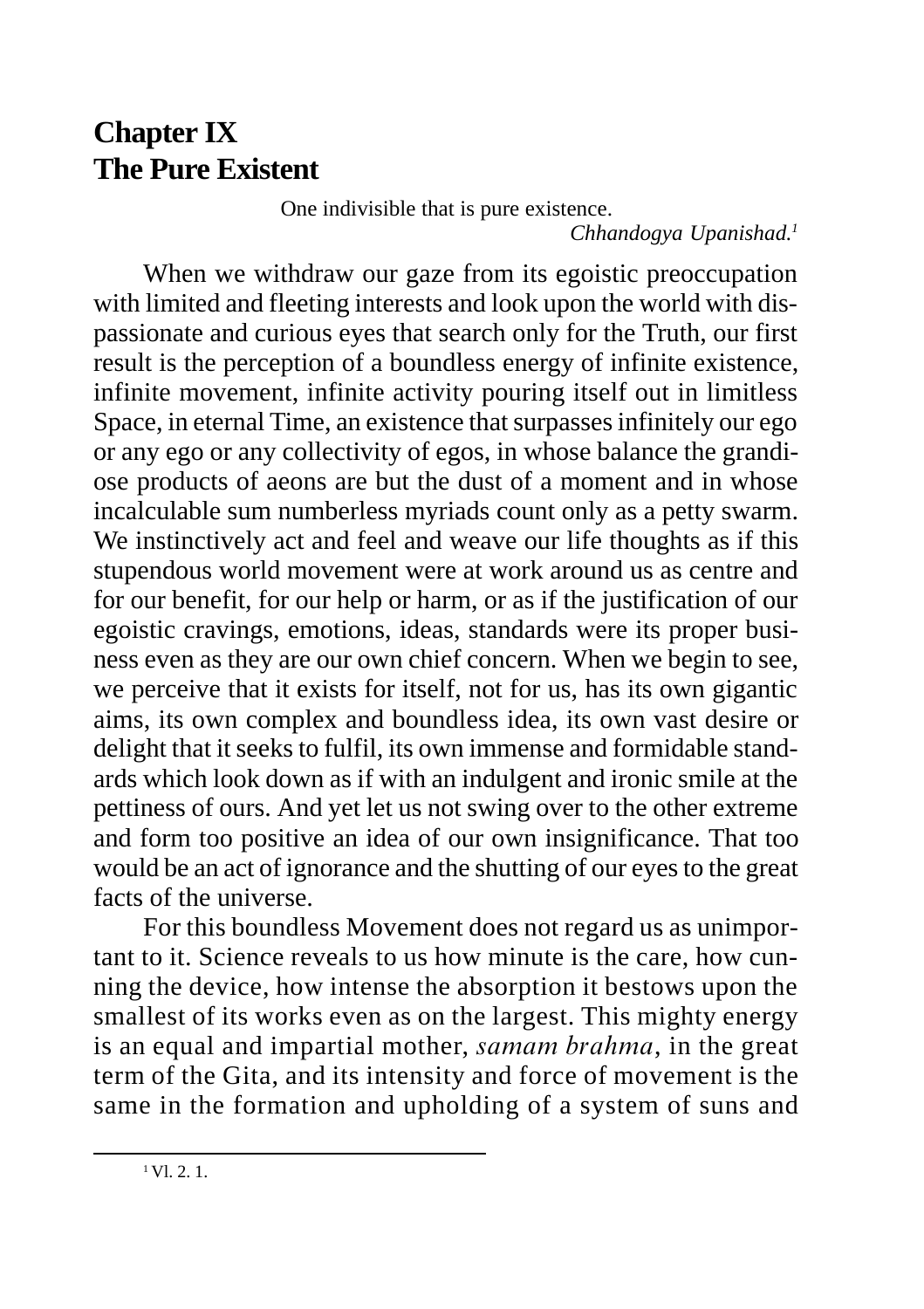the organisation of the life of an ant-hill. It is the illusion of size, of quantity that induces us to look on the one as great, the other as petty. If we look, on the contrary, not at mass of quantity but force of quality, we shall say that the ant is greater than the solar system it inhabits and man greater than all inanimate Nature put together. But this again is the illusion of quality. When we go behind and examine only the intensity of the movement of which quality and quantity are aspects, we realise that this Brahman dwells equally in all existences. Equally partaken of by all in its being, we are tempted to say, equally distributed to all in its energy. But this too is an illusion of quantity. Brahman dwells in all, indivisible, yet as if divided and distributed. If we look again with an observing perception not dominated by intellectual concepts, but informed by intuition and culminating in knowledge by identity, we shall see that the consciousness of this infinite Energy is other than our mental consciousness, that it is indivisible and gives, not an equal part of itself, but its whole self at one and the same time to the solar system and to the ant-hill. To Brahman there are no whole and parts, but each thing is all itself and benefits by the whole of Brahman. Quality and quantity differ, the self is equal. The form and manner and result of the force of action vary infinitely, but the eternal, primal, infinite energy is the same in all. The force of strength that goes to make the strong man is no whit greater than the force of weakness that goes to make the weak. The energy spent is as great in repression as in expression, in negation as in affirmation, in silence as in sound.

Therefore the first reckoning we have to mend is that between this infinite Movement, this energy of existence which is the world and ourselves. At present we keep a false account. We are infinitely important to the All, but to us the All is negligible; we alone are important to ourselves. This is the sign of the original ignorance which is the root of the ego, that it can only think with itself as centre as if it were the All, and of that which is not itself accepts only so much as it is mentally disposed to acknowledge or as it is forced to recognise by the shocks of its environment. Even when it begins to philosophise, does it not assert that the world only exists in and by its consciousness? Its own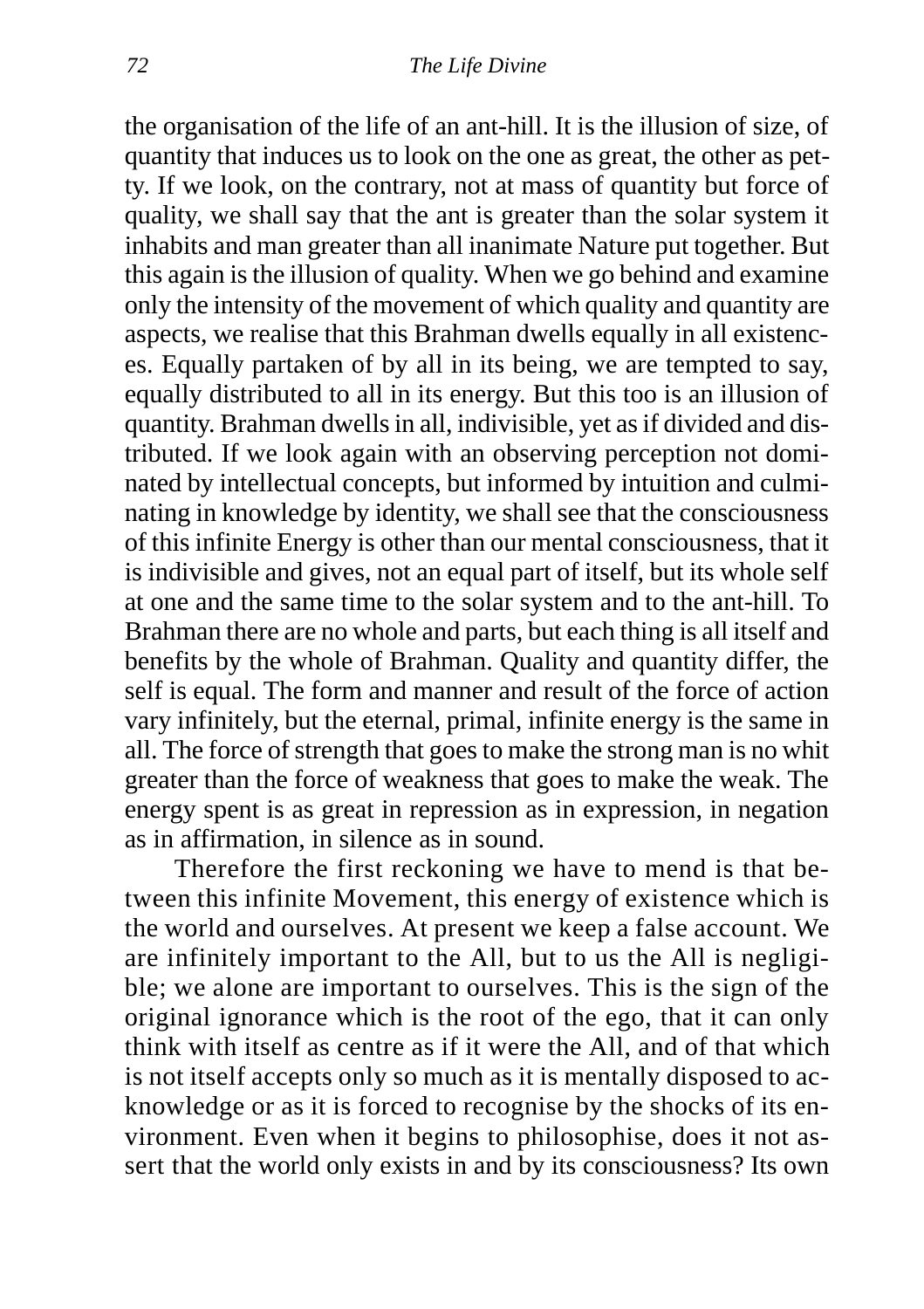state of consciousness or mental standards are to it the test of reality; all outside its orbit or view tends to become false or non-existent. This mental self-sufficiency of man creates a system of false accountantship which prevents us from drawing the right and full value from life. There is a sense in which these pretensions of the human mind and ego repose on a truth, but this truth only emerges when the mind has learned its ignorance and the ego has submitted to the All and lost in it its separate self-assertion. To recognise that we, or rather the results and appearances we call ourselves, are only a partial movement of this infinite Movement and that it is that infinite which we have to know, to be consciously and to fulfil faithfully, is the commencement of true living. To recognise that in our true selves we are one with the total movement and not minor or subordinate is the other side of the account, and its expression in the manner of our being, thought, emotion and action is necessary to the culmination of a true or divine living.

But to settle the account we have to know what is this All, this infinite and omnipotent energy. And here we come to a fresh complication. For it is asserted to us by the pure reason and it seems to be asserted to us by Vedanta that as we are subordinate and an aspect of this Movement, so the movement is subordinate and an aspect of something other than itself, of a great timeless, spaceless Stability, *sthānu*, which is immutable, inexhaustible and unexpended, not acting though containing all this action, not energy, but pure existence. Those who see only this world-energy can declare indeed that there is no such thing: our idea of an eternal stability, an immutable pure existence is a fiction of our intellectual conceptions starting from a false idea of the stable: for there is nothing that is stable; all is movement and our conception of the stable is only an artifice of our mental consciousness by which we secure a standpoint for dealing practically with the movement. It is easy to show that this is true in the movement itself. There is nothing there that is stable. All that appears to be stationary is only a block of movement, a formulation of energy at work which so affects our consciousness that it seems to be still, somewhat as the earth seems to us to be still, somewhat as a train in which we are travelling seems to be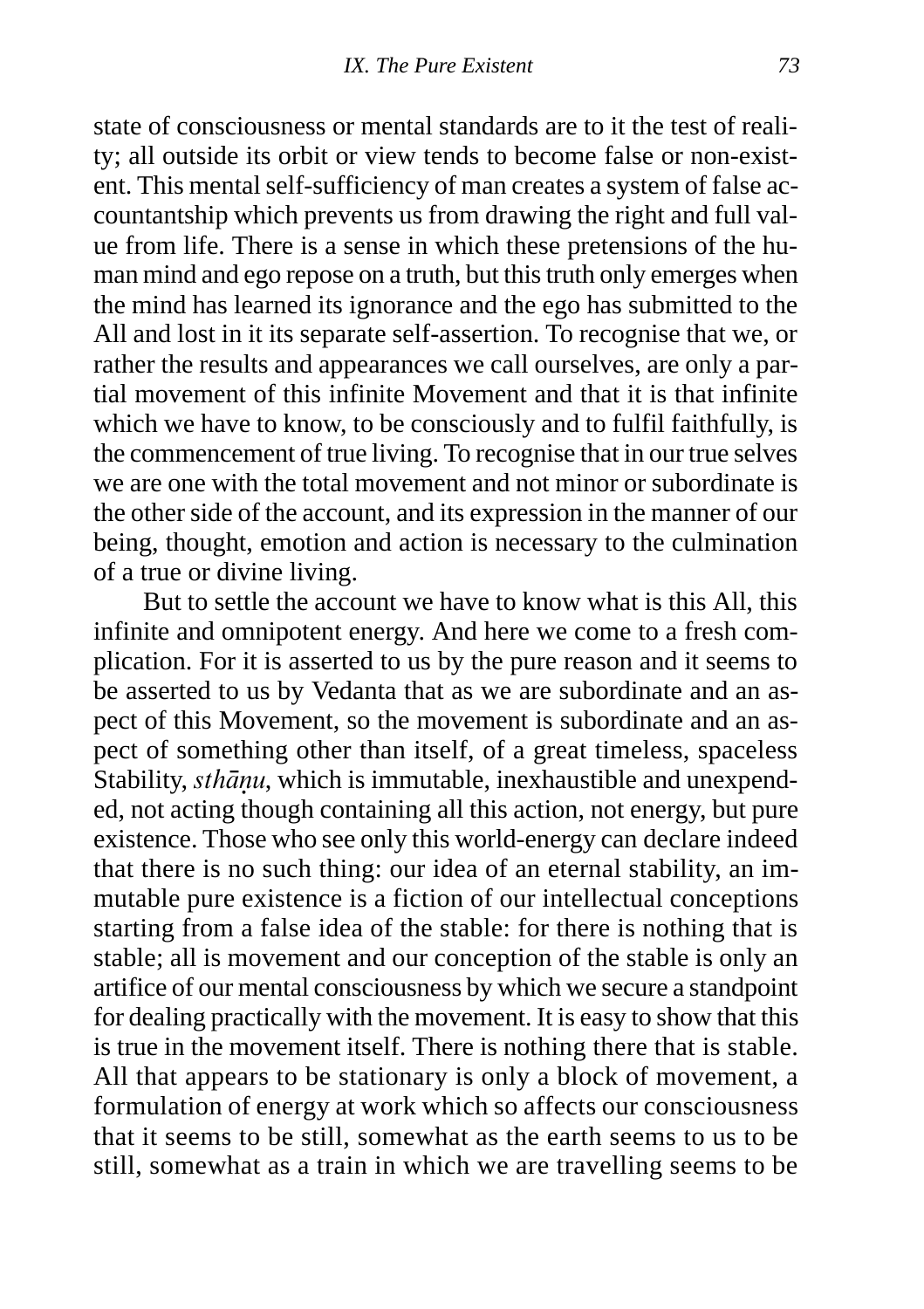still in the midst of a rushing landscape. But is it equally true that underlying this movement, supporting it, there is nothing that is moveless and immutable? Is it true that existence consists only in the action of energy? Or is it not rather that energy is an output of Existence?

We see at once that if such an Existence is, it must be, like the Energy, infinite. Neither reason nor experience nor intuition nor imagination bears witness to us of the possibility of a final terminus. All end and beginning presuppose something beyond the end or beginning. An absolute end, an absolute beginning is not only a contradiction in terms, but a contradiction of the essence of things, a violence, a fiction. Infinity imposes itself upon the appearances of the finite by its ineffugable self-existence.

But this is infinity with regard to Time and Space, an eternal duration, interminable extension. The pure Reason goes farther and looking in its own colourless and austere light at Time and Space points out that these two are categories of our consciousness, conditions under which we arrange our perception of phenomenon. When we look at existence in itself, Time and Space disappear. If there is any extension, it is not a spatial but a psychological extension; if there is any duration, it is not a temporal but a psychological duration; and it is then easy to see that this extension and duration are only symbols which represent to the mind something not translatable into intellectual terms, an eternity which seems to us the same all-containing ever-new moment, an infinity which seems to us the same all-containing all-pervading point without magnitude. And this conflict of terms, so violent, yet accurately expressive of something we do perceive, shows that mind and speech have passed beyond their natural limits and are striving to express a Reality in which their own conventions and necessary oppositions disappear into an ineffable identity.

But is this a true record? May it not be that Time and Space so disappear merely because the existence we are regarding is a fiction of the intellect, a fantastic Nihil created by speech, which we strive to erect into a conceptual reality? We regard again that Existence-in-itself and we say, No. There is something behind the phenomenon not only infinite but indefinable. Of no phenome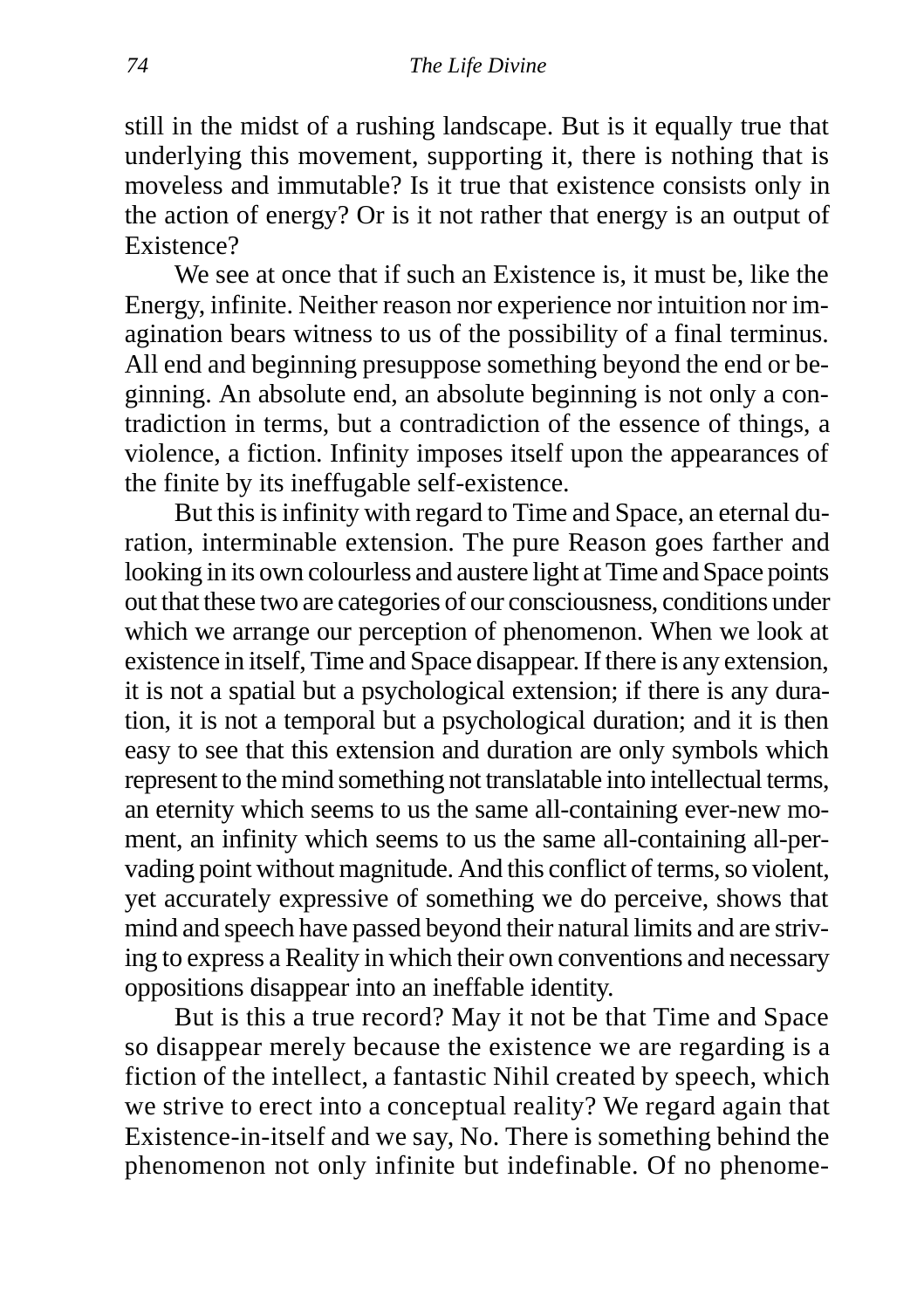non, of no totality of phenomena can we say that absolutely it is. Even if we reduce all phenomena to one fundamental, universal irreducible phenomenon of movement or energy, we get only an indefinable phenomenon. The very conception of movement carries with it the potentiality of repose and betrays itself as an activity of some existence; the very idea of energy in action carries with it the idea of energy abstaining from action; and an absolute energy not in action is simply and purely absolute existence. We have only these two alternatives, either an indefinable pure existence or an indefinable energy in action and, if the latter alone is true, without any stable base or cause, then the energy is a result and phenomenon generated by the action, the movement which alone is. We have then no Existence, or we have the Nihil of the Buddhists with existence as only an attribute of an eternal phenomenon, of Action, of Karma, of Movement. This, asserts the pure reason, leaves my perceptions unsatisfied, contradicts my fundamental seeing, and therefore cannot be. For it brings us to a last abruptly ceasing stair of an ascent which leaves the whole staircase without support, suspended in the Void.

If this indefinable, infinite, timeless, spaceless Existence is, it is necessarily a pure absolute. It cannot be summed up in any quantity or quantities, it cannot be composed of any quality or combination of qualities. It is not an aggregate of forms or a formal substratum of forms. If all forms, quantities, qualities were to disappear, this would remain. Existence without quantity, without quality, without form is not only conceivable, but it is the one thing we can conceive behind these phenomena. Necessarily, when we say it is without them, we mean that it exceeds them, that it is something into which they pass in such a way as to cease to be what we call form, quality, quantity and out of which they emerge as form, quality and quantity in the movement. They do not pass away into one form, one quality, one quantity which is the basis of all the rest,– for there is none such,– but into something which cannot be defined by any of these terms. So all things that are conditions and appearances of the movement pass into That from which they have come and there, so far as they exist, become something that can no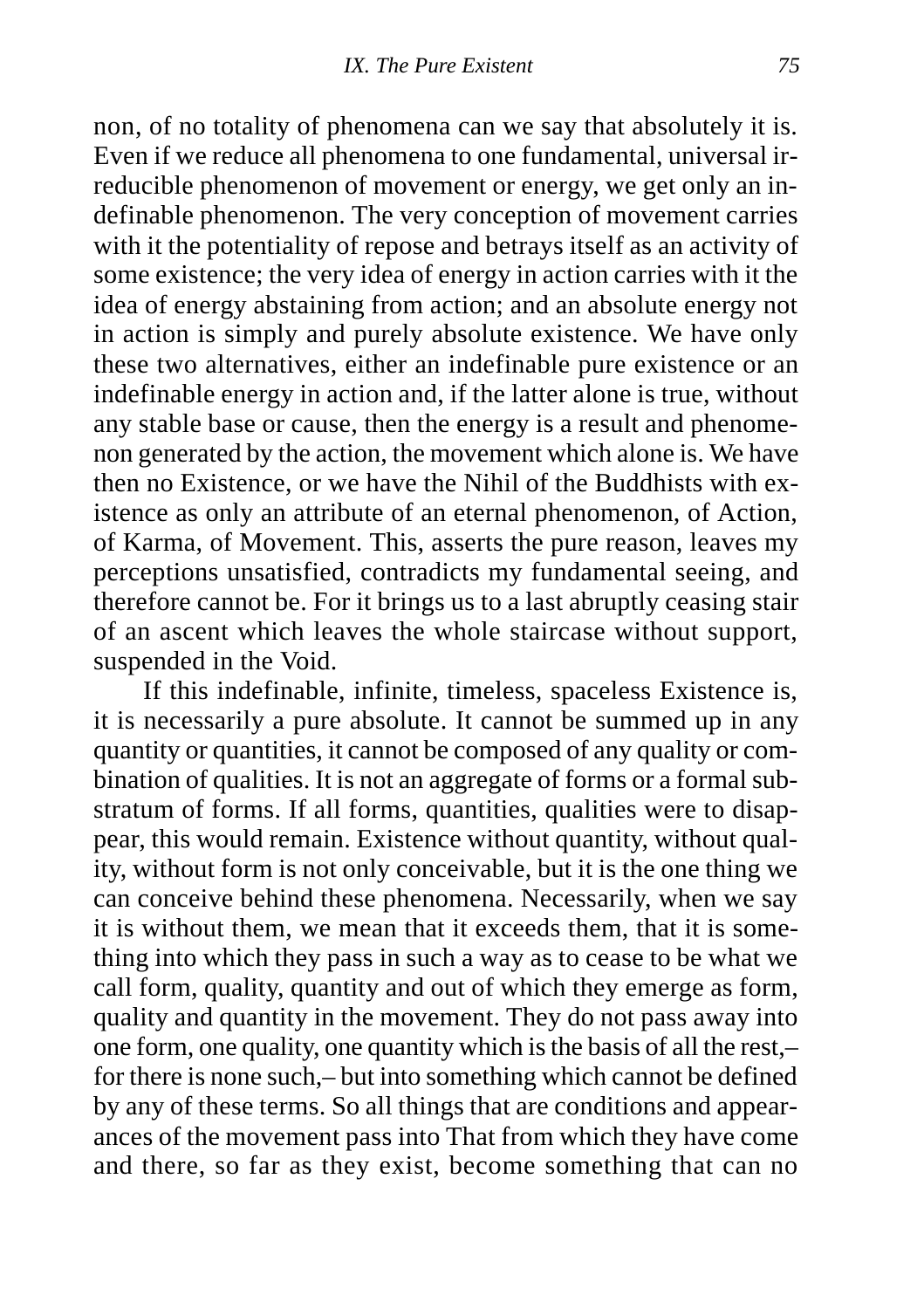longer be described by the terms that are appropriate to them in the movement. Therefore we say that the pure existence is an Absolute and in itself unknowable by our thought although we can go back to it in a supreme identity that transcends the terms of knowledge. The movement, on the contrary, is the field of the relative and yet by the very definition of the relative all things in the movement contain, are contained in and are the Absolute. The relation of the phenomena of Nature to the fundamental ether which is contained in them, constitutes them, contains them and yet is so different from them that entering into it they cease to be what they now are, is the illustration given by the Vedanta as most nearly representing this identity in difference between the Absolute and the relative.

Necessarily, when we speak of things passing into that from which they have come, we are using the language of our temporal consciousness and must guard ourselves against its illusions. The emergence of the movement from the Immutable is an eternal phenomenon and it is only because we cannot conceive it in that beginningless, endless, ever-new moment which is the eternity of the Timeless that our notions and perceptions are compelled to place it in a temporal eternity of successive duration to which are attached the ideas of an always recurrent beginning, middle and end.

But all this, it may be said, is valid only so long as we accept the concepts of pure reason and remain subject to them. But the concepts of reason have no obligatory force. We must judge of existence not by what we mentally conceive, but by what we see to exist. And the purest, freest form of insight into existence as it is shows us nothing but movement. Two things alone exist, movement in Space, movement in Time, the former objective, the latter subjective. Extension is real, duration is real, Space and Time are real. Even if we can go behind extension in Space and perceive it as a psychological phenomenon, as an attempt of the mind to make existence manageable by distributing the indivisible whole in a conceptual Space, yet we cannot go behind the movement of succession and change in Time. For that is the very stuff of our consciousness. We are and the world is a movement that continually progresses and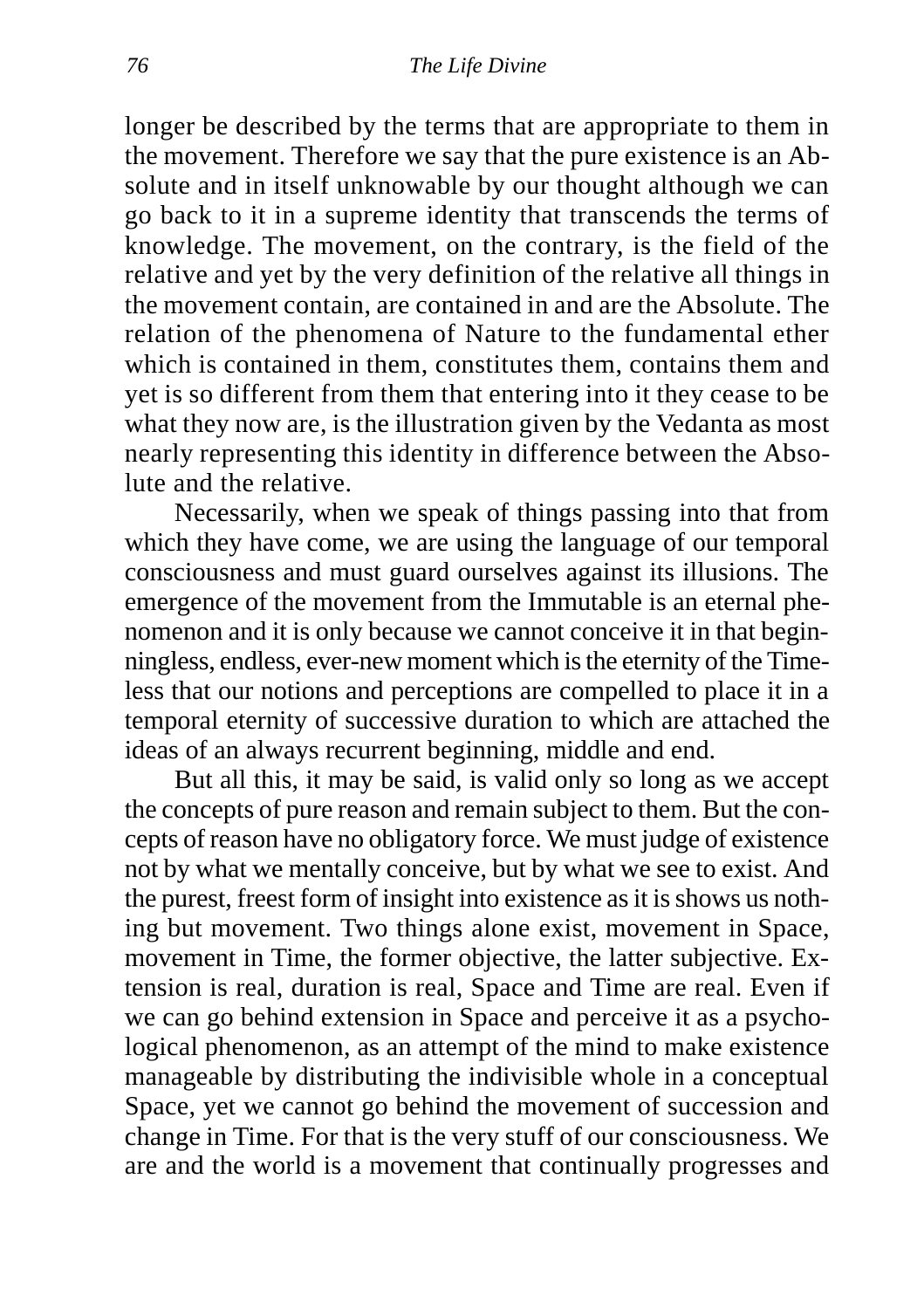increases by the inclusion of all the successions of the past in a present which represents itself to us as the beginning of all the successions of the future,– a beginning, a present that always eludes us because it is not, for it has perished before it is born. What is, is the eternal, indivisible succession of Time carrying on its stream a progressive movement of consciousness also indivisible.<sup>1</sup> Duration then, eternally successive movement and change in Time, is the sole absolute. Becoming is the only being.

In reality, this opposition of actual insight into being to the conceptual fictions of the pure Reason is fallacious. If indeed intuition in this matter were really opposed to intelligence, we could not confidently support a merely conceptual reasoning against fundamental insight. But this appeal to intuitive experience is incomplete. It is valid only so far as it proceeds and it errs by stopping short of the integral experience. So long as the intuition fixes itself only upon that which we become, we see ourselves as a continual progression of movement and change in consciousness in the eternal succession of Time. We are the river, the flame of the Buddhist illustration. But there is a supreme experience and supreme intuition by which we go back behind our surface self and find that this becoming, change, succession are only a mode of our being and that there is that in us which is not involved at all in the becoming. Not only can we have the intuition of this that is stable and eternal in us, not only can we have the glimpse of it in experience behind the veil of continually fleeting becomings, but we can draw back into it and live in it entirely, so effecting an entire change in our external life, and in our attitude, and in our action upon the movement of the world. And this stability in which we can so live is precisely that which the pure Reason has already given us, although it can be arrived at without reasoning at all, without knowing previously what it is,– it is pure existence, eternal, infinite, indefinable, not affected by the succession of Time, not involved

<sup>1</sup> Indivisible in the totality of the movement. Each moment of Time or Consciousness may be considered as separate from its predecessor and successor, each successive action of Energy as a new quantum or new creation; but this does not abrogate continuity without which there would be no duration of Time or coherence of consciousness. A man's steps as he walks or runs or leaps are separate, but there is something that takes the steps and makes the movement continuous.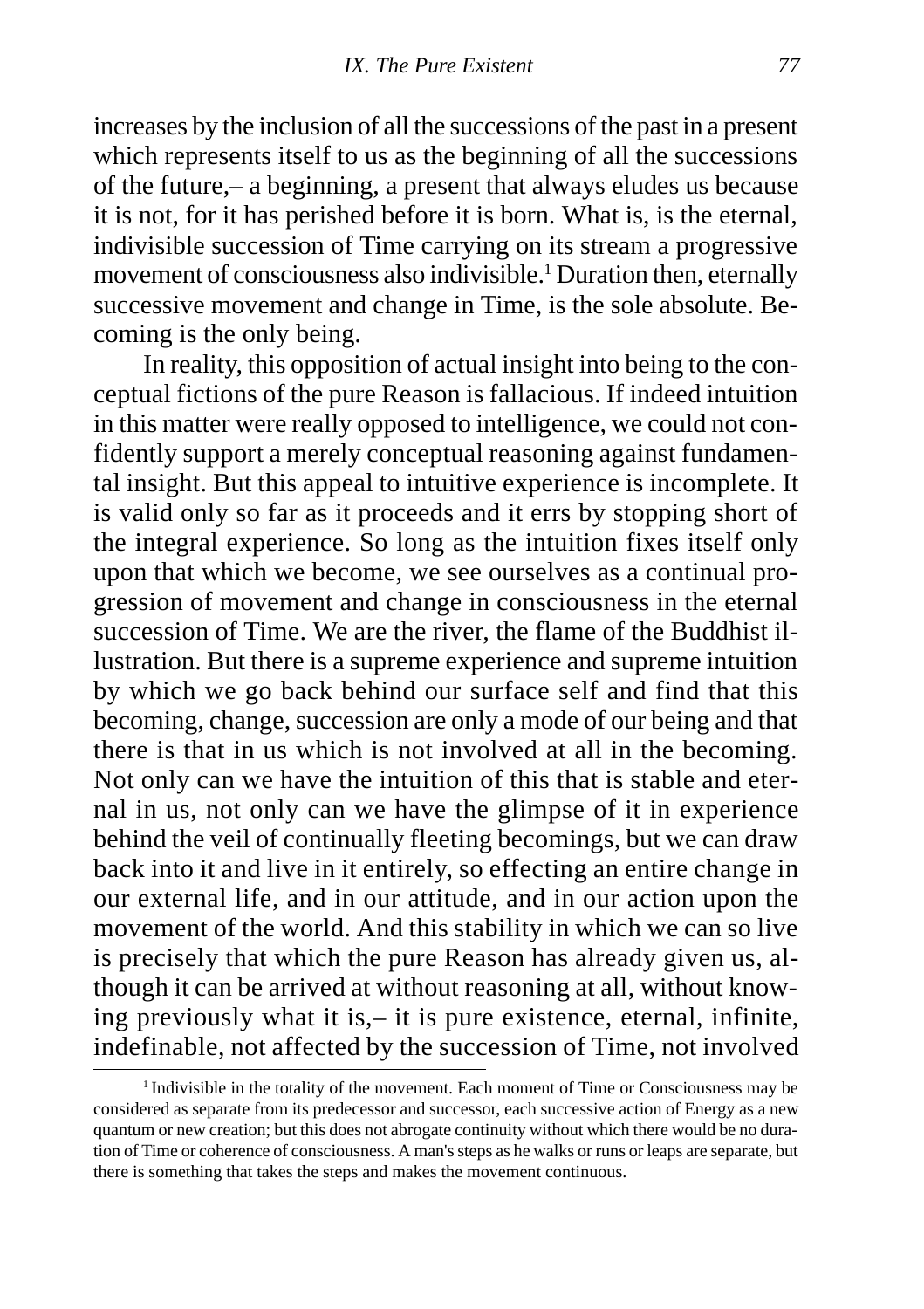in the extension of Space, beyond form, quantity, quality,– Self only and absolute.

The pure existent is then a fact and no mere concept; it is the fundamental reality. But, let us hasten to add, the movement, the energy, the becoming are also a fact, also a reality. The supreme intuition and its corresponding experience may correct the other, may go beyond, may suspend, but do not abolish it. We have therefore two fundamental facts of pure existence and of world-existence, a fact of Being, a fact of Becoming. To deny one or the other is easy; to recognise the facts of consciousness and find out their relation is the true and fruitful wisdom.

Stability and movement, we must remember, are only our psychological representations of the Absolute, even as are oneness and multitude. The Absolute is beyond stability and movement as it is beyond unity and multiplicity. But it takes its eternal poise in the one and the stable and whirls round itself infinitely, inconceivably, securely in the moving and multitudinous. World-existence is the ecstatic dance of Shiva which multiplies the body of the God numberlessly to the view: it leaves that white existence precisely where and what it was, ever is and ever will be; its sole absolute object is the joy of the dancing. But as we cannot describe or think out the Absolute in itself, beyond stability and movement, beyond unity and multitude,– nor is that at all our business,– we must accept the double fact, admit both Shiva and Kali and seek to know what is this measureless Movement in Time and Space with regard to that timeless and spaceless pure Existence, one and stable, to which measure and measurelessness are inapplicable. We have seen what pure Reason, intuition and experience have to say about pure Existence, about Sat; what have they to say about Force, about Movement, about Shakti?

And the first thing we have to ask ourselves is whether that Force is simply force, simply an unintelligent energy of movement or whether the consciousness which seems to emerge out of it in this material world we live in, is not merely one of its phenomenal results but rather its own true and secret nature. In Vedantic terms, is Force simply Prakriti, only a movement of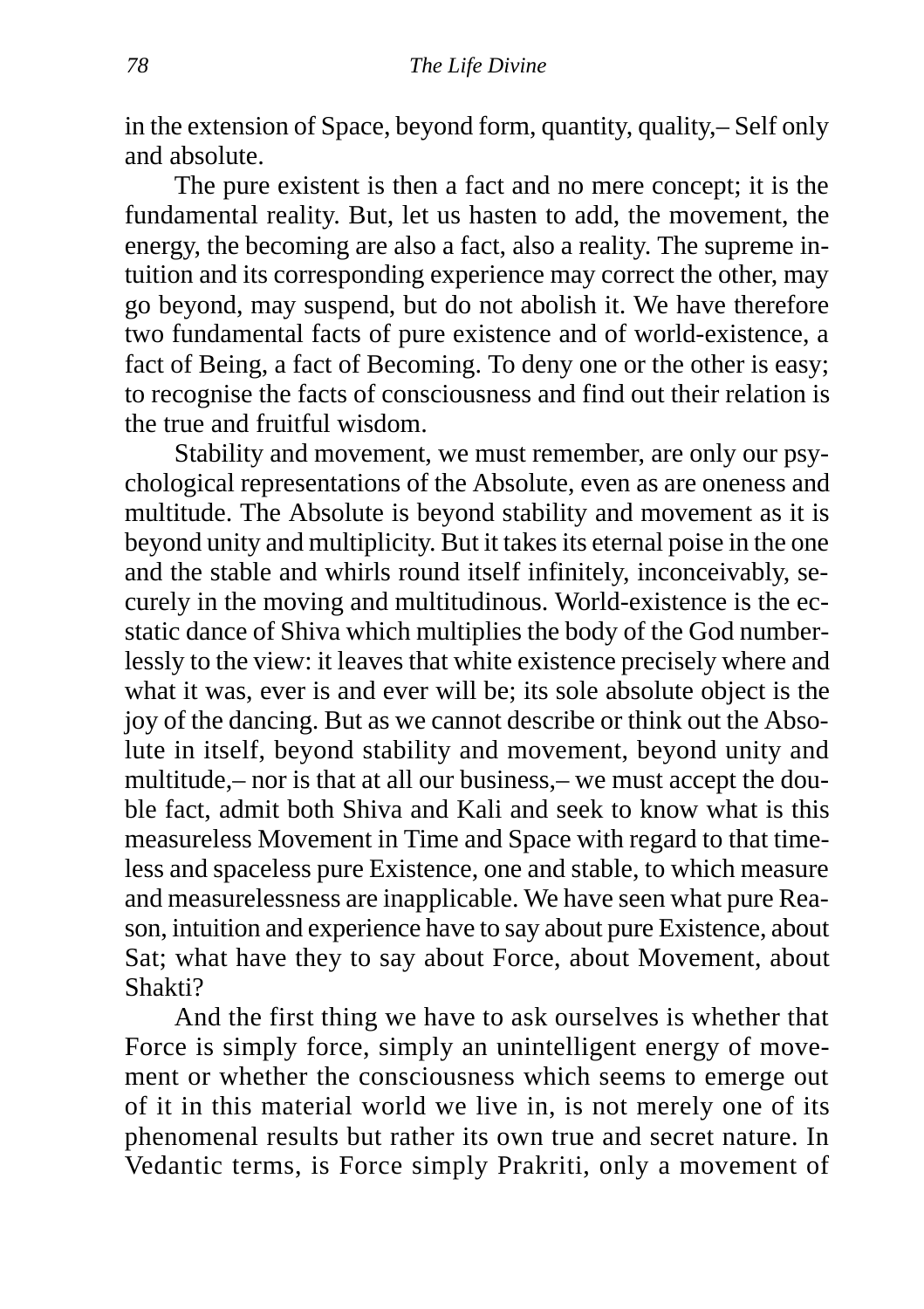action and process, or is Prakriti really power of Chit, in its nature force of creative self-conscience? On this essential problem all the rest hinges.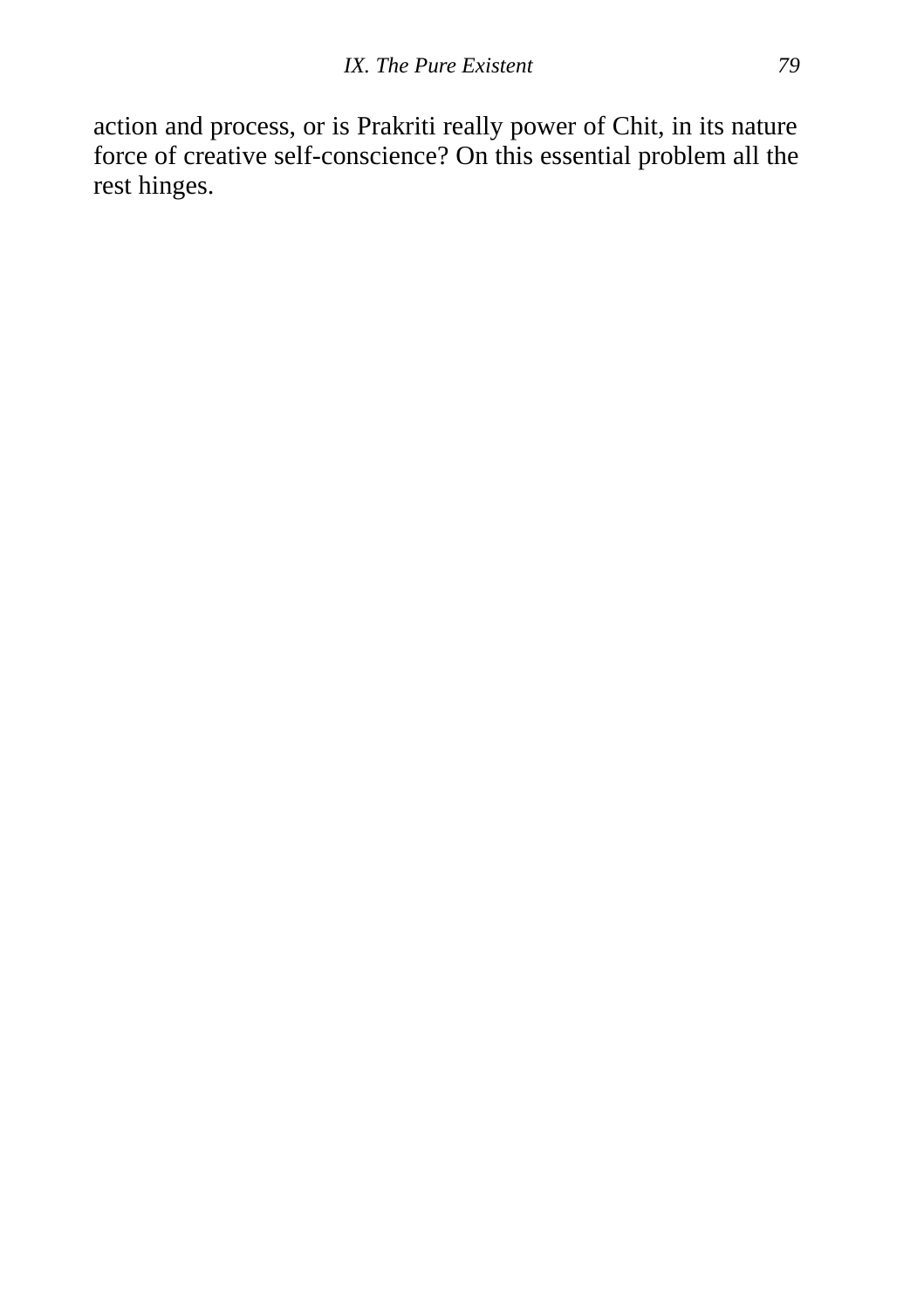# **Chapter X Conscious Force**

They beheld the self-force of the Divine Being deep hidden by its own conscious modes of working. *Swetaswatara Upanishad.1*

This is he that is awake in those who sleep. *Katha Upanishad.2*

All phenomenal existence resolves itself into Force, into a movement of energy that assumes more or less material, more or less gross or subtle forms for self-presentation to its own experience. In the ancient images by which human thought attempted to make this origin and law of being intelligible and real to itself, this infinite existence of Force was figured as a sea, initially at rest and therefore free from forms, but the first disturbance, the first initiation of movement necessitates the creation of forms and is the seed of a universe.

Matter is the presentation of force which is most easily intelligible to our intelligence, moulded as it is by contacts in Matter to which a mind involved in material brain gives the response. The elementary state of material Force is, in the view of the old Indian physicists, a condition of pure material extension in Space of which the peculiar property is vibration typified to us by the phenomenon of sound. But vibration in this state of ether is not sufficient to create forms. There must first be some obstruction in the flow of the Force ocean, some contraction and expansion, some interplay of vibrations, some impinging of force upon force so as to create a beginning of fixed relations and mutual effects. Material Force modifying its first ethereal status assumes a second, called in the old language the aerial, of which the special property is contact between force and force, contact that is the basis of all material relations. Still we have not as yet real forms but only varying forces. A sustaining principle is needed. This is provided by a third self-modification of the primitive Force of which the principle of light, electricity, fire and heat is for us the characteristic manifestation. Even then, we can have forms of

 $1$  I. 3.  $2$  II. 2. 8.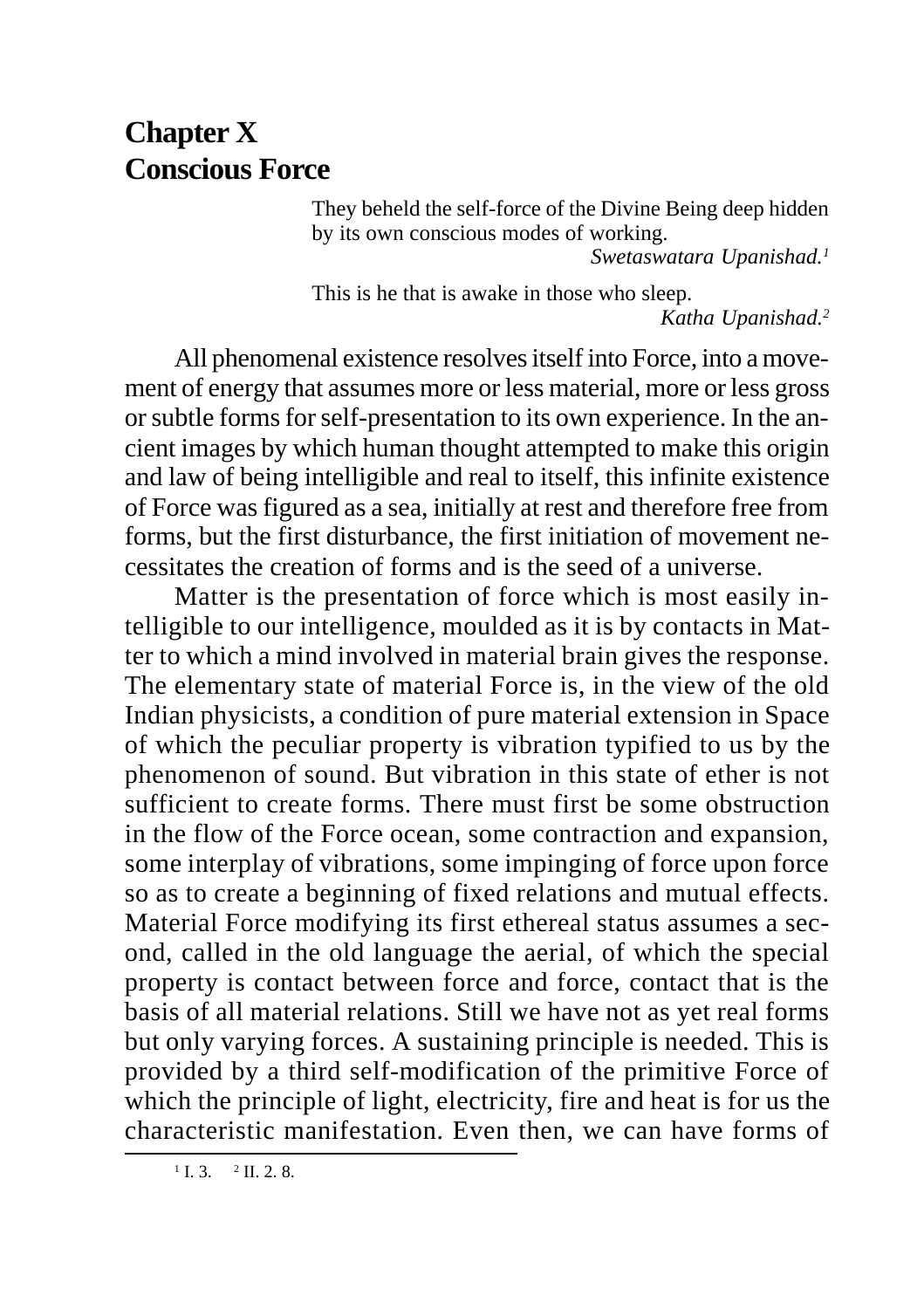force preserving their own character and peculiar action, but not stable forms of Matter. A fourth state characterised by diffusion and a first medium of permanent attractions and repulsions, termed picturesquely water or the liquid state, and a fifth of cohesion, termed earth or the solid state, complete the necessary elements.

All forms of Matter of which we are aware, all physical things even to the most subtle, are built up by the combination of these five elements. Upon them also depends all our sensible experience; for by reception of vibration comes the sense of sound; by contact of things in a world of vibrations of Force the sense of touch; by the action of light in the forms hatched, outlined, sustained by the force of light and fire and heat the sense of sight; by the fourth element the sense of taste; by the fifth the sense of smell. All is essentially response to vibratory contacts between force and force. In this way the ancient thinkers bridged the gulf between pure Force and its final modifications and satisfied the difficulty which prevents the ordinary human mind from understanding how all these forms which are to his senses so real, solid and durable can be in truth only temporary phenomena and a thing like pure energy, to the senses nonexistent, intangible and almost incredible, can be the one permanent cosmic reality.

The problem of consciousness is not solved by this theory; for it does not explain how the contact of vibrations of Force should give rise to conscious sensations. The Sankhyas or analytic thinkers posited therefore behind these five elements two principles which they called Mahat and Ahankara, principles which are really non-material; for the first is nothing but the vast cosmic principle of Force and the other the divisional principle of Ego-formation. Nevertheless, these two principles, as also the principle of intelligence, become active in consciousness not by virtue of Force itself, but by virtue of an inactive Conscious-Soul or souls in which its activities are reflected and by that reflection assume the hue of consciousness.

Such is the explanation of things offered by the school of Indian philosophy which comes nearest to the modern materialistic ideas and which carried the idea of a mechanical or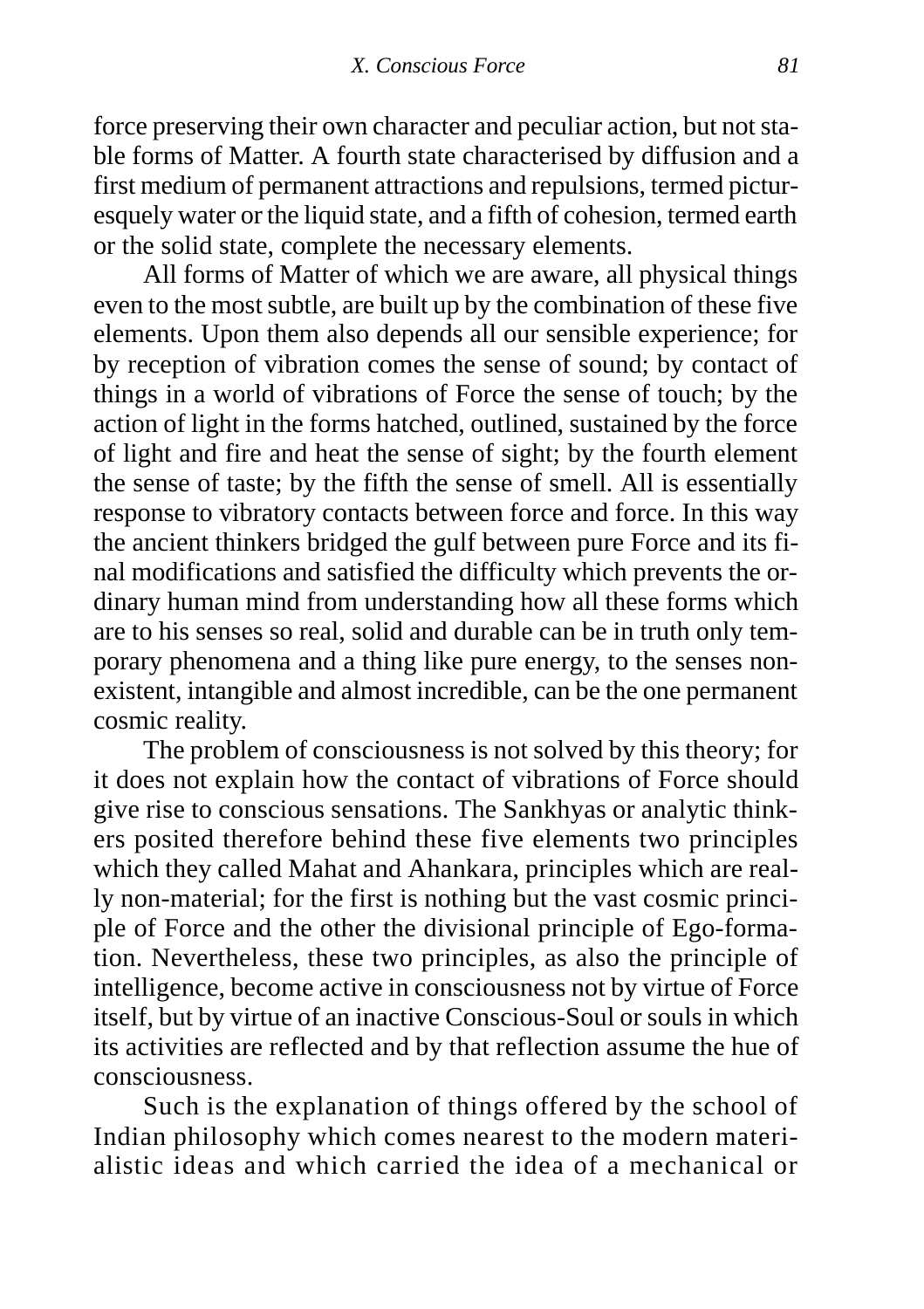unconscious Force in Nature as far as was possible to a seriously reflective Indian mind. Whatever its defects, its main idea was so indisputable that it came to be generally accepted. However the phenomenon of consciousness may be explained, whether Nature be an inert impulse or a conscious principle, it is certainly Force; the principle of things is a formative movement of energies, all forms are born of meeting and mutual adaptation between unshaped forces, all sensation and action is a response of something in a form of Force to the contacts of other forms of Force. This is the world as we experience it and from this experience we must always start.

Physical analysis of Matter by modern Science has come to the same general conclusion, even if a few last doubts still linger. Intuition and experience confirm this concord of Science and Philosophy. Pure reason finds in it the satisfaction of its own essential conceptions. For even in the view of the world as essentially an act of consciousness, an act is implied and in the act movement of Force, play of Energy. This also, when we examine from within our own experience, proves to be the fundamental nature of the world. All our activities are the play of the triple force of the old philosophies, knowledge-force, desire-force, action-force, and all these prove to be really three streams of one original and identical Power, Adya Shakti. Even our states of rest are only equable state or equilibrium of the play of her movement.

Movement of Force being admitted as the whole nature of the Cosmos, two questions arise. And first, how did this movement come to take place at all in the bosom of existence? If we suppose it to be not only eternal but the very essence of all existence, the question does not arise. But we have negatived this theory. We are aware of an existence which is not compelled by the movement. How then does this movement alien to its eternal repose come to take place in it? by what cause? by what possibility? by what mysterious impulsion?

The answer most approved by the ancient Indian mind was that Force is inherent in Existence. Shiva and Kali, Brahman and Shakti are one and not two who are separable. Force inherent in existence may be at rest or it may be in motion, but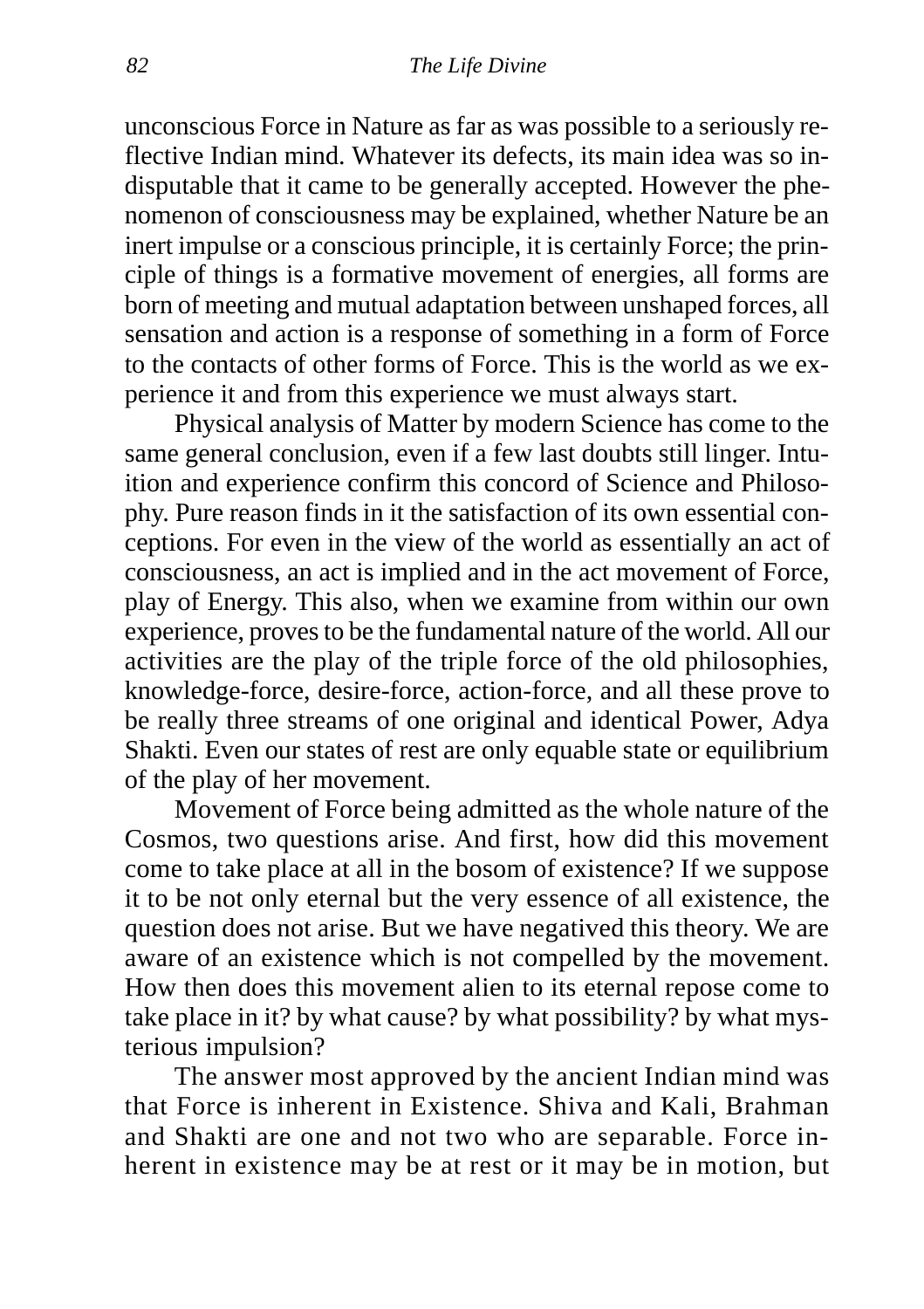when it is at rest, it exists none the less and is not abolished, diminished or in any way essentially altered. This reply is so entirely rational and in accordance with the nature of things that we need not hesitate to accept it. For it is impossible, because contradictory of reason, to suppose that Force is a thing alien to the one and infinite existence and entered into it from outside or was non-existent and arose in it at some point in Time. Even the Illusionist theory must admit that Maya, the power of self-illusion in Brahman, is potentially eternal in eternal Being and then the sole question is its manifestation or non-manifestation. The Sankhya also asserts the eternal coexistence of Prakriti and Purusha, Nature and Conscious-Soul, and the alternative states of rest or equilibrium of Prakriti and movement or disturbance of equilibrium.

But since Force is thus inherent in existence and it is the nature of Force to have this double or alternative potentiality of rest and movement, that is to say, of self-concentration in Force and self-diffusion in Force, the question of the how of the movement, its possibility, initiating impulsion or impelling cause does not arise. For we can easily, then, conceive that this potentiality must translate itself either as an alternative rhythm of rest and movement succeeding each other in Time or else as an eternal self-concentration of Force in immutable existence with a superficial play of movement, change and formation like the rising and falling of waves on the surface of the ocean. And this superficial play – we are necessarily speaking in inadequate images – may be either coeval with the self-concentration and itself also eternal or it may begin and end in Time and be resumed by a sort of constant rhythm; it is then not eternal in continuity but eternal in recurrence.

The problem of the how thus eliminated, there presents itself the question of the why. Why should this possibility of a play of movement of Force translate itself at all? why should not Force of existence remain eternally concentrated in itself, infinite, free from all variation and formation? This question also does not arise if we assume Existence to be non-conscious and consciousness only a development of material energy which we wrongly suppose to be immaterial. For then we can say simply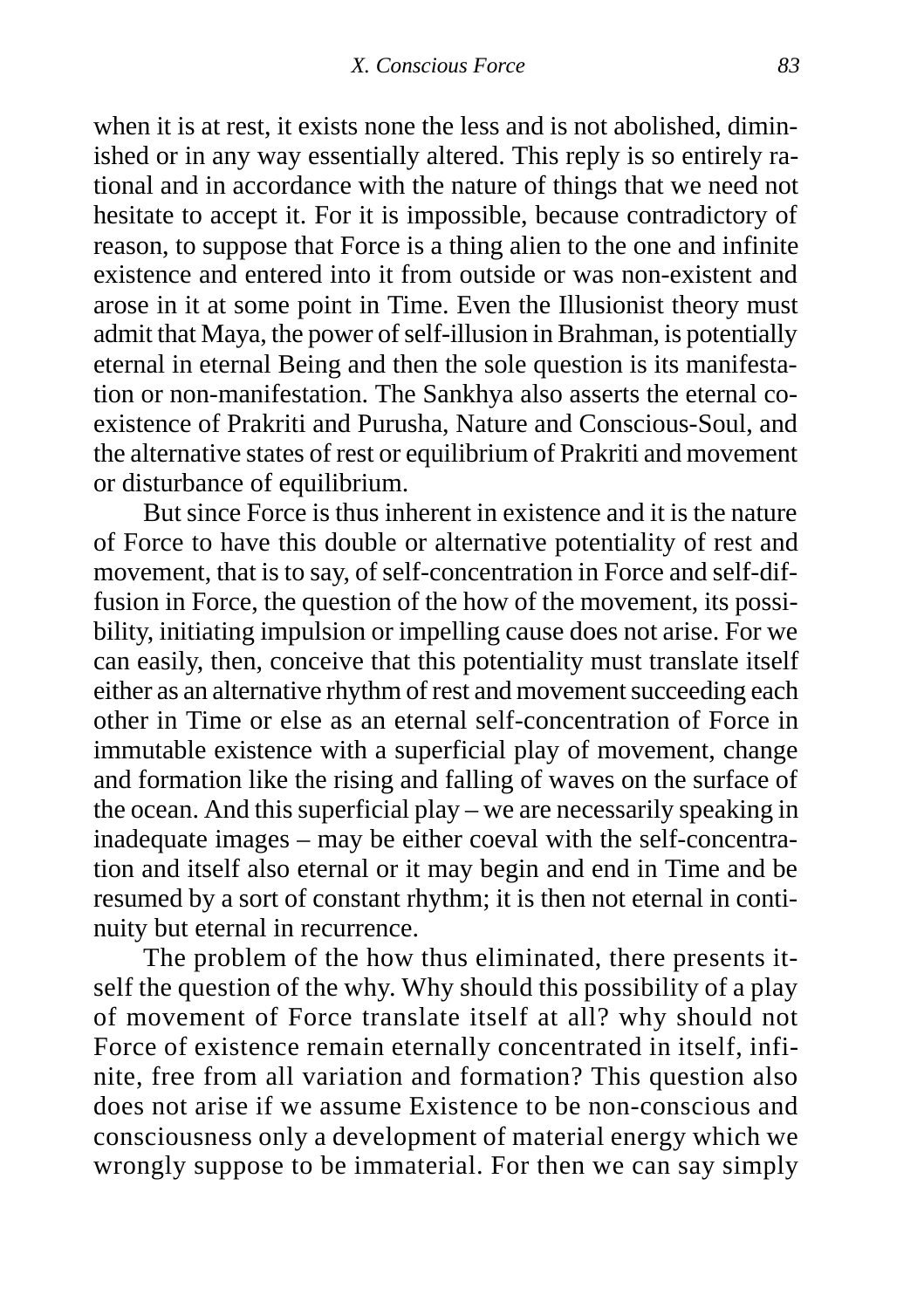that this rhythm is the nature of Force in existence and there is absolutely no reason to seek for a why, a cause, an initial motive or a final purpose for that which is in its nature eternally self-existent. We cannot put that question to eternal self-existence and ask it either why it exists or how it came into existence; neither can we put it to self-force of existence and its inherent nature of impulsion to movement. All that we can then inquire into is its manner of selfmanifestation, its principles of movement and formation, its process of evolution. Both Existence and Force being inert,– inert status and inert impulsion,– both of them unconscious and unintelligent, there cannot be any purpose or final goal in evolution or any original cause or intention.

But if we suppose or find Existence to be conscious Being, the problem arises. We may indeed suppose a conscious Being which is subject to its nature of Force, compelled by it and without option as to whether it shall manifest in the universe or remain unmanifest. Such is the cosmic God of the Tantriks and the Mayavadins who is subject to Shakti or Maya, Purusha involved in Maya or controlled by Shakti. But it is obvious that such a God is not the supreme infinite Existence with which we have started. Admittedly, it is only a formulation of Brahman in the cosmos by the Brahman which is itself logically anterior to Shakti or Maya and takes her back into its transcendental being when she ceases from her works. In a conscious existence which is absolute, independent of its formations, not determined by its works, we must suppose an inherent freedom to manifest or not to manifest the potentiality of movement. A Brahman compelled by Prakriti is not Brahman, but an inert Infinite with an active content in it more powerful than the continent, a conscious holder of Force of whom his Force is master. If we say that it is compelled by itself as Force, by its own nature, we do not get rid of the contradiction, the evasion of our first postulate. We have got back to an Existence which is really nothing but Force, Force at rest or in movement, absolute Force perhaps, but not absolute Being.

It is then necessary to examine into the relation between Force and Consciousness. But what do we mean by the latter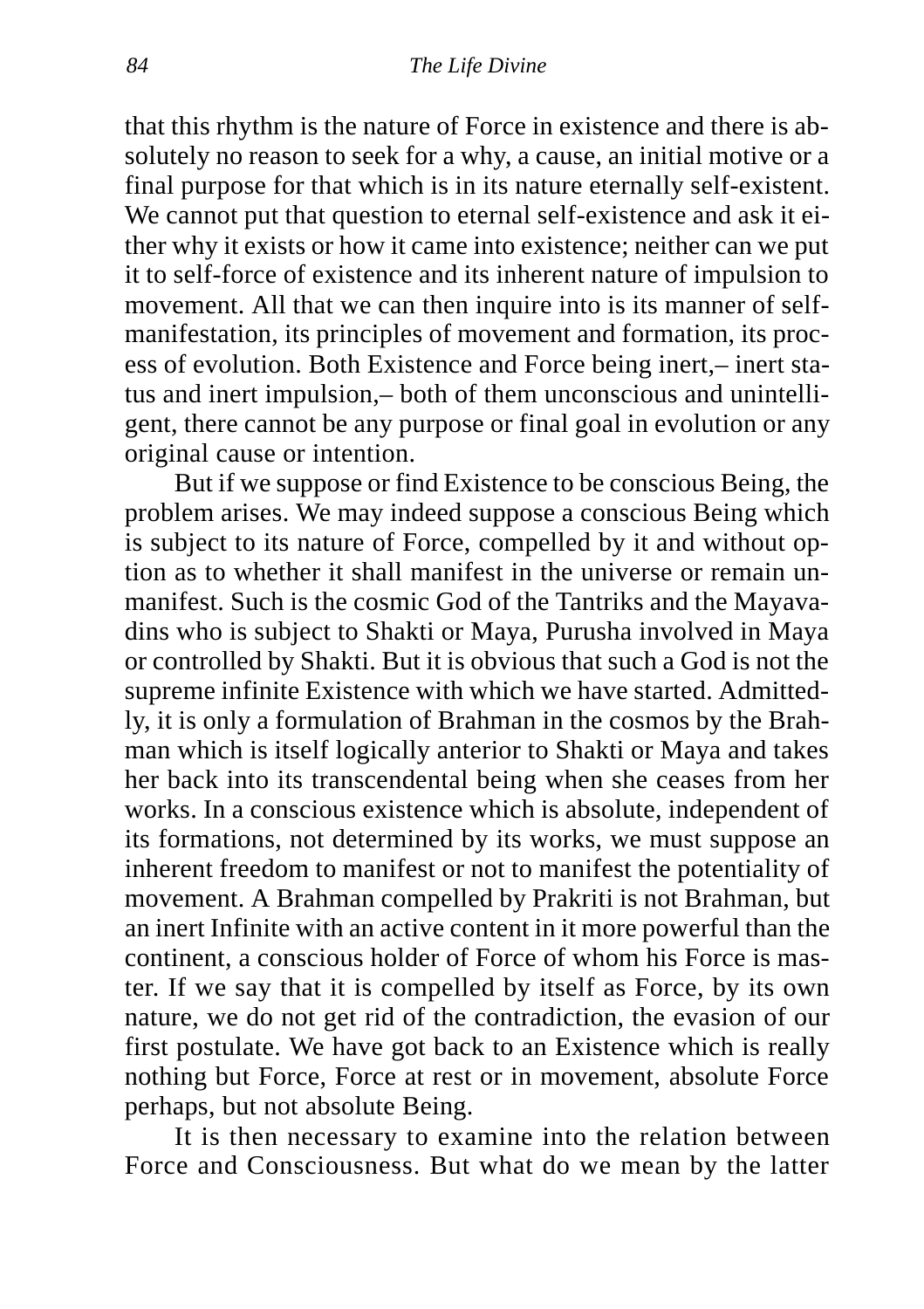term? Ordinarily we mean by it our first obvious idea of a mental waking consciousness such as is possessed by the human being during the major part of his bodily existence, when he is not asleep, stunned or otherwise deprived of his physical and superficial methods of sensation. In this sense it is plain enough that consciousness is the exception and not the rule in the order of the material universe. We ourselves do not always possess it. But this vulgar and shallow idea of the nature of consciousness, though it still colours our ordinary thought and associations, must now definitely disappear out of philosophical thinking. For we know that there is something in us which is conscious when we sleep, when we are stunned or drugged or in a swoon, in all apparently unconscious states of our physical being. Not only so, but we may now be sure that the old thinkers were right when they declared that even in our waking state what we call then our consciousness is only a small selection from our entire conscious being. It is a superficies, it is not even the whole of our mentality. Behind it, much vaster than it, there is a subliminal or subconscient mind which is the greater part of ourselves and contains heights and profundities which no man has yet measured or fathomed. This knowledge gives us a starting-point for the true science of Force and its workings; it delivers us definitely from circumscription by the material and from the illusion of the obvious.

Materialism indeed insists that, whatever the extension of consciousness, it is a material phenomenon inseparable from our physical organs and not their utiliser but their result. This orthodox contention, however, is no longer able to hold the field against the tide of increasing knowledge. Its explanations are becoming more and more inadequate and strained. It is becoming always clearer that not only does the capacity of our total consciousness far exceed that of our organs, the senses, the nerves, the brain, but that even for our ordinary thought and consciousness these organs are only their habitual instruments and not their generators. Consciousness uses the brain which its upward strivings have produced, brain has not produced nor does it use the consciousness. There are even abnormal instances which go to prove that our organs are not entirely indispensable instruments,– that the heart-beats are not absolutely essential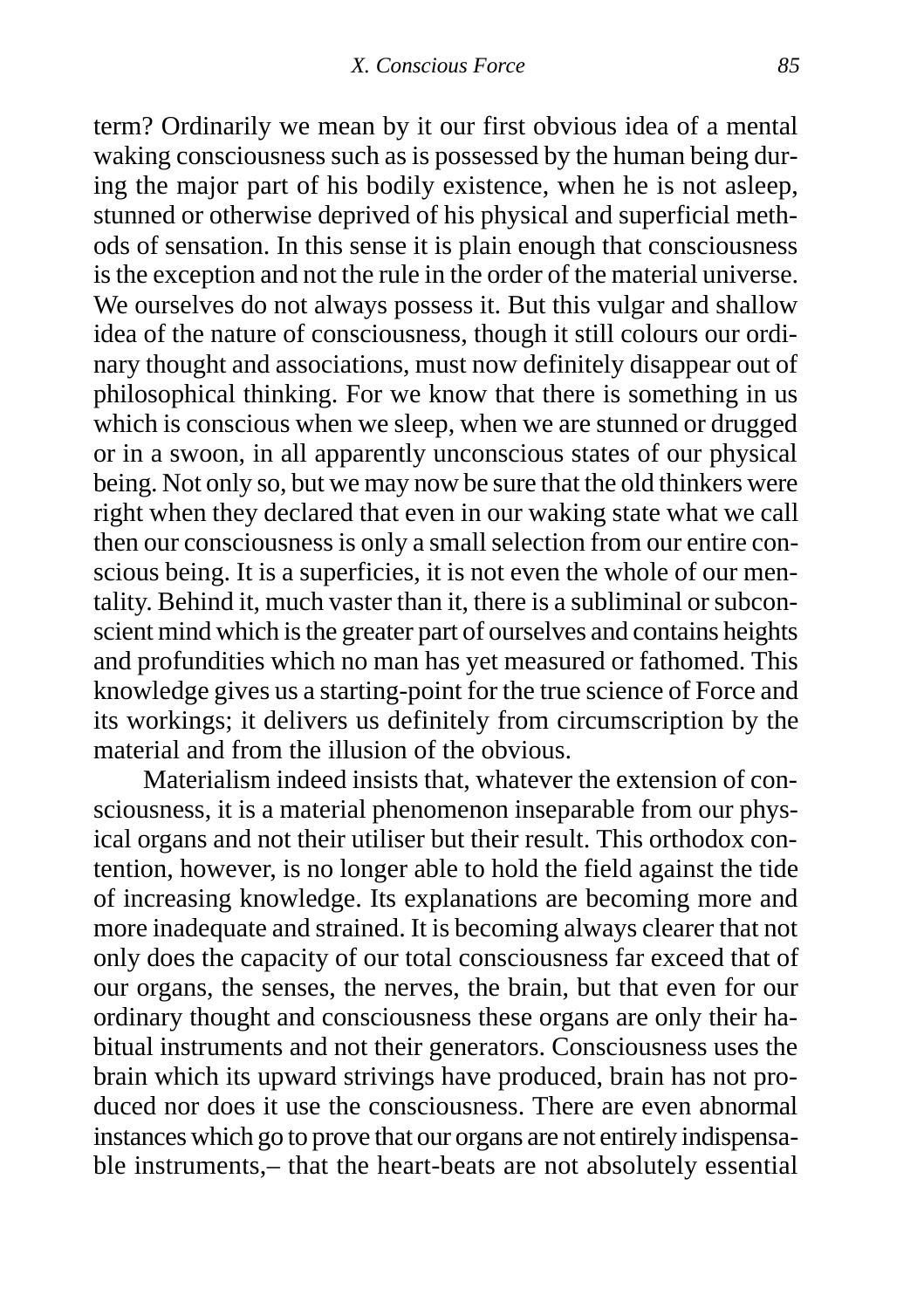to life, any more than is breathing, nor the organised brain-cells to thought. Our physical organism no more causes or explains thought and consciousness than the construction of an engine causes or explains the motive-power of steam or electricity. The force is anterior, not the physical instrument.

Momentous logical consequences follow. In the first place we may ask whether, since even mental consciousness exists where we see inanimation and inertia, it is not possible that even in material objects a universal subconscient mind is present although unable to act or communicate itself to its surfaces for want of organs. Is the material state an emptiness of consciousness, or is it not rather only a sleep of consciousness – even though from the point of view of evolution an original and not an intermediate sleep? And by sleep the human example teaches us that we mean not a suspension of consciousness, but its gathering inward away from conscious physical response to the impacts of external things. And is not this what all existence is that has not yet developed means of outward communication with the external physical world? Is there not a Conscious Soul, a Purusha who wakes for ever even in all that sleeps?

We may go farther. When we speak of subconscious mind, we should mean by the phrase a thing not different from the outer mentality, but only acting below the surface, unknown to the waking man, in the same sense if perhaps with a deeper plunge and a larger scope. But the phenomena of the subliminal self far exceed the limits of any such definition. It includes an action not only immensely superior in capacity, but quite different in kind from what we know as mentality in our waking self. We have therefore a right to suppose that there is a superconscient in us as well as a subconscient, a range of conscious faculties and therefore an organisation of consciousness which rise high above that psychological stratum to which we give the name of mentality. And since the subliminal self in us thus rises in superconscience above mentality, may it not also sink in subconscience below mentality? Are there not in us and in the world forms of consciousness which are submental, to which we can give the name of vital and physical consciousness? If so, we must suppose in the plant and the metal also a force to which we can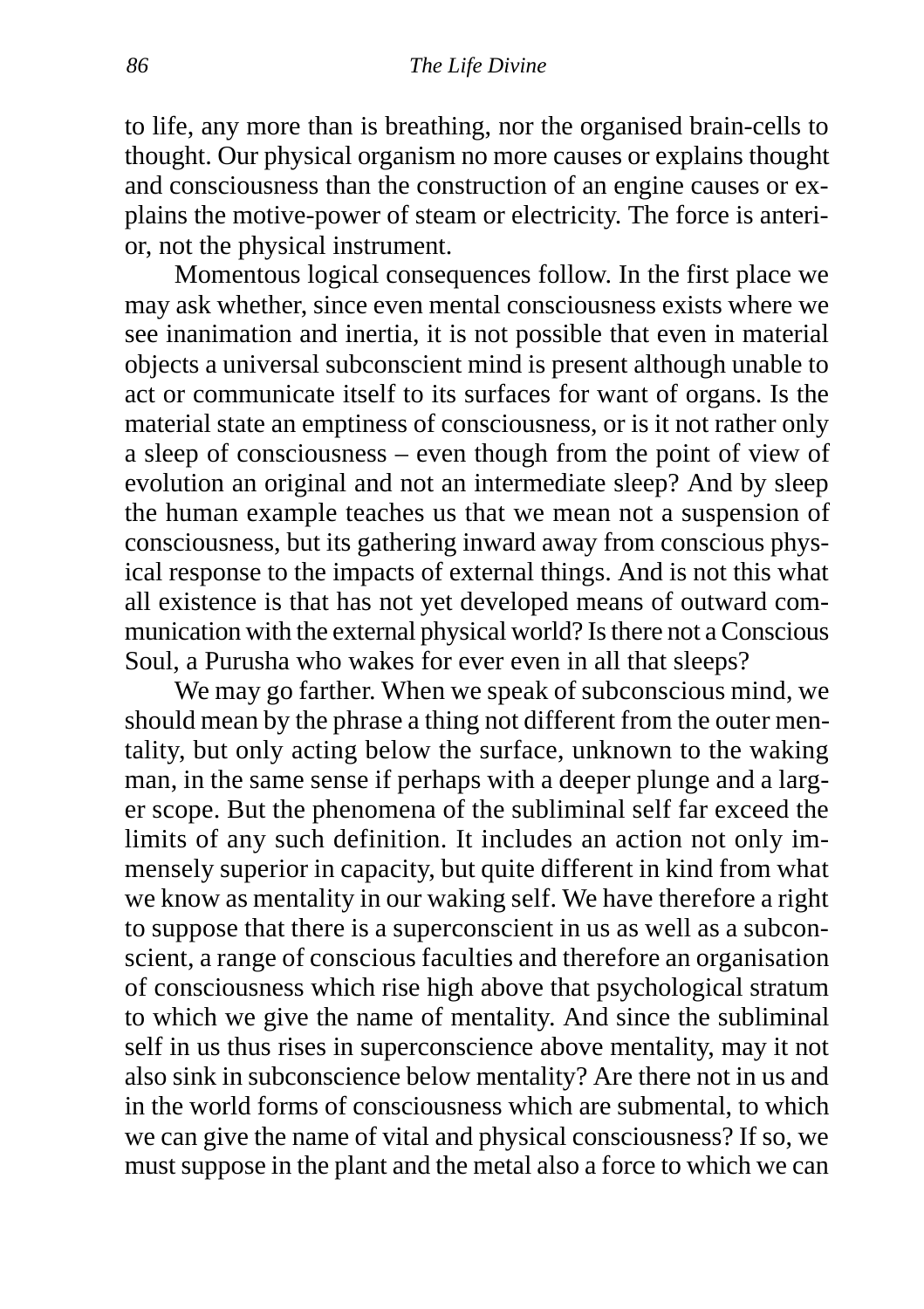give the name of consciousness although it is not the human or animal mentality for which we have hitherto preserved the monopoly of that description.

Not only is this probable but, if we will consider things dispassionately, it is certain. In ourselves there is such a vital consciousness which acts in the cells of the body and the automatic vital functions so that we go through purposeful movements and obey attractions and repulsions to which our mind is a stranger. In animals this vital consciousness is an even more important factor. In plants it is intuitively evident. The seekings and shrinkings of the plant, its pleasure and pain, its sleep and its wakefulness and all that strange life whose truth an Indian scientist has brought to light by rigidly scientific methods, are all movements of consciousness, but, as far as we can see, not of mentality. There is then a sub-mental, a vital consciousness which has precisely the same initial reactions as the mental, but is different in the constitution of its self-experience, even as that which is superconscient is in the constitution of its self-experience different from the mental being.

Does the range of what we can call consciousness cease with the plant, with that in which we recognise the existence of a subanimal life? If so, we must then suppose that there is a force of life and consciousness originally alien to Matter which has yet entered into and occupied Matter, - perhaps from another world.<sup>1</sup> For whence, otherwise, can it have come? The ancient thinkers believed in the existence of such other worlds, which perhaps sustain life and consciousness in ours or even call it out by their pressure, but do not create it by their entry. Nothing can evolve out of Matter which is not therein already contained.

But there is no reason to suppose that the gamut of life and consciousness fails and stops short in that which seems to us purely material. The development of recent research and thought seems to point to a sort of obscure beginning of life and perhaps a sort of inert or suppressed consciousness in the metal and in the earth and in other "inanimate" forms, or at least the first stuff of

<sup>1</sup> The curious speculation is now current that Life entered earth not from another world, but from another planet. To the thinker that would explain nothing. The essential question is how Life comes into Matter at all and not how it enters into the matter of a particular planet.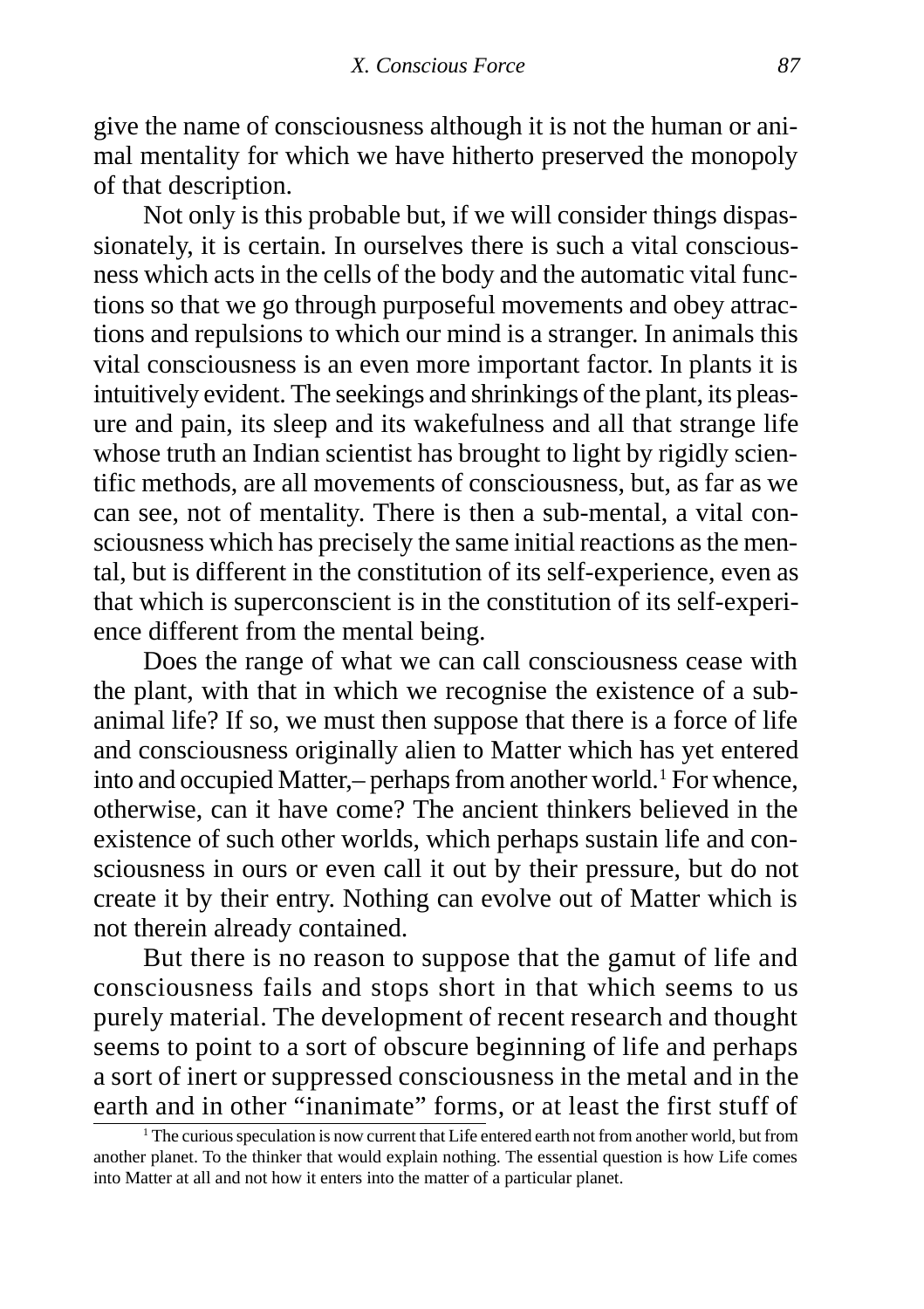what becomes consciousness in us may be there. Only while in the plant we can dimly recognise and conceive the thing that I have called vital consciousness, the consciousness of Matter, of the inert form, is difficult indeed for us to understand or imagine, and what we find it difficult to understand or imagine we consider it our right to deny. Nevertheless, when one has pursued consciousness so far into the depths, it becomes incredible that there should be this sudden gulf in Nature. Thought has a right to suppose a unity where that unity is confessed by all other classes of phenomena and in one class only, not denied, but merely more concealed than in others. And if we suppose the unity to be unbroken, we then arrive at the existence of consciousness in all forms of the Force which is at work in the world. Even if there be no conscient or superconscient Purusha inhabiting all forms, yet is there in those forms a conscious force of being of which even their outer parts overtly or inertly partake.

Necessarily, in such a view, the word consciousness changes its meaning. It is no longer synonymous with mentality but indicates a self-aware force of existence of which mentality is a middle term; below mentality it sinks into vital and material movements which are for us subconscient; above, it rises into the supramental which is for us the superconscient. But in all it is one and the same thing organising itself differently. This is, once more, the Indian conception of Chit which, as energy, creates the worlds. Essentially, we arrive at that unity which materialistic Science perceives from the other end when it asserts that Mind cannot be another force than Matter, but must be merely development and outcome of material energy. Indian thought at its deepest affirms on the other hand that Mind and Matter are rather different grades of the same energy, different organisations of one conscious Force of Existence.

But what right have we to assume consciousness as the just description for this Force? For consciousness implies some kind of intelligence, purposefulness, self-knowledge, even though they may not take the forms habitual to our mentality. Even from this point of view everything supports rather than contradicts the idea of a universal conscious Force. We see, for instance, in the animal, operations of a perfect purposefulness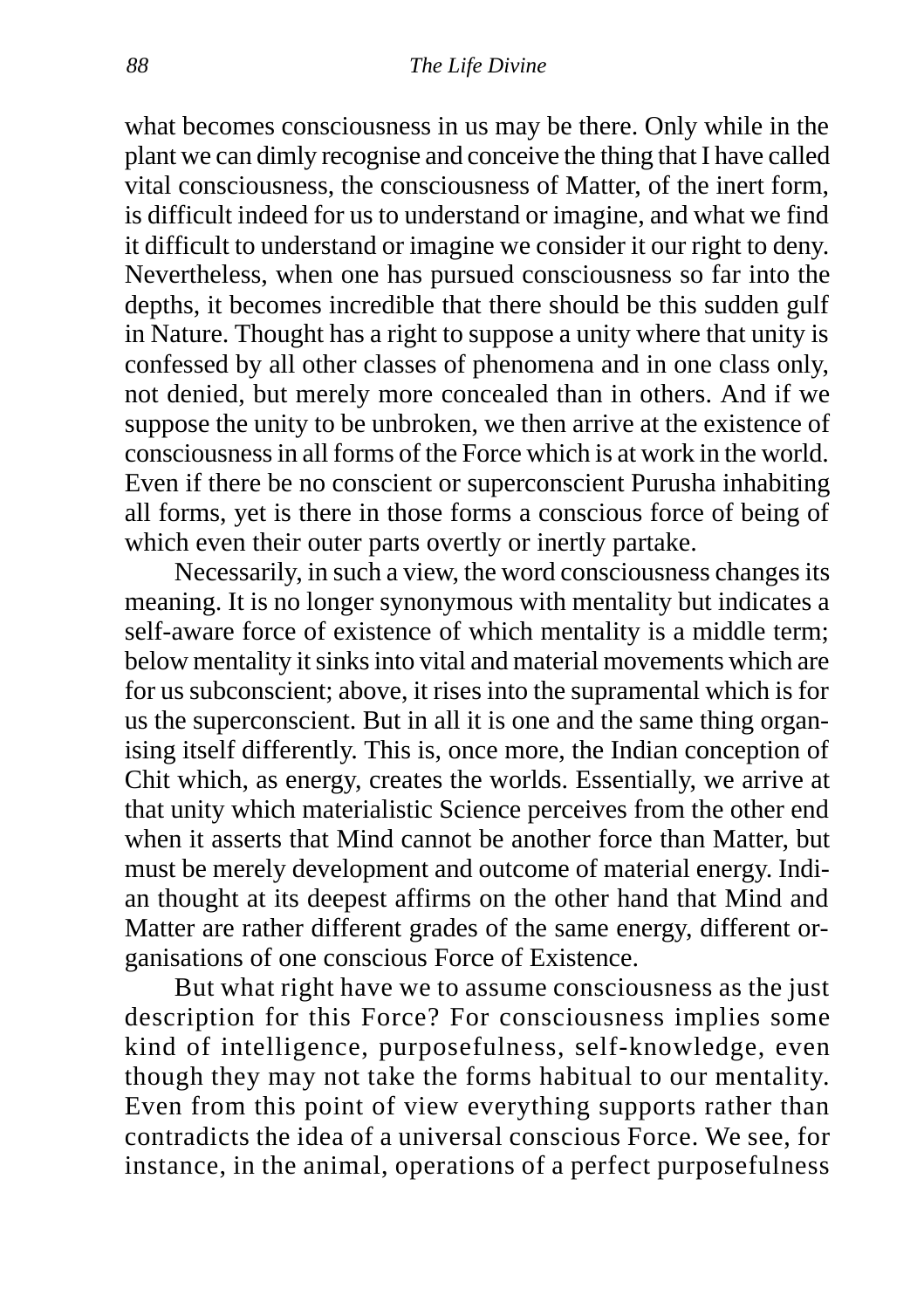and an exact, indeed a scientifically minute knowledge which are quite beyond the capacities of the animal mentality and which man himself can only acquire by long culture and education and even then uses with a much less sure rapidity. We are entitled to see in this general fact the proof of a conscious Force at work in the animal and the insect which is more intelligent, more purposeful, more aware of its intention, its ends, its means, its conditions than the highest mentality yet manifested in any individual form on earth. And in the operations of inanimate Nature we find the same pervading characteristic of a supreme hidden intelligence, "hidden in the modes of its own workings".

The only argument against a conscious and intelligent source for this purposeful work, this work of intelligence, of selection, adaptation and seeking is that large element in Nature's operations to which we give the name of waste. But obviously this is an objection based on the limitations of our human intellect which seeks to impose its own particular rationality, good enough for limited human ends, on the general operations of the World-Force. We see only part of Nature's purpose and all that does not subserve that part we call waste. Yet even our own human action is full of an apparent waste, so appearing from the individual point of view, which yet, we may be sure, subserves well enough the large and universal purpose of things. That part of her intention which we can detect, Nature gets done surely enough in spite of, perhaps really by virtue of her apparent waste. We may well trust to her in the rest which we do not yet detect.

For the rest, it is impossible to ignore the drive of set purpose, the guidance of apparent blind tendency, the sure eventual or immediate coming to the target sought, which characterise the operations of World-Force in the animal, in the plant, in inanimate things. So long as Matter was Alpha and Omega to the scientific mind, the reluctance to admit intelligence as the mother of intelligence was an honest scruple. But now it is no more than an outworn paradox to affirm the emergence of human consciousness, intelligence and mastery out of an unintelligent, blindly driving unconsciousness in which no form or substance of them previously existed. Man's consciousness can be nothing else than a form of Nature's consciousness. It is there in other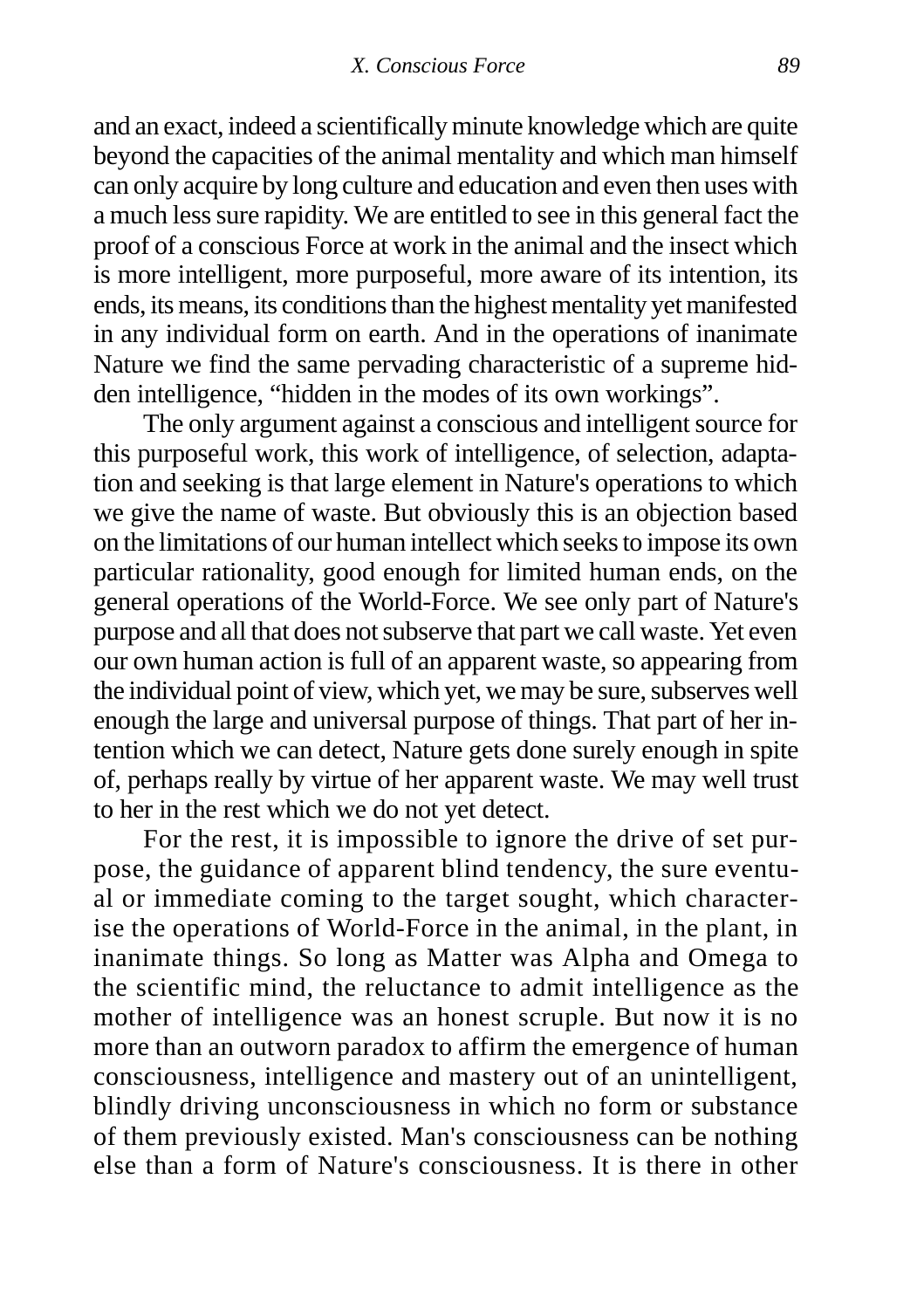involved forms below Mind, it emerges in Mind, it shall ascend into yet superior forms beyond Mind. For the Force that builds the worlds is a conscious Force, the Existence which manifests itself in them is conscious Being and a perfect emergence of its potentialities in form is the sole object which we can rationally conceive for its manifestation of this world of forms.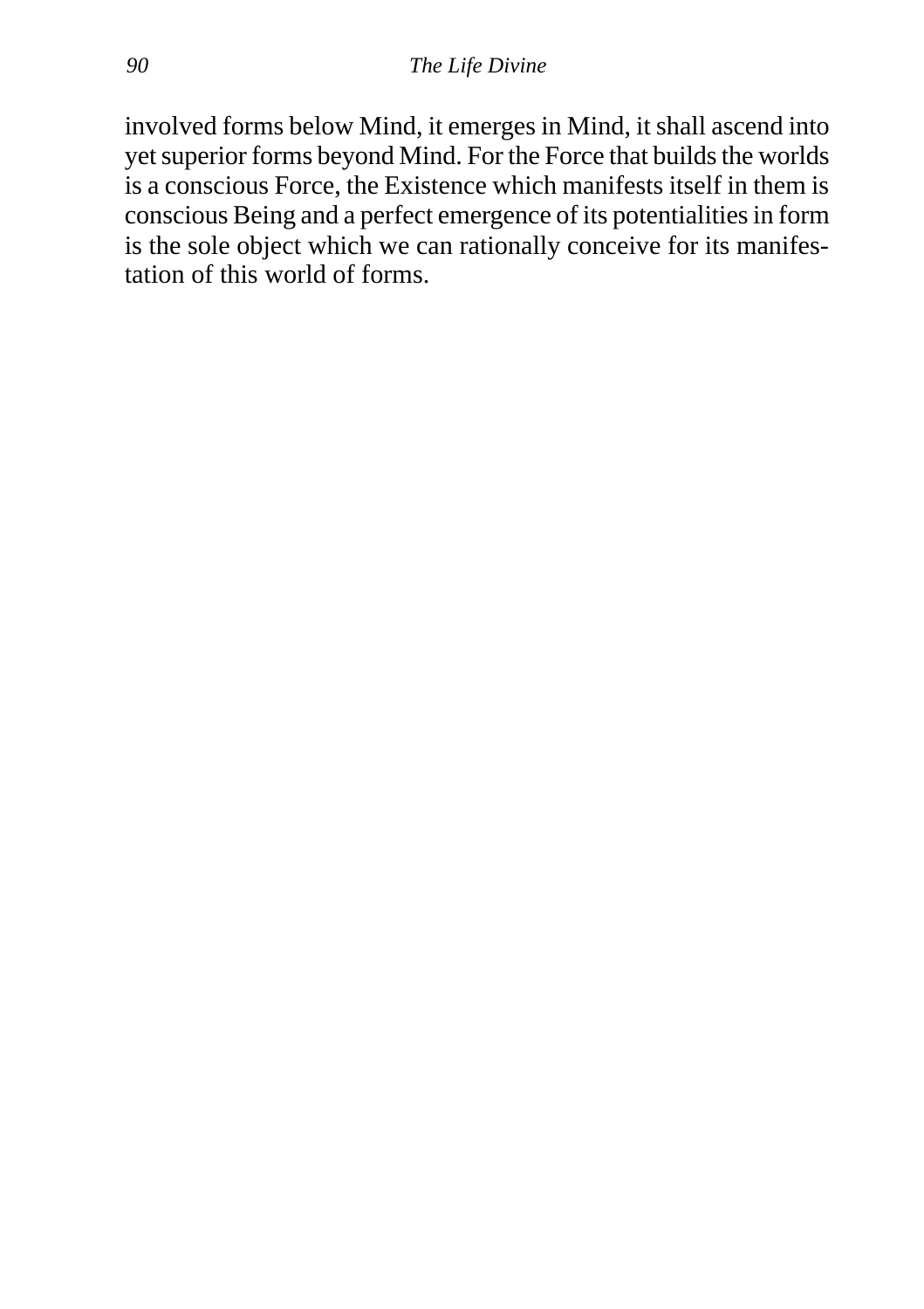# **Chapter XI Delight of Existence: The Problem**

For who could live or breathe if there were not this delight of existence as the ether in which we dwell? From Delight all these beings are born, by Delight they exist and grow, to Delight they return.

*Taittiriya Upanishad.1*

But even if we accept this pure Existence, this Brahman, this Sat as the absolute beginning, end and continent of things and in Brahman an inherent self-consciousness inseparable from its being and throwing itself out as a force of movement of consciousness which is creative of forces, forms and worlds, we have yet no answer to the question "Why should Brahman, perfect, absolute, infinite, needing nothing, desiring nothing, at all throw out force of consciousness to create in itself these worlds of forms?" For we have put aside the solution that it is compelled by its own nature of Force to create, obliged by its own potentiality of movement and formation to move into forms. It is true that it has this potentiality, but it is not limited, bound or compelled by it; it is free. If, then, being free to move or remain eternally still, to throw itself into forms or retain the potentiality of form in itself, it indulges its power of movement and formation, it can be only for one reason, for delight.

This primary, ultimate and eternal Existence, as seen by the Vedantins, is not merely bare existence, or a conscious existence whose consciousness is crude force or power; it is a conscious existence the very term of whose being, the very term of whose consciousness is bliss. As in absolute existence there can be no nothingness, no night of inconscience, no deficiency, that is to say, no failure of Force,– for if there were any of these things, it would not be absolute,– so also there can be no suffering, no negation of delight. Absoluteness of conscious existence is illimitable bliss of conscious existence; the two are only different phrases for the same thing. All illimitableness, all infinity, all

 $1$  II. 7; III. 6.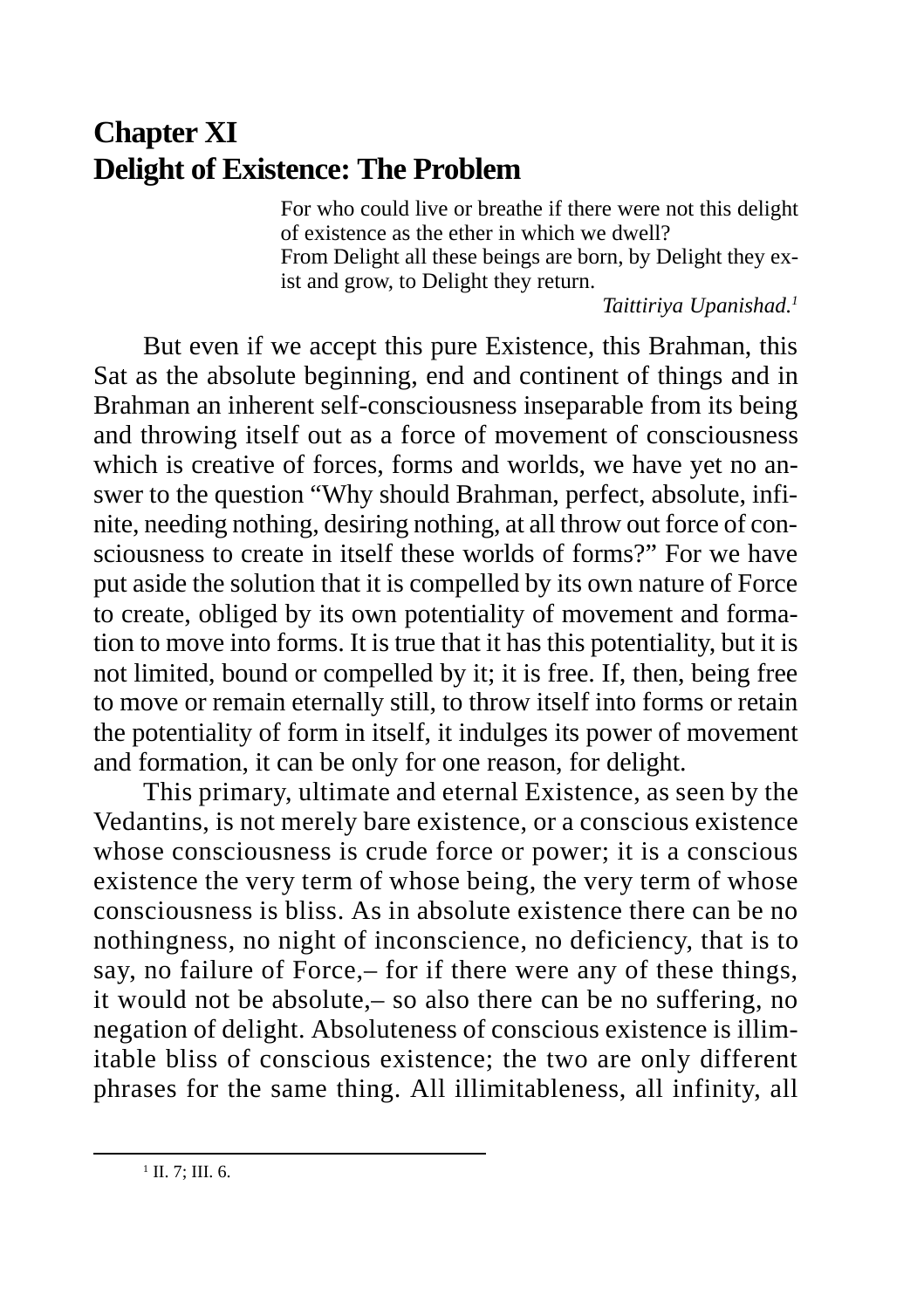absoluteness is pure delight. Even our relative humanity has this experience that all dissatisfaction means a limit, an obstacle,– satisfaction comes by realisation of something withheld, by the surpassing of the limit, the overcoming of the obstacle. This is because our original being is the absolute in full possession of its infinite and illimitable self-consciousness and self-power; a self-possession whose other name is self-delight. And in proportion as the relative touches upon that self-possession, it moves towards satisfaction, touches delight.

The self-delight of Brahman is not limited, however, by the still and motionless possession of its absolute self-being. Just as its force of consciousness is capable of throwing itself into forms infinitely and with an endless variation, so also its self-delight is capable of movement, of variation, of revelling in that infinite flux and mutability of itself represented by numberless teeming universes. To loose forth and enjoy this infinite movement and variation of its self-delight is the object of its extensive or creative play of Force.

In other words, that which has thrown itself out into forms is a triune Existence-Consciousness-Bliss, Sachchidananda, whose consciousness is in its nature a creative or rather a self-expressive Force capable of infinite variation in phenomenon and form of its self-conscious being and endlessly enjoying the delight of that variation. It follows that all things that exist are what they are as terms of that existence, terms of that conscious force, terms of that delight of being. Just as we find all things to be mutable forms of one immutable being, finite results of one infinite force, so we shall find that all things are variable self-expression of one invariable and all-embracing delight of self-existence. In everything that is, dwells the conscious force and it exists and is what it is by virtue of that conscious force; so also in everything that is there is the delight of existence and it exists and is what it is by virtue of that delight.

This ancient Vedantic theory of cosmic origin is immediately confronted in the human mind by two powerful contradictions, the emotional and sensational consciousness of pain and the ethical problem of evil. For if the world be an expression of Sachchidananda, not only of existence that is conscious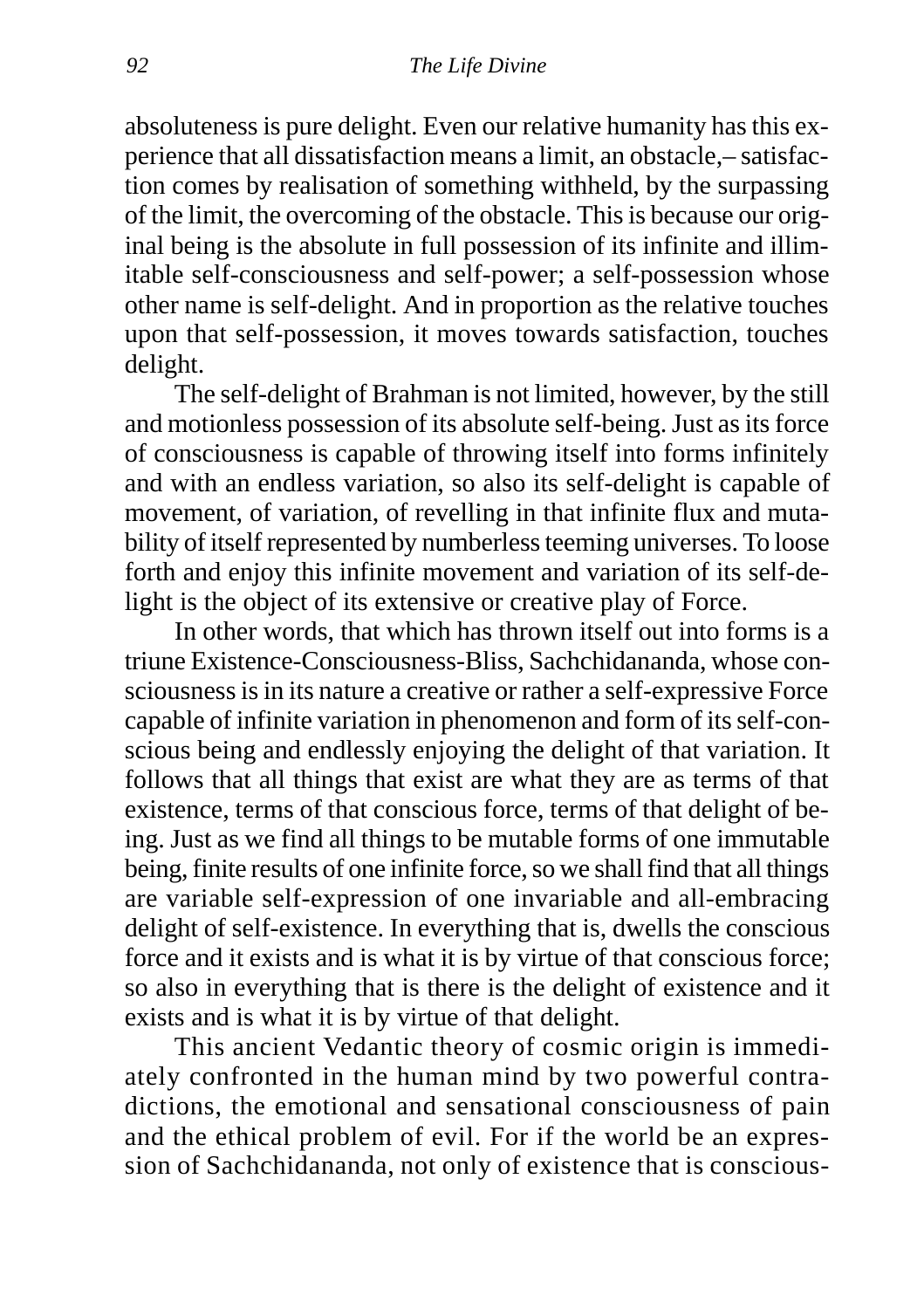force,– for that can easily be admitted,– but of existence that is also infinite self-delight, how are we to account for the universal presence of grief, of suffering, of pain? For this world appears to us rather as a world of suffering than as a world of the delight of existence. Certainly, that view of the world is an exaggeration, an error of perspective. If we regard it dispassionately and with a sole view to accurate and unemotional appreciation, we shall find that the sum of the pleasure of existence far exceeds the sum of the pain of existence,– appearances and individual cases to the contrary notwithstanding,– and that the active or passive, surface or underlying pleasure of existence is the normal state of nature, pain a contrary occurrence temporarily suspending or overlaying that normal state. But for that very reason the lesser sum of pain affects us more intensely and often looms larger than the greater sum of pleasure; precisely because the latter is normal, we do not treasure it, hardly even observe it unless it intensifies into some acuter form of itself, into a wave of happiness, a crest of joy or ecstasy. It is these things that we call delight and seek and the normal satisfaction of existence which is always there regardless of event and particular cause or object, affects us as something neutral which is neither pleasure nor pain. It is there, a great practical fact, for without it there would not be the universal and overpowering instinct of self-preservation, but it is not what we seek and therefore we do not enter it into our balance of emotional and sensational profit and loss. In that balance we enter only positive pleasures on one side and discomfort and pain on the other; pain affects us more intensely because it is abnormal to our being, contrary to our natural tendency and is experienced as an outrage on our existence, an offence and external attack on what we are and seek to be.

Nevertheless the abnormality of pain or its greater or lesser sum does not affect the philosophical issue; greater or less, its mere presence constitutes the whole problem. All being Sachchidananda, how can pain and suffering at all exist? This, the real problem, is often farther confused by a false issue starting from the idea of a personal extracosmic God and a partial issue, the ethical difficulty.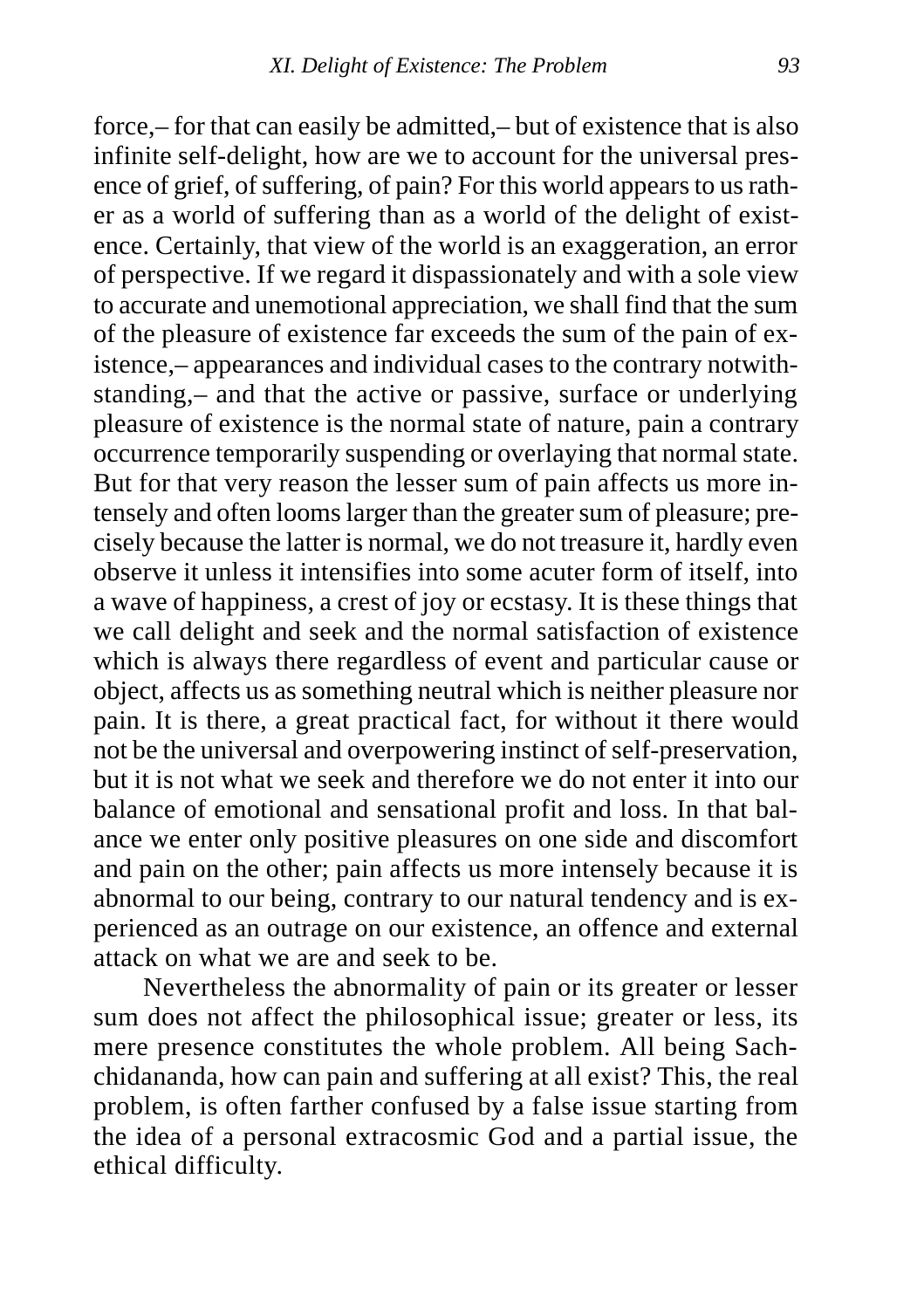Sachchidananda, it may be reasoned, is God, is a conscious Being who is the author of existence; how then can God have created a world in which He inflicts suffering on His creatures, sanctions pain, permits evil? God being All-Good, who created pain and evil? If we say that pain is a trial and an ordeal, we do not solve the moral problem, we arrive at an immoral or non-moral God,– an excellent worldmechanist perhaps, a cunning psychologist, but not a God of Good and of Love whom we can worship, only a God of Might to whose law we must submit or whose caprice we may hope to propitiate. For one who invents torture as a means of test or ordeal, stands convicted either of deliberate cruelty or of moral insensibility and, if a moral being at all, is inferior to the highest instinct of his own creatures. And if to escape this moral difficulty, we say that pain is an inevitable result and natural punishment of moral evil,– an explanation which will not even square with the facts of life unless we admit the theory of Karma and rebirth by which the soul suffers now for antenatal sins in other bodies,– we still do not escape the very root of the ethical problem,– who created or why or whence was created that moral evil which entails the punishment of pain and suffering? And seeing that moral evil is in reality a form of mental disease or ignorance, who or what created this law or inevitable connection which punishes a mental disease or act of ignorance by a recoil so terrible, by tortures often so extreme and monstrous? The inexorable law of Karma is irreconcilable with a supreme moral and personal Deity, and therefore the clear logic of Buddha denied the existence of any free and all-governing personal God; all personality he declared to be a creation of ignorance and subject to Karma.

In truth, the difficulty thus sharply presented arises only if we assume the existence of an extracosmic personal God, not Himself the universe, one who has created good and evil, pain and suffering for His creatures, but Himself stands above and unaffected by them, watching, ruling, doing His will with a suffering and struggling world or, if not doing His will, if allowing the world to be driven by an inexorable law, unhelped by Him or inefficiently helped, then not God, not omnipotent, not all-good and all-loving. On no theory of an extracosmic moral God, can evil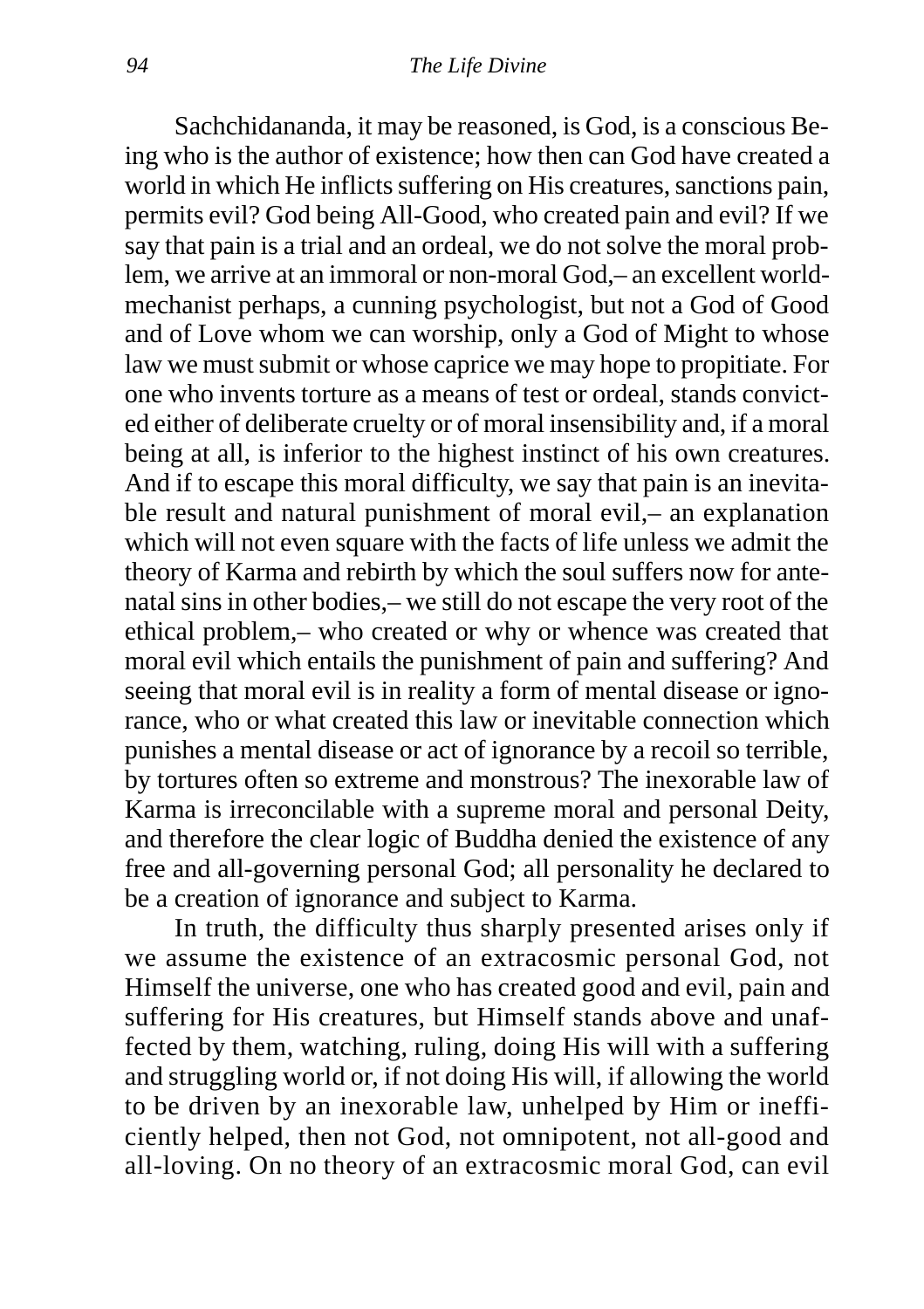and suffering be explained,– the creation of evil and suffering,– except by an unsatisfactory subterfuge which avoids the question at issue instead of answering it or a plain or implied Manicheanism which practically annuls the Godhead in attempting to justify its ways or excuse its works. But such a God is not the Vedantic Sachchidananda. Sachchidananda of the Vedanta is one existence without a second; all that is, is He. If then evil and suffering exist, it is He that bears the evil and suffering in the creature in whom He has embodied Himself. The problem then changes entirely. The question is no longer how came God to create for His creatures a suffering and evil of which He is Himself incapable and therefore immune, but how came the sole and infinite Existence-Consciousness-Bliss to admit into itself that which is not bliss, that which seems to be its positive negation.

Half of the moral difficulty – that difficulty in its one unanswerable form disappears. It no longer arises, can no longer be put. Cruelty to others, I remaining immune or even participating in their sufferings by subsequent repentance or belated pity, is one thing; self-infliction of suffering, I being the sole existence, is quite another. Still the ethical difficulty may be brought back in a modified form; All-Delight being necessarily all-good and alllove, how can evil and suffering exist in Sachchidananda, since he is not mechanical existence, but free and conscious being, free to condemn and reject evil and suffering? We have to recognise that the issue so stated is also a false issue because it applies the terms of a partial statement as if they were applicable to the whole. For the ideas of good and of love which we thus bring into the concept of the All-Delight spring from a dualistic and divisional conception of things; they are based entirely on the relations between creature and creature, yet we persist in applying them to a problem which starts, on the contrary, from the assumption of One who is all. We have to see first how the problem appears or how it can be solved in its original purity, on the basis of unity in difference; only then can we safely deal with its parts and its developments, such as the relations between creature and creature on the basis of division and duality.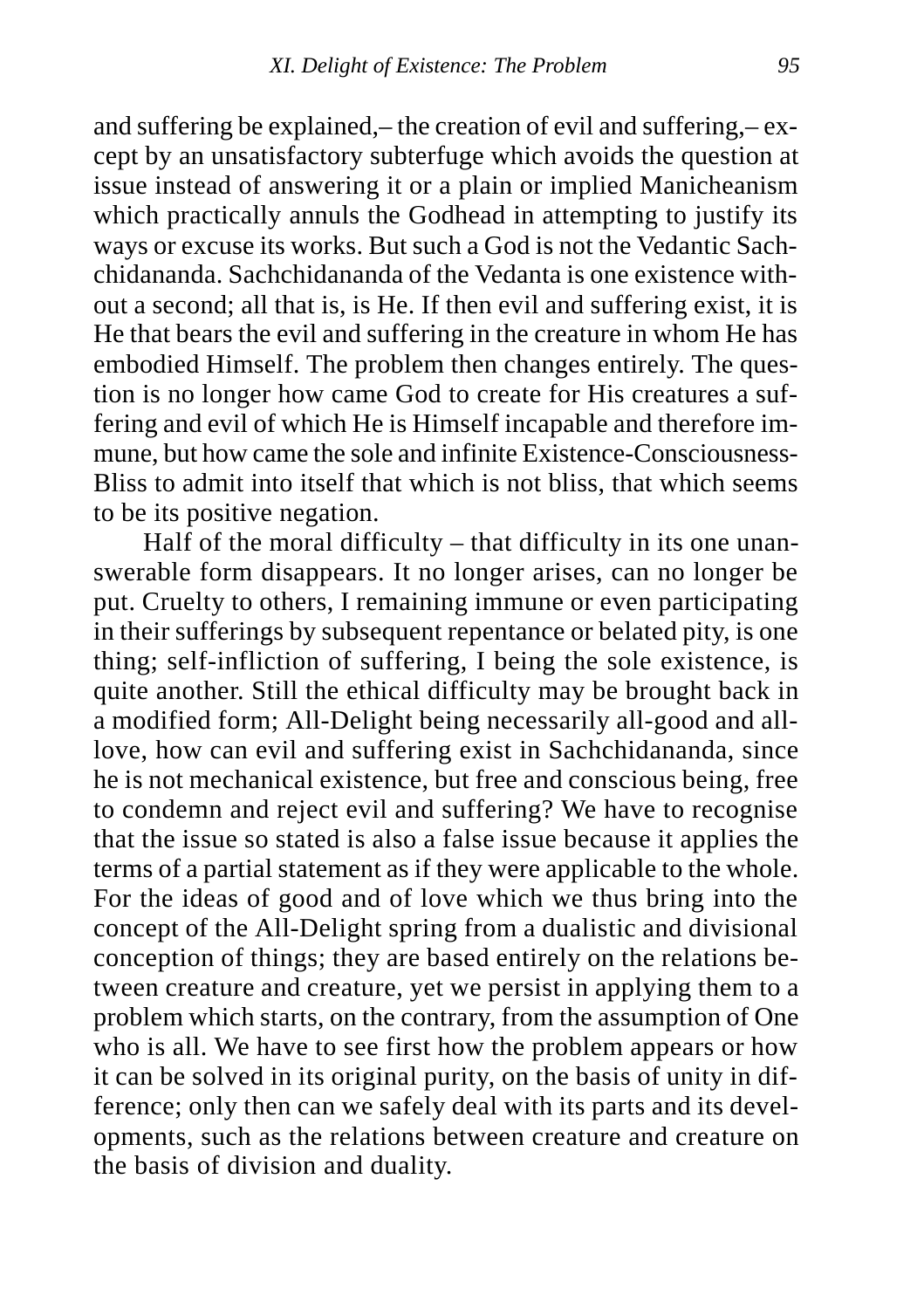We have to recognise, if we thus view the whole, not limiting ourselves to the human difficulty and the human standpoint, that we do not live in an ethical world. The attempt of human thought to force an ethical meaning into the whole of Nature is one of those acts of wilful and obstinate self-confusion, one of those pathetic attempts of the human being to read himself, his limited habitual human self into all things and judge them from the standpoint he has personally evolved, which most effectively prevent him from arriving at real knowledge and complete sight. Material Nature is not ethical; the law which governs it is a co-ordination of fixed habits which take no cognisance of good and evil, but only of force that creates, force that arranges and preserves, force that disturbs and destroys impartially, non-ethically, according to the secret Will in it, according to the mute satisfaction of that Will in its own self-formations and self-dissolutions. Animal or vital Nature is also non-ethical, although as it progresses it manifests the crude material out of which the higher animal evolves the ethical impulse. We do not blame the tiger because it slays and devours its prey any more than we blame the storm because it destroys or the fire because it tortures and kills; neither does the conscious-force in the storm, the fire or the tiger blame or condemn itself. Blame and condemnation, or rather self-blame and self-condemnation, are the beginning of true ethics. When we blame others without applying the same law to ourselves, we are not speaking with a true ethical judgment, but only applying the language ethics has evolved for us to an emotional impulse of recoil from or dislike of that which displeases or hurts us.

This recoil or dislike is the primary origin of ethics, but is not itself ethical. The fear of the deer for the tiger, the rage of the strong creature against its assailant is a vital recoil of the individual delight of existence from that which threatens it. In the progress of the mentality it refines itself into repugnance, dislike, disapproval. Disapproval of that which threatens and hurts us, approval of that which flatters and satisfies refine into the conception of good and evil to oneself, to the community, to others than ourselves, to other communities than ours, and finally into the general approval of good, the general disapproval of evil.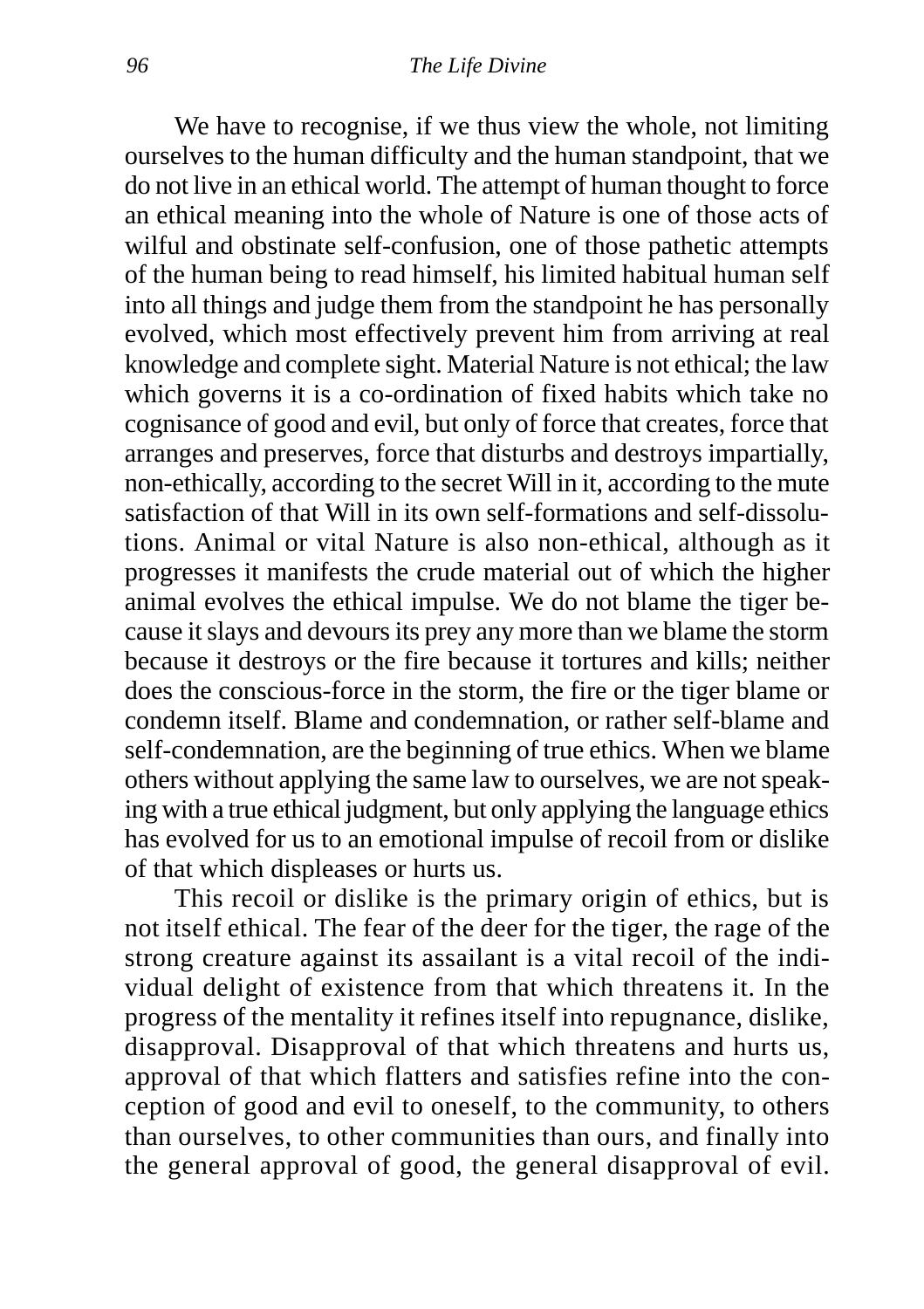But, throughout, the fundamental nature of the thing remains the same. Man desires self-expression, self-development, in other words, the progressing play in himself of the conscious-force of existence; that is his fundamental delight. Whatever hurts that self-expression, self-development, satisfaction of his progressing self, is for him evil; whatever helps, confirms, raises, aggrandises, ennobles it is his good. Only, his conception of the self-development changes, becomes higher and wider, begins to exceed his limited personality, to embrace others, to embrace all in its scope.

In other words, ethics is a stage in evolution. That which is common to all stages is the urge of Sachchidananda towards self-expression. This urge is at first non-ethical, then infra-ethical in the animal, then in the intelligent animal even anti-ethical for it permits us to approve hurt done to others which we disapprove when done to ourselves. In this respect man even now is only half-ethical. And just as all below us is infra-ethical, so there may be that above us whither we shall eventually arrive, which is supra-ethical, has no need of ethics. The ethical impulse and attitude, so all-important to humanity, is a means by which it struggles out of the lower harmony and universality based upon inconscience and broken up by Life into individual discords towards a higher harmony and universality based upon conscient oneness with all existences. Arriving at that goal, this means will no longer be necessary or even possible, since the qualities and oppositions on which it depends will naturally dissolve and disappear in the final reconciliation.

If, then, the ethical standpoint applies only to a temporary though all-important passage from one universality to another, we cannot apply it to the total solution of the problem of the universe, but can only admit it as one element in that solution. To do otherwise is to run into the peril of falsifying all the facts of the universe, all the meaning of the evolution behind and beyond us in order to suit a temporary outlook and a half-evolved view of the utility of things. The world has three layers, infra-ethical, ethical and supra-ethical. We have to find that which is common to all; for only so can we resolve the problem.

That which is common to all is, we have seen, the satisfac-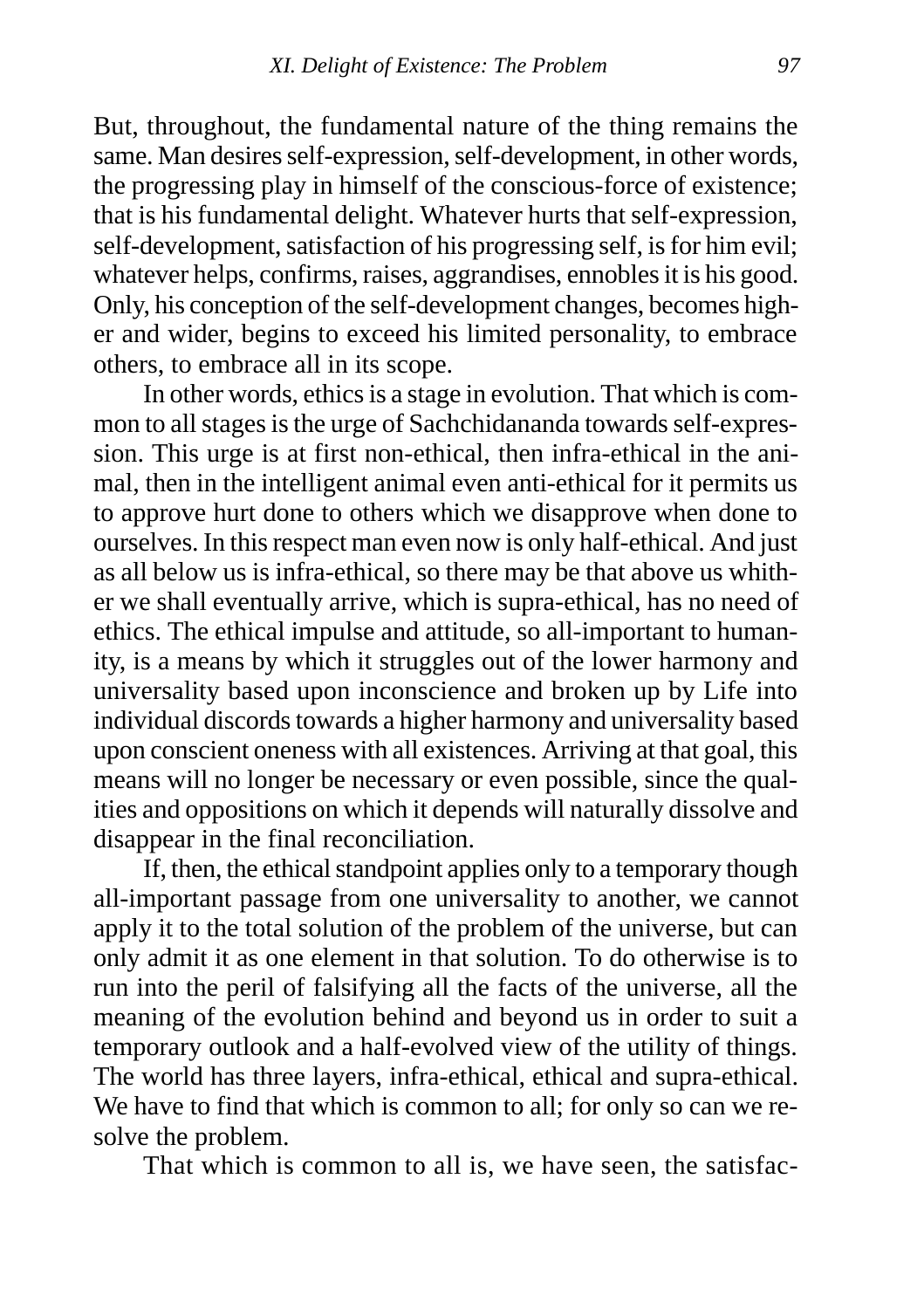tion of conscious-force of existence developing itself into forms and seeking in that development its delight. From that satisfaction or delight of self-existence it evidently began; for it is that which is normal to it, to which it clings, which it makes its base; but it seeks new forms of itself and in the passage to higher forms there intervenes the phenomenon of pain and suffering which seems to contradict the fundamental nature of its being. This and this alone is the root-problem.

How shall we solve it? Shall we say that Sachchidananda is not the beginning and end of things, but the beginning and end is Nihil, an impartial void, itself nothing but containing all potentialities of existence or non-existence, consciousness or non-consciousness, delight or undelight? We may accept this answer if we choose; but although we seek thereby to explain everything, we have really explained nothing, we have only included everything. A Nothing which is full of all potentialities is the most complete opposition of terms and things possible and we have therefore only explained a minor contradiction by a major, by driving the self-contradiction of things to their maximum. Nihil is the void, where there can be no potentialities; an impartial indeterminate of all potentialities is Chaos, and all that we have done is to put Chaos into the Void without explaining how it got there. Let us return, then, to our original conception of Sachchidananda and see whether on that foundation a completer solution is not possible.

We must first make it clear to ourselves that just as when we speak of universal consciousness we mean something different from, more essential and wider than the waking mental consciousness of the human being, so also when we speak of universal delight of existence we mean something different from, more essential and wider than the ordinary emotional and sensational pleasure of the individual human creature. Pleasure, joy and delight, as man uses the words, are limited and occasional movements which depend on certain habitual causes and emerge, like their opposites pain and grief which are equally limited and occasional movements, from a background other than themselves. Delight of being is universal, illimitable and self-existent, not dependent on particular causes, the background of all backgrounds,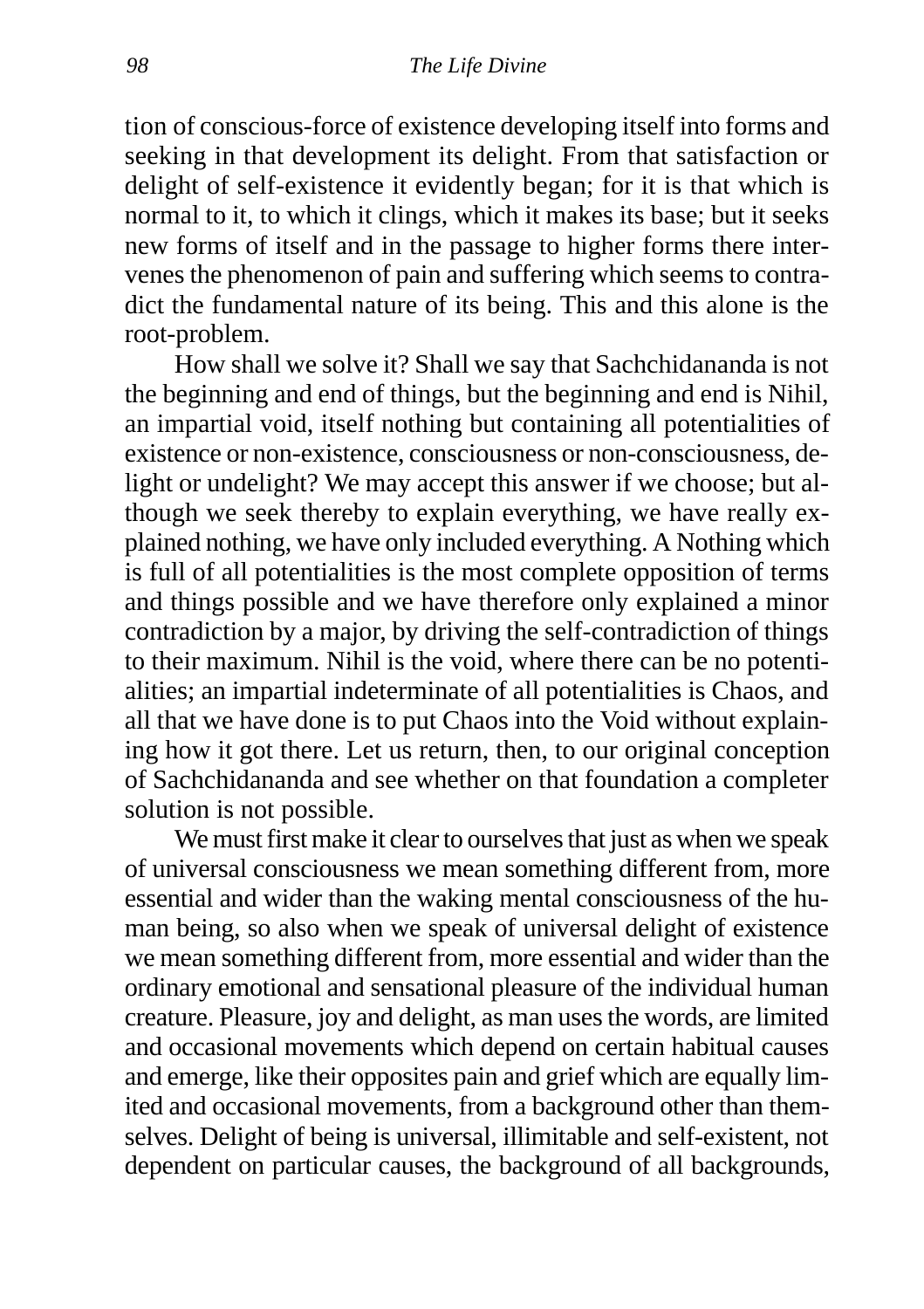from which pleasure, pain and other more neutral experiences emerge. When delight of being seeks to realise itself as delight of becoming, it moves in the movement of force and itself takes different forms of movement of which pleasure and pain are positive and negative currents. Subconscient in Matter, superconscient beyond Mind this delight seeks in Mind and Life to realise itself by emergence in the becoming, in the increasing self-consciousness of the movement. Its first phenomena are dual and impure, move between the poles of pleasure and pain, but it aims at its self-revelation in the purity of a supreme delight of being which is self-existent and independent of objects and causes. Just as Sachchidananda moves towards the realisation of the universal existence in the individual and of the form-exceeding consciousness in the form of body and mind, so it moves towards the realisation of universal, self-existent and objectless delight in the flux of particular experiences and objects. Those objects we now seek as stimulating causes of a transient pleasure and satisfaction; free, possessed of self, we shall not seek but shall possess them as reflectors rather than causes of a delight which eternally exists.

In the egoistic human being, the mental person emergent out of the dim shell of matter, delight of existence is neutral, semi-latent, still in the shadow of the subconscious, hardly more than a concealed soil of plenty covered by desire with a luxuriant growth of poisonous weeds and hardly less poisonous flowers, the pains and pleasures of our egoistic existence. When the divine conscious-force working secretly in us has devoured these growths of desire, when in the image of the Rig Veda the fire of God has burnt up the shoots of earth, that which is concealed at the roots of these pains and pleasures, their cause and secret being, the sap of delight in them, will emerge in new forms not of desire, but of self-existent satisfaction which will replace mortal pleasure by the Immortal's ecstasy. And this transformation is possible because these growths of sensation and emotion are in their essential being, the pains no less than the pleasures, that delight of existence which they seek but fail to reveal,– fail because of division, ignorance of self and egoism.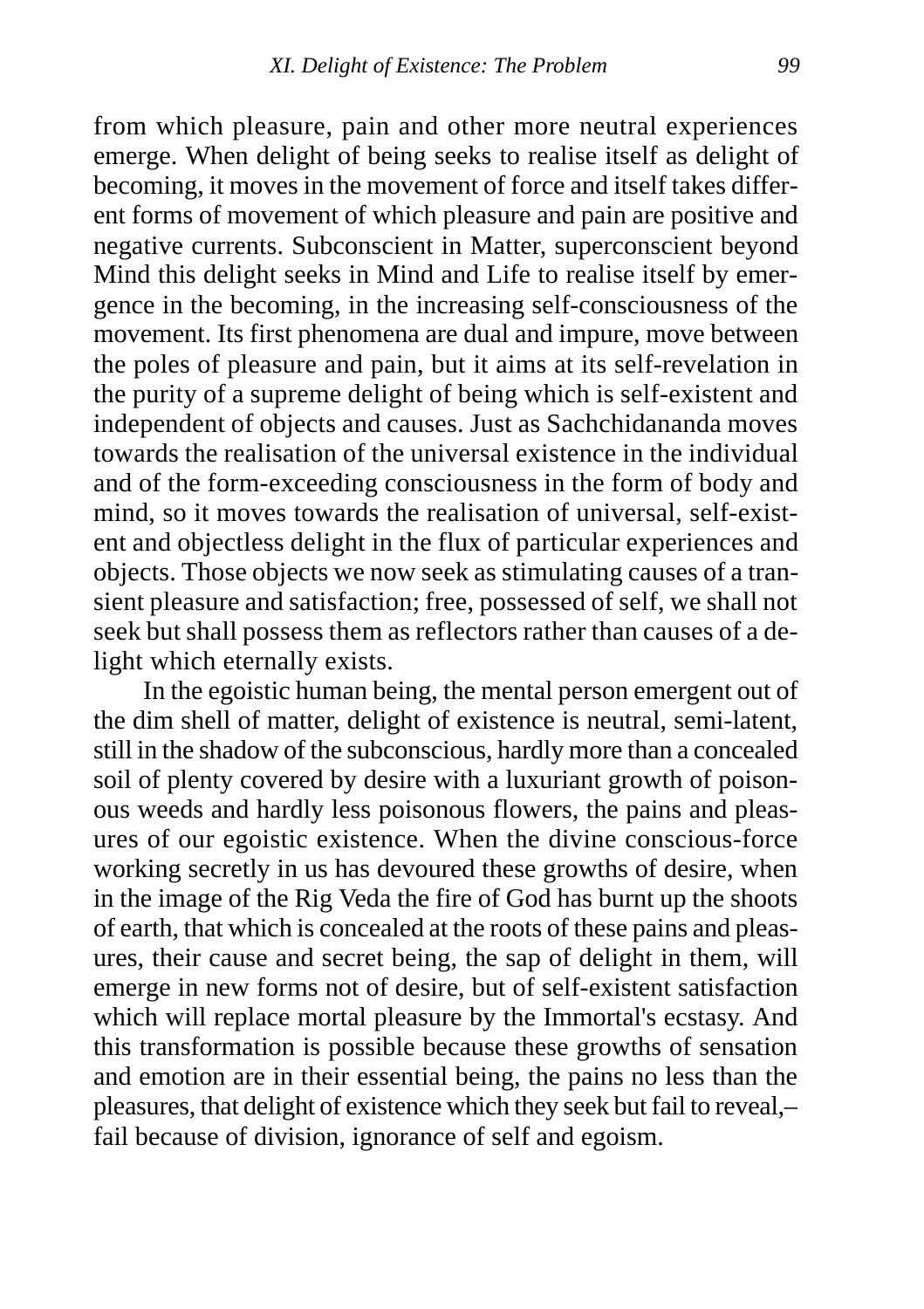# **Chapter XII Delight of Existence: The Solution**

The name of That is the Delight; as the Delight we must worship and seek after It.

### *Kena Upanishad.1*

In this conception of an inalienable underlying delight of existence of which all outward or surface sensations are a positive, negative or neutral play, waves and foamings of that infinite deep, we arrive at the true solution of the problem we are examining. The self of things is an infinite indivisible existence; of that existence the essential nature or power is an infinite imperishable force of self-conscious being; and of that self-consciousness the essential nature or knowledge of itself is, again, an infinite inalienable delight of being. In formlessness and in all forms, in the eternal awareness of infinite and indivisible being and in the multiform appearances of finite division this self-existence preserves perpetually its self-delight. As in the apparent inconscience of Matter our soul, growing out of its bondage to its own superficial habit and particular mode of self-conscious existence, discovers that infinite Conscious-Force constant, immobile, brooding, so in the apparent nonsensation of Matter it comes to discover and attune itself to an infinite conscious Delight imperturbable, ecstatic, all-embracing. This delight is its own delight, this self is its own self in all; but to our ordinary view of self and things which awakes and moves only upon surfaces, it remains hidden, profound, subconscious. And as it is within all forms, so it is within all experiences whether pleasant, painful or neutral. There too hidden, profound, subconscious, it is that which enables and compels things to remain in existence. It is the reason of that clinging to existence, that overmastering will-to-be, translated vitally as the instinct of self-preservation, physically as the imperishability of matter, mentally as the sense of immortality which attends the formed existence through all its phases of self-development and of which even the occasional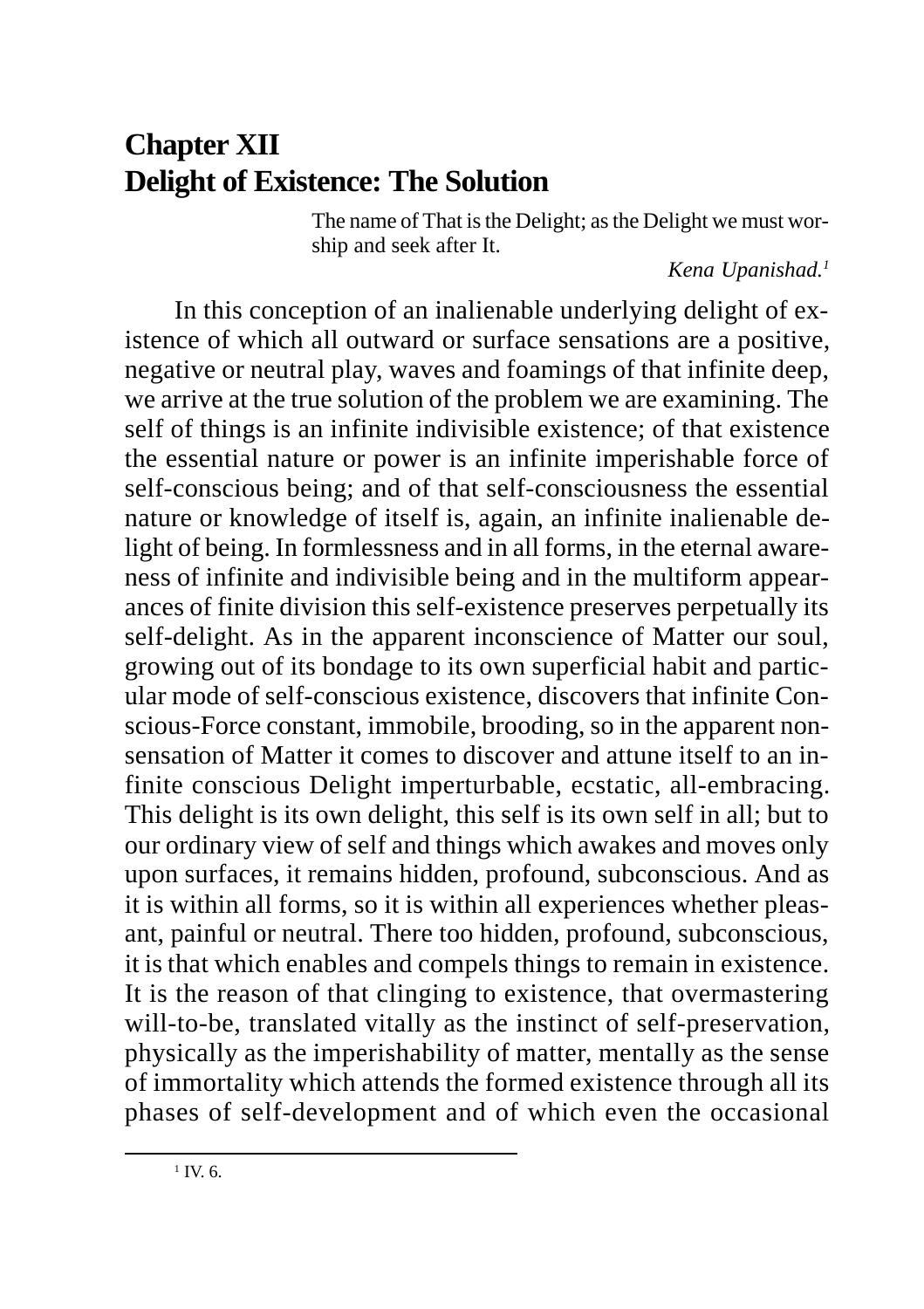impulse of self-destruction is only a reverse form, an attraction to other state of being and a consequent recoil from present state of being. Delight is existence, Delight is the secret of creation, Delight is the root of birth, Delight is the cause of remaining in existence, Delight is the end of birth and that into which creation ceases. "From Ananda," says the Upanishad, "all existences are born, by Ananda they remain in being and increase, to Ananda they depart."

As we look at these three aspects of essential Being, one in reality, triune to our mental view, separable only in appearance, in the phenomena of the divided consciousness, we are able to put in their right place the divergent formulae of the old philosophies so that they unite and become one, ceasing from their agelong controversy. For if we regard world-existence only in its appearances and only in its relation to pure, infinite, indivisible, immutable Existence, we are entitled to regard it, describe it and realise it as Maya. Maya in its original sense meant a comprehending and containing consciousness capable of embracing, measuring and limiting and therefore formative; it is that which outlines, measures out, moulds forms in the formless, psychologises and seems to make knowable the Unknowable, geometrises and seems to make measurable the limitless. Later the word came from its original sense of knowledge, skill, intelligence to acquire a pejorative sense of cunning, fraud or illusion, and it is in the figure of an enchantment or illusion that it is used by the philosophical systems.

World is Maya. World is not unreal in the sense that it has no sort of existence; for even if it were only a dream of the Self, still it would exist in It as a dream, real to It in the present even while ultimately unreal. Nor ought we to say that world is unreal in the sense that it has no kind of eternal existence; for although particular worlds and particular forms may or do dissolve physically and return mentally from the consciousness of manifestation into the non-manifestation, yet Form in itself, World in itself are eternal. From the non-manifestation they return inevitably into manifestation; they have an eternal recurrence if not an eternal persistence, an eternal immutability in sum and foundation along with an eternal mutability in aspect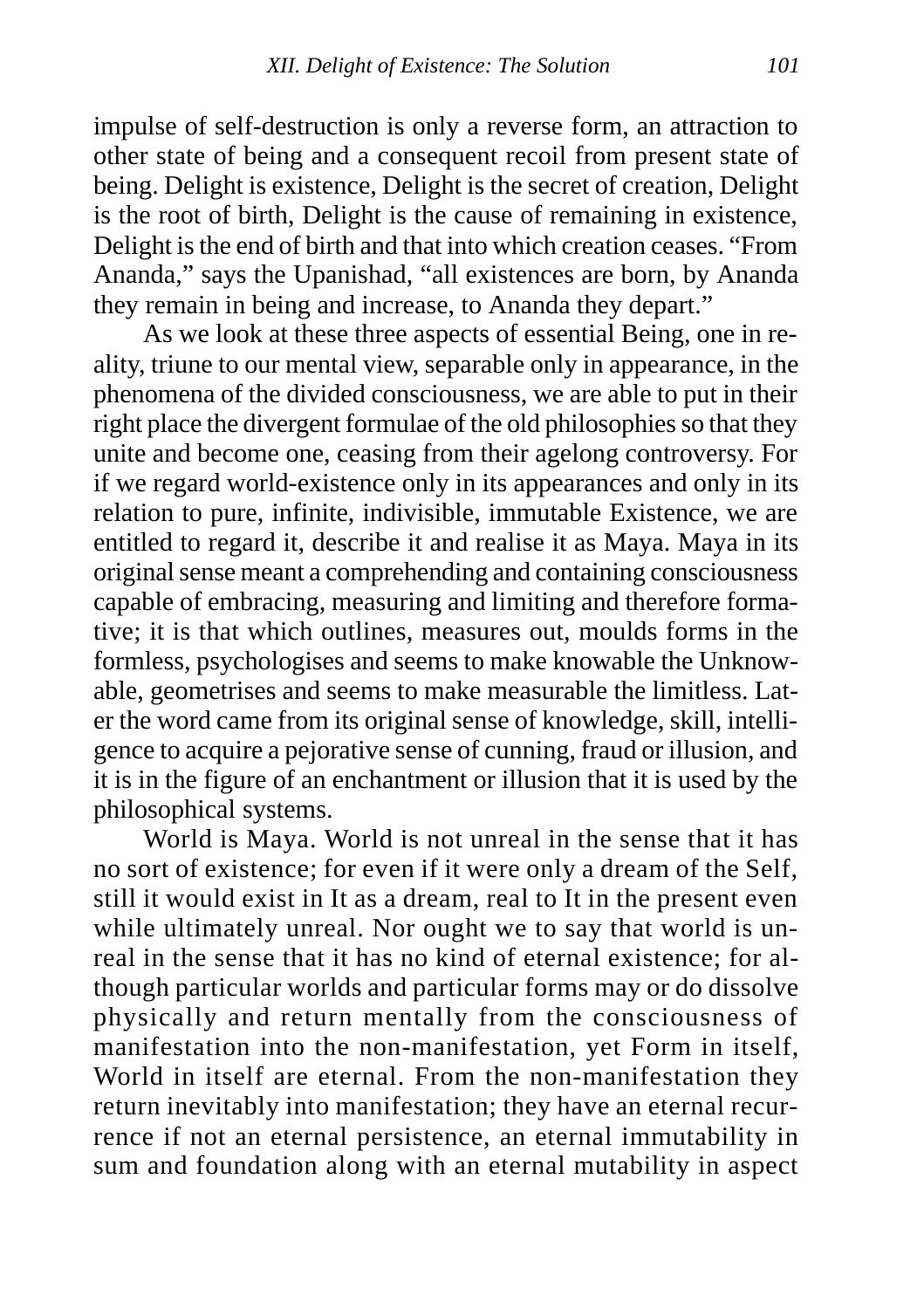and apparition. Nor have we any surety that there ever was or ever will be a period in Time when no form of universe, no play of being is represented to itself in the eternal Conscious-Being, but only an intuitive perception that the world that we know can and does appear from That and return into It perpetually.

Still world is Maya because it is not the essential truth of infinite existence, but only a creation of self-conscious being,– not a creation in the void, not a creation in nothing and out of nothing, but in the eternal Truth and out of the eternal Truth of that Self-being; its continent, origin and substance are the essential, real Existence, its forms are mutable formations of That to Its own conscious perception, determined by Its own creative conscious-force. They are capable of manifestation, capable of non-manifestation, capable of other-manifestation. We may, if we choose, call them therefore illusions of the infinite consciousness thus audaciously flinging back a shadow of our mental sense of subjection to error and incapacity upon that which, being greater than Mind, is beyond subjection to falsehood and illusion. But seeing that the essence and substance of Existence is not a lie and that all errors and deformations of our divided consciousness represent some truth of the indivisible selfconscious Existence, we can only say that the world is not essential truth of That, but phenomenal truth of Its free multiplicity and infinite superficial mutability and not truth of Its fundamental and immutable Unity.

If, on the other hand, we look at world-existence in relation to consciousness only and to force of consciousness, we may regard, describe and realise it as a movement of Force obeying some secret will or else some necessity imposed on it by the very existence of the Consciousness that possesses or regards it. It is then the play of Prakriti, the executive Force, to satisfy Purusha, the regarding and enjoying Conscious-Being or it is the play of Purusha reflected in the movements of Force and with them identifying himself. World, then, is the play of the Mother of things moved to cast Herself for ever into infinite forms and avid of eternally outpouring experiences.

Again if we look at World-Existence rather in its relation to the self-delight of eternally existent being, we may regard,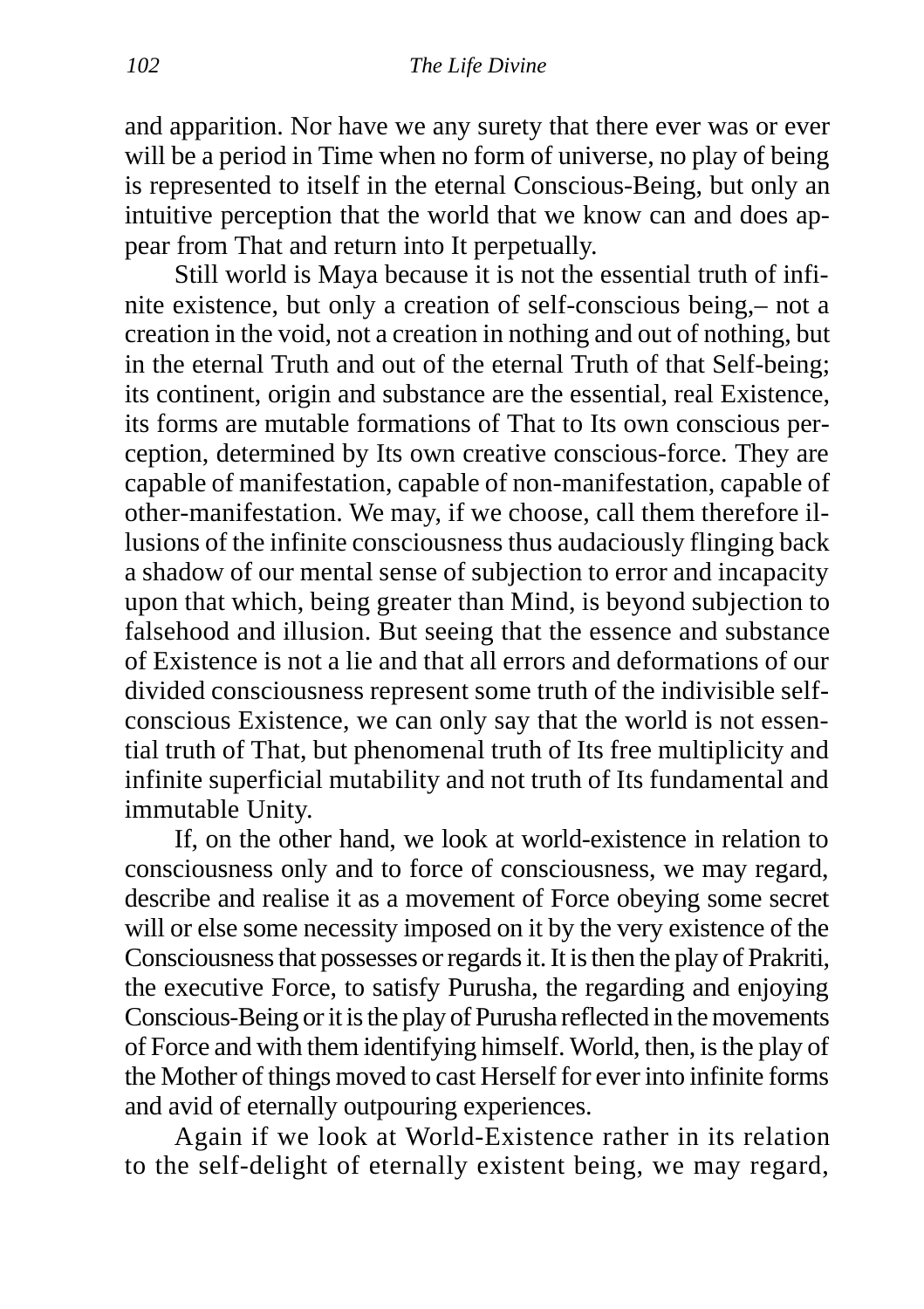describe and realise it as Lila, the play, the child's joy, the poet's joy, the actor's joy, the mechanician's joy of the Soul of things eternally young, perpetually inexhaustible, creating and re-creating Himself in Himself for the sheer bliss of that self-creation, of that self-representation,– Himself the play, Himself the player, Himself the playground. These three generalisations of the play of existence in its relation to the eternal and stable, the immutable Sachchidananda, starting from the three conceptions of Maya, Prakriti and Lila and representing themselves in our philosophical systems as mutually contradictory philosophies, are in reality perfectly consistent with each other, complementary and necessary in their totality to an integral view of life and the world. The world of which we are a part is in its most obvious view a movement of Force; but that Force, when we penetrate its appearances, proves to be a constant and yet always mutable rhythm of creative consciousness casting up, projecting in itself phenomenal truths of its own infinite and eternal being; and this rhythm is in its essence, cause and purpose a play of the infinite delight of being ever busy with its own innumerable self-representations. This triple or triune view must be the starting-point for all our understanding of the universe.

Since, then, eternal and immutable delight of being moving out into infinite and variable delight of becoming is the root of the whole matter, we have to conceive one indivisible conscious Being behind all our experiences supporting them by its inalienable delight and effecting by its movement the variations of pleasure, pain and neutral indifference in our sensational existence. That is our real self; the mental being subject to the triple vibration can only be a representation of our real self put in front for the purposes of that sensational experience of things which is the first rhythm of our divided consciousness in its response and reaction to the multiple contacts of the universe. It is an imperfect response, a tangled and discordant rhythm preparing and preluding the full and unified play of the conscious Being in us; it is not the true and perfect symphony that may be ours if we can once enter into sympathy with the One in all variations and attune ourselves to the absolute and universal diapason.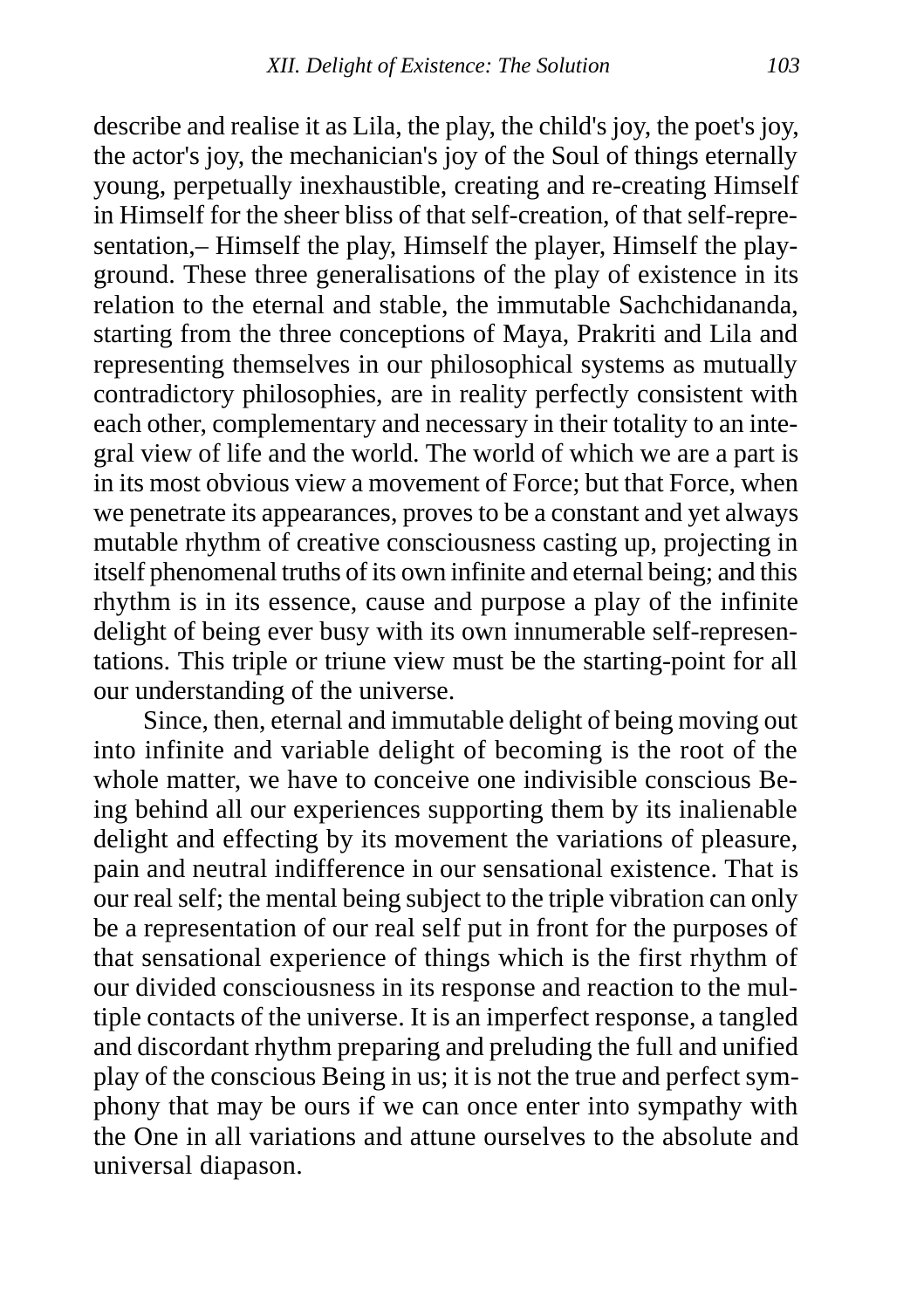If this view be right, then certain consequences inevitably impose themselves. In the first place, since in our depths we ourselves are that One, since in the reality of our being we are the indivisible All-Consciousness and therefore the inalienable All-Bliss, the disposition of our sensational experience in the three vibrations of pain, pleasure and indifference can only be a superficial arrangement created by that limited part of ourselves which is uppermost in our waking consciousness. Behind there must be something in us,– much vaster, profounder, truer than the superficial consciousness,– which takes delight impartially in all experiences; it is that delight which secretly supports the superficial mental being and enables it to persevere through all labours, sufferings and ordeals in the agitated movement of the Becoming. That which we call ourselves is only a trembling ray on the surface; behind is all the vast subconscient, the vast superconscient profiting by all these surface experiences and imposing them on its external self which it exposes as a sort of sensitive covering to the contacts of the world; itself veiled, it receives these contacts and assimilates them into the values of a truer, a profounder, a mastering and creative experience. Out of its depths it returns them to the surface in forms of strength, character, knowledge, impulsion whose roots are mysterious to us because our mind moves and quivers on the surface and has not learned to concentrate itself and live in the depths.

In our ordinary life this truth is hidden from us or only dimly glimpsed at times or imperfectly held and conceived. But if we learn to live within, we infallibly awaken to this presence within us which is our more real self, a presence profound, calm, joyous and puissant of which the world is not the master – a presence which, if it is not the Lord Himself, is the radiation of the Lord within. We are aware of it within supporting and helping the apparent and superficial self and smiling at its pleasures and pains as at the error and passion of a little child. And if we can go back into ourselves and identify ourselves, not with our superficial experience, but with that radiant penumbra of the Divine, we can live in that attitude towards the contacts of the world and, standing back in our entire consciousness from the pleasures and pains of the body, vital being and mind, possess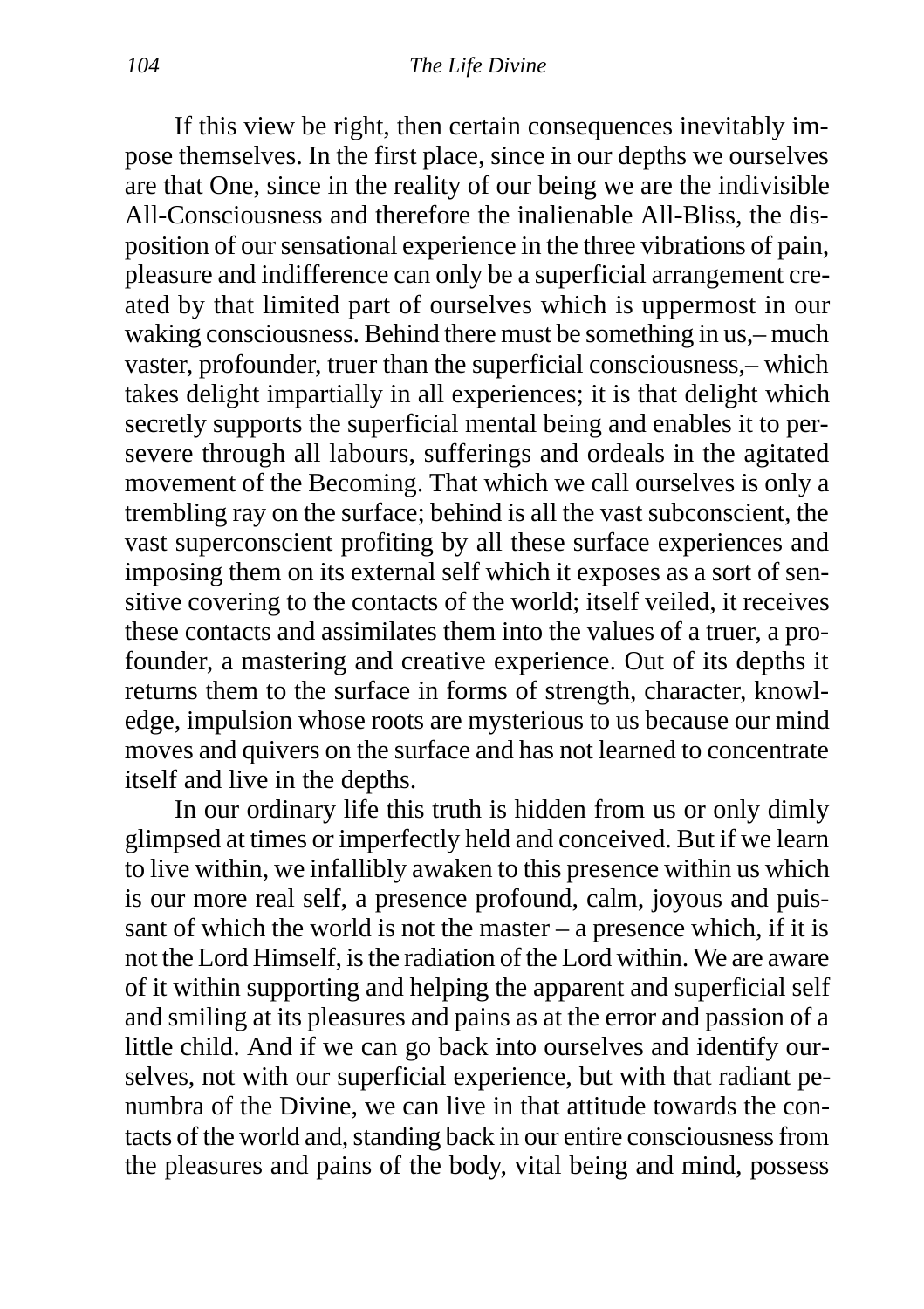them as experiences whose nature being superficial does not touch or impose itself on our core and real being. In the entirely expressive Sanskrit terms, there is an  $\bar{a}$ nandamaya behind the manomaya, a vast Bliss-Self behind the limited mental self, and the latter is only a shadowy image and disturbed reflection of the former. The truth of ourselves lies within and not on the surface.

Again this triple vibration of pleasure, pain, indifference, being superficial, being an arrangement and result of our imperfect evolution, can have in it no absoluteness, no necessity. There is no real obligation on us to return to a particular contact, a particular response of pleasure, pain or neutral reaction, there is only an obligation of habit. We feel pleasure or pain in a particular contact because that is the habit our nature has formed, because that is the constant relation the recipient has established with the contact. It is within our competence to return quite the opposite response, pleasure where we used to have pain, pain where we used to have pleasure. It is equally within our competence to accustom the superficial being to return instead of the mechanical reactions of pleasure, pain and indifference that free reply of inalienable delight which is the constant experience of the true and vast Bliss-Self within us. And this is a greater conquest, a still deeper and more complete self-possession than a glad and detached reception in the depths of the habitual reactions on the surface. For it is no longer a mere acceptance without subjection, a free acquiescence in imperfect values of experience, but enables us to convert imperfect into perfect, false into true values,– the constant but veritable delight of the Spirit in things taking the place of the dualities experienced by the mental being.

In the things of the mind this pure habitual relativity of the reactions of pleasure and pain is not difficult to perceive. The nervous being in us, indeed, is accustomed to a certain fixedness, a false impression of absoluteness in these things. To it victory, success, honour, good fortune of all kinds are pleasant things in themselves, absolutely, and must produce joy as sugar must taste sweet; defeat, failure, disappointment, disgrace, evil fortune of all kinds are unpleasant things in themselves, absolutely,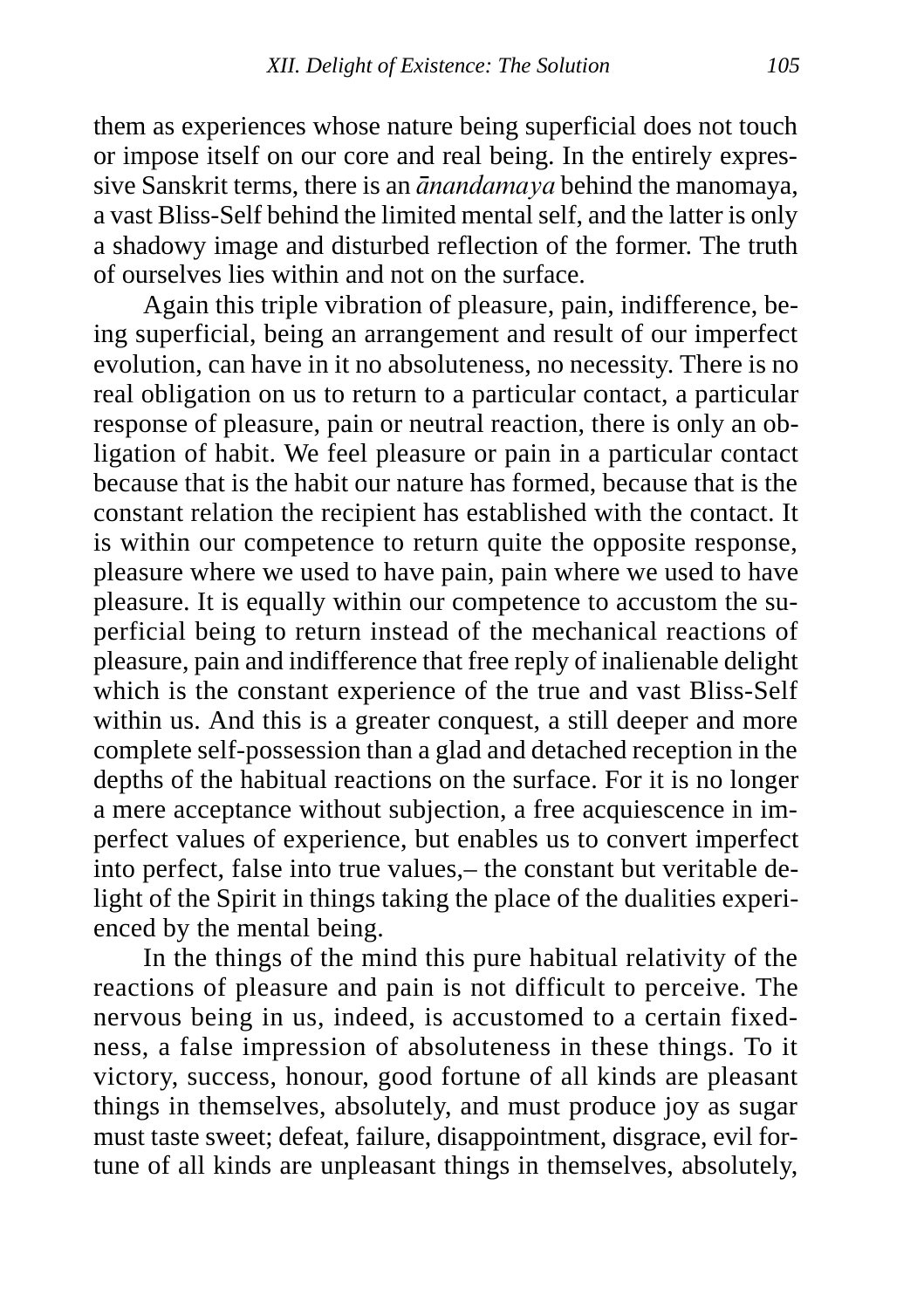and must produce grief as wormwood must taste bitter. To vary these responses is to it a departure from fact, abnormal and morbid; for the nervous being is a thing enslaved to habit and in itself the means devised by Nature for fixing constancy of reaction, sameness of experience, the settled scheme of man's relations to life. The mental being on the other hand is free, for it is the means she has devised for flexibility and variation, for change and progress; it is subject only so long as it chooses to remain subject, to dwell in one mental habit rather than in another or so long as it allows itself to be dominated by its nervous instrument. It is not bound to be grieved by defeat, disgrace, loss: it can meet these things and all things with a perfect indifference; it can even meet them with a perfect gladness. Therefore man finds that the more he refuses to be dominated by his nerves and body, the more he draws back from implication of himself in his physical and vital parts, the greater is his freedom. He becomes the master of his own responses to the world's contacts, no longer the slave of external touches.

In regard to physical pleasure and pain, it is more difficult to apply the universal truth; for this is the very domain of the nerves and the body, the centre and seat of that in us whose nature is to be dominated by external contact and external pressure. Even here, however, we have glimpses of the truth. We see it in the fact that according to the habit the same physical contact can be either pleasurable or painful, not only to different individuals, but to the same individual under different conditions or at different stages of his development. We see it in the fact that men in periods of great excitement or high exaltation remain physically indifferent to pain or unconscious of pain under contacts which ordinarily would inflict severe torture or suffering. In many cases it is only when the nerves are able to reassert themselves and remind the mentality of its habitual obligation to suffer that the sense of suffering returns. But this return to the habitual obligation is not inevitable; it is only habitual. We see that in the phenomena of hypnosis not only can the hypnotised subject be successfully forbidden to feel the pain of a wound or puncture when in the abnormal state, but can be prevented with equal success from returning to his habitual reaction of suffering when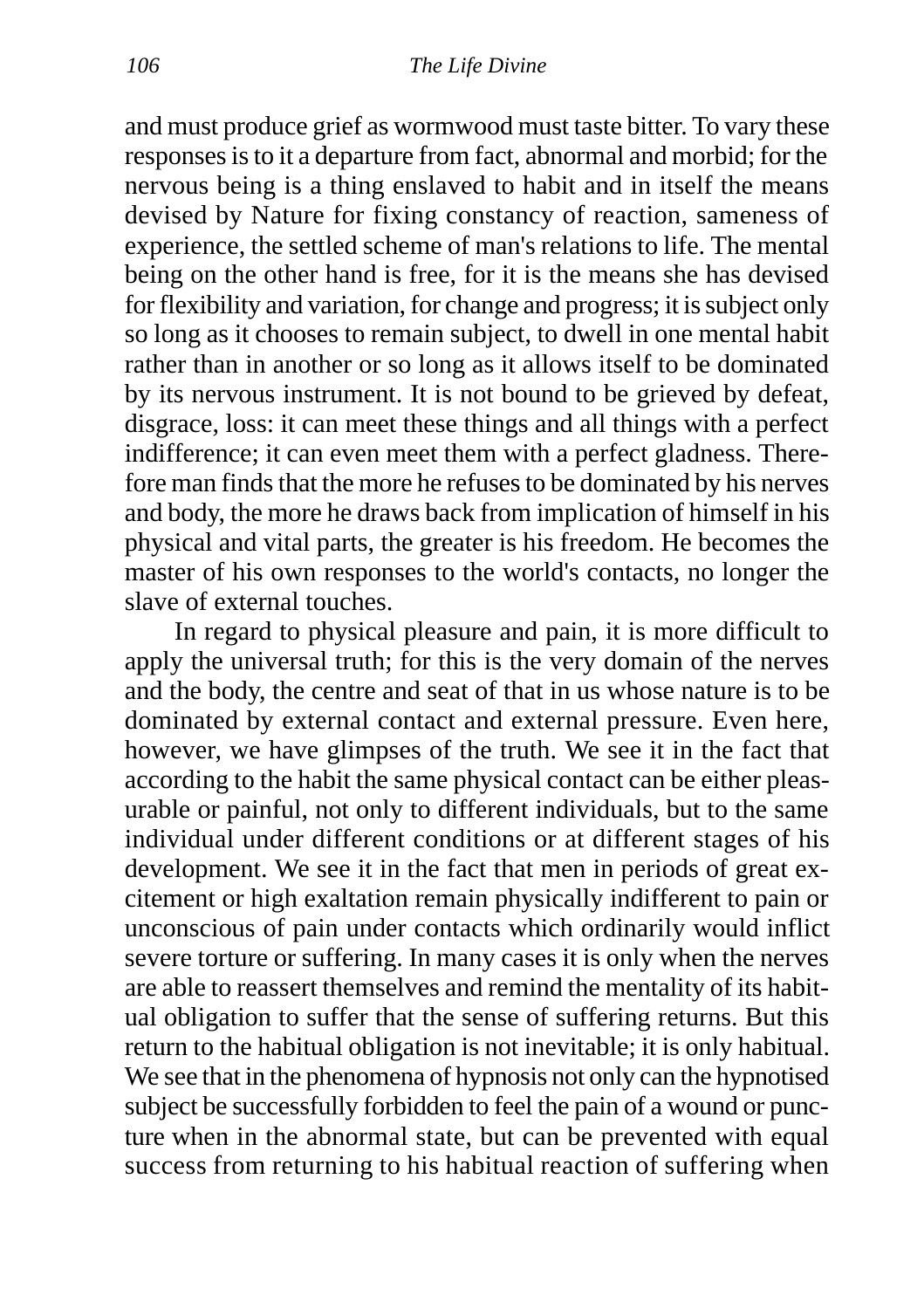he is awakened. The reason of this phenomenon is perfectly simple; it is because the hypnotiser suspends the habitual waking consciousness which is the slave of nervous habits and is able to appeal to the subliminal mental being in the depths, the inner mental being who is master, if he wills, of the nerves and the body. But this freedom which is effected by hypnosis abnormally, rapidly, without true possession, by an alien will, may equally be won normally, gradually, with true possession, by one's own will so as to effect partially or completely a victory of the mental being over the habitual nervous reactions of the body.

Pain of mind and body is a device of Nature, that is to say, of Force in her works, meant to subserve a definite transitional end in her upward evolution. The world is from the point of view of the individual a play and complex shock of multitudinous forces. In the midst of this complex play the individual stands as a limited constructed being with a limited amount of force exposed to numberless shocks which may wound, maim, break up or disintegrate the construction which he calls himself. Pain is in the nature of a nervous and physical recoil from a dangerous or harmful contact; it is a part of what the Upanishad calls  $jugups\bar{a}$ , the shrinking of the limited being from that which is not himself and not sympathetic or in harmony with himself, its impulse of self-defence against "others". It is, from this point of view, an indication by Nature of that which has to be avoided or, if not successfully avoided, has to be remedied. It does not come into being in the purely physical world so long as life does not enter into it; for till then mechanical methods are sufficient. Its office begins when life with its frailty and imperfect possession of Matter enters on the scene; it grows with the growth of Mind in life. Its office continues so long as Mind is bound in the life and body which it is using, dependent upon them for its knowledge and means of action, subjected to their limitations and to the egoistic impulses and aims which are born of those limitations. But if and when Mind in man becomes capable of being free, unegoistic, in harmony with all other beings and with the play of the universal forces, the use and office of suffering diminishes, its *raison d'être* must finally cease to be and it can only continue as an atavism of Nature, a habit that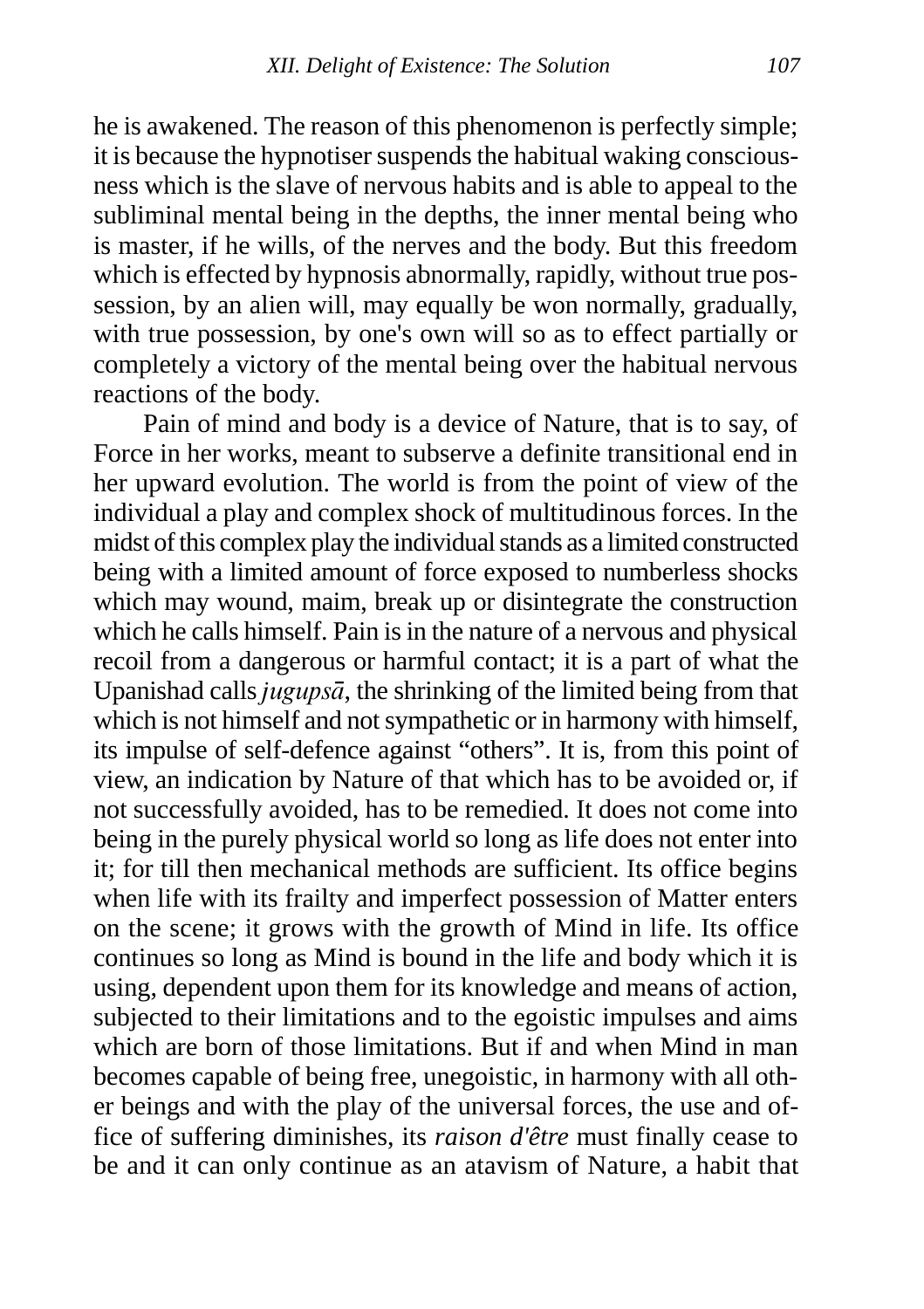has survived its use, a persistence of the lower in the as yet imperfect organisation of the higher. Its eventual elimination must be an essential point in the destined conquest of the soul over subjection to Matter and egoistic limitation in Mind.

This elimination is possible because pain and pleasure themselves are currents, one imperfect, the other perverse, but still currents of the delight of existence. The reason for this imperfection and this perversion is the self-division of the being in his consciousness by measuring and limiting Maya and in consequence an egoistic and piecemeal instead of a universal reception of contacts by the individual. For the universal soul all things and all contacts of things carry in them an essence of delight best described by the Sanskrit aesthetic term, rasa, which means at once sap or essence of a thing and its taste. It is because we do not seek the essence of the thing in its contact with us, but look only to the manner in which it affects our desires and fears, our cravings and shrinkings that grief and pain, imperfect and transient pleasure or indifference, that is to say, blank inability to seize the essence, are the forms taken by the Rasa. If we could be entirely disinterested in mind and heart and impose that detachment on the nervous being, the progressive elimination of these imperfect and perverse forms of Rasa would be possible and the true essential taste of the inalienable delight of existence in all its variations would be within our reach. We attain to something of this capacity for variable but universal delight in the aesthetic reception of things as represented by Art and Poetry, so that we enjoy there the Rasa or taste of the sorrowful, the terrible, even the horrible or repellent;<sup>1</sup> and the reason is because we are detached, disinterested, not thinking of ourselves or of self-defence  $(i\mu g \mu p s\bar{a})$ , but only of the thing and its essence. Certainly, this aesthetic reception of contacts is not a precise image or reflection of the pure delight which is supramental and supra-aesthetic; for the latter would eliminate sorrow, terror, horror and disgust with their cause while the former admits them: but it represents partially and imperfectly one stage of the progressive delight of the universal Soul in things in its manifestation and it admits us in one part of our nature to that detachment from egoistic sensa-

<sup>&</sup>lt;sup>1</sup> So termed in Sanskrit Rhetoric, the karuņa, bhayānaka and bībhatsa Rasas.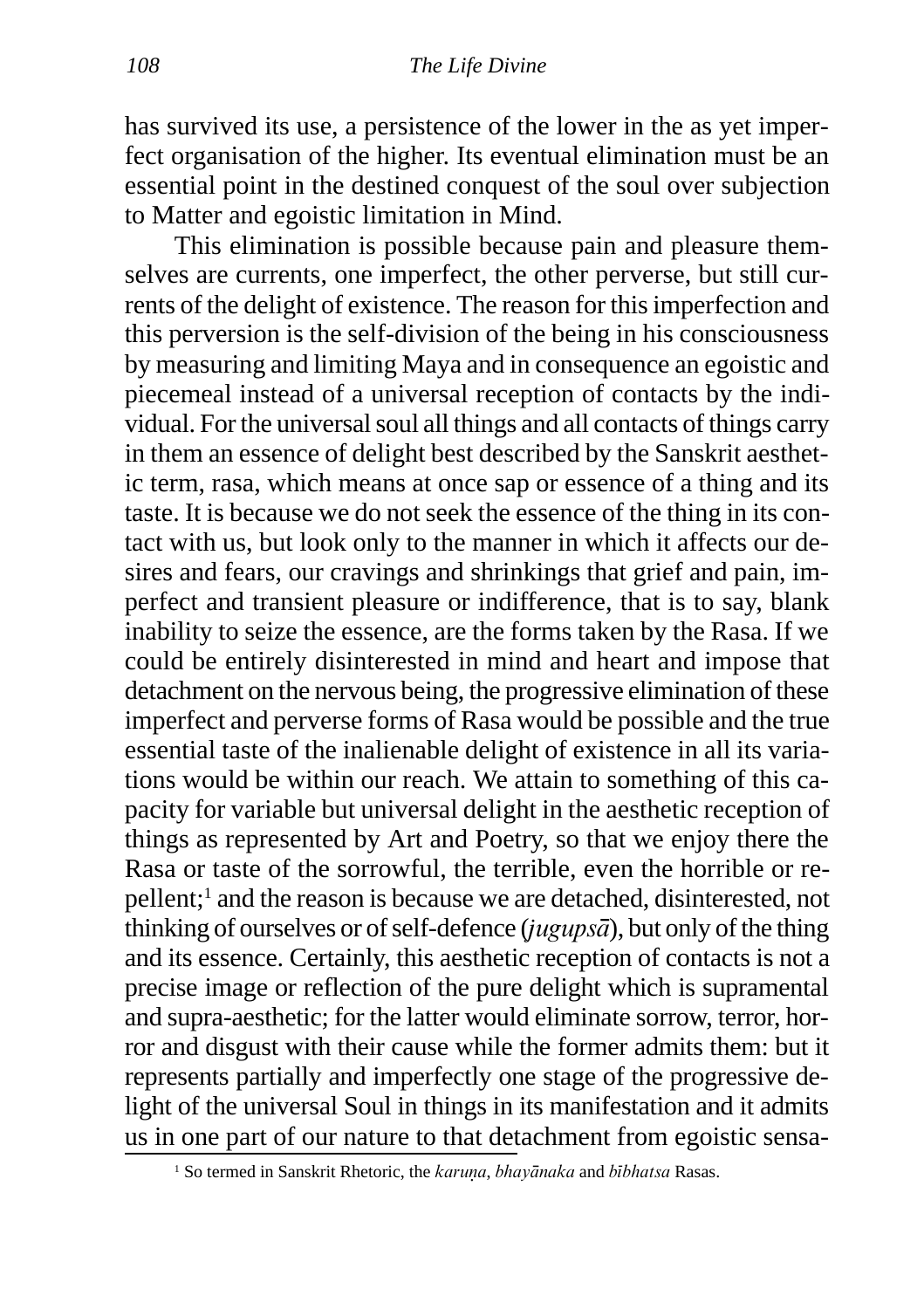tion and that universal attitude through which the one Soul sees harmony and beauty where we divided beings experience rather chaos and discord. The full liberation can come to us only by a similar liberation in all our parts, the universal aesthesis, the universal standpoint of knowledge, the universal detachment from all things and yet sympathy with all in our nervous and emotional being.

Since the nature of suffering is a failure of the conscious-force in us to meet the shocks of existence and a consequent shrinking and contraction and its root is an inequality of that receptive and possessing force due to our self-limitation by egoism consequent on the ignorance of our true Self, of Sachchidananda, the elimination of suffering must first proceed by the substitution of *titiksa*, the facing, enduring and conquest of all shocks of existence for  $jugups\bar{a}$ , the shrinking and contraction: by this endurance and conquest we proceed to an equality which may be either an equal indifference to all contacts or an equal gladness in all contacts; and this equality again must find a firm foundation in the substitution of the Sachchidananda consciousness which is All-Bliss for the egoconsciousness which enjoys and suffers. The Sachchidananda consciousness may be transcendent of the universe and aloof from it, and to this state of distant Bliss the path is equal indifference; it is the path of the ascetic. Or the Sachchidananda consciousness may be at once transcendent and universal; and to this state of present and all-embracing Bliss the path is surrender and loss of the ego in the universal and possession of an all-pervading equal delight; it is the path of the ancient Vedic sages. But neutrality to the imperfect touches of pleasure and the perverse touches of pain is the first direct and natural result of the soul's self-discipline and the conversion to equal delight can, usually, come only afterwards. The direct transformation of the triple vibration into Ananda is possible, but less easy to the human being.

Such then is the view of the universe which arises out of the integral Vedantic affirmation. An infinite, indivisible existence all-blissful in its pure self-consciousness moves out of its fundamental purity into the varied play of Force that is consciousness, into the movement of Prakriti which is the play of Maya. The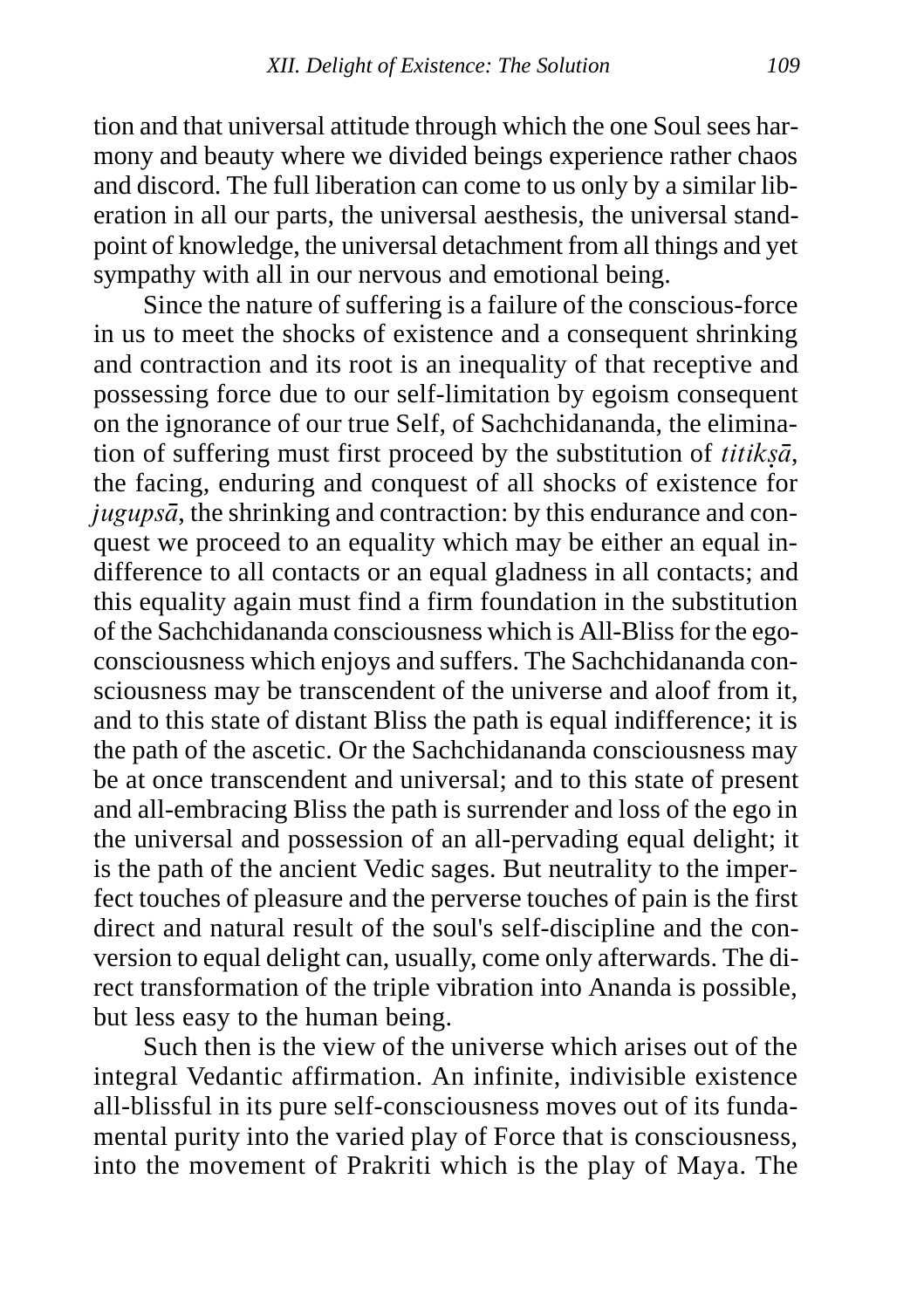delight of its existence is at first self-gathered, absorbed, subconscious in the basis of the physical universe; then emergent in a great mass of neutral movement which is not yet what we call sensation; then further emergent with the growth of mind and ego in the triple vibration of pain, pleasure and indifference originating from the limitation of the force of consciousness in the form and from its exposure to shocks of the universal Force which it finds alien to it and out of harmony with its own measure and standard; finally, the conscious emergence of the full Sachchidananda in its creations by universality, by equality, by self-possession and conquest of Nature. This is the course and movement of the world.

If it then be asked why the One Existence should take delight in such a movement, the answer lies in the fact that all possibilities are inherent in Its infinity and that the delight of existence – in its mutable becoming, not in its immutable being,– lies precisely in the variable realisation of its possibilities. And the possibility worked out here in the universe of which we are a part, begins from the concealment of Sachchidananda in that which seems to be its own opposite and its self-finding even amid the terms of that opposite. Infinite being loses itself in the appearance of non-being and emerges in the appearance of a finite Soul; infinite consciousness loses itself in the appearance of a vast indeterminate inconscience and emerges in the appearance of a superficial limited consciousness; infinite self-sustaining Force loses itself in the appearance of a chaos of atoms and emerges in the appearance of the insecure balance of a world; infinite Delight loses itself in the appearance of an insensible Matter and emerges in the appearance of a discordant rhythm of varied pain, pleasure and neutral feeling, love, hatred and indifference; infinite unity loses itself in the appearance of a chaos of multiplicity and emerges in a discord of forces and beings which seek to recover unity by possessing, dissolving and devouring each other. In this creation the real Sachchidananda has to emerge. Man, the individual, has to become and to live as a universal being; his limited mental consciousness has to widen to the superconscient unity in which each embraces all; his narrow heart has to learn the infinite embrace and replace its lusts and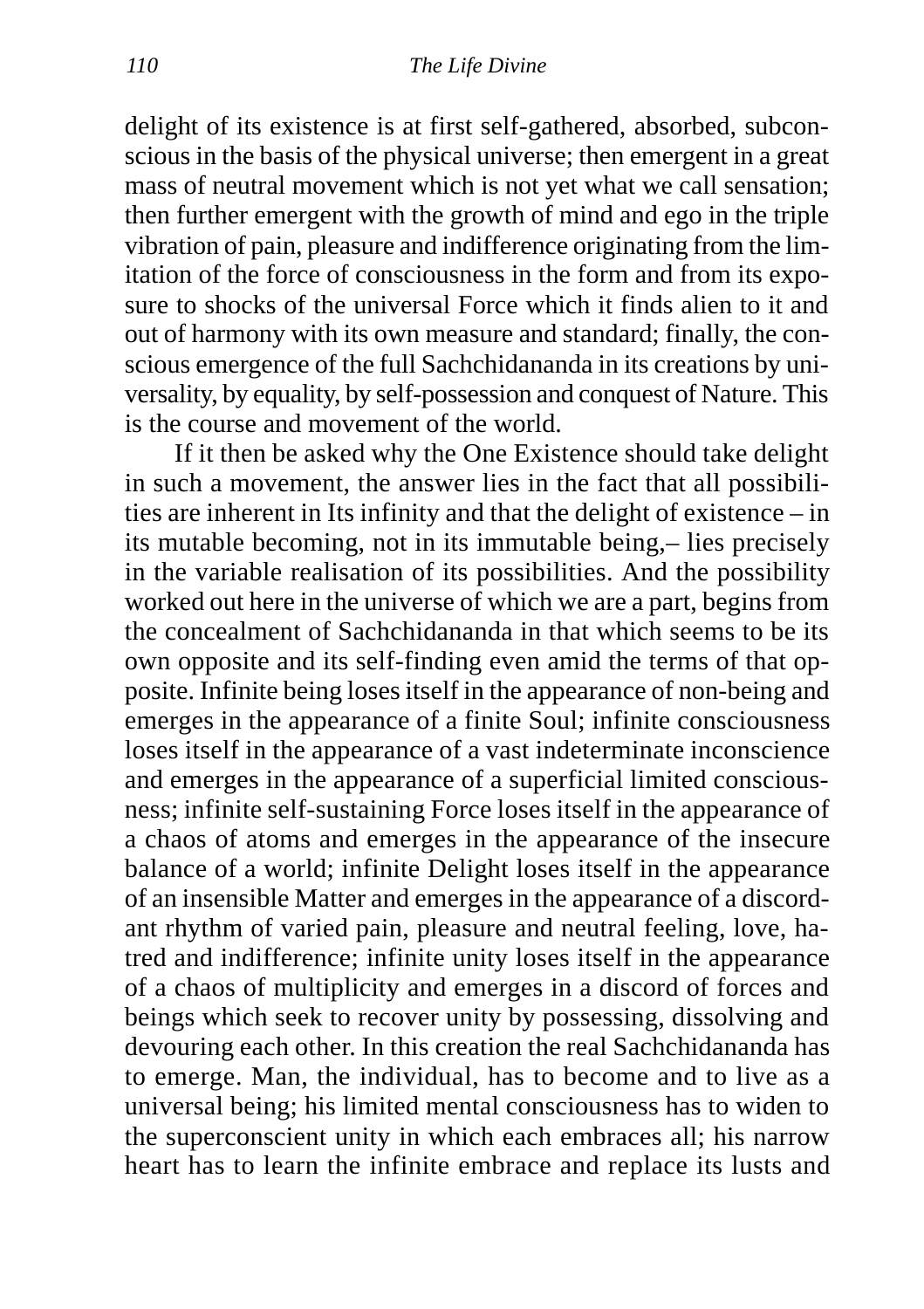discords by universal love and his restricted vital being to become equal to the whole shock of the universe upon it and capable of universal delight; his very physical being has to know itself as no separate entity but as one with and sustaining in itself the whole flow of the indivisible Force that is all things; his whole nature has to reproduce in the individual the unity, the harmony, the oneness-in-all of the supreme Existence-Consciousness-Bliss.

Through all this play the secret reality is always one and the same delight of existence,– the same in the delight of the subconscious sleep before the emergence of the individual, in the delight of the struggle and all the varieties, vicissitudes, perversions, conversions, reversions of the effort to find itself amid the mazes of the half-conscious dream of which the individual is the centre, and in the delight of the eternal superconscient self-possession into which the individual must wake and there become one with the indivisible Sachchidananda. This is the play of the One, the Lord, the All as it reveals itself to our liberated and enlightened knowledge from the conceptive standpoint of this material universe.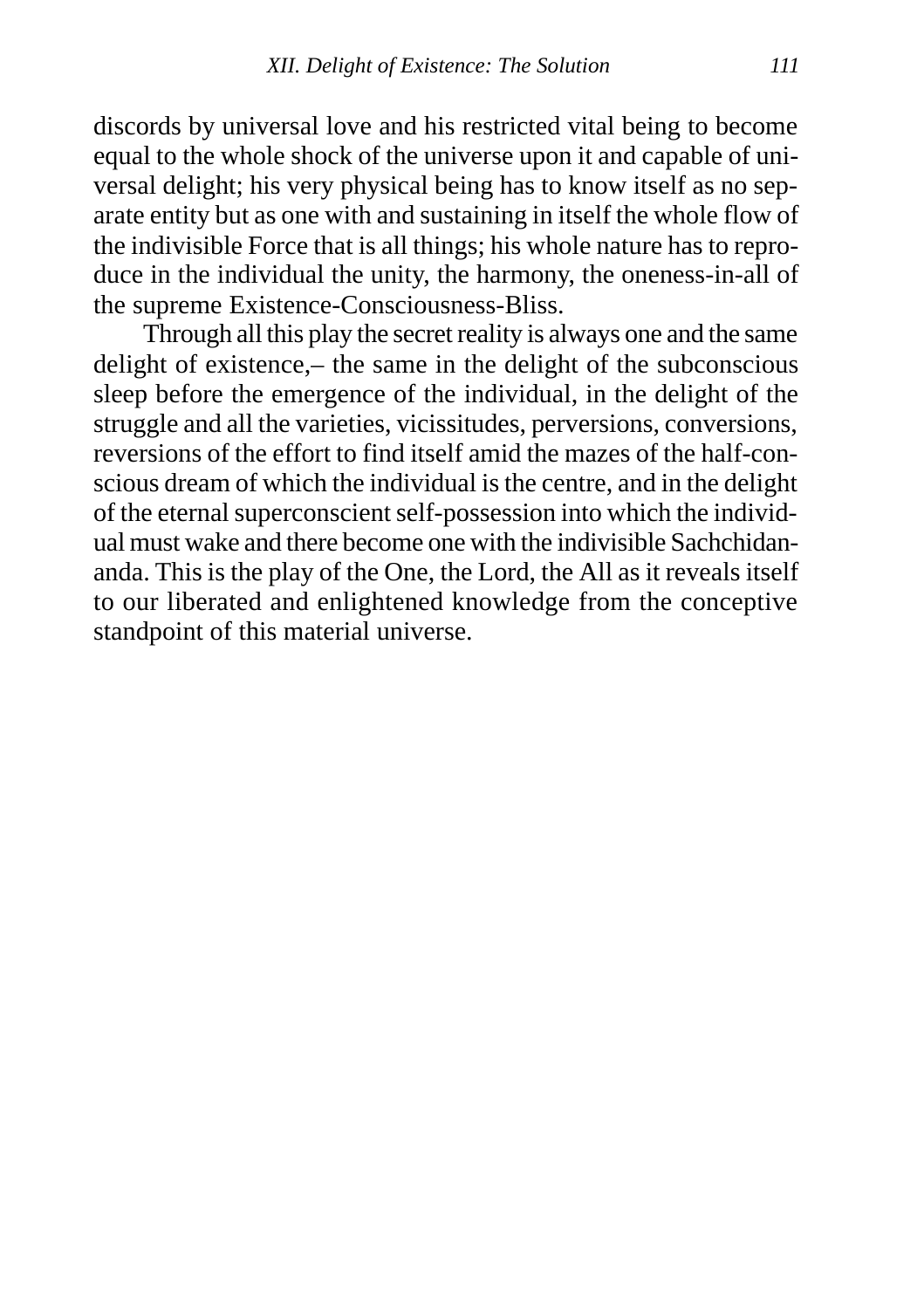## **Chapter XIII The Divine Maya**

By the Names of the Lord and hers they shaped and measured the force of the Mother of Light; wearing might after might of that Force as a robe the lords of Maya shaped out Form in this Being.

The Masters of Maya shaped all by His Maya; the Fathers who have divine vision set Him within as a child that is to be born.

*Rig Veda.1*

Existence that acts and creates by the power and from the pure delight of its conscious being is the reality that we are, the self of all our modes and moods, the cause, object and goal of all our doing, becoming and creating. As the poet, artist or musician when he creates does really nothing but develop some potentiality in his unmanifested self into a form of manifestation and as the thinker, statesman, mechanist only bring out into a shape of things that which lay hidden in themselves, was themselves, is still themselves when it is cast into form, so is it with the world and the Eternal. All creation or becoming is nothing but this self-manifestation. Out of the seed there evolves that which is already in the seed, pre-existent in being, predestined in its will to become, prearranged in the delight of becoming. The original plasm held in itself in force of being the resultant organism. For it is always that secret, burdened, self-knowing force which labours under its own irresistible impulse to manifest the form of itself with which it is charged. Only, the individual who creates or develops out of himself, makes a distinction between himself, the force that works in him and the material in which he works. In reality the force is himself, the individualised consciousness which it instrumentalises is himself, the material which it uses is himself, the resultant form is himself. In other words it is one existence, one force, one delight of being which concentrates itself at various points, says of each "This is I" and works in it by a various play of self-force for a various play of self-formation.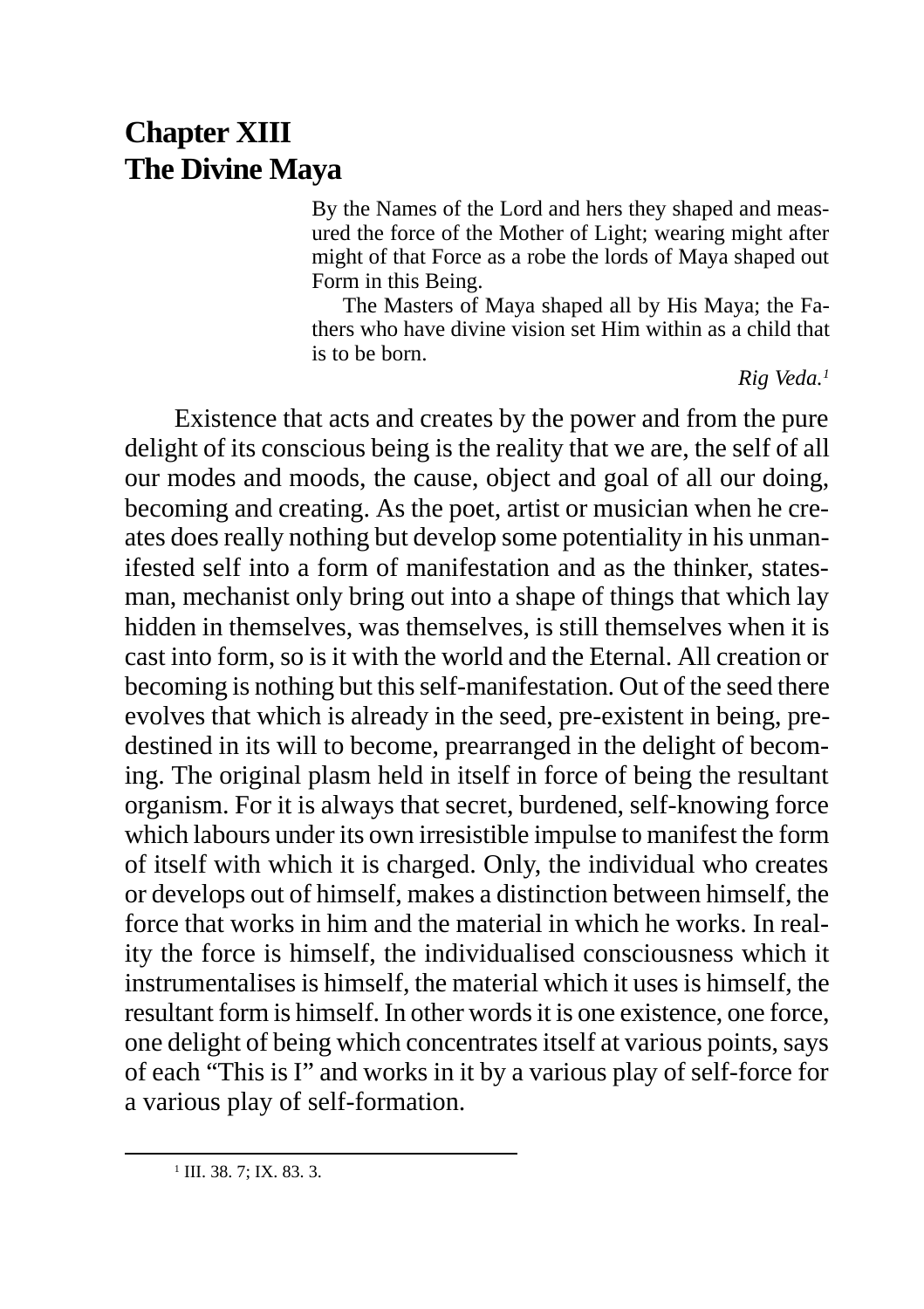What it produces is itself and can be nothing other than itself; it is working out a play, a rhythm, a development of its own existence, force of consciousness and delight of being. Therefore whatever comes into the world, seeks nothing but this, to be, to arrive at the intended form, to enlarge its self-existence in that form, to develop, manifest, increase, realise infinitely the consciousness and the power that is in it, to have the delight of coming into manifestation, the delight of the form of being, the delight of the rhythm of consciousness, the delight of the play of force and to aggrandise and perfect that delight by whatever means is possible, in whatever direction, through whatever idea of itself may be suggested to it by the Existence, the Conscious-Force, the Delight active within its deepest being.

And if there is any goal, any completeness towards which things tend, it can only be the completeness,– in the individual and in the whole which the individuals constitute,– of its self-existence, of its power and consciousness and of its delight of being. But such completeness is not possible in the individual consciousness concentrated within the limits of the individual formation; absolute completeness is not feasible in the finite because it is alien to the self-conception of the finite. Therefore the only final goal possible is the emergence of the infinite consciousness in the individual; it is his recovery of the truth of himself by self-knowledge and by self-realisation, the truth of the Infinite in being, the Infinite in consciousness, the Infinite in delight repossessed as his own Self and Reality of which the finite is only a mask and an instrument for various expression.

Thus by the very nature of the world-play as it has been realised by Sachchidananda in the vastness of His existence extended as Space and Time, we have to conceive first of an involution and a self-absorption of conscious being into the density and infinite divisibility of substance, for otherwise there can be no finite variation; next, an emergence of the self-imprisoned force into formal being, living being, thinking being; and finally a release of the formed thinking being into the free realisation of itself as the One and the Infinite at play in the world and by the release its recovery of the boundless existence-consciousnessbliss that even now it is secretly, really and eternally. This triple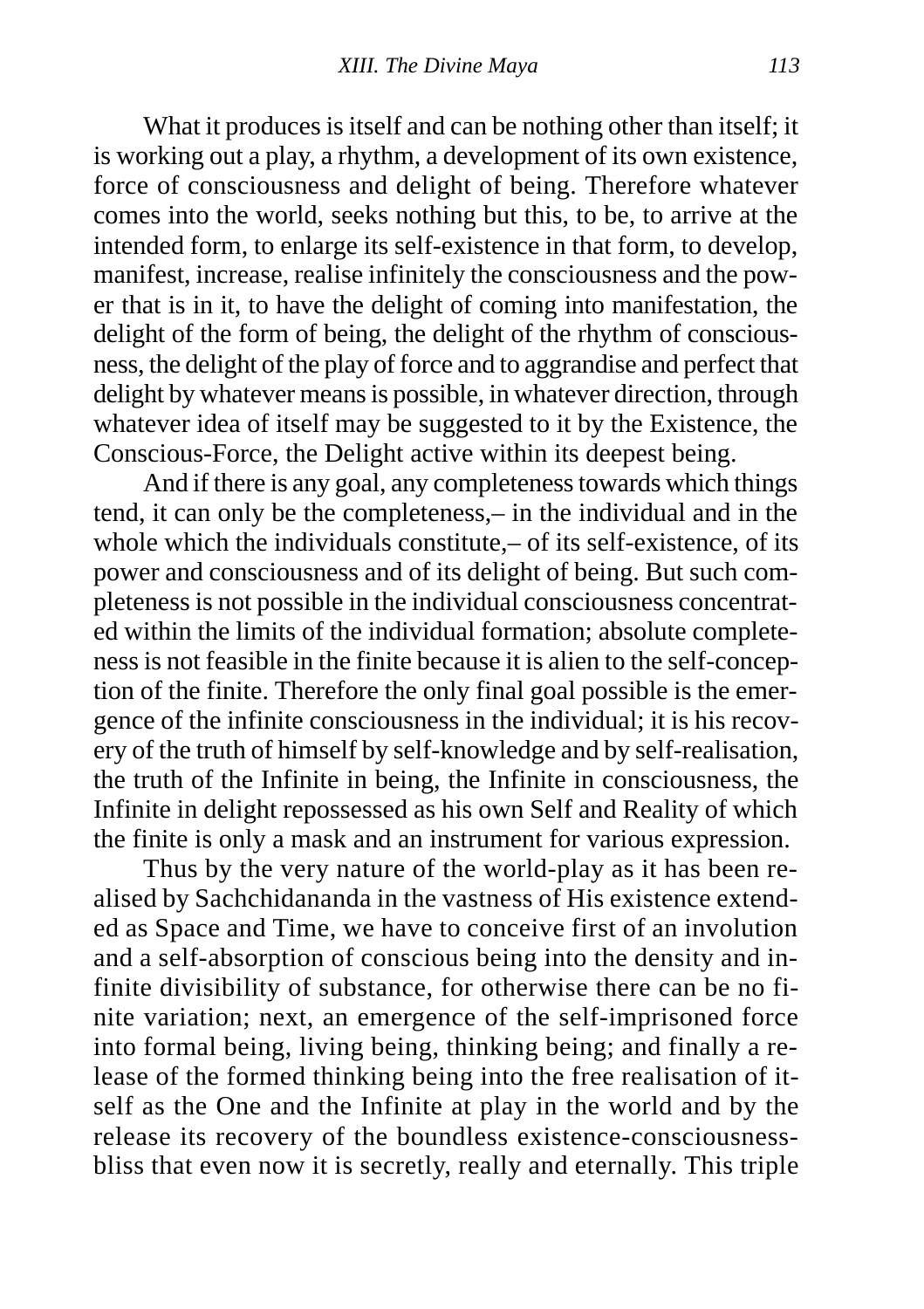movement is the whole key of the world-enigma.

It is so that the ancient and eternal truth of Vedanta receives into itself and illumines, justifies and shows us all the meaning of the modern and phenomenal truth of evolution in the universe. And it is so only that this modern truth of evolution which is the old truth of the Universal developing itself successively in Time, seen opaquely through the study of Force and Matter, can find its own full sense and justification,– by illuminating itself with the Light of the ancient and eternal truth still preserved for us in the Vedantic Scriptures. To this mutual self-discovery and self-illumination by the fusion of the old Eastern and the new Western knowledge the thought of the world is already turning.

Still, when we have found that all things are Sachchidananda, all has not yet been explained. We know the Reality of the universe, we do not yet know the process by which that Reality has turned itself into this phenomenon. We have the key of the riddle, we have still to find the lock in which it will turn. For this Existence, Conscious-Force, Delight does not work directly or with a sovereign irresponsibility like a magician building up worlds and universes by the mere fiat of its word. We perceive a process, we are aware of a Law.

It is true that this Law when we analyse it, seems to resolve itself into an equilibrium of the play of forces and a determination of that play into fixed lines of working by the accident of development and the habit of past realised energy. But this apparent and secondary truth is final to us only so long as we conceive of Force solely. When we perceive that Force is a self-expression of Existence, we are bound to perceive also that this line which Force has taken, corresponds to some self-truth of that Existence which governs and determines its constant curve and destination. And since consciousness is the nature of the original Existence and the essence of its Force, this truth must be a self-perception in Conscious-Being and this determination of the line taken by Force must result from a power of self-directive knowledge inherent in Consciousness which enables it to guide its own Force inevitably along the logical line of the original self-perception. It is then a self-determining power in universal consciousness, a capacity in self-awareness of infinite existence to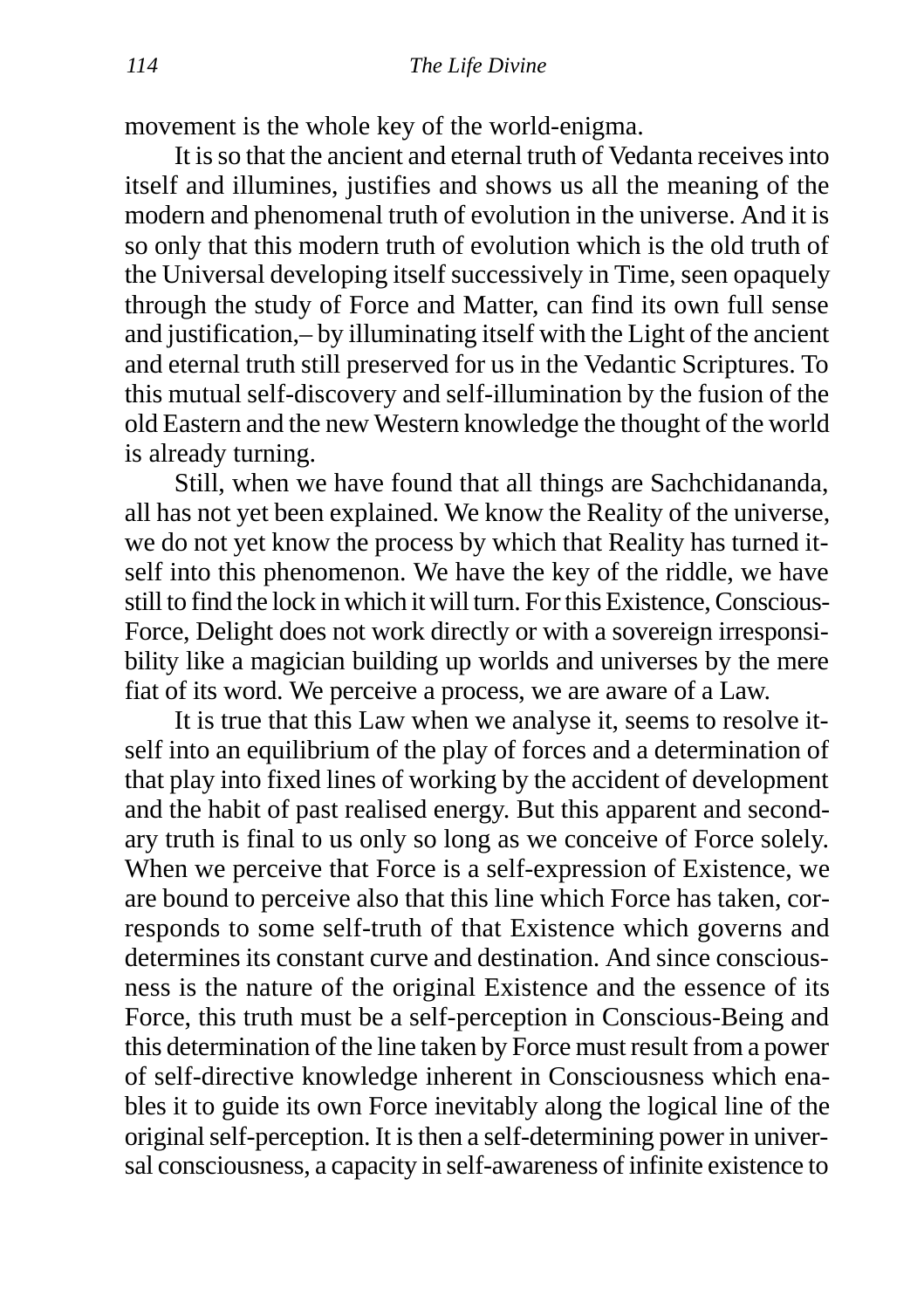perceive a certain Truth in itself and direct its force of creation along the line of that Truth, which has presided over the cosmic manifestation.

But why should we interpose any special power or faculty between the infinite Consciousness itself and the result of its workings? May not this Self-awareness of the Infinite range freely creating forms which afterwards remain in play so long as there is not the fiat that bids them cease,– even as the old Semitic Revelation tells us, "God said, Let there be Light, and there was Light"? But when we say, "God said, Let there be Light", we assume the act of a power of consciousness which determines light out of everything else that is not light; and when we say "and there was Light" we presume a directing faculty, an active power corresponding to the original perceptive power, which brings out the phenomenon and, working out Light according to the line of the original perception, prevents it from being overpowered by all the infinite possibilities that are other than itself. Infinite consciousness in its infinite action can produce only infinite results; to settle upon a fixed Truth or order of truths and build a world in conformity with that which is fixed, demands a selective faculty of knowledge commissioned to shape finite appearance out of the infinite Reality.

This power was known to the Vedic seers by the name of Maya. Maya meant for them the power of infinite consciousness to comprehend, contain in itself and measure out, that is to say, to form – for form is delimitation-Name and Shape out of the vast illimitable Truth of infinite existence. It is by Maya that static truth of essential being becomes ordered truth of active being,– or, to put it in more metaphysical language, out of the supreme being in which all is all without barrier of separative consciousness emerges the phenomenal being in which all is in each and each is in all for the play of existence with existence, consciousness with consciousness, force with force, delight with delight. This play of all in each and each in all is concealed at first from us by the mental play or the illusion of Maya which persuades each that he is in all but not all in him and that he is in all as a separated being not as a being always inseparably one with the rest of existence. Afterwards we have to emerge from this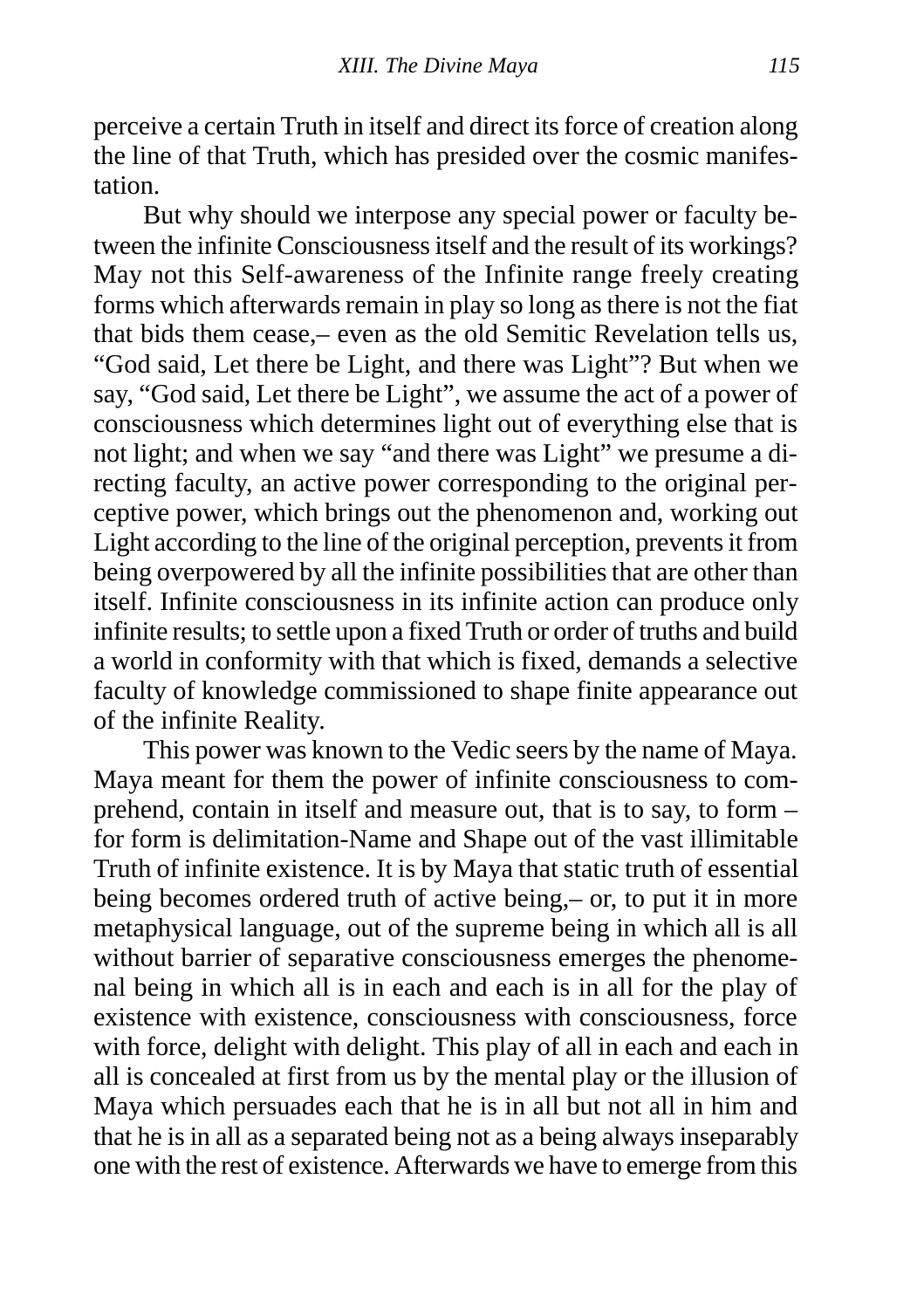error into the supramental play or the truth of Maya where the "each" and the "all" coexist in the inseparable unity of the one truth and the multiple symbol. The lower, present and deluding mental Maya has first to be embraced, then to be overcome; for it is God's play with division and darkness and limitation, desire and strife and suffering in which He subjects Himself to the Force that has come out of Himself and by her obscure suffers Himself to be obscured. That other Maya concealed by this mental has to be overpassed, then embraced; for it is God's play of the infinities of existence, the splendours of knowledge, the glories of force mastered and the ecstasies of love illimitable where He emerges out of the hold of Force, holds her instead and fulfils in her illumined that for which she went out from Him at the first.

This distinction between the lower and the higher Maya is the link in thought and in cosmic Fact which the pessimistic and illusionist philosophies miss or neglect. To them the mental Maya, or perhaps an Overmind, is the creatrix of the world, and a world created by mental Maya would indeed be an inexplicable paradox and a fixed yet floating nightmare of conscious existence which could neither be classed as an illusion nor as a reality. We have to see that the mind is only an intermediate term between the creative governing knowledge and the soul imprisoned in its works. Sachchidananda, involved by one of His lower movements in the self-oblivious absorption of Force that is lost in the form of her own workings, returns towards Himself out of the self-oblivion; Mind is only one of His instruments in the descent and the ascent. It is an instrument of the descending creation, not the secret creatrix,– a transitional stage in the ascent, not our high original source and the consummate term of cosmic existence.

The philosophies which recognise Mind alone as the creator of the worlds or accept an original principle with Mind as the only mediator between it and the forms of the universe, may be divided into the purely noumenal and the idealistic. The purely noumenal recognise in the cosmos only the work of Mind, Thought, Idea: but Idea may be purely arbitrary and have no essential relation to any real Truth of existence; or such Truth,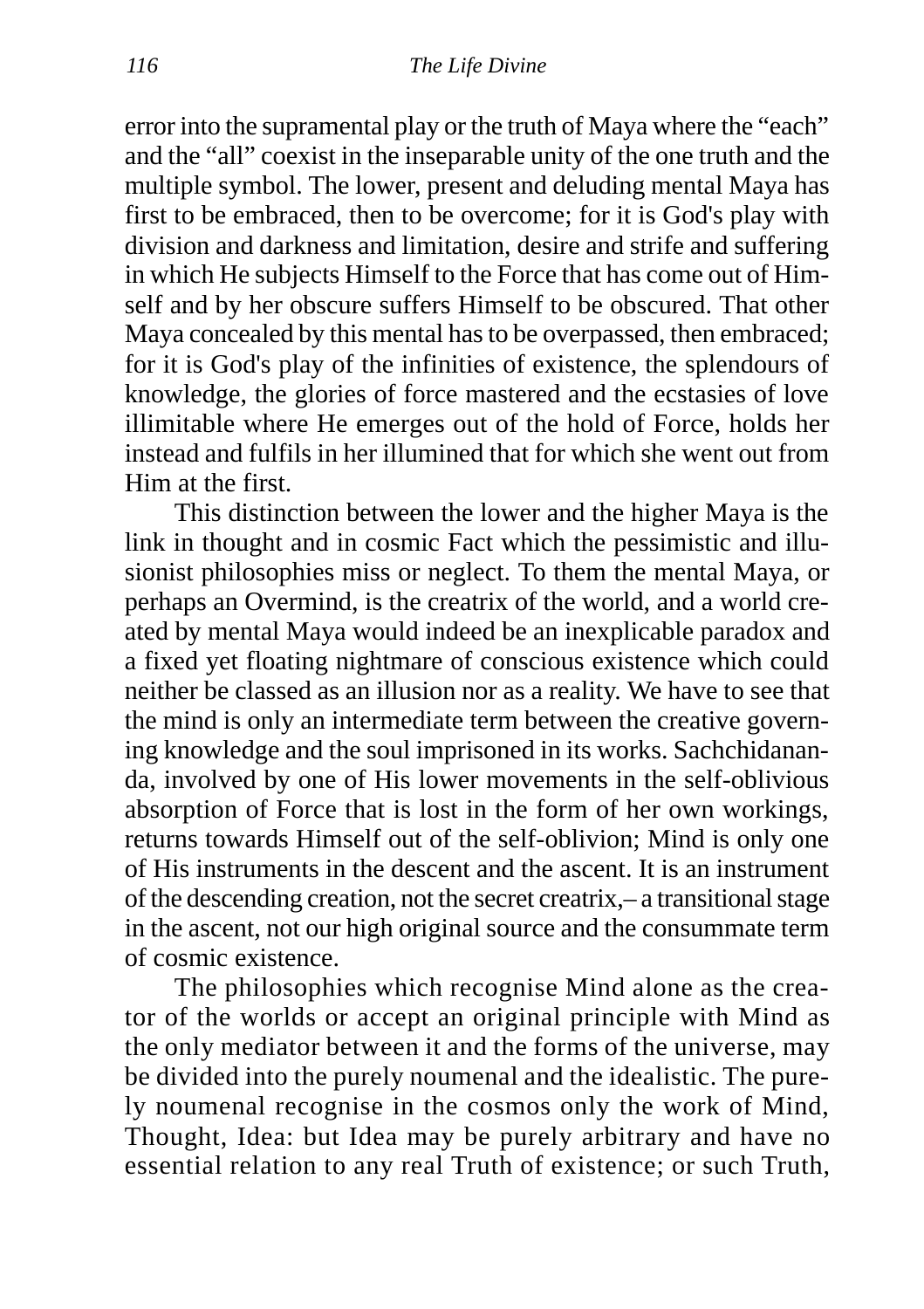if it exists, may be regarded as a mere Absolute aloof from all relations and irreconcilable with a world of relations. The idealistic interpretation supposes a relation between the Truth behind and the conceptive phenomenon in front, a relation which is not merely that of an antinomy and opposition. The view I am presenting goes farther in idealism; it sees the creative Idea as Real-Idea, that is to say, a power of Conscious Force expressive of real being, born out of real being and partaking of its nature and neither a child of the Void nor a weaver of fictions. It is conscious Reality throwing itself into mutable forms of its own imperishable and immutable substance. The world is therefore not a figment of conception in the universal Mind, but a conscious birth of that which is beyond Mind into forms of itself. A Truth of conscious being supports these forms and expresses itself in them, and the knowledge corresponding to the truth thus expressed reigns as a supramental Truth-Consciousness<sup>1</sup> organising real ideas in a perfect harmony before they are cast into the mental-vital-material mould. Mind, Life and Body are an inferior consciousness and a partial expression which strives to arrive in the mould of a various evolution at that superior expression of itself already existent to the Beyond-Mind. That which is in the Beyond-Mind is the ideal which in its own conditions it is labouring to realise.

From our ascending point of view we may say that the Real is behind all that exists; it expresses itself intermediately in an Ideal which is a harmonised truth of itself; the Ideal throws out a phenomenal reality of variable conscious-being which, inevitably drawn towards its own essential Reality, tries at last to recover it entirely whether by a violent leap or normally through the Ideal which put it forth. It is this that explains the imperfect reality of human existence as seen by the Mind, the instinctive aspiration in the mental being towards a perfectibility ever beyond itself, towards the concealed harmony of the Ideal, and the supreme surge of the spirit beyond the ideal to the transcendental. The very facts of our consciousness, its constitution and

<sup>&</sup>lt;sup>1</sup> I take the phrase from the Rig Veda,–*rta-cit*, which means the consciousness of essential truth of being (satyam), of ordered truth of active being (rtam) and the vast self-awareness (brhat) in which alone this consciousness is possible.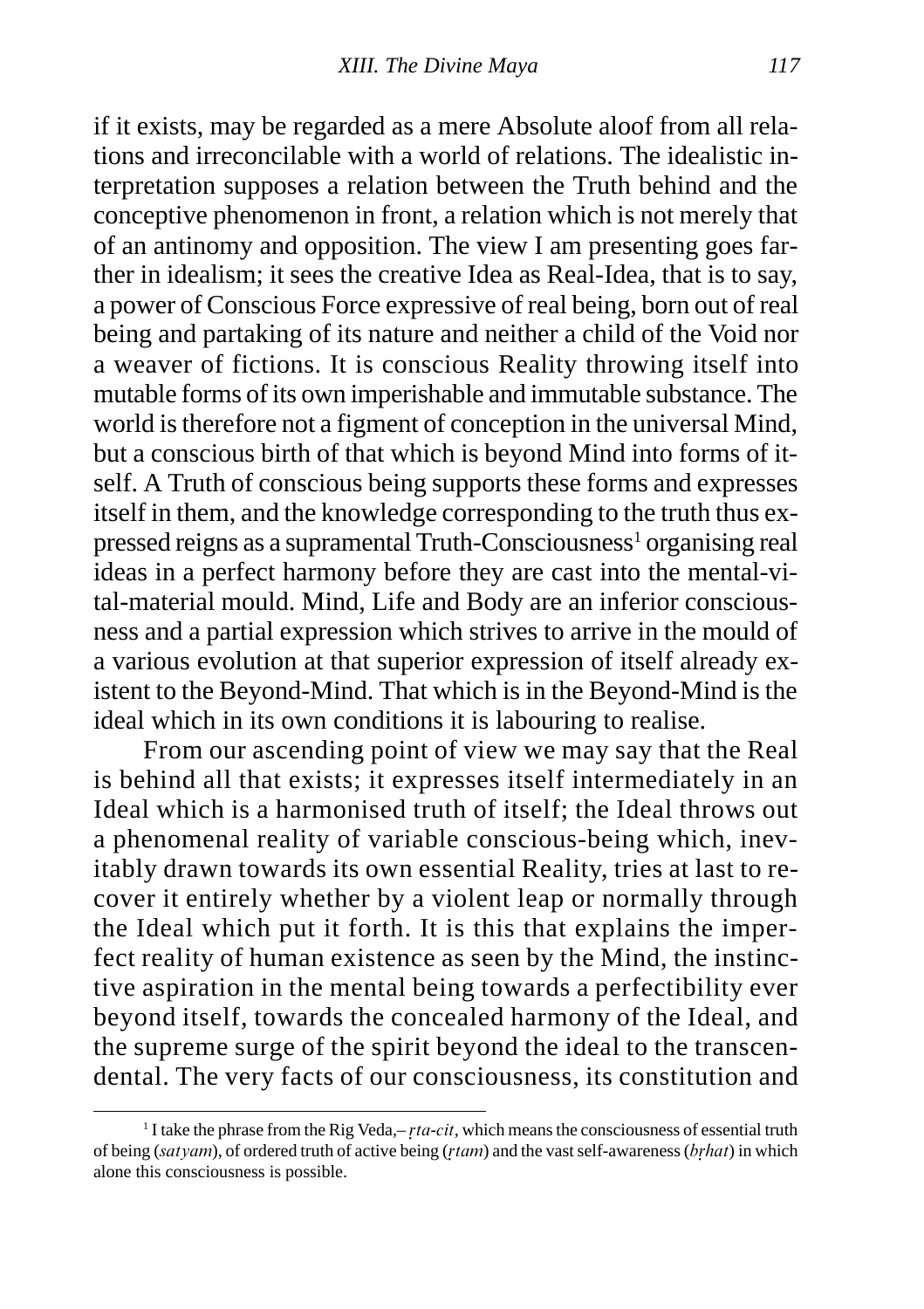its necessity presuppose such a triple order; they negate the dual and irreconcilable antithesis of a mere Absolute to a mere relativity.

Mind is not sufficient to explain existence in the universe. Infinite Consciousness must first translate itself into infinite faculty of Knowledge or, as we call it from our point of view, omniscience. But Mind is not a faculty of knowledge nor an instrument of omniscience; it is a faculty for the seeking of knowledge, for expressing as much as it can gain of it in certain forms of a relative thought and for using it towards certain capacities of action. Even when it finds, it does not possess; it only keeps a certain fund of current coin of Truth – not Truth itself-in the bank of Memory to draw upon according to its needs. For Mind is that which does not know, which tries to know and which never knows except as in a glass darkly. It is the power which interprets truth of universal existence for the practical uses of a certain order of things; it is not the power which knows and guides that existence and therefore it cannot be the power which created or manifested it.

But if we suppose an infinite Mind which would be free from our limitations, that at least might well be the creator of the universe? But such a Mind would be something quite different from the definition of mind as we know it: it would be something beyond mentality; it would be the supramental Truth. An infinite Mind constituted in the terms of mentality as we know it could only create an infinite chaos, a vast clash of chance, accident, vicissitude wandering towards an indeterminate end after which it would be always tentatively groping and aspiring. An infinite, omniscient, omnipotent Mind would not be mind at all, but supramental knowledge.

Mind, as we know it, is a reflective mirror which receives presentations or images of a pre-existent Truth or Fact, either external to or at least vaster than itself. It represents to itself from moment to moment the phenomenon that is or has been. It possesses also the faculty of constructing in itself possible images other than those of the actual fact presented to it; that is to say, it represents to itself not only phenomenon that has been but also phenomenon that may be: it cannot, be it noted,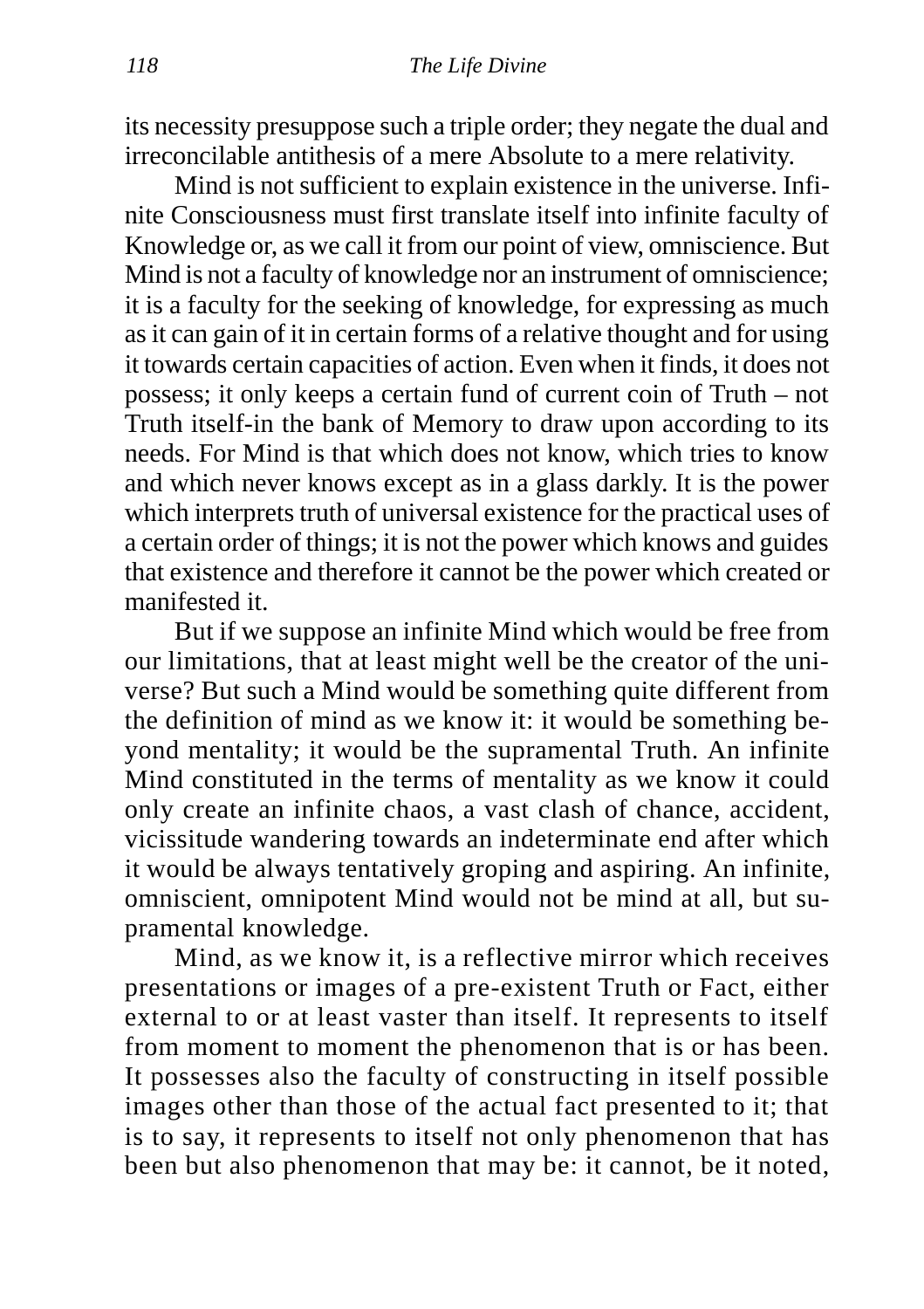represent to itself phenomenon that assuredly will be, except when it is an assured repetition of what is or has been. It has, finally, the faculty of forecasting new modifications which it seeks to construct out of the meeting of what has been and what may be, out of the fulfilled possibility and the unfulfilled, something that it sometimes succeeds in constructing more or less exactly, sometimes fails to realise, but usually finds cast into other forms than it forecasted and turned to other ends than it desired or intended.

An infinite Mind of this character might possibly construct an accidental cosmos of conflicting possibilities and it might shape it into something shifting, something always transient, something ever uncertain in its drift, neither real nor unreal, possessed of no definite end or aim but only an endless succession of momentary aims leading,– since there is no superior directing power of knowledge,– eventually nowhither. Nihilism or Illusionism or some kindred philosophy is the only logical conclusion of such a pure noumenalism. The cosmos so constructed would be a presentation or reflection of something not itself, but always and to the end a false presentation, a distorted reflection; all cosmic existence would be a Mind struggling to work out fully its imaginations, but not succeeding, because they have no imperative basis of self-truth; overpowered and carried forward by the stream of its own past energies, it would be borne onward indeterminately for ever without issue unless or until it can either slay itself or fall into an eternal stillness. That traced to its roots is Nihilism and Illusionism and it is the only wisdom if we suppose that our human mentality or anything at all like it represents the highest cosmic force and the original conception at work in the universe.

But the moment we find in the original power of knowledge a higher force than that which is represented by our human mentality, this conception of the universe becomes insufficient and therefore invalid. It has its truth but it is not the whole truth. It is law of the immediate appearance of the universe, but not of its original truth and ultimate fact. For we perceive behind the action of Mind, Life and Body, something that is not embraced in the stream of Force but embraces and controls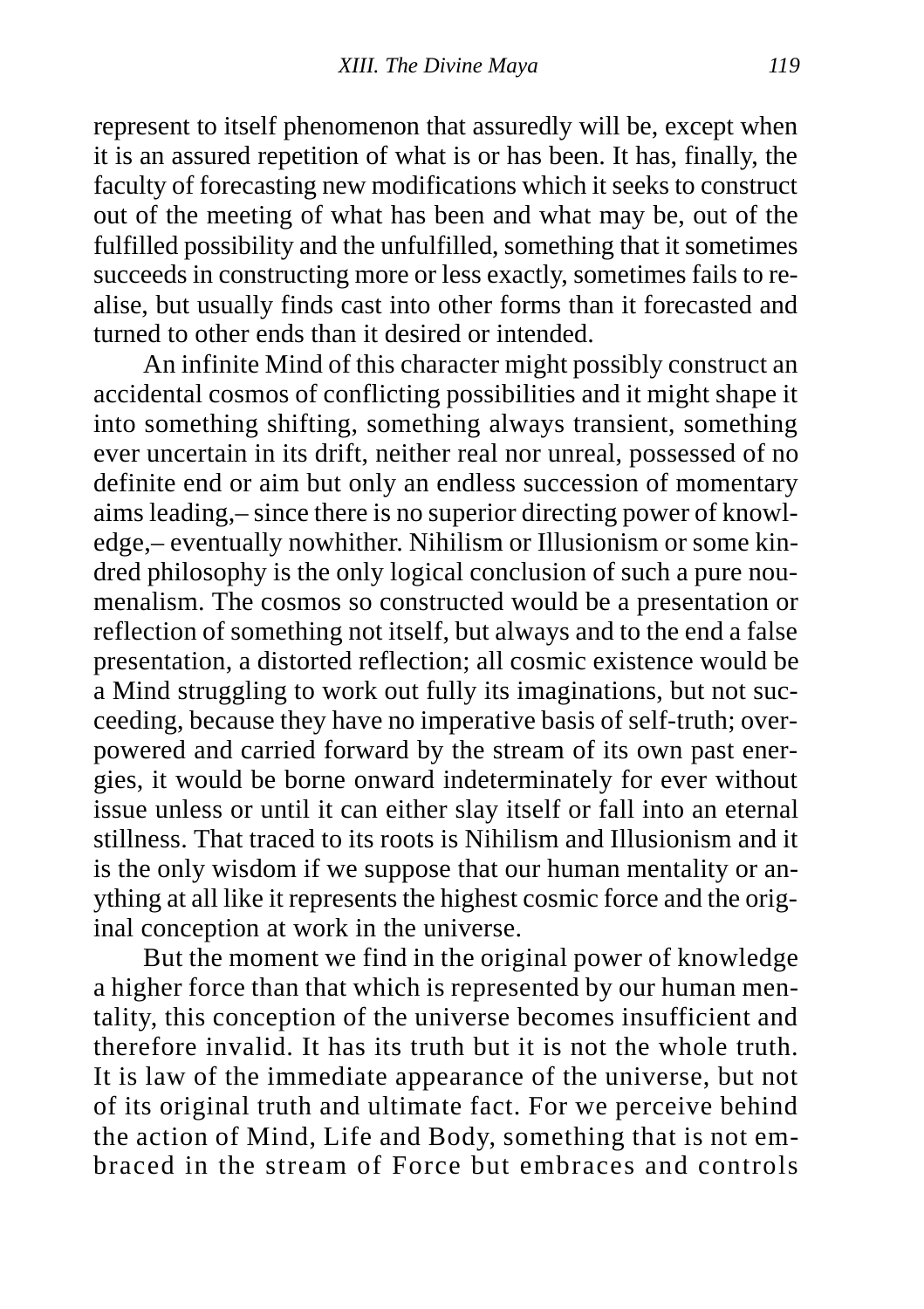it; something that is not born into a world which it seeks to interpret, but has created in its being a world of which it has the omniscience; something that does not labour perpetually to form something else out of itself while it drifts in the overmastering surge of past energies it can no longer control, but has already in its consciousness a perfect Form of itself and is here gradually unfolding it. The world expresses a foreseen Truth, obeys a predetermining Will, realises an original formative self-vision,– it is the growing image of a divine creation.

So long as we work only through the mentality governed by appearances, this something beyond and behind and yet always immanent can be only an inference or a presence vaguely felt. We perceive a law of cyclic progress and infer an ever-increasing perfection of somewhat that is somewhere foreknown. For everywhere we see Law founded in self-being and, when we penetrate within into the rationale of its process, we find that Law is the expression of an innate knowledge, a knowledge inherent in the existence which is expressing itself and implied in the force that expresses it; and Law developed by Knowledge so as to allow of progression implies a divinely seen goal towards which the motion is directed. We see too that our reason seeks to emerge out of and dominate the helpless drift of our mentality and we arrive at the perception that Reason is only a messenger, a representative or a shadow of a greater consciousness beyond itself which does not need to reason because it is all and knows all that it is. And we can then pass to the inference that this source of Reason is identical with the Knowledge that acts as Law in the world. This Knowledge determines its own law sovereignly because it knows what has been, is and will be and it knows because it is eternally, and infinitely cognises itself. Being that is infinite consciousness, infinite consciousness that is omnipotent force, when it makes a world,– that is to say, a harmony of itself,– its object of consciousness, becomes seizable by our thought as a cosmic existence that knows its own truth and realises in forms that which it knows.

But it is only when we cease to reason and go deep into ourselves, into that secrecy where the activity of mind is stilled, that this other consciousness becomes really manifest to us – how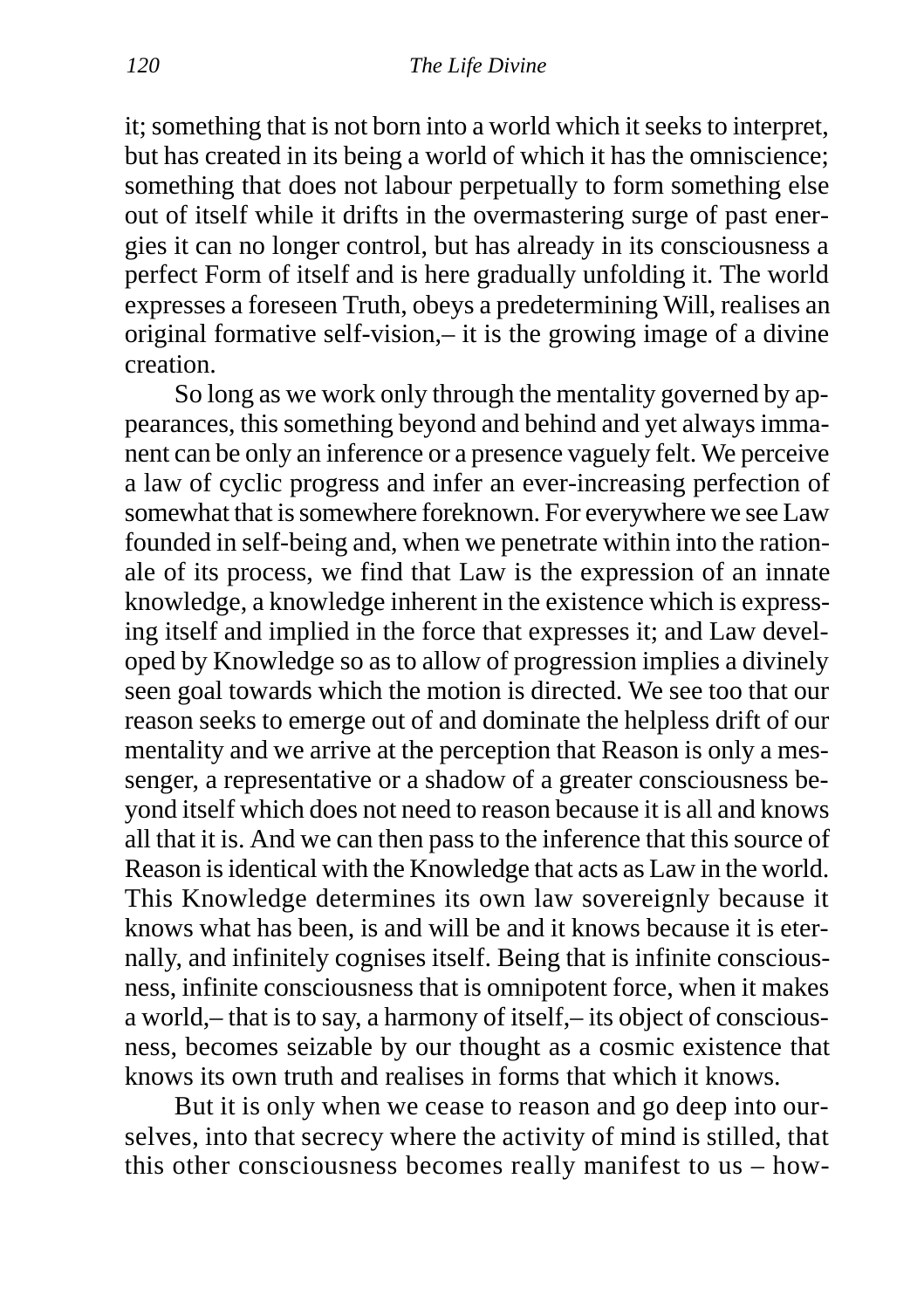ever imperfectly owing to our long habit of mental reaction and mental limitation. Then we can know surely in an increasing illumination that which we had uncertainly conceived by the pale and flickering light of Reason. Knowledge waits seated beyond mind and intellectual reasoning, throned in the luminous vast of illimitable selfvision.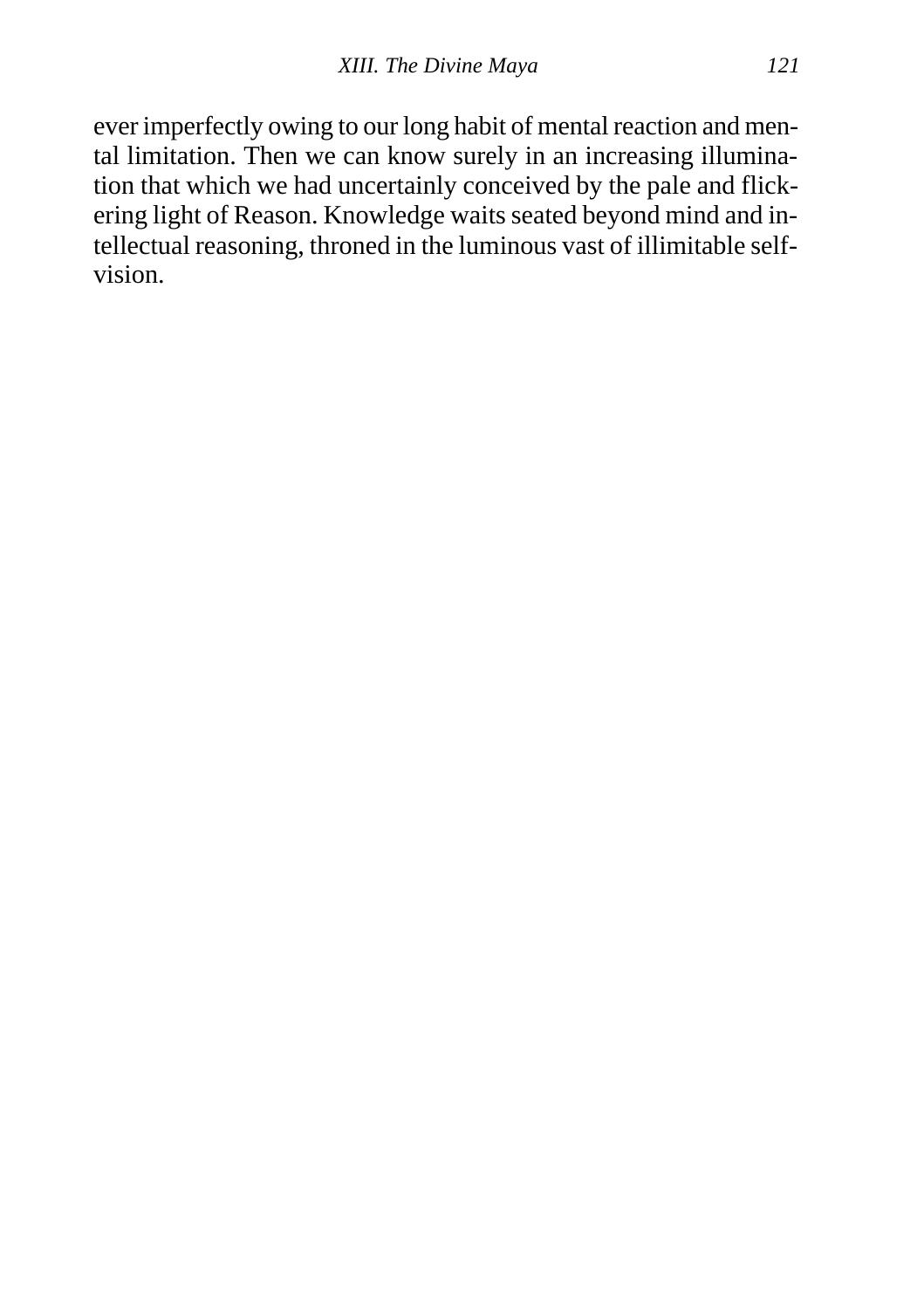## **Chapter XIV The Supermind as Creator**

All things are self-deployings of the Divine Knowledge. *Vishnu Purana.1*

A principle of active Will and Knowledge superior to Mind and creatrix of the worlds is then the intermediary power and state of being between that self-possession of the One and this flux of the Many. This principle is not entirely alien to us; it does not belong solely and incommunicably to a Being who is entirely other than ourselves or to a state of existence from which we are mysteriously projected into birth, but also rejected and unable to return. If it seems to us to be seated on heights far above us, yet are they the heights of our own being and accessible to our tread. We can not only infer and glimpse that Truth, but we are capable of realising it. We may by a progressive expanding or a sudden luminous self-transcendence mount up to these summits in unforgettable moments or dwell on them during hours or days of greatest superhuman experience. When we descend again, there are doors of communication which we can keep always open or reopen even though they should constantly shut. But to dwell there permanently on this last and highest summit of the created and creative being is in the end the supreme ideal for our evolving human consciousness when it seeks not self-annulment but self-perfection. For, as we have seen, this is the original Idea and the final harmony and truth to which our gradual self-expression in the world returns and which it is meant to achieve.

Still, we may doubt whether it is possible, now or at all, to give any account of this state to the human intellect or to utilise in any communicable and organisable way its divine workings for the elevation of our human knowledge and action. The doubt does not arise solely from the rarity or dubiety of any known phenomena that would betray a human working of this divine faculty, or from the remoteness which separates this action

 $1$  II. 12. 39.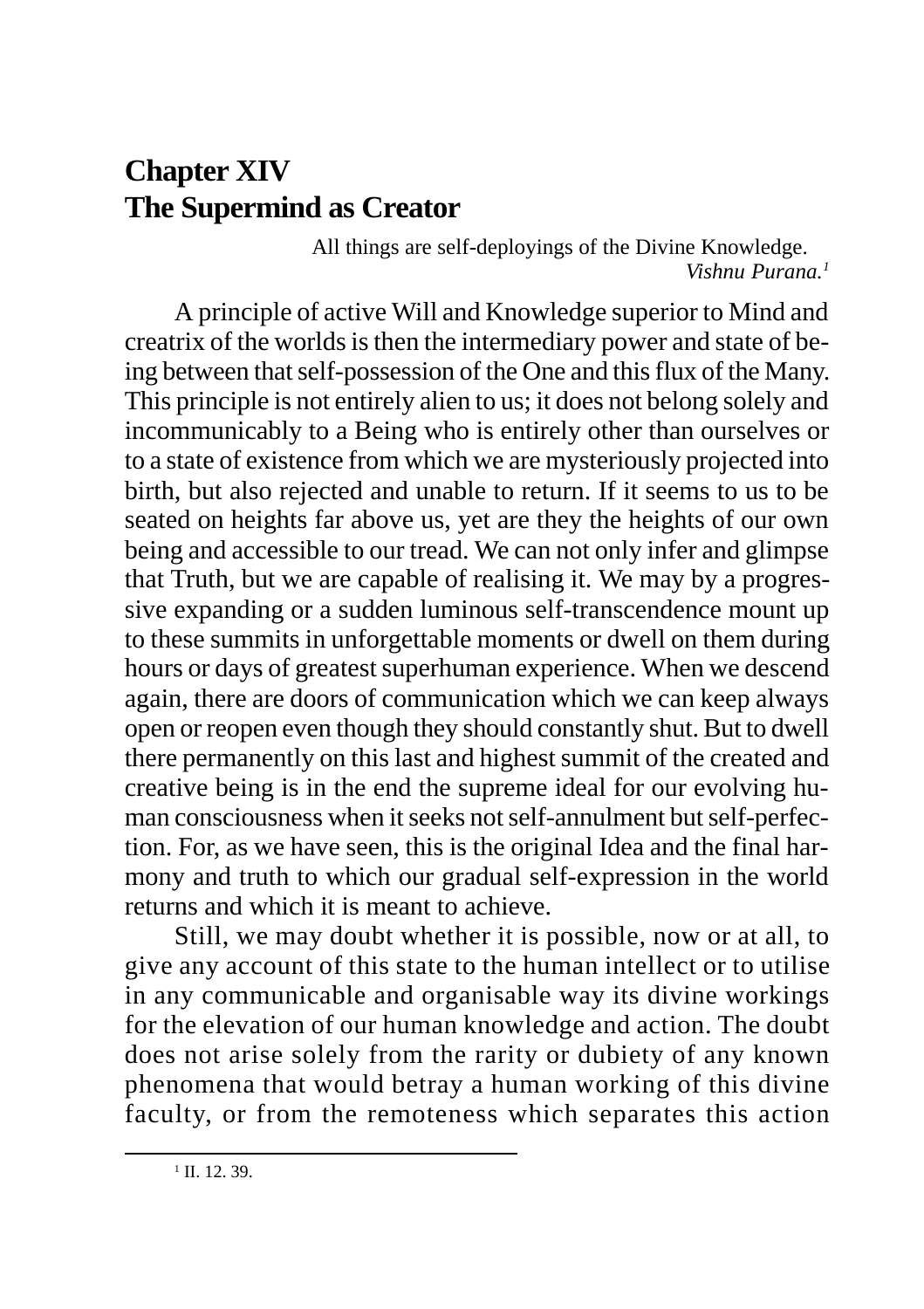from the experience and verifiable knowledge of ordinary humanity; it is strongly suggested also by the apparent contradiction in both essence and operation between human mentality and the divine Supermind.

And certainly, if this consciousness had no relation at all to mind nor anywhere any identity with the mental being, it would be quite impossible to give any account of it to our human notions. Or, if it were in its nature only vision in knowledge and not at all dynamic power of knowledge, we could hope to attain by its contact a beatific state of mental illumination, but not a greater light and power for the works of the world. But since this consciousness is creatrix of the world, it must be not only state of knowledge, but power of knowledge, and not only a Will to light and vision, but a Will to power and works. And since Mind too is created out of it, Mind must be a development by limitation out of this primal faculty and this mediatory act of the supreme Consciousness and must therefore be capable of resolving itself back into it through a reverse development by expansion. For always Mind must be identical with Supermind in essence and conceal in itself the potentiality of Supermind, however different or even contrary it may have become in its actual forms and settled modes of operation. It may not then be an irrational or unprofitable attempt to strive by the method of comparison and contrast towards some idea of the Supermind from the standpoint and in the terms of our intellectual knowledge. The idea, the terms may well be inadequate and yet still serve as a finger of light pointing us onward on a way which to some distance at least we may tread. Moreover it is possible for Mind to rise beyond itself into certain heights or planes of consciousness which receive into themselves some modified light or power of the supramental consciousness and know that by an illumination, intuition or a direct contact or experience, although to live in it and see and act from it is a victory that has not yet been made humanly possible.

And first we may pause a moment and ask ourselves whether no light can be found from the past which will guide us towards these ill-explored domains. We need a name, and we need a starting-point. For we have called this state of consciousness the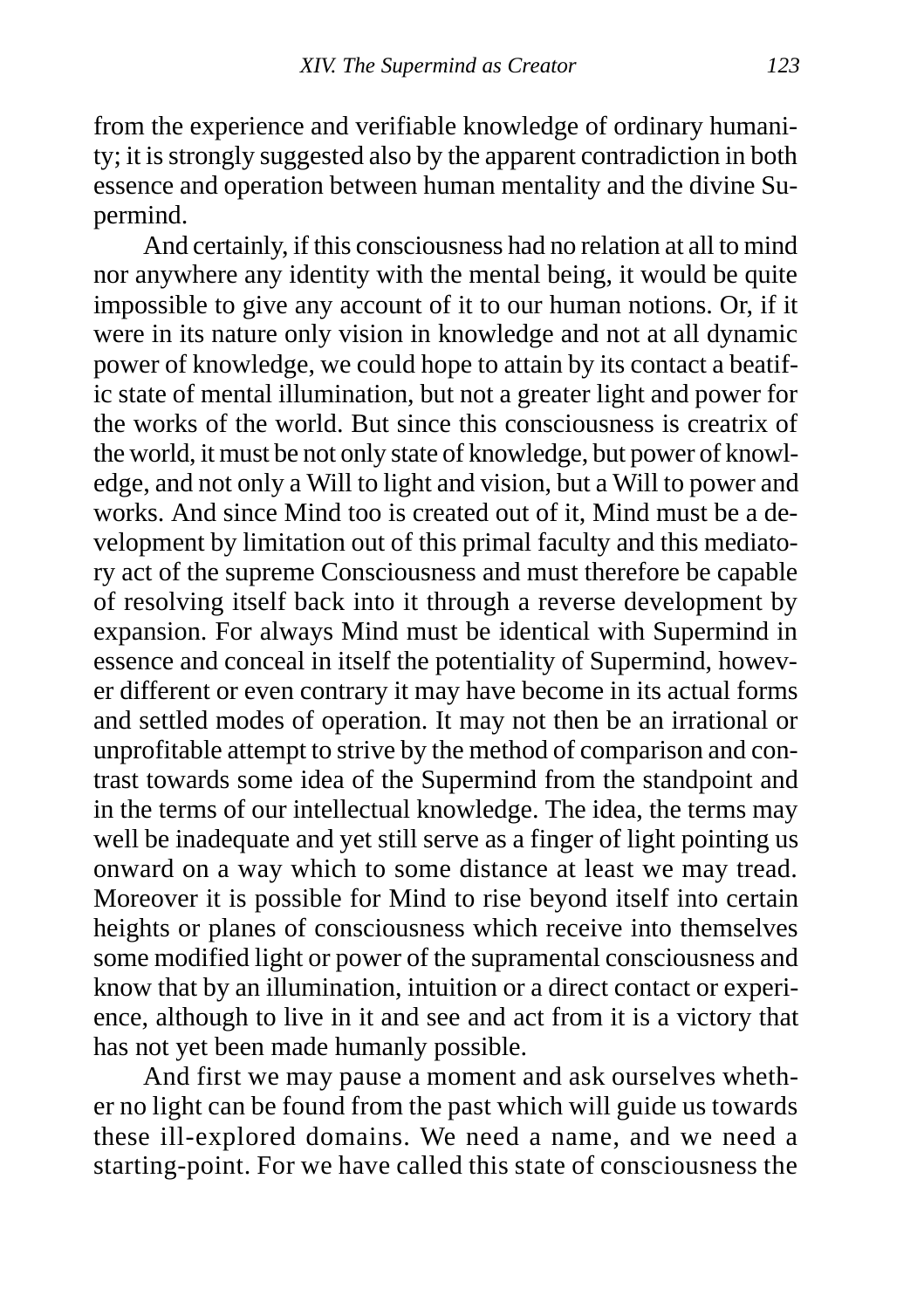Supermind; but the word is ambiguous since it may be taken in the sense of mind itself super-eminent and lifted above ordinary mentality but not radically changed, or on the contrary it may bear the sense of all that is beyond mind and therefore assume a too extensive comprehensiveness which would bring in even the Ineffable itself. A subsidiary description is required which will more accurately limit its significance.

It is the cryptic verses of the Veda that help us here; for they contain, though concealed, the gospel of the divine and immortal Supermind and through the veil some illumining flashes come to us. We can see through these utterances the conception of this Supermind as a vastness beyond the ordinary firmaments of our consciousness in which truth of being is luminously one with all that expresses it and assures inevitably truth of vision, formulation, arrangement, word, act and movement and therefore truth also of result of movement, result of action and expression, infallible ordinance or law. Vast all-comprehensiveness; luminous truth and harmony of being in that vastness and not a vague chaos or self-lost obscurity; truth of law and act and knowledge expressive of that harmonious truth of being: these seem to be the essential terms of the Vedic description. The Gods, who in their highest secret entity are powers of this Supermind, born of it, seated in it as in their proper home, are in their knowledge "truth-conscious" and in their action possessed of the "seerwill". Their conscious-force turned towards works and creation is possessed and guided by a perfect and direct knowledge of the thing to be done and its essence and its law,– a knowledge which determines a wholly effective will-power that does not deviate or falter in its process or in its result, but expresses and fulfils spontaneously and inevitably in the act that which has been seen in the vision. Light is here one with Force, the vibrations of knowledge with the rhythm of the will and both are one, perfectly and without seeking, groping or effort, with the assured result. The divine Nature has a double power, a spontaneous self-formulation and self-arrangement which wells naturally out of the essence of the thing manifested and expresses its original truth, and a self-force of light inherent in the thing itself and the source of its spontaneous and inevitable self-arrangement.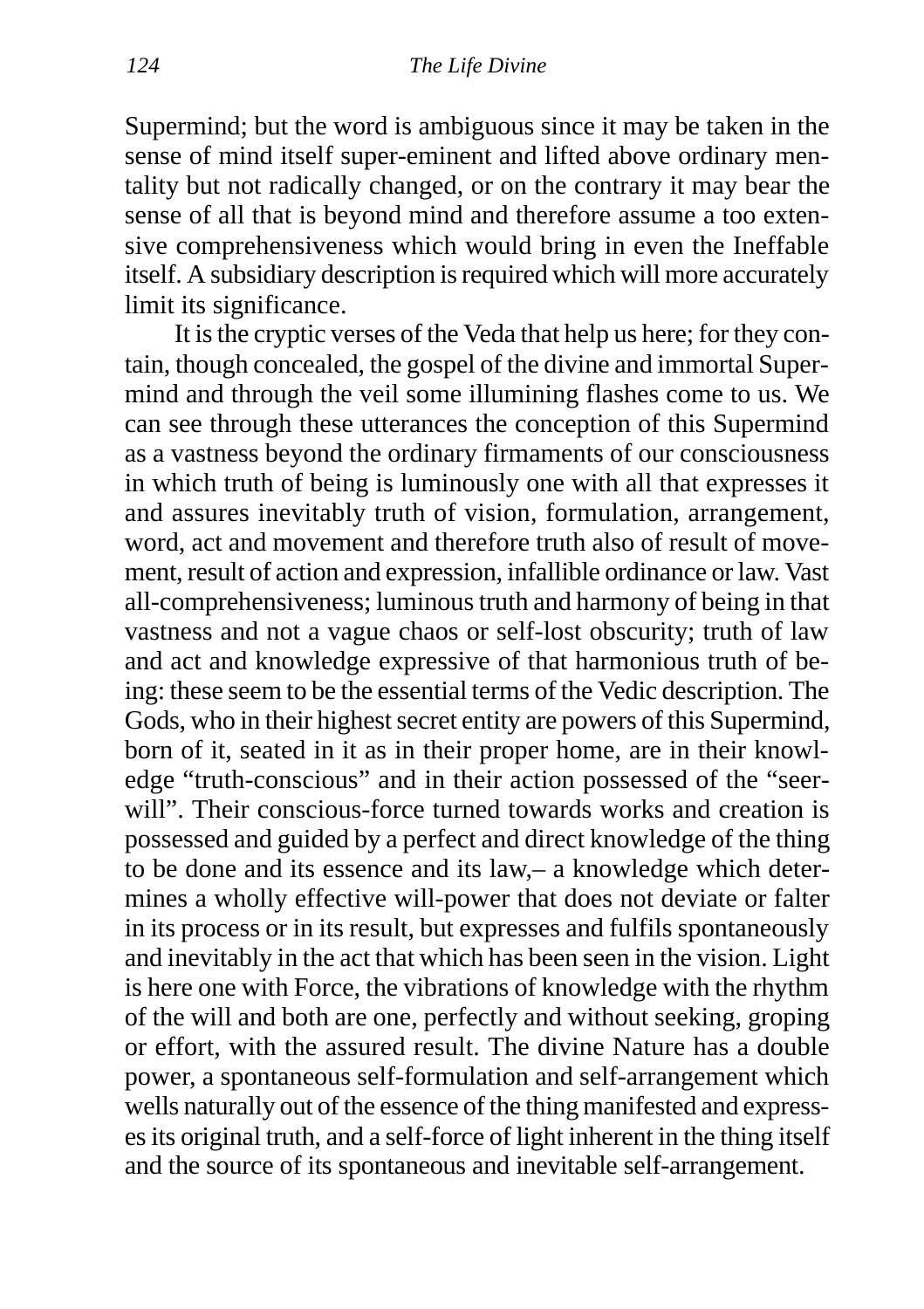There are subordinate, but important details. The Vedic seers seem to speak of two primary faculties of the "truth-conscious" soul; they are Sight and Hearing, by which is intended direct operations of an inherent Knowledge describable as truth-vision and truth-audition and reflected from far-off in our human mentality by the faculties of revelation and inspiration. Besides, a distinction seems to be made in the operations of the Supermind between knowledge by a comprehending and pervading consciousness which is very near to subjective knowledge by identity and knowledge by a projecting, confronting, apprehending consciousness which is the beginning of objective cognition. These are the Vedic clues. And we may accept from this ancient experience the subsidiary term "truth-consciousness" to delimit the connotation of the more elastic phrase, Supermind.

We see at once that such a consciousness, described by such characteristics, must be an intermediate formulation which refers back to a term above it and forward to another below it; we see at the same time that it is evidently the link and means by which the inferior develops out of the superior and should equally be the link and means by which it may develop back again towards its source. The term above is the unitarian or indivisible consciousness of pure Sachchidananda in which there are no separating distinctions; the term below is the analytic or dividing consciousness of Mind which can only know by separation and distinction and has at the most a vague and secondary apprehension of unity and infinity,– for, though it can synthetise its divisions, it cannot arrive at a true totality. Between them is this comprehensive and creative consciousness, by its power of pervading and comprehending knowledge the child of that self-awareness by identity which is the poise of the Brahman and by its power of projecting, confronting, apprehending knowledge parent of that awareness by distinction which is the process of the Mind.

Above, the formula of the One eternally stable and immutable; below, the formula of the Many which, eternally mutable, seeks but hardly finds in the flux of things a firm and immutable standing-point; between, the seat of all trinities, of all that is biune, of all that becomes Many-in-One and yet remains One-in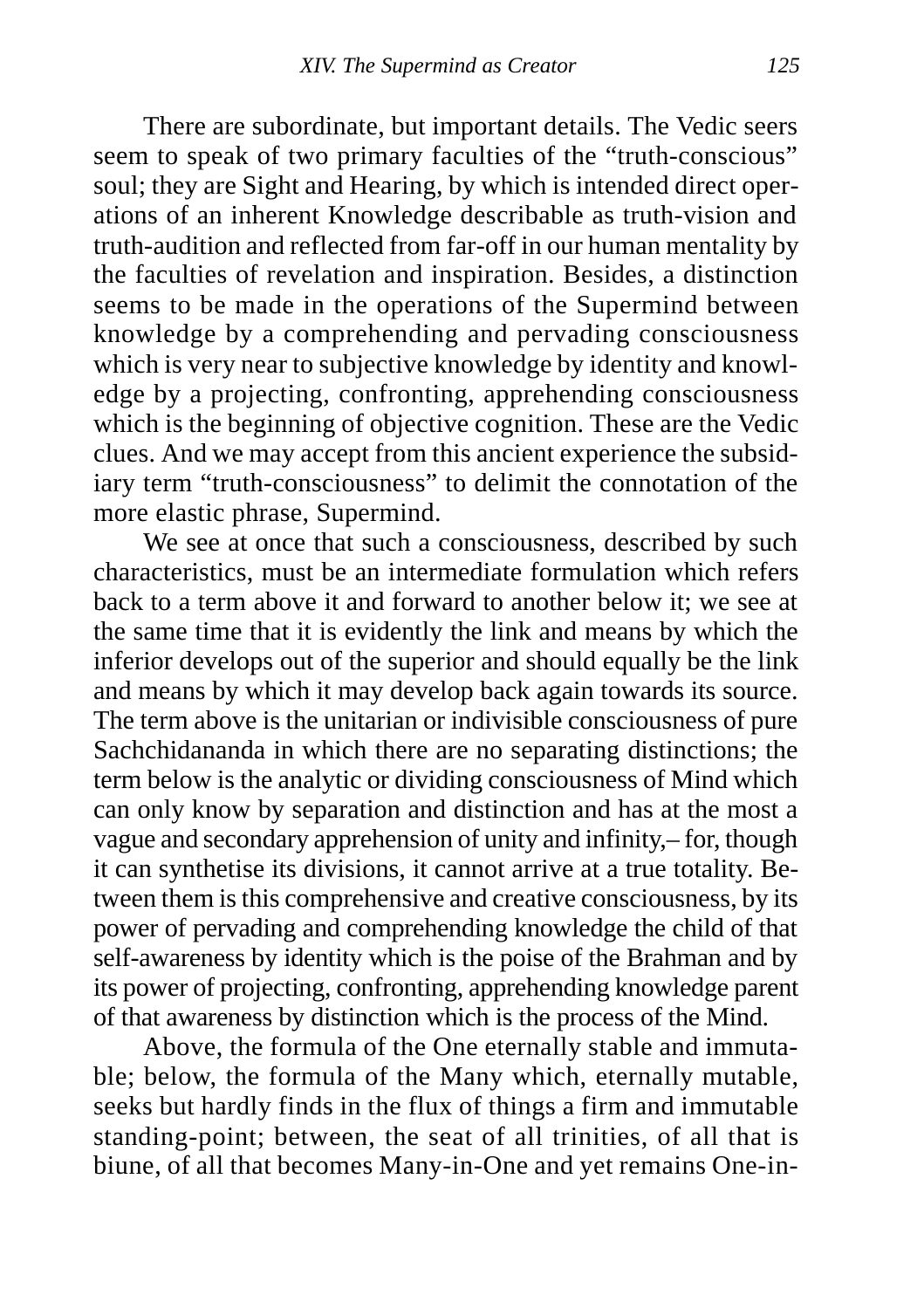Many because it was originally One that is always potentially Many. This intermediary term is therefore the beginning and end of all creation and arrangement, the Alpha and the Omega, the starting-point of all differentiation, the instrument of all unification, originative, executive and consummative of all realised or realisable harmonies. It has the knowledge of the One, but is able to draw out of the One its hidden multitudes; it manifests the Many, but does not lose itself in their differentiations. And shall we not say that its very existence points back to Something beyond our supreme perception of the ineffable Unity,– Something ineffable and mentally inconceivable not because of its unity and indivisibility, but because of its freedom from even these formulations of our mind,– Something beyond both unity and multiplicity? That would be the utter Absolute and Real which yet justifies to us both our knowledge of God and our knowledge of the world.

But these terms are large and difficult to grasp; let us come to precisions. We speak of the One as Sachchidananda; but in the very description we posit three entities and unite them to arrive at a trinity. We say "Existence, Consciousness, Bliss", and then we say, "they are one." It is a process of the mind. But for the unitarian consciousness such a process is inadmissible. Existence is Consciousness and there can be no distinction between them; Consciousness is Bliss and there can be no distinction between them. And since there is not even this differentiation, there can be no world. If that is the sole reality, then world is not and never existed, can never have been conceived; for indivisible consciousness is undividing consciousness and cannot originate division and differentiation. But this is a *reductio ad absurdum*; we cannot admit it unless we are content to base everything upon an impossible paradox and an unreconciled antithesis.

On the other hand, Mind can conceive with precision divisions as real; it can conceive a synthetic totality or the finite extending itself indefinitely; it can grasp aggregates of divided things and the samenesses underlying them; but the ultimate unity and absolute infinity are to its conscience of things abstract notions and unseizable quantities, not something that is real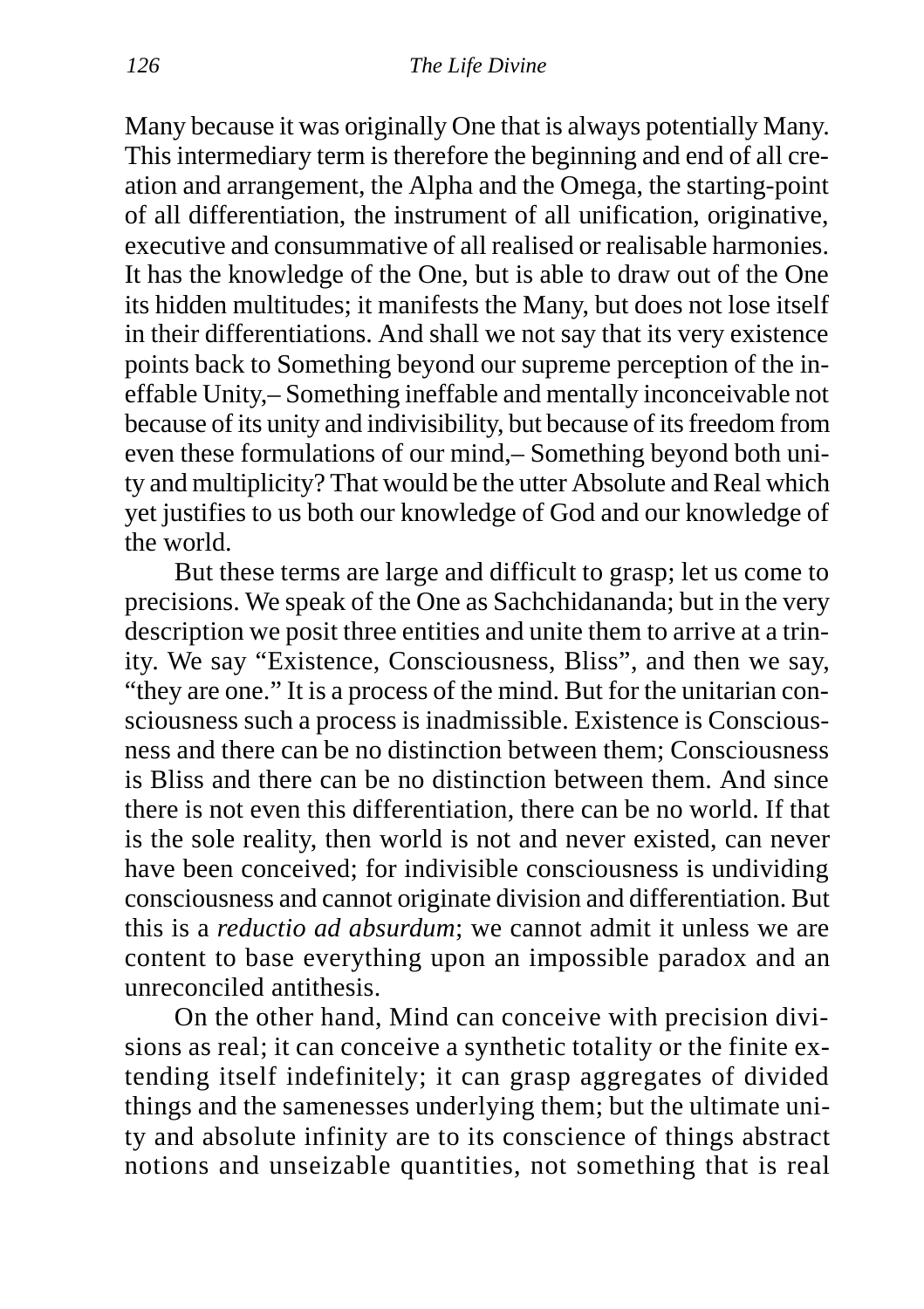to its grasp, much less something that is alone real. Here is therefore the very opposite term to the unitarian consciousness; we have, confronting the essential and indivisible unity, an essential multiplicity which cannot arrive at unity without abolishing itself and in the very act confessing that it could never really have existed. Yet it was; for it is this that has found unity and abolished itself. And again we have a *reductio ad absurdum* repeating the violent paradox which seeks to convince thought by stunning it and the irreconciled and irreconcilable antithesis.

The difficulty, in its lower term, disappears if we realise that Mind is only a preparatory form of our consciousness. Mind is an instrument of analysis and synthesis, but not of essential knowledge. Its function is to cut out something vaguely from the unknown Thing in itself and call this measurement or delimitation of it the whole, and again to analyse the whole into its parts which it regards as separate mental objects. It is only the parts and accidents that the Mind can see definitely and, after its own fashion, know. Of the whole its only definite idea is an assemblage of parts or a totality of properties and accidents. The whole not seen as a part of something else or in its own parts, properties and accidents is to the mind no more than a vague perception; only when it is analysed and put by itself as a separate constituted object, a totality in a larger totality, can Mind say to itself, "This now I know." And really it does not know. It knows only its own analysis of the object and the idea it has formed of it by a synthesis of the separate parts and properties that it has seen. There its characteristic power, its sure function ceases, and if we would have a greater, a profounder and a real knowledge,– a knowledge and not an intense but formless sentiment such as comes sometimes to certain deep but inarticulate parts of our mentality,– Mind has to make room for another consciousness which will fulfil Mind by transcending it or reverse and so rectify its operations after leaping beyond it: the summit of mental knowledge is only a vaulting-board from which that leap can be taken. The utmost mission of Mind is to train our obscure consciousness which has emerged out of the dark prison of Matter, to enlighten its blind instincts, random intuitions, vague perceptions till it shall become capable of this greater light and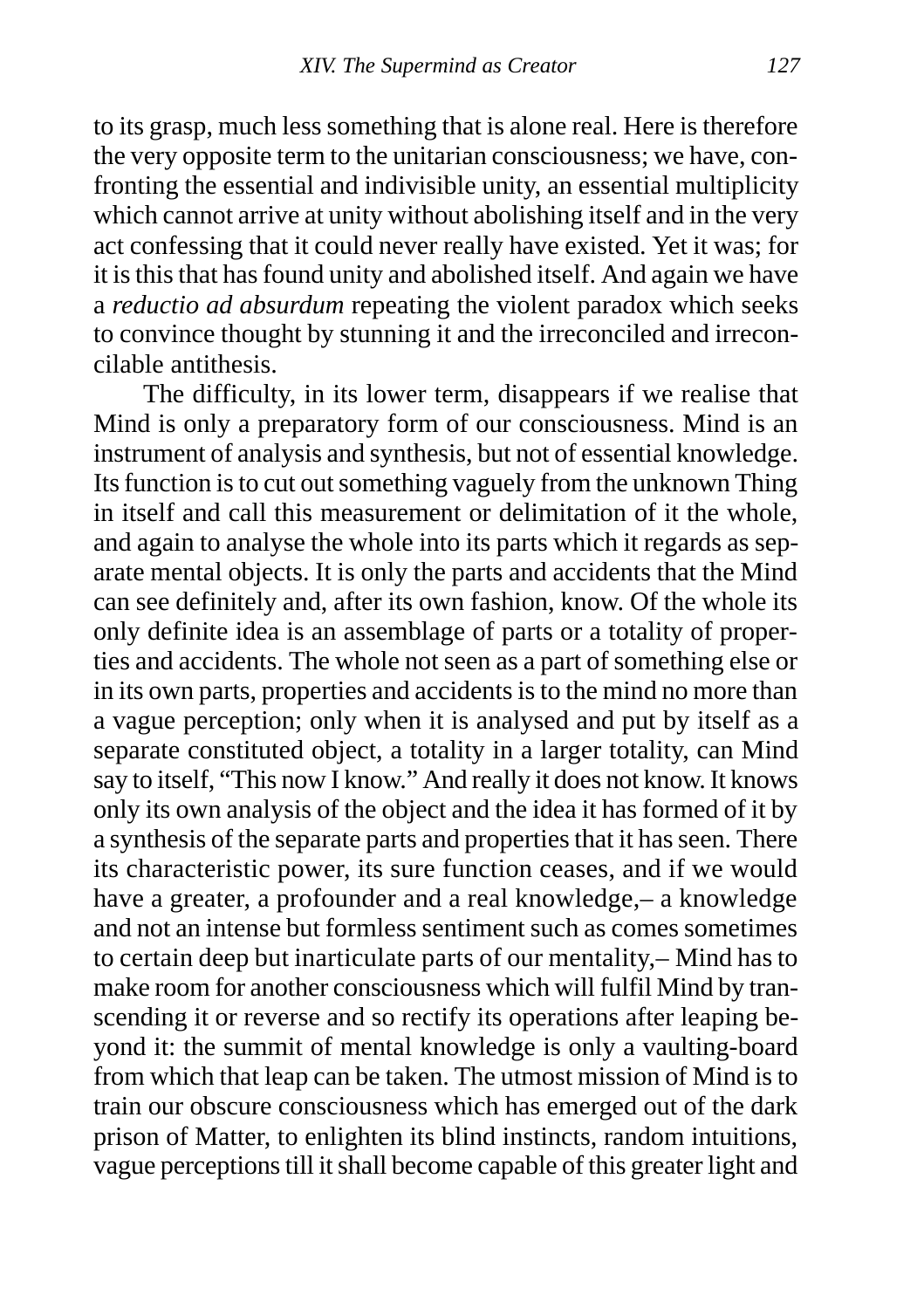this higher ascension. Mind is a passage, not a culmination.

On the other hand, the unitarian consciousness or indivisible Unity cannot be that impossible entity, a thing without contents out of which all contents have issued and into which they disappear and become annihilated. It must be an original self-concentration in which all is contained but in another manner than in this temporal and spatial manifestation. That which has thus concentrated itself, is the utterly ineffable and inconceivable Existence which the Nihilist images to his mind as the negative Void of all that we know and are but the Transcendentalist with equal reason may image to his mind as the positive but indistinguishable Reality of all that we know and are. "In the beginning," says the Vedanta, "was the one Existence without a second", but before and after the beginning, now, for ever and beyond Time is that which we cannot describe even as the One, even when we say that nothing but That is. What we can be aware of is, first, its original self-concentration which we endeavour to realise as the indivisible One; secondly, the diffusion and apparent disintegration of all that was concentrated in its unity which is the Mind's conception of the universe; and thirdly, its firm self-extension in the Truth-consciousness which contains and upholds the diffusion and prevents it from being a real disintegration, maintains unity in utmost diversity and stability in utmost mutability, insists on harmony in the appearance of an all-pervading strife and collision, keeps eternal cosmos where Mind would arrive only at a chaos eternally attempting to form itself. This is the Supermind, the Truth-consciousness, the Real-Idea which knows itself and all that it becomes.

Supermind is the vast self-extension of the Brahman that contains and develops. By the Idea it develops the triune principle of existence, consciousness and bliss out of their indivisible unity. It differentiates them, but it does not divide. It establishes a Trinity, not arriving like the Mind from the three to the One, but manifesting the three out of the One,– for it manifests and develops,– and yet maintaining them in the unity,– for it knows and contains. By the differentiation it is able to bring forward one or other of them as the effective Deity which contains the others involved or explicit in itself and this process it makes the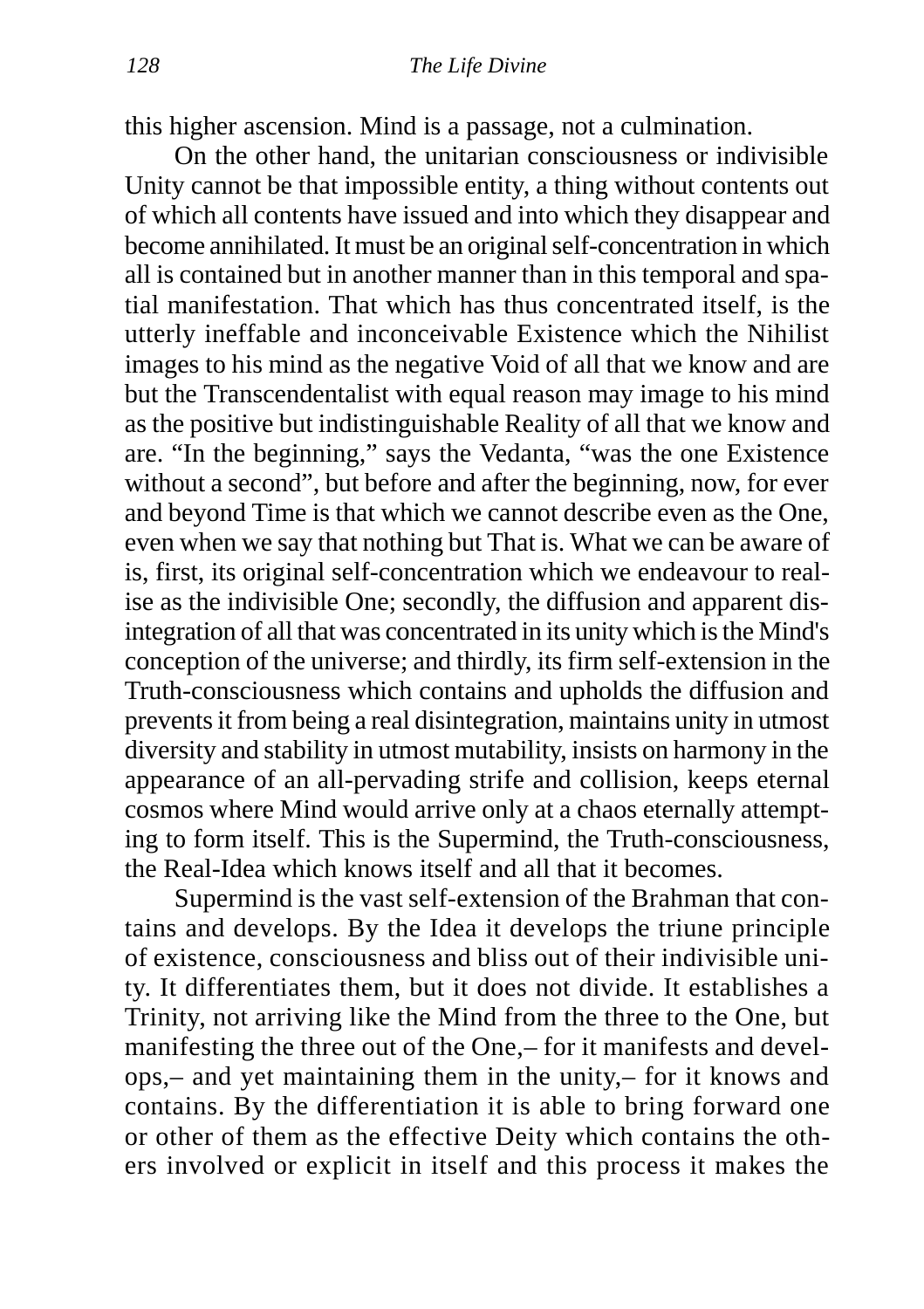foundation of all other differentiations. And it acts by the same operation on all the principles and possibilities which it evolves out of this all-constituent trinity. It possesses the power of development, of evolution, of making explicit, and that power carries with it the other power of involution, of envelopment, of making implicit. In a sense, the whole of creation may be said to be a movement between two involutions, Spirit in which all is involved and out of which all evolves downward to the other pole of Matter, Matter in which also all is involved and out of which all evolves upwards to the other pole of Spirit.

Thus the whole process of differentiation by the Real-Idea creative of the universe is a putting forward of principles, forces, forms which contain for the comprehending consciousness all the rest of existence within them and front the apprehending consciousness with all the rest of existence implicit behind them. Therefore all is in each as well as each in all. Therefore every seed of things implies in itself all the infinity of various possibilities, but is kept to one law of process and result by the Will, that is to say, by the Knowledge-Force of the Conscious-Being who is manifesting himself and who, sure of the Idea in himself, predetermines by it his own forms and movements. The seed is the Truth of its own being which this Self-Existence sees in itself, the resultant of that seed of self-vision is the Truth of selfaction, the natural law of development, formation and functioning which follows inevitably upon the self-vision and keeps to the processes involved in the original Truth. All Nature is simply, then, the Seer-Will, the Knowledge-Force of the Conscious-Being at work to evolve in force and form all the inevitable truth of the Idea into which it has originally thrown itself.

This conception of the Idea points us to the essential contrast between our mental consciousness and the Truth-Consciousness. We regard thought as a thing separate from existence, abstract, unsubstantial, different from reality, something which appears one knows not whence and detaches itself from objective reality in order to observe, understand and judge it; for so it seems and therefore is to our all-dividing, all-analysing mentality. The first business of Mind is to render "discrete", to make fissures much more than to discern, and so it has made this paralys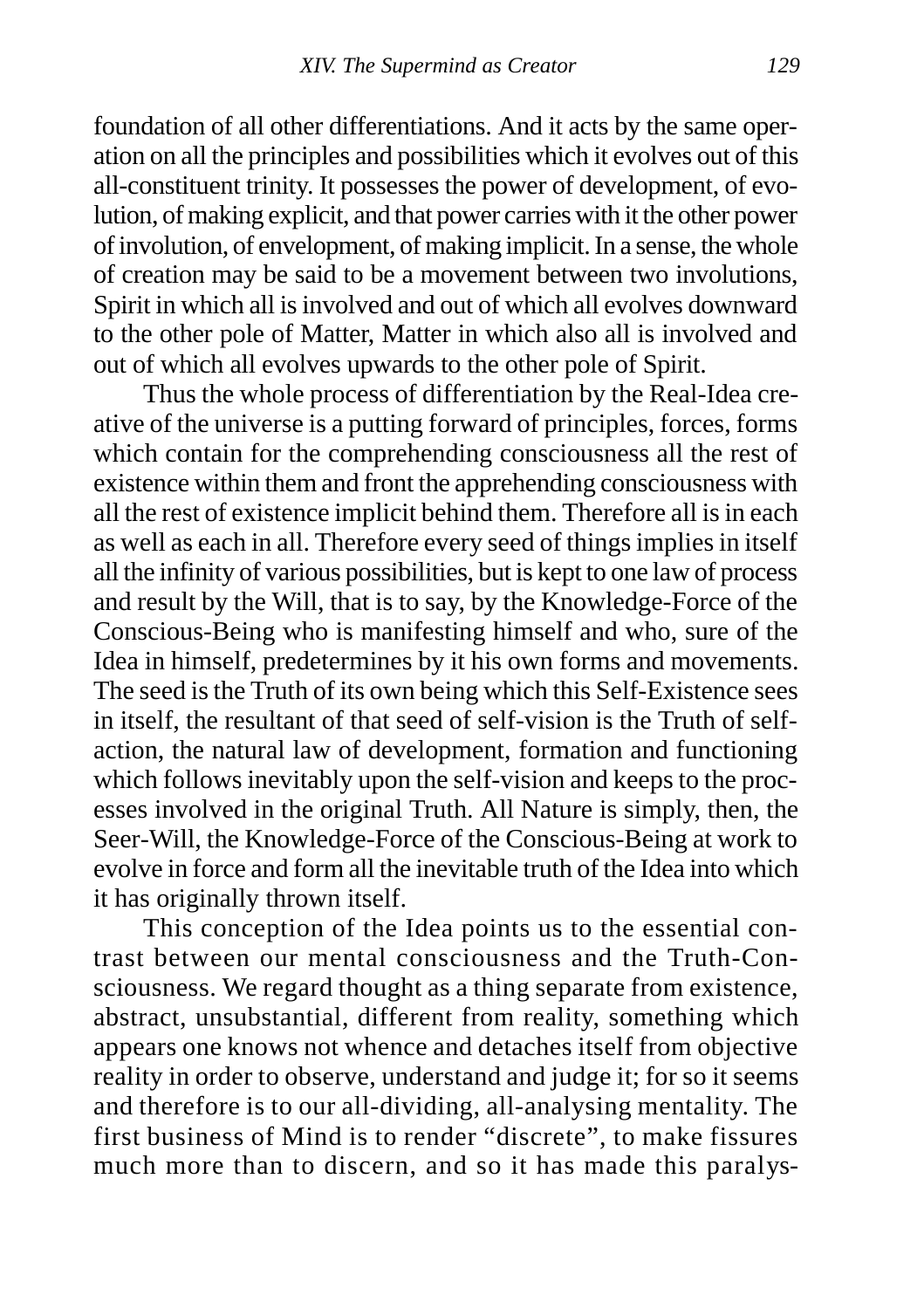ing fissure between thought and reality. But in Supermind all being is consciousness, all consciousness is of being, and the idea, a pregnant vibration of consciousness, is equally a vibration of being pregnant of itself; it is an initial coming out, in creative self-knowledge, of that which lay concentrated in uncreative self-awareness. It comes out as Idea that is a reality, and it is that reality of the Idea which evolves itself, always by its own power and consciousness of itself, always self-conscious, always self-developing by the will inherent in the Idea, always self-realising by the knowledge ingrained in its every impulsion. This is the truth of all creation, of all evolution.

In Supermind being, consciousness of knowledge and consciousness of will are not divided as they seem to be in our mental operations; they are a trinity, one movement with three effective aspects. Each has its own effect. Being gives the effect of substance, consciousness the effect of knowledge, of the self-guiding and shaping idea, of comprehension and apprehension; will gives the effect of self-fulfilling force. But the idea is only the light of the reality illumining itself; it is not mental thought nor imagination, but effective self-awareness. It is Real-Idea.

In Supermind knowledge in the Idea is not divorced from will in the Idea, but one with it – just as it is not different from being or substance, but is one with the being, luminous power of the substance. As the power of burning light is not different from the substance of the fire, so the power of the Idea is not different from the substance of the Being which works itself out in the Idea and its development. In our mentality all are different. We have an idea and a will according to the idea or an impulsion of will and an idea detaching itself from it; but we differentiate effectually the idea from the will and both from ourselves. I am; the idea is a mysterious abstraction that appears in me, the will is another mystery, a force nearer to concreteness, though not concrete, but always something that is not myself, something that I have or get or am seized with, but am not. I make a gulf also between my will, its means and the effect, for these I regard as concrete realities outside and other than myself. Therefore neither myself nor the idea nor the will in me are self-effective. The idea may fall away from me, the will may fail, the means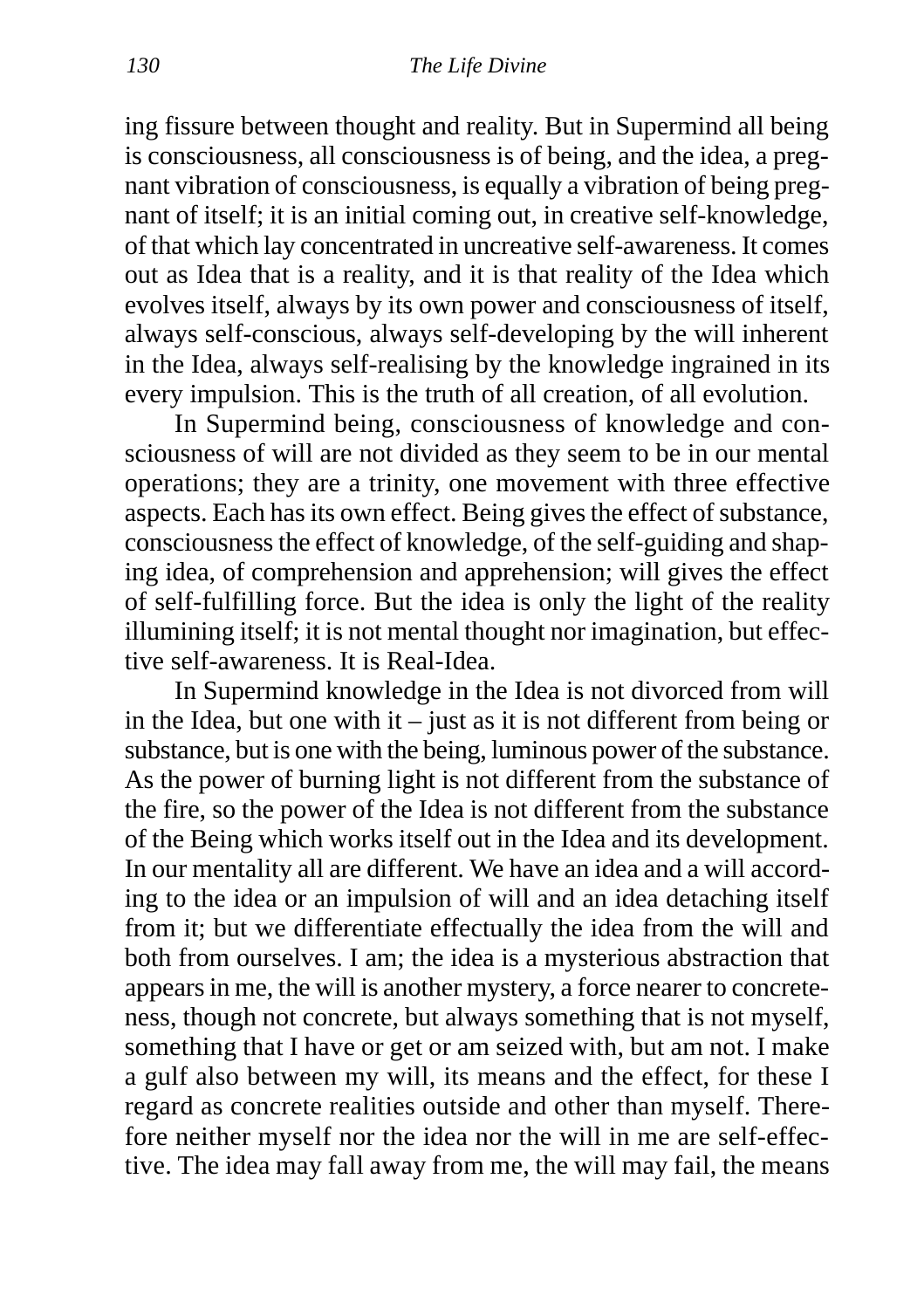may be lacking, I myself by any or all of these lacunae may remain unfulfilled.

But in the Supermind there is no such paralysing division, because knowledge is not self-divided, force is not self-divided, being is not self-divided as in the mind; they are neither broken in themselves, nor divorced from each other. For the Supermind is the Vast; it starts from unity, not division, it is primarily comprehensive, differentiation is only its secondary act. Therefore whatever be the truth of being expressed, the idea corresponds to it exactly, the will-force to the idea,– force being only power of the consciousness,– and the result to the will. Nor does the idea clash with other ideas, the will or force with other will or force as in man and his world; for there is one vast Consciousness which contains and relates all ideas in itself as its own ideas, one vast Will which contains and relates all energies in itself as its own energies. It holds back this, advances that other, but according to its own preconceiving Idea-Will.

This is the justification of the current religious notions of the omnipresence, omniscience and omnipotence of the Divine Being. Far from being an irrational imagination they are perfectly rational and in no way contradict either the logic of a comprehensive philosophy or the indications of observation and experience. The error is to make an unbridgeable gulf between God and man, Brahman and the world. That error elevates an actual and practical differentiation in being, consciousness and force into an essential division. But this aspect of the question we shall touch upon afterwards. At present we have arrived at an affirmation and some conception of the divine and creative Supermind in which all is one in being, consciousness, will and delight, yet with an infinite capacity of differentiation that deploys but does not destroy the unity,– in which Truth is the substance and Truth rises in the Idea and Truth comes out in the form and there is one truth of knowledge and will, one truth of self-fulfilment and therefore of delight; for all self-fulfilment is satisfaction of being. Therefore, always, in all mutations and combinations a self-existent and inalienable harmony.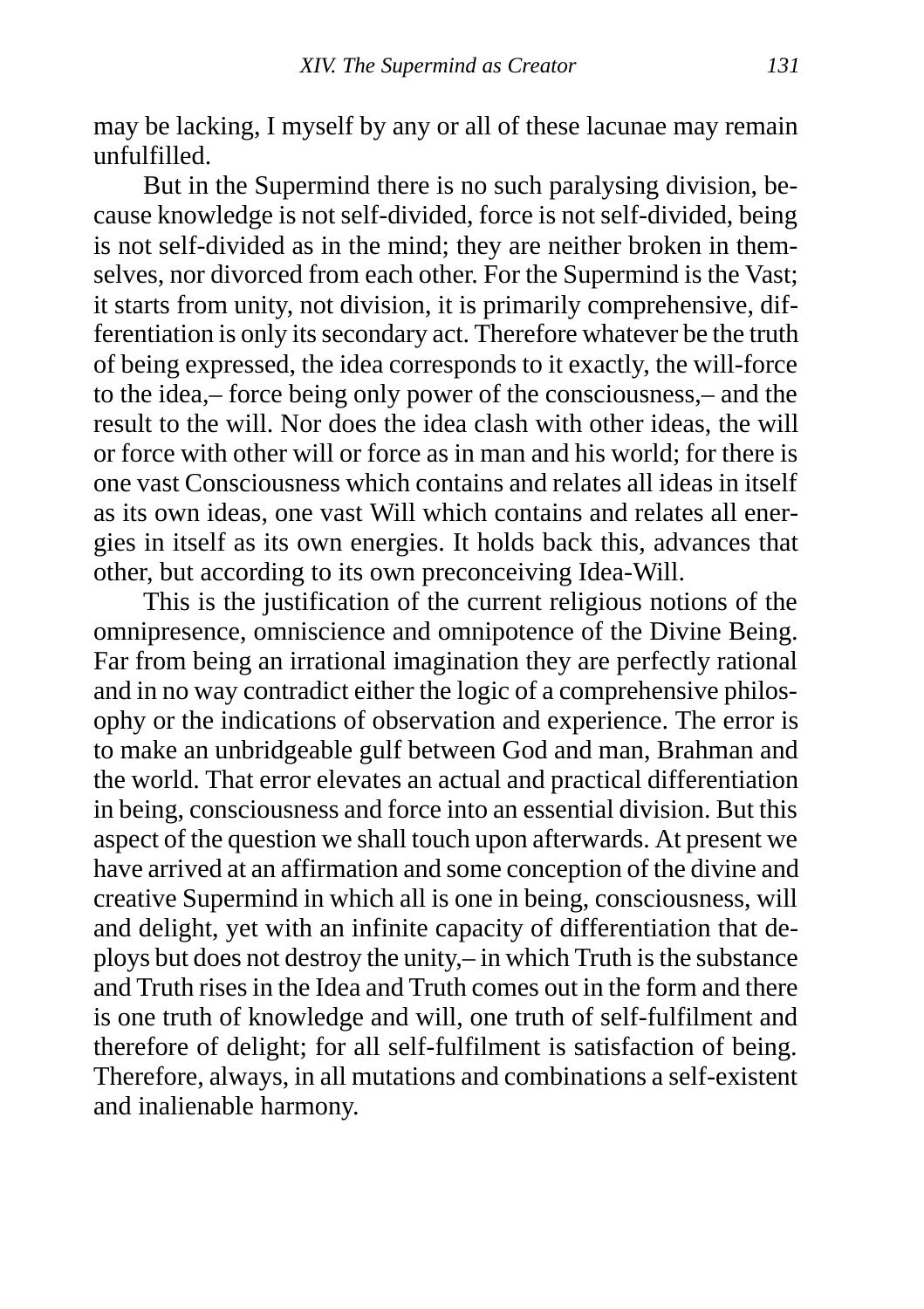## **Chapter XV The Supreme Truth-Consciousness**

One seated in the sleep of Superconscience, a massed Intelligence, blissful and the enjoyer of Bliss.... This is the omnipotent, this is the omniscient, this is the inner control, this is the source of all.

*Mandukya Upanishad.1*

We have to regard therefore this all-containing, all-originating, all-consummating Supermind as the nature of the Divine Being, not indeed in its absolute self-existence, but in its action as the Lord and Creator of its own worlds. This is the truth of that which we call God. Obviously this is not the too personal and limited Deity, the magnified and supernatural Man of the ordinary occidental conception; for that conception erects a too human Eidolon of a certain relation between the creative Supermind and the ego. We must not indeed exclude the personal aspect of the Deity, for the impersonal is only one face of existence; the Divine is All-existence, but it is also the one Existent,– it is the sole Conscious-Being, but still a Being. Nevertheless, with this aspect we are not concerned at present; it is the impersonal psychological truth of the divine Consciousness that we are seeking to fathom: it is this that we have to fix in a large and clarified conception.

The Truth-Consciousness is everywhere present in the universe as an ordering self-knowledge by which the One manifests the harmonies of its infinite potential multiplicity. Without this ordering self-knowledge the manifestation would be merely a shifting chaos, precisely because the potentiality is infinite which by itself might lead only to a play of uncontrolled unbounded Chance. If there were only infinite potentiality without any law of guiding truth and harmonious self-vision, without any predetermining Idea in the very seed of things cast out for evolution, the world could be nothing but a teeming, amorphous, confused uncertainty. But the knowledge that creates, because what it creates or releases are forms and powers of itself and not

 $1$  Verses 5,6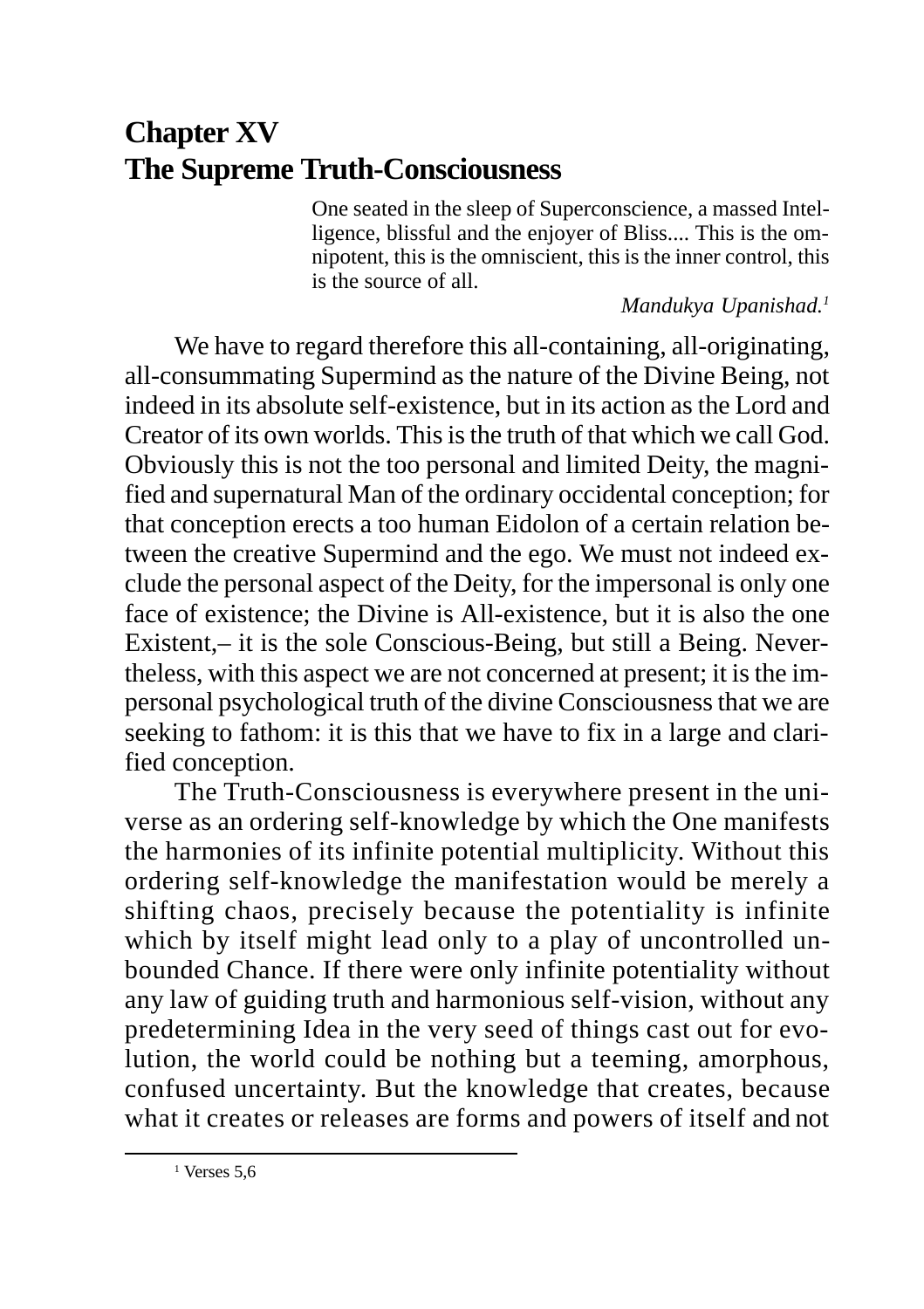things other than itself, possesses in its own being the vision of the truth and law that governs each potentiality, and along with that an intrinsic awareness of its relation to other potentialities and the harmonies that are possible between them; it holds all this prefigured in the general determining harmony which the whole rhythmic Idea of a universe must contain in its very birth and self-conception and which must therefore inevitably work out by the interplay of its constituents. It is the source and keeper of Law in the world; for that law is nothing arbitrary – it is the expression of a self-nature which is determined by the compelling truth of the real idea that each thing is in its inception. Therefore from the beginning the whole development is predetermined in its self-knowledge and at every moment in its self-working: it is what it must be at each moment by its own original inherent Truth; it moves to what it must be at the next, still by its own original inherent Truth; it will be at the end that which was contained and intended in its seed.

This development and progress of the world according to an original truth of its own being implies a succession of Time, a relation in Space and a regulated interaction of related things in Space to which the succession of Time gives the aspect of Causality. Time and Space, according to the metaphysician, have only a conceptual and not a real existence; but since all things and not these only are forms assumed by Conscious-Being in its own consciousness, the distinction is of no great importance. Time and Space are that one Conscious-Being viewing itself in extension, subjectively as Time, objectively as Space. Our mental view of these two categories is determined by the idea of measure which is inherent in the action of the analytical dividing movement of Mind. Time is for the Mind a mobile extension measured out by the succession of the past, present and future in which Mind places itself at a certain standpoint whence it looks before and after. Space is a stable extension measured out by divisibility of substance; at a certain point in that divisible extension Mind places itself and regards the disposition of substance around it.

In actual fact Mind measures Time by event and Space by Matter; but it is possible in pure mentality to disregard the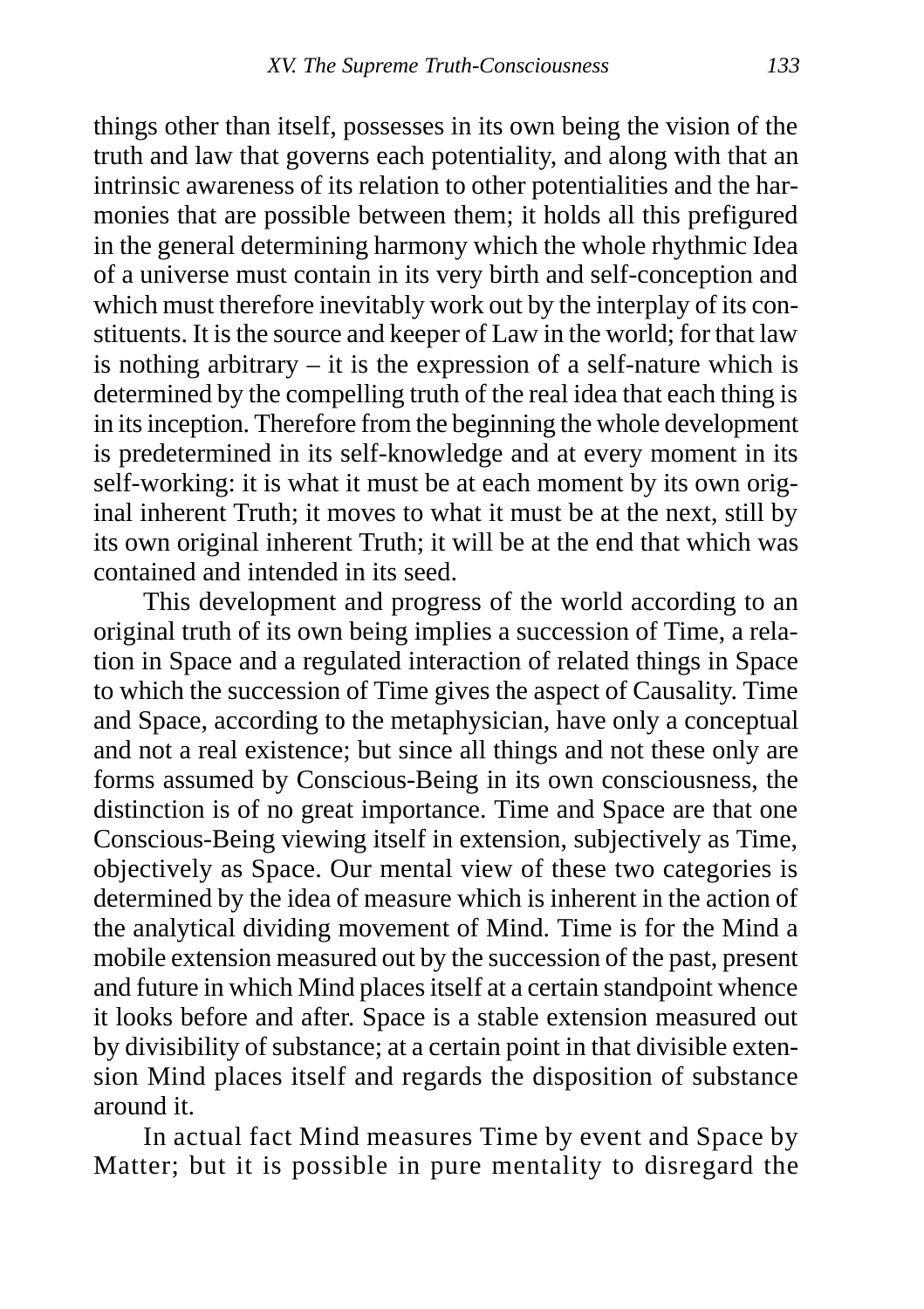movement of event and the disposition of substance and realise the pure movement of Conscious-Force which constitutes Space and Time; these two are then merely two aspects of the universal force of Consciousness which in their intertwined interaction comprehend the warp and woof of its action upon itself. And to a consciousness higher than Mind which should regard our past, present and future in one view, containing and not contained in them, not situated at a particular moment of Time for its point of prospection, Time might well offer itself as an eternal present. And to the same consciousness not situated at any particular point of Space, but containing all points and regions in itself, Space also might well offer itself as a subjective and indivisible extension,– no less subjective than Time. At certain moments we become aware of such an indivisible regard upholding by its immutable self-conscious unity the variations of the universe. But we must not now ask how the contents of Time and Space would present themselves there in their transcendent truth; for this our mind cannot conceive,– and it is even ready to deny to this Indivisible any possibility of knowing the world in any other way than that of our mind and senses.

What we have to realise and can to a certain extent conceive is the one view and all-comprehending regard by which the Supermind embraces and unifies the successions of Time and the divisions of Space. And first, if there were not this factor of the successions of Time, there would be no change or progression; a perfect harmony would be perpetually manifest, coeval with other harmonies in a sort of eternal moment, not successive to them in the movement from past to future. We have instead the constant succession of a developing harmony in which one strain rises out of another that preceded it and conceals in itself that which it has replaced. Or, if the self-manifestation were to exist without the factor of divisible Space, there would be no mutable relation of forms or intershock of forces; all would exist and not be worked out,– a spaceless self-consciousness purely subjective would contain all things in an infinite subjective grasp as in the mind of a cosmic poet or dreamer, but would not distribute itself through all in an indefinite objective self-extension. Or again, if Time alone were real, its successions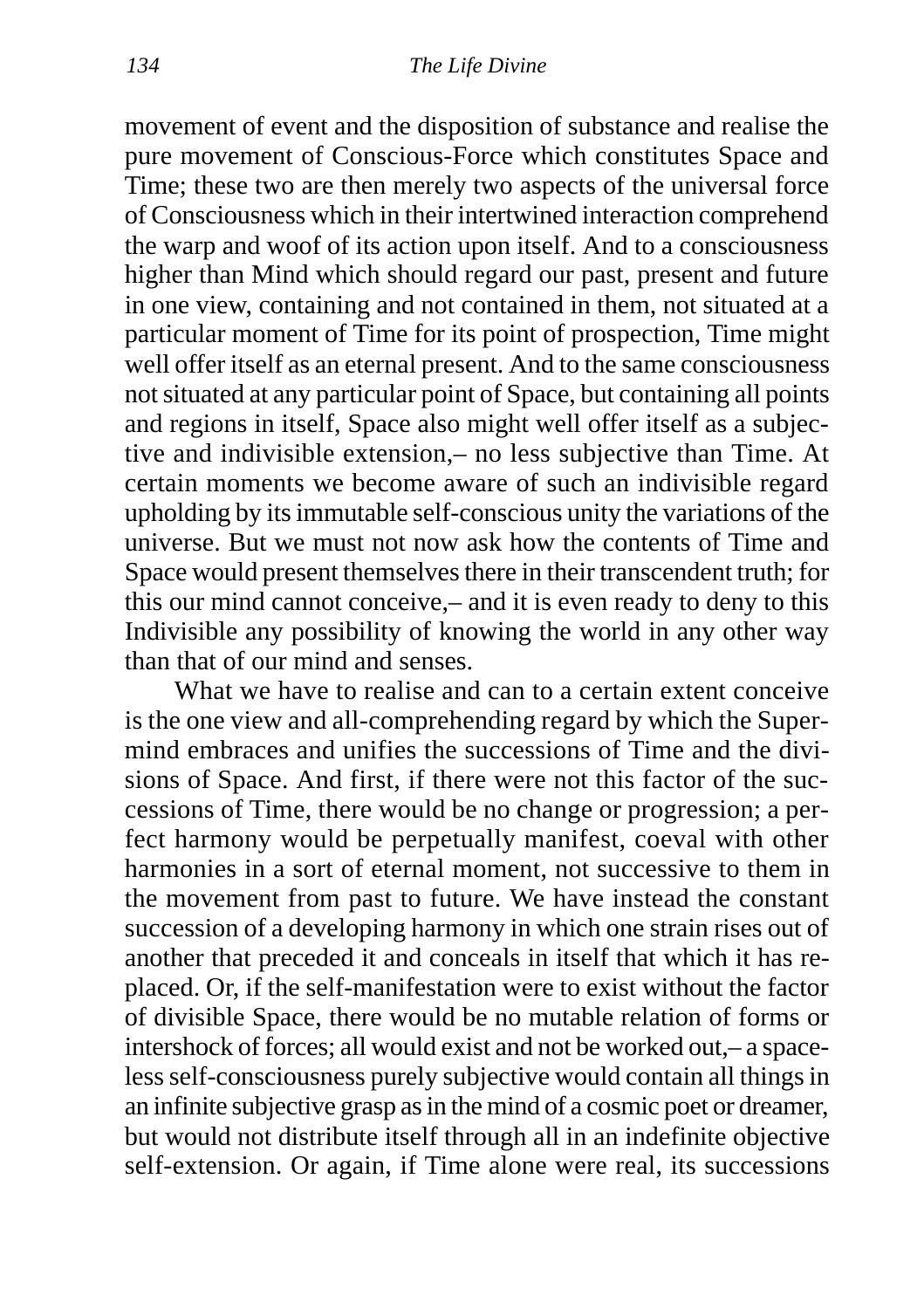would be a pure development in which one strain would rise out of another in a subjective free spontaneity as in a series of musical sounds or a succession of poetical images. We have instead a harmony worked out by Time in terms of forms and forces that stand related to one another in an all-containing spatial extension; an incessant succession of powers and figures of things and happenings in our vision of existence.

Different potentialities are embodied, placed, related in this field of Time and Space, each with its powers and possibilities fronting other powers and possibilities, and as a result the successions of Time become in their appearance to the mind a working out of things by shock and struggle and not a spontaneous succession. In reality, there is a spontaneous working out of things from within and the external shock and struggle are only the superficial aspect of this elaboration. For the inner and inherent law of the one and whole, which is necessarily a harmony, governs the outer and processive laws of the parts or forms which appear to be in collision; and to the supramental vision this greater and profounder truth of harmony is always present. That which is an apparent discord to the mind because it considers each thing separately in itself, is an element of the general everpresent and ever-developing harmony to the Supermind because it views all things in a multiple unity. Besides, the mind sees only a given time and space and views many possibilities pell-mell as all more or less realisable in that time and space; the divine Supermind sees the whole extension of Time and Space and can embrace all the mind's possibilities and very many more not visible to the mind, but without any error, groping or confusion; for it perceives each potentiality in its proper force, essential necessity, right relation to the others and the time, place and circumstance both of its gradual and its ultimate realisation. To see things steadily and see them whole is not possible to the mind; but it is the very nature of the transcendent Supermind.

This Supermind in its conscious vision not only contains all the forms of itself which its conscious force creates, but it pervades them as an indwelling Presence and a self-revealing Light. It is present, even though concealed, in every form and force of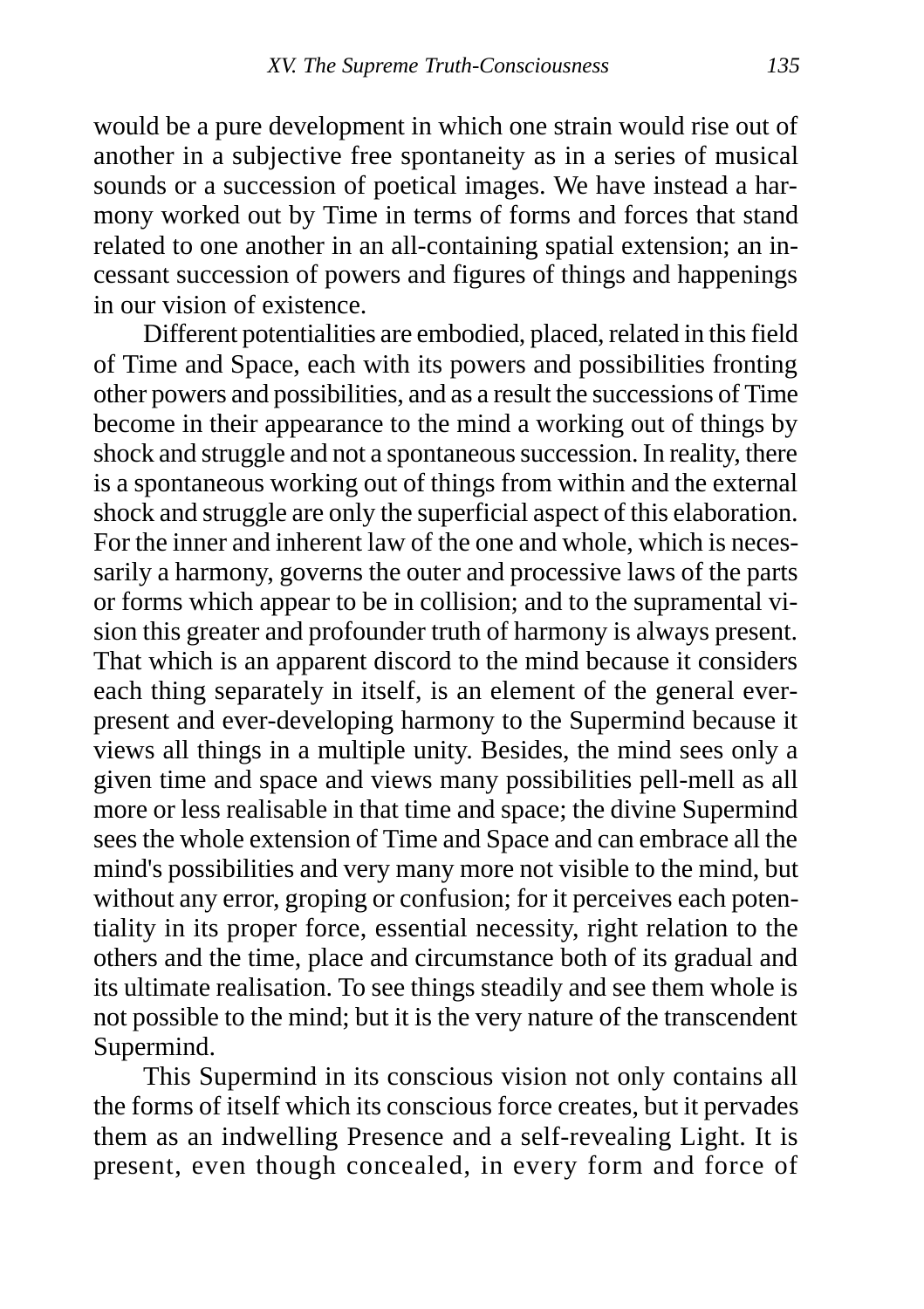the universe; it is that which determines sovereignly and spontaneously form, force and functioning; it limits the variations it compels; it gathers, disperses, modifies the energy which it uses; and all this is done in accord with the first laws<sup>1</sup> that its self-knowledge has fixed in the very birth of the form, at the very starting-point of the force. It is seated within everything as the Lord in the heart of all existences,— he who turns them as on an engine by the power of his  $Maya$ ;<sup>2</sup> it is within them and embraces them as the divine Seer who variously disposed and ordained objects, each rightly according to the thing that it is, from years sempiternal.3

Each thing in Nature, therefore, whether animate or inanimate, mentally self-conscious or not self-conscious, is governed in its being and in its operations by an indwelling Vision and Power, to us subconscient or inconscient because we are not conscious of it, but not inconscient to itself, rather profoundly and universally conscient. Therefore each thing seems to do the works of intelligence, even without possessing intelligence, because it obeys, whether subconsciously as in the plant and animal or half-consciously as in man, the real-idea of the divine Supermind within it. But it is not a mental Intelligence that informs and governs all things; it is a self-aware Truth of being in which self-knowledge is inseparable from self-existence: it is this Truth-Consciousness which has not to think out things but works them out with knowledge according to the impeccable self-vision and the inevitable force of a sole and self-fulfilling Existence. Mental intelligence thinks out because it is merely a reflecting force of consciousness which does not know, but seeks to know; it follows in Time step by step the working of a knowledge higher than itself, a knowledge that exists always, one and whole, that holds Time in its grasp, that sees past, present and future in a single regard.

This, then, is the first operative principle of the divine Supermind; it is a cosmic vision which is all-comprehensive, all-pervading, all-inhabiting. Because it comprehends all things in

 $<sup>1</sup>$  A Vedic expression. The gods act according to the first laws, original and therefore supreme,</sup> which are the law of the truth of things.

<sup>&</sup>lt;sup>2</sup> Gita, XVIII. 61. <sup>3</sup> Isha Upanishad, Verse 8.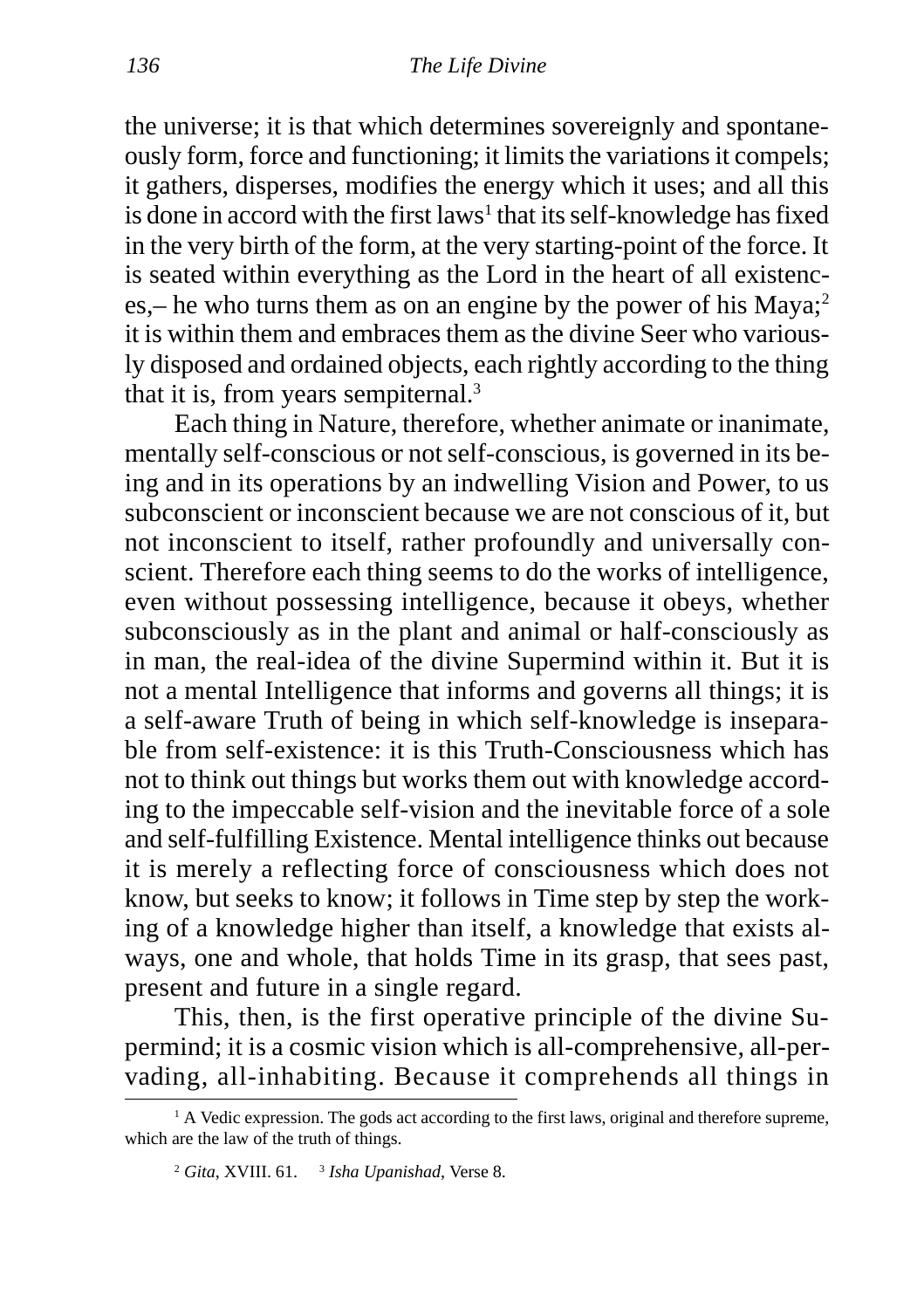being and static self-awareness, subjective, timeless, spaceless, therefore it comprehends all things in dynamic knowledge and governs their objective self-embodiment in Space and Time.

In this consciousness the knower, knowledge and the known are not different entities, but fundamentally one. Our mentality makes a distinction between these three because without distinctions it cannot proceed; losing its proper means and fundamental law of action, it becomes motionless and inactive. Therefore, even when I regard myself mentally, I have still to make this distinction. I am, as the knower; what I observe in myself, I regard as the object of my knowledge, myself yet not myself; knowledge is an operation by which I link the knower to the known. But the artificiality, the purely practical and utilitarian character of this operation is evident; it is evident that it does not represent the fundamental truth of things. In reality, I the knower am the consciousness which knows; the knowledge is that consciousness, myself, operating; the known is also myself, a form or movement of the same consciousness. The three are clearly one existence, one movement, indivisible though seeming to be divided, not distributed between its forms although appearing to distribute itself and to stand separate in each. But this is a knowledge which the mind can arrive at, can reason out, can feel, but cannot readily make the practical basis of its intelligent operations. And with regard to objects external to the form of consciousness which I call myself, the difficulty becomes almost insuperable; even to feel unity there is an abnormal effort and to retain it, to act upon it continually would be a new and foreign action not properly belonging to the Mind. Mind can at most hold it as an understood truth so as to correct and modify by it its own normal activities which are still based upon division, somewhat as we know intellectually that the earth moves round the sun and are able to correct by it but not abolish the artificial and physically practical arrangement by which the senses persist in regarding the sun as in motion round the earth.

But the Supermind possesses and acts always, fundamentally, on this truth of unity which to the mind is only a secondary or acquired possession and not the very grain of its seeing. Supermind sees the universe and its contents as itself in a single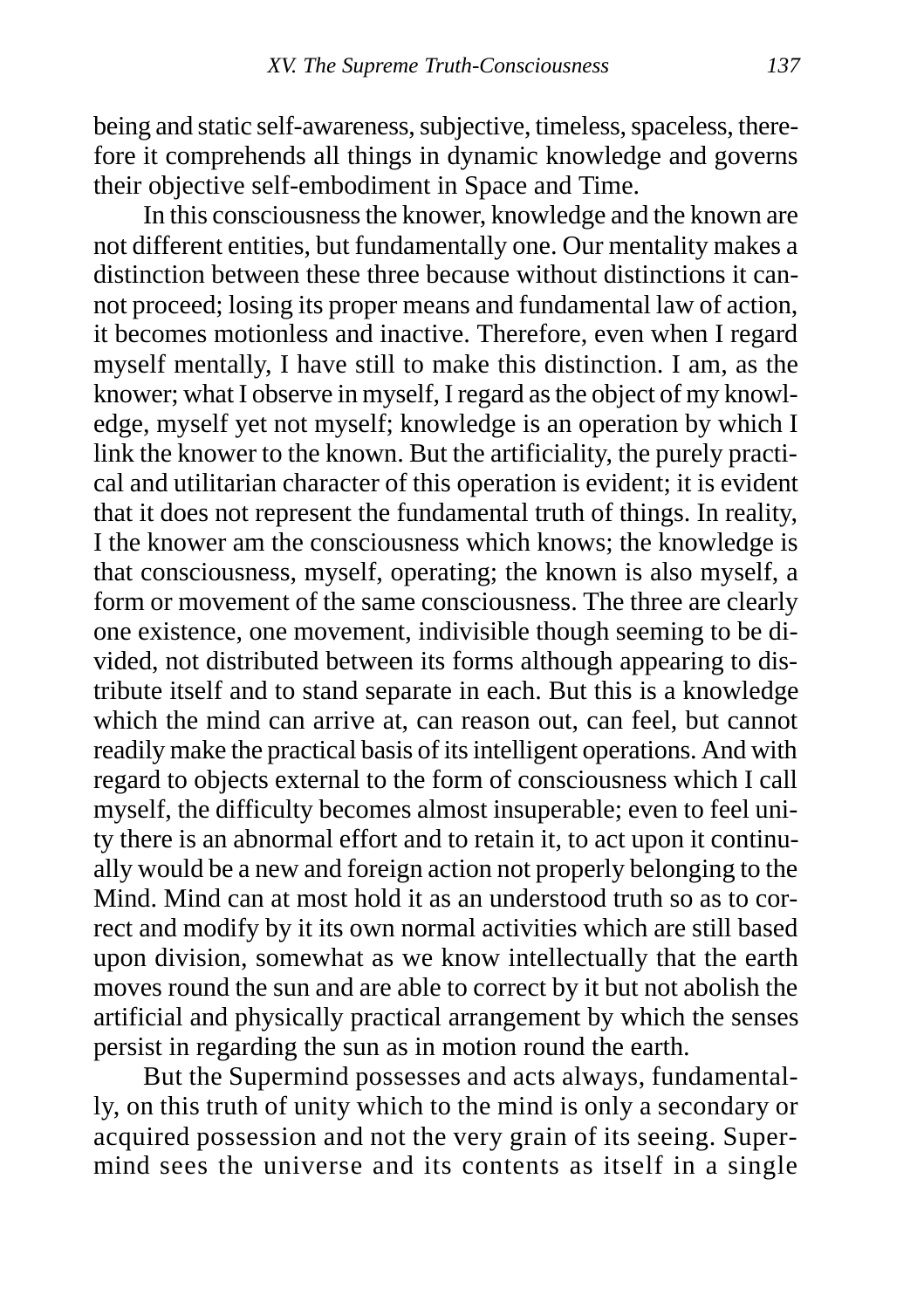indivisible act of knowledge, an act which is its life, which is the very movement of its self-existence. Therefore this comprehensive divine consciousness in its aspect of Will does not so much guide or govern the development of cosmic life as consummate it in itself by an act of power which is inseparable from the act of knowledge and from the movement of self-existence, is indeed one and the same act. For we have seen that universal force and universal consciousness are one,– cosmic force is the operation of cosmic consciousness. So also divine Knowledge and divine Will are one; they are the same fundamental movement or act of existence.

This indivisibility of the comprehensive Supermind which contains all multiplicity without derogating from its own unity, is a truth upon which we have always to insist, if we are to understand the cosmos and get rid of the initial error of our analytic mentality. A tree evolves out of the seed in which it is already contained, the seed out of the tree; a fixed law, an invariable process reigns in the permanence of the form of manifestation which we call a tree. The mind regards this phenomenon, this birth, life and reproduction of a tree, as a thing in itself and on that basis studies, classes and explains it. It explains the tree by the seed, the seed by the tree; it declares a law of Nature. But it has explained nothing; it has only analysed and recorded the process of a mystery. Supposing even that it comes to perceive a secret conscious force as the soul, the real being of this form and the rest as merely a settled operation and manifestation of that force, still it tends to regard the form as a separate existence with its separate law of nature and process of development. In the animal and in man with his conscious mentality this separative tendency of the Mind induces it to regard itself also as a separate existence, the conscious subject, and other forms as separate objects of its mentality. This useful arrangement, necessary to life and the first basis of all its practice, is accepted by the mind as an actual fact and thence proceeds all the error of the ego.

But the Supermind works otherwise. The tree and its process would not be what they are, could not indeed exist, if it were a separate existence; forms are what they are by the force of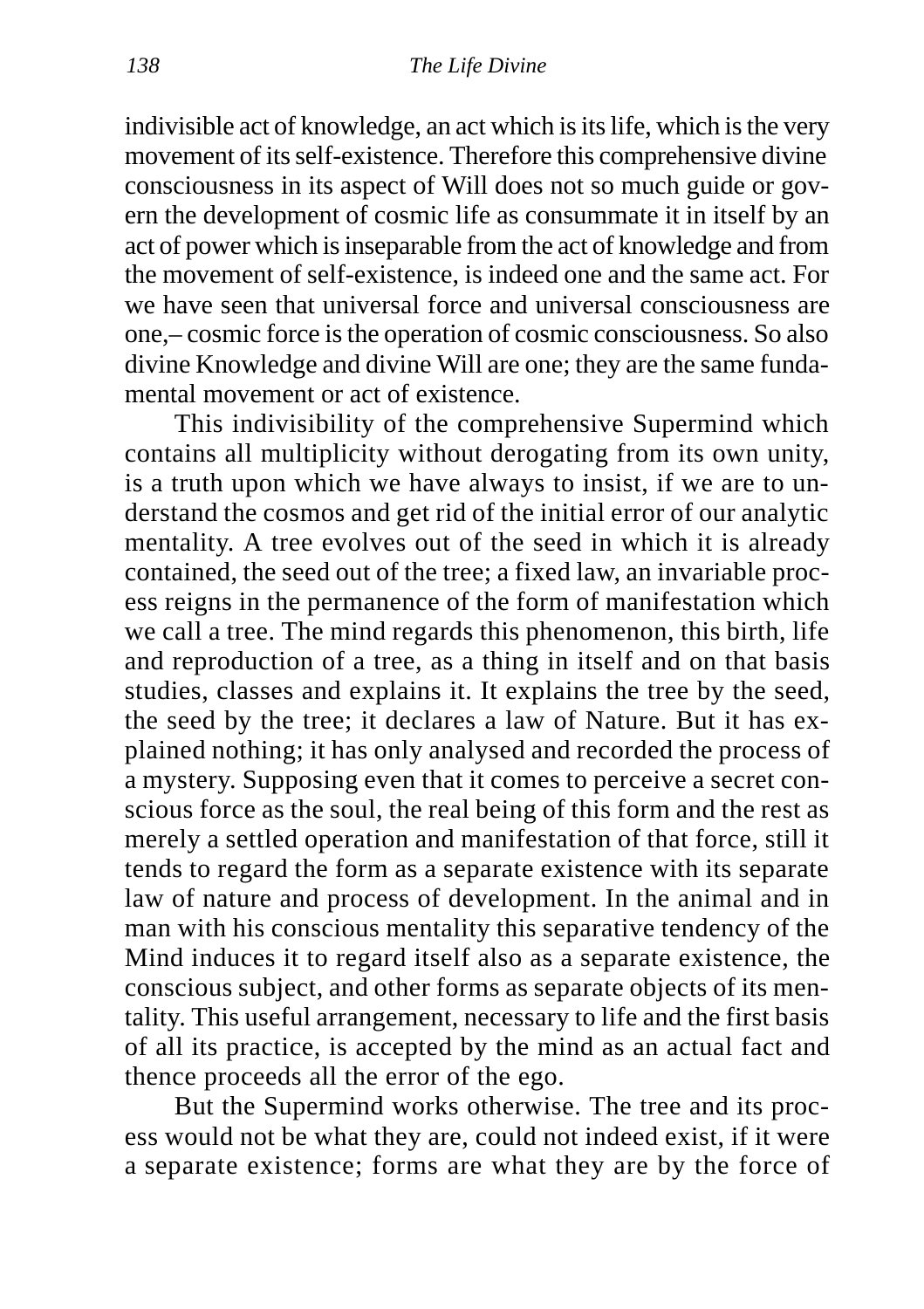the cosmic existence, they develop as they do as a result of their relation to it and to all its other manifestations. The separate law of their nature is only an application of the universal law and truth of all Nature; their particular development is determined by their place in the general development. The tree does not explain the seed, nor the seed the tree; cosmos explains both and God explains cosmos. The Supermind, pervading and inhabiting at once the seed and the tree and all objects, lives in this greater knowledge which is indivisible and one though with a modified and not an absolute indivisibility and unity. In this comprehensive knowledge there is no independent centre of existence, no individual separated ego such as we see in ourselves; the whole of existence is to its self-awareness an equable extension, one in oneness, one in multiplicity, one in all conditions and everywhere. Here the All and the One are the same existence; the individual being does not and cannot lose the consciousness of its identity with all beings and with the One Being; for that identity is inherent in supramental cognition, a part of the supramental selfevidence.

In that spacious equality of oneness the Being is not divided and distributed; equably self-extended, pervading its extension as One, inhabiting as One the multiplicity of forms, it is everywhere at once the single and equal Brahman. For this extension of the Being in Time and Space and this pervasion and indwelling is in intimate relation with the absolute Unity from which it has proceeded, with that absolute Indivisible in which there is no centre or circumference but only the timeless and spaceless One. That high concentration of unity in the unextended Brahman must necessarily translate itself in the extension by this equal pervasive concentration, this indivisible comprehension of all things, this universal undistributed immanence, this unity which no play of multiplicity can abrogate or diminish. "Brahman is in all things, all things are in Brahman, all things are Brahman", is the triple formula of the comprehensive Supermind, a single truth of self-manifestation in three aspects which it holds together and inseparably in its self-view as the fundamental knowledge from which it proceeds to the play of the cosmos.

But what then is the origin of mentality and the organisation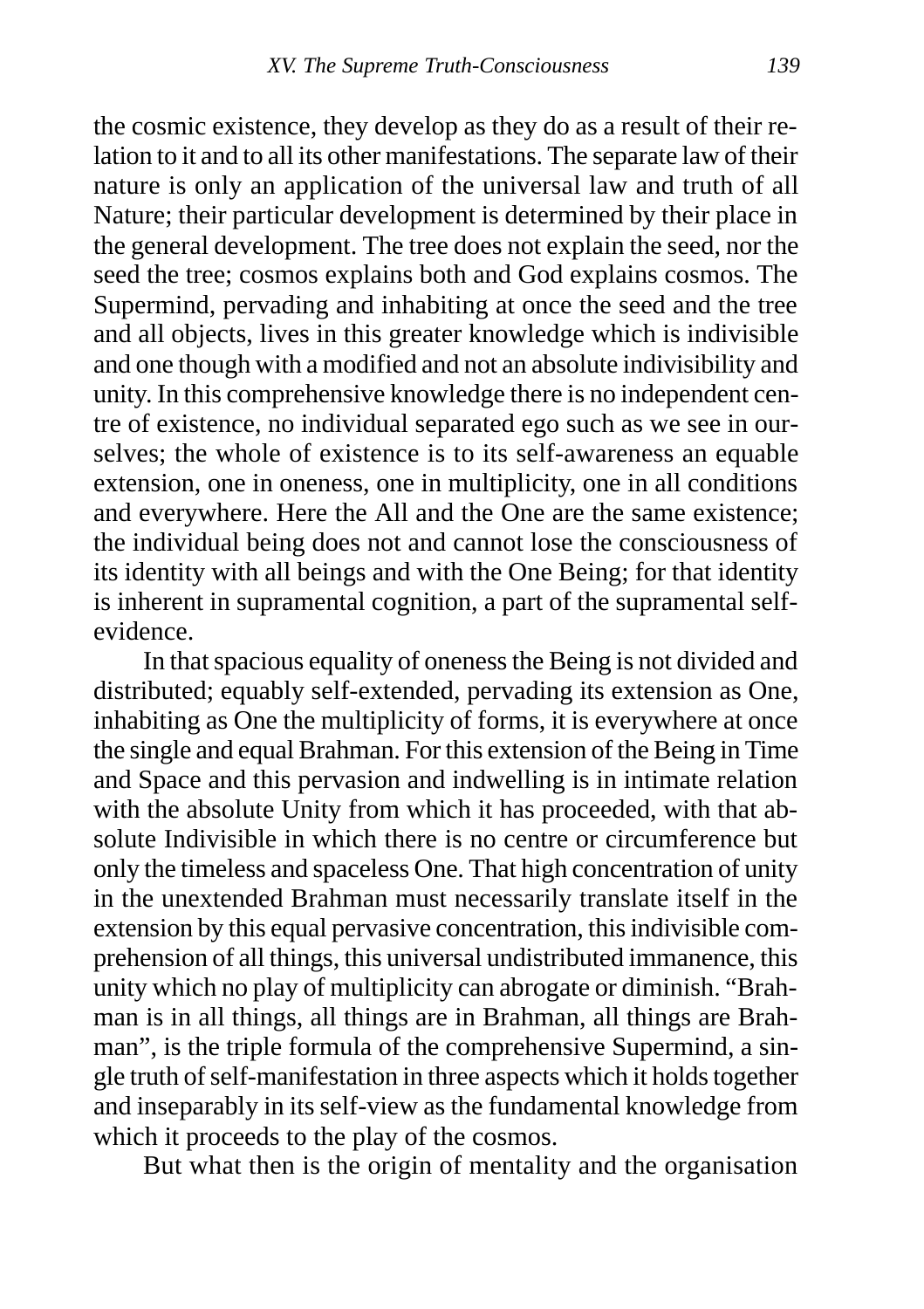of this lower consciousness in the triple terms of Mind, Life and Matter which is our view of the universe? For since all things that exist must proceed from the action of the all-efficient Supermind, from its operation in the three original terms of Existence, Conscious-Force and Bliss, there must be some faculty of the creative Truth-Consciousness which so operates as to cast them into these new terms, into this inferior trio of mentality, vitality and physical substance. This faculty we find in a secondary power of the creative knowledge, its power of a projecting, confronting and apprehending consciousness in which knowledge centralises itself and stands back from its works to observe them. And when we speak of centralisation, we mean, as distinguished from the equable concentration of consciousness of which we have hitherto spoken, an unequal concentration in which there is the beginning of self-division,– or of its phenomenal appearance.

First of all, the Knower holds himself concentrated in knowledge as subject and regards his Force of consciousness as if continually proceeding from him into the form of himself, continually working in it, continually drawing back into himself, continually issuing forth again. From this single act of self-modification proceed all the practical distinctions upon which the relative view and the relative action of the universe is based. A practical distinction has been created between the Knower, Knowledge and the Known, between the Lord, His force and the children and works of the Force, between the Enjoyer, the Enjoyment and the Enjoyed, between the Self, Maya and the becomings of the Self.

Secondly, this conscious Soul concentrated in knowledge, this Purusha observing and governing the Force that has gone forth from him, his Shakti or Prakriti, repeats himself in every form of himself. He accompanies, as it were, his Force of consciousness into its works and reproduces there the act of self-division from which this apprehending consciousness is born. In each form this Soul dwells with his Nature and observes himself in other forms from that artificial and practical centre of consciousness. In all it is the same Soul, the same divine Being; the multiplication of centres is only a practical act of consciousness intended to institute a play of difference, of mutuality,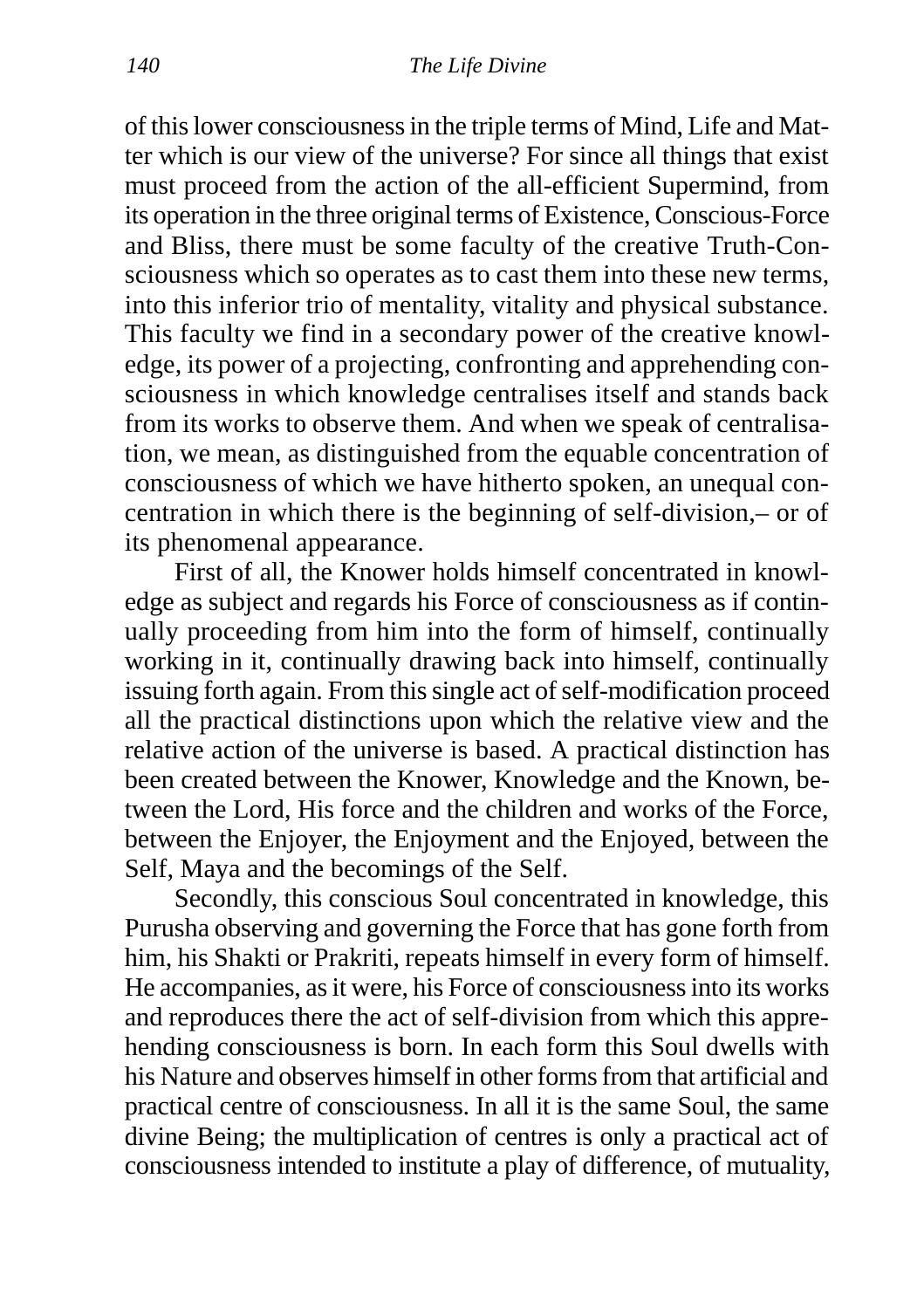mutual knowledge, mutual shock of force, mutual enjoyment, a difference based upon essential unity, a unity realised on a practical basis of difference.

We can speak of this new status of the all-pervading Supermind as a further departure from the unitarian truth of things and from the indivisible consciousness which constitutes inalienably the unity essential to the existence of the cosmos. We can see that pursued a little farther it may become truly Avidya, the great Ignorance which starts from multiplicity as the fundamental reality and in order to travel back to real unity has to commence with the false unity of the ego. We can see also that once the individual centre is accepted as the determining standpoint, as the knower, mental sensation, mental intelligence, mental action of will and all their consequences cannot fail to come into being. But also we have to see that so long as the soul acts in the Supermind, Ignorance has not yet begun; the field of knowledge and action is still the Truth-Consciousness, the basis is still the unity.

For the Self still regards itself as one in all and all things as becomings in itself and of itself; the Lord still knows his Force as himself in act and every being as himself in soul and himself in form; it is still his own being that the Enjoyer enjoys, even though in a multiplicity. The one real change has been an unequal concentration of consciousness and a multiple distribution of force. There is a practical distinction in consciousness, but there is no essential difference of consciousness or true division in its vision of itself. The Truth-Consciousness has arrived at a position which prepares our mentality, but is not yet that of our mentality. And it is this that we must study in order to seize Mind at its origin, at the point where it makes its great lapse from the high and vast wideness of the Truth-Consciousness into the division and the ignorance. Fortunately, this apprehending Truth-Consciousness<sup>1</sup> is much more facile to our grasp by its nearness to us, by its foreshadowing of our mental operations than the remoter realisation that we have hitherto been struggling to express in our inadequate language of the intellect. The barrier that has to be crossed is less formidable.

 $1$  Prajňāna.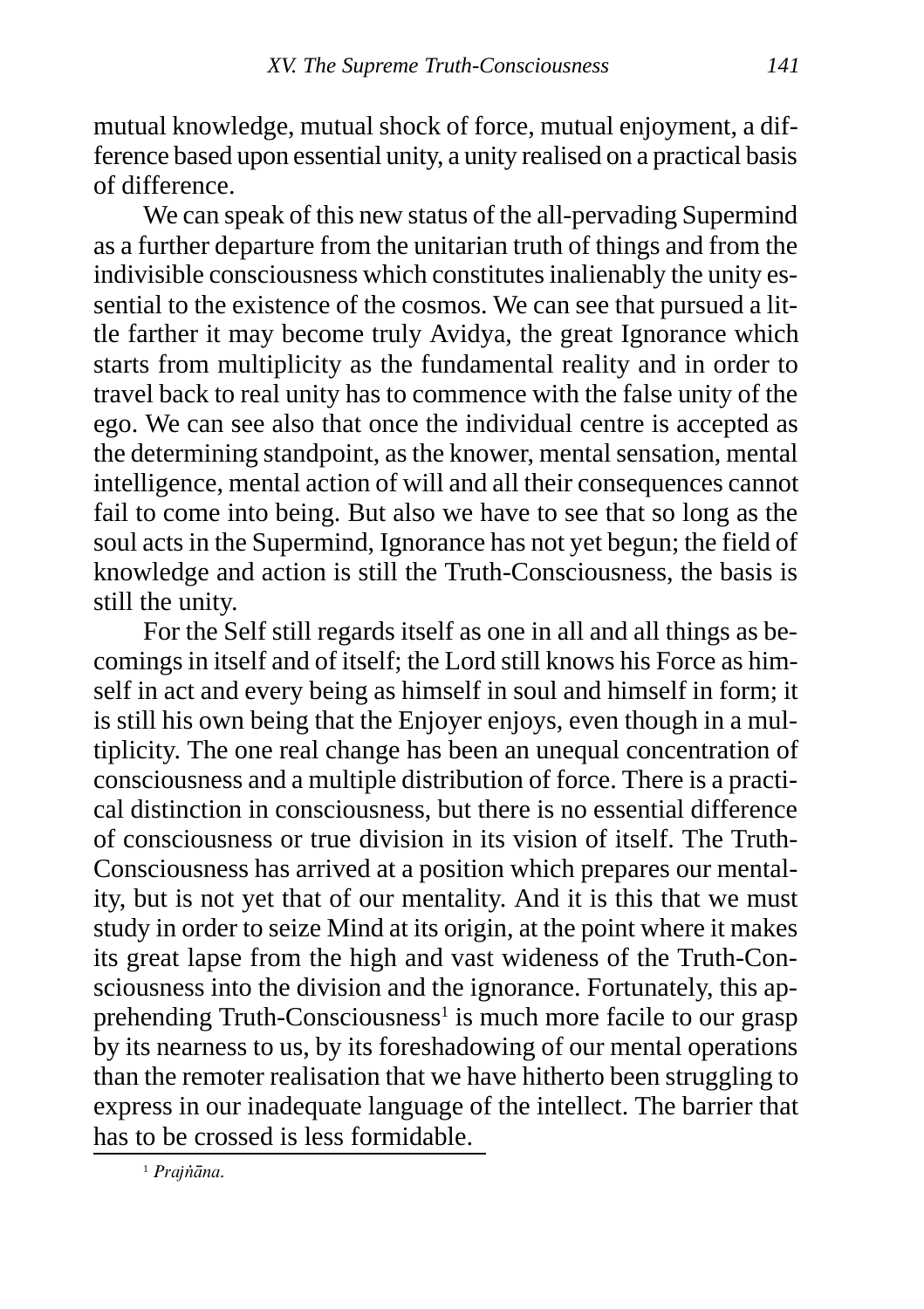# **Chapter XVI The Triple Status of Supermind**

My self is that which supports all beings and constitutes their existence.... I am the self which abides within all beings. *Gita.1*

Three powers of Light uphold three luminous worlds divine. *Rig Veda.2*

Before we pass to this easier understanding of the world we inhabit from the standpoint of an apprehending Truth-Consciousness which sees things as would an individual soul freed from the limitations of mentality and admitted to participate in the action of the Divine Supermind, we must pause and resume briefly what we have realised or can yet realise of the consciousness of the Lord, the Ishwara as He develops the world by His Maya out of the original concentrated unity of His being.

We have started with the assertion of all existence as one Being whose essential nature is Consciousness, one Consciousness whose active nature is Force or Will; and this Being is Delight, this Consciousness is Delight, this Force or Will is Delight. Eternal and inalienable Bliss of Existence, Bliss of Consciousness, Bliss of Force or Will whether concentrated in itself and at rest or active and creative, this is God and this is ourselves in our essential, our non-phenomenal being. Concentrated in itself, it possesses or rather is the essential, eternal, inalienable Bliss; active and creative, it possesses or rather becomes the delight of the play of existence, the play of consciousness, the play of force and will. That play is the universe and that delight is the sole cause, motive and object of cosmic existence. The Divine Consciousness possesses that play and delight eternally and inalienably; our essential being, our real self which is concealed from us by the false self or mental ego, also enjoys that play and delight eternally and inalienably and cannot indeed do otherwise since it is one in being with the Divine Consciousness. If we aspire therefore to a divine life, we cannot attain to it by any

 $1$  IX. 5; X. 20.  $2$  V. 29. 1.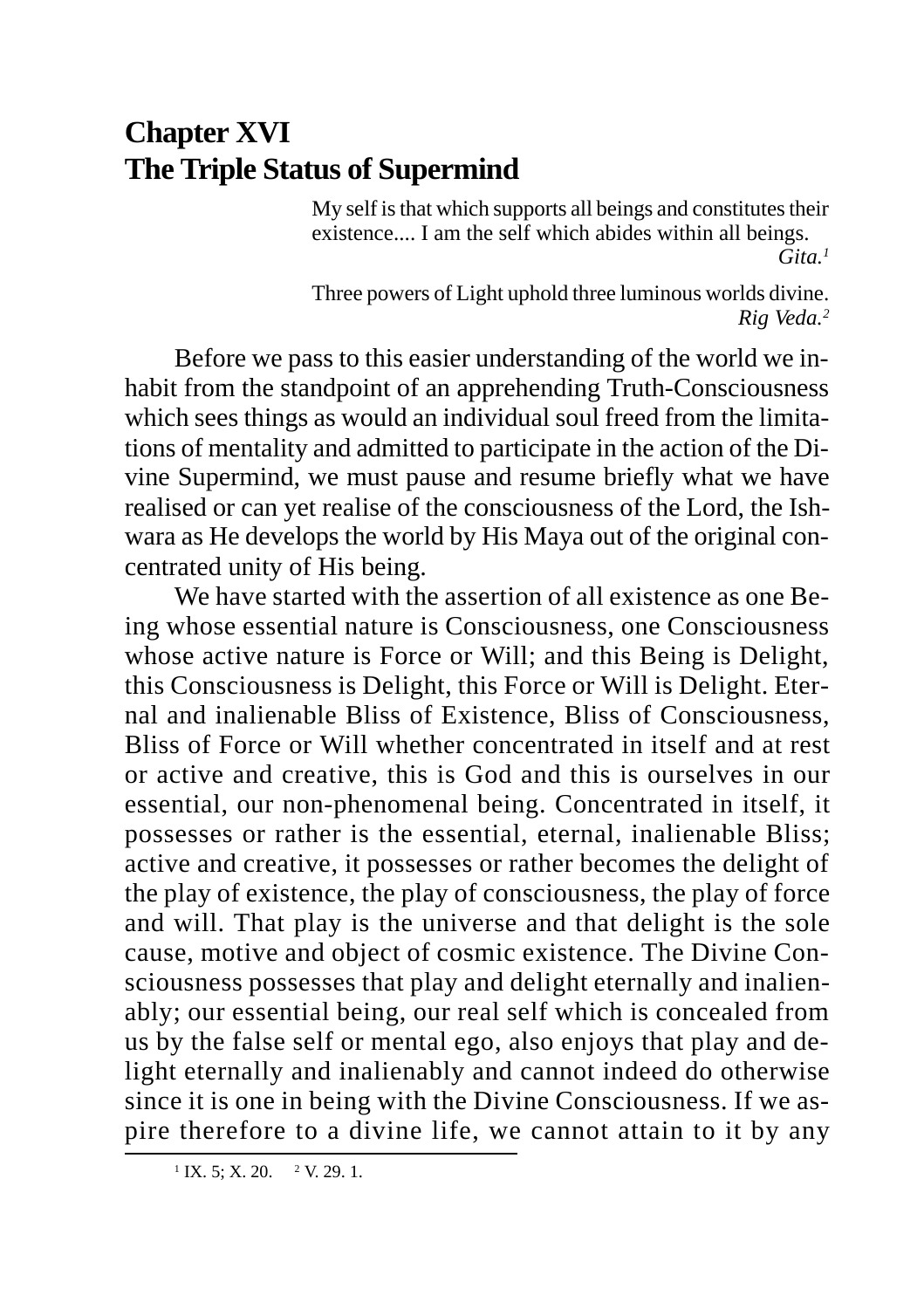other way than by unveiling this veiled self in us, by mounting from our present status in the false self or mental ego to a higher status in the true self, the Atman, by entering into that unity with the Divine Consciousness which something superconscient in us always enjoys,– otherwise we could not exist,– but which our conscious mentality has forfeited.

But when we thus assert this unity of Sachchidananda on the one hand and this divided mentality on the other, we posit two opposite entities one of which must be false if the other is to be held as true, one of which must be abolished if the other is to be enjoyed. Yet it is in the mind and its form of life and body that we exist on earth and, if we must abolish the consciousness of mind, life and body in order to reach the one Existence, Consciousness and Bliss, then a divine life here is impossible. We must abandon cosmic existence utterly as an illusion in order to enjoy or re-become the Transcendent. From this solution there is no escape unless there be an intermediate link between the two which can explain them to each other and establish between them such a relation as will make it possible for us to realise the one Existence, Consciousness, Delight in the mould of the mind, life and body.

The intermediate link exists. We call it the Supermind or the Truth-Consciousness, because it is a principle superior to mentality and exists, acts and proceeds in the fundamental truth and unity of things and not like the mind in their appearances and phenomenal divisions. The existence of the Supermind is a logical necessity arising directly from the position with which we have started. For in itself Sachchidananda must be a spaceless and timeless absolute of conscious existence that is bliss; but the world is, on the contrary, an extension in Time and Space and a movement, a working out, a development of relations and possibilities by causality – or what so appears to us – in Time and Space. The true name of this Causality is Divine Law and the essence of that Law is an inevitable self-development of the truth of the thing that is, as Idea, in the very essence of what is developed; it is a previously fixed determination of relative movements out of the stuff of infinite possibility. That which thus develops all things must be a Knowledge-Will or Conscious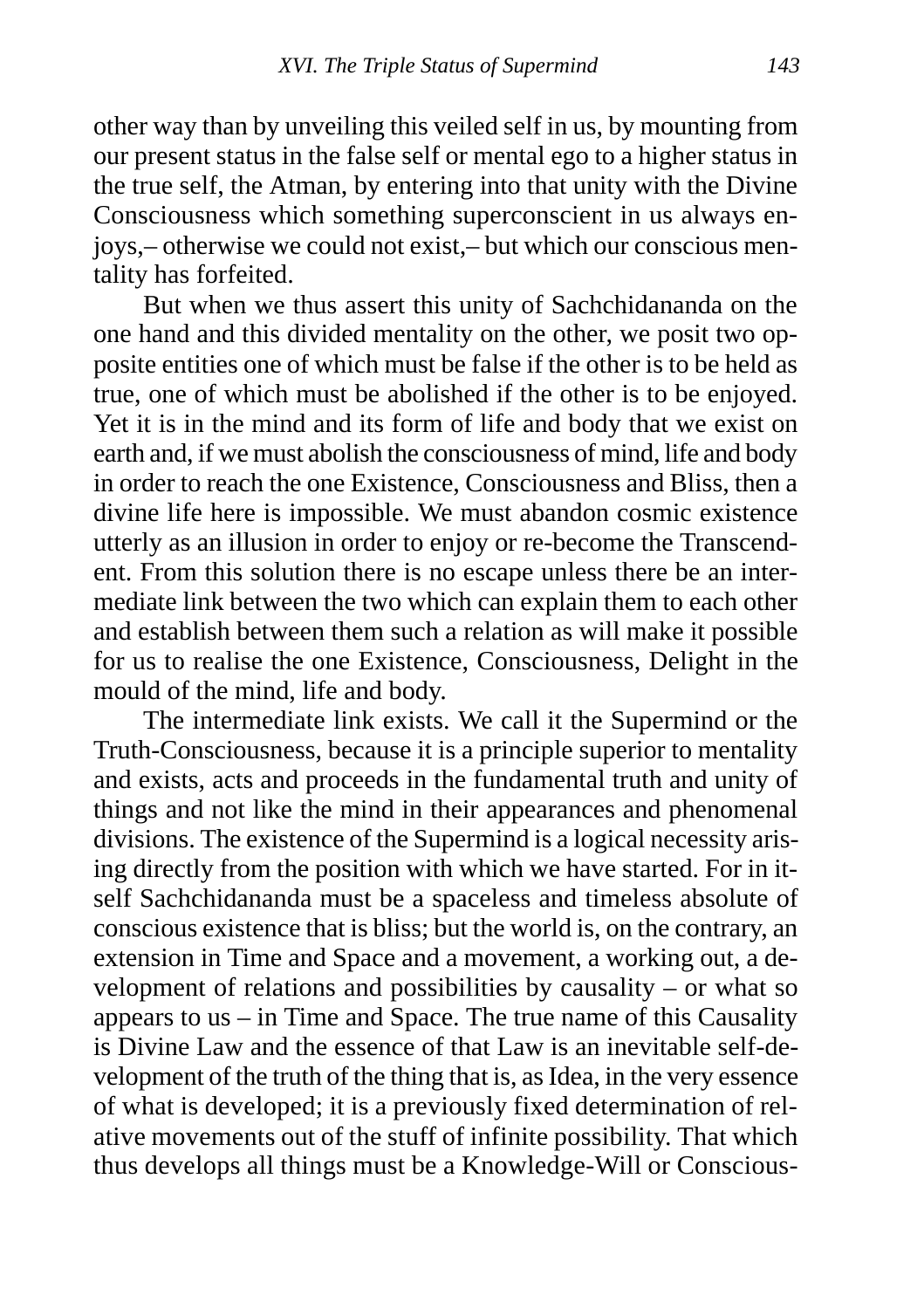Force; for all manifestation of universe is a play of the Conscious-Force which is the essential nature of existence. But the developing Knowledge-Will cannot be mental; for mind does not know, possess or govern this Law, but is governed by it, is one of its results, moves in the phenomena of the self-development and not at its root, observes as divided things the results of the development and strives in vain to arrive at their source and reality. Moreover this Knowledge-Will which develops all must be in possession of the unity of things and must out of it manifest their multiplicity; but mind is not in possession of that unity, it has only an imperfect possession of a part of the multiplicity.

Therefore there must be a principle superior to the Mind which satisfies the conditions in which Mind fails. No doubt, it is Sachchidananda itself that is this principle, but Sachchidananda not resting in its pure infinite invariable consciousness, but proceeding out of this primal poise, or rather upon it as a base and in it as a continent, into a movement which is its form of Energy and instrument of cosmic creation. Consciousness and Force are the twin essential aspects of the pure Power of existence; Knowledge and Will must therefore be the form which that Power takes in creating a world of relations in the extension of Time and Space. This Knowledge and this Will must be one, infinite, all-embracing, all-possessing, all-forming, holding eternally in itself that which it casts into movement and form. The Supermind then is Being moving out into a determinative self-knowledge which perceives certain truths of itself and wills to realise them in a temporal and spatial extension of its own timeless and spaceless existence. Whatever is in its own being, takes form as self-knowledge, as Truth-Consciousness, as Real-Idea, and, that self-knowledge being also selfforce, fulfils or realises itself inevitably in Time and Space.

This, then, is the nature of the Divine Consciousness which creates in itself all things by a movement of its conscious-force and governs their development through a self-evolution by inherent knowledge-will of the truth of existence or real-idea which has formed them. The Being that is thus conscient is what we call God; and He must obviously be omnipresent, omniscient, omnipotent. Omnipresent, for all forms are forms of His con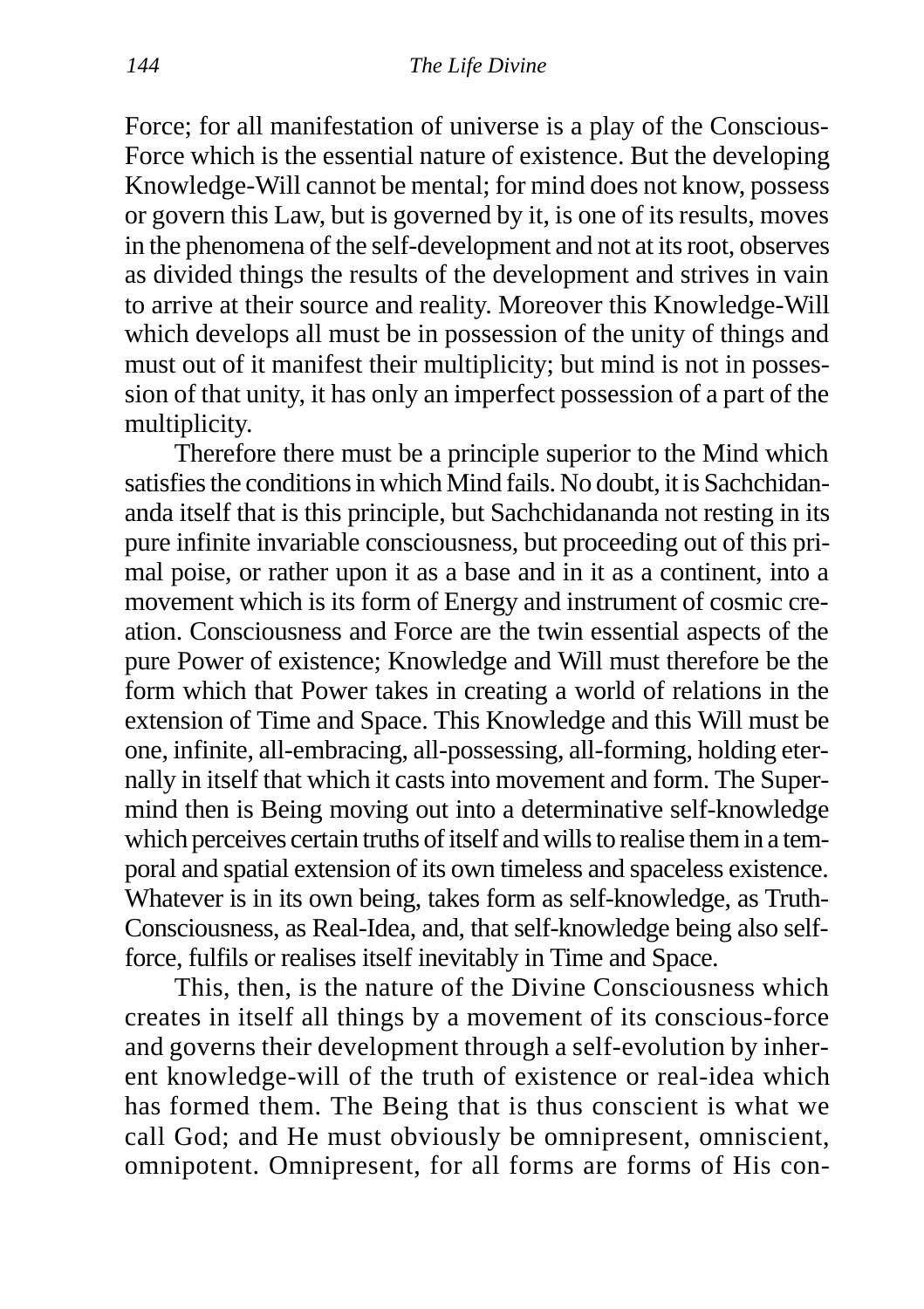scious being created by its force of movement in its own extension as Space and Time; omniscient, for all things exist in His consciousbeing, are formed by it and possessed by it; omnipotent, for this allpossessing consciousness is also an all-possessing Force and all-informing Will. And this Will and Knowledge are not at war with each other as our will and knowledge are capable of being at war with each other, because they are not different but are one movement of the same being. Nor can they be contradicted by any other will, force or consciousness from outside or within; for there is no consciousness or force external to the One, and all energies and formations of knowledge within are not other than it, but are merely play of the one all-determining Will and the one all-harmonising Knowledge. What we see as a clash of wills and forces, because we dwell in the particular and divided and cannot see the whole, the Supermind envisages as the conspiring elements of a predetermined harmony which is always present to it because the totality of things is eternally subject to its gaze.

Whatever be the poise or form its action takes, this will always be the nature of the divine Consciousness. But, its existence being absolute in itself, its power of existence is also absolute in its extension, and it is not therefore limited to one poise or one form of action. We, human beings, are phenomenally a particular form of consciousness, subject to Time and Space, and can only be, in our surface consciousness which is all we know of ourselves, one thing at a time, one formation, one poise of being, one aggregate of experience; and that one thing is for us the truth of ourselves which we acknowledge; all the rest is either not true or no longer true, because it has disappeared into the past out of our ken, or not yet true, because it is waiting in the future and not yet in our ken. But the Divine Consciousness is not so particularised, nor so limited; it can be many things at a time and take more than one enduring poise even for all time. We find that in the principle of Supermind itself it has three such general poises or sessions of its world-founding consciousness. The first founds the inalienable unity of things, the second modifies that unity so as to support the manifestation of the Many in One and One in Many; the third further modifies it so as to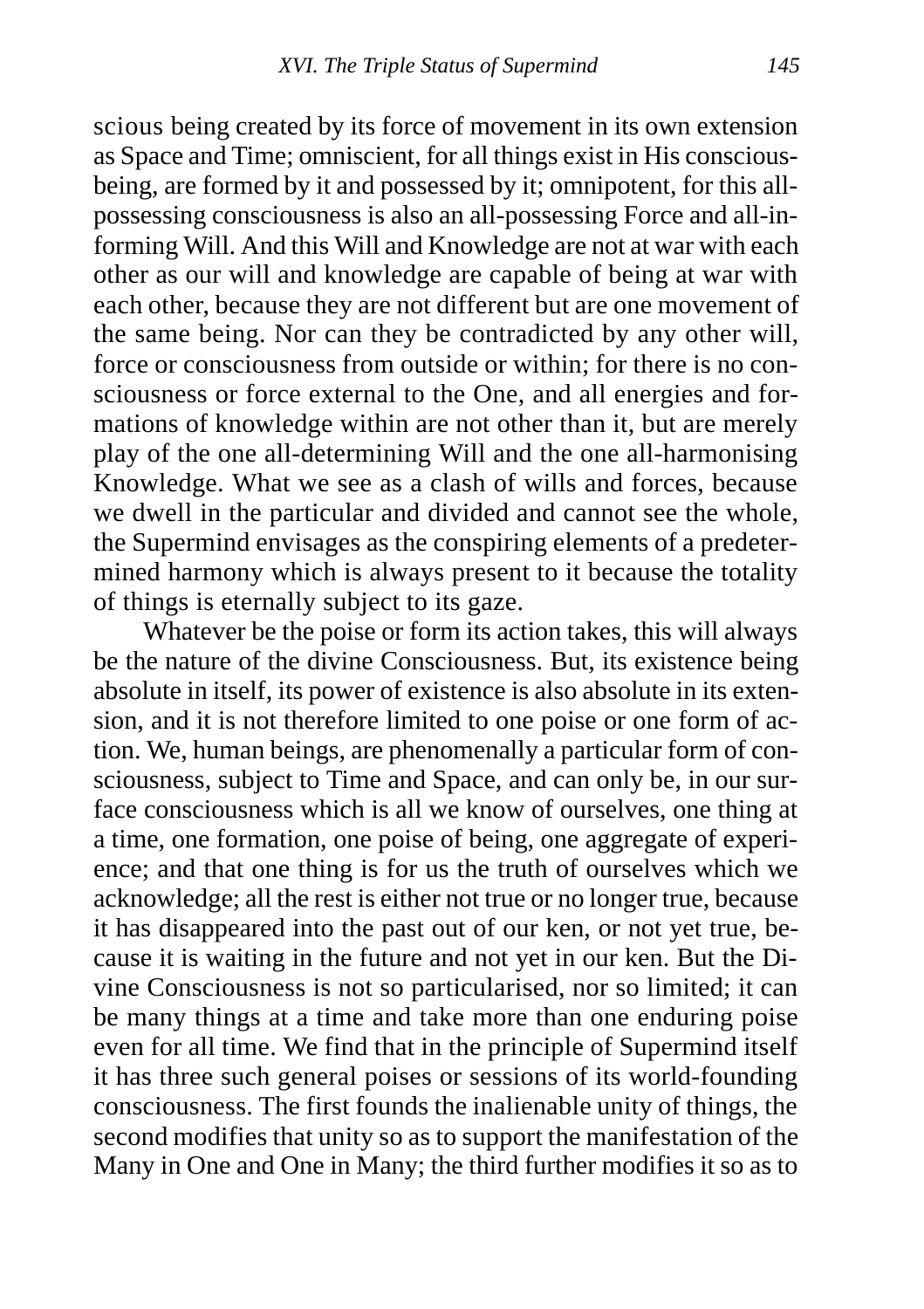support the evolution of a diversified individuality which, by the action of Ignorance, becomes in us at a lower level the illusion of the separate ego.

We have seen what is the nature of this first and primary poise of the Supermind which founds the inalienable unity of things. It is not the pure unitarian consciousness; for that is a timeless and spaceless concentration of Sachchidananda in itself, in which Conscious Force does not cast itself out into any kind of extension and, if it contains the universe at all, contains it in eternal potentiality and not in temporal actuality. This, on the contrary, is an equal self-extension of Sachchidananda all-comprehending, all-possessing, all-constituting. But this all is one, not many; there is no individualisation. It is when the reflection of this Supermind falls upon our stilled and purified self that we lose all sense of individuality; for there is no concentration of consciousness there to support an individual development. All is developed in unity and as one; all is held by this Divine Consciousness as forms of its existence, not as in any degree separate existences. Somewhat as the thoughts and images that occur in our mind are not separate existences to us, but forms taken by our consciousness, so are all names and forms to this primary Supermind. It is the pure divine ideation and formation in the Infinite,– only an ideation and formation that is organised not as an unreal play of mental thought, but as a real play of conscious being. The divine soul in this poise would make no difference between Conscious-Soul and Force-Soul, for all force would be action of consciousness, nor between Matter and Spirit since all mould would be simply form of Spirit.

In the second poise of the Supermind the Divine Consciousness stands back in the idea from the movement which it contains, realising it by a sort of apprehending consciousness, following it, occupying and inhabiting its works, seeming to distribute itself in its forms. In each name and form it would realise itself as the stable Conscious-Self, the same in all; but also it would realise itself as a concentration of Conscious-Self following and supporting the individual play of movement and upholding its differentiation from other play of movement,– the same everywhere in soul-essence, but varying in soul-form. This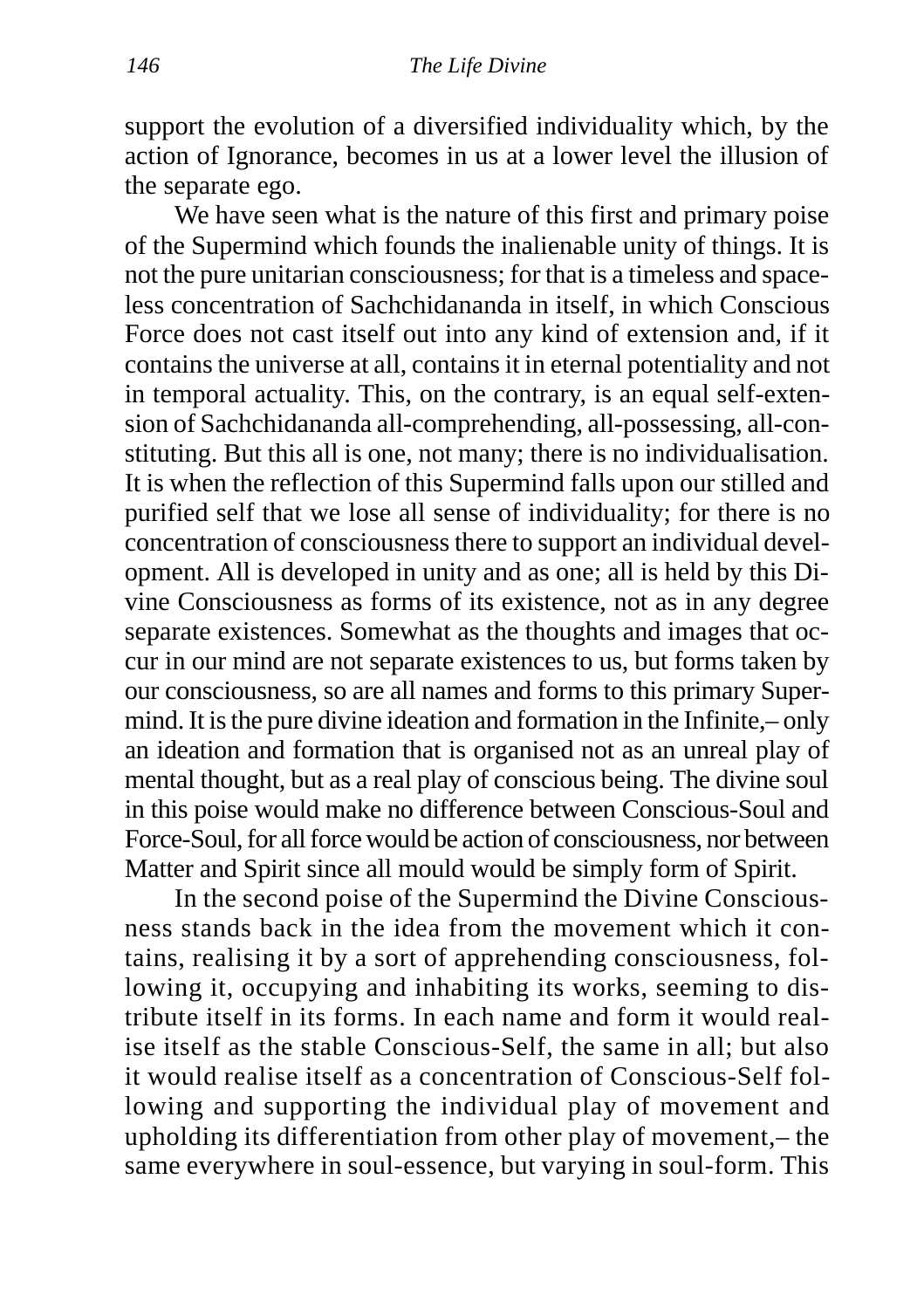concentration supporting the soul-form would be the individual Divine or Jivatman as distinguished from the universal Divine or one all-constituting self. There would be no essential difference, but only a practical differentiation for the play which would not abrogate the real unity. The universal Divine would know all soul-forms as itself and yet establish a different relation with each separately and in each with all the others. The individual Divine would envisage its existence as a soul-form and soul-movement of the One and, while by the comprehending action of consciousness it would enjoy its unity with the One and with all soul-forms, it would also by a forward or frontal apprehending action support and enjoy its individual movement and its relations of a free difference in unity both with the One and with all its forms. If our purified mind were to reflect this secondary poise of Supermind, our soul could support and occupy its individual existence and yet even there realise itself as the One that has become all, inhabits all, contains all, enjoying even in its particular modification its unity with God and its fellows. In no other circumstance of the supramental existence would there be any characteristic change; the only change would be this play of the One that has manifested its multiplicity and of the Many that are still one, with all that is necessary to maintain and conduct the play.

A third poise of the Supermind would be attained if the supporting concentration were no longer to stand at the back, as it were, of the movement, inhabiting it with a certain superiority to it and so following and enjoying, but were to project itself into the movement and to be in a way involved in it. Here, the character of the play would be altered, but only in so far as the individual Divine would so predominantly make the play of relations with the universal and with its other forms the practical field of its conscious experience that the realisation of utter unity with them would be only a supreme accompaniment and constant culmination of all experience; but in the higher poise unity would be the dominant and fundamental experience and variation would be only a play of the unity. This tertiary poise would be therefore that of a sort of fundamental blissful dualism in unity – no longer unity qualified by a subordinate dualism –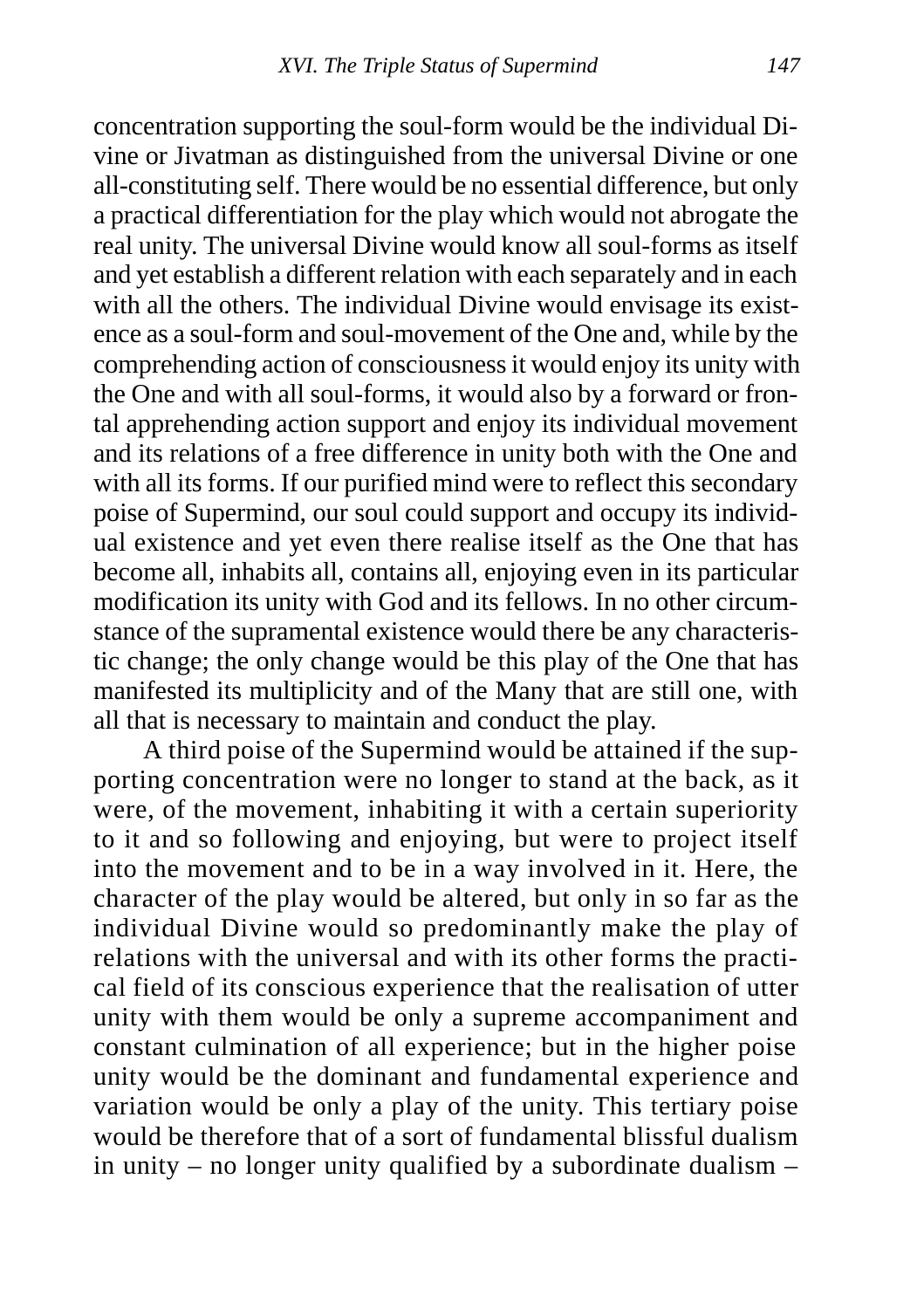between the individual Divine and its universal source, with all the consequences that would accrue from the maintenance and operation of such a dualism.

It may be said that the first consequence would be a lapse into the ignorance of Avidya which takes the Many for the real fact of existence and views the One only as a cosmic sum of the Many. But there would not necessarily be any such lapse. For the individual Divine would still be conscious of itself as the result of the One and of its power of conscious self-creation, that is to say, of its multiple self-centration conceived so as to govern and enjoy manifoldly its manifold existence in the extension of Time and Space; this true spiritual individual would not arrogate to itself an independent or separate existence. It would only affirm the truth of the differentiating movement along with the truth of the stable unity, regarding them as the upper and lower poles of the same truth, the foundation and culmination of the same divine play; and it would insist on the joy of the differentiation as necessary to the fullness of the joy of the unity.

Obviously, these three poises would be only different ways of dealing with the same Truth; the Truth of existence enjoyed would be the same, the way of enjoying it or rather the poise of the soul in enjoying it would be different. The delight, the Ananda would vary, but would abide always within the status of the Truth-Consciousness and involve no lapse into the Falsehood and the Ignorance. For the secondary and tertiary Supermind would only develop and apply in the terms of the divine multiplicity what the primary Supermind had held in the terms of the divine unity. We cannot stamp any of these three poises with the stigma of falsehood and illusion. The language of the Upanishads, the supreme ancient authority for these truths of a higher experience, when they speak of the Divine existence which is manifesting itself, implies the validity of all these experiences. We can only assert the priority of the oneness to the multiplicity, a priority not in time but in relation of consciousness, and no statement of supreme spiritual experience, no Vedantic philosophy denies this priority or the eternal dependence of the Many on the One. It is because in Time the Many seem not to be eternal but to manifest out of the One and return into it as their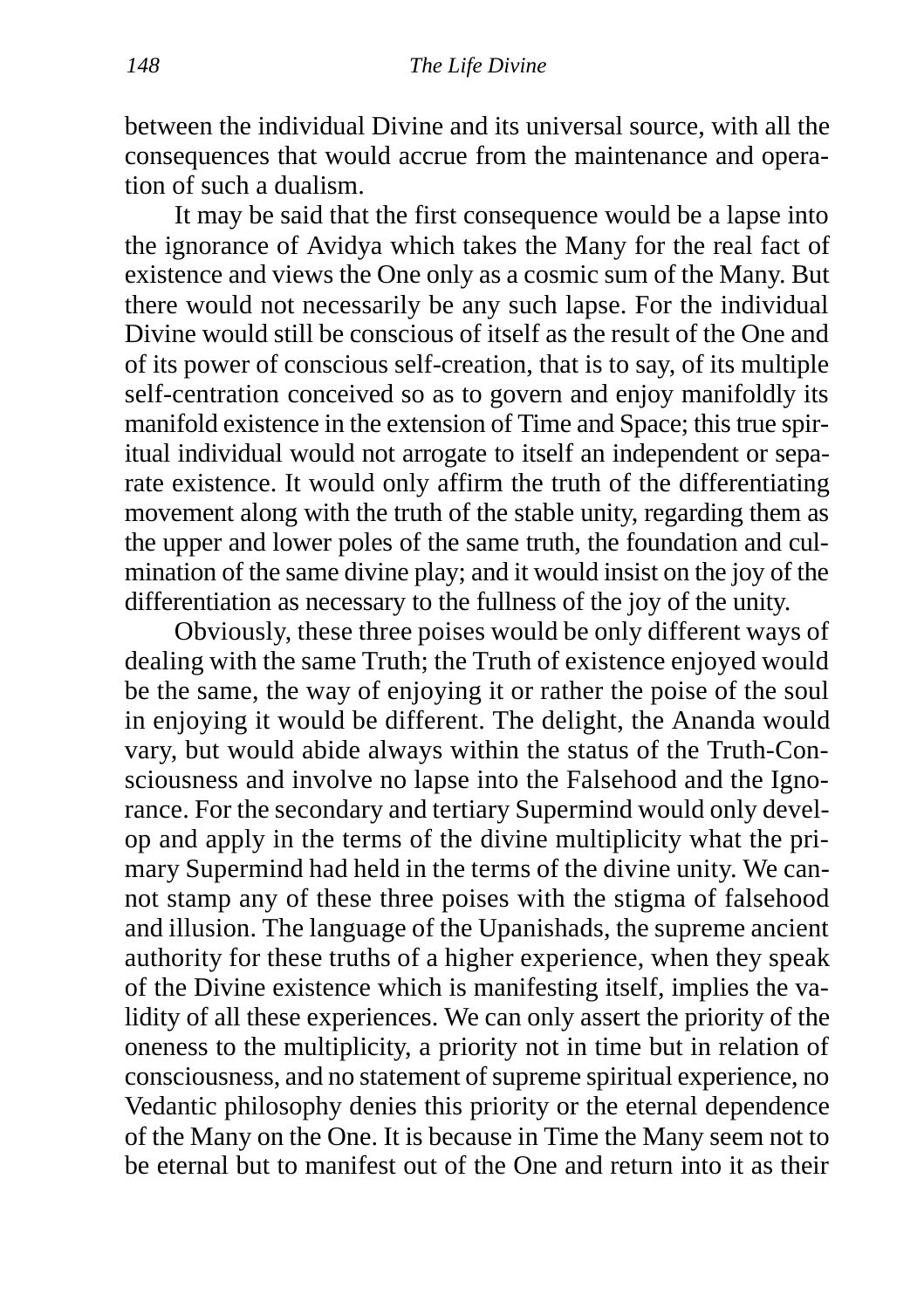essence that their reality is denied; but it might equally be reasoned that the eternal persistence or, if you will, the eternal recurrence of the manifestation in Time is a proof that the divine multiplicity is an eternal fact of the Supreme beyond Time no less than the divine unity; otherwise it could not have this characteristic of inevitable eternal recurrence in Time.

It is indeed only when our human mentality lays an exclusive emphasis on one side of spiritual experience, affirms that to be the sole eternal truth and states it in the terms of our all-dividing mental logic that the necessity for mutually destructive schools of philosophy arises. Thus, emphasising the sole truth of the unitarian consciousness, we observe the play of the divine unity, erroneously rendered by our mentality into the terms of real difference, but, not satisfied with correcting this error of the mind by the truth of a higher principle, we assert that the play itself is an illusion. Or, emphasising the play of the One in the Many, we declare a qualified unity and regard the individual soul as a soul-form of the Supreme, but would assert the eternity of this qualified existence and deny altogether the experience of a pure consciousness in an unqualified oneness. Or, again, emphasising the play of difference, we assert that the Supreme and the human soul are eternally different and reject the validity of an experience which exceeds and seems to abolish that difference. But the position that we have now firmly taken absolves us from the necessity of these negations and exclusions: we see that there is a truth behind all these affirmations, but at the same time an excess which leads to an ill-founded negation. Affirming, as we have done, the absolute absoluteness of That, not limited by our ideas of unity, not limited by our ideas of multiplicity, affirming the unity as a basis for the manifestation of the multiplicity and the multiplicity as the basis for the return to oneness and the enjoyment of unity in the divine manifestation, we need not burden our present statement with these discussions or undertake the vain labour of enslaving to our mental distinctions and definitions the absolute freedom of the Divine Infinite.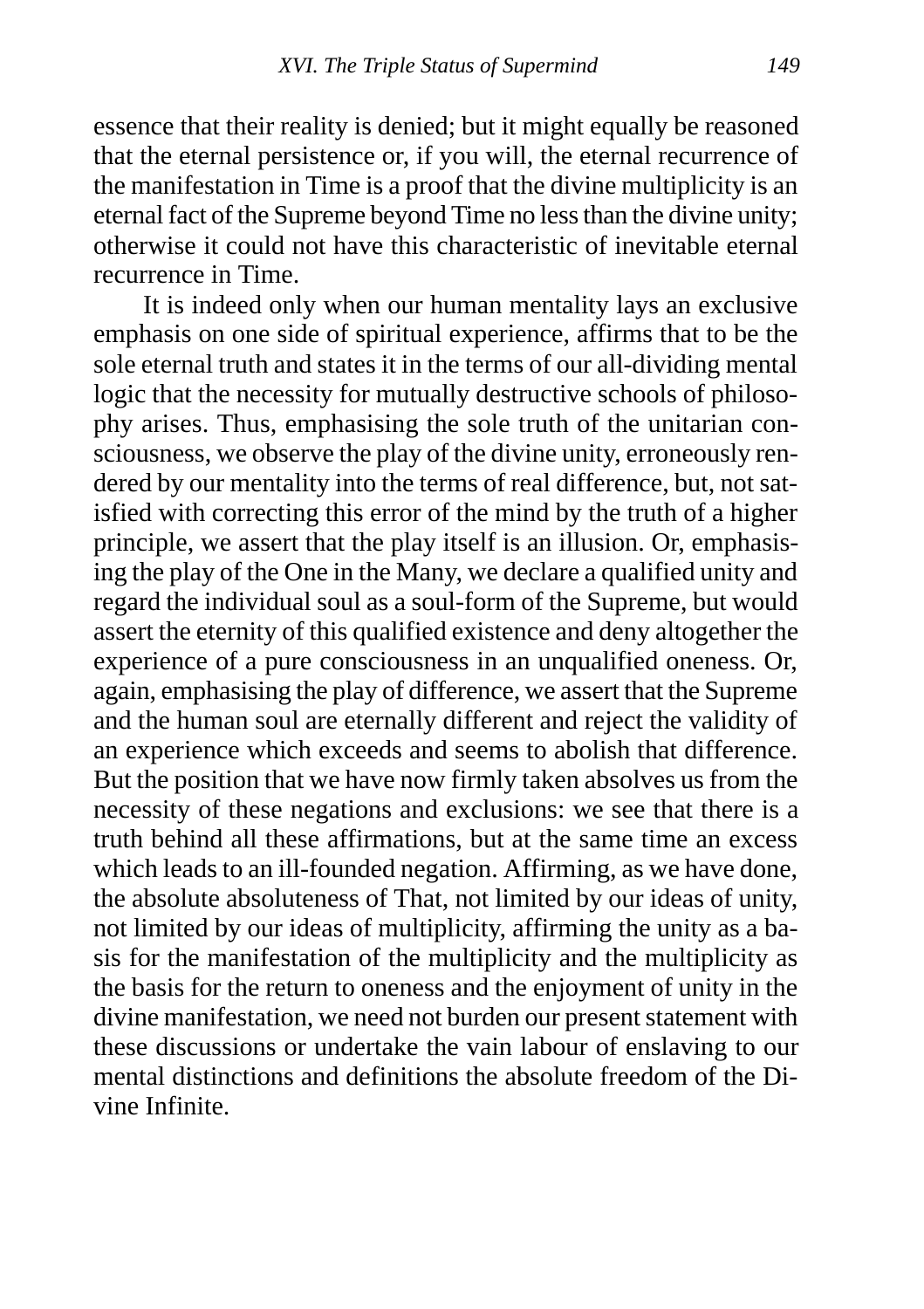## **Chapter XVII The Divine Soul**

He whose self has become all existences, for he has the knowledge, how shall he be deluded, whence shall he have grief, he who sees everywhere oneness?

#### *Isha Upanishad.1*

By the conception we have formed of the Supermind, by its opposition to the mentality on which our human existence is based, we are able not only to form a precise instead of a vague idea of divinity and the divine life,– expressions which we are otherwise condemned to use with looseness and as the vague wording of a large but almost impalpable aspiration,– but also to give these ideas a firm basis of philosophical reasoning, to put them into a clear relation with the humanity and the human life which is all we at present enjoy and to justify our hope and aspiration by the very nature of the world and of our own cosmic antecedents and the inevitable future of our evolution. We begin to grasp intellectually what is the Divine, the eternal Reality, and to understand how out of it the world has come. We begin also to perceive how inevitably that which has come out of the Divine must return to the Divine. We may now ask with profit and a chance of clearer reply how we must change and what we must become in order to arrive there in our nature and our life and our relations with others and not only through a solitary and ecstatic realisation in the profundities of our being. Certainly, there is still a defect in our premisses; for we have so far been striving to define for ourselves what the Divine is in its descent towards limited Nature, whereas what we ourselves actually are is the Divine in the individual ascending back out of limited Nature to its own proper divinity. This difference of movement must involve a difference between the life of the gods who have never known the fall and the life of man redeemed, conqueror of the lost godhead and bearing within him the experience and it may be the new riches gathered by him from his

<sup>1</sup> Verse 7.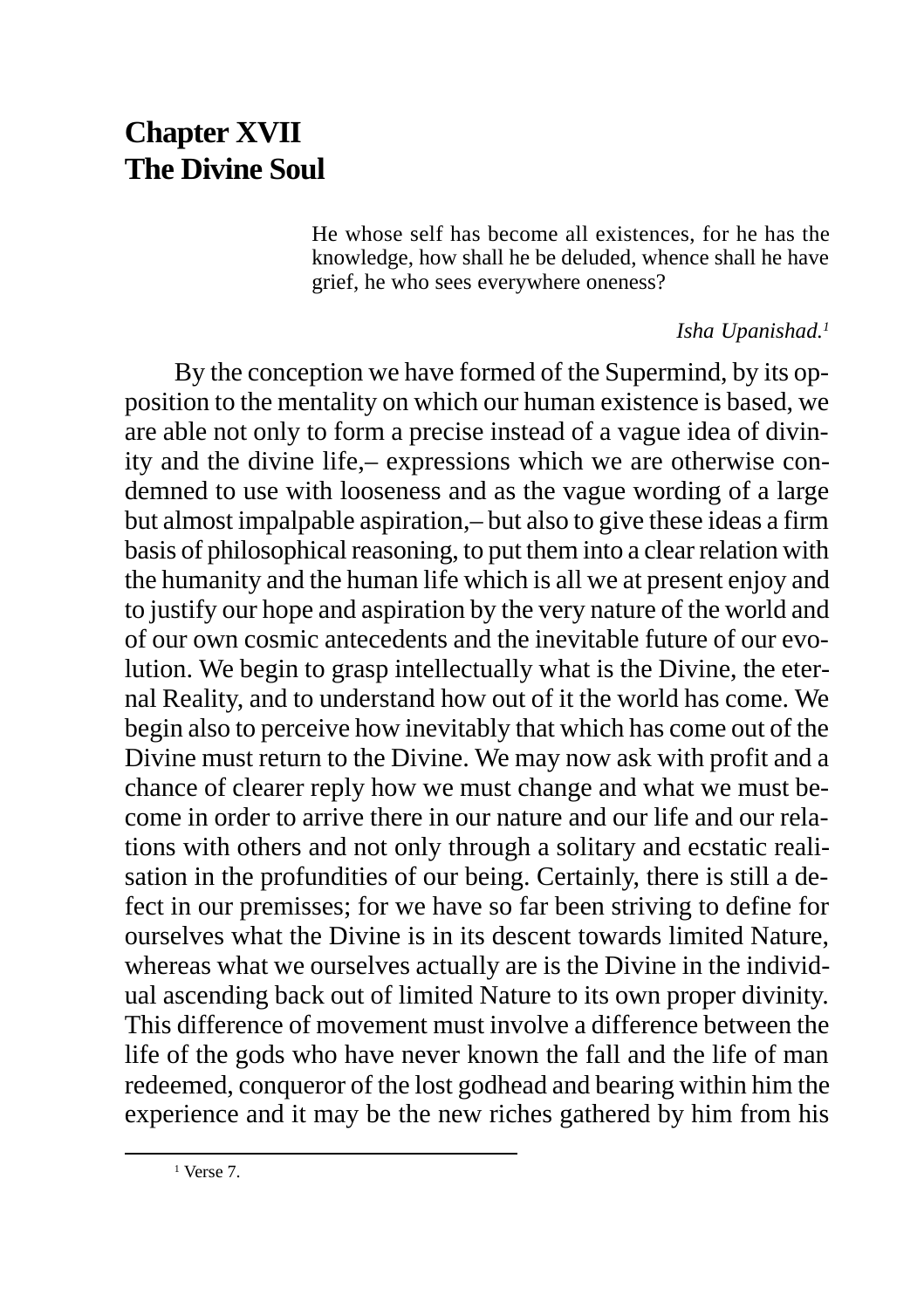acceptance of the utter descent. Nevertheless, there can be no difference of essential characteristics, but only of mould and colouring. We can already ascertain on the basis of the conclusions at which we have arrived the essential nature of the divine life towards which we aspire.

What then would be the existence of a divine soul, not descended into the ignorance by the fall of Spirit into Matter and the eclipse of soul by material Nature? What would be its consciousness, living in the original Truth of things, in the inalienable unity, in the world of its own infinite being, like the Divine Existence itself, but able by the play of the Divine Maya and by the distinction of the comprehending and apprehending Truth-Consciousness to enjoy also difference from God at the same time as unity with Him and to embrace difference and yet oneness with other divine souls in the infinite play of the self-multiplied Identical?

Obviously, the existence of such a soul would be always selfcontained in the conscious play of Sachchidananda. It would be pure and infinite self-existence in its being; in its becoming it would be a free play of immortal life uninvaded by death and birth and change of body because unclouded by ignorance and not involved in the darkness of our material being. It would be a pure and unlimited consciousness in its energy, poised in an eternal and luminous tranquillity as its foundation, yet able to play freely with forms of knowledge and forms of conscious power, tranquil, unaffected by the stumblings of mental error and the misprisions of our striving will because it never departs from truth and oneness, never falls from the inherent light and the natural harmony of its divine existence. It would be, finally, a pure and inalienable delight in its eternal self-experience and in Time a free variation of bliss unaffected by our perversions of dislike, hatred, discontent and suffering because undivided in being, unbaffled by erring self-will, unperverted by the ignorant stimulus of desire.

Its consciousness would not be shut out from any part of the infinite truth, nor limited by any poise or status that it might assume in its relations with others, nor condemned to any loss of selfknowledge by its acceptance of a purely phenomenal individual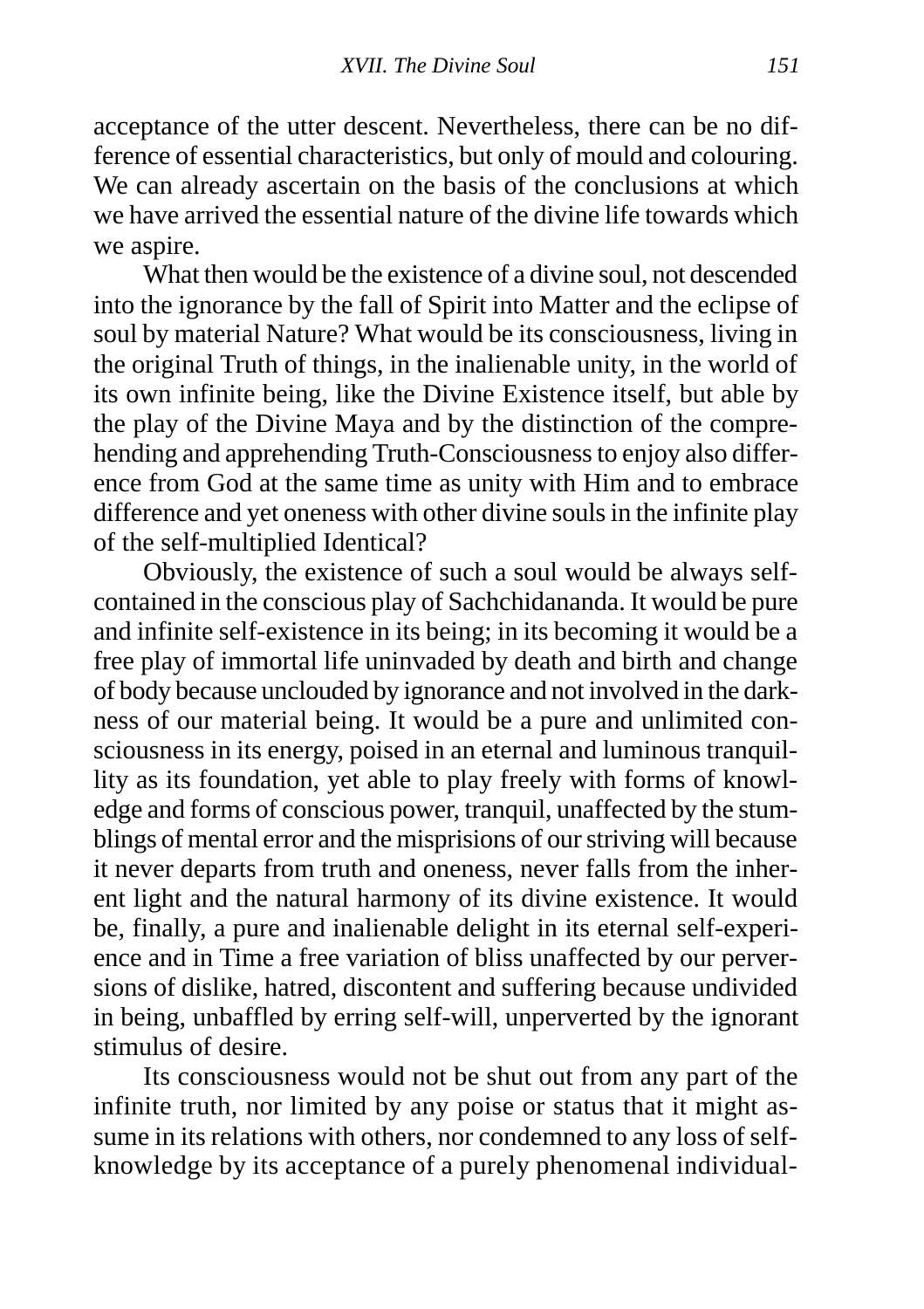ity and the play of practical differentiation. It would in its self-experience live eternally in the presence of the Absolute. To us the Absolute is only an intellectual conception of indefinable existence. The intellect tells us simply that there is a Brahman higher than the highest,<sup>1</sup> an Unknowable that knows itself in other fashion than that of our knowledge; but the intellect cannot bring us into its presence. The divine soul living in the Truth of things would, on the contrary, always have the conscious sense of itself as a manifestation of the Absolute. Its immutable existence it would be aware of as the original "self-form"2 of that Transcendent,– Sachchidananda; its play of conscious being it would be aware of as manifestation of That in forms of Sachchidananda. In its every state or act of knowledge it would be aware of the Unknowable cognising itself by a form of variable self-knowledge; in its every state or act of power, will or force aware of the Transcendence possessing itself by a form of conscious power of being and knowledge; in its every state or act of delight, joy or love aware of the Transcendence embracing itself by a form of conscious self-enjoyment. This presence of the Absolute would not be with it as an experience occasionally glimpsed or finally arrived at and held with difficulty or as an addition, acquisition or culmination superimposed on its ordinary state of being: it would be the very foundation of its being both in the unity and the differentiation; it would be present to it in all its knowing, willing, doing, enjoying; it would be absent neither from its timeless self nor from any moment of Time, neither from its spaceless being nor from any determination of its extended existence, neither from its unconditioned purity beyond all cause and circumstance nor from any relation of circumstance, condition and causality. This constant presence of the Absolute would be the basis of its infinite freedom and delight, ensure its security in the play and provide the root and sap and essence of its divine being.

Moreover, such a divine soul would live simultaneously in the two terms of the eternal existence of Sachchidananda, the two inseparable poles of the self-unfolding of the Absolute which

 $^{1}$  parātpara.  $^{2}$  svarūpa.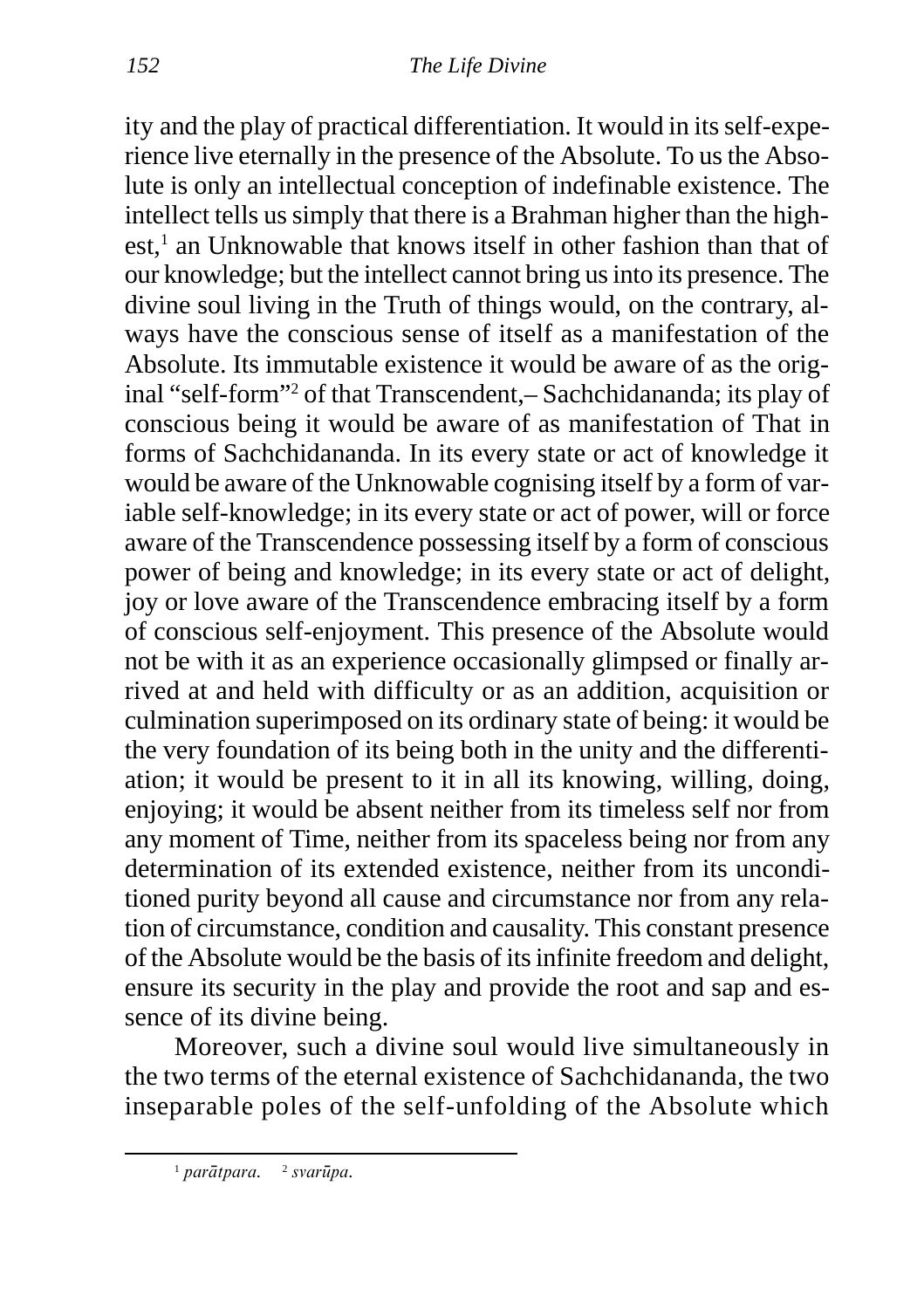we call the One and the Many. All being does really so live; but to our divided self-awareness there is an incompatibility, a gulf between the two driving us towards a choice, to dwell either in the multiplicity exiled from the direct and entire consciousness of the One or in the unity repellent of the consciousness of the Many. But the divine soul would not be enslaved to this divorce and duality. It would be aware in itself at once of the infinite self-concentration and the infinite self-extension and diffusion. It would be aware simultaneously of the One in its unitarian consciousness holding the innumerable multiplicity in itself as if potential, unexpressed and therefore to our mental experience of that state non-existent and of the One in its extended consciousness holding the multiplicity thrown out and active as the play of its own conscious being, will and delight. It would equally be aware of the Many ever drawing down to themselves the One that is the eternal source and reality of their existence and of the Many ever mounting up attracted to the One that is the eternal culmination and blissful justification of all their play of difference. This vast view of things is the mould of the Truth-Consciousness, the foundation of the large Truth and Right hymned by the Vedic seers; this unity of all these terms of opposition is the real Adwaita, the supreme comprehending word of the knowledge of the Unknowable.

The divine soul will be aware of all variation of being, consciousness, will and delight as the outflowing, the extension, the diffusion of that self-concentrated Unity developing itself, not into difference and division, but into another, an extended form of infinite oneness. It will itself always be concentrated in oneness in the essence of its being, always manifested in variation in the extension of its being. All that takes form in itself will be the manifested potentialities of the One, the Word or Name vibrating out of the nameless Silence, the Form realising the formless essence, the active Will or Power proceeding out of the tranquil Force, the ray of self-cognition gleaming out from the sun of timeless self-awareness, the wave of becoming rising up into shape of self-conscious existence out of the eternally self-conscious Being, the joy and love welling for ever out of the eternal still Delight. It will be the Absolute biune in its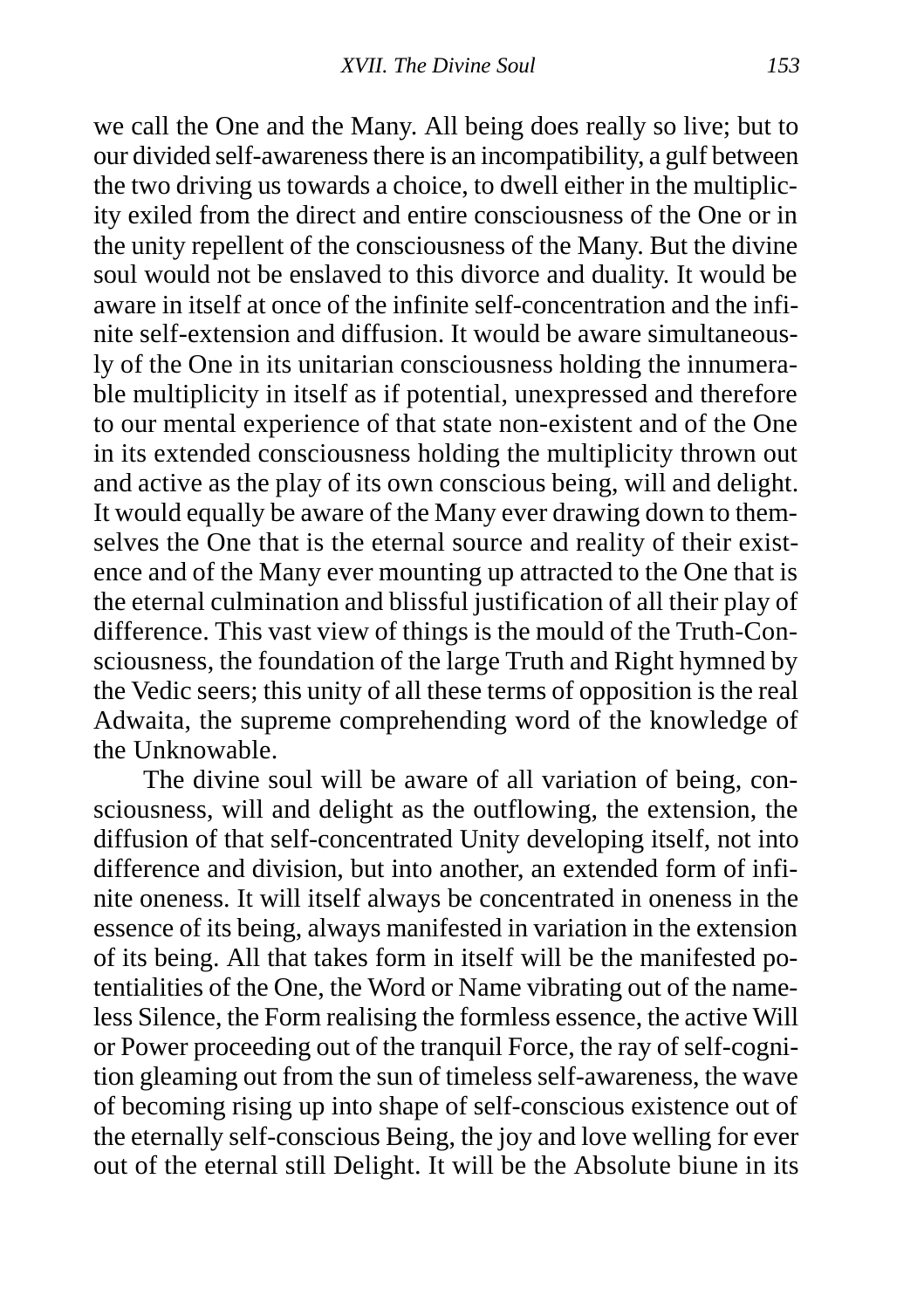self-unfolding, and each relativity in it will be absolute to itself because aware of itself as the Absolute manifested but without that ignorance which excludes other relativities as alien to its being or less complete than itself.

In the extension the divine soul will be aware of the three grades of the supramental existence, not as we are mentally compelled to regard them, not as grades, but as a triune fact of the self-manifestation of Sachchidananda. It will be able to embrace them in one and the same comprehensive self-realisation,– for a vast comprehensiveness is the foundation of the truth-conscious Supermind. It will be able divinely to conceive, perceive and sense all things as the Self, its own self, one self of all, one Self-being and Self-becoming, but not divided in its becomings which have no existence apart from its own self-consciousness. It will be able divinely to conceive, perceive and sense all existences as soul-forms of the One which have each its own being in the One, its own standpoint in the One, its own relations with all the other existences that people the infinite unity, but all dependent on the One, conscious form of Him in His own infinity. It will be able divinely to conceive, perceive and sense all these existences in their individuality, in their separate standpoint living as the individual Divine, each with the One and Supreme dwelling in it and each therefore not altogether a form or eidolon, not really an illusory part of a real whole, a mere foaming wave on the surface of an immobile Ocean,– for these are after all no more than inadequate mental images,– but a whole in the whole, a truth that repeats the infinite Truth, a wave that is all the sea, a relative that proves to be the Absolute itself when we look behind form and see it in its completeness.

For these three are aspects of the one Existence. The first is based upon that self-knowledge which, in our human realisation of the Divine, the Upanishad describes as the Self in us becoming all existences; the second on that which is described as seeing all existences in the Self; the third on that which is described as seeing the Self in all existences. The Self becoming all existences is the basis of our oneness with all; the Self containing all existences is the basis of our oneness in difference; the Self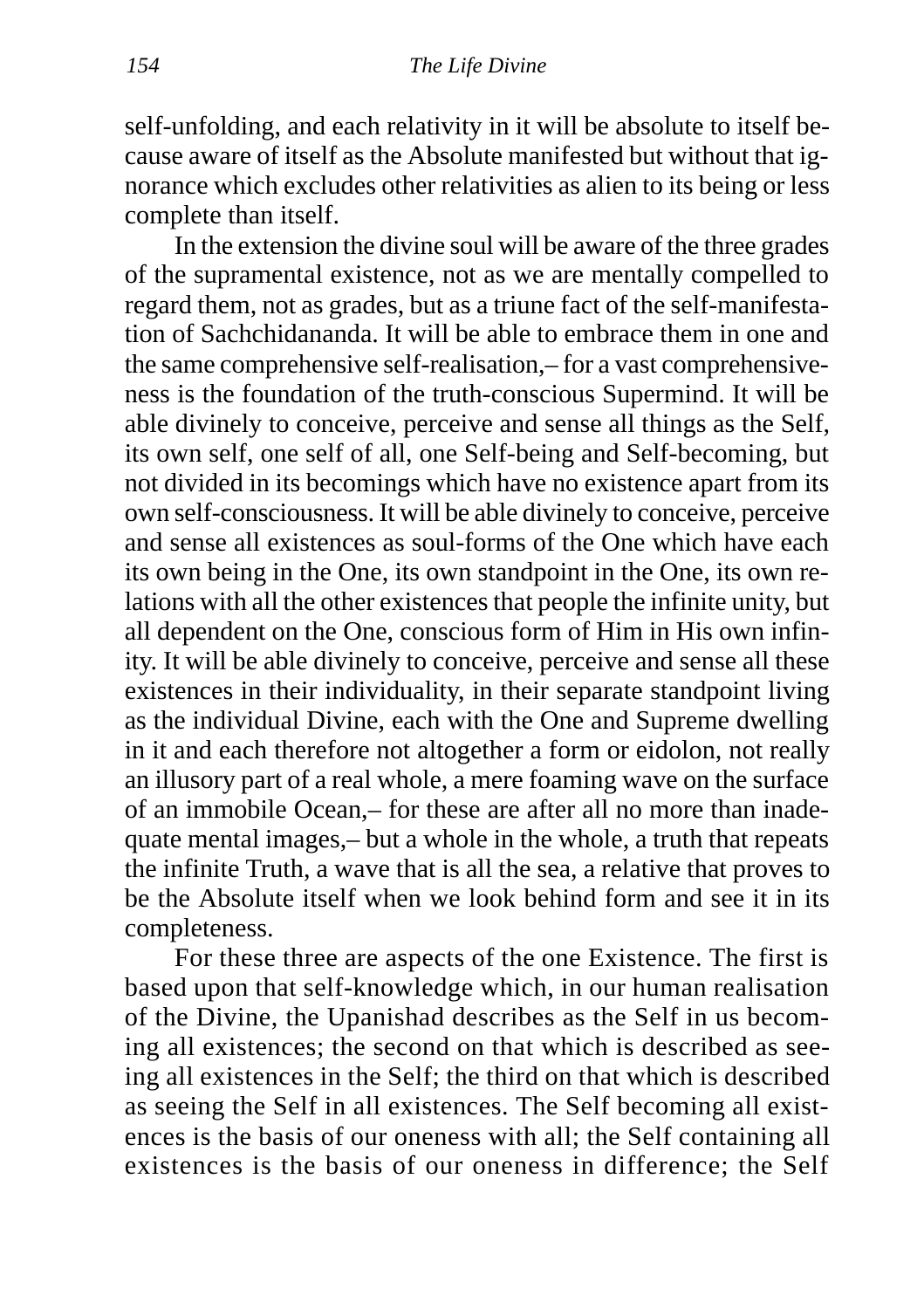inhabiting all is the basis of our individuality in the universal. If the defect of our mentality, if its need of exclusive concentration compels it to dwell on any one of these aspects of self-knowledge to the exclusion of the others, if a realisation imperfect as well as exclusive moves us always to bring in a human element of error into the very Truth itself and of conflict and mutual negation into the all-comprehending unity, yet to a divine supramental being, by the essential character of the Supermind which is a comprehending oneness and infinite totality, they must present themselves as a triple and indeed a triune realisation.

If we suppose this soul to take its poise, its centre in the consciousness of the individual Divine living and acting in distinct relation with the "others", still it will have in the foundation of its consciousness the entire unity from which all emerges and it will have in the background of that consciousness the extended and the modified unity and to any of these it will be capable of returning and of contemplating from them its individuality. In the Veda all these poises are asserted of the gods. In essence the gods are one existence which the sages call by different names; but in their action founded in and proceeding from the large Truth and Right Agni or another is said to be all the other gods, he is the One that becomes all; at the same time he is said to contain all the gods in himself as the nave of a wheel contains the spokes, he is the One that contains all; and yet as Agni he is described as a separate deity, one who helps all the others, exceeds them in force and knowledge, yet is inferior to them in cosmic position and is employed by them as messenger, priest and worker,– the creator of the world and father, he is yet the son born of our works, he is, that is to say, the original and the manifested indwelling Self or Divine, the One that inhabits all.

All the relations of the divine soul with God or its supreme Self and with its other selves in other forms will be determined by this comprehensive self-knowledge. These relations will be relations of being, of consciousness and knowledge, of will and force, of love and delight. Infinite in their potentiality of variation, they need exclude no possible relation of soul with soul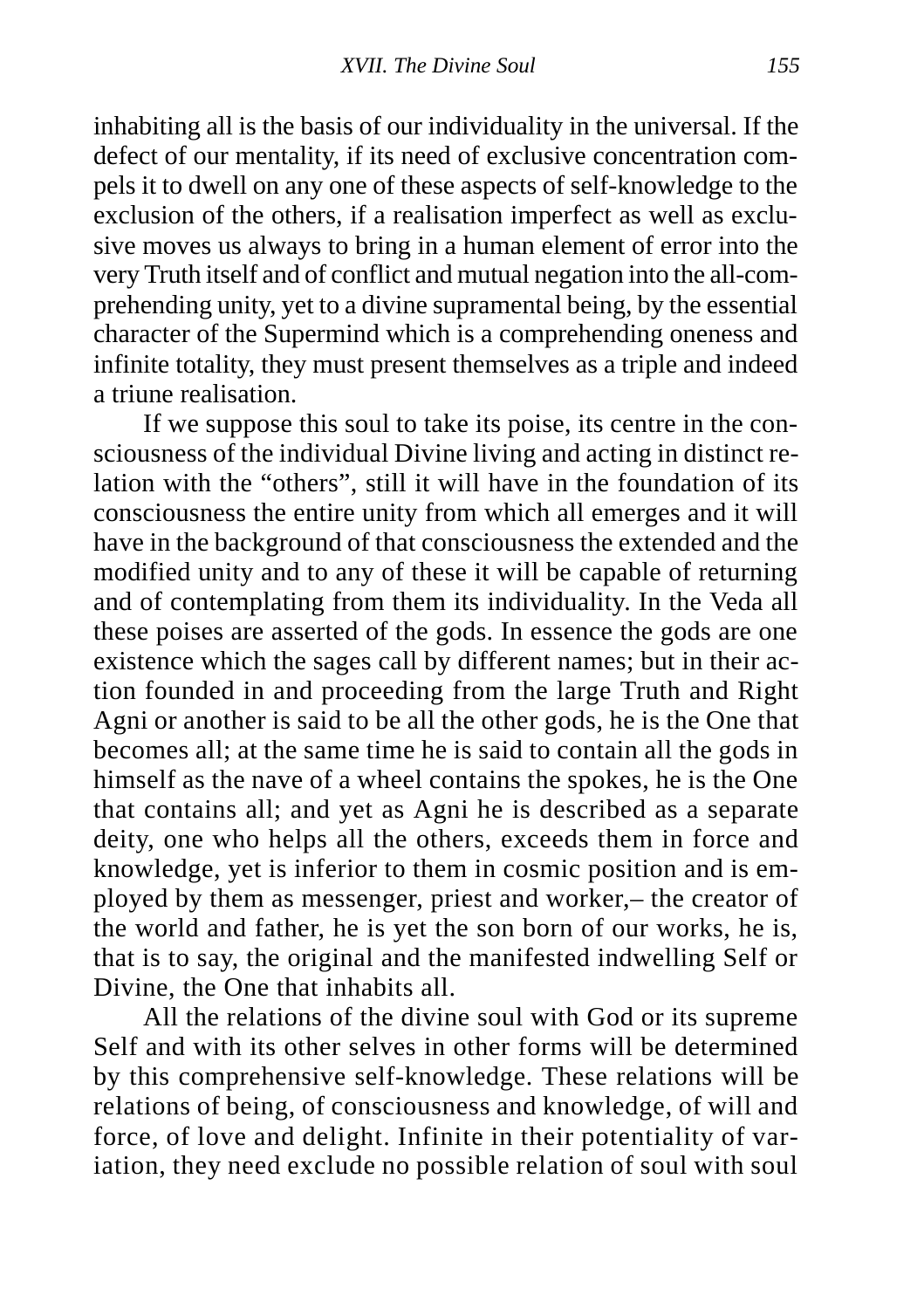that is compatible with the preservation of the inalienable sense of unity in spite of every phenomenon of difference. Thus in its relations of enjoyment the divine soul will have the delight of all its own experience in itself; it will have the delight of all its experience of relation with others as a communion with other selves in other forms created for a varied play in the universe; it will have too the delight of the experiences of its other selves as if they were its  $own - as$ indeed they really are. And all this capacity it will have because it will be aware of its own experiences, of its relations with others and of the experiences of others and their relations with itself as all the joy or Ananda of the One, the supreme Self, its own self, differentiated by its separate habitation of all these forms comprehended in its own being but still one in difference. Because this unity is the basis of all its experience, it will be free from the discords of our divided consciousness, divided by ignorance and a separatist egoism; all these selves and their relations will play consciously into each other's hands; they will part and melt into each other as the numberless notes of an eternal harmony.

And the same rule will apply to the relations of its being, knowledge, will with the being, knowledge and will of others. For all its experience and delight will be the play of a self-blissful conscious force of being in which, by obedience to this truth of unity, will cannot be at strife with knowledge nor either of them with delight. Nor will the knowledge, will and delight of one soul clash with the knowledge, will and delight of another, because by their awareness of their unity what is clash and strife and discord in our divided being will be there the meeting, entwining and mutual interplay of the different notes of one infinite harmony.

In its relations with its supreme Self, with God, the divine soul will have this sense of the oneness of the transcendent and universal Divine with its own being. It will enjoy that oneness of God with itself in its own individuality and with its other selves in the universality. Its relations of knowledge will be the play of the divine omniscience, for God is Knowledge, and what is ignorance with us will be there only the holding back of knowledge in the repose of conscious self-awareness so that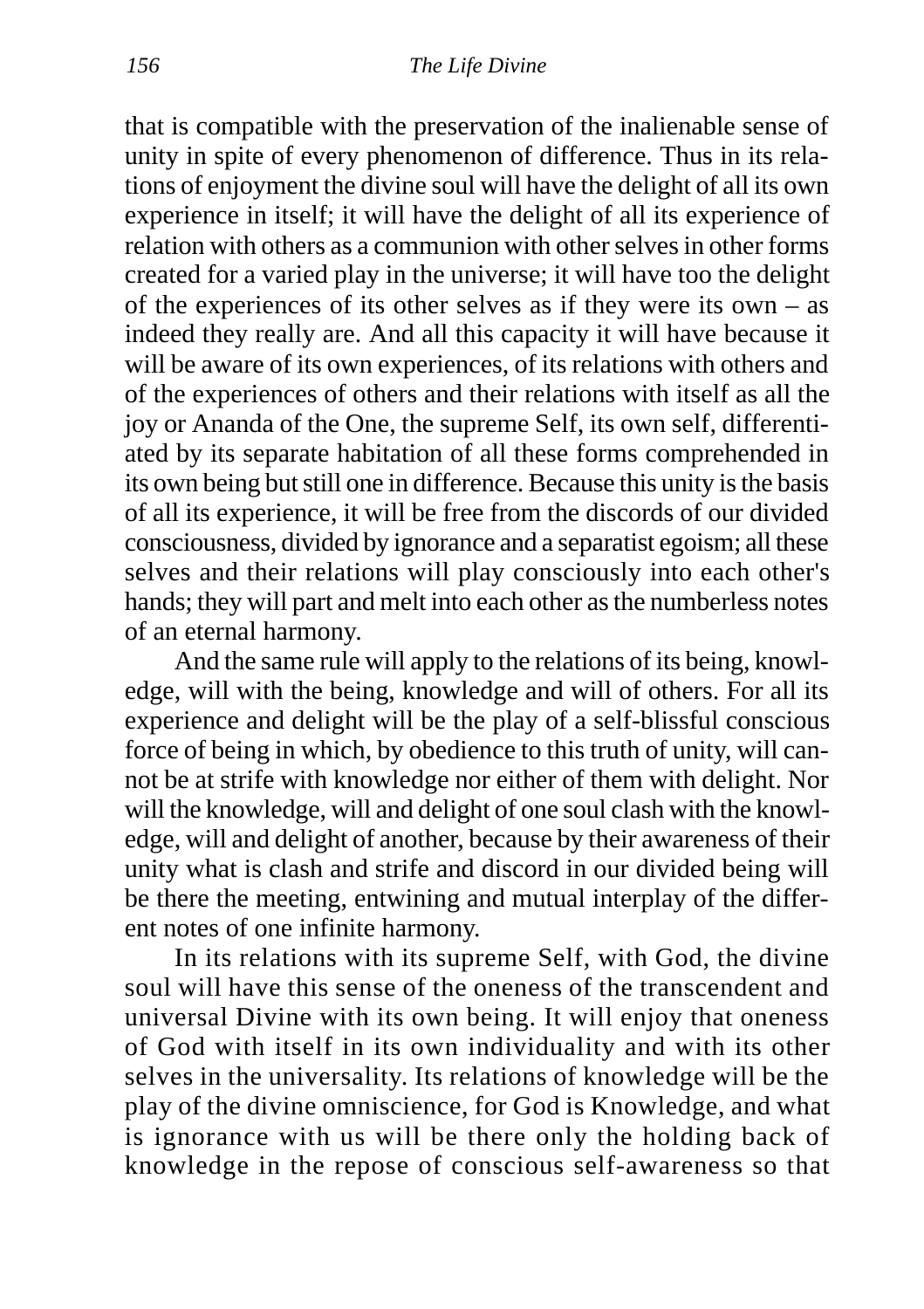certain forms of that self-awareness may be brought forward into activity of Light. Its relations of will will be there the play of the divine omnipotence, for God is Force, Will and Power, and what with us is weakness and incapacity will be the holding back of will in tranquil concentrated force so that certain forms of divine conscious-force may realise themselves brought forward into form of Power. Its relations of love and delight will be the play of the divine ecstasy, for God is Love and Delight, and what with us would be denial of love and delight will be the holding back of joy in the still sea of Bliss so that certain forms of divine union and enjoyment may be brought in front in an active upwelling of waves of the Bliss. So also all its becoming will be formation of the divine being in response to these activities and what is with us cessation, death, annihilation will be only rest, transition or holding back of the joyous creative Maya in the eternal being of Sachchidananda. At the same time this oneness will not preclude relations of the divine soul with God, with its supreme Self, founded on the joy of difference separating itself from unity to enjoy that unity otherwise; it will not annul the possibility of any of those exquisite forms of God-enjoyment which are the highest rapture of the God-lover in his clasp of the Divine.

But what will be the conditions in which and by which this nature of the life of the divine soul will realise itself? All experience in relation proceeds through certain forces of being formulating themselves by an instrumentation to which we give the name of properties, qualities, activities, faculties. As, for instance, Mind throws itself into various forms of mind-power, such as judgment, observation, memory, sympathy, proper to its own being, so must the Truth-Consciousness or Supermind effect the relations of soul with soul by forces, faculties, functionings proper to supramental being; otherwise there would be no play of differentiation. What these functionings are, we shall see when we come to consider the psychological conditions of the divine Life; at present we are only considering its metaphysical foundations, its essential nature and principles. Suffice it at present to observe that the absence or abolition of separatist egoism and of effective division in consciousness is the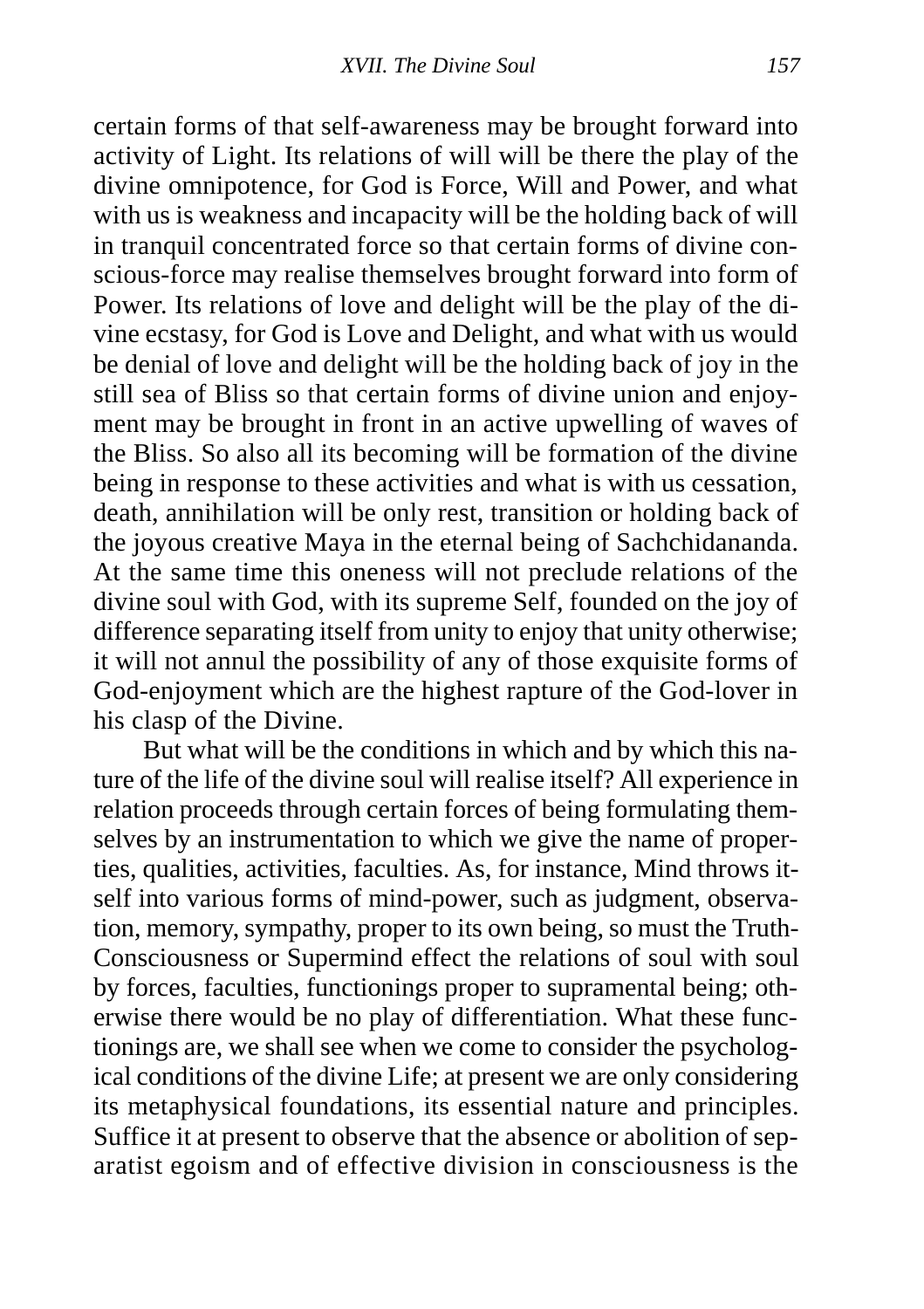one essential condition of the divine Life, and therefore their presence in us is that which constitutes our mortality and our fall from the Divine. This is our "original sin", or rather let us say in a more philosophical language, the deviation from the Truth and Right of the Spirit, from its oneness, integrality and harmony that was the necessary condition for the great plunge into the Ignorance which is the soul's adventure in the world and from which was born our suffering and aspiring humanity.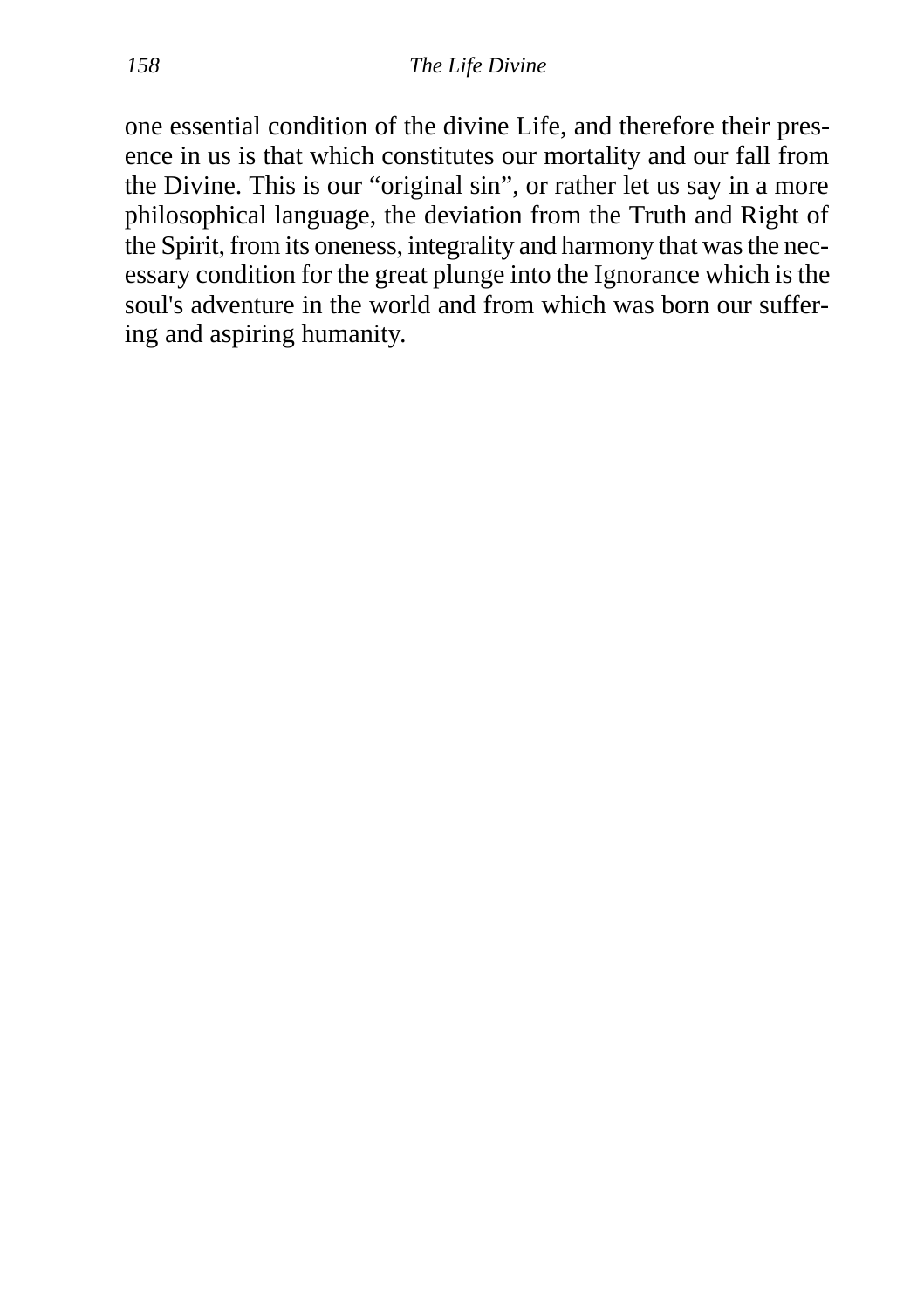### **Chapter XVIII Mind and Supermind**

He discovered that Mind was the Brahman. *Taittiriya Upanishad.1*

Indivisible, but as if divided in beings.

*Gita.2*

The conception which we have so far been striving to form is that of the essence only of the supramental life which the divine soul possesses securely in the being of Sachchidananda, but which the human soul has to manifest in this body of Sachchidananda formed here into the mould of a mental and physical living. But so far as we have been able yet to envisage this supramental existence, it does not seem to have any connection or correspondence with life as we know it, life active between the two terms of our normal existence, the two firmaments of mind and body. It seems rather to be a state of being, a state of consciousness, a state of active relation and mutual enjoyment such as disembodied souls might possess and experience in a world without physical forms, a world in which differentiation of souls had been accomplished but not differentiation of bodies, a world of active and joyous infinities, not of form-imprisoned spirits. Therefore it might reasonably be doubted whether such a divine living would be possible with this limitation of bodily form and this limitation of form-imprisoned mind and form-trammelled force which is what we now know as existence.

In fact, we have striven to arrive at some conception of that supreme infinite being, conscious-force and self-delight of which our world is a creation and our mentality a perverse figure; we have tried to give ourselves an idea of what this divine Maya may be, this Truth-Consciousness, this Real-Idea by which the conscious force of the transcendent and universal Existence conceives, forms and governs the universe, the order, the cosmos of its manifested delight of being. But we have not studied the connections of these four great and divine terms with the three others

 $1$  III. 4.  $2$  XIII. 17.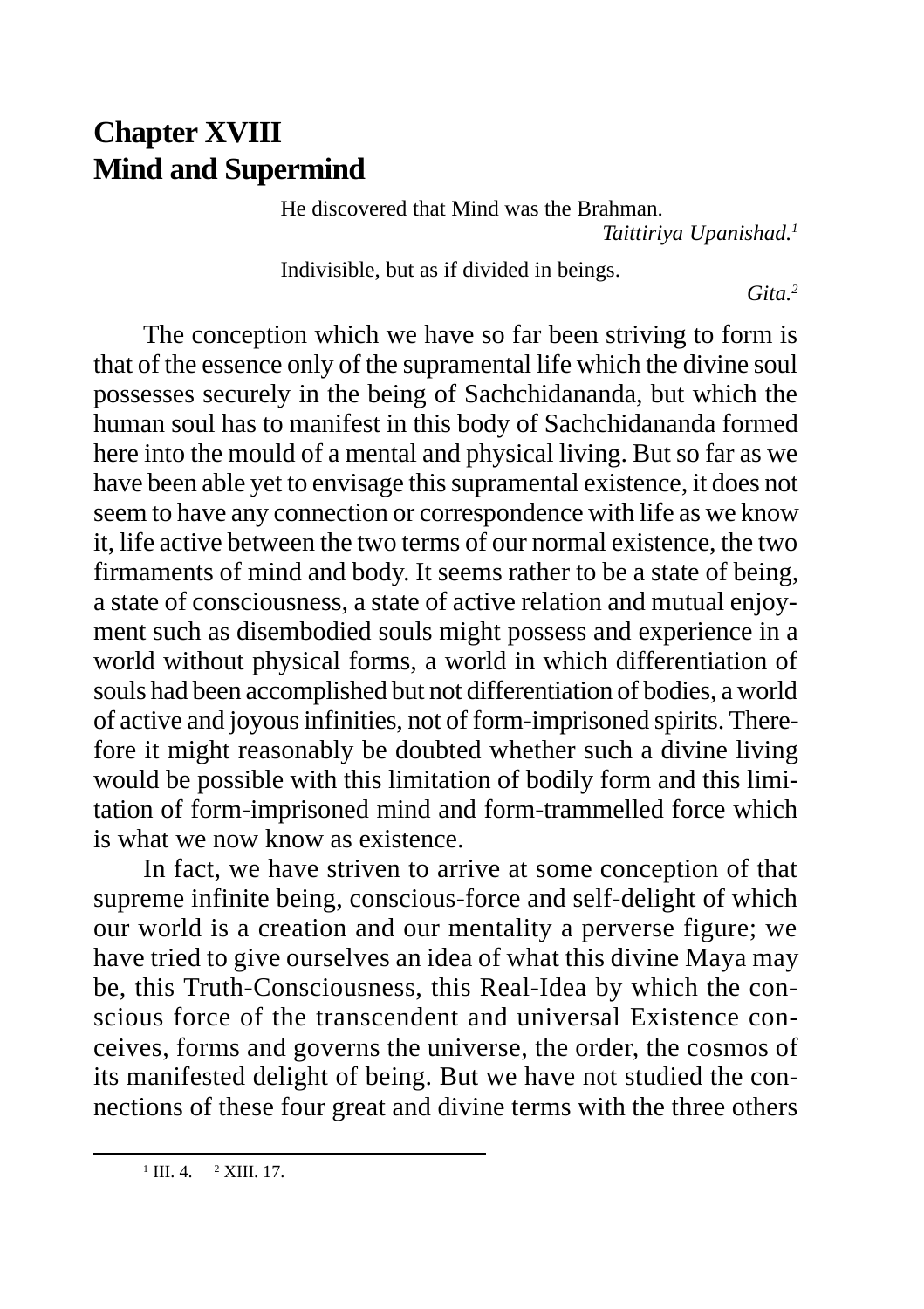with which our human experience is alone familiar,– mind, life and body. We have not scrutinised this other and apparently undivine Maya which is the root of all our striving and suffering or seen how precisely it develops out of the divine reality or the divine Maya. And till we have done this, till we have woven the missing cords of connection, our world is still unexplained to us and the doubt of a possible unification between that higher existence and this lower life has still a basis. We know that our world has come forth from Sachchidananda and subsists in His being; we conceive that He dwells in it as the Enjoyer and Knower, Lord and Self; we have seen that our dual terms of sensation, mind, force, being can only be representations of His delight, His conscious force, His divine existence. But it would seem that they are actually so much the opposite of what He really and supernally is that we cannot while dwelling in the cause of these opposites, cannot while contained in the lower triple term of existence attain to the divine living. We must either exalt this lower being into that higher status or exchange body for that pure existence, life for that pure condition of conscious-force, sensation and mentality for that pure delight and knowledge which live in the truth of the spiritual reality. And must not this mean that we abandon all earthly or limited mental existence for something which is its opposite,– either for some pure state of the Spirit or else for some world of the Truth of things, if such exists, or other worlds, if such exist, of divine Bliss, divine Energy, divine Being? In that case the perfection of humanity is elsewhere than in humanity itself; the summit of its earthly evolution can only be a fine apex of dissolving mentality whence it takes the great leap either into formless being or into worlds beyond the reach of embodied Mind.

But in reality all that we call undivine can only be an action of the four divine principles themselves, such action of them as was necessary to create this universe of forms. Those forms have been created not outside but in the divine existence, conscious-force and bliss, not outside but in and as a part of the working of the divine Real-Idea. There is therefore no reason to suppose that there cannot be any real play of the higher divine consciousness in a world of forms or that forms and their imme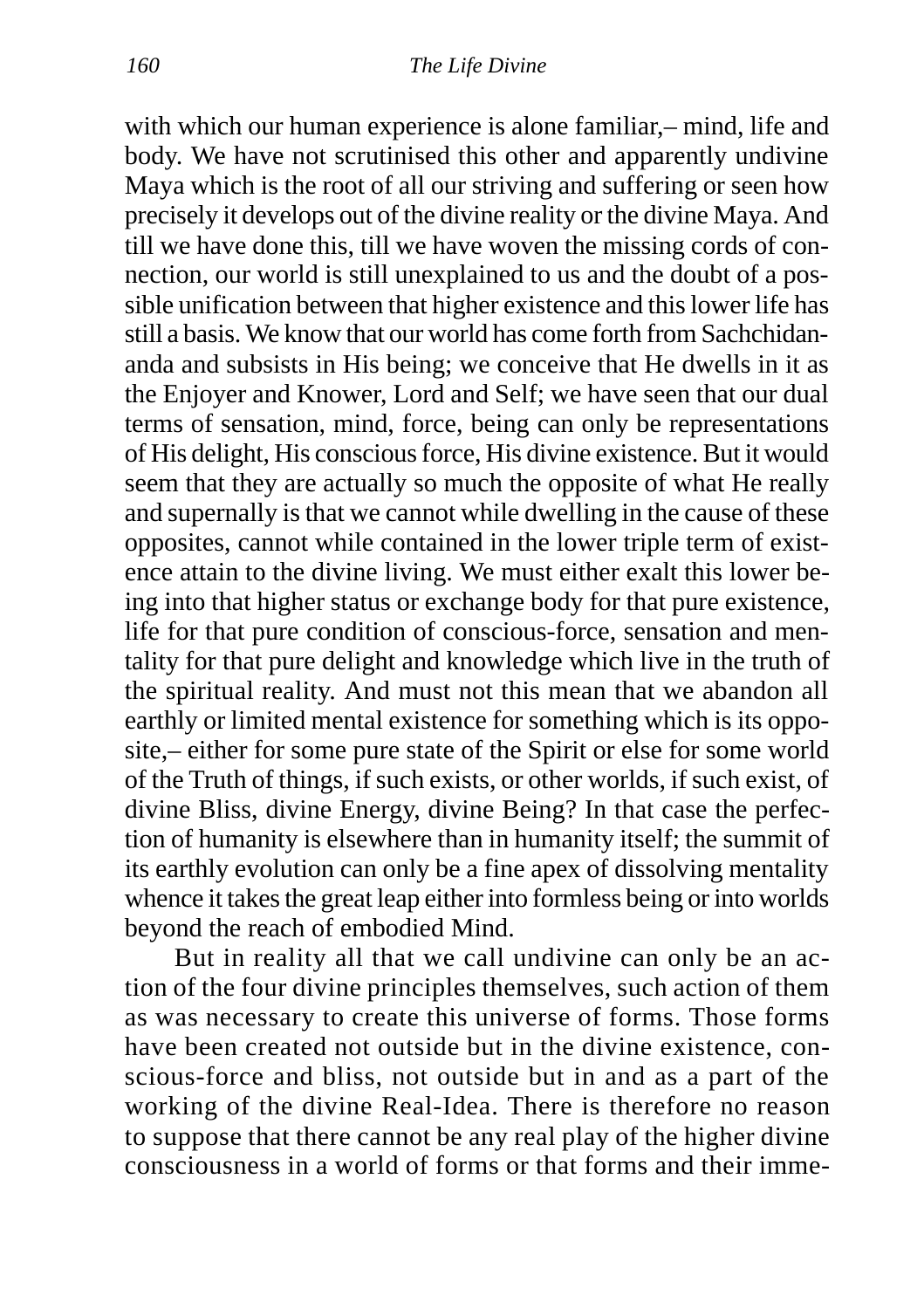diate supports, mental consciousness, energy of vital force and formal substance, must necessarily distort that which they represent. It is possible, even probable that mind, body and life are to be found in their pure forms in the divine Truth itself, are there in fact as subordinate activities of its consciousness and part of the complete instrumentation by which the supreme Force always works. Mind, life and body must then be capable of divinity; their form and working in that short period out of possibly only one cycle of the terrestrial evolution which Science reveals to us, need not represent all the potential workings of these three principles in the living body. They work as they do because they are by some means separated in consciousness from the divine Truth from which they proceed. Were this separation once abrogated by the expanding energy of the Divine in humanity, their present functioning might well be converted, would indeed naturally be converted by a supreme evolution and progression into that purer working which they have in the Truth-Consciousness.

In that case not only would it be possible to manifest and maintain the divine consciousness in the human mind and body but, even, that divine consciousness might in the end, increasing its conquests, remould mind, life and body themselves into a more perfect image of its eternal Truth and realise not only in soul but in substance its kingdom of heaven upon earth. The first of these victories, the internal, has certainly been achieved in a greater or less degree by some, perhaps by many, upon earth; the other, the external, even if never more or less realised in past aeons as a first type for future cycles and still held in the subconscious memory of the earth-nature, may yet be intended as a coming victorious achievement of God in humanity. This earthly life need not be necessarily and for ever a wheel of half-joyous half-anguished effort; attainment may also be intended and the glory and joy of God made manifest upon earth.

What Mind, Life and Body are in their supreme sources and what therefore they must be in the integral completeness of the divine manifestation when informed by the Truth and not cut off from it by the separation and the ignorance in which presently we live,– this then is the problem that we have next to consider.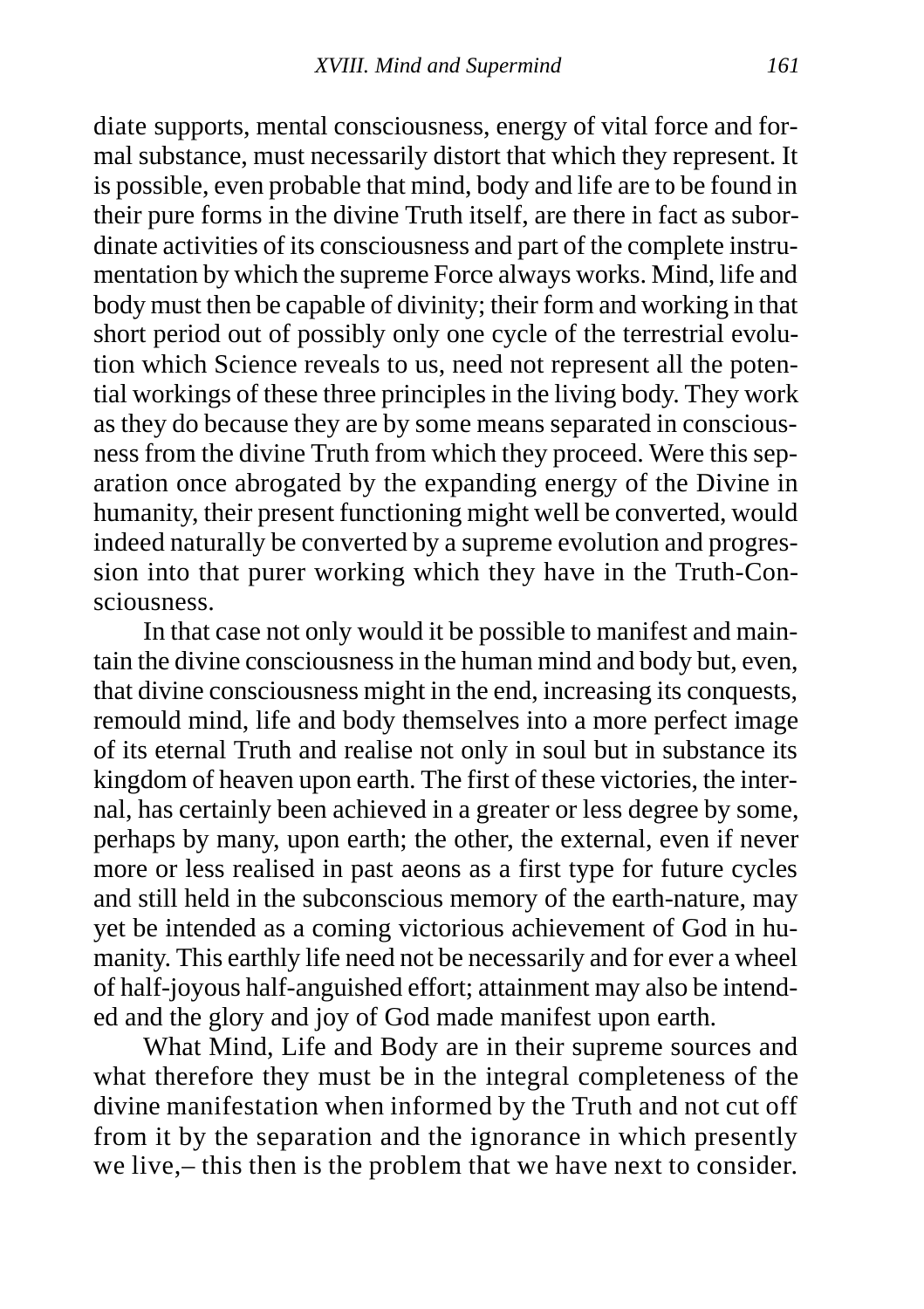For there they must have already their perfection towards which we here are growing,– we who are only the first shackled movement of the Mind which is evolving in Matter, we who are not yet liberated from the conditions and effects of that involution of spirit in form, that plunge of Light into its own shadow by which the darkened material consciousness of physical Nature was created. The type of all perfection towards which we grow, the terms of our highest evolution must already be held in the divine Real-Idea; they must be there formed and conscious for us to grow towards and into them: for that pre-existence in the divine knowledge is what our human mentality names and seeks as the Ideal. The Ideal is an eternal Reality which we have not yet realised in the conditions of our own being, not a non-existent which the Eternal and Divine has not yet grasped and only we imperfect beings have glimpsed and mean to create.

Mind, first, the chained and hampered sovereign of our human living. Mind in its essence is a consciousness which measures, limits, cuts out forms of things from the indivisible whole and contains them as if each were a separate integer. Even with what exists only as obvious parts and fractions, Mind establishes this fiction of its ordinary commerce that they are things with which it can deal separately and not merely as aspects of a whole. For, even when it knows that they are not things in themselves, it is obliged to deal with them as if they were things in themselves; otherwise it could not subject them to its own characteristic activity. It is this essential characteristic of Mind which conditions the workings of all its operative powers, whether conception, perception, sensation or the dealings of creative thought. It conceives, perceives, senses things as if rigidly cut out from a background or a mass and employs them as fixed units of the material given to it for creation or possession. All its action and enjoyment deal thus with wholes that form part of a greater whole, and these subordinate wholes again are broken up into parts which are also treated as wholes for the particular purposes they serve. Mind may divide, multiply, add, subtract, but it cannot get beyond the limits of this mathematics. If it goes beyond and tries to conceive a real whole, it loses itself in a foreign element; it falls from its own firm ground into the ocean of the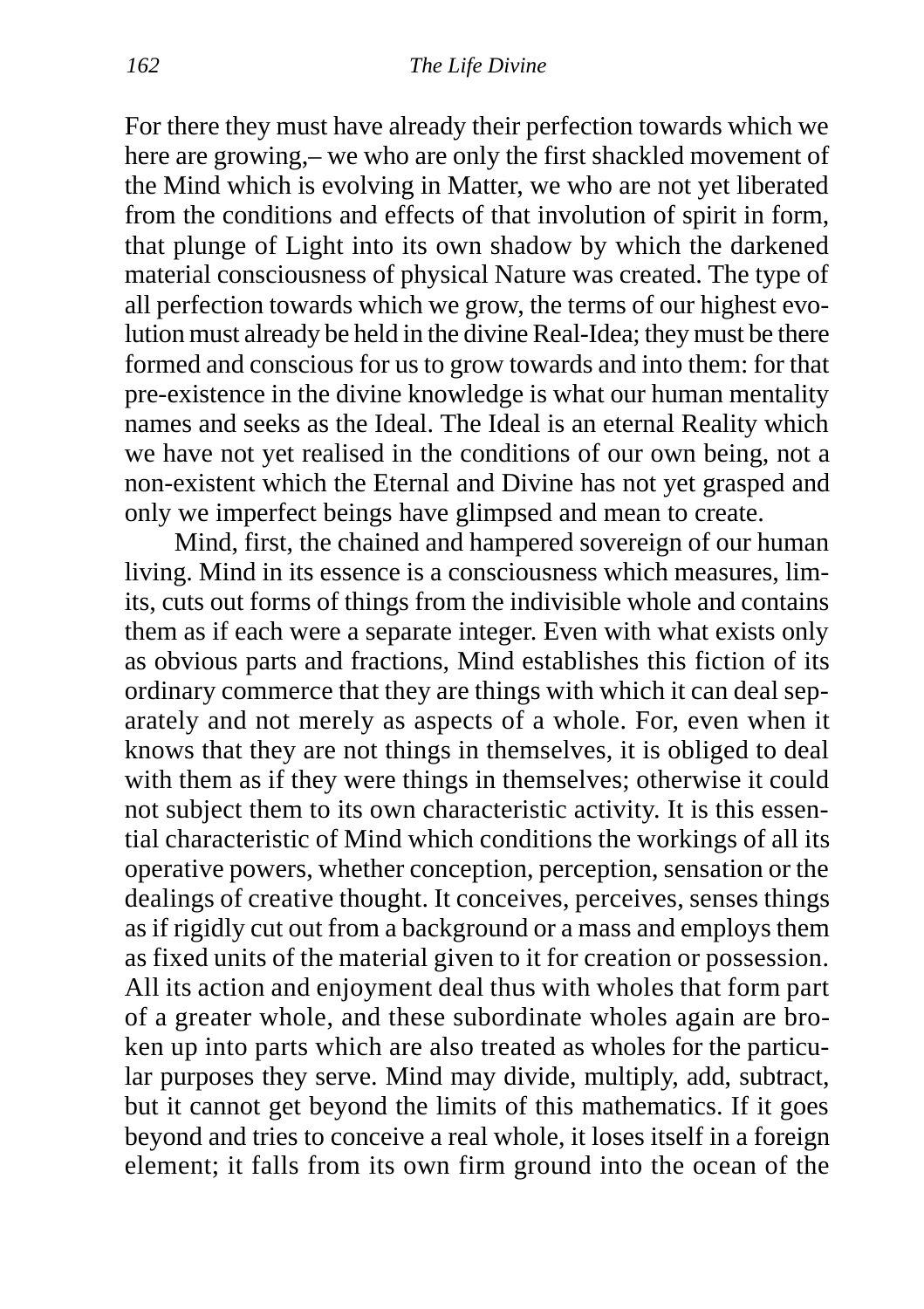intangible, into the abysms of the infinite where it can neither perceive, conceive, sense nor deal with its subject for creation and enjoyment. For if Mind appears sometimes to conceive, to perceive, to sense or to enjoy with possession the infinite, it is only in seeming and always in a figure of the infinite. What it does thus vaguely possess is simply a formless Vast and not the real spaceless infinite. The moment it tries to deal with that, to possess it, at once the inalienable tendency to delimitation comes in and the Mind finds itself again handling images, forms and words. Mind cannot possess the infinite, it can only suffer it or be possessed by it; it can only lie blissfully helpless under the luminous shadow of the Real cast down on it from planes of existence beyond its reach. The possession of the infinite cannot come except by an ascent to those supramental planes, nor the knowledge of it except by an inert submission of Mind to the descending messages of the Truth-Conscious Reality.

This essential faculty and the essential limitation that accompanies it are the truth of Mind and fix its real nature and action, sv $abh\bar{a}va$  and svadharma; here is the mark of the divine fiat assigning it its office in the complete instrumentation of the supreme Maya,– the office determined by that which it is in its very birth from the eternal self-conception of the Self-existent. That office is to translate always infinity into the terms of the finite, to measure off, limit, depiece. Actually it does this in our consciousness to the exclusion of all true sense of the infinite; therefore Mind is the nodus of the great Ignorance, because it is that which originally divides and distributes, and it has even been mistaken for the cause of the universe and for the whole of the divine Maya. But the divine Maya comprehends Vidya as well as Avidya, the Knowledge as well as the Ignorance. For it is obvious that since the finite is only an appearance of the infinite, a result of its action, a play of its conception and cannot exist except by it, in it, with it as a background, itself form of that stuff and action of that force, there must be an original consciousness which contains and views both at the same time and is intimately conscious of all the relations of the one with the other. In that consciousness there is no ignorance, because the infinite is known and the finite is not separated from it as an independent reality;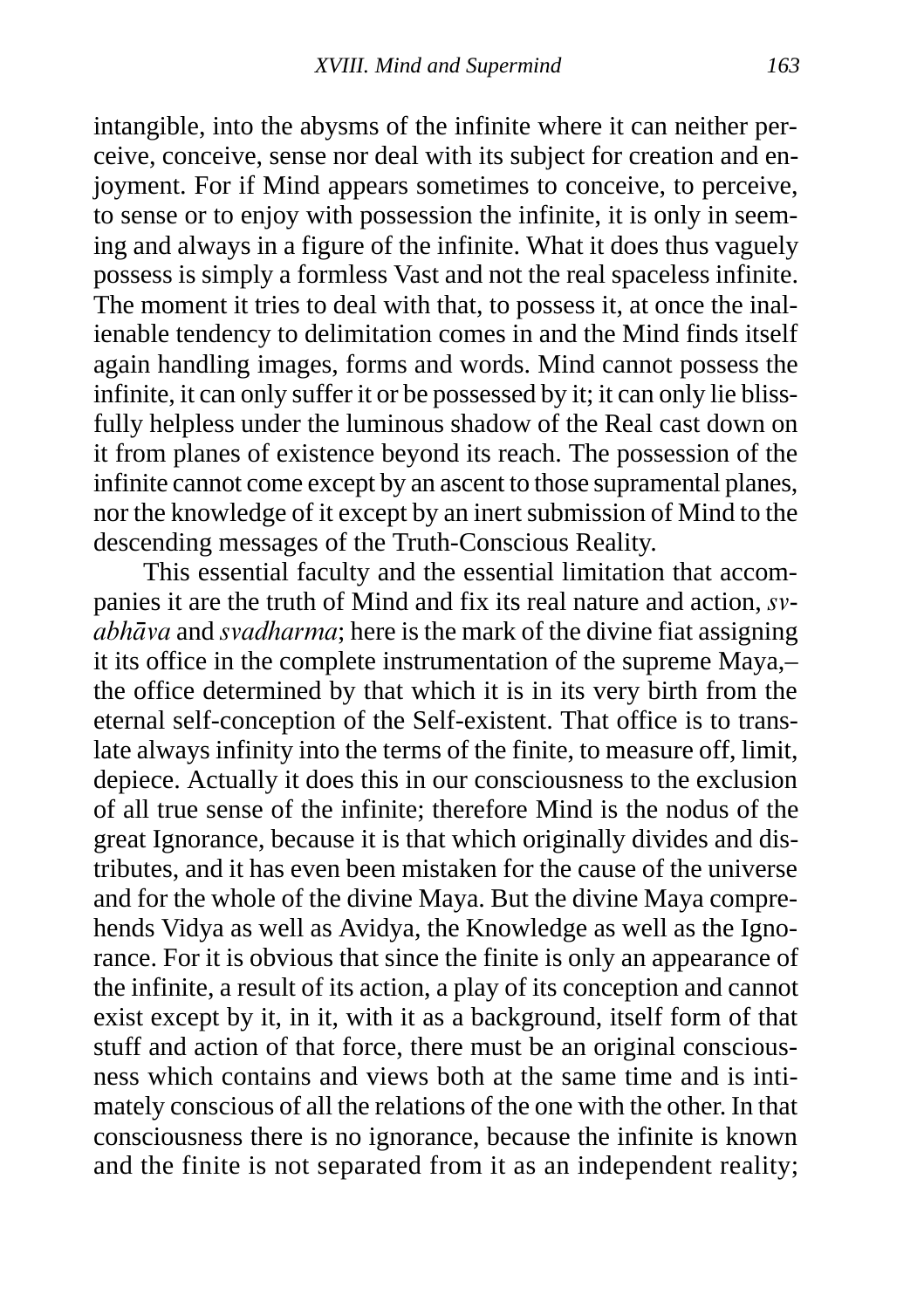but still there is a subordinate process of delimitation,– otherwise no world could exist,– a process by which the ever dividing and reuniting consciousness of Mind, the ever divergent and convergent action of Life and the infinitely divided and self-aggregating substance of Matter come, all by one principle and original act, into phenomenal being. This subordinate process of the eternal Seer and Thinker, perfectly luminous, perfectly aware of Himself and all, knowing well what He does, conscious of the infinite in the finite which He is creating, may be called the divine Mind. And it is obvious that it must be a subordinate and not really a separate working of the Real-Idea, of the Supermind, and must operate through what we have described as the apprehending movement of the Truth-Consciousness.

That apprehending consciousness, the Prajnana, places, as we have seen, the working of the indivisible All, active and formative, as a process and object of creative knowledge before the consciousness of the same All, originative and cognisant as the possessor and witness of its own working,– somewhat as a poet views the creations of his own consciousness placed before him in it as if they were things other than the creator and his creative force, yet all the time they are really no more than the play of self-formation of his own being in itself and are indivisible there from their creator. Thus Prajnana makes the fundamental division which leads to all the rest, the division of the Purusha, the conscious soul who knows and sees and by his vision creates and ordains, and the Prakriti, the Force-Soul or Nature-Soul which is his knowledge and his vision, his creation and his allordaining power. Both are one Being, one existence, and the forms seen and created are multiple forms of that Being which are placed by Him as Knowledge before Himself as Knower, by Himself as Force before Himself as Creator. The last action of this apprehending consciousness takes place when the Purusha pervading the conscious extension of his being, present at every point of himself as well as in his totality, inhabiting every form, regards the whole as if separately, from each of the standpoints he has taken; he views and governs the relations of each soul-form of himself with other soulforms from the standpoint of will and knowledge appropriate to each particular form.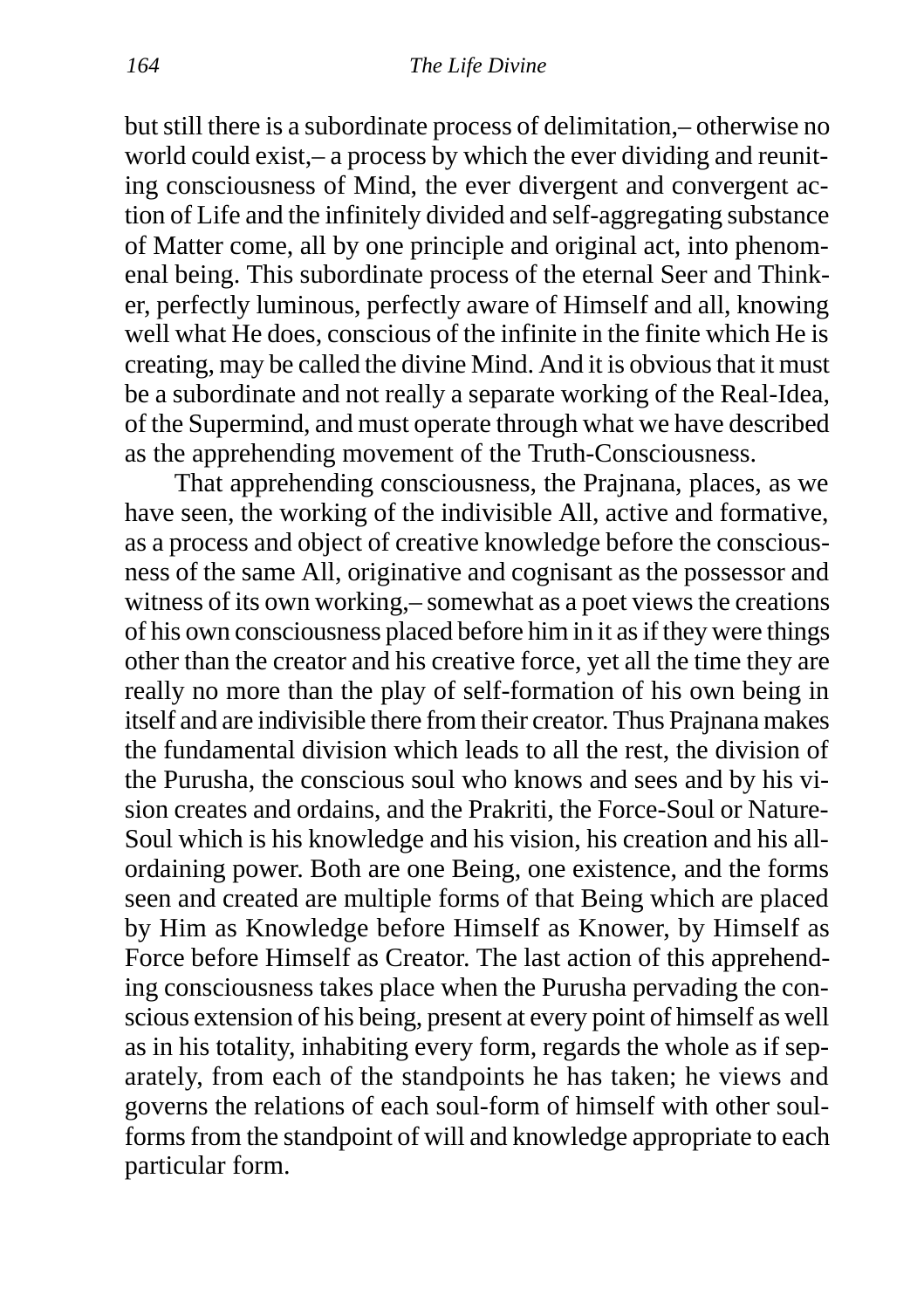Thus the elements of division have come into being. First, the infinity of the One has translated itself into an extension in conceptual Time and Space; secondly, the omnipresence of the One in that self-conscious extension translates itself into a multiplicity of the conscious soul, the many Purushas of the Sankhya; thirdly, the multiplicity of soul-forms has translated itself into a divided habitation of the extended unity. This divided habitation is inevitable the moment these multiple Purushas do not each inhabit a separate world of its own, do not each possess a separate Prakriti building a separate universe, but rather all enjoy the same Prakriti,– as they must do, being only soul-forms of the One presiding over the multiple creations of His power,– yet have relations with each other in the one world of being created by the one Prakriti. The Purusha in each form actively identifies himself with each; he delimits himself in that and sets off his other forms against it in his consciousness as containing his other selves which are identical with him in being but different in relation, different in the various extent, various range of movement and various view of the one substance, force, consciousness, delight which each is actually deploying at any given moment of Time or in any given field of Space. Granted that in the divine Existence, perfectly aware of itself, this is not a binding limitation, not an identification to which the soul becomes enslaved and which it cannot exceed as we are enslaved to our self-identification with the body and unable to exceed the limitation of our conscious ego, unable to escape from a particular movement of our consciousness in Time determining our particular field in Space; granted all this, still there is a free identification from moment to moment which only the inalienable self-knowledge of the divine soul prevents from fixing itself in an apparently rigid chain of separation and Time succession such as that in which our consciousness seems to be fixed and chained.

Thus the depiecing is already there; the relation of form with form as if they were separate beings, of will-of-being with willof-being as if they were separate forces, of knowledge-of-being with knowledge-of-being as if they were separate consciousnesses has already been founded. It is as yet only "as if"; for the divine soul is not deluded, it is aware of all as phenome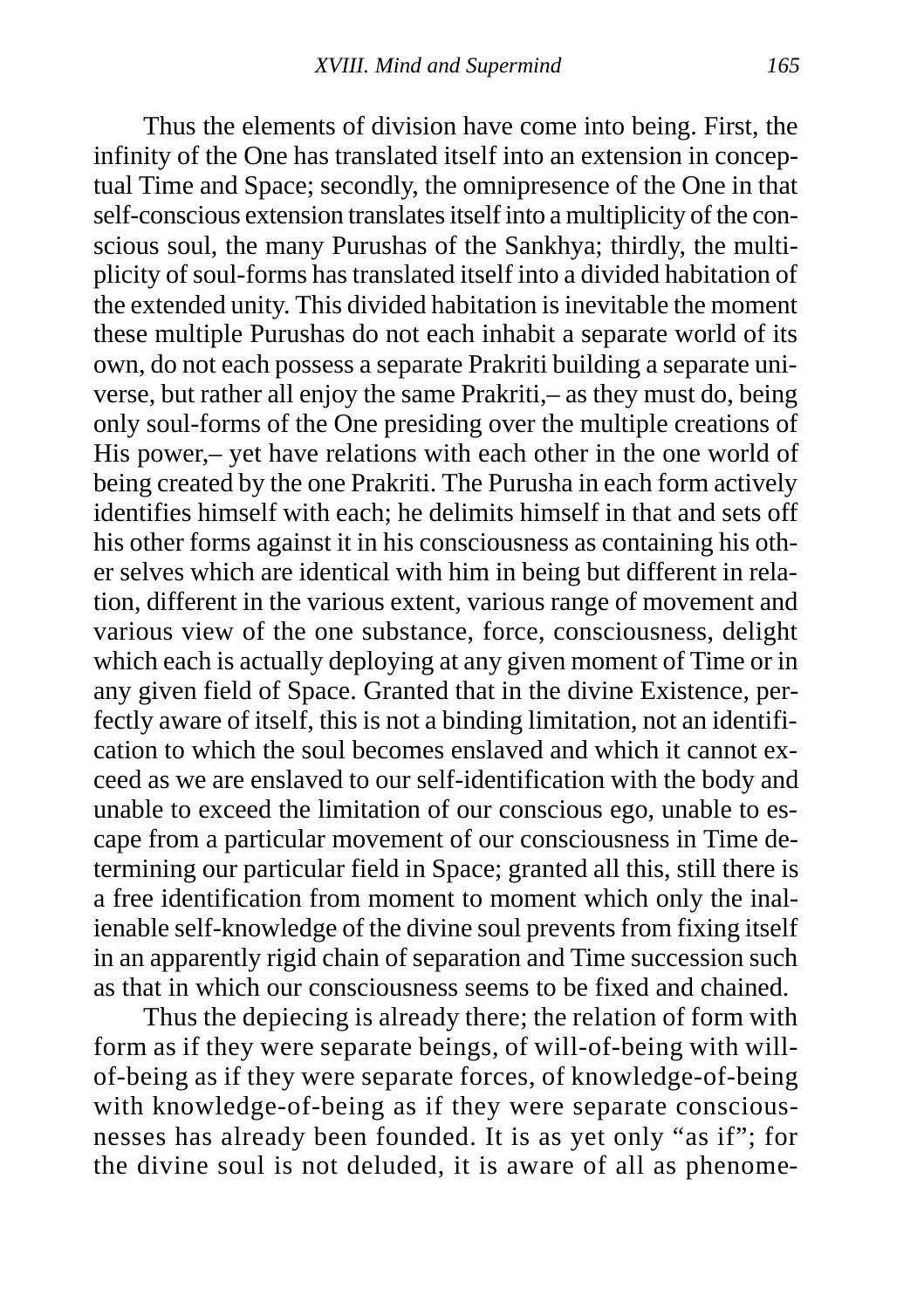non of being and keeps hold of its existence in the reality of being; it does not forfeit its unity: it uses mind as a subordinate action of the infinite knowledge, a definition of things subordinate to its awareness of infinity, a delimitation dependent on its awareness of essential totality – not that apparent and pluralistic totality of sum and collective aggregation which is only another phenomenon of Mind. Thus there is no real limitation; the soul uses its defining power for the play of well-distinguished forms and forces and is not used by that power.

A new factor, a new action of conscious force is therefore needed to create the operation of a helplessly limited as opposed to a freely limiting mind,– that is to say, of mind subject to its own play and deceived by it as opposed to mind master of its own play and viewing it in its truth, the creature mind as opposed to the divine. That new factor is Avidya, the self-ignoring faculty which separates the action of mind from the action of the Supermind that originated and still governs it from behind the veil. Thus separated, Mind perceives only the particular and not the universal, or conceives only the particular in an unpossessed universal and no longer both particular and universal as phenomena of the Infinite. Thus we have the limited mind which views every phenomenon as a thing-in-itself, separate part of a whole which again exists separately in a greater whole and so on, enlarging always its aggregates without getting back to the sense of a true infinity.

Mind, being an action of the Infinite, depieces as well as aggregates *ad infinitum*. It cuts up being into wholes, into ever smaller wholes, into atoms and those atoms into primal atoms, until it would, if it could, dissolve the primal atom into nothingness. But it cannot, because behind this dividing action is the saving knowledge of the supramental which knows every whole, every atom to be only a concentration of all-force, of all-consciousness, of all-being into phenomenal forms of itself. The dissolution of the aggregate into an infinite nothingness at which Mind seems to arrive, is to the Supermind only the return of the self-concentrating conscious-being out of its phenomenon into its infinite existence. Whichever way its consciousness proceeds, by the way of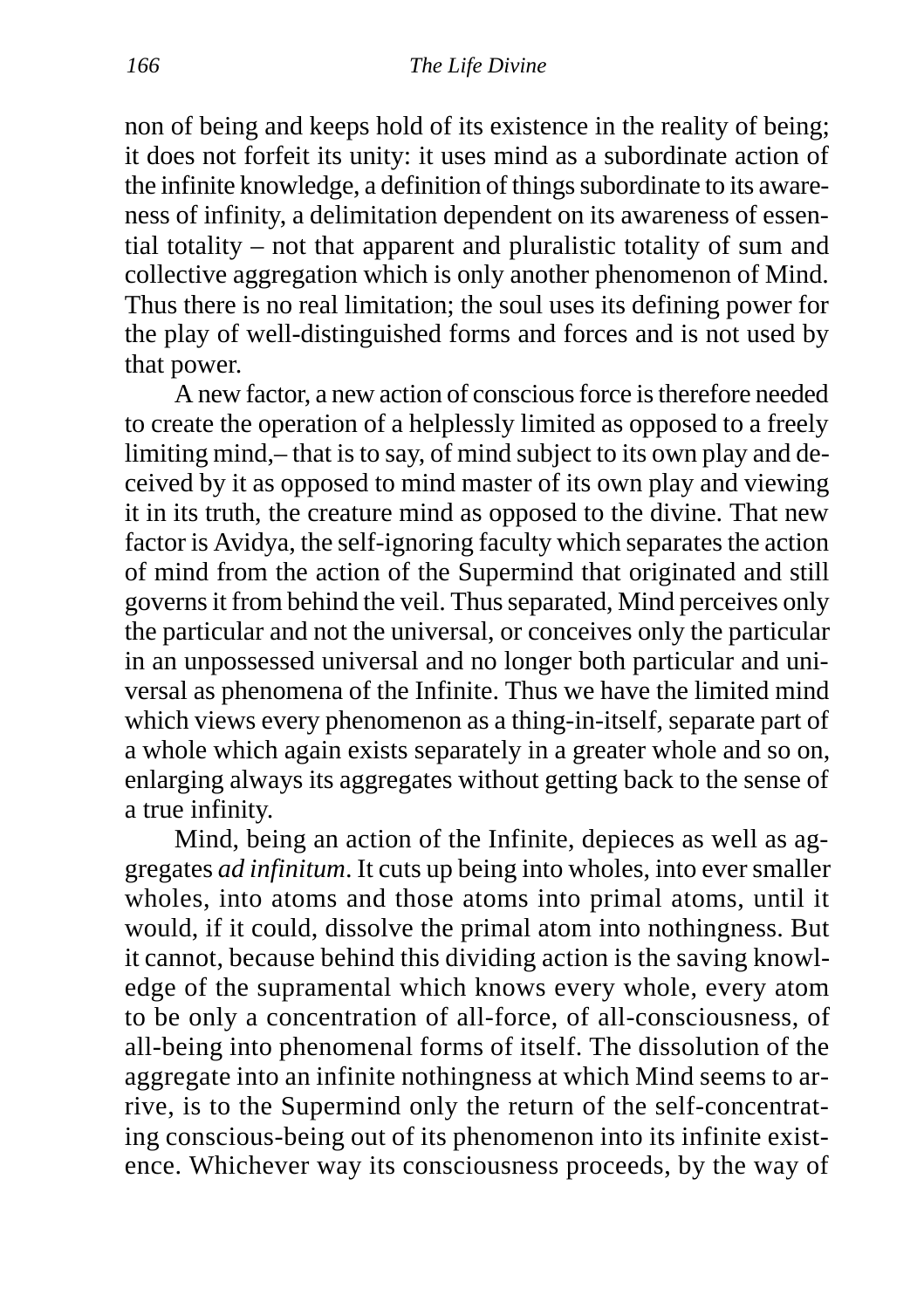infinite division or by the way of infinite enlargement, it arrives only at itself, at its own infinite unity and eternal being. And when the action of the mind is consciously subordinate to this knowledge of the Supermind, the truth of the process is known to it also and not at all ignored; there is no real division but only an infinitely multiple concentration into forms of being and into arrangements of the relation of those forms of being to each other in which division is a subordinate appearance of the whole process necessary to their spatial and temporal play. For divide as you will, get down to the most infinitesimal atom or form the most monstrous possible aggregate of worlds and systems, you cannot get by either process to a thing-initself; all are forms of a Force which alone is real in itself while the rest are real only as self-imagings or manifesting self-forms of the eternal Force-Consciousness.

Whence then does the limiting Avidya, the fall of mind from Supermind and the consequent idea of real division originally proceed? exactly from what perversion of the supramental functioning? It proceeds from the individualised soul viewing everything from its own standpoint and excluding all others; it proceeds, that is to say, by an exclusive concentration of consciousness, an exclusive self-identification of the soul with a particular temporal and spatial action which is only a part of its own play of being; it starts from the soul's ignoring the fact that all others are also itself, all other action its own action and all other states of being and consciousness equally its own as well as the action of the one particular moment in Time and one particular standing-point in Space and the one particular form it presently occupies. It concentrates on the moment, the field, the form, the movement so as to lose the rest; it has then to recover the rest by linking together the succession of moments, the succession of points of Space, the succession of forms in Time and Space, the succession of movements in Time and Space. It has thus lost the truth of the indivisibility of Time, the indivisibility of Force and Substance. It has lost sight even of the obvious fact that all minds are one Mind taking many standpoints, all lives one Life developing many currents of activity, all body and form one substance of Force and Consciousness concentrating into many apparent stabilities of force and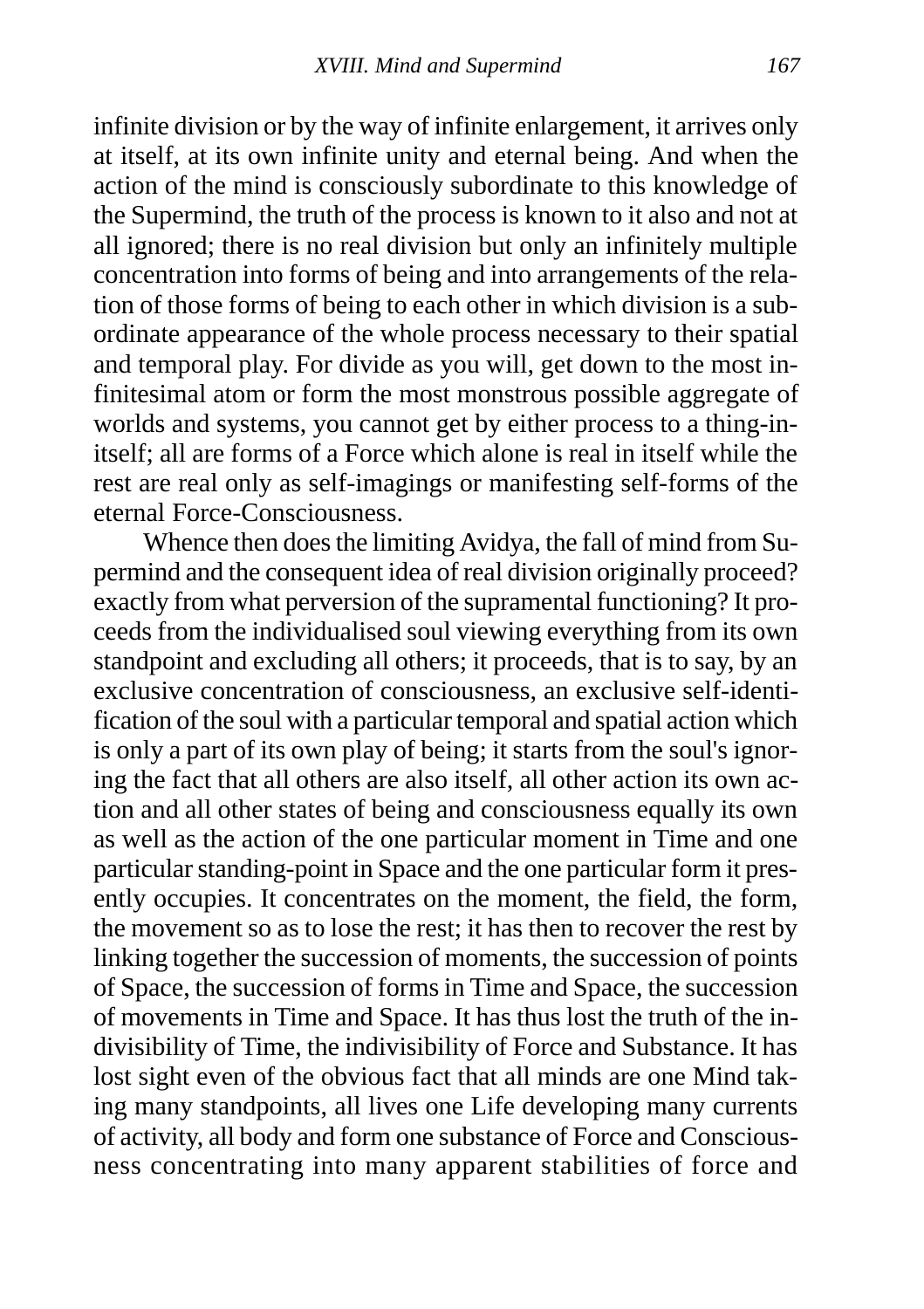consciousness; but in truth all these stabilities are really only a constant whorl of movement repeating a form while it modifies it; they are nothing more. For the Mind tries to clamp everything into rigidly fixed forms and apparently unchanging or unmoving external factors, because otherwise it cannot act; it then thinks it has got what it wants: in reality all is a flux of change and renewal and there is no fixed form-in-itself and no unchanging external factor. Only the eternal Real-Idea is firm and maintains a certain ordered constancy of figures and relations in the flux of things, a constancy which the Mind vainly attempts to imitate by attributing fixity to that which is always inconstant. These truths Mind has to rediscover; it knows them all the time, but only in the hidden back of its consciousness, in the secret light of its self-being; and that light is to it a darkness because it has created the ignorance, because it has lapsed from the dividing into the divided mentality, because it has become involved in its own workings and in its own creations.

This ignorance is farther deepened for man by his self-identification with the body. To us mind seems to be determined by the body, because it is preoccupied with that and devoted to the physical workings which it uses for its conscious superficial action in this gross material world. Employing constantly that operation of the brain and nerves which it has developed in the course of its own development in the body, it is too absorbed in observing what this physical machinery gives to it to get back from it to its own pure workings; those are to it mostly subconscious. Still we can conceive a life mind or life being which has got beyond the evolutionary necessity of this absorption and is able to see and even experience itself assuming body after body and not created separately in each body and ending with it; for it is only the physical impress of mind on matter, only the corporeal mentality that is so created, not the whole mental being. This corporeal mentality is merely our surface of mind, merely the front which it presents to physical experience. Behind, even in our terrestrial being, there is this other, subconscious or subliminal to us, which knows itself as more than the body and is capable of a less materialised action. To this we owe immediately most of the larger, deeper and more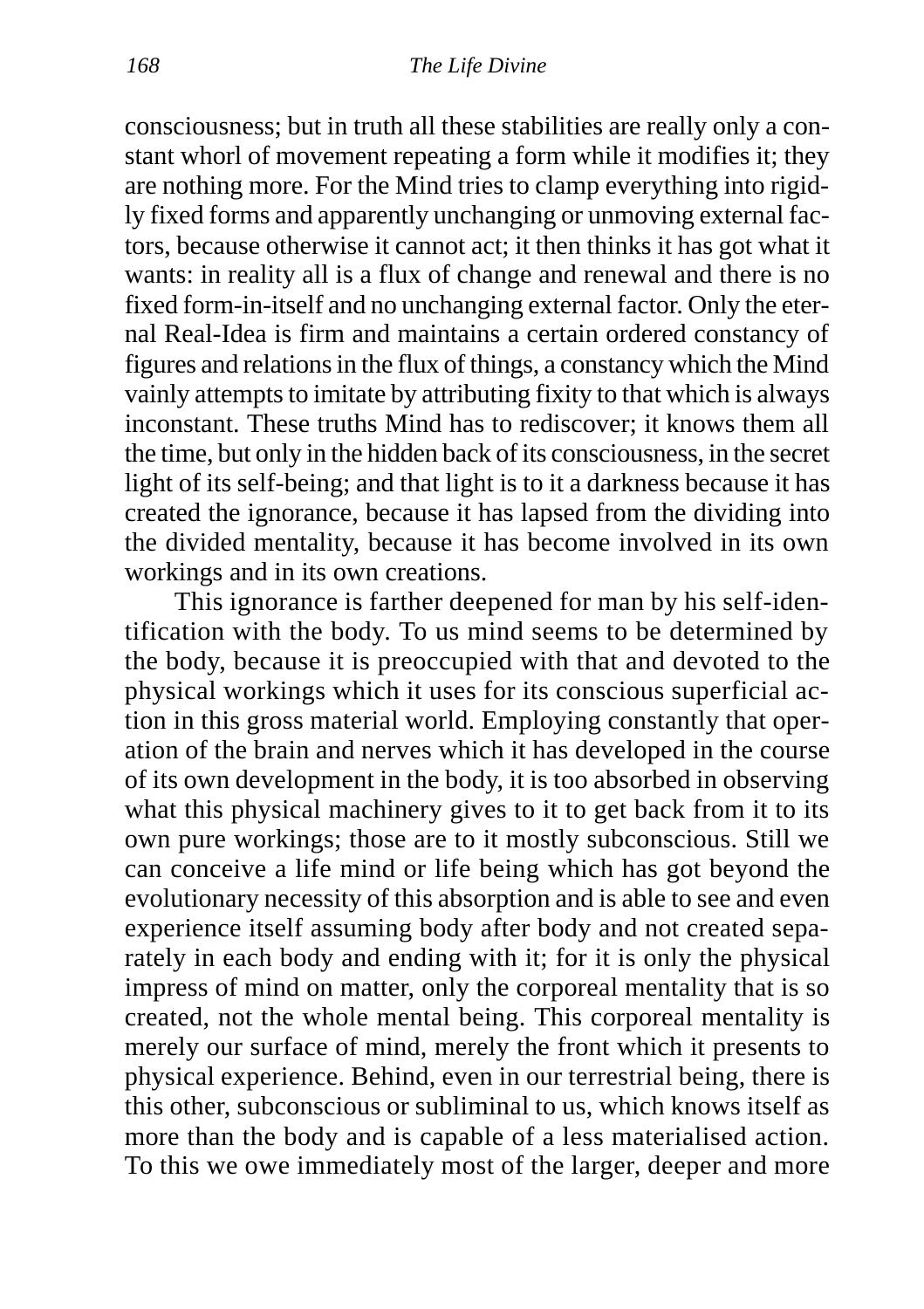forceful dynamic action of our surface mind; this, when we become conscious of it or of its impress on us, is our first idea or our first realisation of a soul or inner being, Purusha.<sup>1</sup>

But this life mentality also, though it may get free from the error of body, does not make us free from the whole error of mind; it is still subject to the original act of ignorance by which the individualised soul regards everything from its own standpoint and can see the truth of things only as they present themselves to it from outside or else as they rise up to its view from its separate temporal and spatial consciousness, forms and results of past and present experience. It is not conscious of its other selves except by the outward indications they give of their existence, indications of communicated thought, speech, action, result of actions, or subtler indications – not felt directly by the physical being – of vital impact and relation. Equally is it ignorant of itself; for it knows of its self only through a movement in Time and a succession of lives in which it has used its variously embodied energies. As our physical instrumental mind has the illusion of the body, so this subconscious dynamic mind has the illusion of life. In that it is absorbed and concentrated, by that it is limited, with that it identifies its being. Here we do not yet get back to the meeting-place of mind and Supermind and the point at which they originally separated.

But there is still another clearer reflective mentality behind the dynamic and vital which is capable of escaping from this absorption in life and views itself as assuming life and body in order to image out in active relations of energy that which it perceives in will and thought. It is the source of the pure thinker in us; it is that which knows mentality in itself and sees the world not in terms of life and body but of mind; it is that<sup>2</sup> which, when we get back to it, we sometimes mistake for the pure spirit as we mistake the dynamic mind for the soul. This higher mind is able to perceive and deal with other souls as other forms of its pure self; it is capable of sensing them by pure mental impact and communication and no longer only by vital and nervous impact and physical indications; it conceives too a mental figure of unity,

<sup>&</sup>lt;sup>1</sup> Perceived as the life being or vital being, *prāņamaya puruṣa*.

<sup>&</sup>lt;sup>2</sup> The mental being, manomaya puruşa.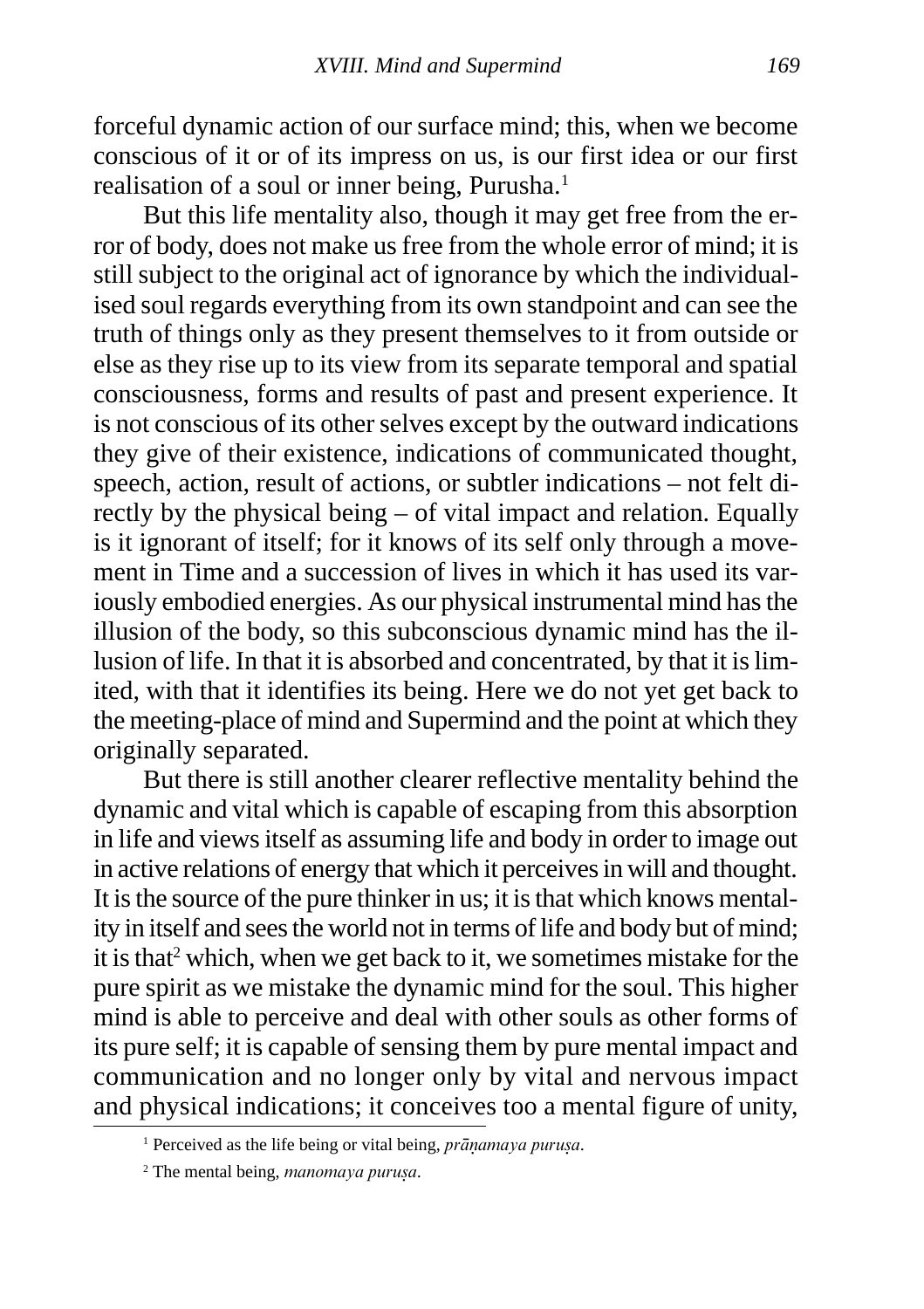and in its activity and its will it can create and possess more directly – not only indirectly as in the ordinary physical life – and in other minds and lives as well as its own. But still even this pure mentality does not escape from the original error of mind. For it is still its separate mental self which it makes the judge, witness and centre of the universe and through it alone strives to arrive at its own higher self and reality; all others are "others" grouped to it around itself: when it wills to be free, it has to draw back from life and mind in order to disappear into the real unity. For there is still the veil created by Avidya between the mental and supramental action; an image of the Truth gets through, not the Truth itself.

It is only when the veil is rent and the divided mind overpowered, silent and passive to a supramental action that mind itself gets back to the Truth of things. There we find a luminous mentality reflective, obedient and instrumental to the divine Real-Idea. There we perceive what the world really is; we know in every way ourselves in others and as others, others as ourselves and all as the universal and self-multiplied One. We lose the rigidly separate individual standpoint which is the source of all limitation and error. Still, we perceive also that all that the ignorance of Mind took for the truth was in fact truth but truth deflected, mistaken and falsely conceived. We still perceive the division, the individualising, the atomic creation, but we know them and ourselves for what they and we really are. And so we perceive that the Mind was really a subordinate action and instrumentation of the Truth-Consciousness. So long as it is not separated in self-experience from the enveloping Master-Consciousness and does not try to set up house for itself, so long as it serves passively as an instrumentation and does not attempt to possess for its own benefit, Mind fulfils luminously its function which is in the Truth to hold forms apart from each other by a phenomenal, a purely formal delimitation of their activity behind which the governing universality of the being remains conscious and untouched. It has to receive the truth of things and distribute it according to the unerring perception of a supreme and universal Eye and Will. It has to uphold an individualisation of active consciousness, delight, force, substance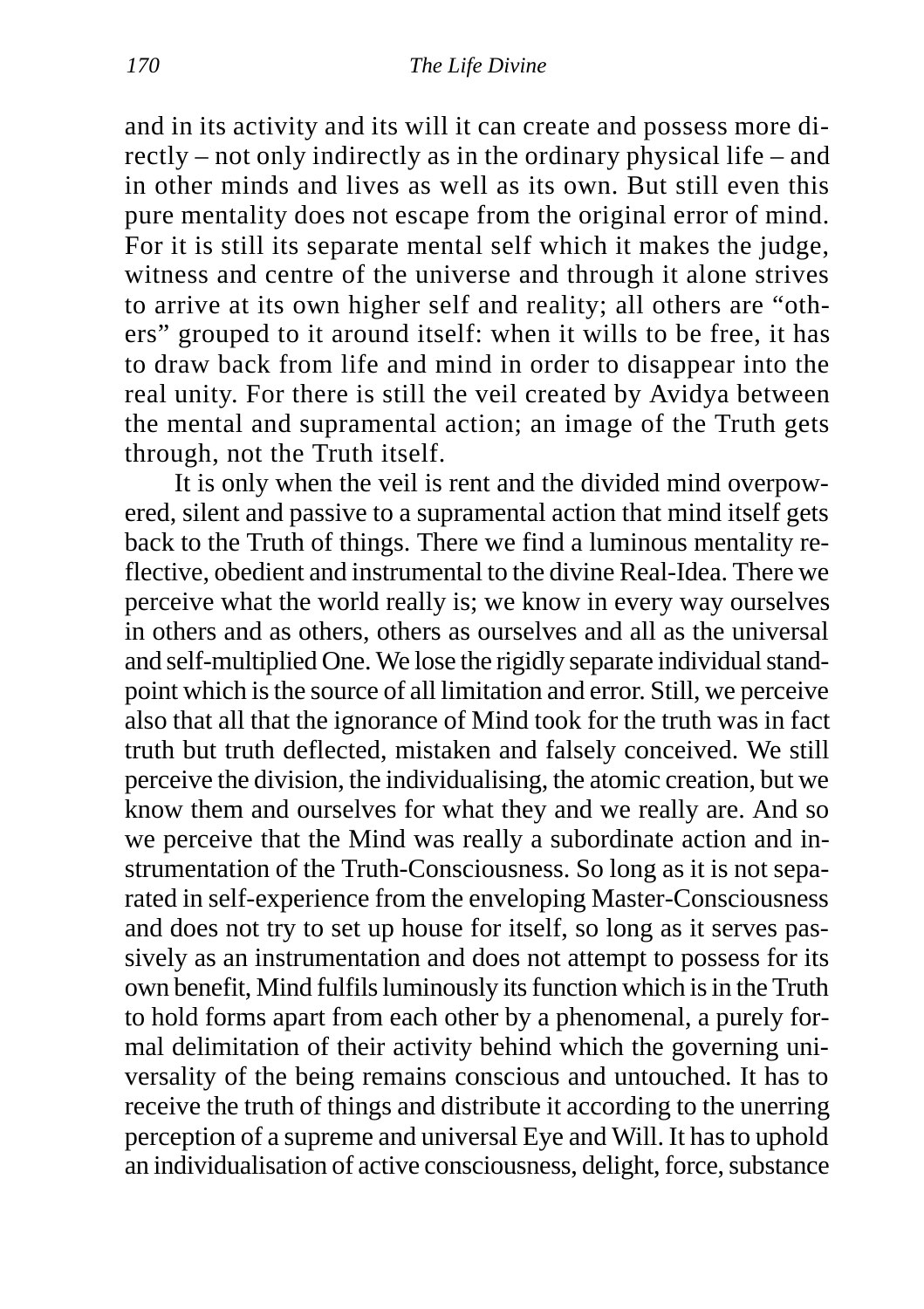which derives all its power, reality and joy from an inalienable universality behind. It has to turn the multiplicity of the One into an apparent division by which relations are defined and held off against each other so as to meet again and join. It has to establish the delight of separation and contact in the midst of an eternal unity and intermiscence. It has to enable the One to behave as if He were an individual dealing with other individuals but always in His own unity, and this is what the world really is. The mind is the final operation of the apprehending Truth-Consciousness which makes all this possible, and what we call the Ignorance does not create a new thing and absolute falsehood but only misrepresents the Truth. The Ignorance is the Mind separated in knowledge from its source of knowledge and giving a false rigidity and a mistaken appearance of opposition and conflict to the harmonious play of the supreme Truth in its universal manifestation.

The fundamental error of the Mind is, then, this fall from selfknowledge by which the individual soul conceives of its individuality as a separate fact instead of as a form of Oneness and makes itself the centre of its own universe instead of knowing itself as one concentration of the universal. From that original error all its particular ignorances and limitations are contingent results. For, viewing the flux of things only as it flows upon and through itself, it makes a limitation of being from which proceeds a limitation of consciousness and therefore of knowledge, a limitation of conscious force and will and therefore of power, a limitation of self-enjoyment and therefore of delight. It is conscious of things and knows them only as they present themselves to its individuality and therefore it falls into an ignorance of the rest and thereby into an erroneous conception even of that which it seems to know: for since all being is interdependent, the knowledge either of the whole or of the essence is necessary for the right knowledge of the part. Hence there is an element of error in all human knowledge. Similarly our will, ignorant of the rest of the all-will, must fall into error of working and a greater or less degree of incapacity and impotence; the soul's self-delight and delight of things, ignoring the all-bliss and by defect of will and knowledge unable to master its world, must fall into incapacity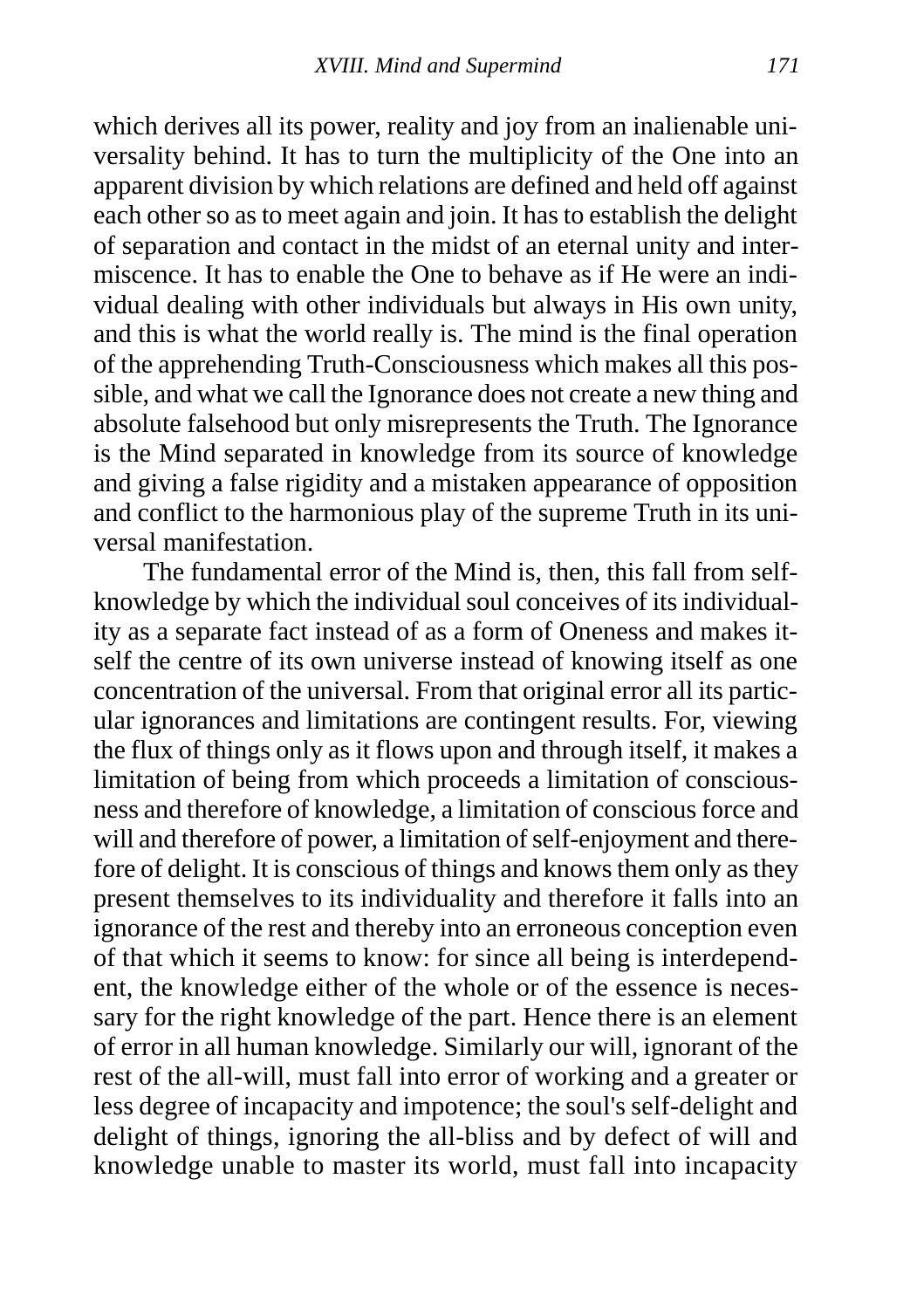of possessive delight and therefore into suffering. Self-ignorance is therefore the root of all the perversity of our existence, and that perversity stands fortified in the self-limitation, the egoism which is the form taken by that self-ignorance.

Yet is all ignorance and all perversity only the distortion of the truth and right of things and not the play of an absolute falsehood. It is the result of Mind viewing things in the division it makes,  $avi$  $dv\bar{a}v\bar{a}m$  antare, instead of viewing itself and its divisions as instrumentation and phenomenon of the play of the truth of Sachchidananda. If it gets back to the truth from which it fell, it becomes again the final action of the Truth-Consciousness in its apprehensive operation, and the relations it helps to create in that light and power will be relations of the Truth and not of the perversity. They will be the straight things and not the crooked, to use the expressive distinction of the Vedic Rishis,– Truths, that is to say, of divine being with its self-possessive consciousness, will and delight moving harmoniously in itself. Now we have rather the warped and zigzag movement of mind and life, the contortions created by the struggle of the soul once grown oblivious of its true being to find itself again, to resolve back all error into the truth which both our truth and our error, our right and our wrong limit or distort, all incapacity into the strength which both our power and our weakness are a struggle of force to grasp, all suffering into the delight which both our joy and our pain are a convulsive effort of sensation to realise, all death into the immortality to which both our life and our death are a constant effort of being to return.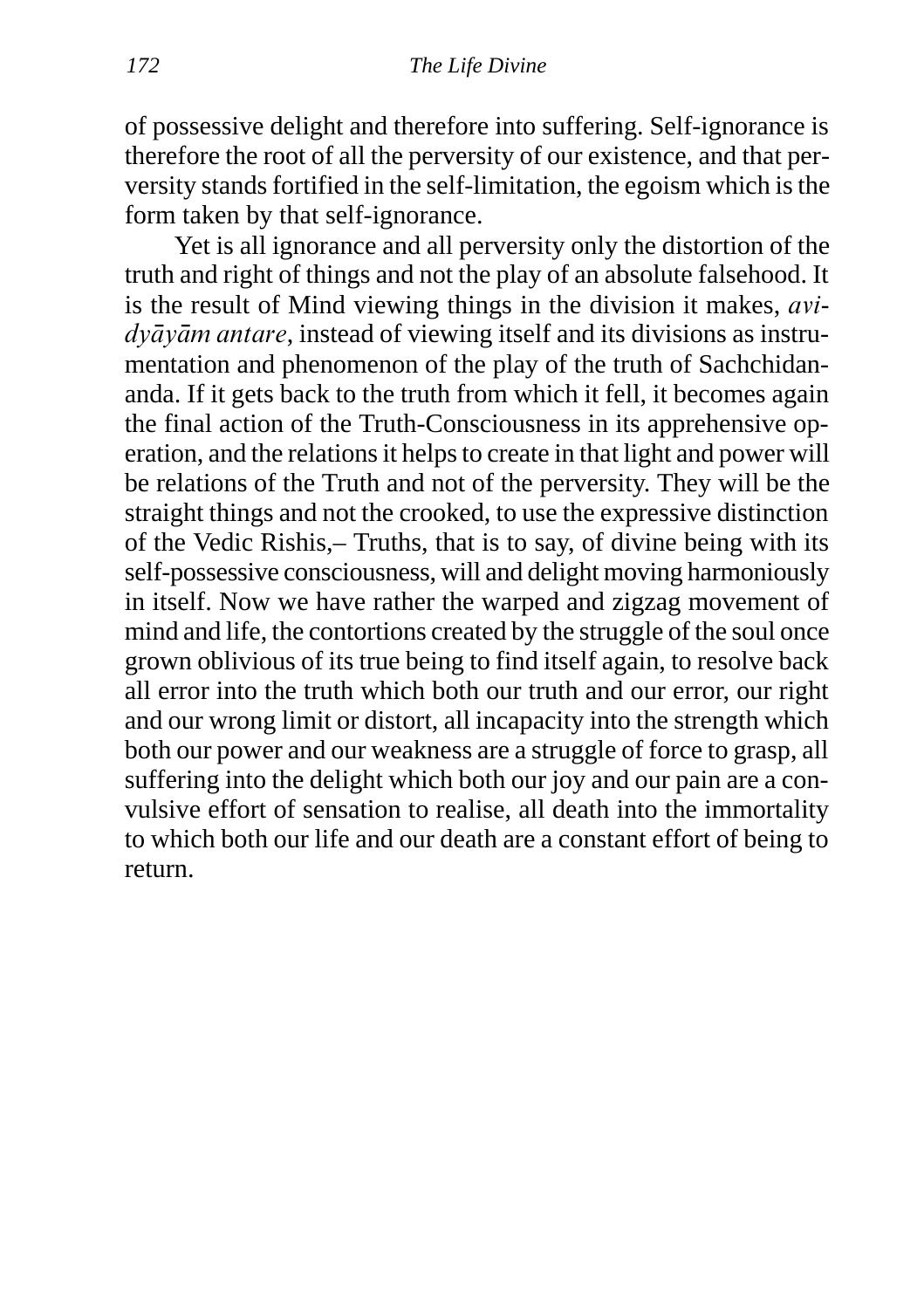#### **Chapter XIX Life**

Pranic energy is the life of creatures; for that is said to be the universal principle of life.

#### *Taittiriya Upanishad.1*

We perceive, then, what Mind is in its divine origin and how it is related to the Truth-Consciousness,– Mind, the highest of the three lower principles which constitute our human existence. It is a special action of the divine consciousness or rather, it is the final strand of its whole creative action. It enables the Purusha to hold apart the relations of different forms and forces of himself to each other; it creates phenomenal differences which to the individual soul fallen from the Truth-Consciousness take the appearance of radical divisions, and is by that original perversion the parent of all the resultant perversions which impress us as the contrary dualities and oppositions proper to the life of the Soul in the Ignorance. But so long as it is not separated from the Supermind, it supports, not perversions and falsehoods, but the various working of the universal Truth.

Mind thus appears as a creative cosmic agency. This is not the impression which we normally have of our mentality; rather we regard it primarily as a perceptive organ, perceptive of things already created by Force working in Matter, and the only origination we allow to it is a secondary creation of new combined forms from those already developed by Force in Matter. But the knowledge we are now recovering, aided by the last discoveries of Science, begins to show us that in this Force and in this Matter there is a subconscious Mind at work which is certainly responsible for its own emergence, first in the forms of life and secondly in the forms of mind itself, first in the nervous consciousness of plant-life and the primitive animal, secondly in the ever-developing mentality of the evolved animal and of man. And as we have already discovered that Matter is only substance-form of Force, so we shall discover that material Force is only

 $1$  II. 3.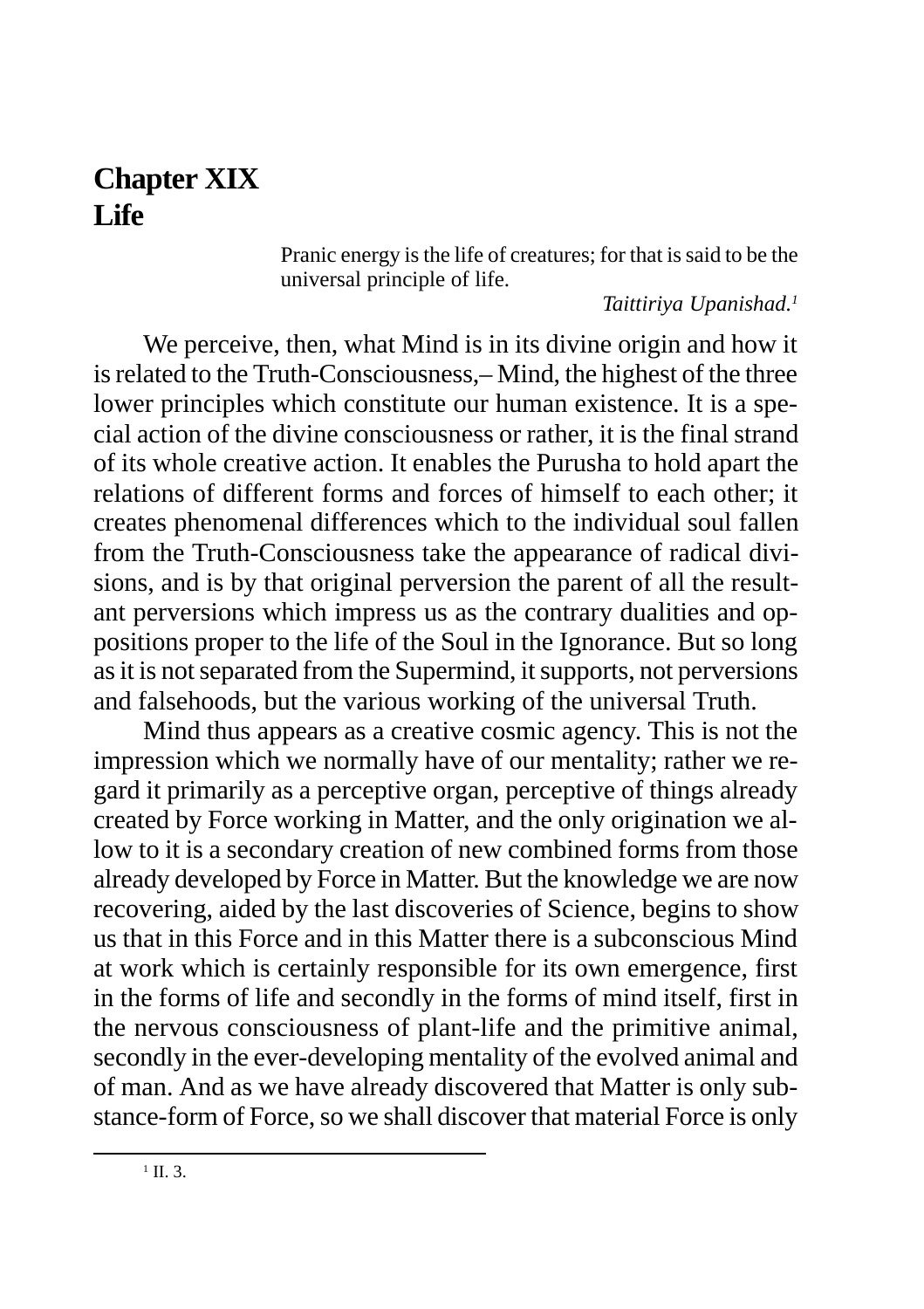energy-form of Mind. Material force is, in fact, a subconscious operation of Will; Will that works in us in what seems to be light, though it is in truth no more than a half-light, and material Force that works in what to us seems to be a darkness of unintelligence, are yet really and in essence the same, as materialistic thought has always instinctively felt from the wrong or lower end of things and as spiritual knowledge working from the summit had long ago discovered. We may say, therefore, that it is a subconscious Mind or Intelligence which, manifesting Force as its driving-power, its executive Nature, its Prakriti, has created this material world.

But since, as we have now found, Mind is no independent and original entity but only a final operation of the Truth-Consciousness or Supermind, therefore wherever Mind is, there Supermind must be. Supermind or the Truth-Consciousness is the real creative agency of the universal Existence. Even when Mind is in its own darkened consciousness separated from its source, yet is that larger movement always there in the workings of Mind; forcing them to preserve their right relation, evolving from them the inevitable results they bear in themselves, producing the right tree from the right seed, it compels even the operations of so brute, inert and darkened a thing as material Force to result in a world of Law, of order, of right relation and not, as it would otherwise be, of hurtling chance and chaos. Obviously, this order and right relation can only be relative and not the supreme order and supreme right which would reign if Mind were not in its own consciousness separated from Supermind; it is an arrangement, an order of the results right and proper to the action of dividing Mind and its creation of separative oppositions, its dual contrary sides of the one Truth. The Divine Consciousness, having conceived and thrown into operation the Idea of this dual or divided representation of itself, deduces from it in real-idea and educes practically from it in substance of life, by the governing action of the whole Truth-Consciousness behind it, its own inferior truth or inevitable result of various relation. For this is the nature of Law or Truth in the world that it is the just working and bringing out of that which is contained in being, implied in the essence and nature of the thing itself, latent in its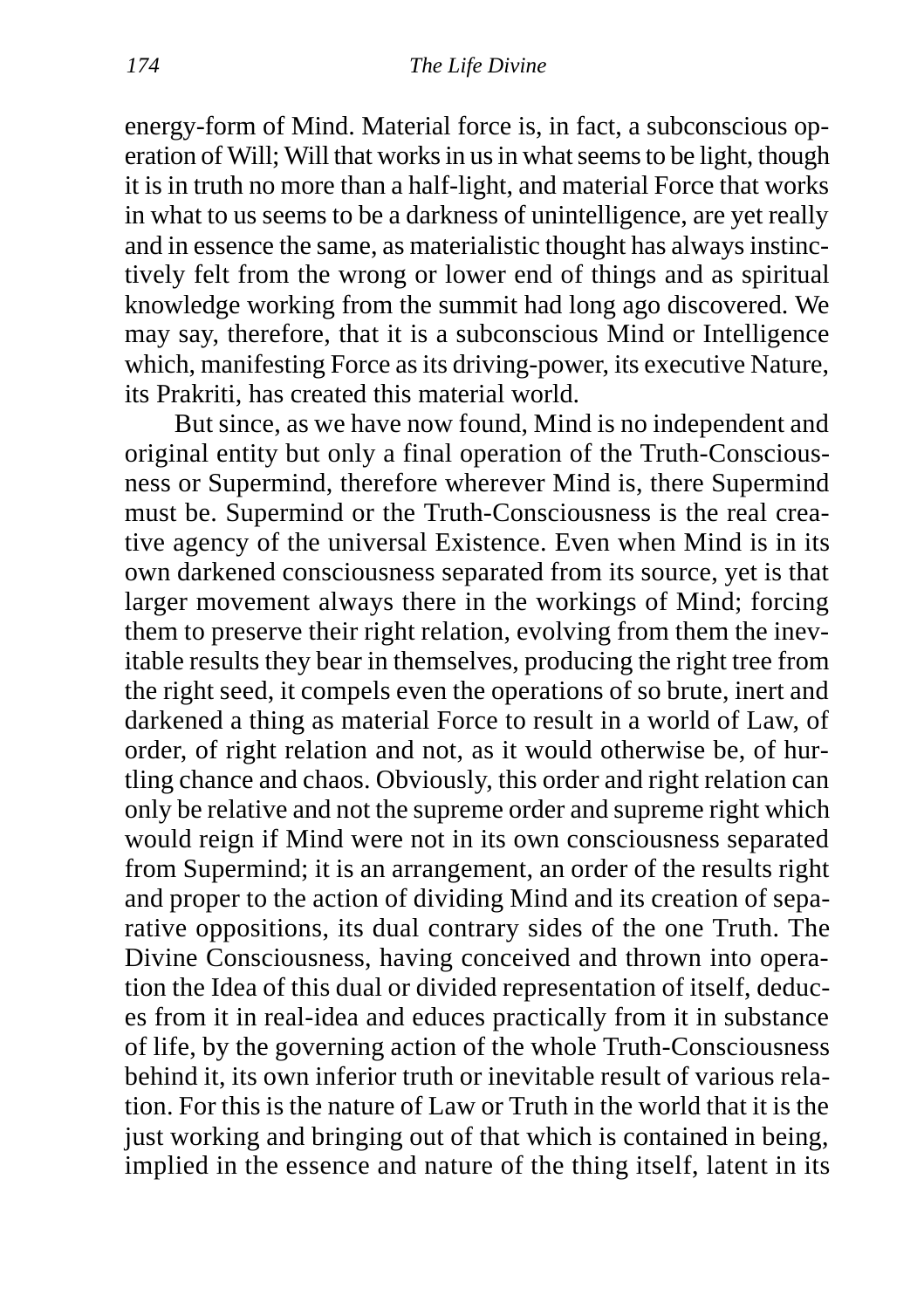self-being and self-law, svabhava and svadharma, as seen by the divine Knowledge. To use one of those wonderful formulas of the Upanishad<sup>1</sup> which contain a world of knowledge in a few revealing words, it is the Self-existent who as the seer and thinker becoming everywhere has arranged in Himself all things rightly from years eternal according to the truth of that which they are.

Consequently, the triple world that we live in, the world of Mind-Life-Body, is triple only in its actual accomplished evolution. Life involved in Matter has emerged in the form of thinking and mentally conscious life. But with Mind, involved in it and therefore in Life and Matter, is the Supermind, which is the origin and ruler of the other three, and this also must emerge. We seek for an intelligence at the root of the world, because intelligence is the highest principle of which we are aware and that which seems to us to govern and explain all our own action and creation and, therefore, if there is a Consciousness at all in the universe, we presume that it must be an Intelligence, a mental Consciousness. But intelligence only perceives, reflects and uses within the measure of its capacity the work of a Truth of being superior to itself; the power behind that works must therefore be another and superior form of Consciousness proper to that Truth. We have, accordingly, to mend our conception and affirm that not a subconscious Mind or Intelligence, but an involved Supermind, which puts Mind in front of it as the immediately active special form of its knowledge-will subconscious in Force and uses material Force or Will subconscious in substance of being as its executive Nature or Prakriti, has created this material universe.

But we see that here Mind is manifested in a specialisation of Force to which we give the name of Life. What then is Life? and what relation has it to Supermind, to this supreme trinity of Sachchidananda active in creation by means of the Real-Idea or Truth-Consciousness? From what principle in the Trinity does it take its birth? or by what necessity, divine or undivine, of the Truth or the illusion, does it come into being? Life is an evil, rings down the centuries the ancient cry, a delusion, a delirium, an

 $1$  Kavir manisi paribhūḥ svayambhūr yāthātathyato'rthān vyadadhāt śāśvatibhyaḥ samābhyaḥ. – *Isha Upanishad*, Verse 8.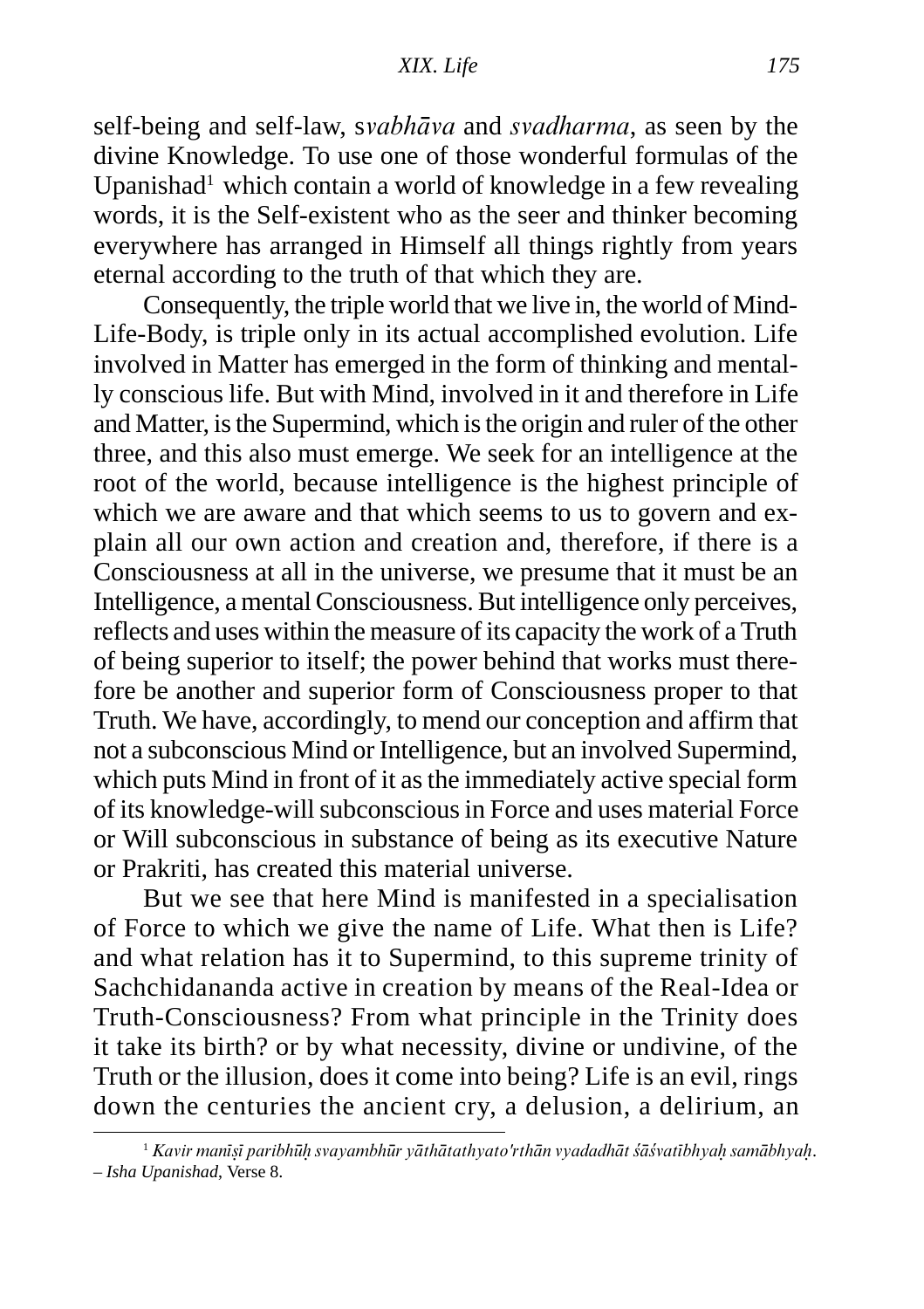insanity from which we have to flee into the repose of eternal being. Is it so? and why then is it so? Why has the Eternal wantonly inflicted this evil, brought this delirium or insanity upon Himself or else upon the creatures brought into being by His terrible all-deluding Maya? Or is it rather some divine principle that thus expresses itself, some power of the Delight of eternal being that had to express and has thus thrown itself into Time and Space in this constant outburst of the million and million forms of life which people the countless worlds of the universe?

When we study this Life as it manifests itself upon earth with Matter as its basis, we observe that essentially it is a form of the one cosmic Energy, a dynamic movement or current of it positive and negative, a constant act or play of the Force which builds up forms, energises them by a continual stream of stimulation and maintains them by an unceasing process of disintegration and renewal of their substance. This would tend to show that the natural opposition we make between death and life is an error of our mentality, one of those false oppositions – false to inner truth though valid in surface practical experience – which, deceived by appearances, it is constantly bringing into the universal unity. Death has no reality except as a process of life. Disintegration of substance and renewal of substance, maintenance of form and change of form are the constant process of life; death is merely a rapid disintegration subservient to life's necessity of change and variation of formal experience. Even in the death of the body there is no cessation of Life, only the material of one form of life is broken up to serve as material for other forms of life. Similarly we may be sure, in the uniform law of Nature, that if there is in the bodily form a mental or psychic energy, that also is not destroyed but only breaks out from one form to assume others by some process of metempsychosis or new ensouling of body. All renews itself, nothing perishes.

It could be affirmed as a consequence that there is one allpervading Life or dynamic energy – the material aspect being only its outermost movement – that creates all these forms of the physical universe, Life imperishable and eternal which, even if the whole figure of the universe were quite abolished, would itself still go on existing and be capable of producing a new uni-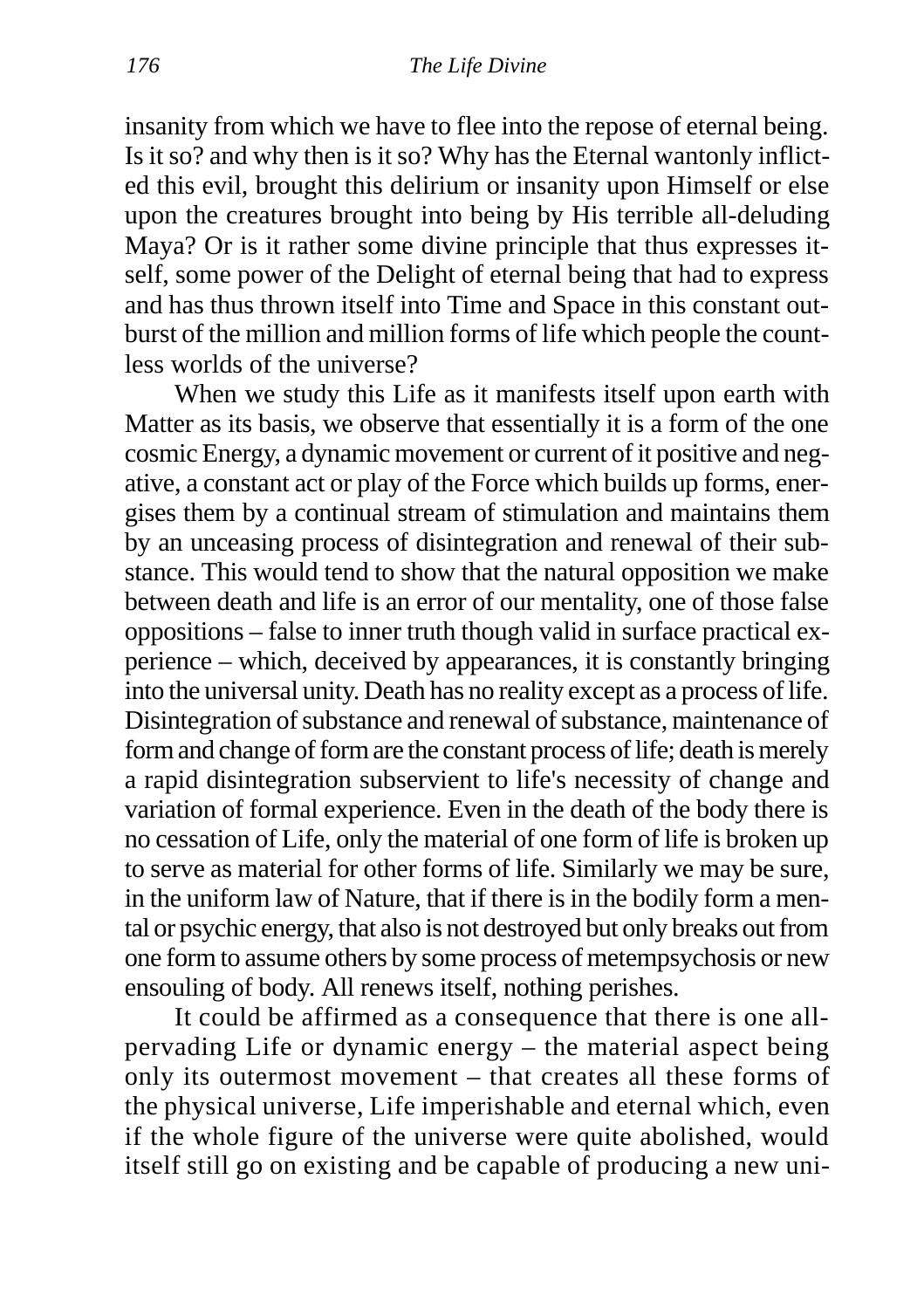verse in its place, must indeed, unless it be held back in a state of rest by some higher Power or hold itself back, inevitably go on creating. In that case Life is nothing else than the Force that builds and maintains and destroys forms in the world; it is Life that manifests itself in the form of the earth as much as in the plant that grows upon the earth and the animals that support their existence by devouring the life-force of the plant or of each other. All existence here is a universal Life that takes form of Matter. It might for that purpose hide life-process in physical process before it emerges as submental sensitivity and mentalised vitality, but still it would be throughout the same creative Life-principle.

It will be said, however, that this is not what we mean by life; we mean a particular result of universal force with which we are familiar and which manifests itself only in the animal and the plant, but not in the metal, the stone, the gas, operates in the animal cell but not in the pure physical atom. We must, therefore, in order to be sure of our ground, examine in what precisely consists this particular result of the play of Force which we call life and how it differs from that other result of the play of Force in inanimate things which, we say, is not life. We see at once that there are here on earth three realms of the play of Force, the animal kingdom of the old classification to which we belong, the vegetable, and lastly the mere material void, as we pretend, of life. How does life in ourselves differ from the life of the plant, and the life of the plant from the not-life, say, of the metal, the mineral kingdom of the old phraseology, or that new chemical kingdom which Science has discovered?

Ordinarily, when we speak of life, we have meant animal life, that which moves, breathes, eats, feels, desires, and, if we speak of the life of plants, it has been almost as a metaphor rather than a reality, for plant life was regarded as a purely material process rather than a biological phenomenon. Especially we have associated life with breathing; the breath is life, it was said in every language, and the formula is true if we change our conception of what we mean by the Breath of Life. But it is evident that spontaneous motion or locomotion, breathing, eating are only processes of life and not life itself; they are means for the generation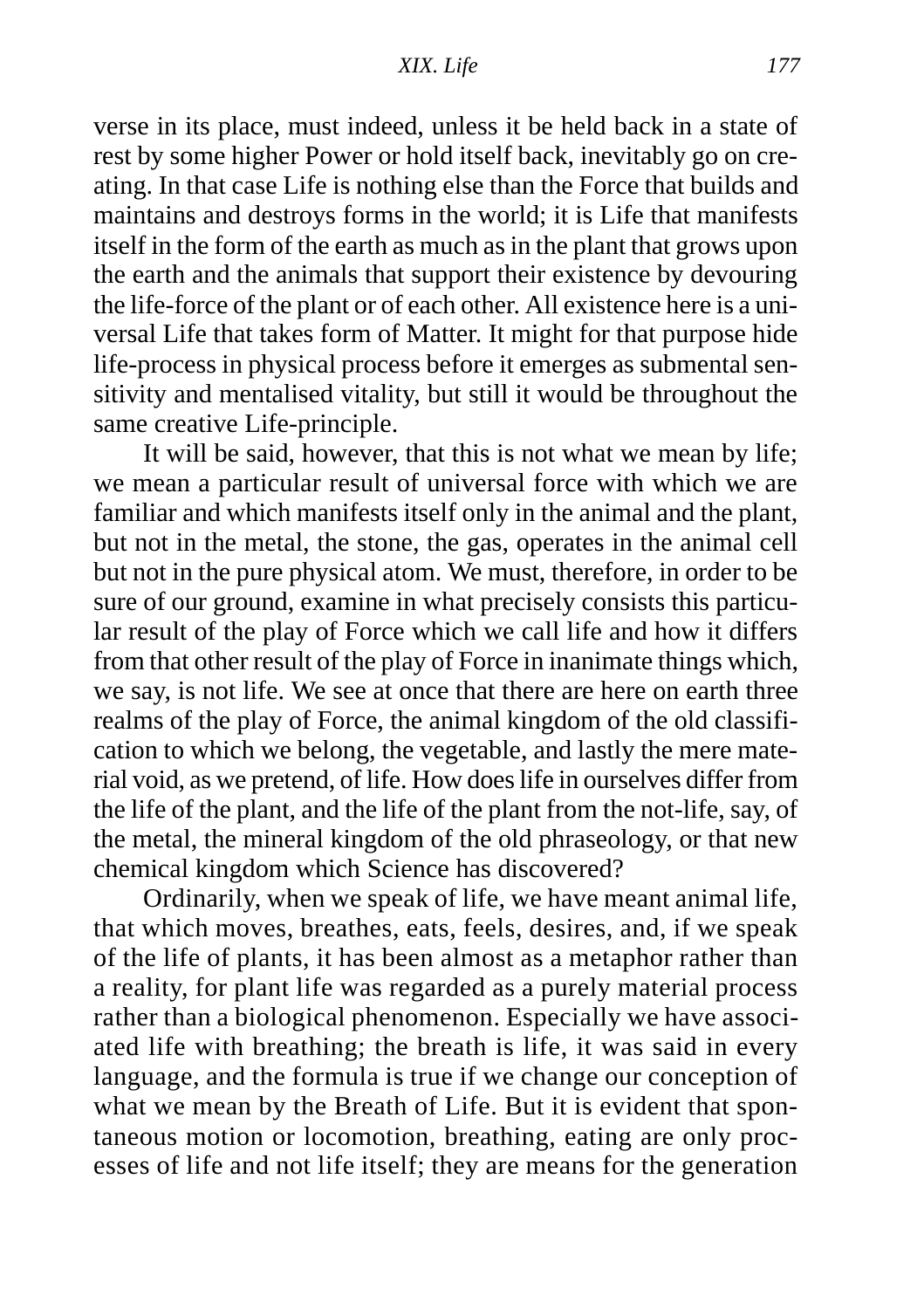or release of that constantly stimulating energy which is our vitality and for that process of disintegration and renewal by which it supports our substantial existence; but these processes of our vitality can be maintained in other ways than by our respiration and our means of sustenance. It is a proved fact that even human life can remain in the body and can remain in full consciousness when breathing and the beating of the heart and other conditions formerly deemed essential to it have been temporarily suspended. And new evidence of phenomena has been brought forward to establish that the plant, to which we can still deny any conscious reaction, has at least a physical life identical with our own and even organised essentially like our own though different in its apparent organisation. If that is proved true, we will have to make a clean sweep of our old facile and false conceptions and get beyond symptoms and externalities to the root of the matter.

In some recent discoveries<sup>1</sup> which, if their conclusions are accepted, must throw an intense light on the problem of Life in Matter, a great Indian physicist has pointed attention to the response to stimulus as an infallible sign of the existence of life. It is especially the phenomenon of plant-life that has been illumined by his data and illustrated in all its subtle functionings; but we must not forget that in the essential point the same proof of vitality, the response to stimulus, the positive state of life and its negative state which we call death, have been affirmed by him in metals as in the plant. Not indeed with the same abundance, not indeed so as to show an essentially identical organisation of life; but it is possible that, could instruments of the right nature and sufficient delicacy be invented, more points of similarity between the metal and plant life could be discovered; and even if it prove

<sup>&</sup>lt;sup>1</sup> These considerations drawn from recent scientific researches are brought in here as illustrative, not probative of the nature and process of Life in Matter as they are developed here. Science and metaphysics (whether founded on pure intellectual speculation or, as in India, ultimately on a spiritual vision of things and spiritual experience) have each its own province and method of inquiry. Science cannot dictate its conclusions to metaphysics any more than metaphysics can impose its conclusions on Science. Still if we accept the reasonable belief that Being and Nature in all their states have a system of correspondences expressive of a common Truth underlying them, it is permissible to suppose that truths of the physical universe can throw some light on the nature as well as the process of the Force that is active in the universe – not a complete light, for physical Science is necessarily incomplete in the range of its inquiry and has no clue to the occult movements of the Force.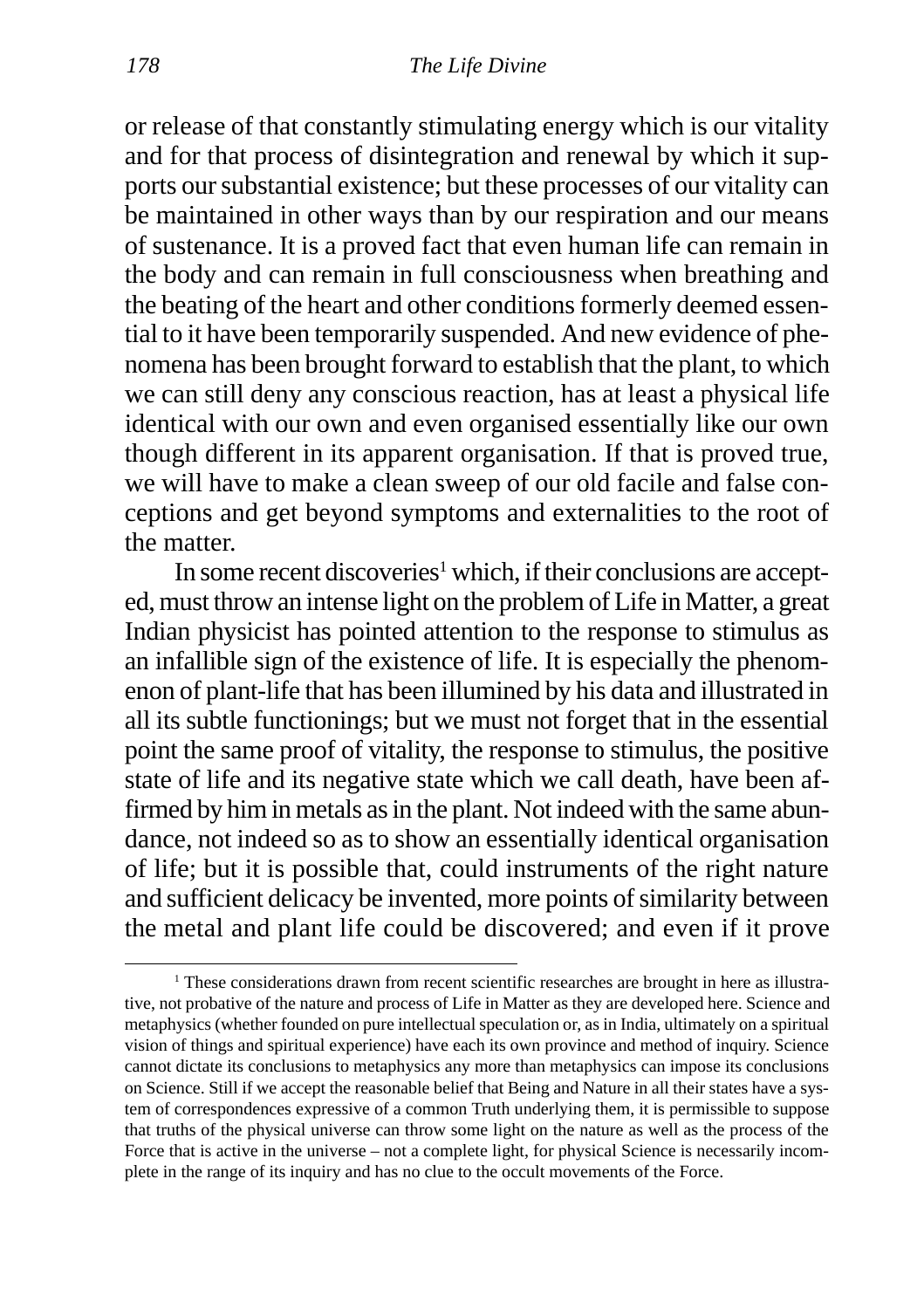not to be so, this might mean that the same or any life organisation is absent, but the beginnings of vitality could still be there. But if life, however rudimentary in its symptoms, exists in the metal, it must be admitted as present, involved perhaps or elementary and elemental in the earth or other material existences akin to the metal. If we can pursue our inquiries farther, not obliged to stop short where our immediate means of investigation fail us, we may be sure from our unvarying experience of Nature that investigations thus pursued will in the end prove to us that there is no break, no rigid line of demarcation between the earth and the metal formed in it or between the metal and the plant and, pursuing the synthesis farther, that there is none either between the elements and atoms that constitute the earth or metal and the metal or earth that they constitute. Each step of this graded existence prepares the next, holds in itself what appears in that which follows it. Life is everywhere, secret or manifest, organised or elemental, involved or evolved, but universal, all-pervading, imperishable; only its forms and organisings differ.

We must remember that the physical response to stimulus is only an outward sign of life, even as are breathing and locomotion in ourselves. An exceptional stimulus is applied by the experimenter and vivid responses are given which we can at once recognise as indices of vitality in the object of the experiment. But during its whole existence the plant is responding constantly to a constant mass of stimulation from its environment; that is to say, there is a constantly maintained force in it which is capable of responding to the application of force from its surroundings. It is said that the idea of a vital force in the plant or other living organism has been destroyed by these experiments. But when we say that a stimulus has been applied to the plant, we mean that an energised force, a force in dynamic movement has been directed on that object, and when we say that a response is given, we mean that an energised force capable of dynamic movement and of sensitive vibration answers to the shock. There is a vibrant reception and reply, as well as a will to grow and be, indicative of a submental, a vital-physical organisation of consciousness-force hidden in the form of being. The fact would seem to be, then, that as there is a constant dynamic energy in move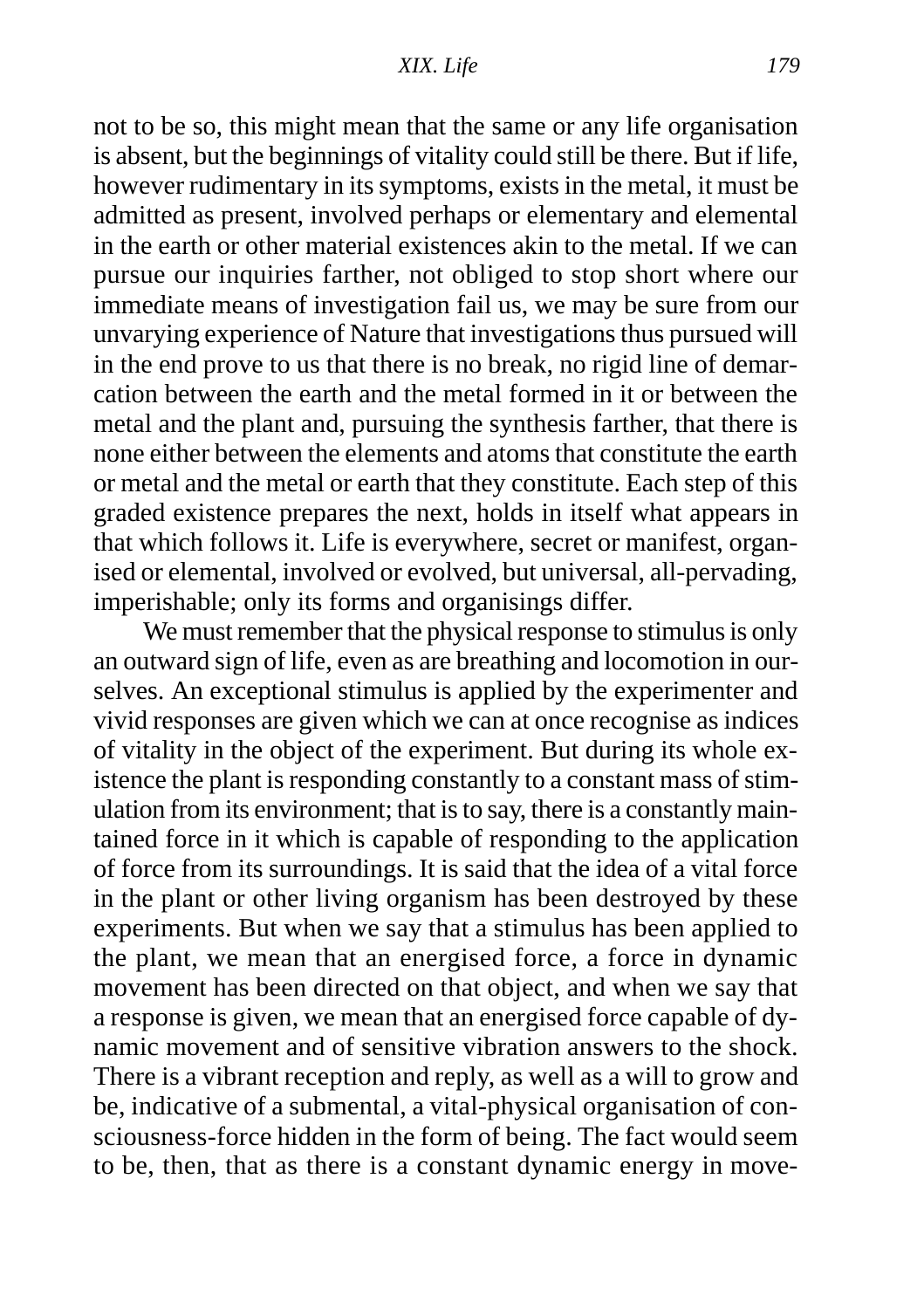ment in the universe which takes various material forms more or less subtle or gross, so in each physical body or object, plant or animal or metal, there is stored and active the same constant dynamic force; a certain interchange of these two gives us the phenomena which we associate with the idea of life. It is this action that we recognise as the action of Life-Energy and that which so energises itself is the Life-Force. Mind-Energy, Life-Energy, material Energy are different dynamisms of one World-Force.

Even when a form appears to us to be dead, this force still exists in it in potentiality although its familiar operations of vitality are suspended and about to be permanently ended. Within certain limits that which is dead can be revived; the habitual operations, the response, the circulation of active energy can be restored; and this proves that what we call life was still there in the body, latent, that is to say, not active in its usual habits, its habits of ordinary physical functioning, its habits of nervous play and response, its habits in the animal of conscious mental response. It is difficult to suppose that there is a distinct entity called life which has gone entirely out of the body and gets into it again when it feels – how, since there is nothing to connect it with the body? – that somebody is stimulating the form. In certain cases, such as catalepsy, we see that the outward physical signs and operations of life are suspended, but the mentality is there self-possessed and conscious although unable to compel the usual physical responses. Certainly, it is not the fact that the man is physically dead but mentally alive or that life has gone out of the body while mind still inhabits it, but only that the ordinary physical functioning is suspended, while the mental is still active.

So also, in certain forms of trance, both the physical functionings and the outward mental are suspended, but afterwards resume their operation, in some cases by external stimulation, but more normally by a spontaneous return to activity from within. What has really happened is that the surface mind-force has been withdrawn into subconscious mind and the surface lifeforce into sub-active life and either the whole man has lapsed into the subconscious existence or else he has withdrawn his outer life into the subconscious while his inner being has been lifted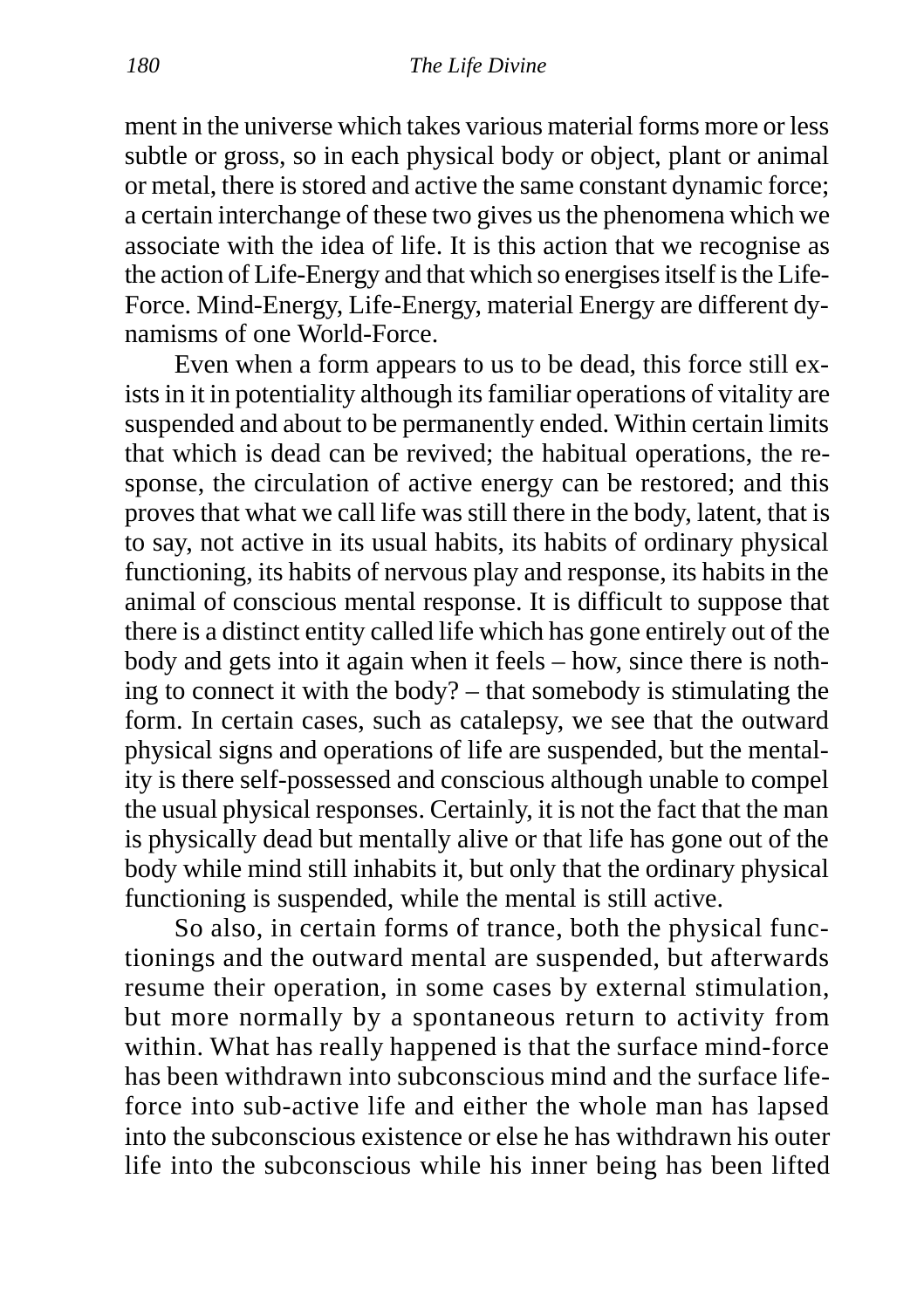into the superconscient. But the main point for us at present is that the Force, whatever it be, that maintains dynamic energy of life in the body, has indeed suspended its outer operations, but still informs the organised substance. A point comes, however, at which it is no longer possible to restore the suspended activities; and this occurs when either such a lesion has been inflicted on the body as makes it useless or incapable of the habitual functionings or, in the absence of such lesion, when the process of disintegration has begun, that is to say, when the Force that should renew the life-action becomes entirely inert to the pressure of the environing forces with whose mass of stimulation it was wont to keep up a constant interchange. Even then there is Life in the body, but a Life that is busy only with the process of disintegrating the formed substance so that it may escape in its elements and constitute with them new forms. The Will in the universal force that held the form together, now withdraws from constitution and supports instead a process of dispersion. Not till then is there the real death of the body.

Life then is the dynamic play of a universal Force, a Force in which mental consciousness and nervous vitality are in some form or at least in their principle always inherent and therefore they appear and organise themselves in our world in the forms of Matter. The life-play of this Force manifests itself as an interchange of stimulation and response to stimulation between the different forms it has built up and in which it keeps up its constant dynamic pulsation; each form is constantly taking into itself and giving out again the breath and energy of the common Force; each form feeds upon that and nourishes itself with it by various means, whether indirectly by taking in other forms in which the energy is stored or directly by absorbing the dynamic discharges it receives from outside. All this is the play of Life; but it is chiefly recognisable to us where the organisation of it is sufficient for us to perceive its more outward and complex movements and especially where it partakes of the nervous type of vital energy which belongs to our own organisation. It is for this reason that we are ready enough to admit life in the plant because obvious phenomena of life are there,– and this becomes still easier if it can be shown that it manifests symptoms of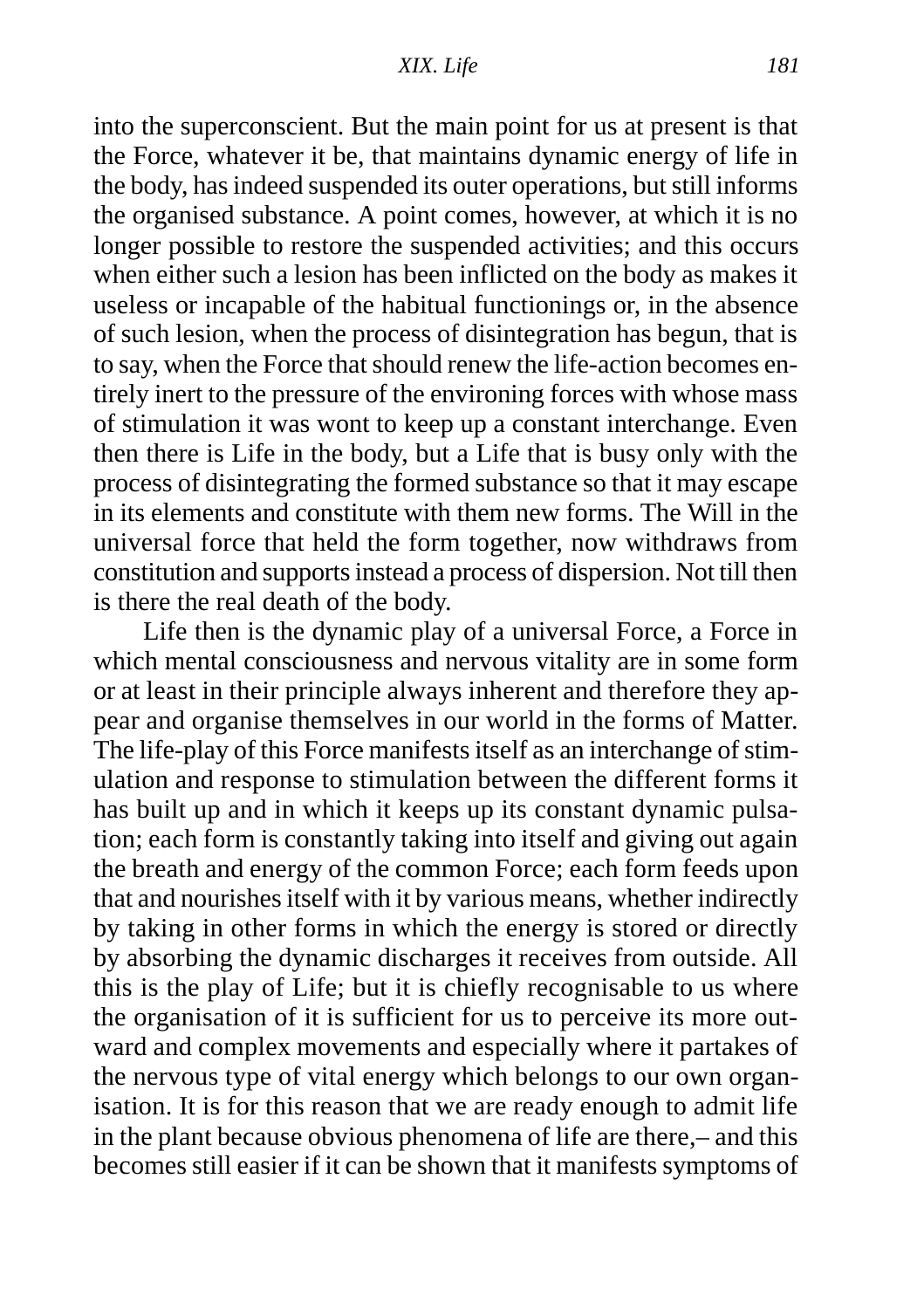nervosity and has a vital system not very different from our own,– but are unwilling to recognise it in the metal and the earth and the chemical atom where these phenomenal developments can with difficulty be detected or do not apparently at all exist.

Is there any justification for elevating this distinction into an essential difference? What, for instance, is the difference between life in ourselves and life in the plant? We see that they differ, first, in our possession of the power of locomotion which has evidently nothing to do with the essence of vitality, and, secondly, in our possession of conscious sensation which is, so far as we know, not yet evolved in the plant. Our nervous responses are largely, though by no means always or in their entirety, attended with the mental response of conscious sensation; they have a value to the mind as well as to the nervesystem and the body agitated by the nervous action. In the plant it would seem that there are symptoms of nervous sensation, including those which would be in us rendered as pleasure and pain, waking and sleep, exhilaration, dullness and fatigue, and the body is inwardly agitated by the nervous action, but there is no sign of the actual presence of mentally conscious sensation. But sensation is sensation whether mentally conscious or vitally sensitive, and sensation is a form of consciousness. When the sensitive plant shrinks from a contact, it appears that it is nervously affected, that something in it dislikes the contact and tries to draw away from it; there is, in a word, a subconscious sensation in the plant, just as there are, as we have seen, subconscious operations of the same kind in ourselves. In the human system it is quite possible to bring these subconscious perceptions and sensations to the surface long after they have happened and have ceased to affect the nervous system; and an everincreasing mass of evidence has irrefutably established the existence of a subconscious mentality in us much vaster than the conscious. The mere fact that the plant has no superficially vigilant mind which can be awakened to the valuation of its subconscious sensations, makes no difference to the essential identity of the phenomena. The phenomena being the same, the thing they manifest must be the same, and that thing is a subconscious mind. And it is quite possible that there is a more rudimentary life operation of the subcon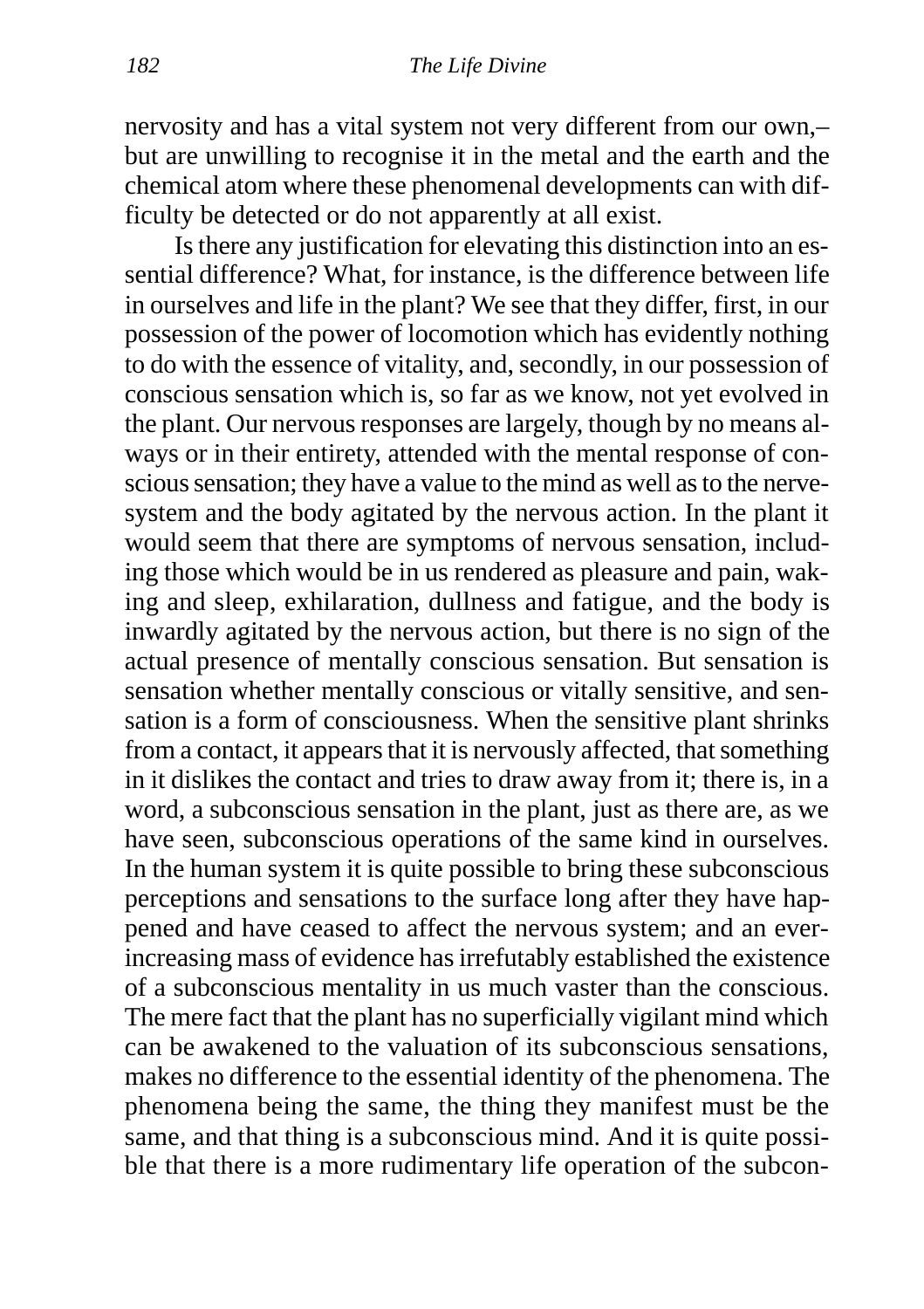scious sense-mind in the metal, although in the metal there is no bodily agitation corresponding to the nervous response; but the absence of bodily agitation makes no essential difference to the presence of vitality in the metal any more than the absence of bodily locomotion makes an essential difference to the presence of vitality in the plant.

What happens when the conscious becomes subconscious in the body or the subconscious becomes conscious? The real difference lies in the absorption of the conscious energy in part of its work, its more or less exclusive concentration. In certain forms of concentration, what we call the mentality, that is to say, the Prajnana or apprehensive consciousness almost or quite ceases to act consciously, yet the work of the body and the nerves and the sense-mind goes on unnoticed but constant and perfect; it has all become subconscious and only in one activity or chain of activities is the mind luminously active. While I write, the physical act of writing is largely or sometimes entirely done by the subconscious mind; the body makes, unconsciously as we say, certain nervous movements; the mind is awake only to the thought with which it is occupied. The whole man indeed may sink into the subconscious, yet habitual movements implying the action of mind may continue, as in many phenomena of sleep; or he may rise into the superconscient and yet be active with the subliminal mind in the body, as in certain phenomena of samādhi or Yoga trance. It is evident, then, that the difference between plant sensation and our sensation is simply that in the plant the conscious Force manifesting itself in the universe has not yet fully emerged from the sleep of Matter, from the absorption which entirely divides the worker Force from its source of work in the superconscient knowledge, and therefore does subconsciously what it will do consciously when it emerges in man from its absorption and begins to wake, though still indirectly, to its knowledge-self. It does exactly the same things but in a different way and with a different value in terms of consciousness.

It is becoming possible now to conceive that in the very atom there is something that becomes in us a will and a desire, there is an attraction and repulsion which, though phenomenally other,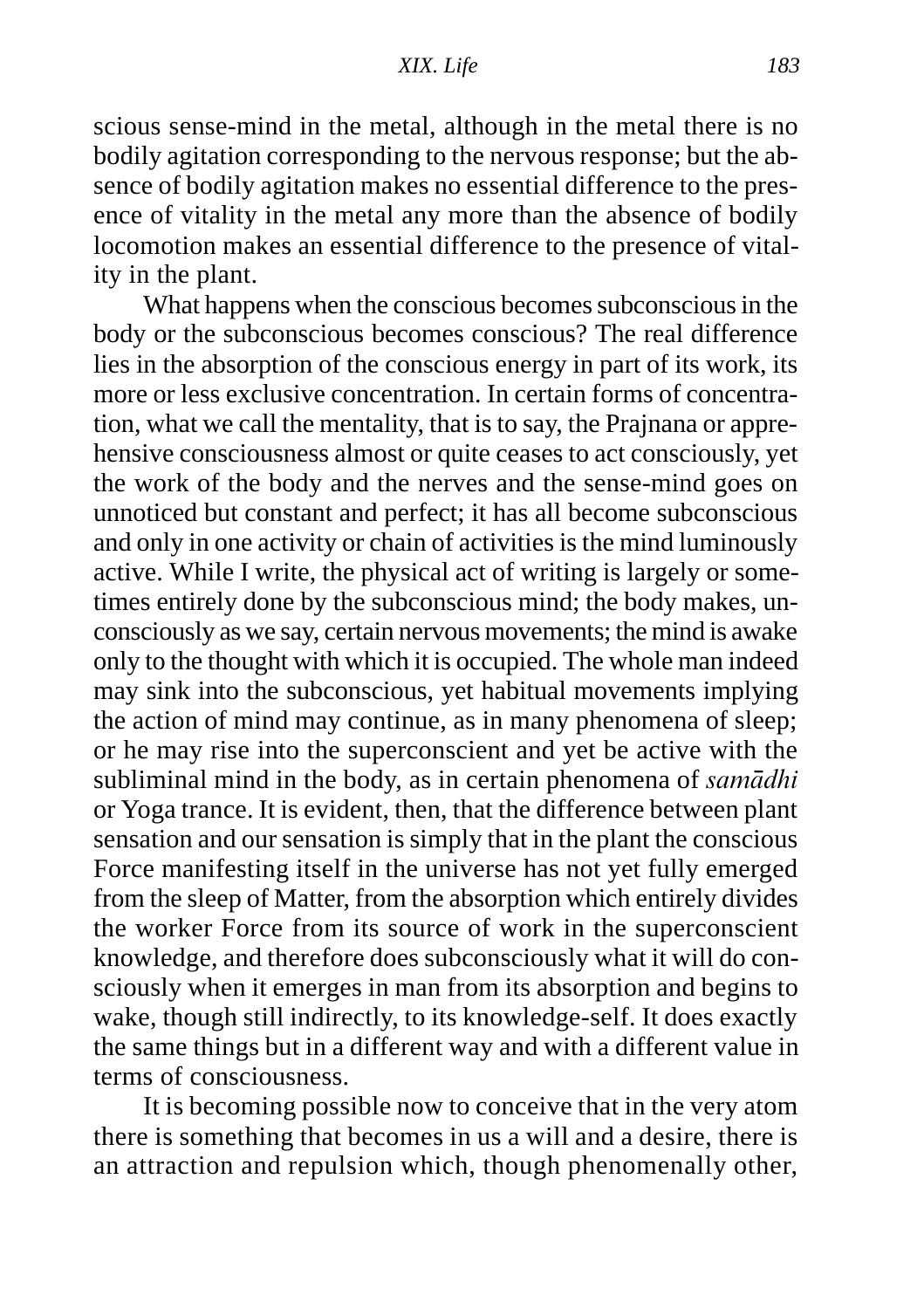are essentially the same thing as liking and disliking in ourselves, but are, as we say, inconscient or subconscient. This essence of will and desire are evident everywhere in Nature and, though this is not yet sufficiently envisaged, they are associated with and indeed the expression of a subconscient or, if you will, inconscient or quite involved sense and intelligence which are equally pervasive. Present in every atom of Matter all this is necessarily present in everything which is formed by the aggregation of those atoms; and they are present in the atom because they are present in the Force which builds up and constitutes the atom. That Force is fundamentally the Chit-Tapas or Chit-Shakti of the Vedanta, consciousness-force, inherent conscious force of conscious-being, which manifests itself as nervous energy full of submental sensation in the plant, as desire-sense and desire-will in the primary animal forms, as self-conscious sense and force in the developing animal, as mental will and knowledge topping all the rest in man. Life is a scale of the universal Energy in which the transition from inconscience to consciousness is managed; it is an intermediary power of it latent or submerged in Matter, delivered by its own force into submental being, delivered finally by the emergence of Mind into the full possibility of its dynamis.

Apart from all other considerations, this conclusion imposes itself as a logical necessity if we observe even the surface process of the emergence in the light of the evolutionary theme. It is self-evident that Life in the plant, even if otherwise organised than in the animal, is yet the same power, marked by birth and growth and death, propagation by the seed, death by decay or malady or violence, maintenance by indrawing of nourishing elements from without, dependence on light and heat, productiveness and sterility, even states of sleep and waking, energy and depression of life-dynamism, passage from infancy to maturity and age; the plant contains, moreover, the essences of the force of life and is therefore the natural food of animal existences. If it is conceded that it has a nervous system and reaction to stimuli, a beginning or undercurrent of submental or purely vital sensations, the identity becomes closer; but still it remains evidently a stage of life evolution intermediate between animal existence and " inani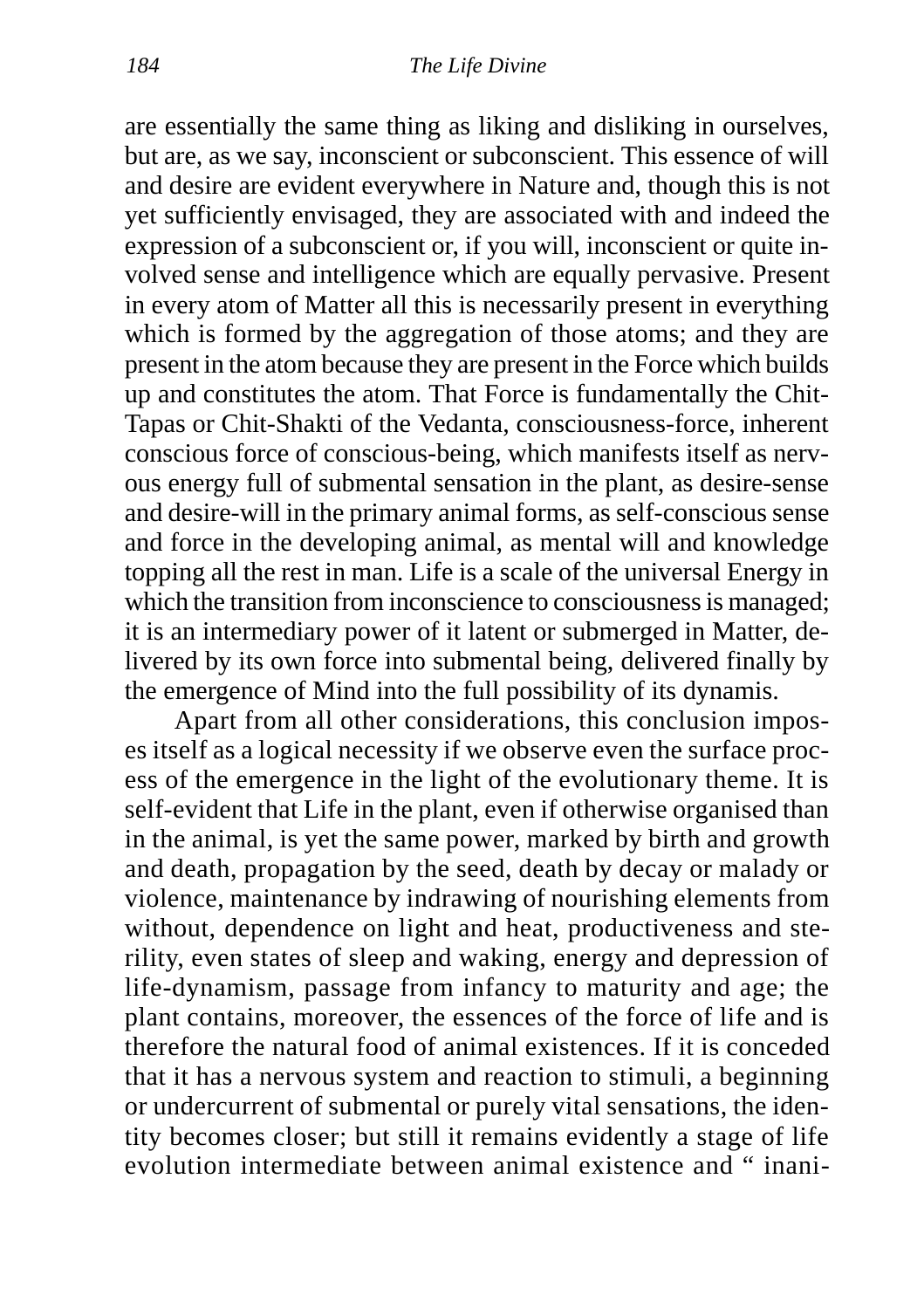mate" Matter. This is precisely what must be expected if Life is a force evolving out of Matter and culminating in Mind, and, if it is that, then we are bound to suppose that it is already there in Matter itself submerged or latent in the material subconsciousness or inconscience. For from where else can it emerge? Evolution of Life in matter supposes a previous involution of it there, unless we suppose it to be a new creation magically and unaccountably introduced into Nature. If it is that, it must either be a creation out of nothing or a result of material operations which is not accounted for by anything in the operations themselves or by any element in them which is of a kindred nature; or, conceivably, it may be a descent from above, from some supraphysical plane above the material universe. The two first suppositions can be dismissed as arbitrary conceptions; the last explanation is possible and it is quite conceivable and in the occult view of things true that a pressure from some plane of Life above the material universe has assisted the emergence of life here. But this does not exclude the origin of life from Matter itself as a primary and necessary movement; for the existence of a Life-world or Life-plane above the material does not of itself lead to the emergence of Life in matter unless that Lifeplane exists as a formative stage in a descent of Being through several grades or powers of itself into the Inconscience with the result of an involution of itself with all these powers in Matter for a later evolution and emergence. Whether signs of this submerged life are discoverable, unorganised yet or rudimentary, in material things or there are no such signs, because this involved Life is in a full sleep, is not a question of capital importance. The material Energy that aggregates, forms and disaggregates<sup>1</sup> is the same Power in another grade of itself as that Life-Energy which expresses itself in birth, growth and death, just as by its doing

<sup>&</sup>lt;sup>1</sup> Birth, growth and death of life are in their outward aspect the same process of aggregation, formation and disaggregation, though more than that in their inner process and significance. Even the ensoulment of the body by the psychic being follows, if the occult view of these things is correct, a similar outward process, for the soul as nucleus draws to itself for birth and aggregates the elements of its mental, vital and physical sheaths and their contents, increases these formations in life, and in its departing drops and disaggregates again these aggregates, drawing back into itself its inner powers, till in rebirth it repeats the original process.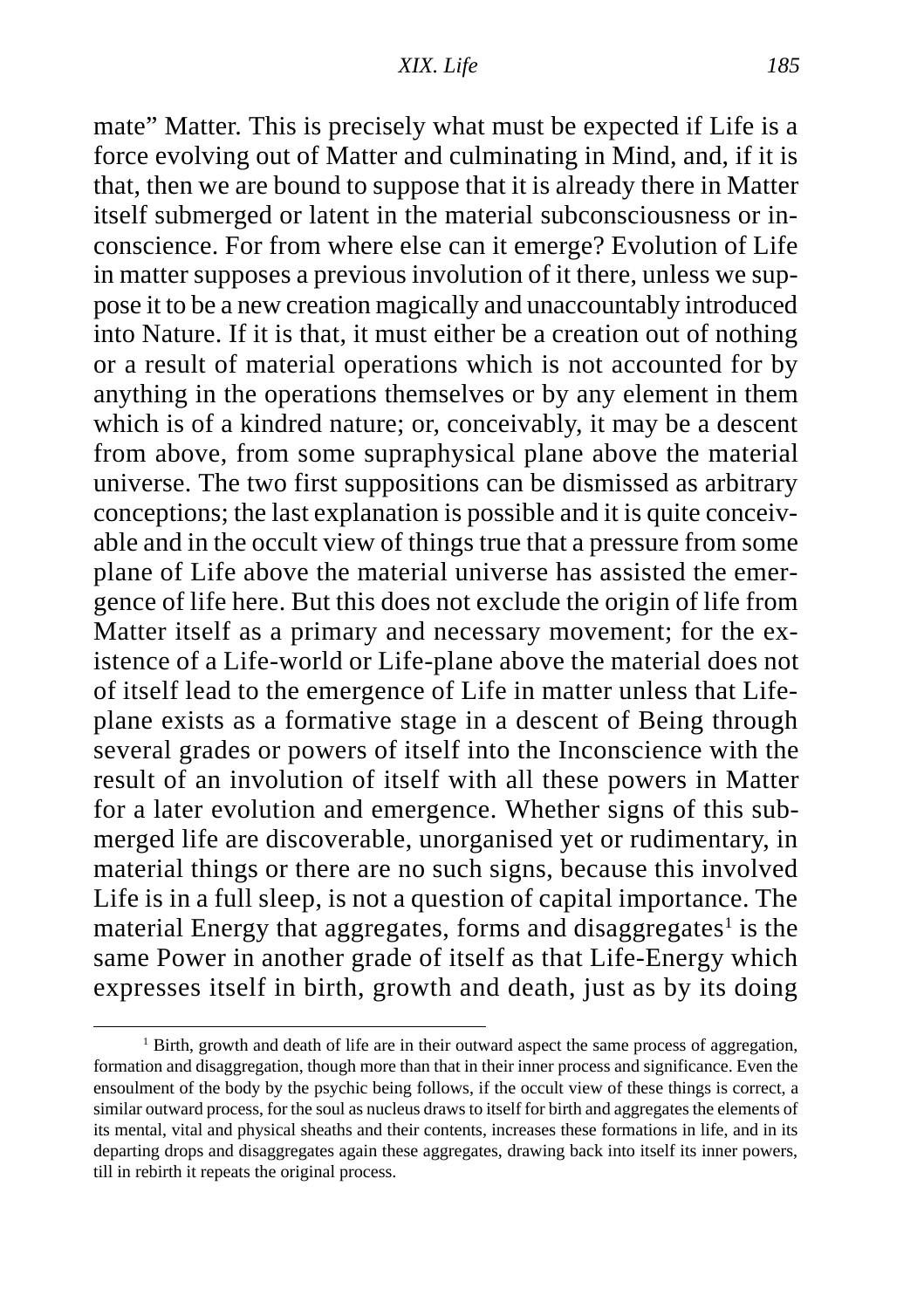of the works of Intelligence in a somnambulist subconscience it betrays itself as the same Power that in yet another grade attains the status of Mind; its very character shows that it contains in itself, though not yet in their characteristic organisation or process, the yet undelivered powers of Mind and Life.

Life then reveals itself as essentially the same everywhere from the atom to man, the atom containing the subconscious stuff and movement of being which are released into consciousness in the animal, with plant life as a midway stage in the evolution. Life is really a universal operation of Conscious-Force acting subconsciously on and in Matter; it is the operation that creates, maintains, destroys and re-creates forms or bodies and attempts by play of nerveforce, that is to say, by currents of interchange of stimulating energy to awake conscious sensation in those bodies. In this operation there are three stages; the lowest is that in which the vibration is still in the sleep of Matter, entirely subconscious so as to seem wholly mechanical; the middle stage is that in which it becomes capable of a response still submental but on the verge of what we know as consciousness; the highest is that in which life develops conscious mentality in the form of a mentally perceptible sensation which in this transition becomes the basis for the development of sense-mind and intelligence. It is in the middle stage that we catch the idea of Life as distinguished from Matter and Mind, but in reality it is the same in all the stages and always a middle term between Mind and Matter, constituent of the latter and instinct with the former. It is an operation of Conscious-Force which is neither the mere formation of substance nor the operation of mind with substance and form as its object of apprehension; it is rather an energising of conscious being which is a cause and support of the formation of substance and an intermediate source and support of conscious mental apprehension. Life, as this intermediate energising of conscious being, liberates into sensitive action and reaction a form of the creative force of existence which was working subconsciently or inconsciently, absorbed in its own substance; it supports and liberates into action the apprehensive consciousness of existence called mind and gives it a dynamic instrumentation so that it can work not only on its own forms but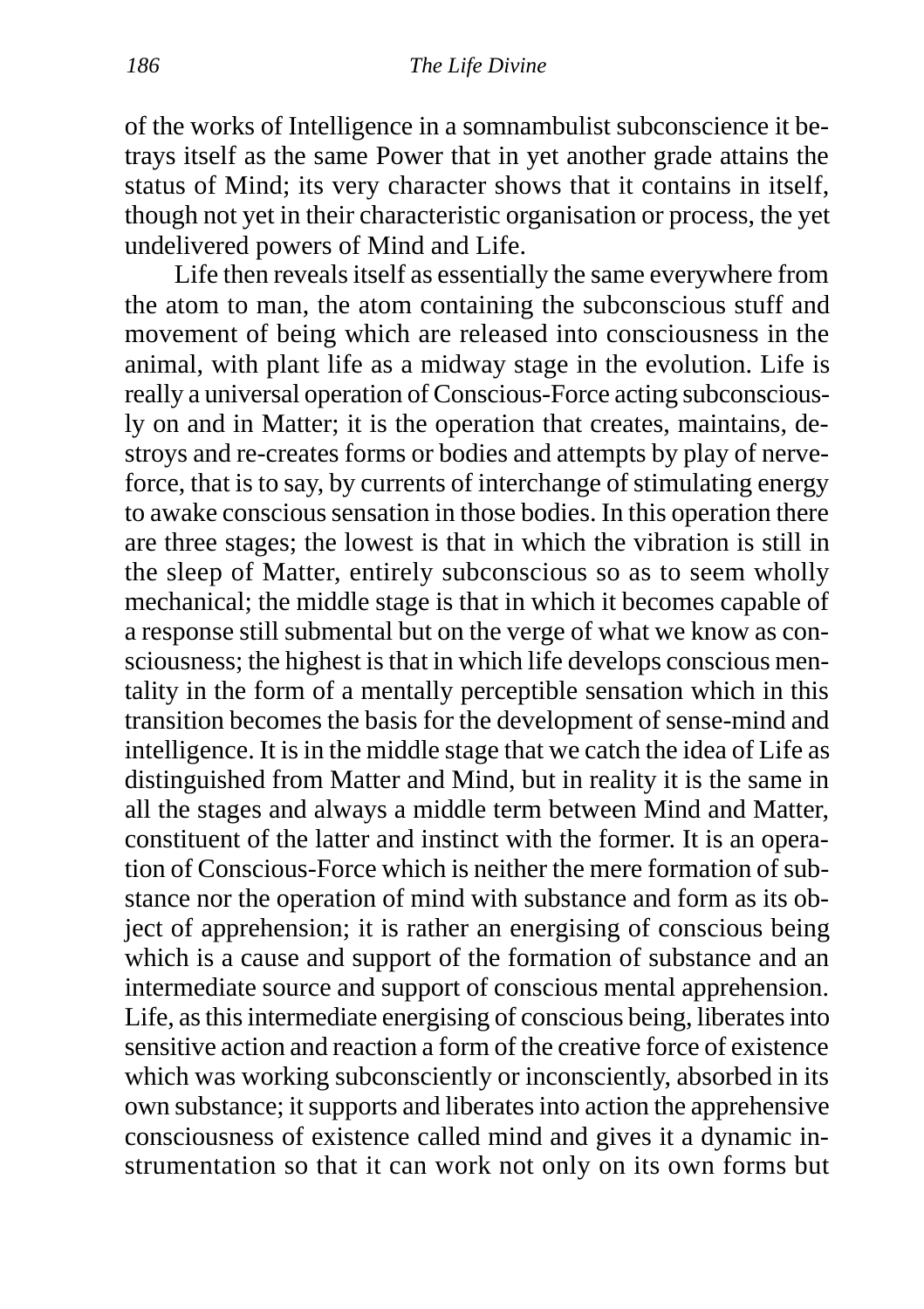on forms of life and matter; it connects too, and supports, as a middle term between them, the mutual commerce of the two, mind and matter. This means of commerce Life provides in the continual currents of her pulsating nerve-energy which carry force of the form as a sensation to modify Mind and bring back force of Mind as will to modify Matter. It is therefore this nerve-energy which we usually mean when we talk of Life; it is the Prana or Life-force of the Indian system. But nerve-energy is only the form it takes in the animal being; the same Pranic energy is present in all forms down to the atom, since everywhere it is the same in essence and everywhere it is the same operation of Conscious-Force,– Force supporting and modifying the substantial existence of its own forms, Force with sense and mind secretly active but at first involved in the form and preparing to emerge, then finally emerging from their involution. This is the whole significance of the omnipresent Life that has manifested and inhabits the material universe.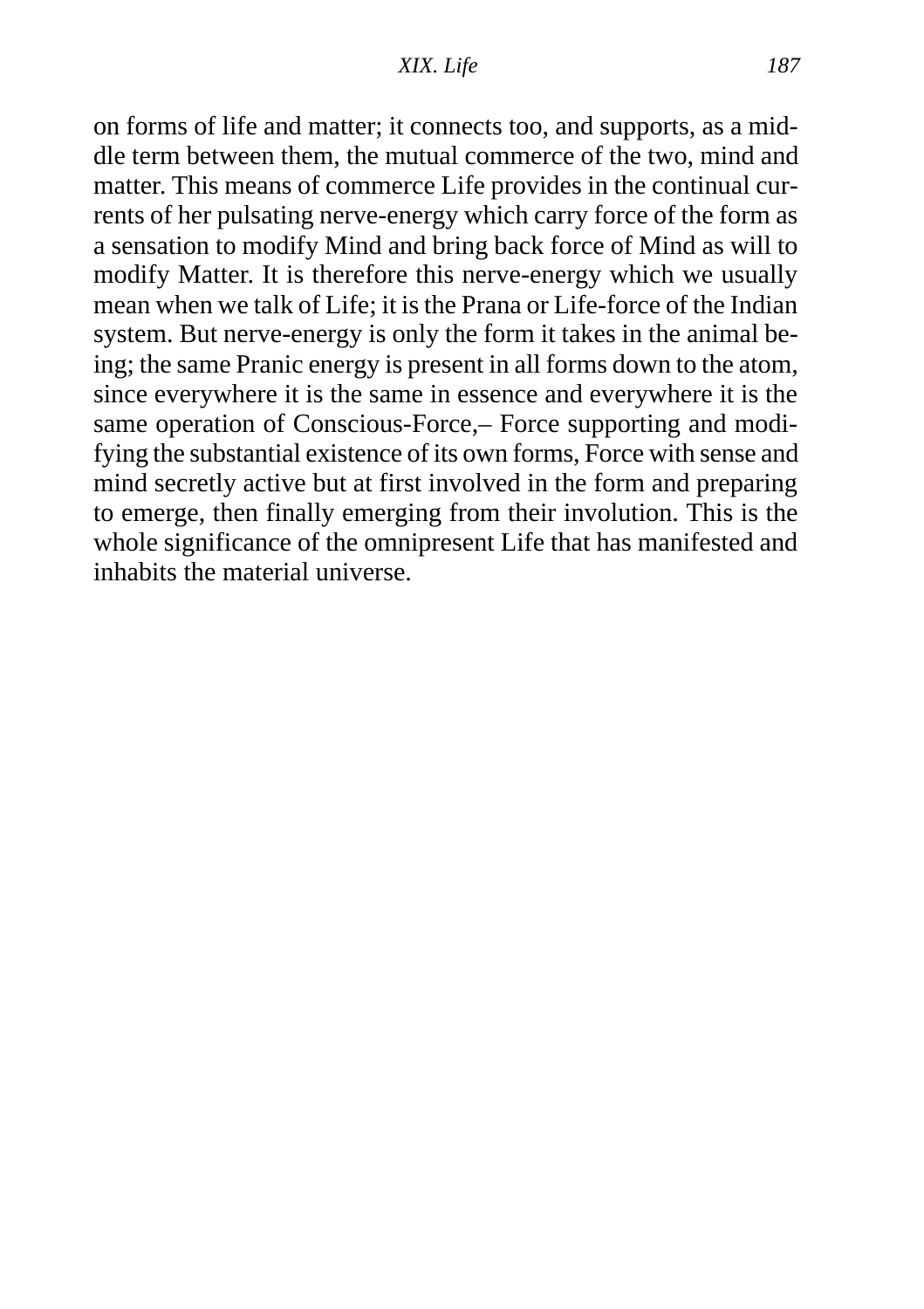# **Chapter XX Death, Desire and Incapacity**

In the beginning all was covered by Hunger that is Death; that made for itself Mind so that it might attain to possession of self.

#### *Brihadaranyaka Upanishad.1*

This is the Power discovered by the mortal that has the multitude of its desires so that it may sustain all things; it takes the taste of all foods and builds a house for the being.

*Rig Veda.2*

In our last chapter we have considered Life from the point of view of the material existence and the appearance and working of the vital principle in Matter and we have reasoned from the data which this evolutionary terrestrial existence offers. But it is evident that wherever it may appear and however it may work, under whatsoever conditions, the general principle must be everywhere the same. Life is universal Force working so as to create, energise, maintain and modify, even to the extent of dissolving and reconstructing, substantial forms with mutual play and interchange of an overtly or secretly conscious energy as its fundamental character. In the material world we inhabit Mind is involved and subconscious in Life, just as Supermind is involved and subconscious in Mind, and this Life instinct with an involved subconscious Mind is again itself involved in Matter. Therefore Matter is here the basis and the apparent beginning; in the language of the Upanishads, Prithivi, the Earth-principle, is our foundation. The material universe starts from the formal atom surcharged with energy, instinct with the unformed stuff of a subconscious desire, will, intelligence. Out of this Matter apparent Life manifests and it delivers out of itself by means of the living body the Mind it contains imprisoned within it; Mind also has still to deliver out of itself the Supermind concealed in its workings. But we can conceive a world otherwise constituted in which Mind is not involved at the start but consciously uses its innate energy to create original forms of

 $^{1}$  I.2.1.

 $2$  V.7.6.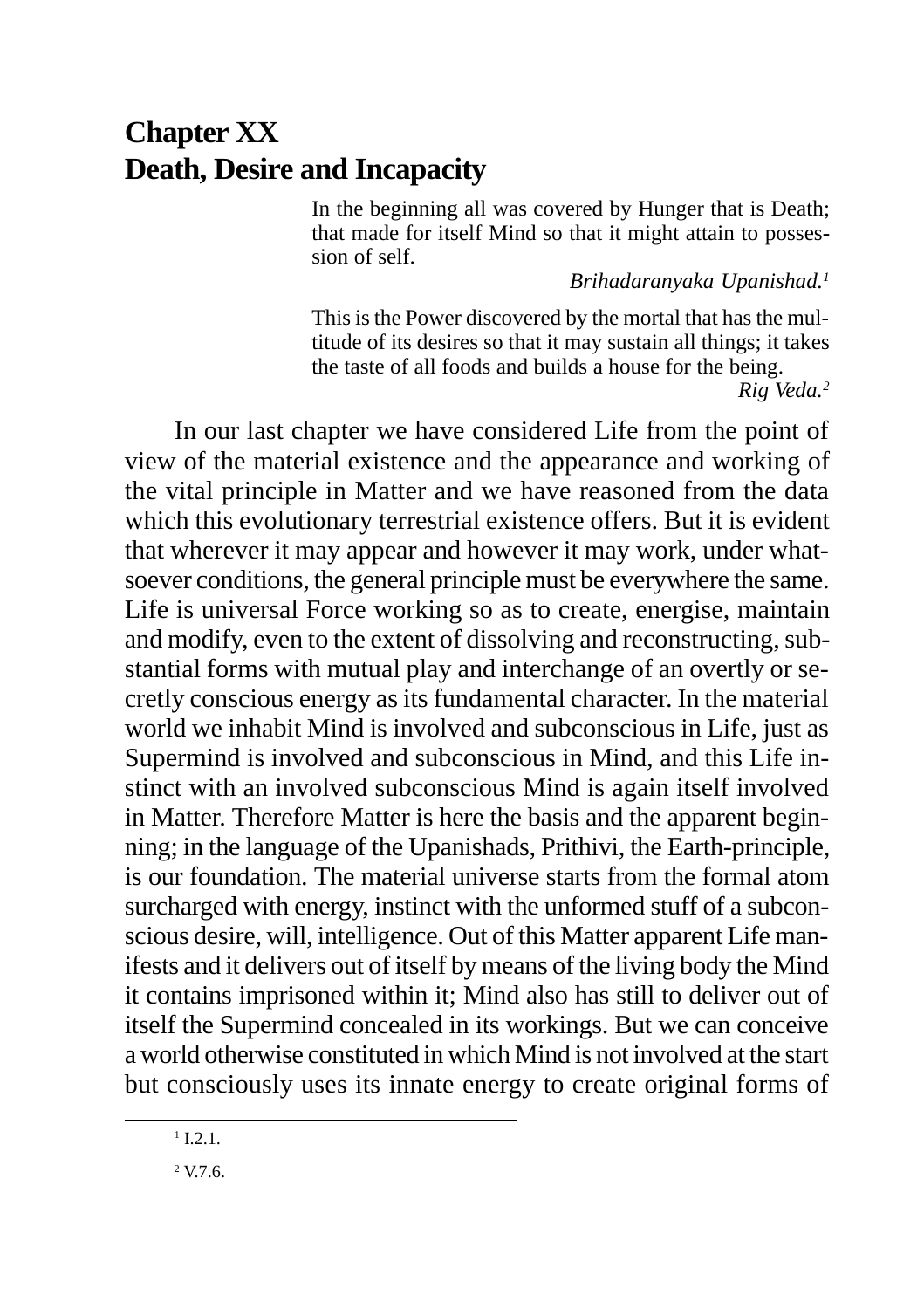substance and is not, as here, only subconscious in the beginning. Still though the working of such a world would be quite different from ours, the intermediate vehicle of operation of that energy would always be Life. The thing itself would be the same, even if the process were entirely reversed.

But then it appears immediately that as Mind is only a final operation of Supermind, so Life is only a final operation of the Consciousness-Force of which Real-Idea is the determinative form and creative agent. Consciousness that is Force is the nature of Being and this conscious Being manifested as a creative Knowledge-Will is the Real-Idea or Supermind. The supramental Knowledge-Will is Consciousness-Force rendered operative for the creation of forms of united being in an ordered harmony to which we give the name of world or universe; so also Mind and Life are the same Consciousness-Force, the same Knowledge-Will, but operating for the maintenance of distinctly individual forms in a sort of demarcation, opposition and interchange in which the soul in each form of being works out its own mind and life as if they were separate from the others, though in fact they are never separate but are the play of the one Soul, Mind, Life in different forms of its single reality. In other words, as Mind is the final individualising operation of the all-comprehending and all-apprehending Supermind, the process by which its consciousness works individualised in each form from the standpoint proper to it and with the cosmic relations which proceed from that standpoint, so Life is the final operation by which the Force of Conscious-Being acting through the all-possessing and all-creative Will of the universal Supermind maintains and energises, constitutes and reconstitutes individual forms and acts in them as the basis of all the activities of the soul thus embodied. Life is the energy of the Divine continually generating itself in forms as in a dynamo and not only playing with the outgoing battery of its shocks on surrounding forms of things but receiving itself the incoming shocks of all life around as they pour in upon and penetrate the form from outside, from the environing universe.

In this view Life appears as a form of energy of consciousness intermediary and appropriate to the action of Mind on Matter;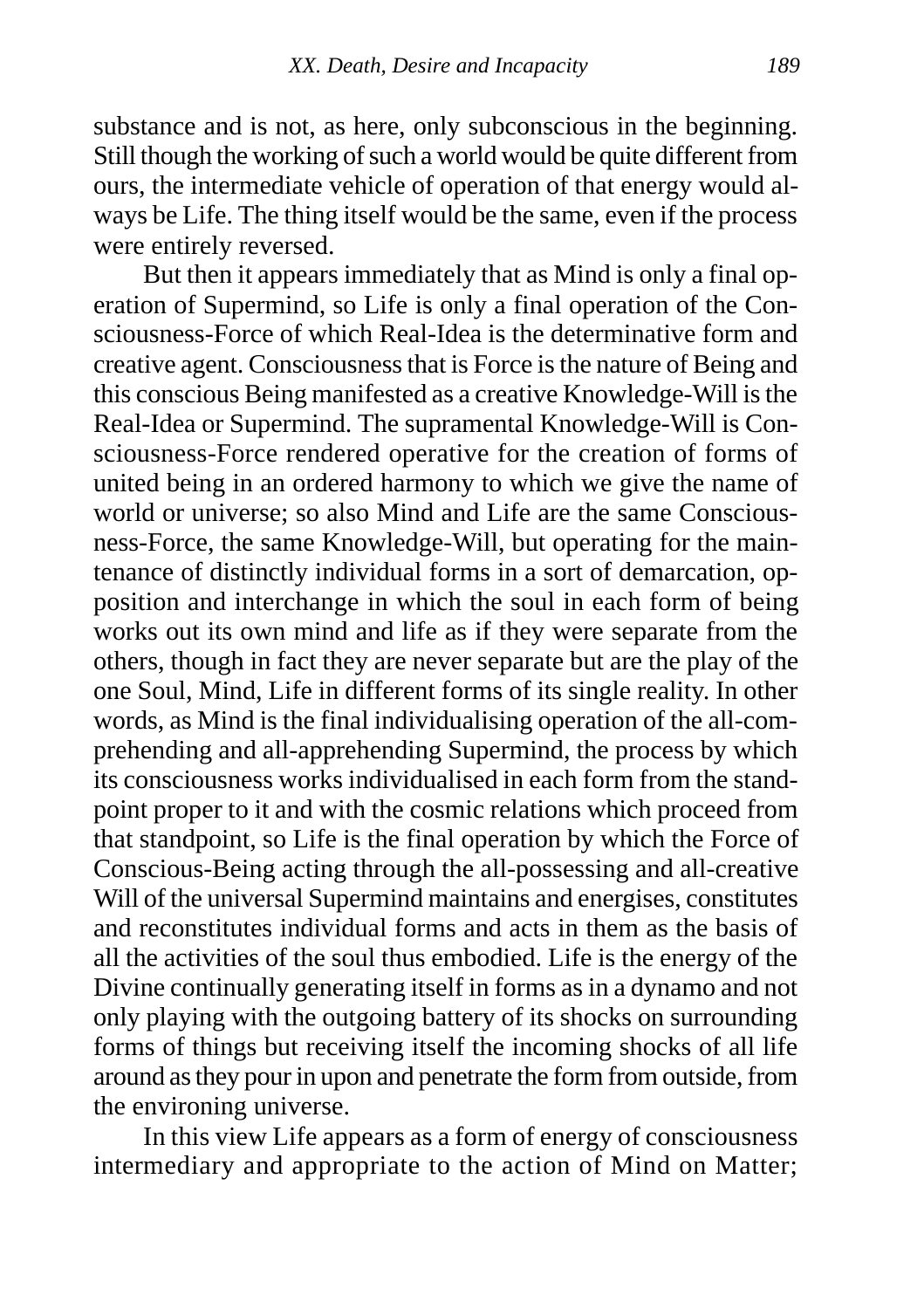in a sense, it may be said to be an energy aspect of Mind when it creates and relates itself no longer to ideas, but to motions of force and to forms of substance. But it must immediately be added that just as Mind is not a separate entity, but has all Supermind behind it and it is Supermind that creates with Mind only as its final individualising operation, so Life also is not a separate entity or movement, but has all Conscious-Force behind it in every one of its workings and it is that Conscious-Force alone which exists and acts in created things. Life is only its final operation intermediary between Mind and Body. All that we say of Life must therefore be subject to the qualifications arising from this dependence. We do not really know Life whether in its nature or its process unless and until we are aware and grow conscious of that Conscious-Force working in it of which it is only the external aspect and instrumentation. Then only can we perceive and execute with knowledge, as individual soul-forms and mental and bodily instruments of the Divine, the will of God in Life; then only can Life and Mind proceed in paths and movements of an everincreasing straightness of the truth in ourselves and things by a constant diminishing of the crooked perversions of the Ignorance. Just as Mind has to unite itself consciously with the Supermind from which it is separated by the action of Avidya, so Life has to become aware of the Conscious-Force which operates in it for ends and with a meaning of which the life in us, because it is absorbed in the mere process of living as our mind is absorbed in the mere process of mentalising life and matter, is unconscious in its darkened action so that it serves them blindly and ignorantly and not, as it must and will in its liberation and fulfilment, luminously or with a self-fulfilling knowledge, power and bliss.

In fact, our Life, because it is subservient to the darkened and dividing operation of Mind, is itself darkened and divided and undergoes all that subjection to death, limitation, weakness, suffering, ignorant functioning of which the bound and limited creature-Mind is the parent and cause. The original source of the perversion was, we have seen, the self-limitation of the individual soul bound to self-ignorance because it regards itself by an exclusive concentration as a separate self-existent individuality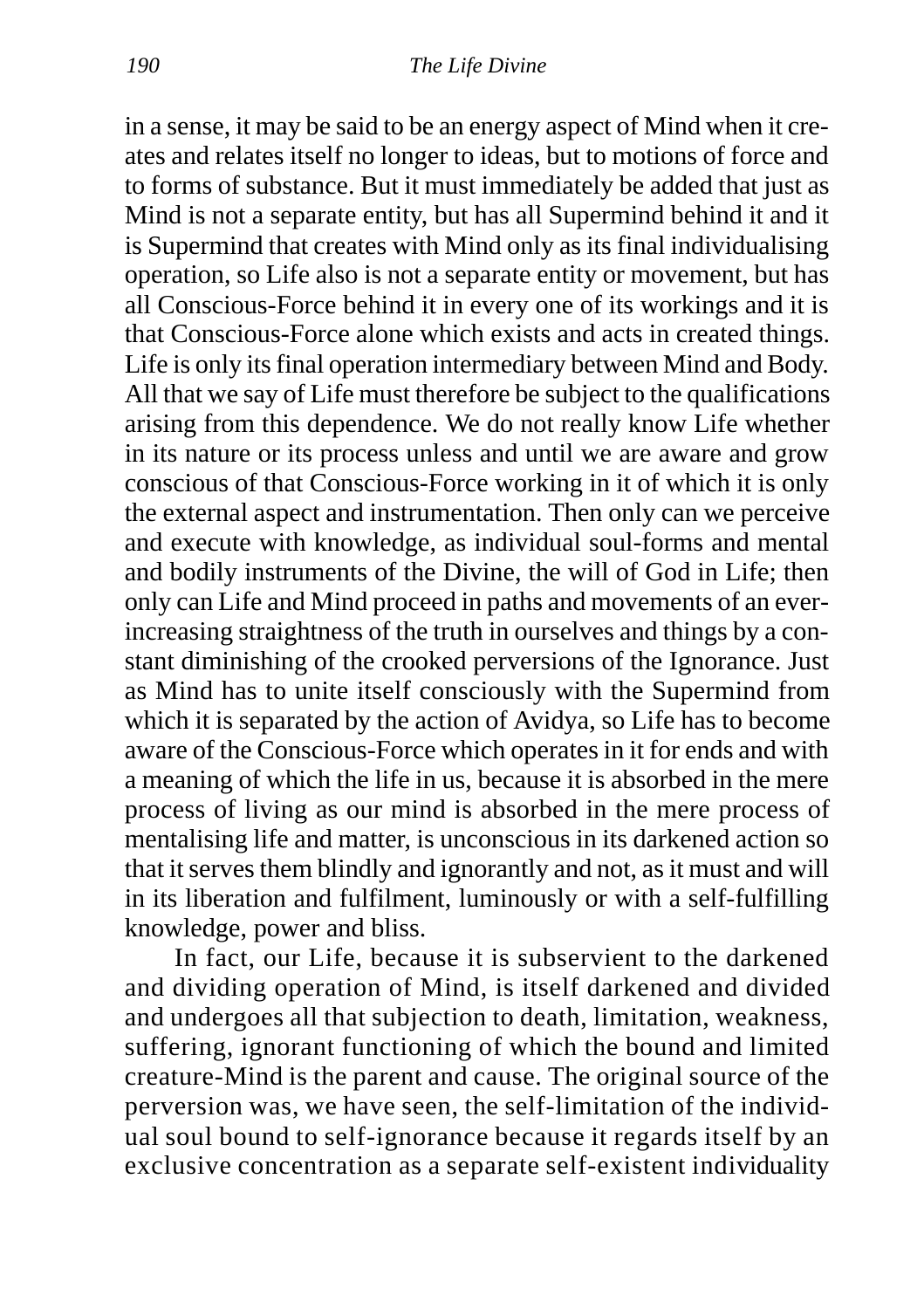and regards all cosmic action only as it presents itself to its own individual consciousness, knowledge, will, force, enjoyment and limited being instead of seeing itself as a conscious form of the One and embracing all consciousness, all knowledge, all will, all force, all enjoyment and all being as one with its own. The universal life in us, obeying this direction of the soul imprisoned in mind, itself becomes imprisoned in an individual action. It exists and acts as a separate life with a limited insufficient capacity undergoing and not freely embracing the shock and pressure of all the cosmic life around it. Thrown into the constant cosmic interchange of Force in the universe as a poor, limited, individual existence, Life at first helplessly suffers and obeys the giant interplay with only a mechanical reaction upon all that attacks, devours, enjoys, uses, drives it. But as consciousness develops, as the light of its own being emerges from the inert darkness of the involutionary sleep, the individual existence becomes dimly aware of the power in it and seeks first nervously and then mentally to master, use and enjoy the play. This awakening to the Power in it is the gradual awakening to self. For Life is Force and Force is Power and Power is Will and Will is the working of the Master-Consciousness. Life in the individual becomes more and more aware in its depths that it too is the Will-Force of Sachchidananda which is master of the universe and it aspires itself to be individually master of its own world. To realise its own power and to master as well as to know its world is therefore the increasing impulse of all individual life; that impulse is an essential feature of the growing self-manifestation of the Divine in cosmic existence.

But though Life is Power and the growth of individual life means the growth of the individual Power, still the mere fact of its being a divided individualised life and force prevents it from really becoming master of its world. For that would mean to be master of the All-Force, and it is impossible for a divided and individualised consciousness with a divided, individualised and therefore limited power and will to be master of the All-Force; only the All-Will can be that and the individual only, if at all, by becoming again one with the All-Will and therefore with the All-Force. Otherwise, the individual life in the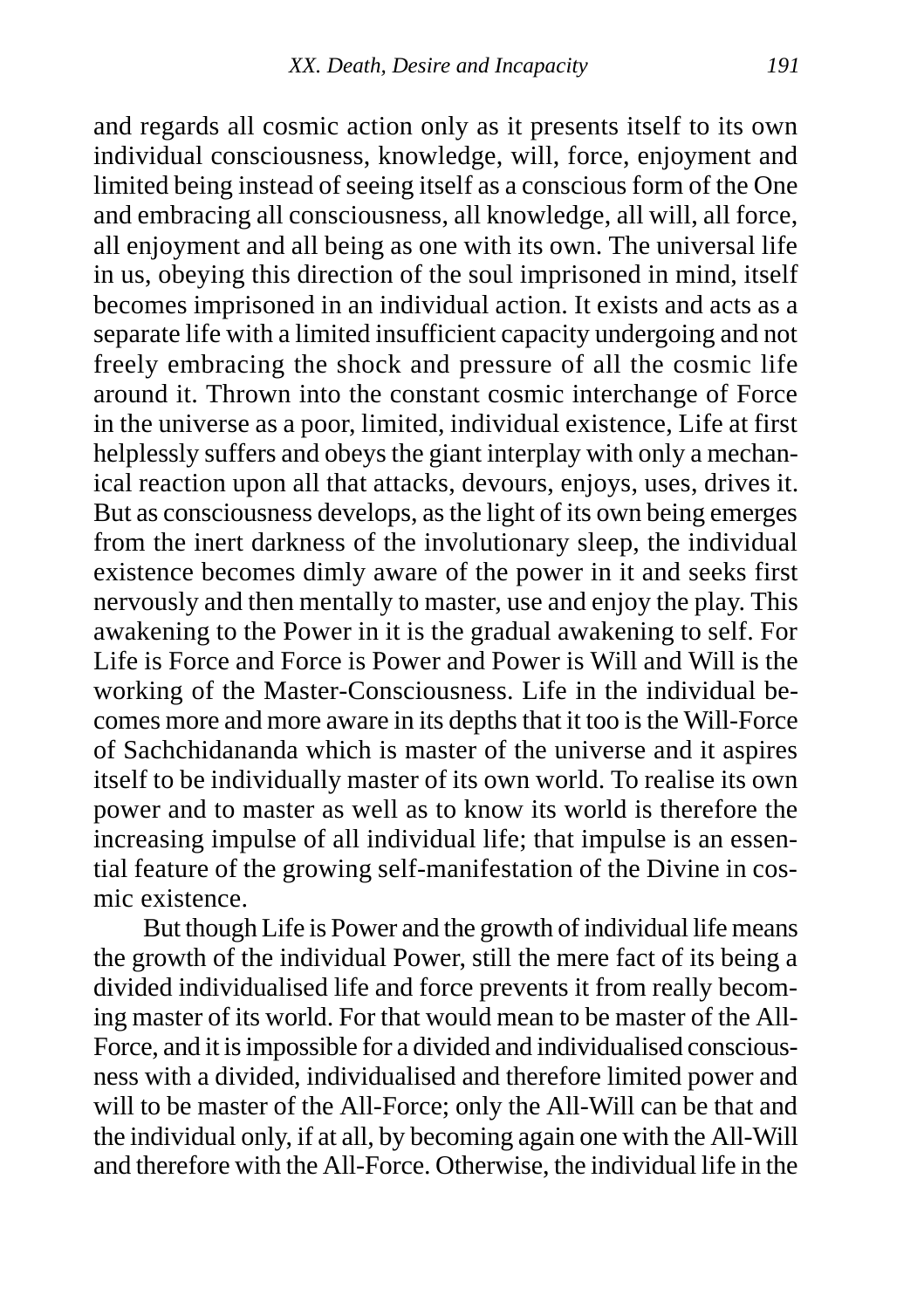individual form must be always subject to the three badges of its limitation, Death, Desire and Incapacity.

Death is imposed on the individual life both by the conditions of its own existence and by its relations to the All-Force which manifests itself in the universe. For the individual life is a particular play of energy specialised to constitute, maintain, energise and finally to dissolve when its utility is over, one of the myriad forms which all serve, each in its own place, time and scope, the whole play of the universe. The energy of life in the body has to support the attack of the energies external to it in the universe; it has to draw them in and feed upon them and is itself being constantly devoured by them. All Matter according to the Upanishad is food, and this is the formula of the material world that "the eater eating is himself eaten". The life organised in the body is constantly exposed to the possibility of being broken up by the attack of the life external to it or, its devouring capacity being insufficient or not properly served or there being no right balance between the capacity of devouring and the capacity or necessity of providing food for the life outside, it is unable to protect itself and is devoured or is unable to renew itself and therefore wasted away or broken; it has to go through the process of death for a new construction or renewal.

Not only so but, again in the language of the Upanishad, the lifeforce is the food of the body and the body the food of the life-force; in other words, the life-energy in us both supplies the material by which the form is built up and constantly maintained and renewed and is at the same time constantly using up the substantial form of itself which it thus creates and keeps in existence. If the balance between these two operations is imperfect or is disturbed or if the ordered play of the different currents of life-force is thrown out of gear, then disease and decay intervene and commence the process of disintegration. And the very struggle for conscious mastery and even the growth of mind make the maintenance of the life more difficult. For there is an increasing demand of the life-energy on the form, a demand which is in excess of the original system of supply and disturbs the original balance of supply and demand and, before a new balance can be established, many disorders are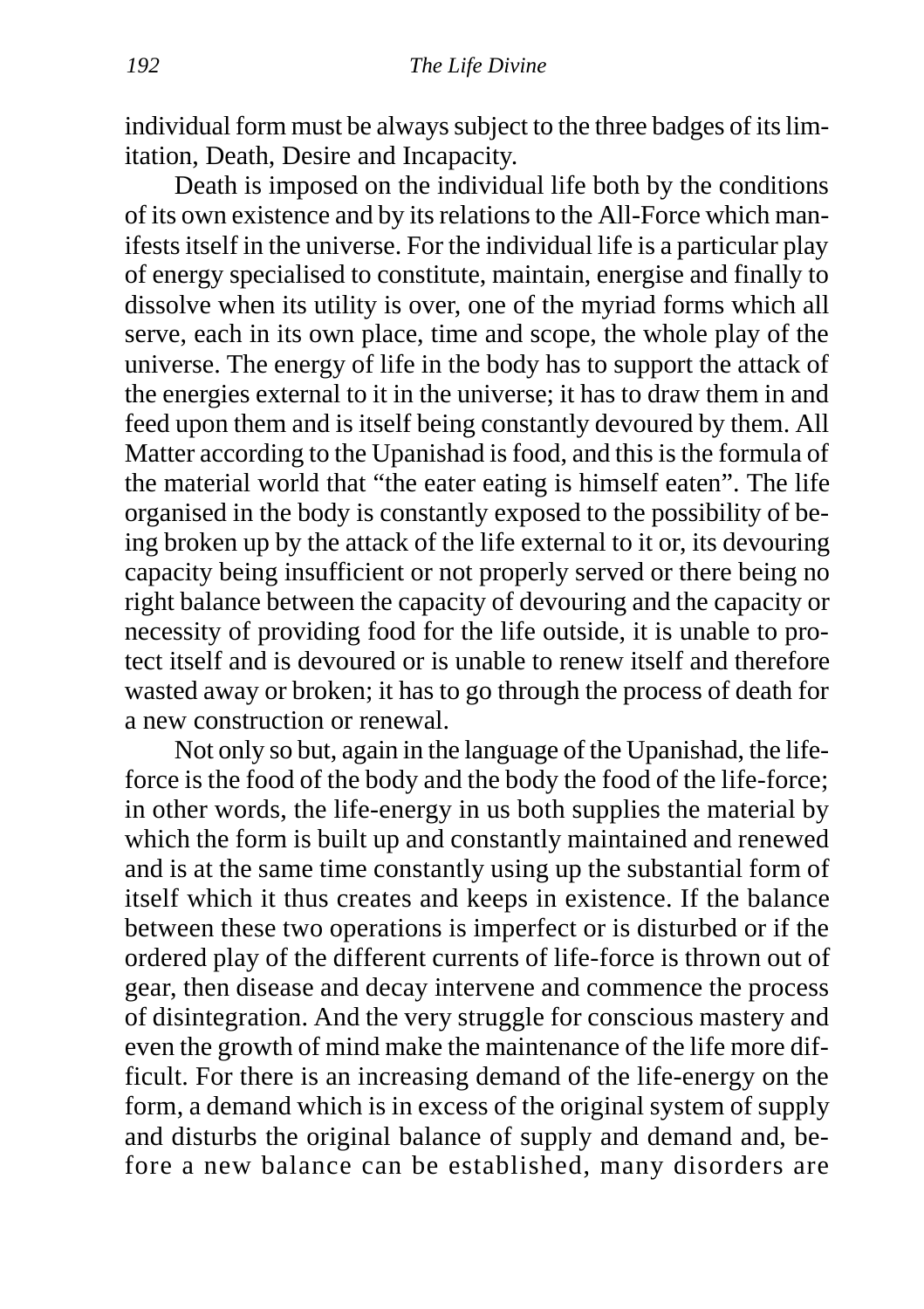introduced inimical to the harmony and to the length of maintenance of the life; in addition the attempt at mastery creates always a corresponding reaction in the environment which is full of forces that also desire fulfilment and are therefore intolerant of, revolt against and attack the existence which seeks to master them. There too a balance is disturbed, a more intense struggle is generated; however strong the mastering life, unless either it is unlimited or else succeeds in establishing a new harmony with its environment, it cannot always resist and triumph but must one day be overcome and disintegrated.

But, apart from all these necessities, there is the one fundamental necessity of the nature and object of embodied life itself, which is to seek infinite experience on a finite basis, and since the form, the basis by its very organisation limits the possibility of experience, this can only be done by dissolving it and seeking new forms. For the soul, having once limited itself by concentrating on the moment and the field, is driven to seek its infinity again by the principle of succession, by adding moment to moment and thus storing up a Timeexperience which it calls its past; in that Time it moves through successive fields, successive experiences or lives, successive accumulations of knowledge, capacity, enjoyment, and all this it holds in subconscious or superconscious memory as its fund of past acquisition in Time. To this process change of form is essential, and for the soul involved in individual body change of form means dissolution of the body in subjection to the law and compulsion of the All-life in the material universe, to its law of supply of the material of form and demand on the material, to its principle of constant intershock and the struggle of the embodied life to exist in a world of mutual devouring. And this is the law of Death.

This then is the necessity and justification of Death, not as a denial of Life, but as a process of Life; death is necessary because eternal change of form is the sole immortality to which the finite living substance can aspire and eternal change of experience the sole infinity to which the finite mind involved in living body can attain. This change of form cannot be allowed to remain merely a constant renewal of the same form-type such as constitutes our bodily life between birth and death; for unless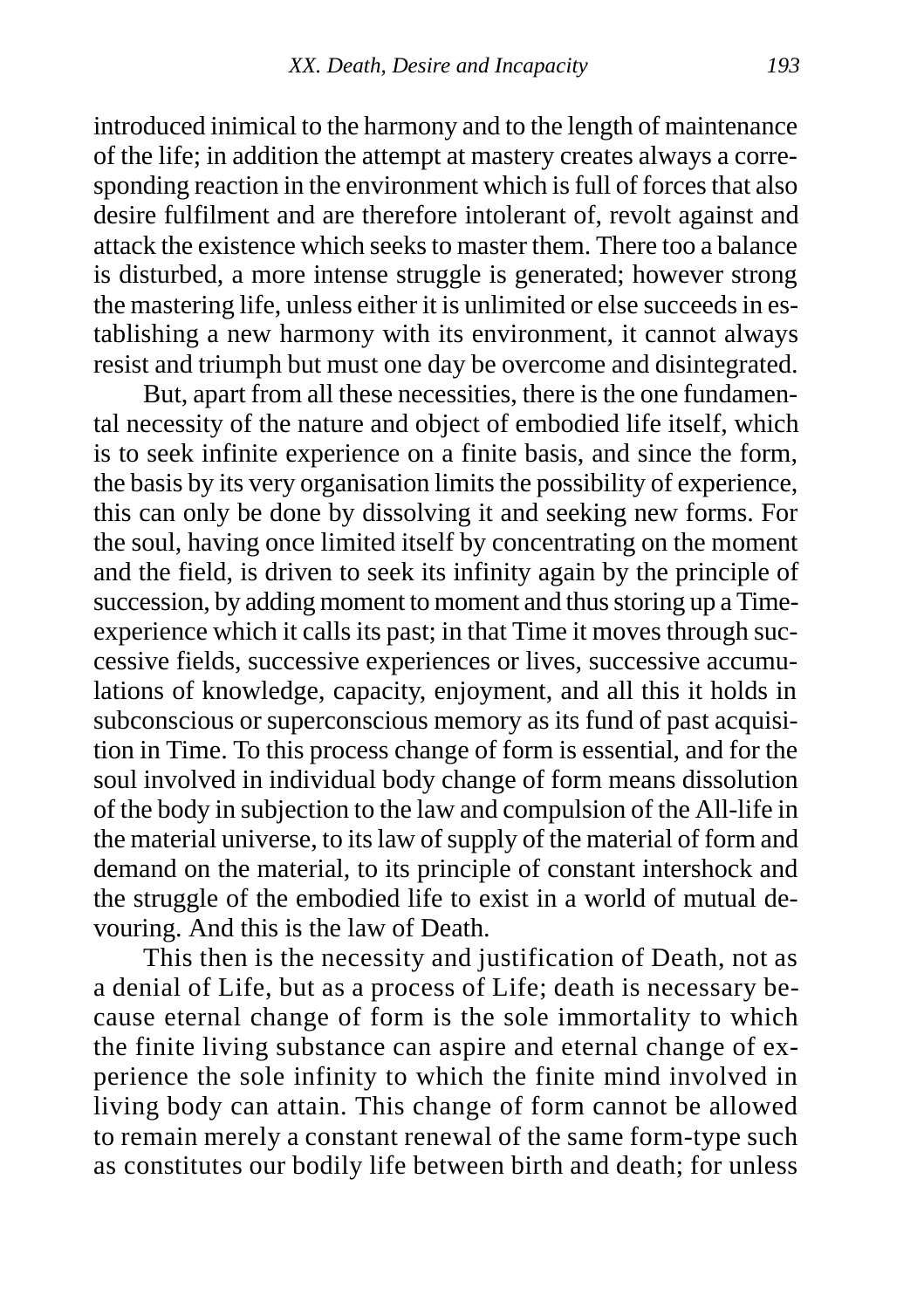the form-type is changed and the experiencing mind is thrown into new forms in new circumstances of time, place and environment, the necessary variation of experience which the very nature of existence in Time and Space demands, cannot be effectuated. And it is only the process of Death by dissolution and by the devouring of life by Life, it is only the absence of freedom, the compulsion, the struggle, the pain, the subjection to something that appears to be Not-Self which makes this necessary and salutary change appear terrible and undesirable to our mortal mentality. It is the sense of being devoured, broken up, destroyed or forced away which is the sting of Death and which even the belief in personal survival of death cannot wholly abrogate.

But this process is a necessity of that mutual devouring which we see to be the initial law of Life in Matter. Life, says the Upanishad, is Hunger which is Death, and by this Hunger which is Death,  $a\dot{s}$ an $\bar{a}v\bar{a}m$ rtyuh, the material world has been created. For Life here assumes as its mould material substance, and material substance is Being infinitely divided and seeking infinitely to aggregate itself; between these two impulses of infinite division and infinite aggregation the material existence of the universe is constituted. The attempt of the individual, the living atom, to maintain and aggrandise itself is the whole sense of Desire; a physical, vital, moral, mental increase by a more and more all-embracing experience, a more and more all-embracing possession, absorption, assimilation, enjoyment is the inevitable, fundamental, ineradicable impulse of Existence, once divided and individualised, yet ever secretly conscious of its all-embracing, all-possessing infinity. The impulse to realise that secret consciousness is the spur of the cosmic Divine, the lust of the embodied Self within every individual creature; and it is inevitable, just, salutary that it should seek to realise it first in the terms of life by an increasing growth and expansion. In the physical world this can only be done by feeding on the environment, by aggrandising oneself through the absorption of others or of what is possessed by others; and this necessity is the universal justification of Hunger in all its forms. Still what devours must also be devoured; for the law of interchange, of action and reaction, of limited capacity and therefore of a final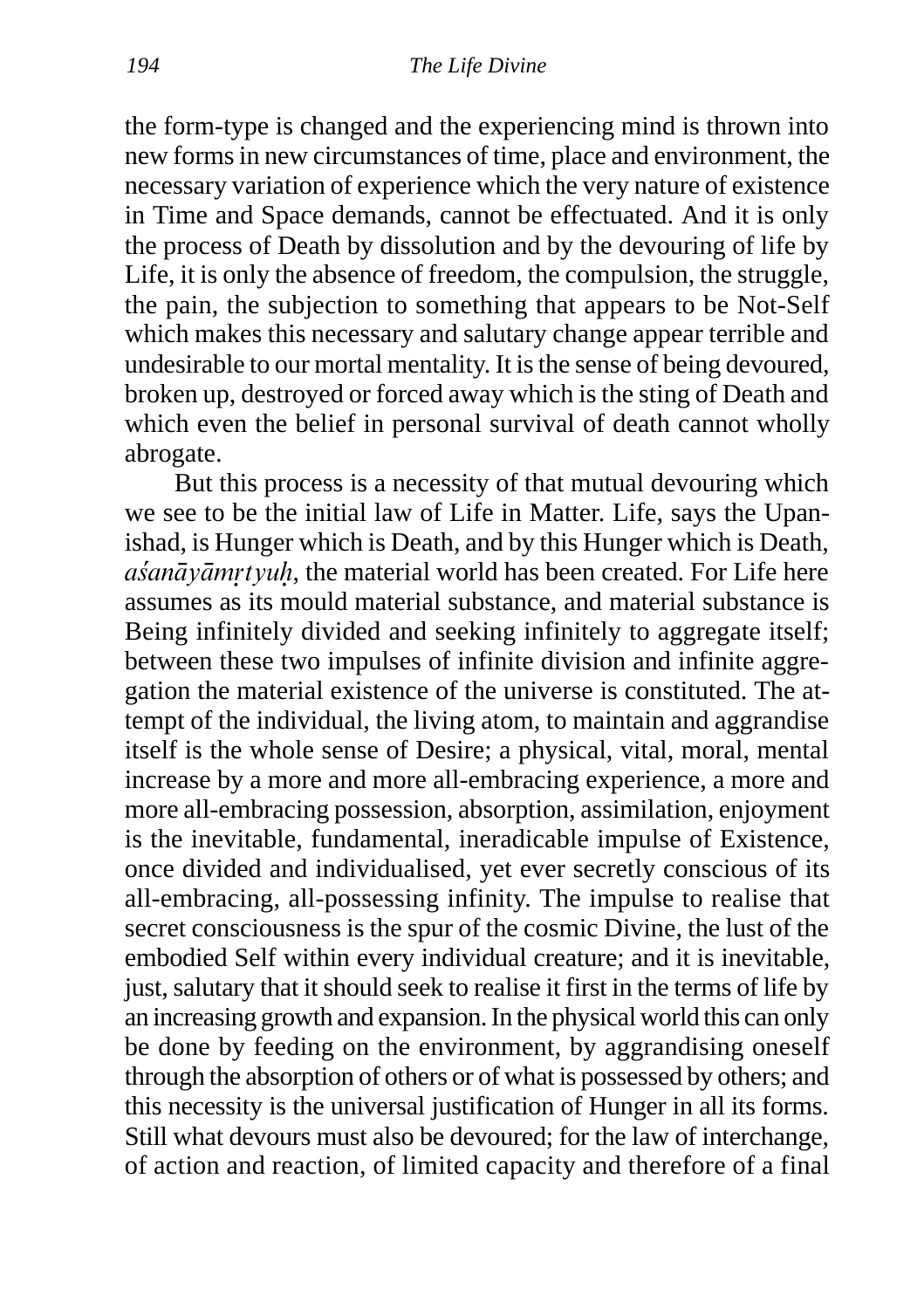exhaustion and succumbing governs all life in the physical world.

In the conscious mind that which was still only a vital hunger in subconscious life, transforms itself into higher forms; hunger in the vital parts becomes craving of Desire in the mentalised life, straining of Will in the intellectual or thinking life. This movement of desire must and ought to continue until the individual has grown sufficiently so that he can now at last become master of himself and by increasing union with the Infinite possessor of this universe. Desire is the lever by which the divine Life-principle effects its end of self-affirmation in the universe and the attempt to extinguish it in the interests of inertia is a denial of the divine Life-principle, a Will-not-tobe which is necessarily ignorance; for one cannot cease to be individually except by being infinitely. Desire too can only cease rightly by becoming the desire of the infinite and satisfying itself with a supernal fulfilment and an infinite satisfaction in the all-possessing bliss of the Infinite. Meanwhile it has to progress from the type of a mutually devouring hunger to the type of a mutual giving, of an increasingly joyous sacrifice of interchange; – the individual gives himself to other individuals and receives them back in exchange; the lower gives itself to the higher and the higher to the lower so that they may be fulfilled in each other; the human gives itself to the Divine and the Divine to the human; the All in the individual gives itself to the All in the universe and receives its realised universality as a divine recompense. Thus the law of Hunger must give place progressively to the law of Love, the law of Division to the law of Unity, the law of Death to the law of Immortality. Such is the necessity, such the justification, such the culmination and self-fulfilment of the Desire that is at work in the universe.

As this mask of Death which Life assumes results from the movement of the finite seeking to affirm its immortality, so Desire is the impulse of the Force of Being individualised in Life to affirm progressively in the terms of succession in Time and of selfextension in Space, in the framework of the finite, its infinite Bliss, the Ananda of Sachchidananda. The mask of Desire which that impulse assumes comes directly from the third phenomenon of Life, its law of incapacity. Life is an infinite Force working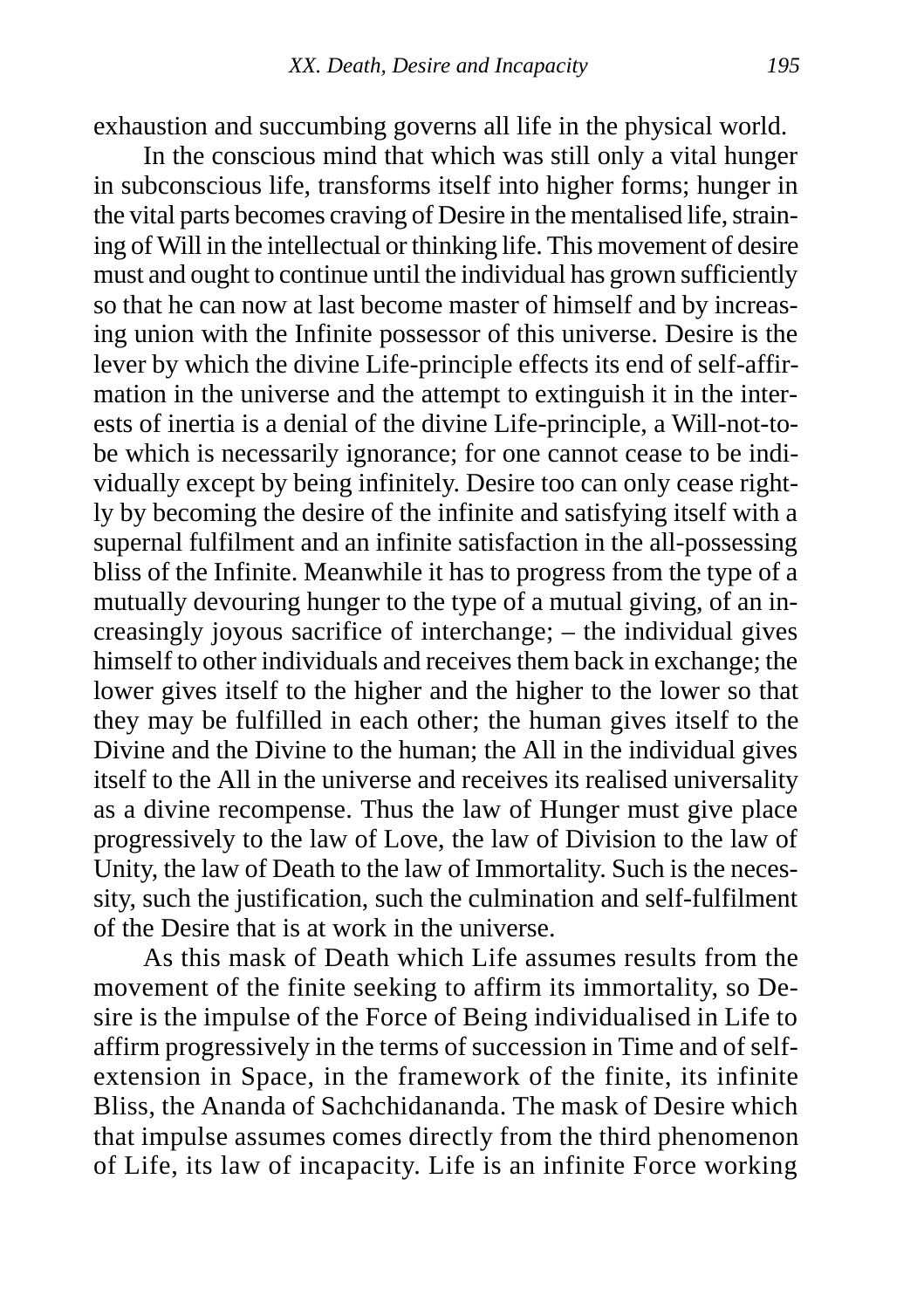in the terms of the finite; inevitably, throughout its overt individualised action in the finite its omnipotence must appear and act as a limited capacity and a partial impotence, although behind every act of the individual, however weak, however futile, however stumbling, there must be the whole superconscious and subconscious presence of infinite omnipotent Force; without that presence behind it no least single movement in the cosmos can happen; into its sum of universal action each single act and movement falls by the fiat of the omnipotent omniscience which works as the Supermind inherent in things. But the individualised life-force is to its own consciousness limited and full of incapacity; for it has to work not only against the mass of other environing individualised life-forces, but also subject to control and denial by the infinite Life itself with whose total will and trend its own will and trend may not immediately agree. Therefore limitation of force, phenomenon of incapacity is the third of the three characteristics of individualised and divided Life. On the other hand, the impulse of self-enlargement and all-possession remains and it does not and is not meant to measure or limit itself by the limit of its present force or capacity. Hence from the gulf between the impulse to possess and the force of possession desire arises; for if there were no such discrepancy, if the force could always take possession of its object, always attain securely its end, desire would not come into existence but only a calm and self-possessed Will without craving such as is the Will of the Divine.

If the individualised force were the energy of a mind free from ignorance, no such limitation, no such necessity of desire would intervene. For a mind not separated from Supermind, a mind of divine knowledge would know the intention, scope and inevitable result of its every act and would not crave or struggle but put forth an assured force self-limited to the immediate object in view. It would, even in stretching beyond the present, even in undertaking movements not intended to succeed immediately, yet not be subject to desire or limitation. For the failures also of the Divine are acts of its omniscient omnipotence which knows the right time and circumstance for the incipience, the vicissitudes, the immediate and the final results of all its cosmic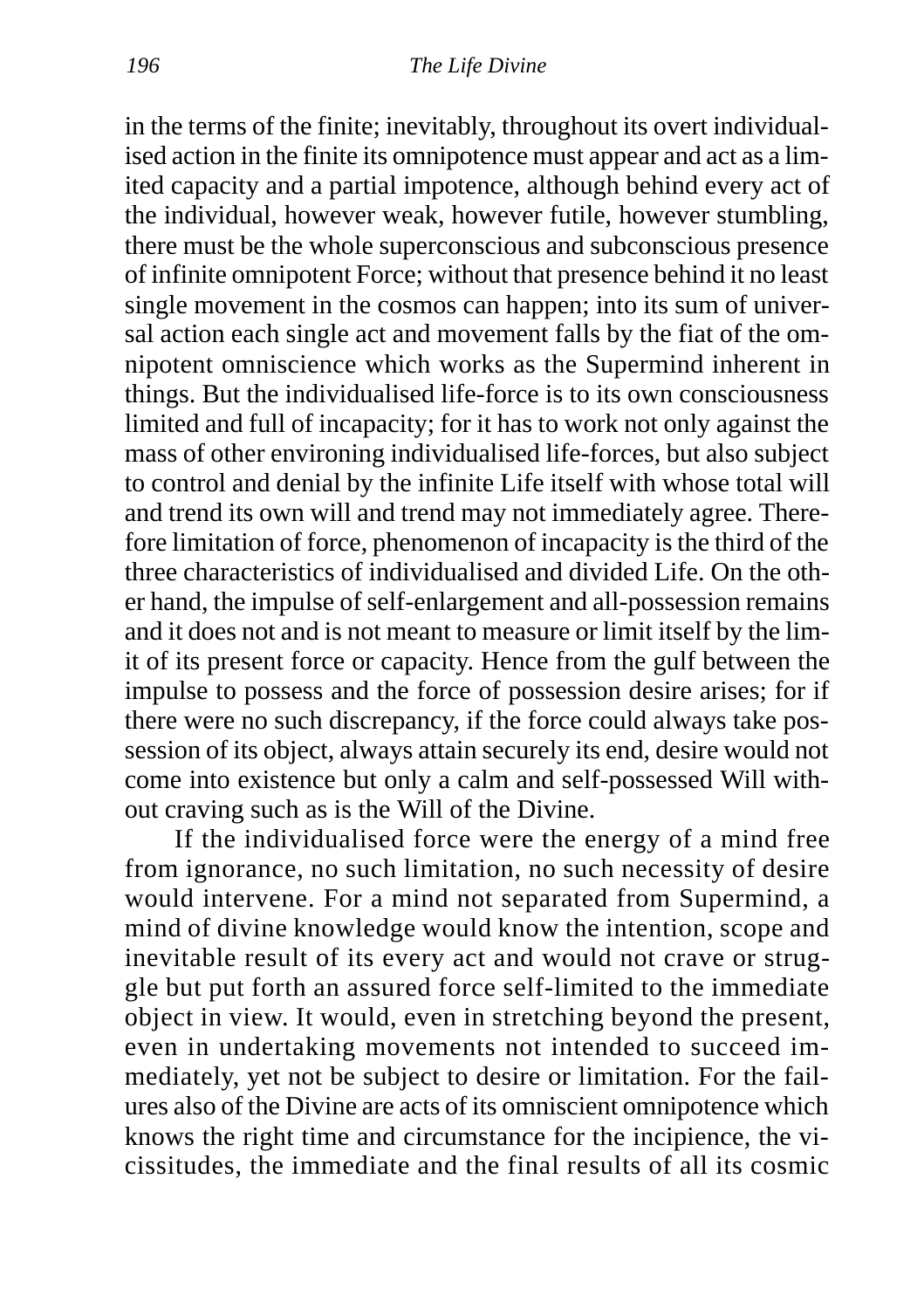undertakings. The mind of knowledge, being in unison with the divine Supermind, would participate in this omniscience and this alldetermining power. But, as we have seen, individualised life-force here is an energy of individualising and ignorant Mind, Mind that has fallen from the knowledge of its own Supermind. Therefore incapacity is necessary to its relations in Life and inevitable in the nature of things; for the practical omnipotence of an ignorant force even in a limited sphere is unthinkable, since in that sphere such a force would set itself against the working of the divine and omniscient omnipotence and unfix the fixed purpose of things,– an impossible cosmic situation. The struggle of limited forces increasing their capacity by that struggle under the driving impetus of instinctive or conscious desire is therefore the first law of Life. As with desire, so with this strife; it must rise into a mutually helpful trial of strength, a conscious wrestling of brother forces in which the victor and vanquished or rather that which influences by action from above and that which influences by retort of action from below must equally gain and increase. And this again has eventually to become the happy shock of divine interchange, the strenuous clasp of Love replacing the convulsive clasp of strife. Still, strife is the necessary and salutary beginning. Death, Desire and Strife are the trinity of divided living, the triple mask of the divine Life-principle in its first essay of cosmic self-affirmation.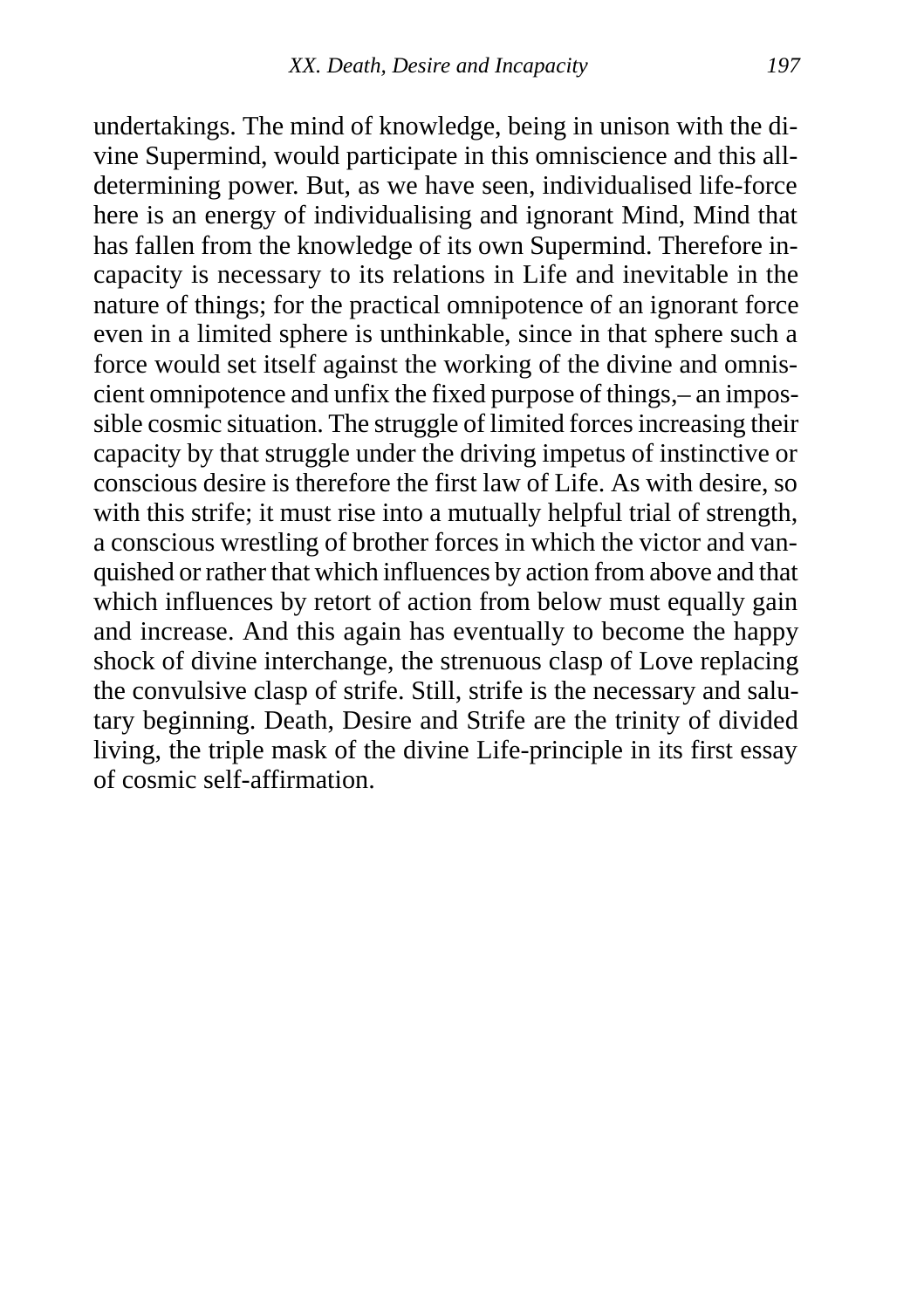## **Chapter XXI The Ascent of Life**

Let the path of the Word lead to the godheads, towards the Waters by the working of the Mind....<sup>1</sup> O Flame, thou goest to the ocean of Heaven, towards the gods; thou makest to meet together the godheads of the planes, the waters that are in the realm of light above the sun and the waters that abide below.<sup>2</sup>

The Lord of Delight conquers the third status; he maintains and governs according to the Soul of universality; like a hawk, a kite he settles on the vessel and uplifts it, a finder of the Light he manifests the fourth status and cleaves to the ocean that is the billowing of those waters.3

Thrice Vishnu paced and set his step uplifted out of the primal dust; three steps he has paced, the Guardian, the Invincible, and from beyond he upholds their laws. Scan the workings of Vishnu and see from whence he has manifested their laws. That is his highest pace which is seen ever by the seers like an eye extended in heaven; that the illumined, the awakened kindle into a blaze, even Vishnu's step supreme....4 *Rig Veda.*

We have seen that as the divided mortal Mind, parent of limitation and ignorance and the dualities, is only a dark figure of the Supermind, of the self-luminous divine Consciousness in its first dealings with the apparent negation of itself from which our cosmos commences, so also Life as it emerges in our material universe, an energy of the dividing Mind subconscious, submerged, imprisoned in Matter, Life as the parent of death, hunger and incapacity, is only a dark figure of the divine superconscient Force whose highest terms are immortality, satisfied delight and omnipotence. This relation fixes the nature of that great cosmic processus of which we are a part; it determines the first, the middle and the ultimate terms of our evolution. The first terms of Life are division, a force-driven subconscient will, apparent not as will but as dumb urge of physical energy, and the impotence of an inert subjection to the mechanical forces that govern the interchange between the form and its environment. This inconscience and this blind but potent action of Energy are the type of the material universe as the physical scientist sees it

 $1 \text{ X. } 30.1.$   $2 \text{ III. } 22.3.$   $3 \text{ IX. } 96.18, 19.$   $4 \text{ I. } 22.17-21.$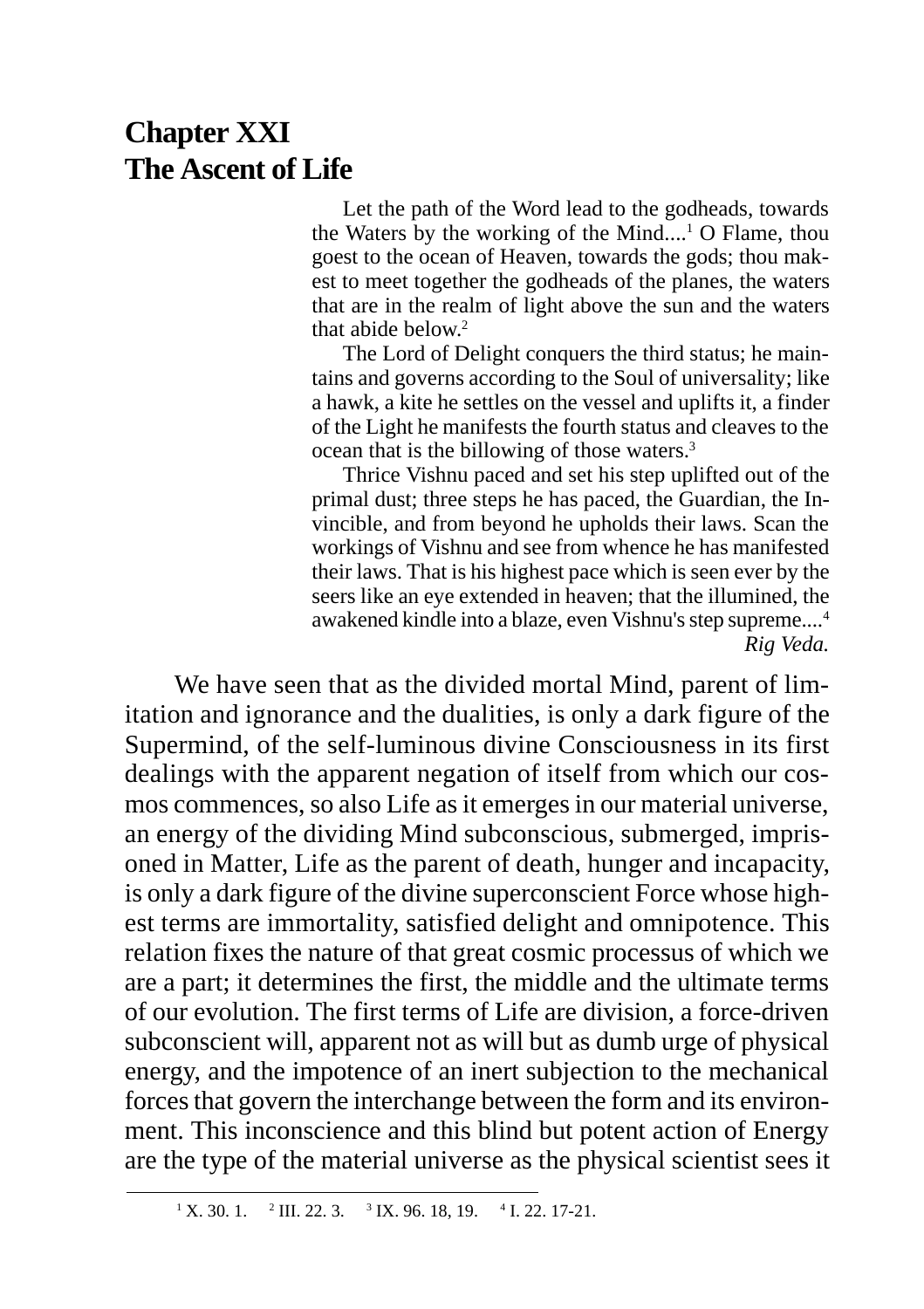and this his view of things extends and turns into the whole of basic existence; it is the consciousness of Matter and the accomplished type of material living. But there comes a new equipoise, there intervenes a new set of terms which increase in proportion as Life delivers itself out of this form and begins to evolve towards conscious Mind; for the middle terms of Life are death and mutual devouring, hunger and conscious desire, the sense of a limited room and capacity and the struggle to increase, to expand, to conquer and to possess. These three terms are the basis of that status of evolution which the Darwinian theory first made plain to human knowledge. For the phenomenon of death involves in itself a struggle to survive, since death is only the negative term in which Life hides from itself and tempts its own positive being to seek for immortality. The phenomenon of hunger and desire involves a struggle towards a status of satisfaction and security, since desire is only the stimulus by which Life tempts its own positive being to rise out of the negation of unfulfilled hunger towards the full possession of the delight of existence. The phenomenon of limited capacity involves a struggle towards expansion, mastery and possession, the possession of the self and the conquest of the environment, since limitation and defect are only the negation by which Life tempts its own positive being to seek for the perfection of which it is eternally capable. The struggle for life is not only a struggle to survive, it is also a struggle for possession and perfection, since only by taking hold of the environment whether more or less, whether by self-adaptation to it or by adapting it to oneself either by accepting and conciliating it or by conquering and changing it, can survival be secured, and equally is it true that only a greater and greater perfection can assure a continuous permanence, a lasting survival. It is this truth that Darwinism sought to express in the formula of the survival of the fittest.

But as the scientific mind sought to extend to Life the mechanical principle proper to the existence and concealed mechanical consciousness in Matter, not seeing that a new principle has entered whose very reason of being is to subject to itself the mechanical, so the Darwinian formula was used to extend too largely the aggressive principle of Life, the vital selfishness of the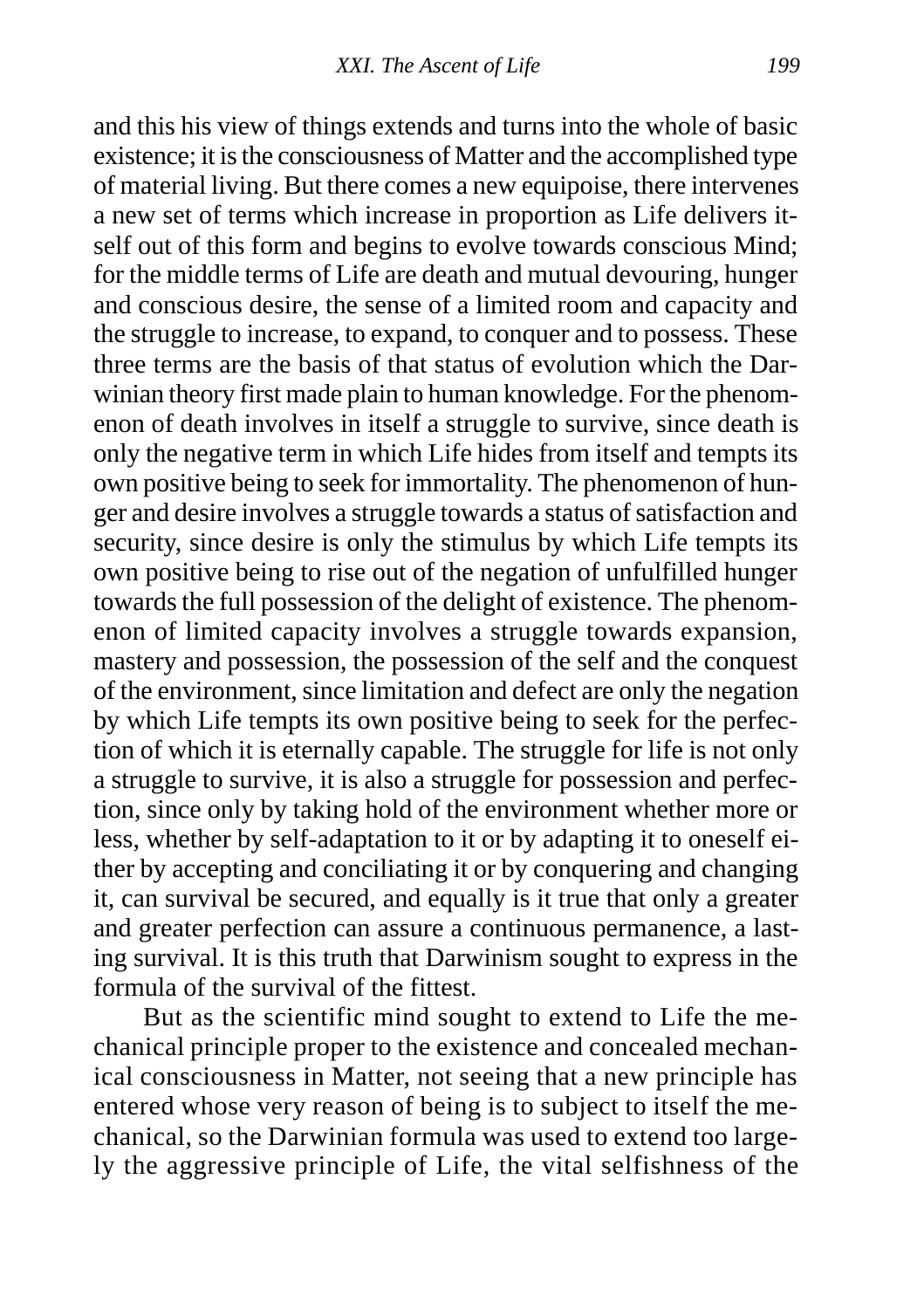individual, the instinct and process of self-preservation, self-assertion and aggressive living. For these two first states of Life contain in themselves the seeds of a new principle and another state which must increase in proportion as Mind evolves out of matter through the vital formula into its own law. And still more must all things change when as Life evolves upward towards Mind, so Mind evolves upward towards Supermind and Spirit. Precisely because the struggle for survival, the impulse towards permanence is contradicted by the law of death, the individual life is compelled, and used, to secure permanence rather for its species than for itself; but this it cannot do without the co-operation of others; and the principle of cooperation and mutual help, the desire of others, the desire of the wife, the child, the friend and helper, the associated group, the practice of association, of conscious joining and interchange are the seeds out of which flowers the principle of love. Let us grant that at first love may only be an extended selfishness and that this aspect of extended selfishness may persist and dominate, as it does still persist and dominate, in higher stages of the evolution: still as mind evolves and more and more finds itself, it comes by the experience of life and love and mutual help to perceive that the natural individual is a minor term of being and exists by the universal. Once this is discovered, as it is inevitably discovered by man the mental being, his destiny is determined; for he has reached the point at which Mind can begin to open to the truth that there is something beyond itself; from that moment his evolution, however obscure and slow, towards that superior something, towards Spirit, towards Supermind, towards Supermanhood is inevitably predetermined.

Therefore Life is predestined by its own nature to a third status, a third set of terms of its self-expression. If we examine this ascent of Life we shall see that the last terms of its actual evolution, the terms of that which we have called its third status, must necessarily be in appearance the very contradiction and opposite but in fact the very fulfilment and transfiguration of its first conditions. Life starts with the extreme divisions and rigid forms of Matter, and of this rigid division the atom, which is the basis of all material form, is the very type. The atom stands apart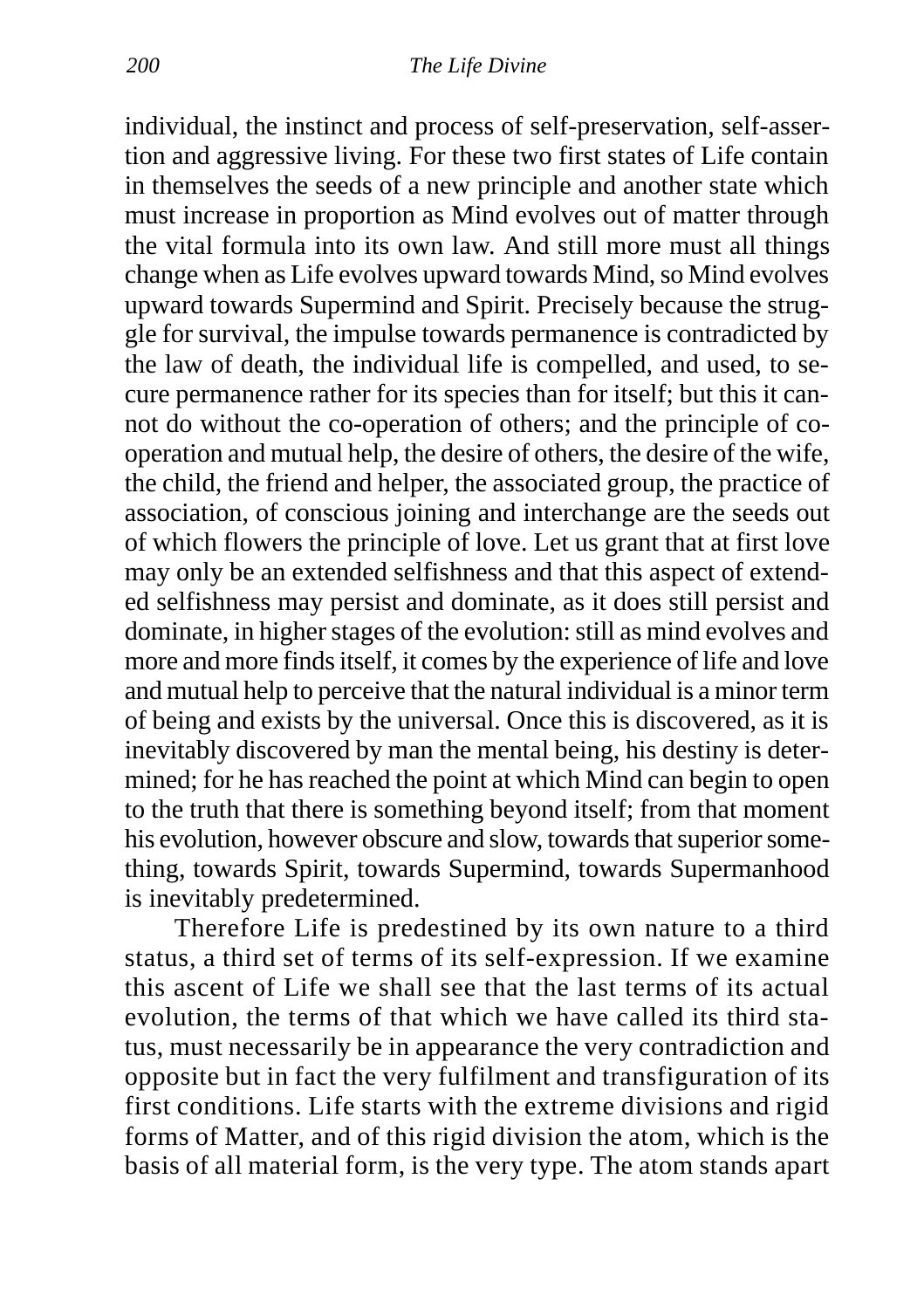from all others even in its union with them, rejects death and dissolution under any ordinary force and is the physical type of the separate ego defining its existence against the principle of fusion in Nature. But unity is as strong a principle in Nature as division; it is indeed the master principle of which division is only a subordinate term, and to the principle of unity every divided form must therefore subordinate itself in one fashion or another by mechanical necessity, by compulsion, by assent or inducement. Therefore, if Nature for her own ends, in order principally to have a firm basis for her combinations and a fixed seed of forms, allows the atom ordinarily to resist the process of fusion by dissolution, she compels it to subserve the process of fusion by aggregation; the atom, as it is the first aggregate, is also the first basis of aggregate unities.

When Life reaches its second status, that which we recognise as vitality, the contrary phenomenon takes the lead and the physical basis of the vital ego is obliged to consent to dissolution. Its constituents are broken up so that the elements of one life can be used to enter into the elemental formation of other lives. The extent to which this law reigns in Nature has not yet been fully recognised and indeed cannot be until we have a science of mental life and spiritual existence as sound as our present science of physical life and the existence of Matter. Still we can see broadly that not only the elements of our physical body, but those of our subtler vital being, our life-energy, our desire-energy, our powers, strivings, passions enter both during our life and after our death into the life-existence of others. An ancient occult knowledge tells us that we have a vital frame as well as a physical and this too is after death dissolved and lends itself to the constitution of other vital bodies; our life energies while we live are continually mixing with the energies of other beings. A similar law governs the mutual relations of our mental life with the mental life of other thinking creatures. There is a constant dissolution and dispersion and a reconstruction effected by the shock of mind upon mind with a constant interchange and fusion of elements. Interchange, intermixture and fusion of being with being, is the very process of life, a law of its existence.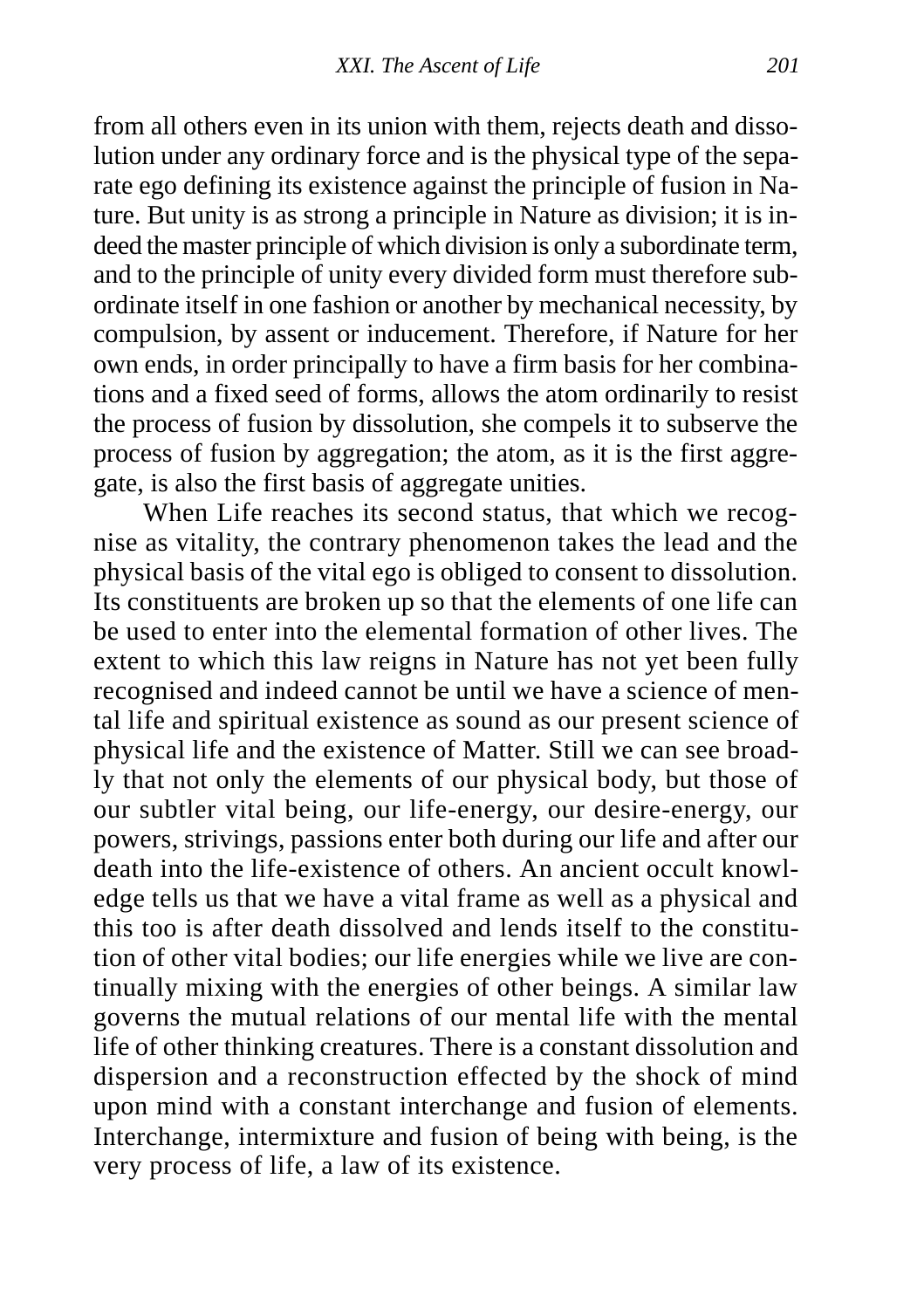We have then two principles in Life, the necessity or the will of the separate ego to survive in its distinctness and guard its identity and the compulsion imposed upon it by Nature to fuse itself with others. In the physical world she lays much stress on the former impulse; for she needs to create stable separate forms, since it is her first and really her most difficult problem to create and maintain any such thing as a separative survival of individuality and a stable form for it in the incessant flux and motion of Energy and in the unity of the infinite. In the atomic life therefore the individual form persists as the basis and secures by its aggregation with others the more or less prolonged existence of aggregate forms which shall be the basis of vital and mental individualisations. But as soon as Nature has secured a sufficient firmness in this respect for the safe conduct of her ulterior operations, she reverses the process; the individual form perishes and the aggregate life profits by the elements of the form that is thus dissolved. This, however, cannot be the last stage; that can only be reached when the two principles are harmonised, when the individual is able to persist in the consciousness of his individuality and yet fuse himself with others without disturbance of preservative equilibrium and interruption of survival.

The terms of the problem presuppose the full emergence of Mind; for in vitality without conscious mind there can be no equation, but only a temporary unstable equilibrium ending in the death of the body, the dissolution of the individual and the dispersal of its elements into the universality. The nature of physical Life forbids the idea of an individual form possessing the same inherent power of persistence and therefore of continued individual existence as the atoms of which it is composed. Only a mental being, supported by the psychic nodus within which expresses or begins to express the secret soul, can hope to persist by his power of linking on the past to the future in a stream of continuity which the breaking of the form may break in the physical memory but need not destroy in the mental being itself and which may even by an eventual development bridge over the gap of physical memory created by death and birth of the body. Even as it is, even in the present imperfect development of embodied mind, the mental being is conscious in the mass of a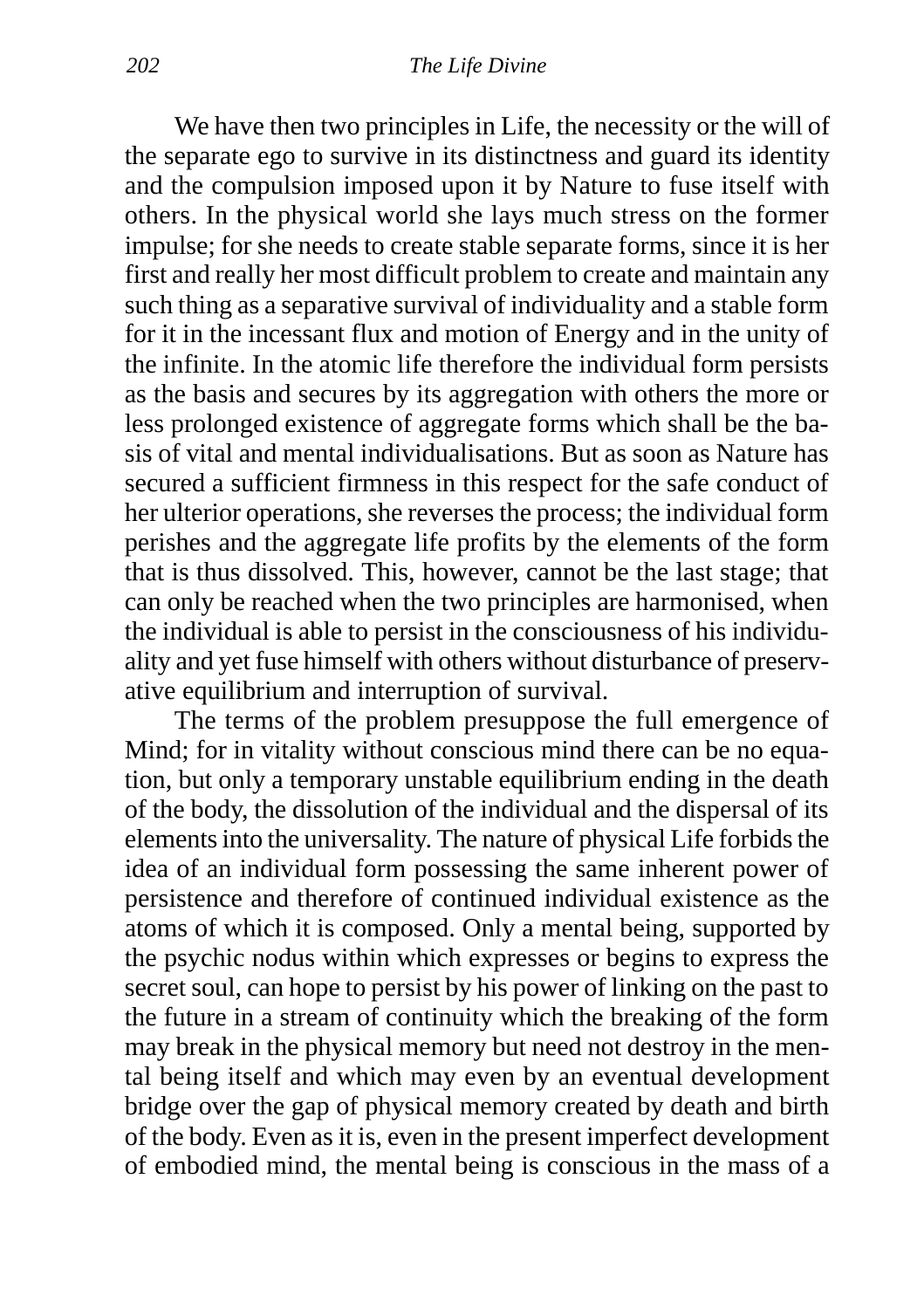past and a future extending beyond the life of the body; he becomes aware of an individual past, of individual lives that have created his and of which he is a development and modified reproduction and of future individual lives which his is creating out of itself; he is conscious also of an aggregate life past and future through which his own continuity runs as one of its fibres. This which is evident to physical Science in the terms of heredity, becomes otherwise evident to the developing soul behind the mental being in the terms of persistent personality. The mental being expressive of this soul-consciousness is therefore the nodus of the persistent individual and the persistent aggregate life; in him their union and harmony become possible.

Association with love as its secret principle and its emergent summit is the type, the power of this new relation and therefore the governing principle of the development into the third status of life. The conscious preservation of individuality along with the consciously accepted necessity and desire of interchange, self-giving and fusion with other individuals, is necessary for the working of the principle of love; for if either is abolished, the working of love ceases, whatever may take its place. Fulfilment of love by entire self-immolation, even with an illusion of self-annihilation, is indeed an idea and an impulse in the mental being, but it points to a development beyond this third status of Life. This third status is a condition in which we rise progressively beyond the struggle for life by mutual devouring and the survival of the fittest by that struggle; for there is more and more a survival by mutual help and a self-perfectioning by mutual adaptation, interchange and fusion. Life is a self-affirmation of being, even a development and survival of ego, but of a being that has need of other beings, an ego that seeks to meet and include other egos and to be included in their life. The individuals and the aggregates who develop most the law of association and the law of love, of common help, kindliness, affection, comradeship, unity, who harmonise most successfully survival and mutual self-giving, the aggregate increasing the individual and the individual the aggregate, as well as individual increasing individual and aggregate aggregate by mutual interchange, will be the fittest for survival in this tertiary status of the evolution.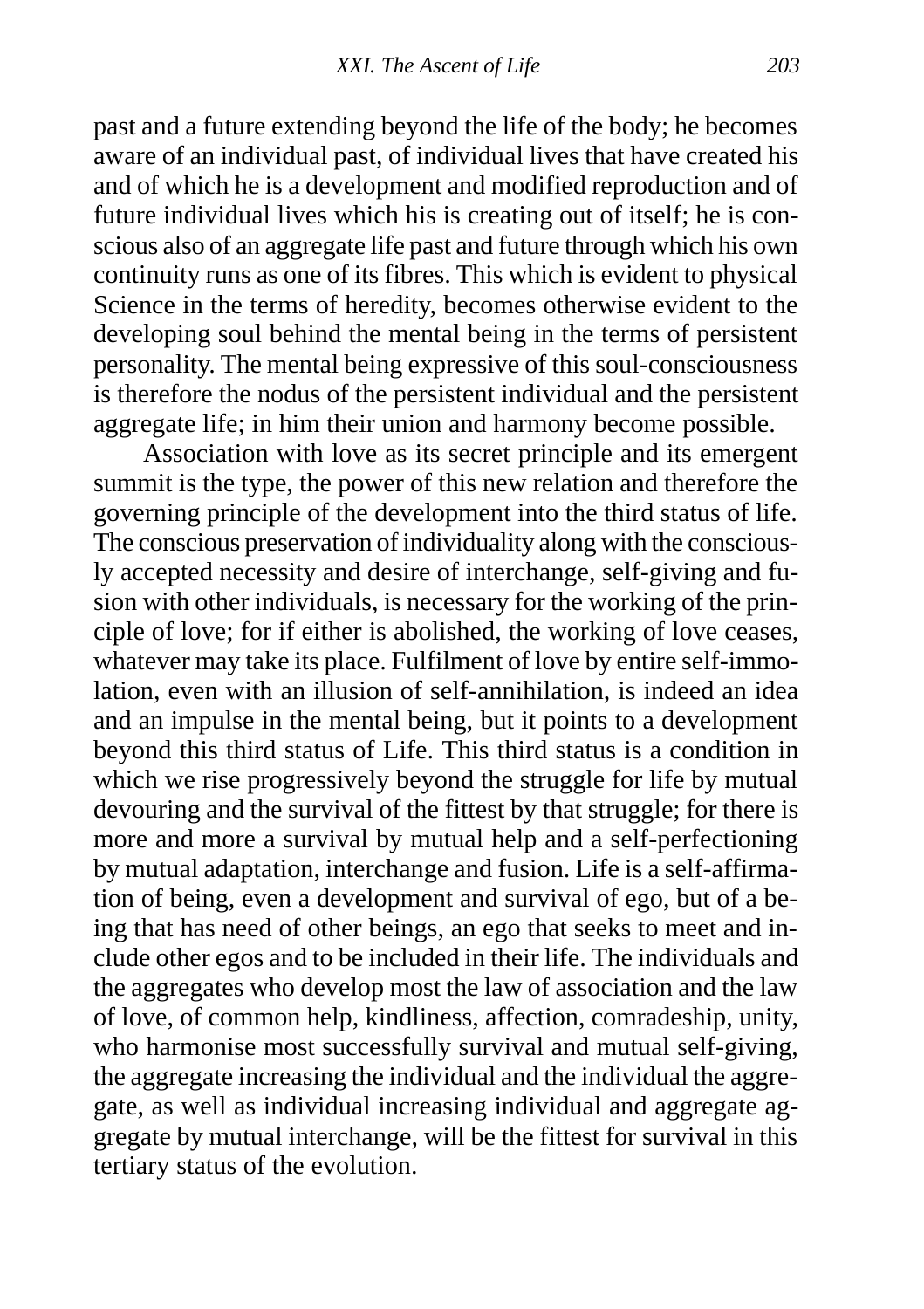This development is significant of the increasing predominance of Mind<sup>1</sup> which progressively imposes its own law more and more upon the material existence. For mind by its greater subtlety does not need to devour in order to assimilate, possess and grow; rather the more it gives, the more it receives and grows; and the more it fuses itself into others, the more it fuses others into itself and increases the scope of its being. Physical life exhausts itself by too much giving and ruins itself by too much devouring; but though Mind in proportion as it leans on the law of Matter suffers the same limitation, yet, on the other hand, in proportion as it grows into its own law it tends to overcome this limitation, and in proportion as it overcomes the material limitation giving and receiving become one. For in its upward ascent it grows towards the rule of conscious unity in differentiation which is the divine law of the manifest Sachchidananda.

The second term of the original status of life is subconscious will which in the secondary status becomes hunger and conscious desire,– hunger and desire, the first seed of conscious mind. The growth into the third status of life by the principle of association, the growth of love, does not abolish the law of desire, but rather transforms and fulfils it. Love is in its nature the desire to give oneself to others and to receive others in exchange; it is a commerce between being and being. Physical life does not desire to give itself, it desires only to receive. It is true that it is compelled to give itself, for the life which only receives and does not give must become barren, wither and perish,– if indeed such life in its entirety is possible at all here or in any world; but it is compelled, not willing, it obeys the subconscious impulse of Nature rather than consciously shares in it. Even when love intervenes, the self-giving at first still preserves to a large extent the mechanical character of the subconscious will in the atom. Love itself at first obeys the law of hunger and enjoys the re-

<sup>&</sup>lt;sup>1</sup> What is spoken of here is mind as it acts directly in life, in the vital being, through the heart. Love – the relative principle, not its absolute – is a principle of life, not of mind, but it can possess itself and move towards permanence only when taken up by the mind into its own light. What is called love in the body and the vital parts is mostly a form of hunger without permanence.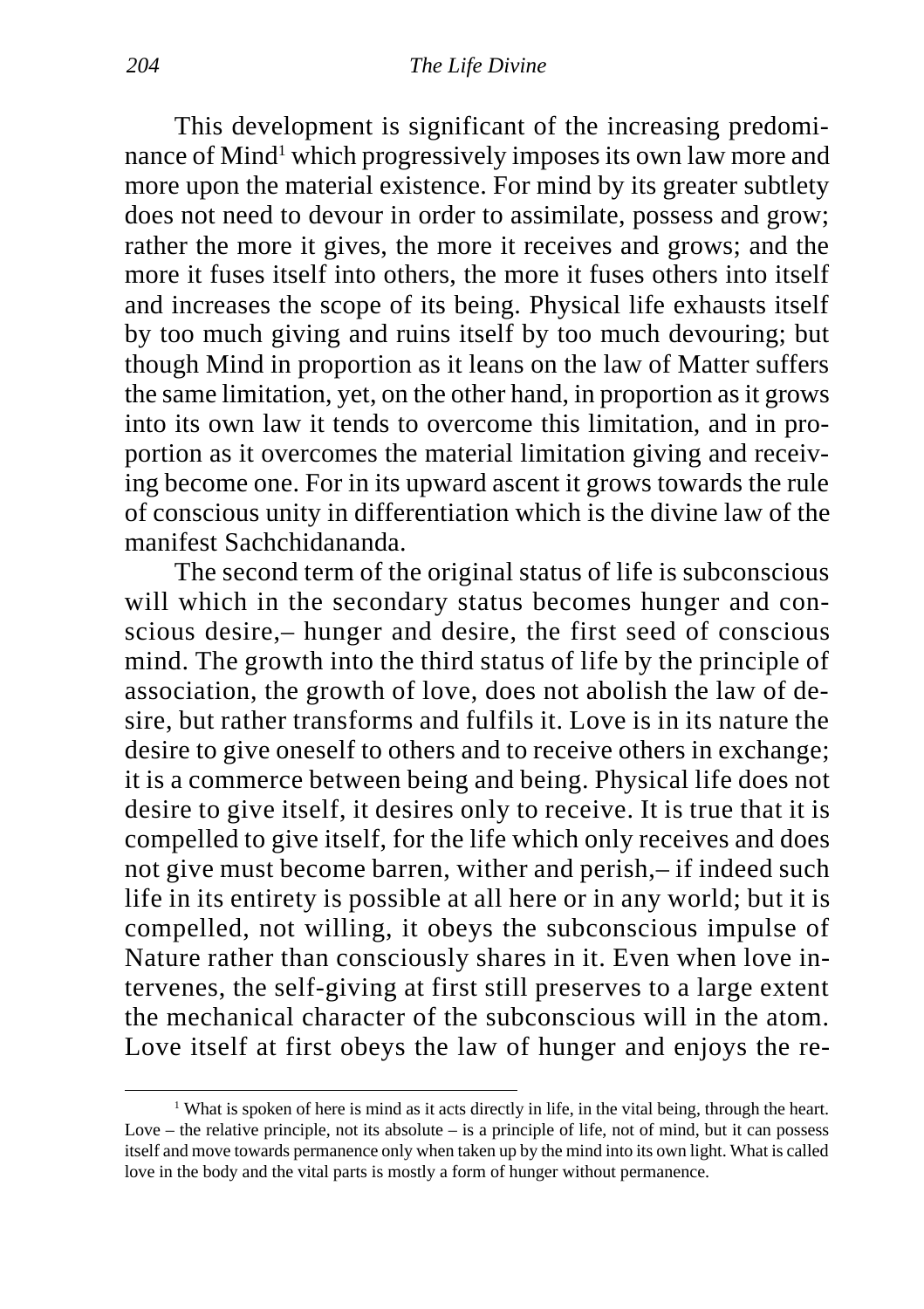ceiving and the exacting from others rather than the giving and surrendering to others which it admits chiefly as a necessary price for the thing that it desires. But here it has not yet attained to its true nature; its true law is to establish an equal commerce in which the joy of giving is equal to the joy of receiving and tends in the end to become even greater; but that is when it is shooting beyond itself under the pressure of the psychic flame to attain to the fulfilment of utter unity and has therefore to realise that which seemed to it notself as an even greater and dearer self than its own individuality. In its life-origin, the law of love is the impulse to realise and fulfil oneself in others and by others, to be enriched by enriching, to possess and be possessed because without being possessed one does not possess oneself utterly.

The inert incapacity of atomic existence to possess itself, the subjection of the material individual to the not-self belongs to the first status of life. The consciousness of limitation and the struggle to possess, to master both self and the not-self is the type of the secondary status. Here, too, the development to the third status brings a transformation of the original terms into a fulfilment and a harmony which repeat the terms while seeming to contradict them. There comes about through association and through love a recognition of the notself as a greater self and therefore a consciously accepted submission to its law and need which fulfils the increasing impulse of aggregate life to absorb the individual; and there is a possession again by the individual of the life of others as his own and of all that it has to give him as his own which fulfils the opposite impulse of individual possession. Nor can this relation of mutuality between the individual and the world he lives in be expressed or complete or secure unless the same relation is established between individual and individual and between aggregate and aggregate. All the difficult effort of man towards the harmonisation of self-affirmation and freedom, by which he possesses himself, with association and love, fraternity, comradeship, in which he gives himself to others, his ideals of harmonious equilibrium, justice, mutuality, equality by which he creates a balance of the two opposites, are really an attempt inevitably predetermined in its lines to solve the original problem of Nature, the very problem of Life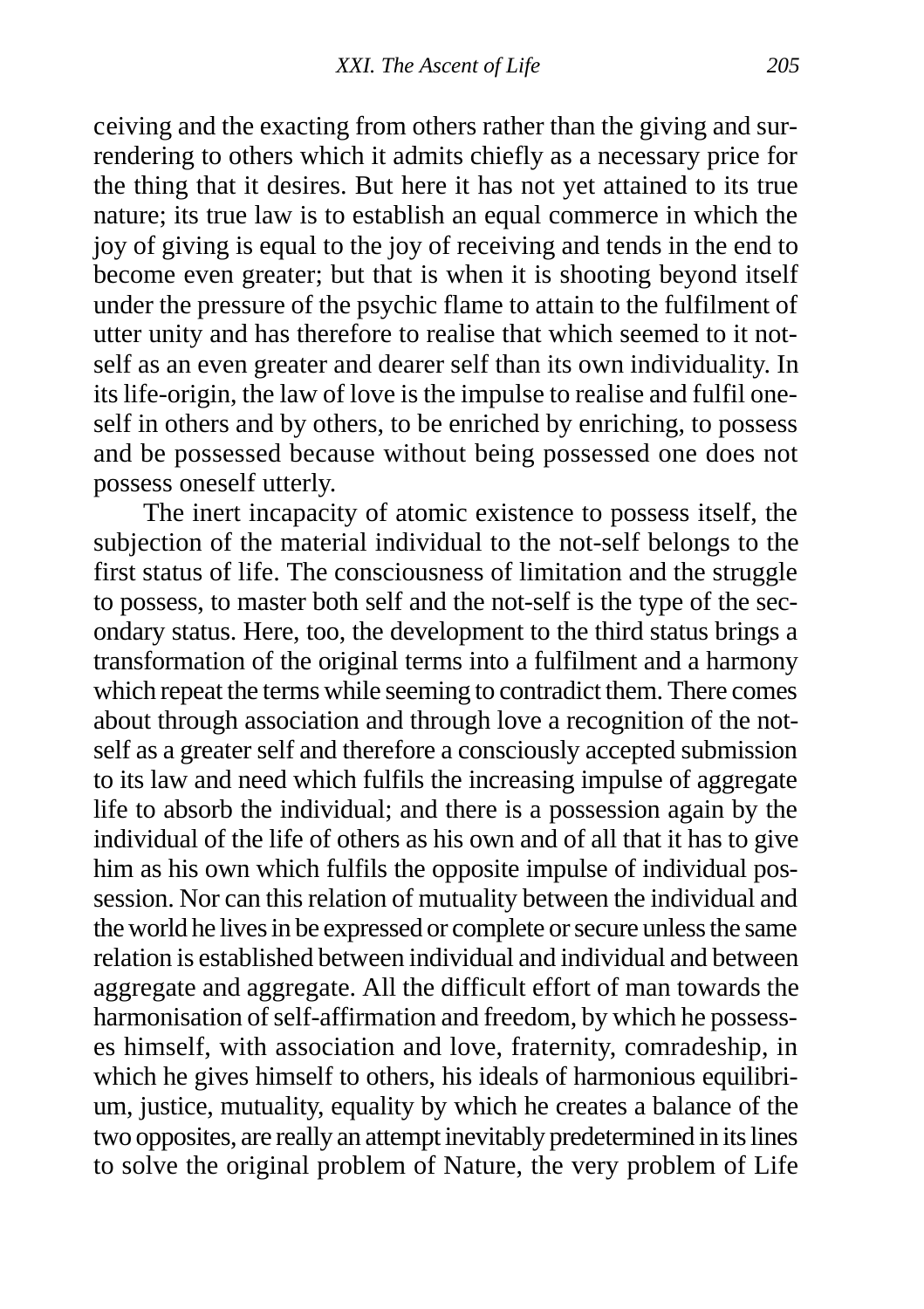itself, by the resolution of the conflict between the two opposites which present themselves in the very foundations of Life in Matter. The resolution is attempted by the higher principle of Mind which alone can find the road towards the harmony intended, even though the harmony itself can only be found in a Power still beyond us.

For, if the data with which we have started are correct, the end of the road, the goal itself can only be reached by Mind passing beyond itself into that which is beyond Mind, since of That the Mind is only an inferior term and an instrument first for descent into form and individuality and secondly for reascension into that reality which the form embodies and the individuality represents. Therefore the perfect solution of the problem of Life is not likely to be realised by association, interchange and accommodations of love alone or through the law of the mind and the heart alone. It must come by a fourth status of life in which the eternal unity of the many is realised through the spirit and the conscious foundation of all the operations of life is laid no longer in the divisions of body, nor in the passions and hungers of the vitality, nor in the groupings and the imperfect harmonies of the mind, nor in a combination of all these, but in the unity and freedom of the Spirit.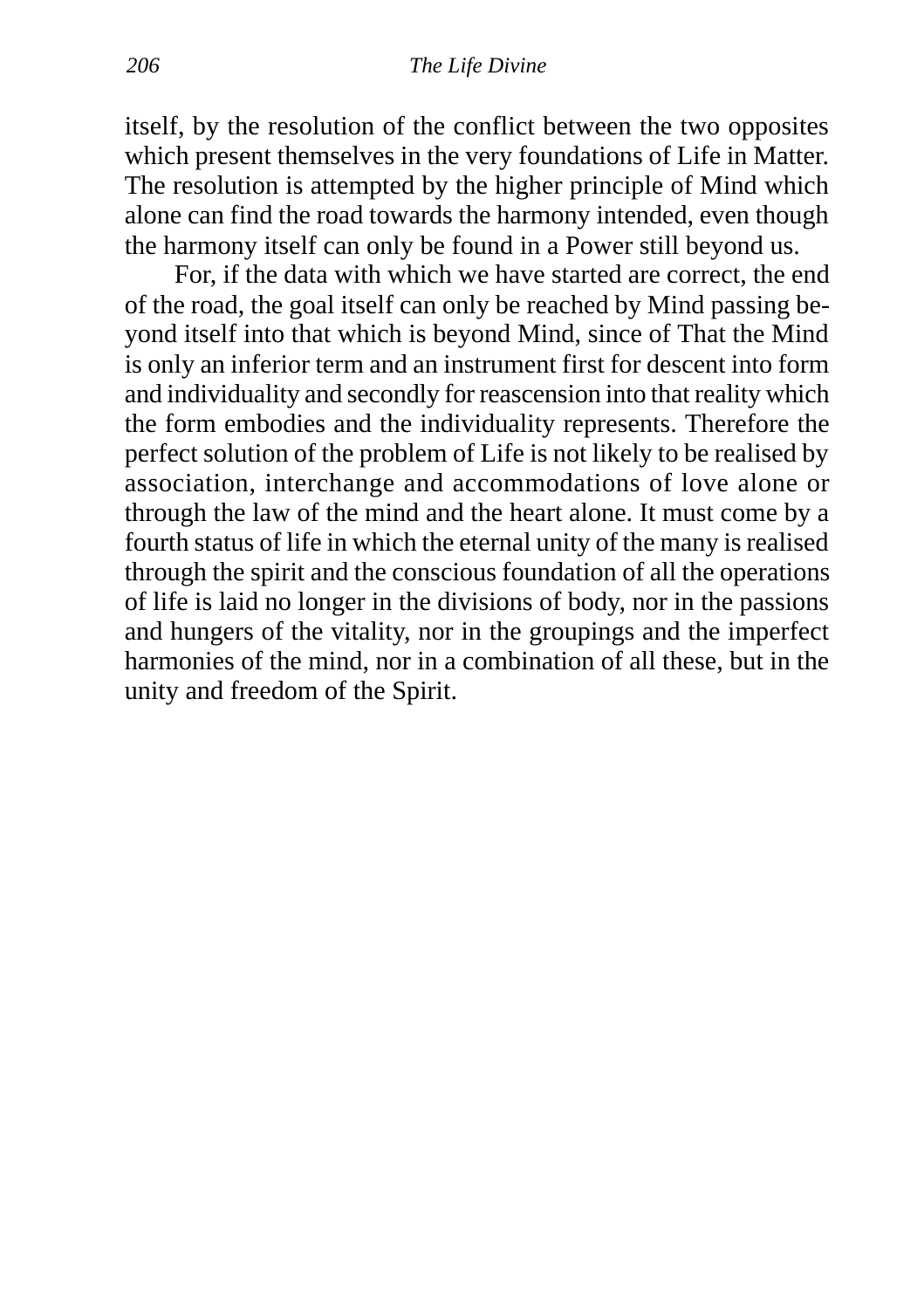# **Chapter XXII The Problem of Life**

This it is that is called the universal Life.

*Taittiriya Upanishad.1*

The Lord is seated in the heart of all beings turning all beings mounted upon a machine by his Maya.

*Gita.2*

He who knows the Truth, the Knowledge, the Infinity that is Brahman shall enjoy with the all-wise Brahman all objects of desire.

### *Taittiriya Upanishad.3*

Life is, we have seen, the putting forth, under certain cosmic circumstances, of a Conscious-Force which is in its own nature infinite, absolute, untrammelled, inalienably possessed of its own unity and bliss, the Conscious-Force of Sachchidananda. The central circumstance of this cosmic process, in so far as it differs in its appearances from the purity of the infinite Existence and the self-possession of the undivided Energy, is the dividing faculty of the Mind obscured by ignorance. There results from this divided action of an undivided Force the apparition of dualities, oppositions, seeming denials of the nature of Sachchidananda which exist as an abiding reality for the mind, but only as a phenomenon misrepresenting a manifold Reality for the divine cosmic Consciousness concealed behind the veil of mind. Hence the world takes on the appearance of a clash of opposing truths each seeking to fulfil itself, each having the right to fulfilment, and therefore of a mass of problems and mysteries which have to be solved because behind all this confusion there is the hidden Truth and unity pressing for the solution and by the solution for its own unveiled manifestation in the world.

This solution has to be sought by the mind, but not by the mind alone; it has to be a solution in Life, in act of being as well as in consciousness of being. Consciousness as Force has created the world-movement and its problems; consciousness as Force has to solve the problems it has created and carry the world-

<sup>&</sup>lt;sup>1</sup> II. 3. <sup>2</sup> XVIII. 61. <sup>3</sup> II. 1.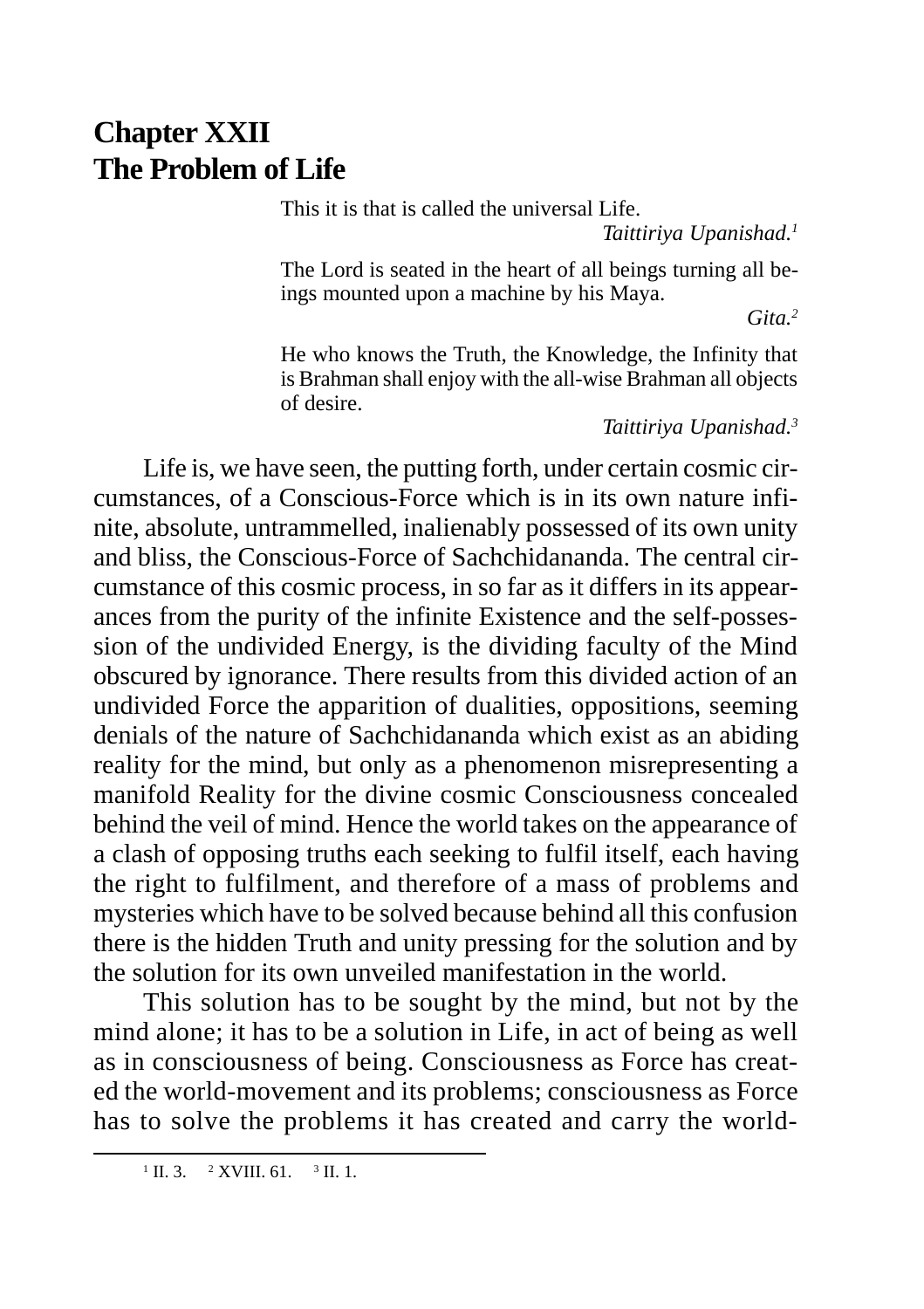movement to the inevitable fulfilment of its secret sense and evolving Truth. But this Life has taken successively three appearances. The first is material,– a submerged consciousness is concealed in its own superficial expressive action and representative forms of force; for the consciousness itself disappears from view in the act and is lost in the form. The second is vital,– an emerging consciousness is halfapparent as power of life and process of the growth, activity and decay of form, it is half-delivered out of its original imprisonment, it has become vibrant in power, as vital craving and satisfaction or repulsion, but at first not at all and then only imperfectly vibrant in light as knowledge of its own self-existence and its environment. The third is mental,– an emerged consciousness reflects fact of life as mental sense and responsive perception and idea while as new idea it tries to become fact of life, modifies the internal and attempts to modify conformably the external existence of the being. Here, in mind, consciousness is delivered out of its imprisonment in the act and form of its own force; but it is not yet master of the act and form because it has emerged as an individual consciousness and is aware therefore only of a fragmentary movement of its own total activities.

The whole crux and difficulty of human life lies here. Man is this mental being, this mental consciousness working as mental force, aware in a way of the universal force and life of which he is part but, because he has not knowledge of its universality or even of the totality of his own being, unable to deal either with life in general or with his own life in a really effective and victorious movement of mastery. He seeks to know Matter in order to be master of the material environment, to know Life in order to be master of the vital existence, to know Mind in order to be master of the great obscure movement of mentality in which he is not only a jet of light of self-consciousness like the animal, but also more and more a flame of growing knowledge. Thus he seeks to know himself in order to be master of himself, to know the world in order to be master of the world. This is the urge of Existence in him, the necessity of the Consciousness he is, the impulsion of the Force that is his life, the secret will of Sachchidananda appearing as the individual in a world in which He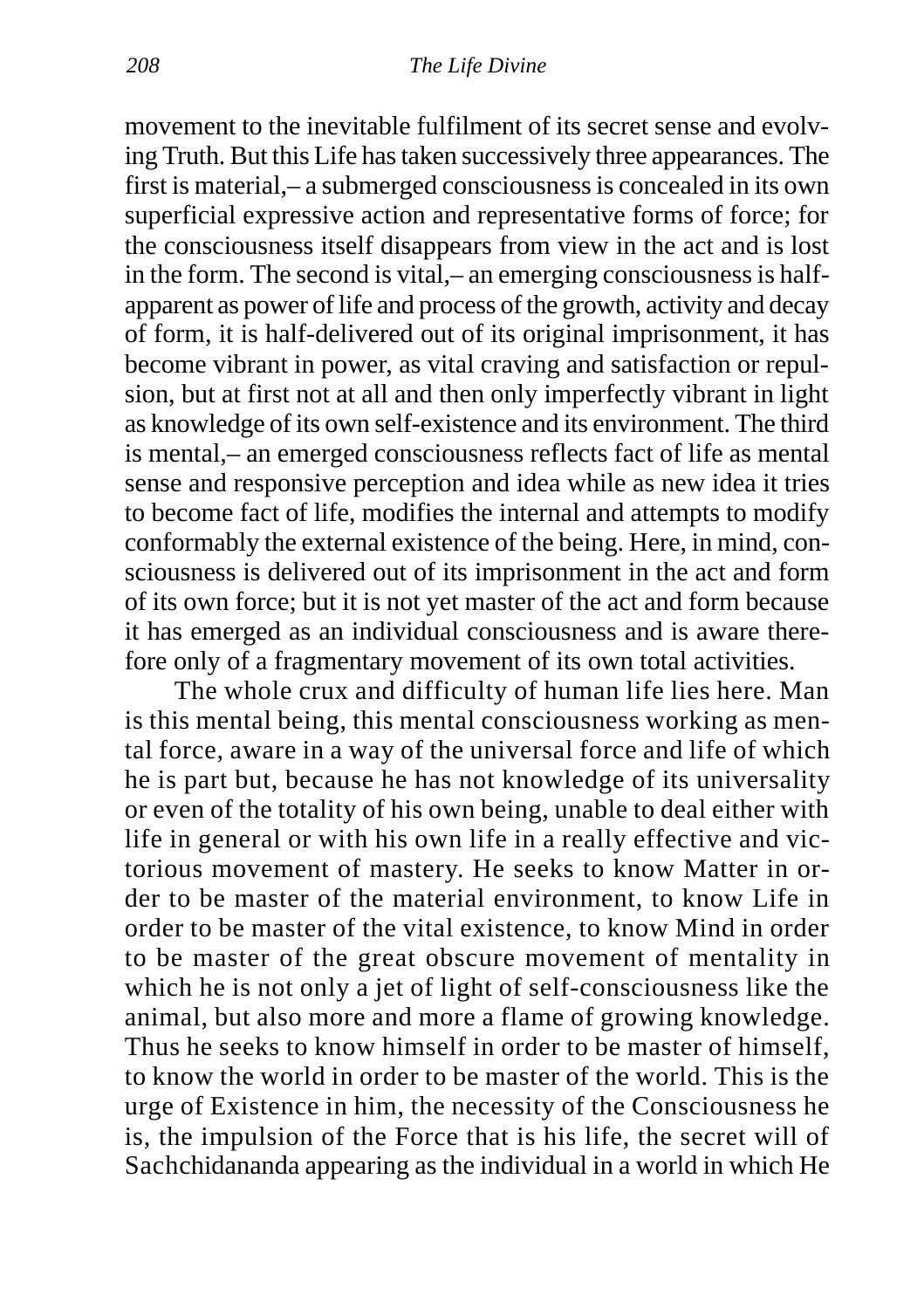expresses and yet seems to deny Himself. To find the conditions under which this inner impulsion is satisfied is the problem man must strive always to resolve and to that he is compelled by the very nature of his own existence and by the Deity seated within him; and until the problem is solved, the impulse satisfied, the human race cannot rest from its labour. Either man must fulfil himself by satisfying the Divine within him or he must produce out of himself a new and greater being who will be more capable of satisfying it. He must either himself become a divine humanity or give place to Superman.

This results from the very logic of things because, the mental consciousness of man not being the completely illumined consciousness entirely emerged out of the obscuration of Matter but only a progressive term in the great emergence, the line of evolutionary creation in which he has appeared cannot stop where he now is, but must go either beyond its present term in him or else beyond him if he himself has not the force to go forward. Mental idea trying to become fact of life must pass on till it becomes the whole Truth of existence delivering itself out of its successive wrappings, revealed and progressively fulfilled in light of consciousness and joyously fulfilled in power; for in and through these two terms of power and light Existence manifests itself, because existence is in its nature Consciousness and Force: but the third term in which these, its two constituents, meet, become one and are ultimately fulfilled, is satisfied Delight of self-existence. For an evolving life like ours this inevitable culmination must necessarily mean the finding of the self that was contained in the seed of its own birth and, with that self-finding, the complete working out of the potentialities deposited in the movement of Conscious-Force from which this life took its rise. The potentiality thus contained in our human existence is Sachchidananda realising Himself in a certain harmony and unification of the individual life and the universal so that mankind shall express in a common consciousness, common movement of power, common delight the transcendent Something which has cast itself into this form of things.

All life depends for its nature on the fundamental poise of its own constituting consciousness; for as the Consciousness is,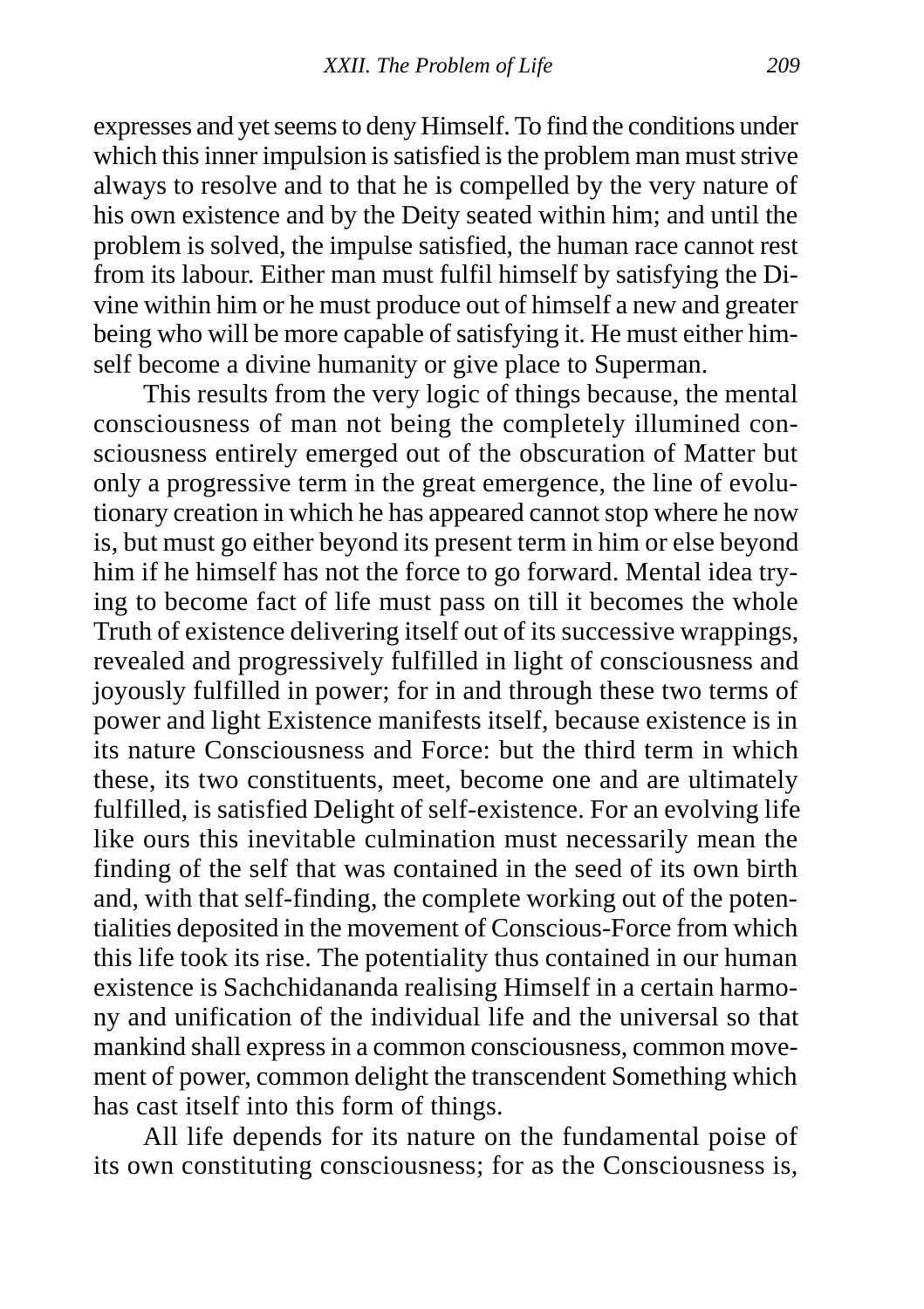so will the Force be. Where the Consciousness is infinite, one, transcendent of its acts and forms even while embracing and informing, organising and executing them, as is the consciousness of Sachchidananda, so will be the Force, infinite in its scope, one in its works, transcendent in its power and self-knowledge. Where the Consciousness is like that of material Nature, submerged, self-oblivious, driving along in the drift of its own Force without seeming to know it, even though by the very nature of the eternal relation between the two terms it really determines the drift which drives it, so will be the Force: it will be a monstrous movement of the Inert and Inconscient, unaware of what it contains, seeming mechanically to fulfil itself by a sort of inexorable accident, an inevitably happy chance, even while all the while it really obeys faultlessly the law of the Right and Truth fixed for it by the will of the supernal Conscious-Being concealed within its movement. Where the Consciousness is divided in itself, as in Mind, limiting itself in various centres, setting each to fulfil itself without knowledge of what is in other centres and of its relation to others, aware of things and forces in their apparent division and opposition to each other but not in their real unity, such will be the Force: it will be a life like that we are and see around us; it will be a clash and intertwining of individual lives seeking each its own fulfilment without knowing its relation to others, a conflict and difficult accommodation of divided and opposing or differing forces and, in the mentality, a mixing, a shock and wrestle and insecure combination of divided and opposing or divergent ideas which cannot arrive at the knowledge of their necessity to each other or grasp their place as elements of that Unity behind which is expressing itself through them and in which their discords must cease. But where the Consciousness is in possession of both the diversity and the unity and the latter contains and governs the former, where it is aware at once of the Law, Truth and Right of the All and the Law, Truth and Right of the individual and the two become consciously harmonised in a mutual unity, where the whole nature of the consciousness is the One knowing itself as the Many and the Many knowing themselves as the One, there the Force also will be of the same nature: it will be a Life that consciously obeys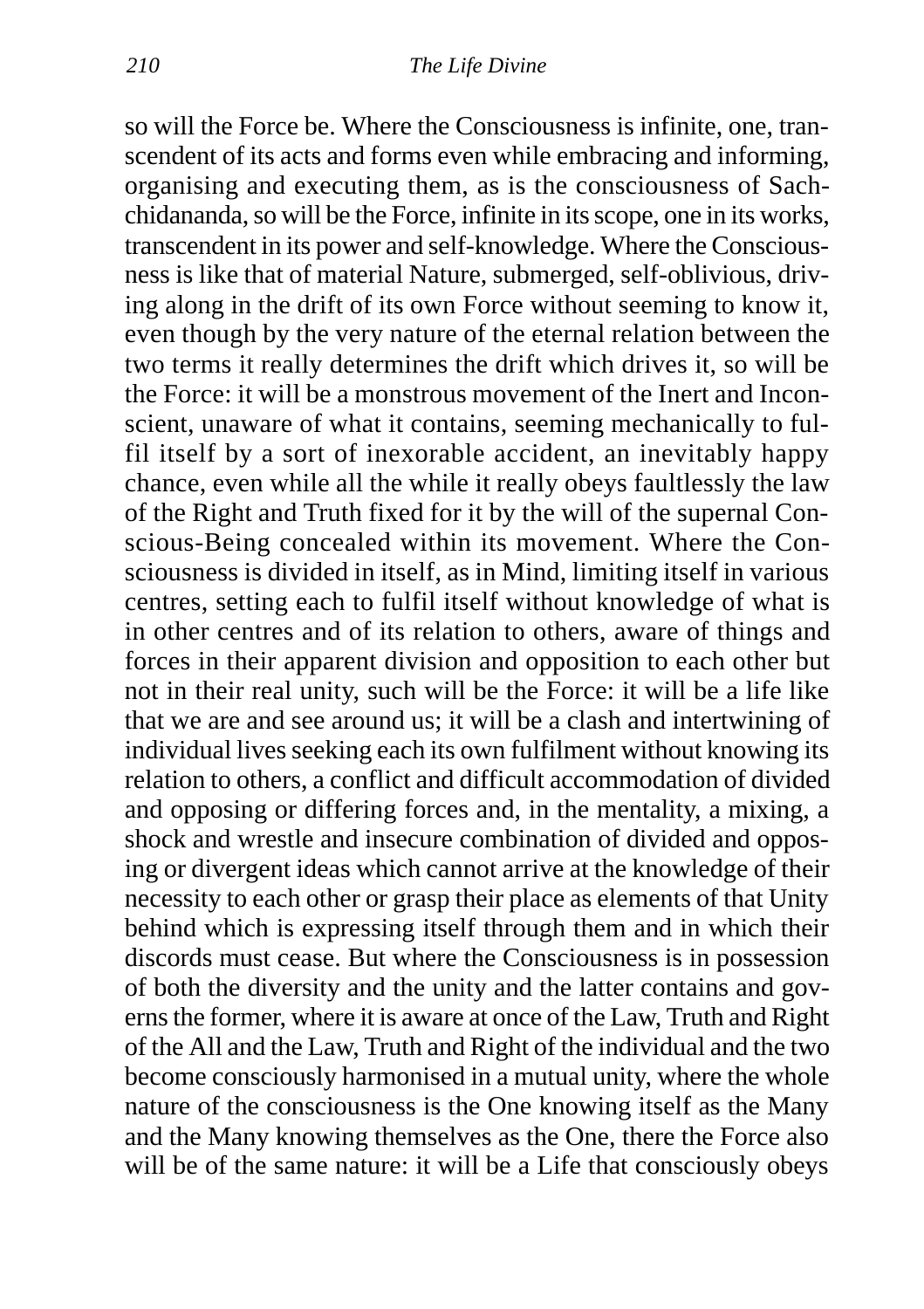the law of Unity and yet fulfils each thing in the diversity according to its proper rule and function; it will be a life in which all the individuals live at once in themselves and in each other as one conscious Being in many souls, one power of Consciousness in many minds, one joy of Force working in many lives, one reality of Delight fulfilling itself in many hearts and bodies.

The first of these four positions, the source of all this progressive relation between Consciousness and Force, is their poise in the being of Sachchidananda where they are one; for there the Force is consciousness of being working itself out without ever ceasing to be consciousness and the Consciousness is similarly luminous Force of being eternally aware of itself and of its own Delight and never ceasing to be this power of utter light and self-possession. The second relation is that of material Nature; it is the poise of being in the material universe which is the great denial of Sachchidananda by Himself: for here there is the utter apparent separation of Force from Consciousness, the specious miracle of the all-governing and infallible Inconscient which is only the mask but which modern knowledge has mistaken for the real face of the cosmic Deity. The third relation is the poise of being in Mind and in the Life which we see emerging out of this denial, bewildered by it, struggling – without any possibility of cessation by submission, but also without any clear knowledge or instinct of a victorious solution – against the thousand and one problems involved in this perplexing apparition of man the half-potent conscient being out of the omnipotent Inconscience of the material universe. The fourth relation is the poise of being in Supermind: it is the fulfilled existence which will eventually solve all this complex problem created by the partial affirmation emerging out of the total denial; and it must needs solve it in the only possible way, by the complete affirmation fulfilling all that was secretly there contained in potentiality and intended in fact of evolution behind the mask of the great denial. That is the real life of the real Man towards which this partial life and partial unfulfilled manhood is striving forward with a perfect knowledge and guidance in the so-called Inconscient within us, but in our conscient parts with only a dim and struggling prevision, with fragments of realisation, with glimpses of the ideal, with flashes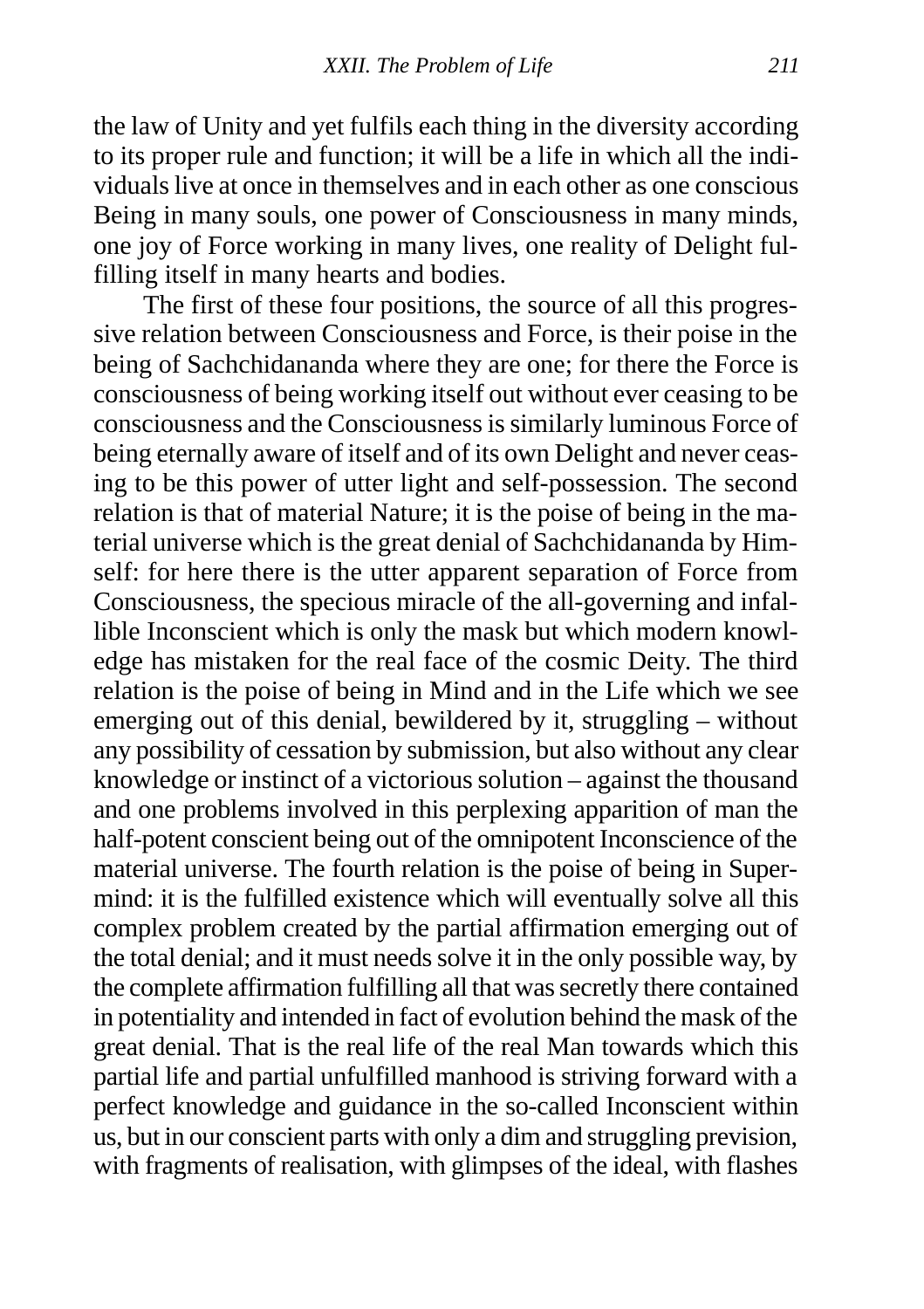of revelation and inspiration in the poet and the prophet, the seer and the transcendentalist, the mystic and the thinker, the great intellects and the great souls of humanity.

From the data we have now before us we can see that the difficulties which arise from the imperfect poise of Consciousness and Force in man in his present status of mind and life are principally three. First, he is aware only of a small part of his own being: his surface mentality, his surface life, his surface physical being is all that he knows and he does not know even all of that; below is the occult surge of his subconscious and his subliminal mind, his subconscious and his subliminal life-impulses, his subconscious corporeality, all that large part of himself which he does not know and cannot govern, but which rather knows and governs him. For, existence and consciousness and force being one, we can only have some real power over so much of our existence as we are identified with by self-awareness; the rest must be governed by its own consciousness which is subliminal to our surface mind and life and body. And yet, the two being one movement and not two separate movements, the larger and more potent part of ourselves must govern and determine in the mass the smaller and less powerful; therefore we are governed by the subconscient and subliminal even in our conscious existence and in our very self-mastery and self-direction we are only instruments of what seems to us the Inconscient within us.

This is what the old wisdom meant when it said that man imagines himself to be the doer of the work by his free will, but in reality Nature determines all his works and even the wise are compelled to follow their own Nature. But since Nature is the creative force of consciousness of the Being within us who is masked by His own inverse movement and apparent denial of Himself, they called that inverse creative movement of His consciousness the Maya or Illusion-power of the Lord and said that all existences are turned as upon a machine through His Maya by the Lord seated within the heart of all existences. It is evident then that only by man so far exceeding mind as to become one in self-awareness with the Lord can he become master of his own being. And since this is not possible in the inconscience or in the subconscient itself, since profit cannot come by plunging down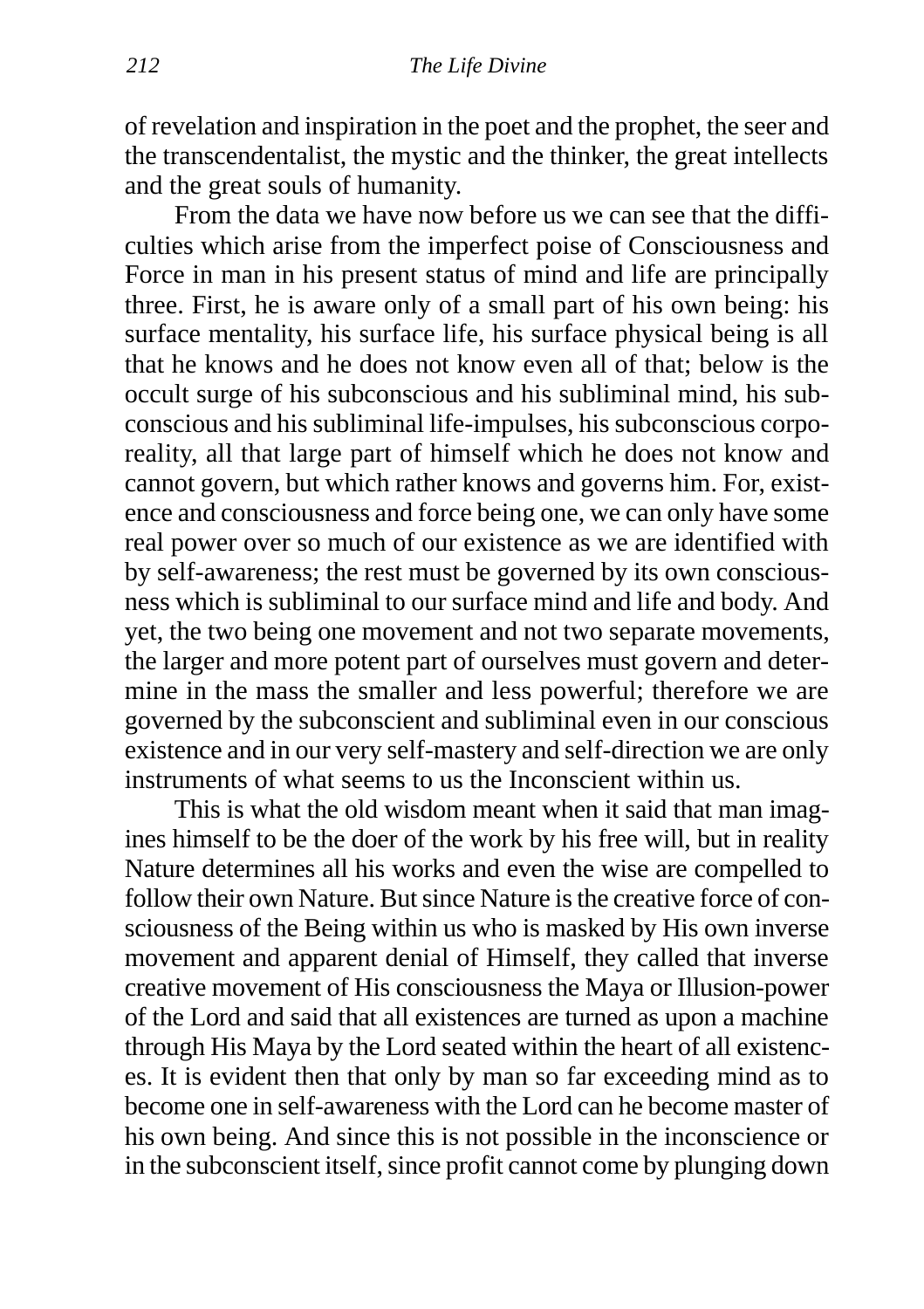into our depths back towards the Inconscient, it can only be by going inward where the Lord is seated and by ascending into that which is still superconscient to us, into the Supermind, that this unity can be wholly established. For there in the higher and divine Maya is the conscious knowledge, in its law and truth, of that which works in the subconscient by the lower Maya under the conditions of the Denial which seeks to become the Affirmation. For this lower Nature works out what is willed and known in that higher Nature. The Illusion-Power of the divine knowledge in the world which creates appearances is governed by the Truth-Power of the same knowledge which knows the truth behind the appearances and keeps ready for us the Affirmation towards which they are working. The partial and apparent Man here will find there the perfect and real Man capable of an entirely self-aware being by his full unity with that Self-existent who is the omniscient lord of His own cosmic evolution and procession.

The second difficulty is that man is separated in his mind, his life, his body from the universal and therefore, even as he does not know himself, is equally and even more incapable of knowing his fellow-creatures. He forms by inferences, theories, observations and a certain imperfect capacity of sympathy a rough mental construction about them; but this is not knowledge. Knowledge can only come by conscious identity, for that is the only true knowledge,– existence aware of itself. We know what we are so far as we are consciously aware of ourself, the rest is hidden; so also we can come really to know that with which we become one in our consciousness, but only so far as we can become one with it. If the means of knowledge are indirect and imperfect, the knowledge attained will also be indirect and imperfect. It will enable us to work out with a certain precarious clumsiness but still perfectly enough from our mental standpoint certain limited practical aims, necessities, conveniences, a certain imperfect and insecure harmony of our relations with that which we know; but only by a conscious unity with it can we arrive at a perfect relation. Therefore we must arrive at a conscious unity with our fellow-beings and not merely at the sympathy created by love or the understanding created by mental knowledge, which will always be the knowledge of their superfi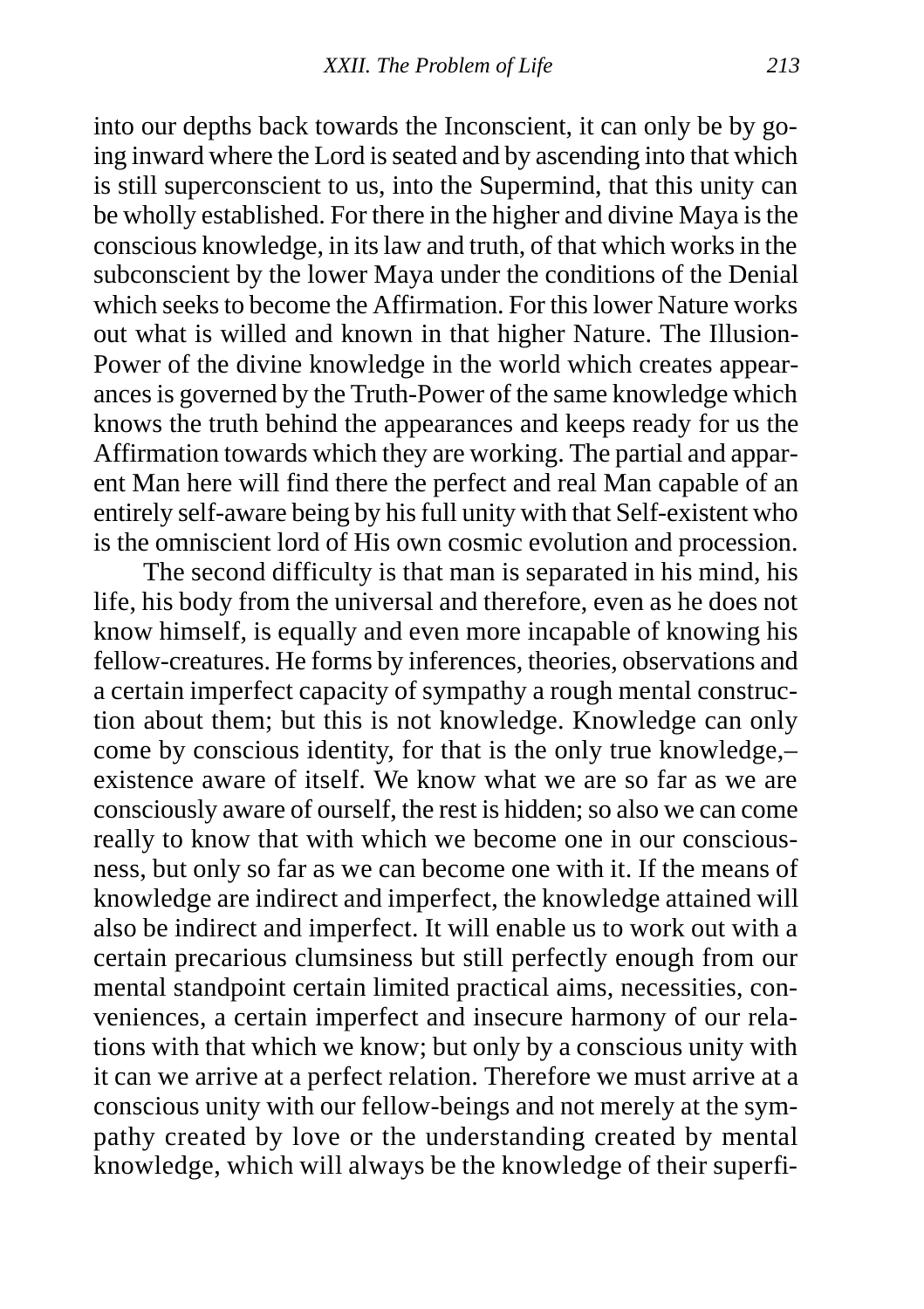cial existence and therefore imperfect in itself and subject to denial and frustration by the uprush of the unknown and unmastered from the subconscient or the subliminal in them and us. But this conscious oneness can only be established by entering into that in which we are one with them, the universal; and the fullness of the universal exists consciently only in that which is superconscient to us, in the Supermind: for here in our normal being the greater part of it is subconscient and therefore in this normal poise of mind, life and body it cannot be possessed. The lower conscious nature is bound down to ego in all its activities, chained triply to the stake of differentiated individuality. The Supermind alone commands unity in diversity.

The third difficulty is the division between force and consciousness in the evolutionary existence. There is, first, the division which has been created by the evolution itself in its three successive formations of Matter, Life and Mind, each with its own law of working. The Life is at war with the body; it attempts to force it to satisfy life's desires, impulses, satisfactions and demands from its limited capacity what could only be possible to an immortal and divine body; and the body, enslaved and tyrannised over, suffers and is in constant dumb revolt against the demands made upon it by the Life. The Mind is at war with both: sometimes it helps the Life against the Body, sometimes restrains the vital urge and seeks to protect the corporeal frame from life's desires, passions and overdriving energies; it also seeks to possess the Life and turn its energy to the mind's own ends, to the utmost joys of the mind's own activity, to the satisfaction of mental, aesthetic, emotional aims and their fulfilment in human existence; and the Life too finds itself enslaved and misused and is in frequent insurrection against the ignorant half-wise tyrant seated above it. This is the war of our members which the mind cannot satisfactorily resolve because it has to deal with a problem insoluble to it, the aspiration of an immortal being in a mortal life and body. It can only arrive at a long succession of compromises or end in an abandonment of the problem either by submission with the materialist to the mortality of our apparent being or with the ascetic and the religionist by the rejection and condemnation of the earthly life and withdrawal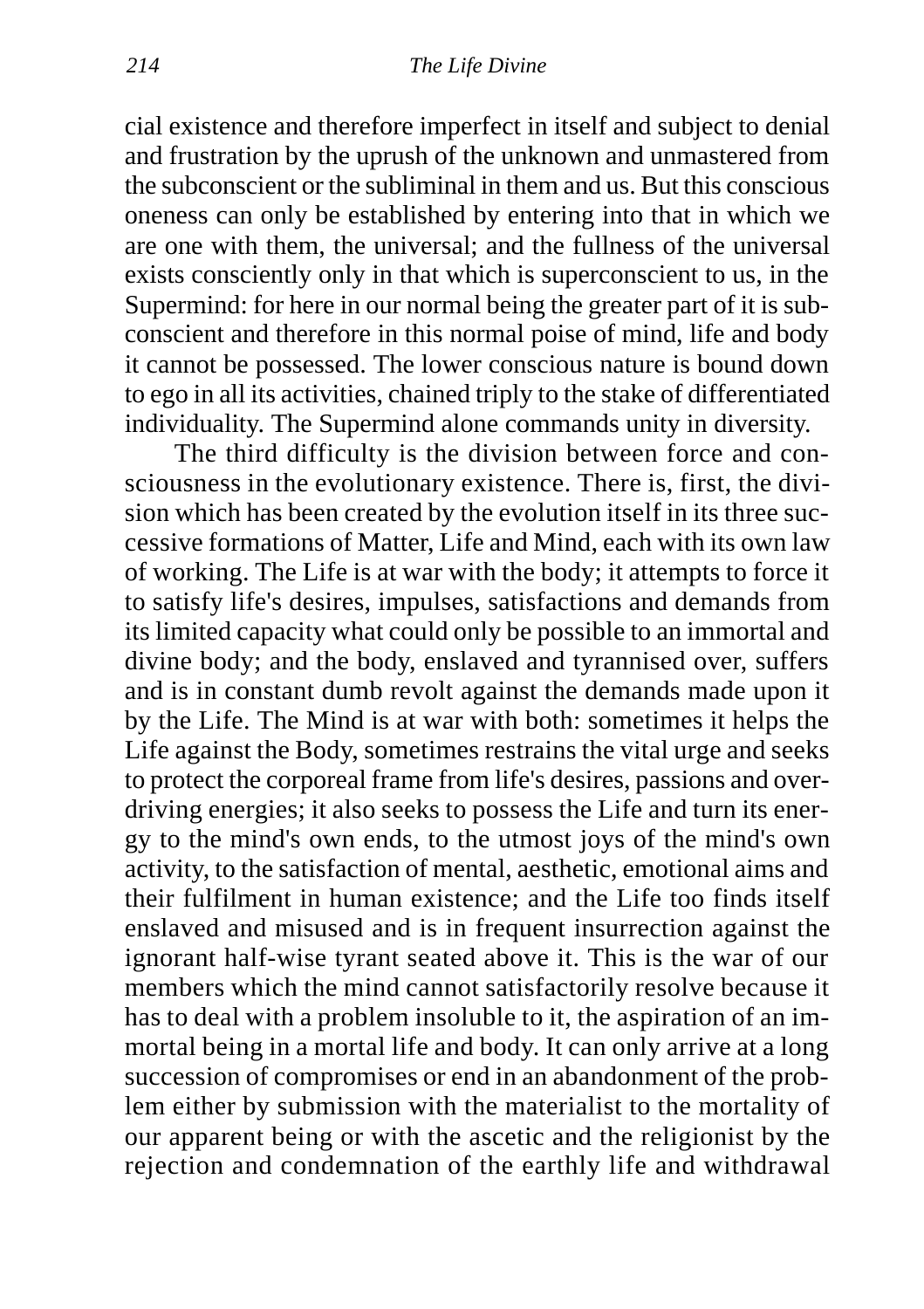to happier and easier fields of existence. But the true solution lies in finding the principle beyond Mind of which Immortality is the law and in conquering by it the mortality of our existence.

But there is also that fundamental division within between force of Nature and the conscious being which is the original cause of this incapacity. Not only is there a division between the mental, the vital and the physical being, but each of them is also divided against itself. The capacity of the body is less than the capacity of the instinctive soul or conscious being, the physical Purusha within it, the capacity of the vital force less than the capacity of the impulsive soul, the vital conscious being or Purusha within it, the capacity of the mental energy less than the capacity of the intellectual and emotional soul, the mental Purusha within it. For the soul is the inner consciousness which aspires to its own complete self-realisation and therefore always exceeds the individual formation of the moment, and the Force which has taken its poise in the formation is always pushed by its soul to that which is abnormal to the poise, transcendent of it; thus constantly pushed it has much trouble in answering, more in evolving from the present to a greater capacity. In trying to fulfil the demands of this triple soul it is distracted and driven to set instinct against instinct, impulse against impulse, emotion against emotion, idea against idea, satisfying this, denying that, then repenting and returning on what it has done, adjusting, compensating, readjusting ad infinitum, but not arriving at any principle of unity. And in the mind again the conscious-power that should harmonise and unite is not only limited in its knowledge and in its will, but the knowledge and the will are disparate and often at discord. The principle of unity is above in the Supermind: for there alone is the conscious unity of all diversities; there alone will and knowledge are equal and in perfect harmony; there alone Consciousness and Force arrive at their divine equation.

Man, in proportion as he develops into a self-conscious and truly thinking being, becomes acutely aware of all this discord and disparateness in his parts and he seeks to arrive at a harmony of his mind, life and body, a harmony of his knowledge and will and emotion, a harmony of all his members. Sometimes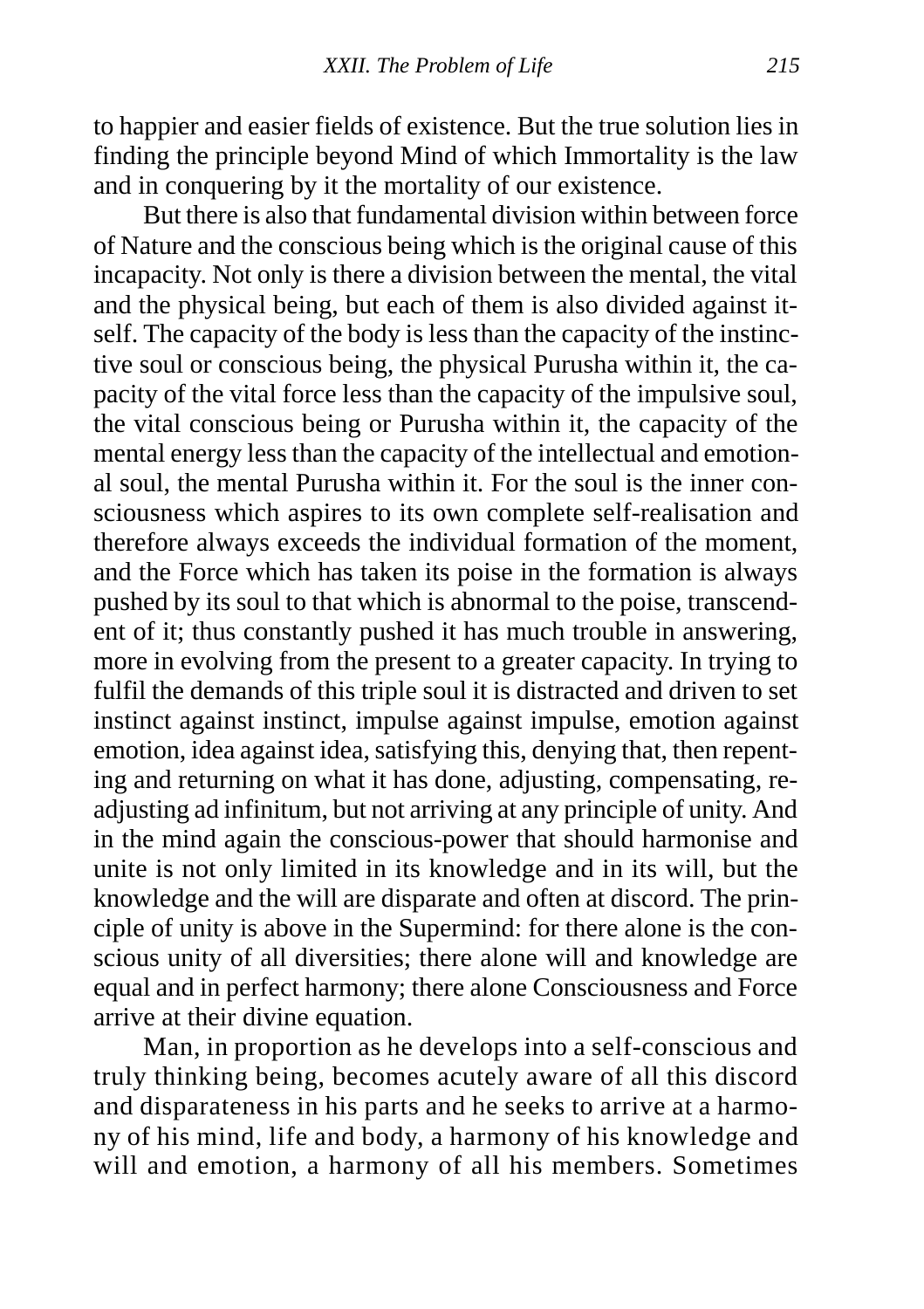this desire stops short at the attainment of a workable compromise which will bring with it a relative peace; but compromise can only be a halt on the way, since the Deity within will not be satisfied eventually with less than a perfect harmony combining in itself the integral development of our many-sided potentialities. Less than this would be an evasion of the problem, not its solution, or else only a temporary solution provided as a resting-place for the soul in its continual self-enlargement and ascension. Such a perfect harmony would demand as essential terms a perfect mentality, a perfect play of vital force, a perfect physical existence. But where in the radically imperfect shall we find the principle and power of perfection? Mind rooted in division and limitation cannot provide it to us nor can life and the body which are the energy and the frame of dividing and limiting mind. The principle and power of perfection are there in the subconscient but wrapped up in the tegument or veil of the lower Maya, a mute premonition emerging as an unrealised ideal; in the superconscient they await open, eternally realised, but still separated from us by the veil of our self-ignorance. It is above, then, and not either in our present poise nor below it that we must seek for the reconciling power and knowledge.

Equally, man, as he develops, becomes acutely aware of the discord and ignorance that governs his relations with the world, acutely intolerant of it, more and more set upon finding a principle of harmony, peace, joy and unity. This too can only come to him from above. For only by developing a mind which shall have knowledge of the mind of others as of itself, free from our mutual ignorance and misunderstanding, a will that feels and makes itself one with the will of others, an emotional heart that contains the emotions of others as its own, a life-force that senses the energies of others and accepts them for its own and seeks to fulfil them as its own, and a body that is not a wall of imprisonment and defence against the world, but all this under the law of a Light and Truth that shall transcend the aberrations and errors, the much sin and falsehood of our and others' minds, wills, emotions, life-energies,– only so can the life of man spiritually and practically become one with that of his fellow-beings and the individual recover his own universal self. The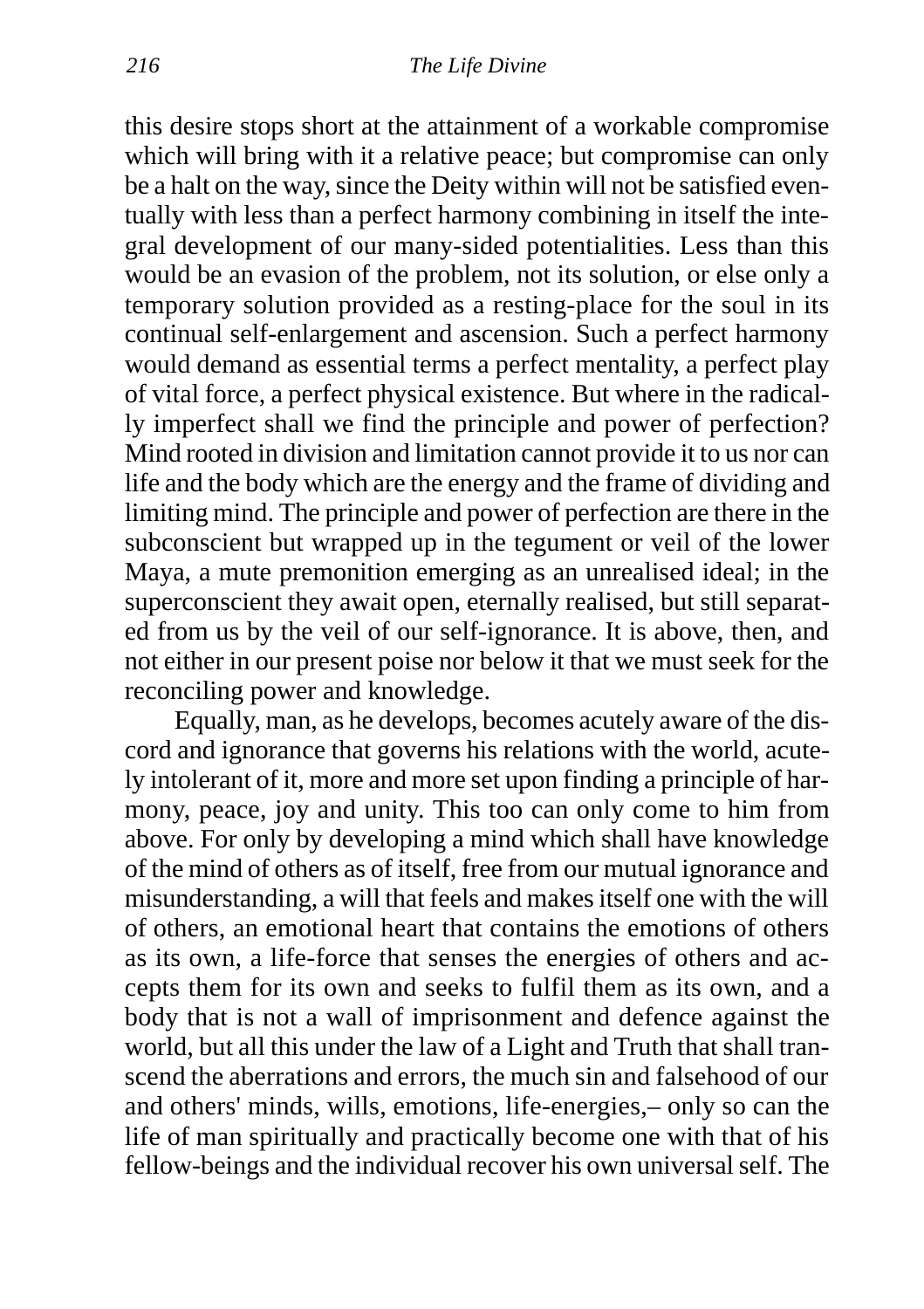subconscient has this life of the All and the superconscient has it, but under conditions which necessitate our motion upwards. For not towards the Godhead concealed in the "inconscient ocean where darkness is wrapped within darkness",<sup>1</sup> but towards the Godhead seated in the sea of eternal light, $2$  in the highest ether of our being, is the original impetus which has carried upward the evolving soul to the type of our humanity.

Unless therefore the race is to fall by the wayside and leave the victory to other and new creations of the eager travailing Mother, it must aspire to this ascent, conducted indeed through love, mental illumination and the vital urge to possession and self-giving, but leading beyond to the supramental unity which transcends and fulfils them; in the founding of human life upon the supramental realisation of conscious unity with the One and with all in our being and in all its members humanity must seek its final good and salvation. And this is what we have described as the fourth status of Life in its ascent towards the Godhead.

<sup>1</sup> *Rig Veda,* X. 129. 3.

<sup>2</sup> The Waters which are in the realm of light above the Sun and those which abide below. – *Rig Veda*, III. 22. 3.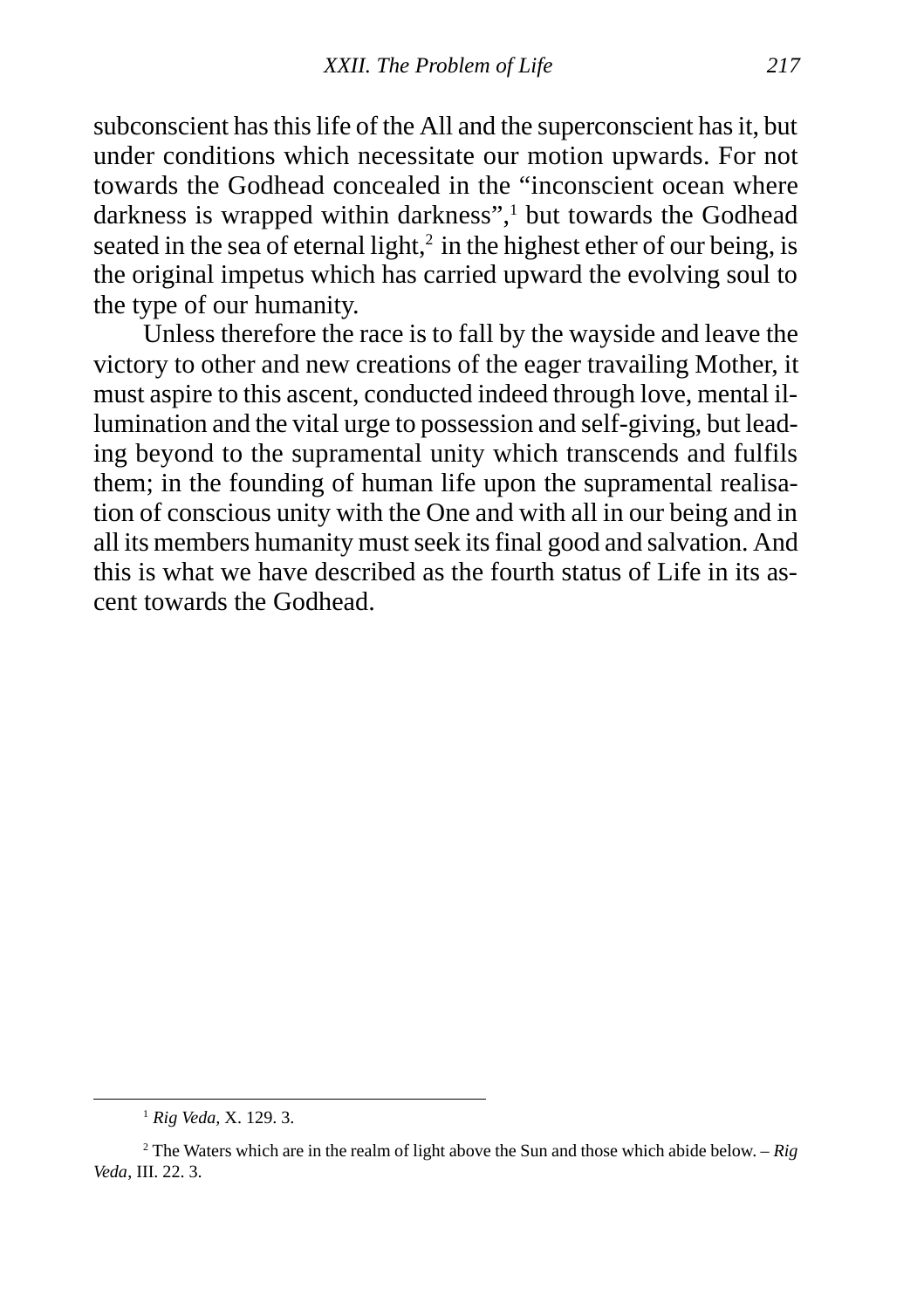## **Chapter XXIII The Double Soul in Man**

The Purusha, the inner Self, no larger than the size of a man's thumb.

*Katha Upanishad.1 Swetaswatara Upanishad.2*

He who knows this Self who is the eater of the honey of existence and the lord of what is and shall be, has thenceforward no shrinking.

*Katha Upanishad.3*

Whence shall he have grief, how shall he be deluded who sees everywhere the Oneness?

*Isha Upanishad.4*

He who has found the bliss of the Eternal has no fear from any quarter.

*Taittiriya Upanishad.5*

The first status of Life we found to be characterised by a dumb inconscient drive or urge, a force of some involved will in the material or atomic existence, not free and possessor of itself or its works or their results, but entirely possessed by the universal movement in which it arises as the obscure unformed seed of individuality. The root of the second status is desire, eager to possess but limited in capacity; the bud of the third is Love which seeks both to possess and be possessed, to receive and to give itself; the fine flower of the fourth, its sign of perfection, we conceive as the pure and full emergence of the original will, the illumined fulfilment of the intermediate desire, the high and deep satisfaction of the conscious interchange of Love by the unification of the state of the possessor and possessed in the divine unity of souls which is the foundation of the supramental existence. If we scrutinise these terms carefully we shall see that they are shapes and stages of the soul's seeking for the individual and universal delight of things; the ascent of Life is in its nature the ascent of the divine Delight in things from its dumb conception in Matter through vicissitudes and opposites

<sup>&</sup>lt;sup>1</sup> II. 1. 12. 13.; II. 3. 17. <sup>2</sup> III. 13. <sup>3</sup> II. 1. 5. <sup>4</sup> Verse 7. <sup>5</sup> II. 9.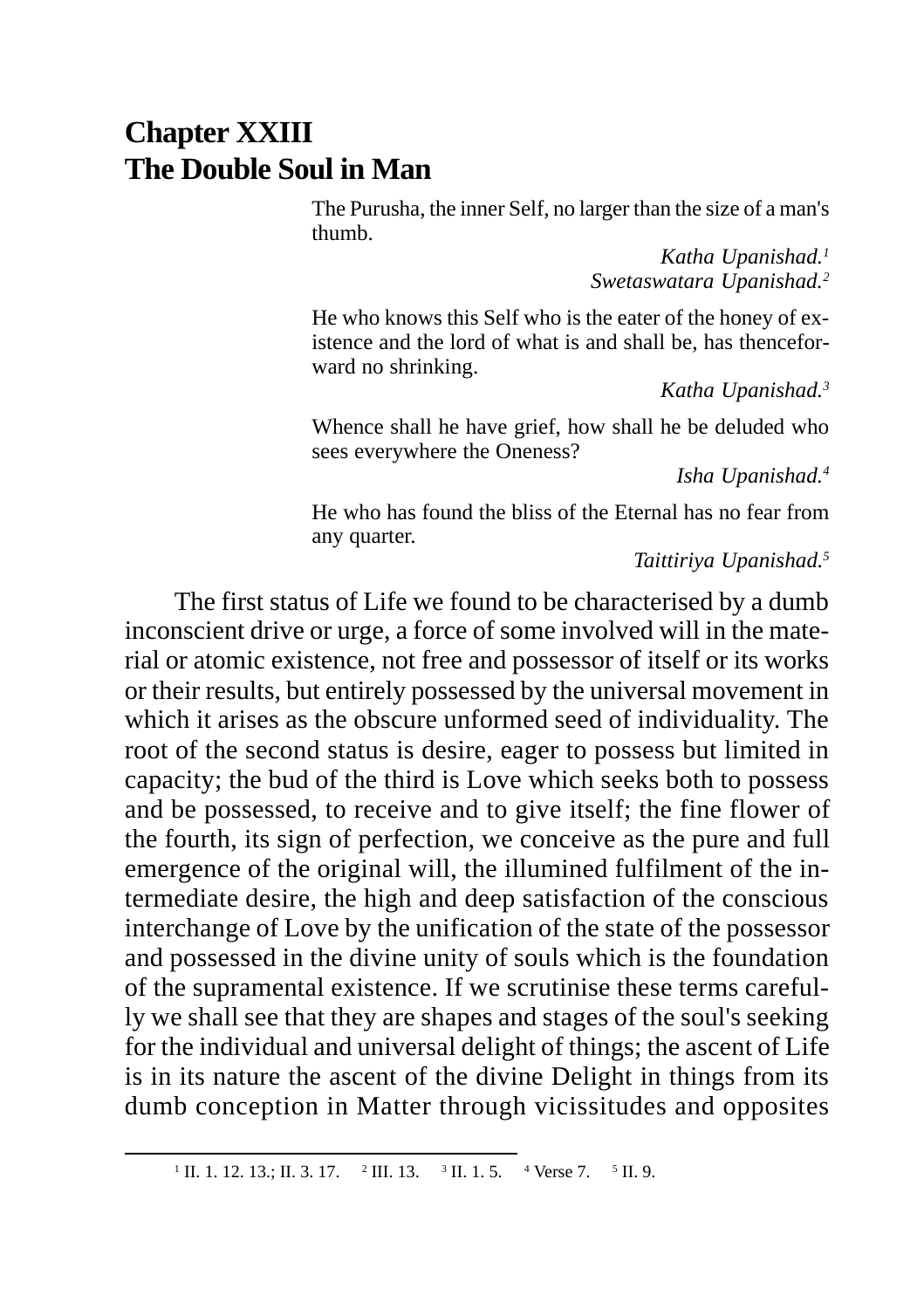to its luminous consummation in Spirit.

The world being what it is, it could not be otherwise. For the world is a masked form of Sachchidananda, and the nature of the consciousness of Sachchidananda and therefore the thing in which His force must always find and achieve itself is divine Bliss, an omnipresent self-delight. Since Life is an energy of His conscious-force, the secret of all its movements must be a hidden delight inherent in all things which is at once cause, motive and object of its activities; and if by reason of egoistic division that delight is missed, if it is held back behind a veil, if it is represented as its own opposite, even as being is masked in death, consciousness figures as the inconscient and force mocks itself with the guise of incapacity, then that which lives cannot be satisfied, cannot either rest from the movement or fulfil the movement except by laying hold on this universal delight which is at once the secret total delight of its own being and the original, all-encompassing, all-informing, all-upholding delight of the transcendent and immanent Sachchidananda. To seek for delight is therefore the fundamental impulse and sense of Life; to find and possess and fulfil it is its whole motive.

But where in us is this principle of Delight? through what term of our being does it manifest and fulfil itself in the action of the cosmos as the principle of Conscious-Force manifests and uses Life for its cosmic term and the principle of Supermind manifests and uses Mind? We have distinguished a fourfold principle of divine Being creative of the universe,– Existence, Conscious-Force, Bliss and Supermind. Supermind, we have seen, is omnipresent in the material cosmos, but veiled; it is behind the actual phenomenon of things and occultly expresses itself there, but uses for effectuation its own subordinate term, Mind. The divine Conscious-Force is omnipresent in the material cosmos, but veiled, operative secretly behind the actual phenomenon of things, and it expresses itself there characteristically through its own subordinate term, Life. And, though we have not yet examined separately the principle of Matter, yet we can already see that the divine All-existence also is omnipresent in the material cosmos, but veiled, hidden behind the actual phenomenon of things, and manifests itself there initially through its own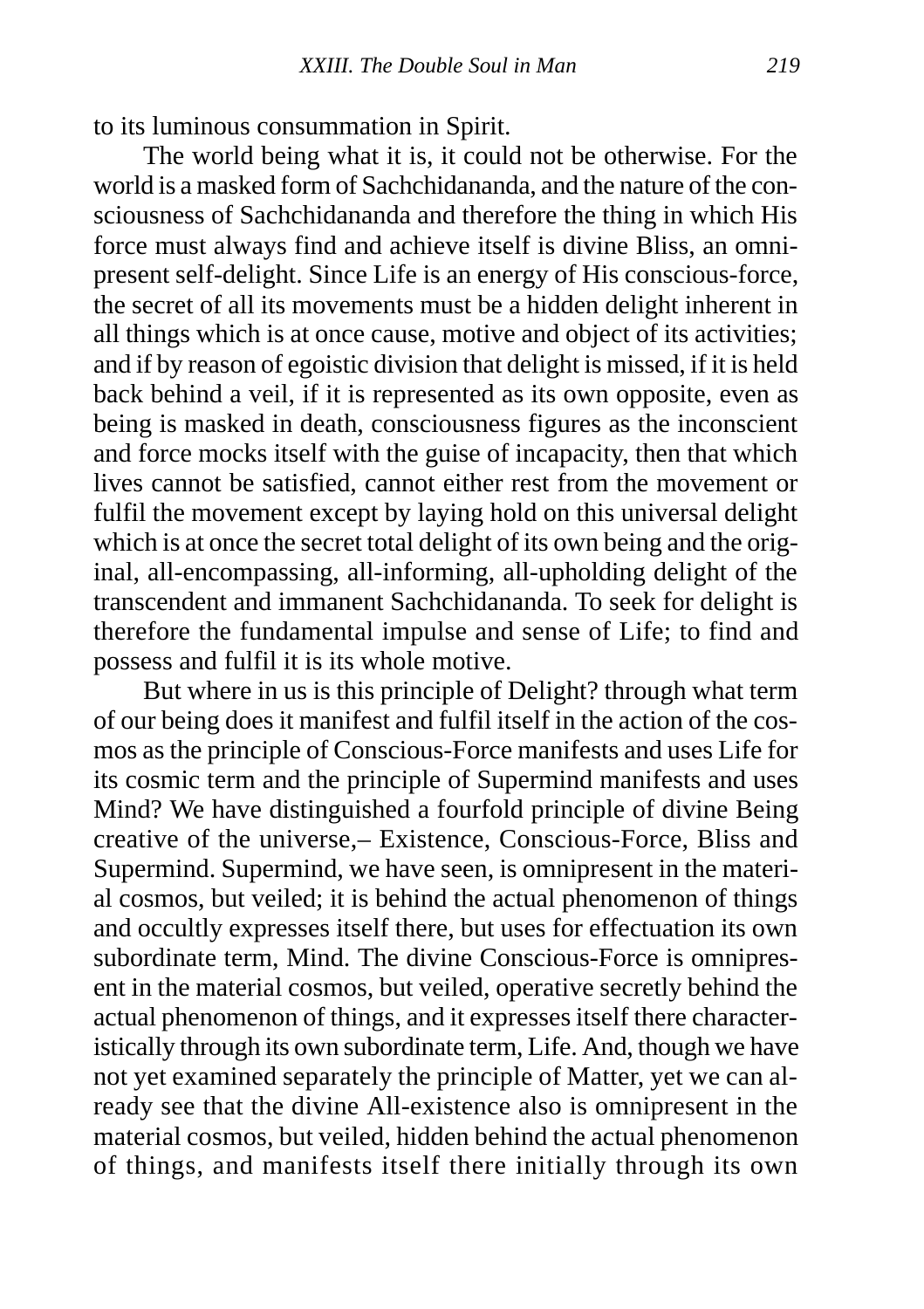subordinate term, Substance, Form of being or Matter. Then, equally, the principle of divine Bliss must be omnipresent in the cosmos, veiled indeed and possessing itself behind the actual phenomenon of things, but still manifested in us through some subordinate principle of its own in which it is hidden and by which it must be found and achieved in the action of the universe.

That term is something in us which we sometimes call in a special sense the soul,– that is to say, the psychic principle which is not the life or the mind, much less the body, but which holds in itself the opening and flowering of the essence of all these to their own peculiar delight of self, to light, to love, to joy and beauty and to a refined purity of being. In fact, however, there is a double soul or psychic term in us, as every other cosmic principle in us is also double. For we have two minds, one the surface mind of our expressed evolutionary ego, the superficial mentality created by us in our emergence out of Matter, another a subliminal mind which is not hampered by our actual mental life and its strict limitations, something large, powerful and luminous, the true mental being behind that superficial form of mental personality which we mistake for ourselves. So also we have two lives, one outer, involved in the physical body, bound by its past evolution in Matter, which lives and was born and will die, the other a subliminal force of life which is not cabined between the narrow boundaries of our physical birth and death, but is our true vital being behind the form of living which we ignorantly take for our real existence. Even in the matter of our being there is this duality; for behind our body we have a subtler material existence which provides the substance not only of our physical but of our vital and mental sheaths and is therefore our real substance supporting this physical form which we erroneously imagine to be the whole body of our spirit. So too we have a double psychic entity in us, the surface desire-soul which works in our vital cravings, our emotions, aesthetic faculty and mental seeking for power, knowledge and happiness, and a subliminal psychic entity, a pure power of light, love, joy and refined essence of being which is our true soul behind the outer form of psychic existence we so often dignify by the name. It is when some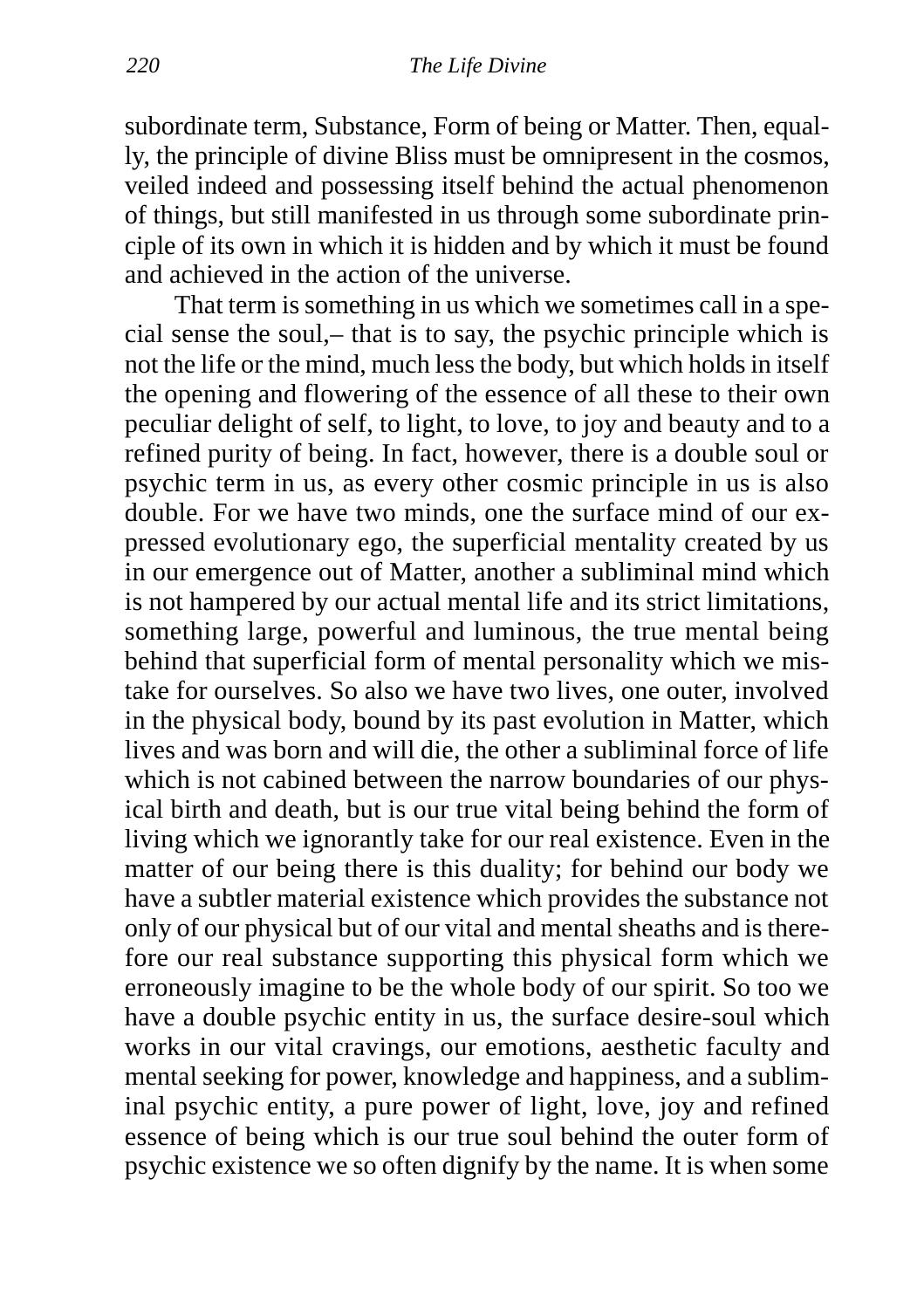reflection of this larger and purer psychic entity comes to the surface that we say of a man, he has a soul, and when it is absent in his outward psychic life that we say of him, he has no soul.

The external forms of our being are those of our small egoistic existence; the subliminal are the formations of our larger true individuality. Therefore are these that concealed part of our being in which our individuality is close to our universality, touches it, is in constant relation and commerce with it. The subliminal mind in us is open to the universal knowledge of the cosmic Mind, the subliminal life in us to the universal force of the cosmic Life, the subliminal physicality in us to the universal force-formation of cosmic Matter; the thick walls which divide from these things our surface mind, life, body and which Nature has to pierce with so much trouble, so imperfectly and by so many skilful-clumsy physical devices, are there, in the subliminal, only a rarefied medium at once of separation and communication. So too is the subliminal soul in us open to the universal delight which the cosmic soul takes in its own existence and in the existence of the myriad souls that represent it and in the operations of mind, life and matter by which Nature lends herself to their play and development; but from this cosmic delight the surface soul is shut off by egoistic walls of great thickness which have indeed gates of penetration, but in their entry through them the touches of the divine cosmic Delight become dwarfed, distorted or have to come in masked as their own opposites.

It follows that in this surface or desire-soul there is no true soul-life, but a psychic deformation and wrong reception of the touch of things. The malady of the world is that the individual cannot find his real soul, and the root-cause of this malady is again that he cannot meet in his embrace of things outward the real soul of the world in which he lives. He seeks to find there the essence of being, the essence of power, the essence of conscious-existence, the essence of delight, but receives instead a crowd of contradictory touches and impressions. If he could find that essence, he would find also the one universal being, power, conscious existence and delight even in this throng of touches and impressions; the contradictions of what seems would be recon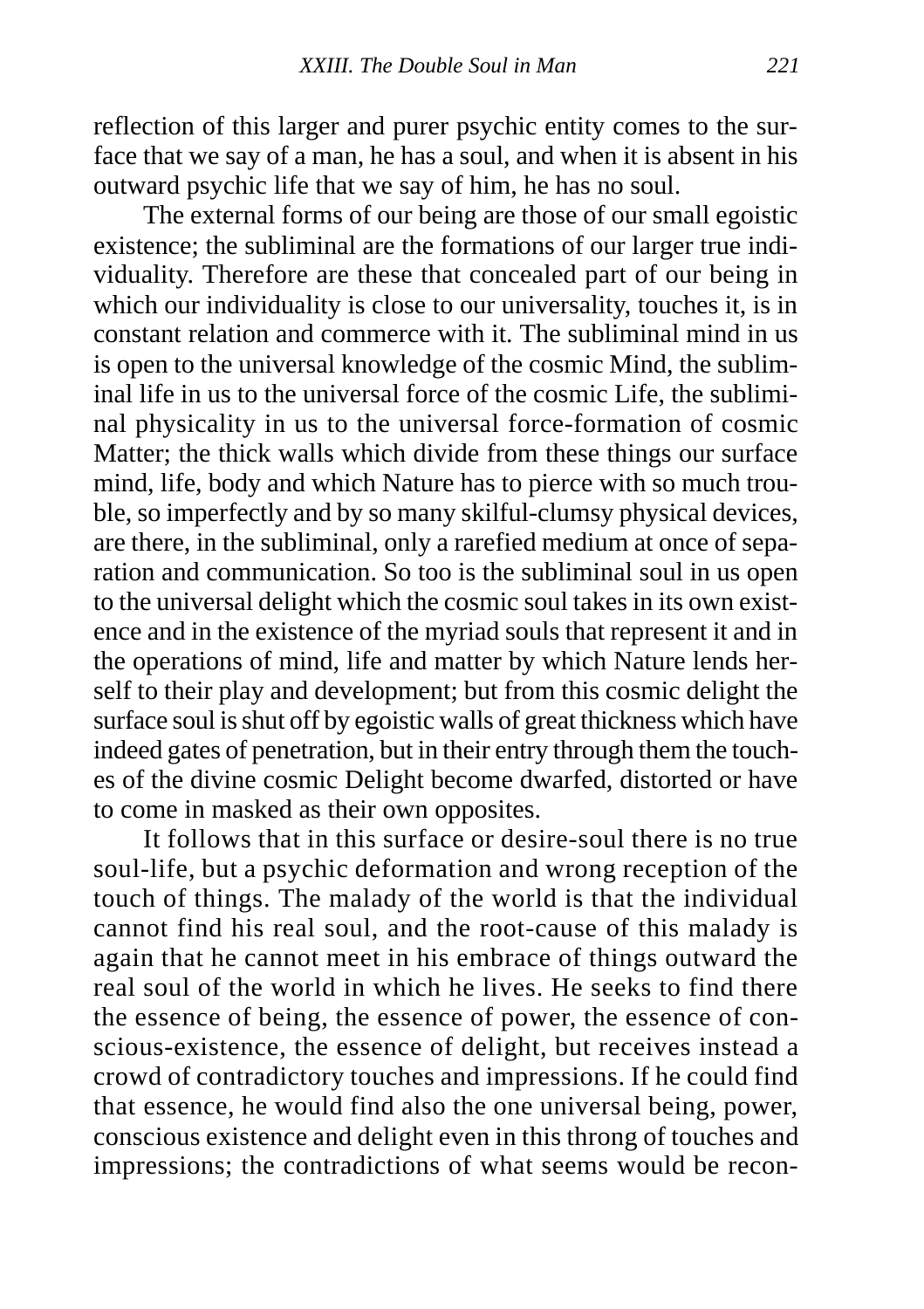ciled in the unity and harmony of the Truth that reaches out to us in these contacts. At the same time he would find his own true soul and through it his self, because the true soul is his self's delegate and his self and the self of the world are one. But this he cannot do because of the egoistic ignorance in the mind of thought, the heart of emotion, the sense which responds to the touch of things not by a courageous and whole-hearted embrace of the world, but by a flux of reachings and shrinkings, cautious approaches or eager rushes and sullen or discontented or panic or angry recoils according as the touch pleases or displeases, comforts or alarms, satisfies or dissatisfies. It is the desire-soul that by its wrong reception of life becomes the cause of a triple misinterpretation of the rasa, the delight in things, so that, instead of figuring the pure essential joy of being, it comes rendered unequally into the three terms of pleasure, pain and indifference.

We have seen, when we considered the Delight of Existence in its relations to the world, that there is no absoluteness or essential validity in our standards of pleasure and pain and indifference, that they are entirely determined by the subjectivity of the receiving consciousness and that the degree of either pleasure and pain can be heightened to a maximum or depressed to a minimum or even effaced entirely in its apparent nature. Pleasure can become pain or pain pleasure because in their secret reality they are the same thing differently reproduced in the sensations and emotions. Indifference is either the inattention of the surface desire-soul in its mind, sensations, emotions and cravings to the rasa of things, or its incapacity to receive and respond to it, or its refusal to give any surface response or, again, its driving and crushing down of the pleasure or the pain by the will into the neutral tint of unacceptance. In all these cases what happens is that either there is a positive refusal or a negative unreadiness or incapacity to render or in any way represent positively on the surface something that is yet subliminally active.

For, as we now know by psychological observation and experiment that the subliminal mind receives and remembers all those touches of things which the surface mind ignores, so also we shall find that the subliminal soul responds to the rasa, or essence in experience, of these things which the surface desire-soul rejects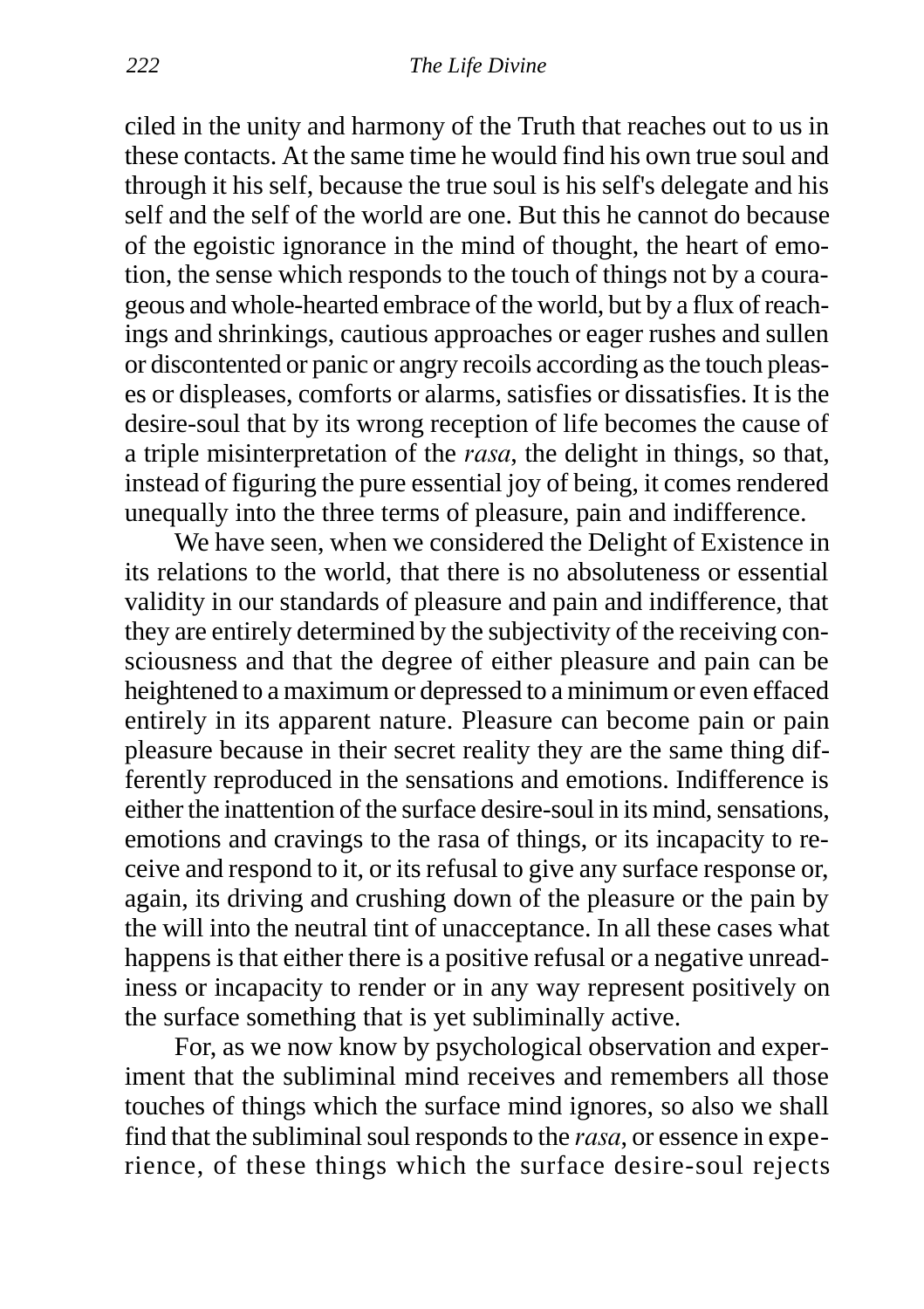by distaste and refusal or ignores by neutral unacceptance. Selfknowledge is impossible unless we go behind our surface existence, which is a mere result of selective outer experiences, an imperfect sounding-board or a hasty, incompetent and fragmentary translation of a little out of the much that we are,– unless we go behind this and send down our plummet into the subconscient and open ourself to the superconscient so as to know their relation to our surface being. For between these three things our existence moves and finds in them its totality. The superconscient in us is one with the self and soul of the world and is not governed by any phenomenal diversity; it possesses therefore the truth of things and the delight of things in their plenitude. The subconscient, so called, $<sup>1</sup>$  in that luminous head of it-</sup> self which we call the subliminal, is, on the contrary, not a true possessor but an instrument of experience; it is not practically one with the soul and self of the world, but it is open to it through its worldexperience. The subliminal soul is conscious inwardly of the rasa of things and has an equal delight in all contacts; it is conscious also of the values and standards of the surface desire-soul and receives on its own surface corresponding touches of pleasure, pain and indifference, but takes an equal delight in all. In other words, our real soul within takes joy of all its experiences, gathers from them strength, pleasure and knowledge, grows by them in its store and its plenty. It is this real soul in us which compels the shrinking desire-mind to bear and even to seek and find a pleasure in what is painful to it, to reject what is pleasant to it, to modify or even reverse its values, to equalise things in indifference or to equalise them in joy, the joy of the variety of existence. And this it does because it is impelled by the universal to develop itself by all kinds of experience so as to grow in Nature. Otherwise, if we lived only by the surface desire-soul, we could no more change or advance than the plant or stone in whose immobility or in whose routine of existence, because life is not superficially conscious, the secret soul of things

<sup>1</sup> The real subconscious is a nether diminished consciousness close to the Inconscient; the subliminal is a consciousness larger than our surface existence. But both belong to the inner realm of our being of which our surface is unaware, so both are jumbled together in our common conception and parlance.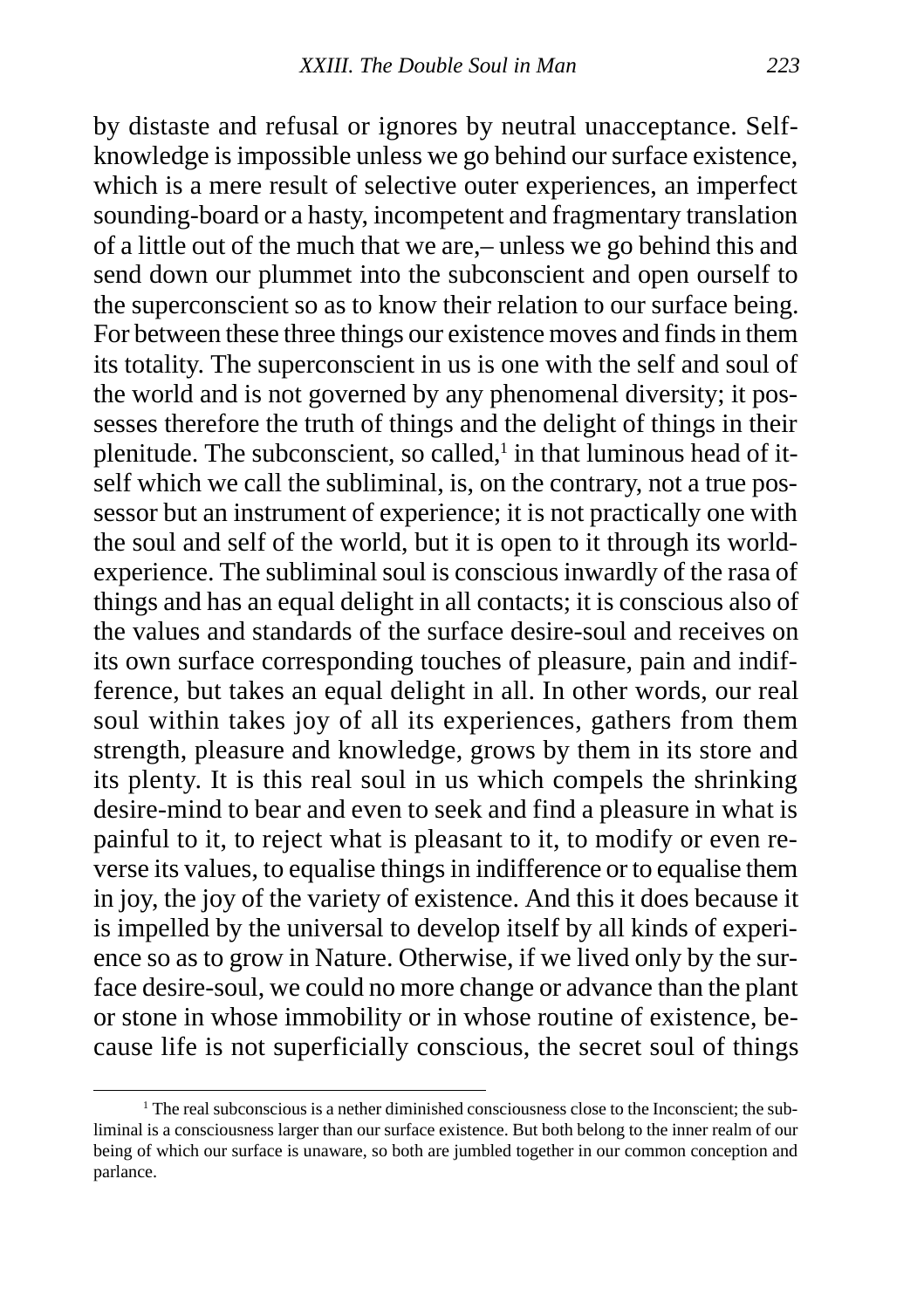has as yet no instrument by which it can rescue the life out of the fixed and narrow gamut into which it is born. The desire-soul left to itself would circle in the same grooves for ever.

In the view of old philosophies pleasure and pain are inseparable like intellectual truth and falsehood and power and incapacity and birth and death; therefore the only possible escape from them would be a total indifference, a blank response to the excitations of the world-self. But a subtler psychological knowledge shows us that this view which is based on the surface facts of existence only, does not really exhaust the possibilities of the problem. It is possible by bringing the real soul to the surface to replace the egoistic standards of pleasure and pain by an equal, an all-embracing personal-impersonal delight. The lover of Nature does this when he takes joy in all the things of Nature universally without admitting repulsion or fear or mere liking and disliking, perceiving beauty in that which seems to others mean and insignificant, bare and savage, terrible and repellent. The artist and the poet do it when they seek the rasa of the universal from the aesthetic emotion or from the physical line or from the mental form of beauty or from the inner sense and power alike of that from which the ordinary man turns away and of that to which he is attached by a sense of pleasure. The seeker of knowledge, the God-lover who finds the object of his love everywhere, the spiritual man, the intellectual, the sensuous, the aesthetic all do this in their own fashion and must do it if they would find embracingly the Knowledge, the Beauty, the Joy or the Divinity which they seek. It is only in the parts where the little ego is usually too strong for us, it is only in our emotional or physical joy and suffering, our pleasure and pain of life, before which the desire-soul in us is utterly weak and cowardly, that the application of the divine principle becomes supremely difficult and seems to many impossible or even monstrous and repellent. Here the ignorance of the ego shrinks from the principle of impersonality which it yet applies without too much difficulty in Science, in Art and even in a certain kind of imperfect spiritual living because there the rule of impersonality does not attack those desires cherished by the surface soul and those values of desire fixed by the surface mind in which our outward life is most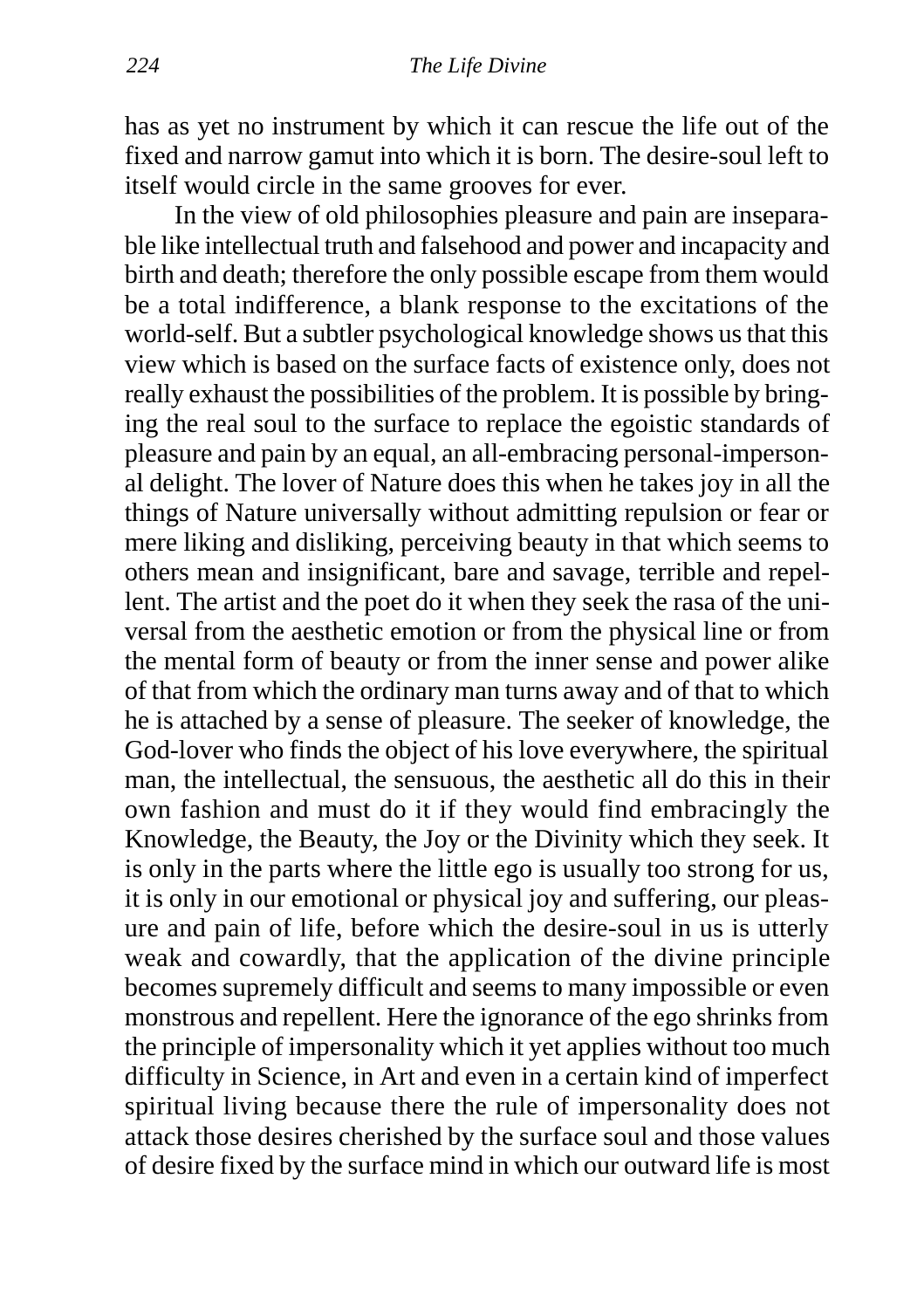vitally interested. In the freer and higher movements there is demanded of us only a limited and specialised equality and impersonality proper to a particular field of consciousness and activity while the egoistic basis of our practical life remains to us; in the lower movements the whole foundation of our life has to be changed in order to make room for impersonality, and this the desire-soul finds impossible.

The true soul secret in us,– subliminal, we have said, but the word is misleading, for this presence is not situated below the threshold of waking mind, but rather burns in the temple of the inmost heart behind the thick screen of an ignorant mind, life and body, not subliminal but behind the veil,– this veiled psychic entity is the flame of the Godhead always alight within us, inextinguishable even by that dense unconsciousness of any spiritual self within which obscures our outward nature. It is a flame born out of the Divine and, luminous inhabitant of the Ignorance, grows in it till it is able to turn it towards the Knowledge. It is the concealed Witness and Control, the hidden Guide, the Daemon of Socrates, the inner light or inner voice of the mystic. It is that which endures and is imperishable in us from birth to birth, untouched by death, decay or corruption, an indestructible spark of the Divine. Not the unborn Self or Atman, for the Self even in presiding over the existence of the individual is aware always of its universality and transcendence, it is yet its deputy in the forms of Nature, the individual soul, *caitya purusa*, supporting mind, life and body, standing behind the mental, the vital, the subtle-physical being in us and watching and profiting by their development and experience. These other person-powers in man, these beings of his being, are also veiled in their true entity, but they put forward temporary personalities which compose our outer individuality and whose combined superficial action and appearance of status we call ourselves: this inmost entity also, taking form in us as the psychic Person, puts forward a psychic personality which changes, grows, develops from life to life; for this is the traveller between birth and death and between death and birth, our nature parts are only its manifold and changing vesture. The psychic being can at first exercise only a concealed and partial and indirect action through the mind, the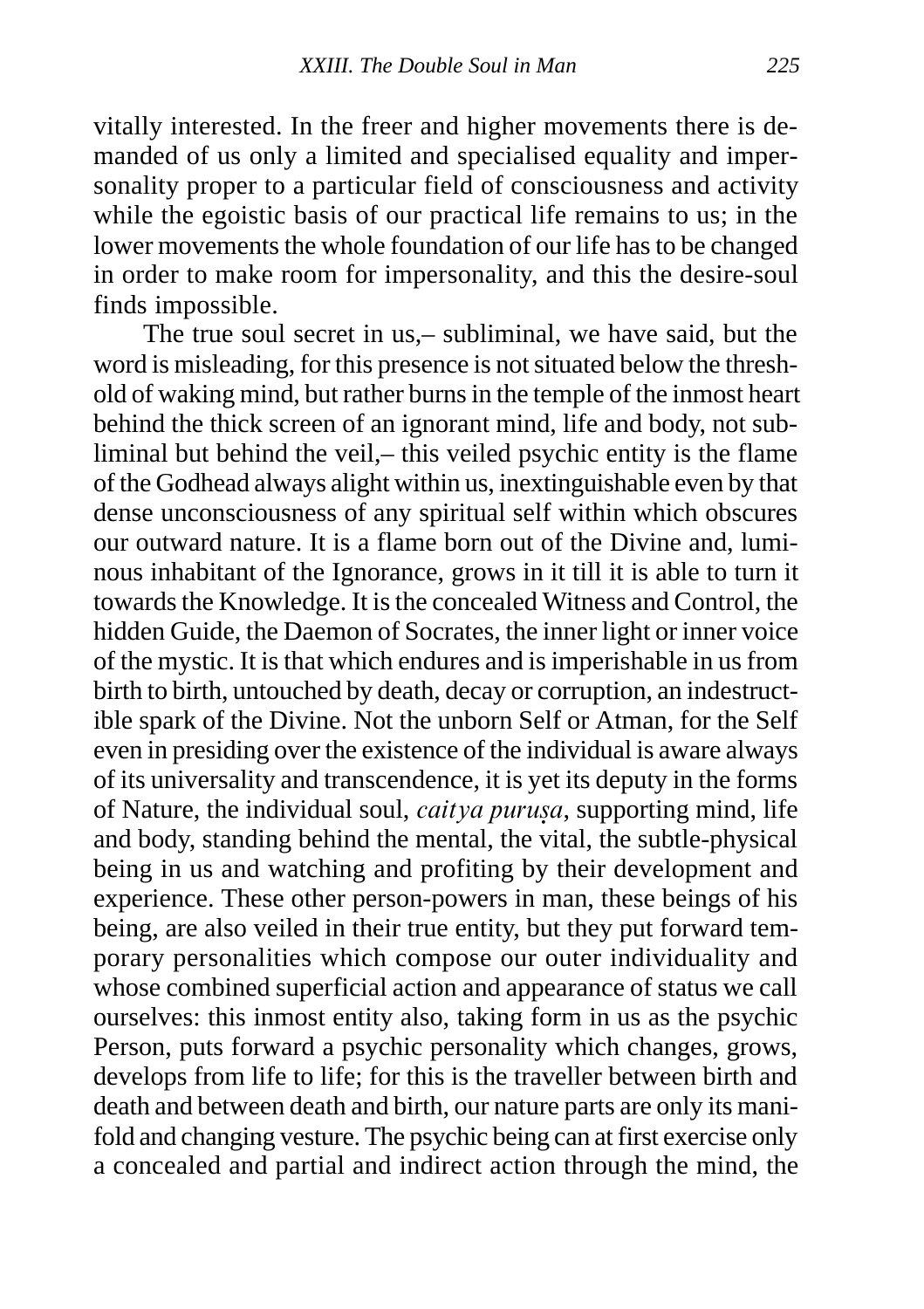life and the body, since it is these parts of Nature that have to be developed as its instruments of self-expression, and it is long confined by their evolution. Missioned to lead man in the Ignorance towards the light of the Divine Consciousness, it takes the essence of all experience in the Ignorance to form a nucleus of soul-growth in the nature; the rest it turns into material for the future growth of the instruments which it has to use until they are ready to be a luminous instrumentation of the Divine. It is this secret psychic entity which is the true original Conscience in us deeper than the constructed and conventional conscience of the moralist, for it is this which points always towards Truth and Right and Beauty, towards Love and Harmony and all that is a divine possibility in us, and persists till these things become the major need of our nature. It is the psychic personality in us that flowers as the saint, the sage, the seer; when it reaches its full strength, it turns the being towards the Knowledge of Self and the Divine, towards the supreme Truth, the supreme Good, the supreme Beauty, Love and Bliss, the divine heights and largenesses, and opens us to the touch of spiritual sympathy, universality, oneness. On the contrary, where the psychic personality is weak, crude or ill-developed, the finer parts and movements in us are lacking or poor in character and power, even though the mind may be forceful and brilliant, the heart of vital emotions hard and strong and masterful, the life-force dominant and successful, the bodily existence rich and fortunate and an apparent lord and victor. It is then the outer desire-soul, the pseudo-psychic entity, that reigns and we mistake its misinterpretations of psychic suggestion and aspiration, its ideas and ideals, its desires and yearnings for true soul-stuff and wealth of spiritual experience.<sup>1</sup> If the secret psychic Person can come

<sup>&</sup>lt;sup>1</sup> The word "psychic" in our ordinary parlance is more often used in reference to this desiresoul than to the true psychic. It is used still more loosely of psychological and other phenomena of an abnormal or supernormal character which are really connected with the inner mind, inner vital, subtle physical being subliminal in us and are not at all direct operations of the psyche. Even such phenomena as materialisation and dematerialisation are included, though, if established, they evidently are not soul-action and would not shed any light upon the nature or existence of the psychic entity, but would rather be an abnormal action of an occult subtle physical energy intervening in the ordinary status of the gross body of things, reducing it to its own subtle condition and again reconstituting it in the terms of gross matter.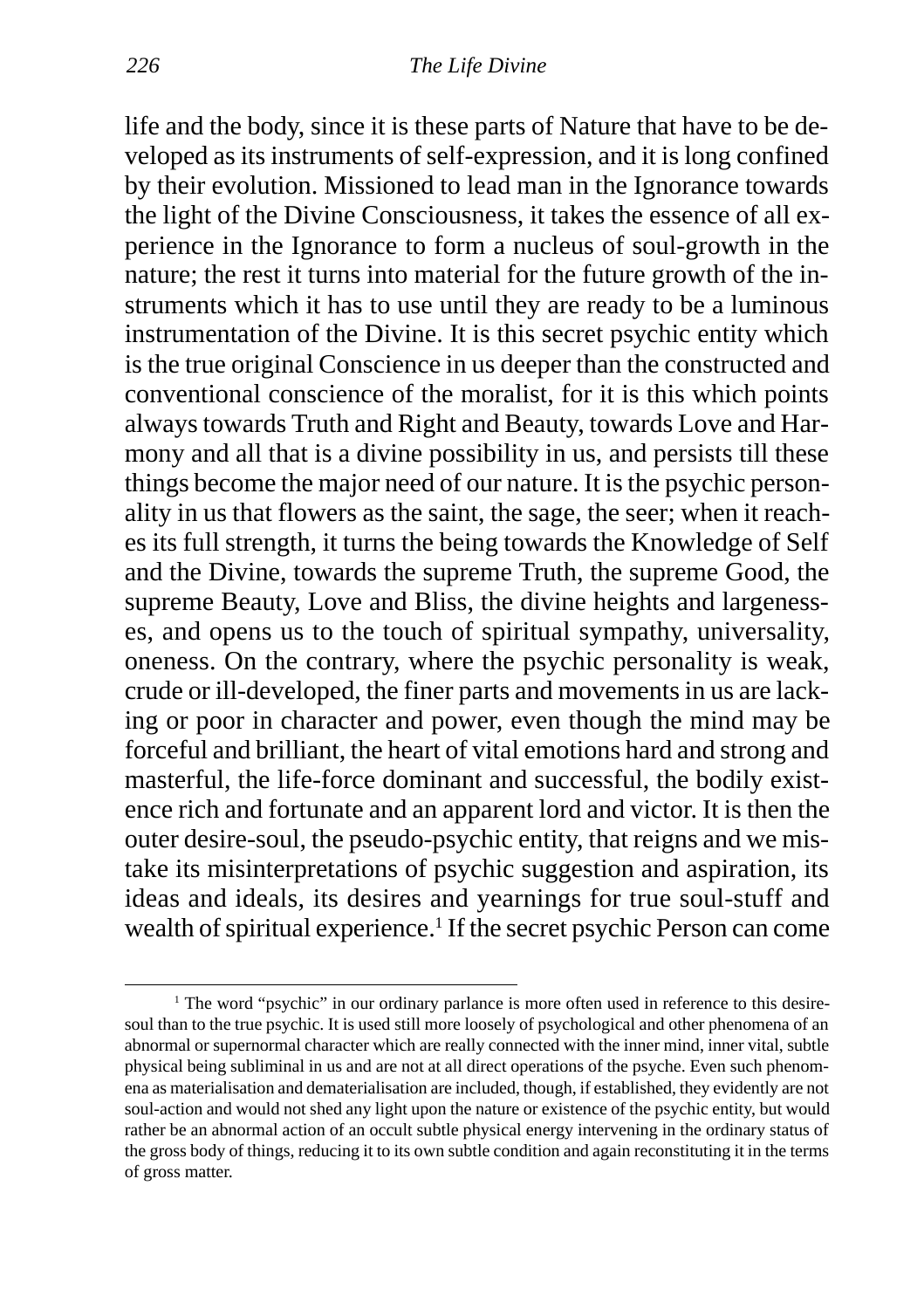forward into the front and, replacing the desire-soul, govern overtly and entirely and not only partially and from behind the veil this outer nature of mind, life and body, then these can be cast into soul images of what is true, right and beautiful and in the end the whole nature can be turned towards the real aim of life, the supreme victory, the ascent into spiritual existence.

But it might seem then that by bringing this psychic entity, this true soul in us, into the front and giving it there the lead and rule we shall gain all the fulfilment of our natural being that we can seek for and open also the gates of the kingdom of the Spirit. And it might well be reasoned that there is no need for any intervention of a superior Truth-Consciousness or principle of Supermind to help us to attain to the divine status or the divine perfection. Yet, although the psychic transformation is one necessary condition of the total transformation of our existence, it is not all that is needed for the largest spiritual change. In the first place, since this is the individual soul in Nature, it can open to the hidden diviner ranges of our being and receive and reflect their light and power and experience, but another, a spiritual transformation from above is needed for us to possess our self in its universality and transcendence. By itself the psychic being at a certain stage might be content to create a formation of truth, good and beauty and make that its station; at a farther stage it might become passively subject to the world-self, a mirror of the universal existence, consciousness, power, delight, but not their full participant or possessor. Although more nearly and thrillingly united to the cosmic consciousness in knowledge, emotion and even appreciation through the senses, it might become purely recipient and passive, remote from mastery and action in the world; or, one with the static self behind the cosmos, but separate inwardly from the worldmovement, losing its individuality in its Source, it might return to that Source and have neither the will nor the power any further for that which was its ultimate mission here, to lead the nature also towards its divine realisation. For the psychic being came into Nature from the Self, the Divine, and it can turn back from Nature to the silent Divine through the silence of the Self and a supreme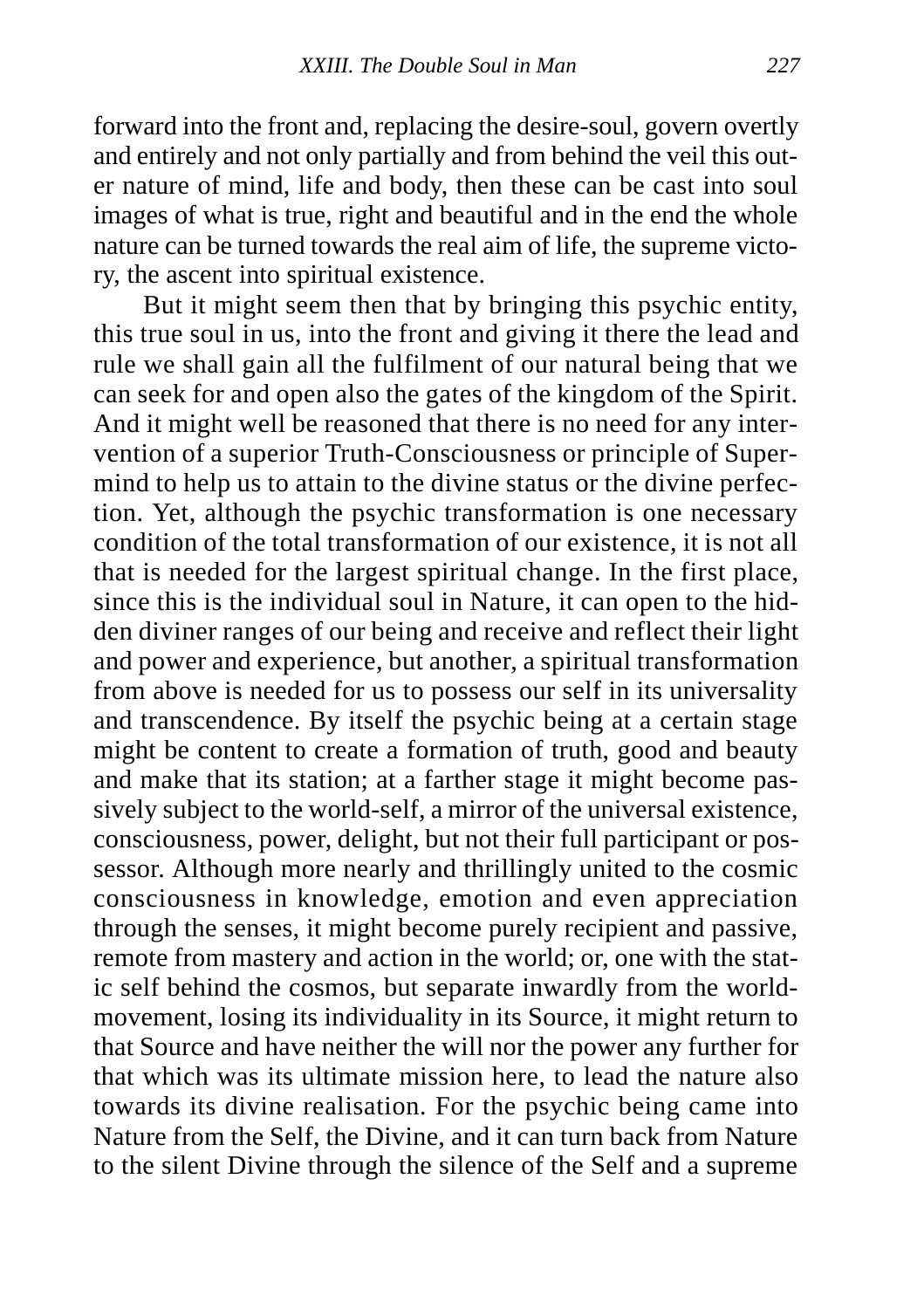spiritual immobility. Again, an eternal portion of the Divine,<sup>1</sup> this part is by the law of the Infinite inseparable from its Divine Whole, this part is indeed itself that Whole, except in its frontal appearance, its frontal separative self-experience; it may awaken to that reality and plunge into it to the apparent extinction or at least the merging of the individual existence. A small nucleus here in the mass of our ignorant Nature, so that it is described in the Upanishad as no bigger than a man's thumb, it can by the spiritual influx enlarge itself and embrace the whole world with the heart and mind in an intimate communion or oneness. Or it may become aware of its eternal Companion and elect to live for ever in His presence, in an imperishable union and oneness as the eternal lover with the eternal Beloved, which of all spiritual experiences is the most intense in beauty and rapture. All these are great and splendid achievements of our spiritual self-finding, but they are not necessarily the last end and entire consummation; more is possible.

For these are achievements of the spiritual mind in man; they are movements of that mind passing beyond itself, but on its own plane, into the splendours of the Spirit. Mind, even at its highest stages far beyond our present mentality, acts yet in its nature by division; it takes the aspects of the Eternal and treats each aspect as if it were the whole truth of the Eternal Being and can find in each its own perfect fulfilment. Even it erects them into opposites and creates a whole range of these opposites, the Silence of the Divine and the divine Dynamis, the immobile Brahman aloof from existence, without qualities, and the active Brahman with qualities, Lord of existence, Being and Becoming, the Divine Person and an impersonal pure Existence; it can then cut itself away from the one and plunge itself into the other as the sole abiding Truth of existence. It can regard the Person as the sole Reality or the Impersonal as alone true; it can regard the Lover as only a means of expression of eternal Love or love as only the self-expression of the Lover; it can see beings as only personal powers of an impersonal Existence or impersonal existence as only a state of the one Being, the Infinite Person. Its spiritual achievement, its road of passage

<sup>1</sup> *Gita*, XV. 7.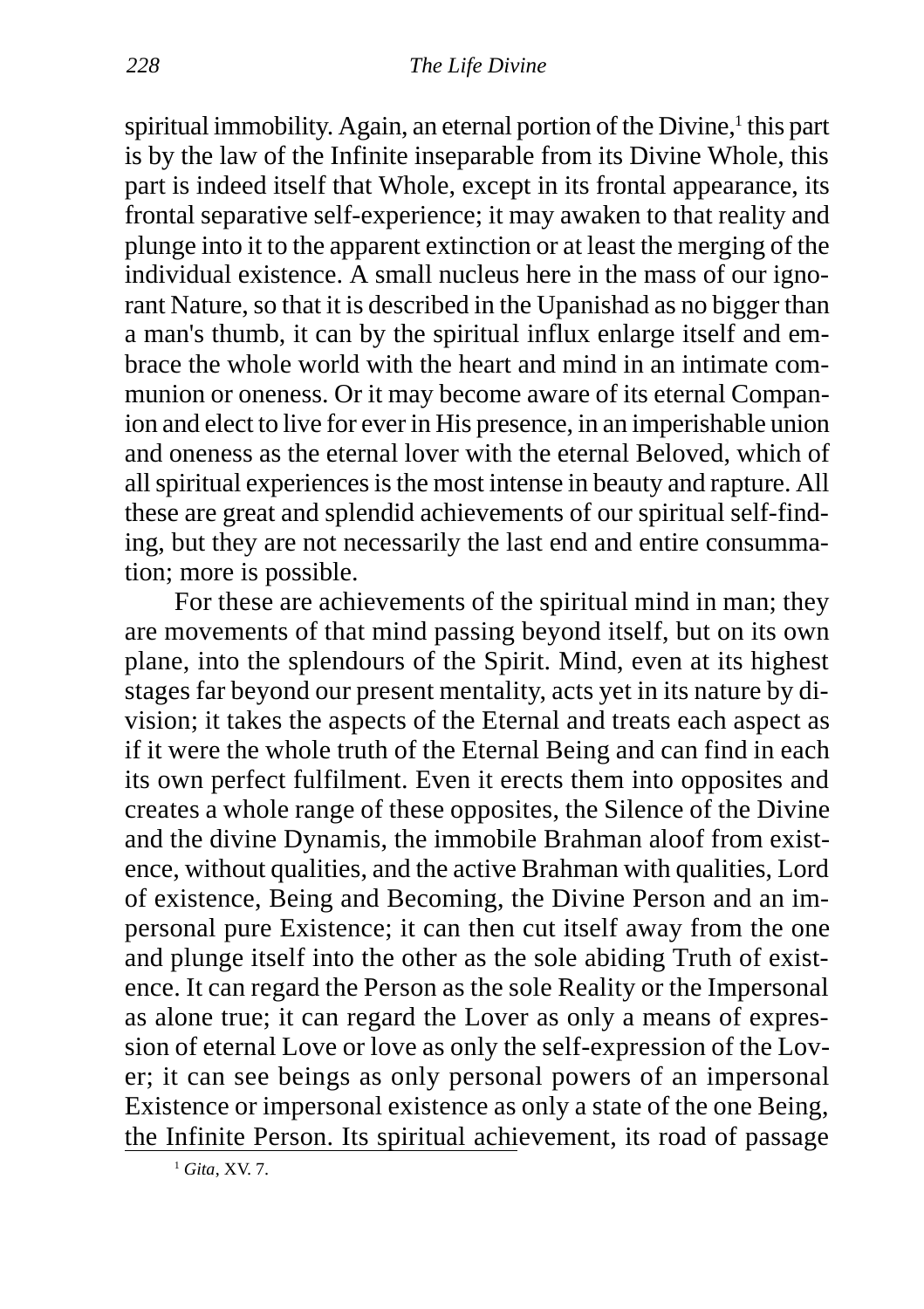to wards the supreme aim will follow these dividing lines. But beyond this movement of spiritual Mind is the higher experience of the Supermind Truth-Consciousness; there these opposites disappear and these partialities are relinquished in the rich totality of a supreme and integral realisation of eternal Being. It is this that is the aim we have conceived, the consummation of our existence here by an ascent to the supramental Truth-Consciousness and its descent into our nature. The psychic transformation after rising into the spiritual change has then to be completed, integralised, exceeded and uplifted by a supramental transformation which lifts it to the summit of the ascending endeavour.

Even as between the other divided and opposed terms of manifested Being, so also a supramental consciousness-energy could alone establish a perfect harmony between these two terms,– apparently opposite only because of the Ignorance,– of spirit status and world dynamism in our embodied existence. In the Ignorance Nature centres the order of her psychological movements, not around the secret spiritual self, but around its substitute, the ego-principle: a certain ego-centrism is the basis on which we bind together our experiences and relations in the midst of the complex contacts, contradictions, dualities, incoherences of the world in which we live; this ego-centrism is our rock of safety against the cosmic and the infinite, our defence. But in our spiritual change we have to forego this defence; ego has to vanish, the person finds itself dissolved into a vast impersonality, and in this impersonality there is at first no key to an ordered dynamism of action. A very usual result is that one is divided into two parts of being, the spiritual within, the natural without; in one there is the divine realisation seated in a perfect inner freedom, but the natural part goes on with the old action of Nature, continues by a mechanical movement of past energies her already transmitted impulse. Even, if there is an entire dissolution of the limited person and the old ego-centric order, the outer nature may become the field of an apparent incoherence, although all within is luminous with the Self. Thus we become outwardly inert and inactive, moved by circumstance or forces but not self-mobile,<sup>1</sup> even though the consciousness is

 $1$  jadavat.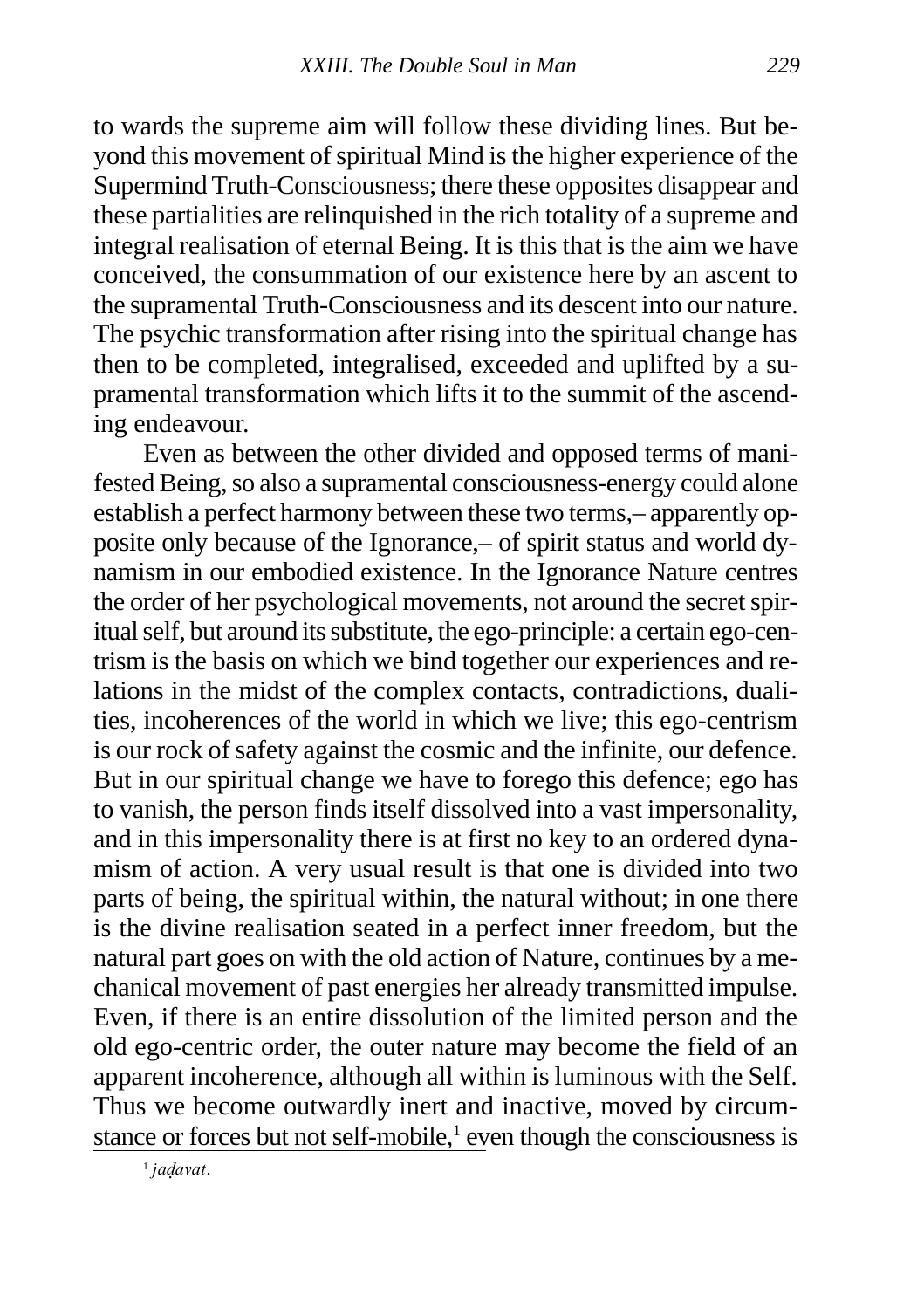enlightened within, or as a child though within is a plenary selfknowledge,<sup>1</sup> or as one inconsequent in thought and impulse though within is an utter calm and serenity, $2$  or as the wild and disordered soul though inwardly there is the purity and poise of the Spirit.<sup>3</sup> Or if there is an ordered dynamism in the outward nature, it may be a continuation of superficial ego-action witnessed but not accepted by the inner being, or a mental dynamism that cannot be perfectly expressive of the inner spiritual realisation; for there is no equipollence between action of mind and status of spirit. Even at the best where there is an intuitive guidance of Light from within, the nature of its expression in dynamism of action must be marked with the imperfections of mind, life and body, a King with incapable ministers, a Knowledge expressed in the values of the Ignorance. Only the descent of the Supermind with its perfect unity of Truth-Knowledge and Truth-Will can establish in the outer as in the inner existence the harmony of the Spirit; for it alone can turn the values of the Ignorance entirely into the values of the Knowledge.

In the fulfilment of our psychic being as in the consummation of our parts of mind and life, it is the relating of it to its divine source, to its correspondent truth in the Supreme Reality, that is the indispensable movement; and, here too as there, it is by the power of the Supermind that it can be done with an integral completeness, an intimacy that becomes an authentic identity; for it is the Supermind which links the higher and the lower hemispheres of the One Existence. In Supermind is the integrating Light, the consummating Force, the wide entry into the supreme Ananda: the psychic being uplifted by that Light and Force can unite itself with the original Delight of existence from which it came: overcoming the dualities of pain and pleasure, delivering from all fear and shrinking the mind, life and body, it can recast the contacts of existence in the world into terms of the Divine Ananda.

 $\frac{1}{2}$  bālavat.

<sup>2</sup> unmattavat.

 $3$  piş $\bar{a}$ cavat.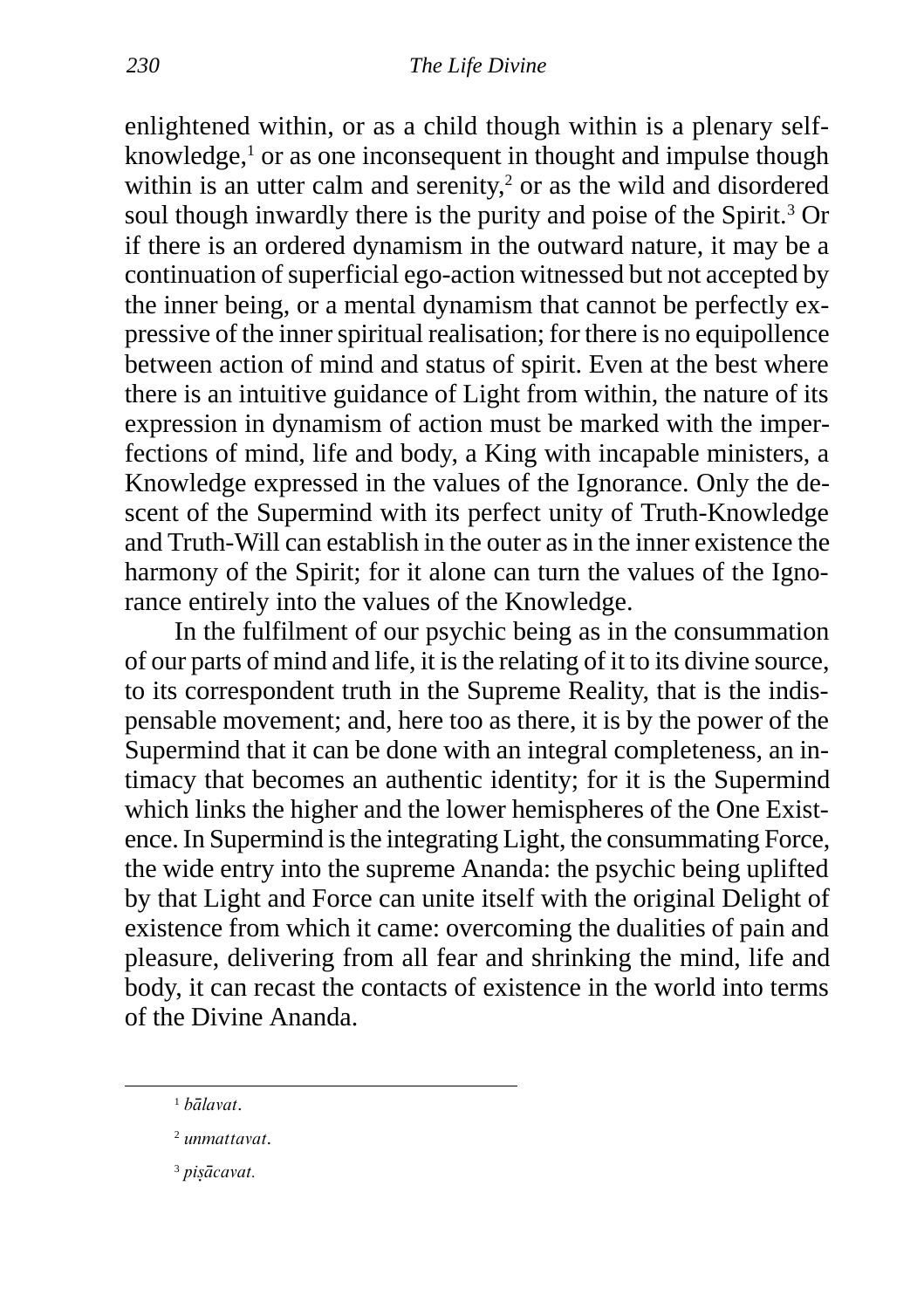## **Chapter XXIV Matter**

He arrived at the knowledge that Matter is Brahman. *Taittiriya Upanishad.1*

We have now the rational assurance that Life is neither an inexplicable dream nor an impossible evil that has yet become a dolorous fact, but a mighty pulsation of the divine All-Existence. We see something of its foundation and its principle, we look upward to its high potentiality and ultimate divine out-flowering. But there is one principle below all the others which we have not yet sufficiently considered, the principle of Matter upon which Life stands as upon a pedestal or out of which it evolves like the form of a manybranching tree out of its encasing seed. The mind, life and body of man depend upon this physical principle, and if the out-flowering of Life is the result of Consciousness emerging into Mind, expanding, elevating itself in search of its own truth in the largeness of the supramental existence, yet it seems also to be conditioned by this case of body and by this foundation of Matter. The importance of the body is obvious; it is because he has developed or been given a body and brain capable of receiving and serving a progressive mental illumination that man has risen above the animal. Equally, it can only be by developing a body or at least a functioning of the physical instrument capable of receiving and serving a still higher illumination that he will rise above himself and realise, not merely in thought and in his internal being but in life, a perfectly divine manhood. Otherwise either the promise of Life is cancelled, its meaning annulled and earthly being can only realise Sachchidananda by abolishing itself, by shedding from it mind, life and body and returning to the pure Infinite, or else man is not the divine instrument, there is a destined limit to the consciously progressive power which distinguishes him from all other terrestrial existences and as he has replaced them in the front of things, so another must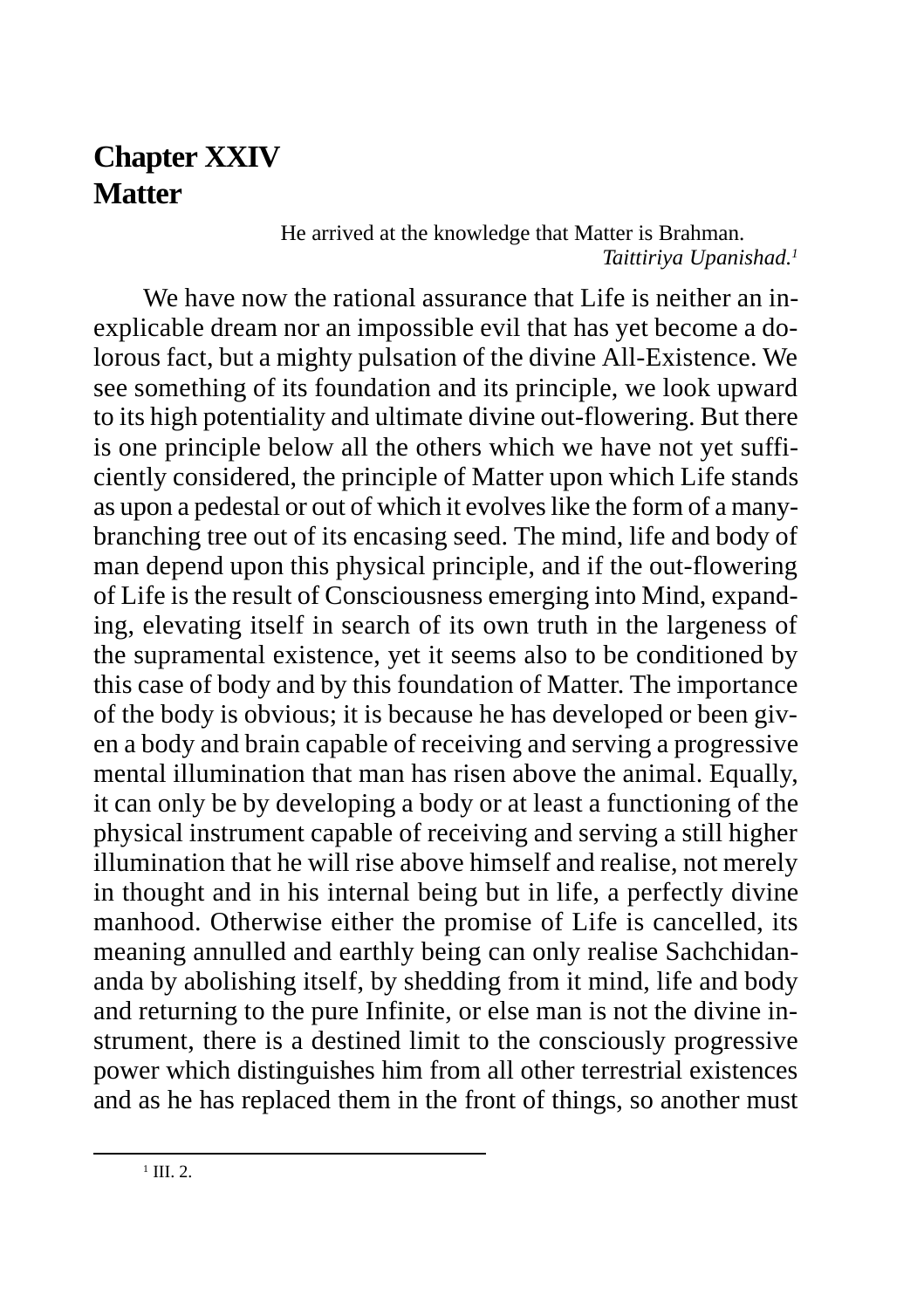eventually replace him and assume his heritage.

It seems indeed that the body is from the beginning the soul's great difficulty, its continual stumbling-block and rock of offence. Therefore the eager seeker of spiritual fulfilment has hurled his ban against the body and his world-disgust selects this world-principle above all other things as an especial object of loathing. The body is the obscure burden that he cannot bear; its obstinate material grossness is the obsession that drives him for deliverance to the life of the ascetic. To get rid of it he has even gone so far as to deny its existence and the reality of the material universe. Most of the religions have put their curse upon Matter and have made the refusal or the resigned temporary endurance of the physical life the test of religious truth and of spirituality. The older creeds, more patient, more broodingly profound, not touched with the torture and the feverish impatience of the soul under the burden of the Iron Age, did not make this formidable division; they acknowledged Earth the Mother and Heaven the Father and accorded to them an equal love and reverence; but their ancient mysteries are obscure and unfathomable to our gaze who, whether our view of things be materialistic or spiritual, are alike content to cut the Gordian knot of the problem of existence with one decisive blow and to accept an escape into an eternal bliss or an end in an eternal annihilation or an eternal quietude.

The quarrel does not really commence with our awakening to our spiritual possibilities; it begins from the appearance of life itself and its struggle to establish its activities and its permanent aggregations of living form against the force of inertia, against the force of inconscience, against the force of atomic disaggregation which are in the material principle the knot of the great Denial. Life is at constant war with Matter and the battle seems always to end in the apparent defeat of Life and in that collapse downward to the material principle which we call death. The discord deepens with the appearance of Mind; for Mind has its own quarrel with both Life and Matter: it is at constant war with their limitations, in constant subjection to and revolt against the grossness and inertia of the one and the passions and sufferings of the other; and the battle seems to turn eventually, though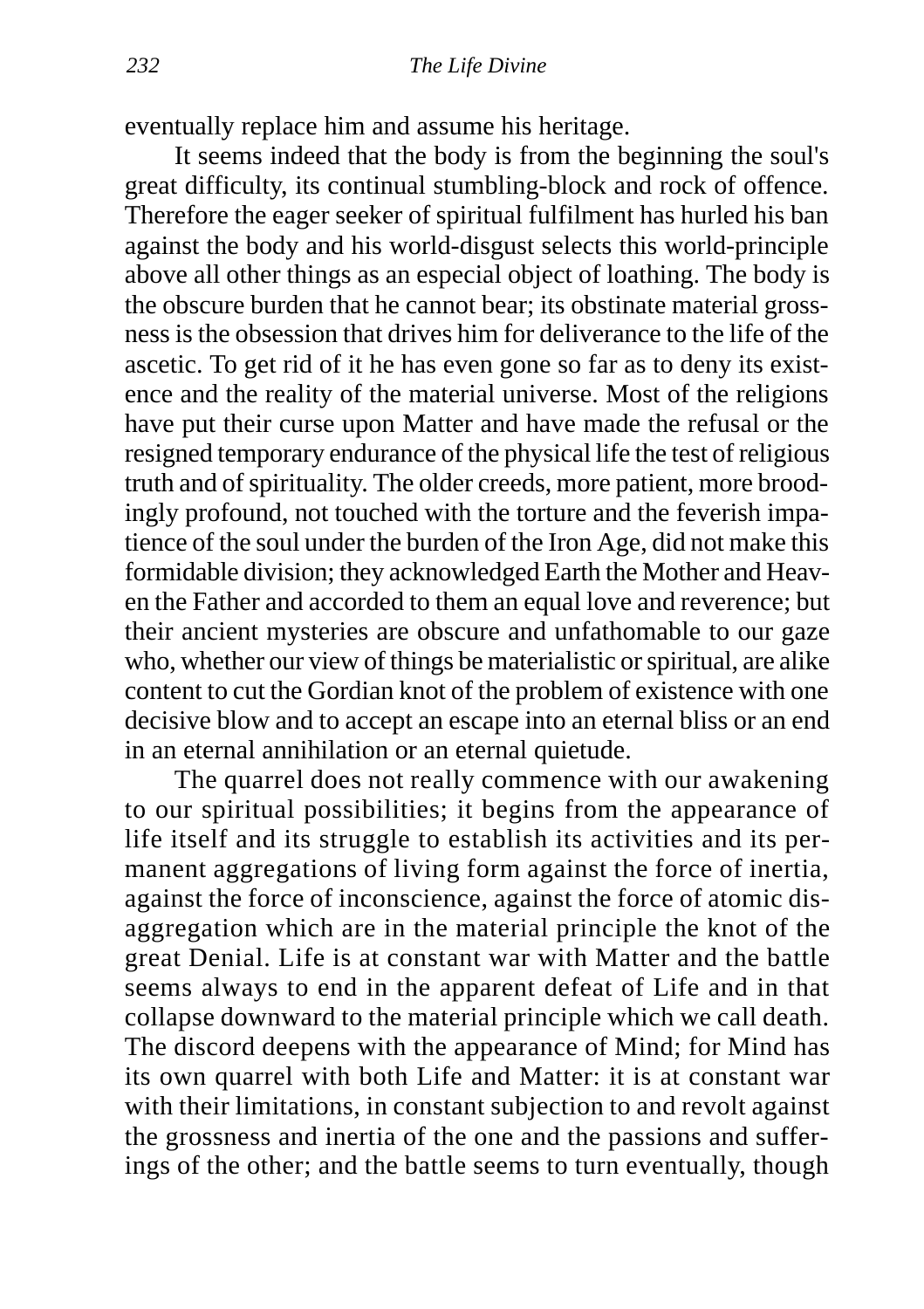not very surely, towards a partial and costly victory for the Mind in which it conquers, represses or even slays the vital cravings, impairs the physical force and disturbs the balance of the body in the interests of a greater mental activity and a higher moral being. It is in this struggle that the impatience of Life, the disgust of the body and the recoil from both towards a pure mental and moral existence take their rise. When man awakens to an existence beyond Mind, he carries yet farther this principle of discord. Mind, Body and Life are condemned as the trinity of the world, the flesh and the devil. Mind too is banned as the source of all our malady; war is declared between the spirit and its instruments and the victory of the spiritual Inhabitant is sought for in an evasion from its narrow residence, a rejection of mind, life and body and a withdrawal into its own infinitudes. The world is a discord and we shall best solve its perplexities by carrying the principle of discord itself to its extreme possibility, a cutting away and a final severance.

But these defeats and victories are only apparent, this solution is not a solution but an escape from the problem. Life is not really defeated by Matter; it makes a compromise by using death for the continuance of life. Mind is not really victorious over Life and Matter, but has only achieved an imperfect development of some of its potentialities at the cost of others which are bound up with the unrealised or rejected possibilities of its better use of life and body. The individual soul has not conquered the lower triplicity, but only rejected their claim upon it and fled from the work which spirit had undertaken when it first cast itself into form of universe. The problem continues because the labour of the Divine in the universe continues, but without any satisfying solution of the problem or any victorious accomplishment of the labour. Therefore, since our own standpoint is that Sachchidananda is the beginning and the middle and the end and that struggle and discord cannot be eternal and fundamental principles in His being but by their very existence imply labour towards a perfect solution and a complete victory, we must seek that solution in a real victory of Life over Matter through the free and perfect use of body by Life, in a real victory of Mind over Life and Matter through a free and perfect use of life-force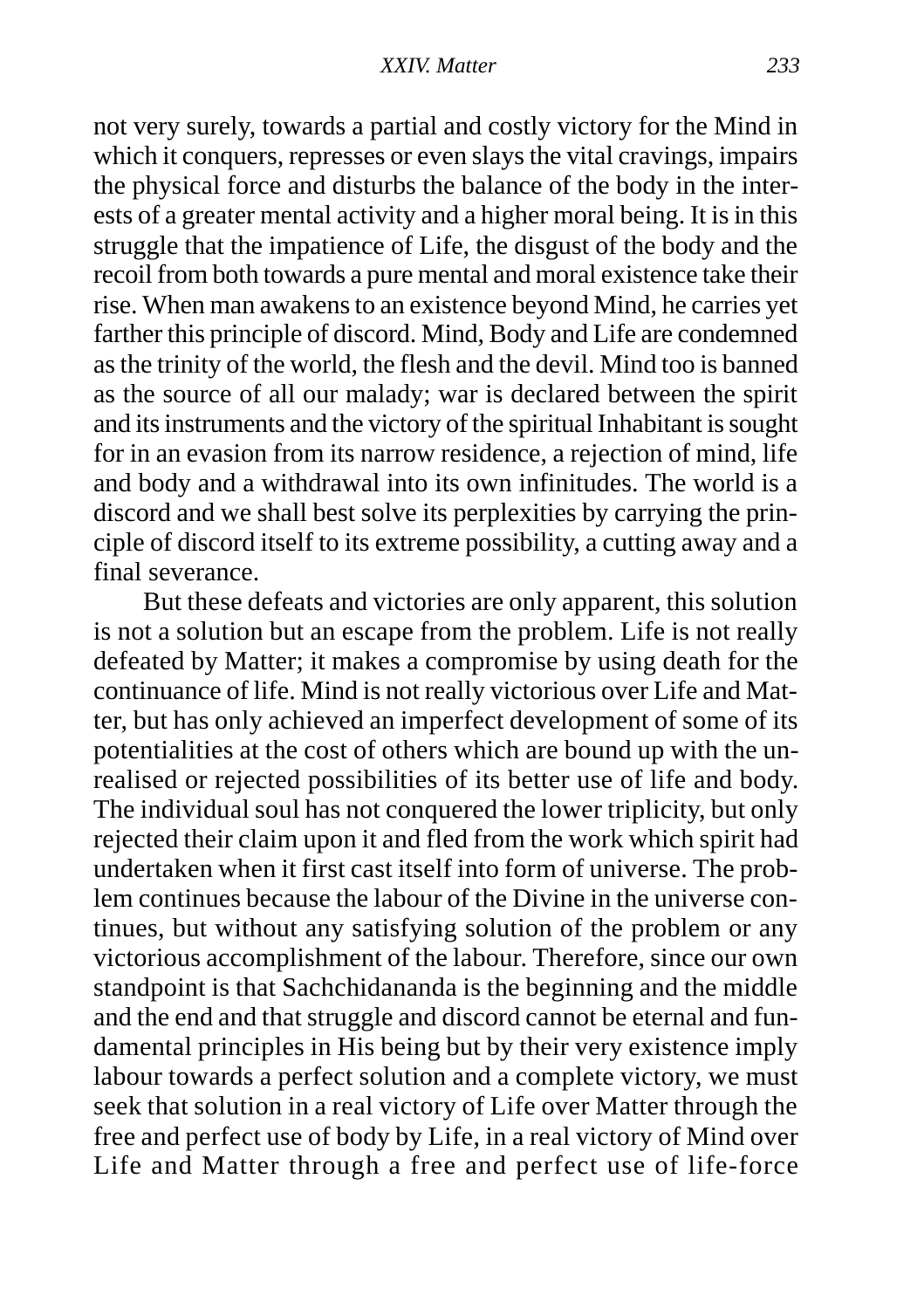and form by Mind and in a real victory of Spirit over the triplicity through a free and perfect occupation of mind, life and body by conscious spirit; in the view we have worked out this last conquest can alone make the others really possible. To the end, then, that we may see how these conquests can be at all or wholly possible, we must find out the reality of Matter just as, seeking the fundamental knowledge, we have found out the reality of Mind and Soul and Life.

In a certain sense Matter is unreal and non-existent; that is to say, our present knowledge, idea and experience of Matter is not its truth, but merely a phenomenon of particular relation between our senses and the all-existence in which we move. When Science discovers that Matter resolves itself into forms of Energy, it has hold of a universal and fundamental truth; and when philosophy discovers that Matter only exists as substantial appearance to the consciousness and that the one reality is Spirit or pure conscious Being, it has hold of a greater and completer, a still more fundamental truth. But still the question remains why Energy should take the form of Matter and not of mere force-currents or why that which is really Spirit should admit the phenomenon of Matter and not rest in states, velleities and joys of the spirit. This, it is said, is the work of Mind or else, since evidently Thought does not directly create or even perceive the material form of things, it is the work of Sense; the sensemind creates the forms which it seems to perceive and the thoughtmind works upon the forms which the sense-mind presents to it. But, evidently, the individual embodied mind is not the creator of the phenomenon of Matter; earth-existence cannot be the result of the human mind which is itself the result of earth-existence. If we say that the world exists only in our own minds, we express a non-fact and a confusion; for the material world existed before man was upon the earth and it will go on existing if man disappears from the earth or even if our individual mind abolishes itself in the Infinite. We must conclude then that there is a universal Mind, subconscious to us in the form of the universe or superconscious in its spirit, which has created that form for its habitation. And since the creator must have preceded and must exceed its creation, this really implies a super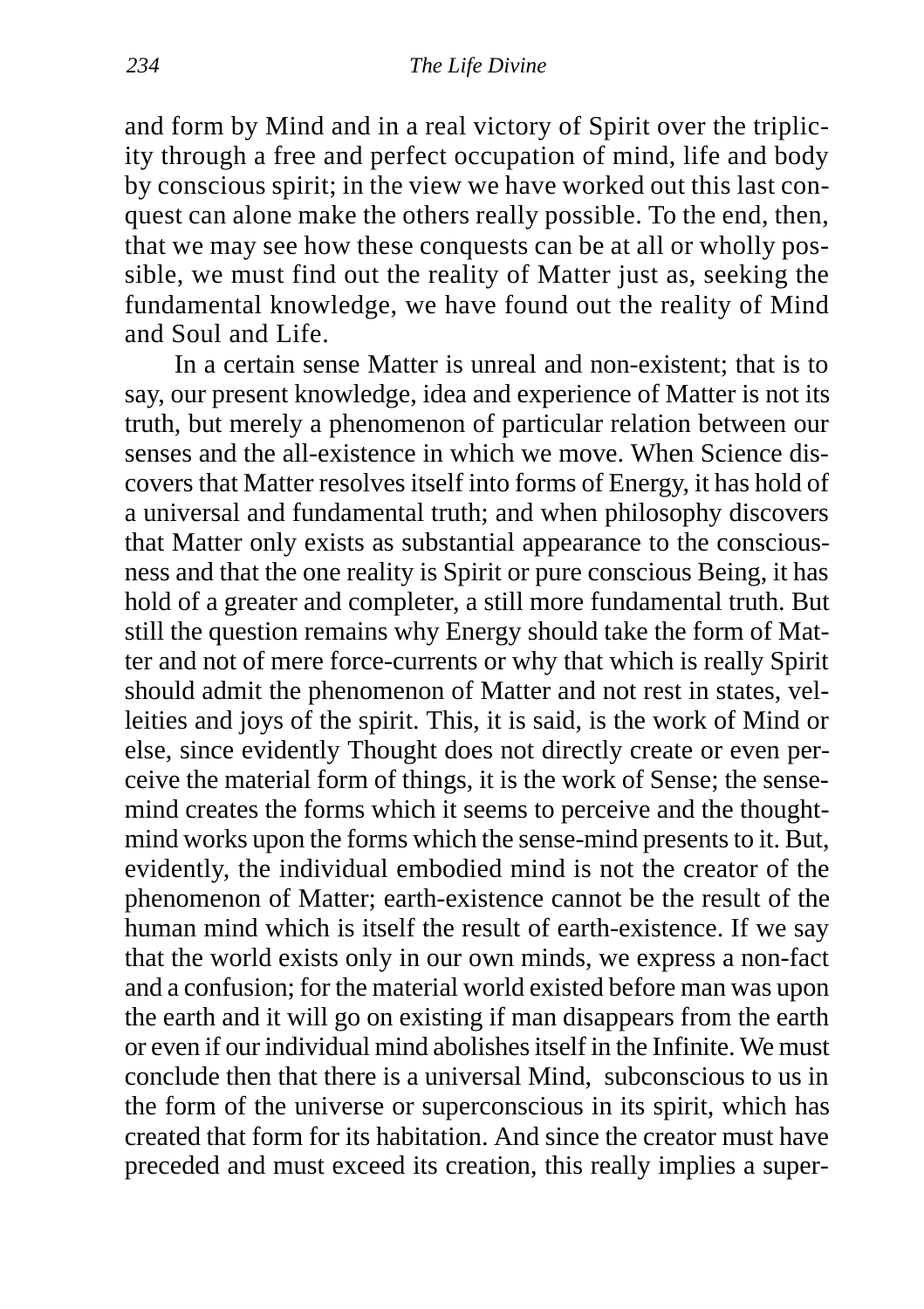conscient Mind which by the instrumentality of a universal sense creates<sup>1</sup> in itself the relation of form with form and constitutes the rhythm of the material universe. But this also is no complete solution; it tells us that Matter is a creation of Consciousness, but it does not explain how Consciousness came to create Matter as the basis of its cosmic workings.

We shall understand better if we go back at once to the original principle of things. Existence is in its activity a Conscious-Force which presents the workings of its force to its consciousness as forms of its own being. Since Force is only the action of one sole-existing Conscious-Being, its results can be nothing else but forms of that Conscious-Being; Substance or Matter, then, is only a form of Spirit. The appearance which this form of Spirit assumes to our senses is due to that dividing action of Mind from which we have been able to deduce consistently the whole phenomenon of the universe. We know now that Life is an action of Conscious-Force of which material forms are the result; Life involved in those forms, appearing in them first as inconscient force, evolves and brings back into manifestation as Mind the consciousness which is the real self of the force and which never ceased to exist in it even when unmanifest. We know also that Mind is an inferior power of the original conscious Knowledge or Supermind, a power to which Life acts as an instrumental energy; for, descending through Supermind, Consciousness or Chit represents itself as Mind, Force of consciousness or Tapas represents itself as Life. Mind, by its separation from its own higher reality in Supermind, gives Life the appearance of division and, by its farther involution in its own Life-Force, becomes subconscious in Life and thus gives the outward appearance of an inconscient force to its material workings. Therefore, the inconscience, the inertia,

<sup>1</sup> Mind, as we know it, creates only in a relative and instrumental sense; it has an unlimited power of combination, but its creative motives and forms come to it from above: all created forms have their base in the Infinite above Mind, Life and Matter and are here represented, reconstructed – very usually misconstructed – from the infinitesimal. Their foundation is above, their branchings downwards, says the Rig Veda. The superconscient Mind of which we speak might rather be called an Overmind and inhabits in the hierarchical order of the powers of the Spirit, a zone directly dependent on the supramental consciousness.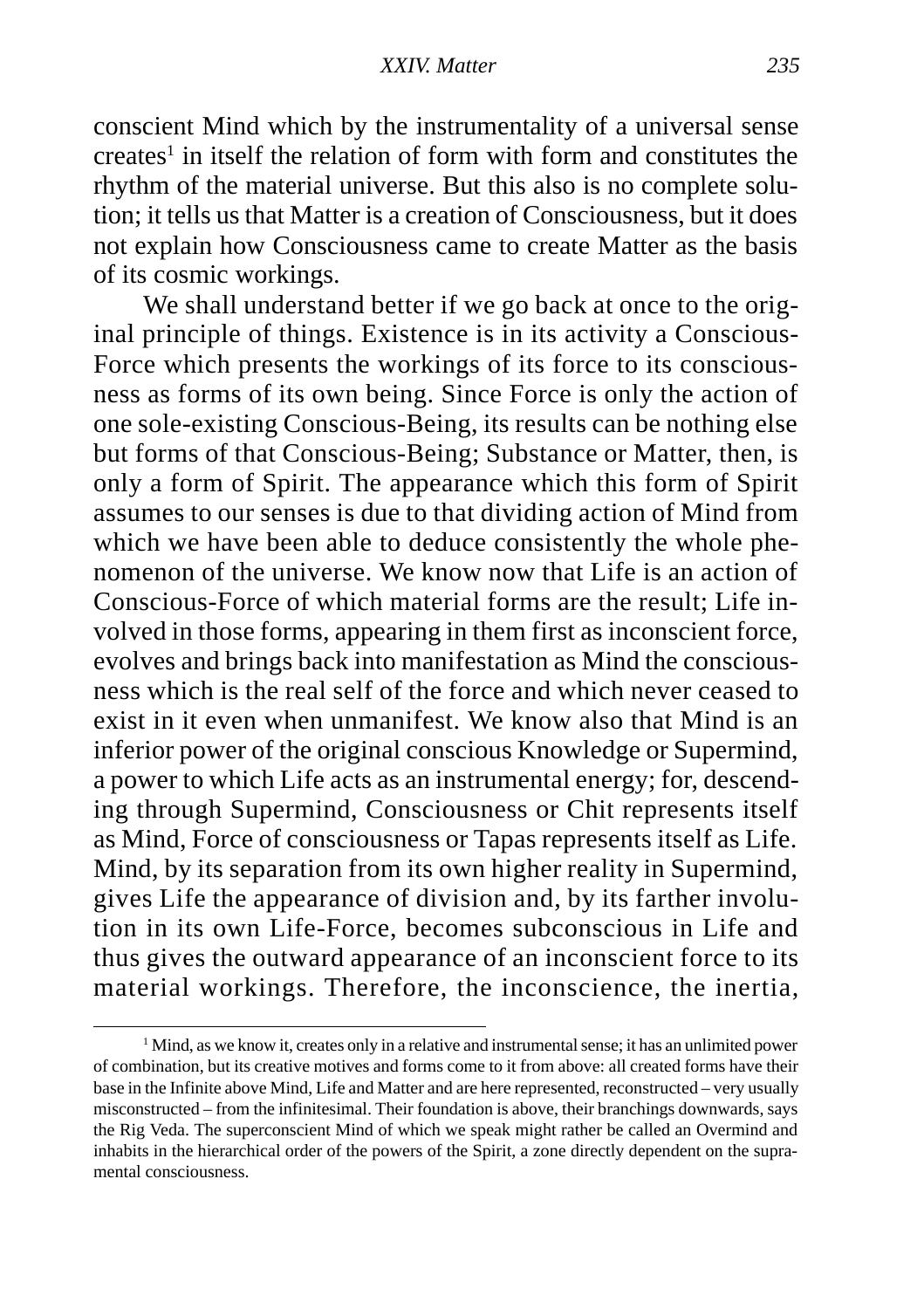the atomic disaggregation of Matter must have their source in this all-dividing and self-involving action of Mind by which our universe came into being. As Mind is only a final action of Supermind in the descent towards creation and Life an action of Conscious-Force working in the conditions of the Ignorance created by this descent of Mind, so Matter, as we know it, is only the final form taken by conscious-being as the result of that working. Matter is substance of the one Conscious-Being phenomenally divided within itself by the action of a universal Mind, $1 - a$  division which the individual mind repeats and dwells in, but which does not abrogate or at all diminish the unity of Spirit or the unity of Energy or the real unity of Matter.

But why this phenomenal and pragmatic division of an indivisible Existence? It is because Mind has to carry the principle of multiplicity to its extreme potential which can only be done by separativeness and division. To do that it must, precipitating itself into Life to create forms for the Multiple, give to the universal principle of Being the appearance of a gross and material substance instead of a pure or subtle substance. It must, that is to say, give it the appearance of substance which offers itself to the contact of Mind as stable thing or object in an abiding multiplicity of objects and not of substance which offers itself to the contact of pure consciousness as something of its own eternal pure existence and reality or to subtle sense as a principle of plastic form freely expressive of the conscious being. The contact of mind with its objects creates what we call sense, but here it has to be an obscure externalised sense which must be assured of the reality of what it contacts. The descent of pure substance into material substance follows, then, inevitably on the descent of Sachchidananda through Supermind into mind and life. It is a necessary result of the will to make multiplicity of being and an awareness of things from separate centres of consciousness the first method of this lower experience of existence. If we go back to the spiritual basis of things, substance in its utter purity resolves itself into pure conscious being,

<sup>&</sup>lt;sup>1</sup> Mind is here used in its widest sense including the operation of an Overmind power which is nearest to the supramental Truth-Consciousness and which is the first fountain of the creation of the Ignorance.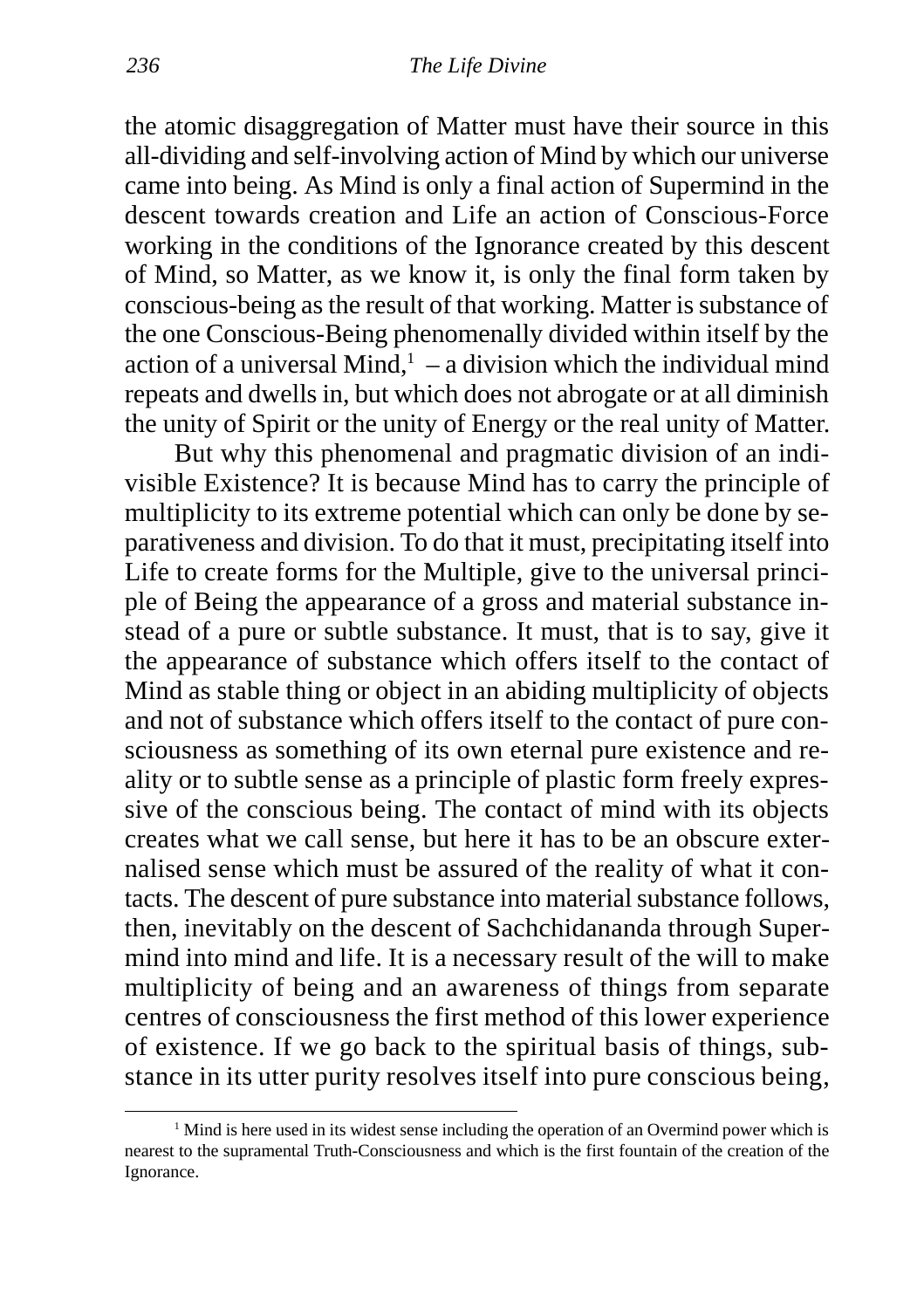self-existent, inherently self-aware by identity, but not yet turning its consciousness upon itself as object. Supermind preserves this selfawareness by identity as its substance of self-knowledge and its light of self-creation, but for that creation presents Being to itself as the subject-object one and multiple of its own active consciousness. Being as object is held there in a supreme knowledge which can, by comprehension, see it both as an object of cognition within itself and subjectively as itself, but can also and simultaneously, by apprehension, project it as an object (or objects) of cognition within the circumference of its consciousness, not other than itself, part of its being, but a part (or parts) put away from itself,– that is to say, from the centre of vision in which Being concentrates itself as the Knower, Witness or Purusha. We have seen that from this apprehending consciousness arises the movement of Mind, the movement by which the individual knower regards a form of his own universal being as if other than he; but in the divine Mind there is immediately or rather simultaneously another movement or reverse side of the same movement, an act of union in being which heals this phenomenal division and prevents it from becoming even for a moment solely real to the knower. This act of conscious union is that which is represented otherwise in dividing Mind obtusely, ignorantly, quite externally as contact in consciousness between divided beings and separate objects, and with us this contact in divided consciousness is primarily represented by the principle of sense. On this basis of sense, on this contact of union subject to division, the action of the thought-mind founds itself and prepares for the return to a higher principle of union in which division is made subject to unity and subordinate. Substance, then, as we know it, material substance, is the form in which Mind acting through sense contacts the Conscious Being of which it is itself a movement of knowledge.

But Mind by its very nature tends to know and sense substance of conscious-being, not in its unity or totality but by the principle of division. It sees it, as it were, in infinitesimal points which it associates together in order to arrive at a totality, and into these viewpoints and associations cosmic Mind throws itself and dwells in them. So dwelling, creative by its inherent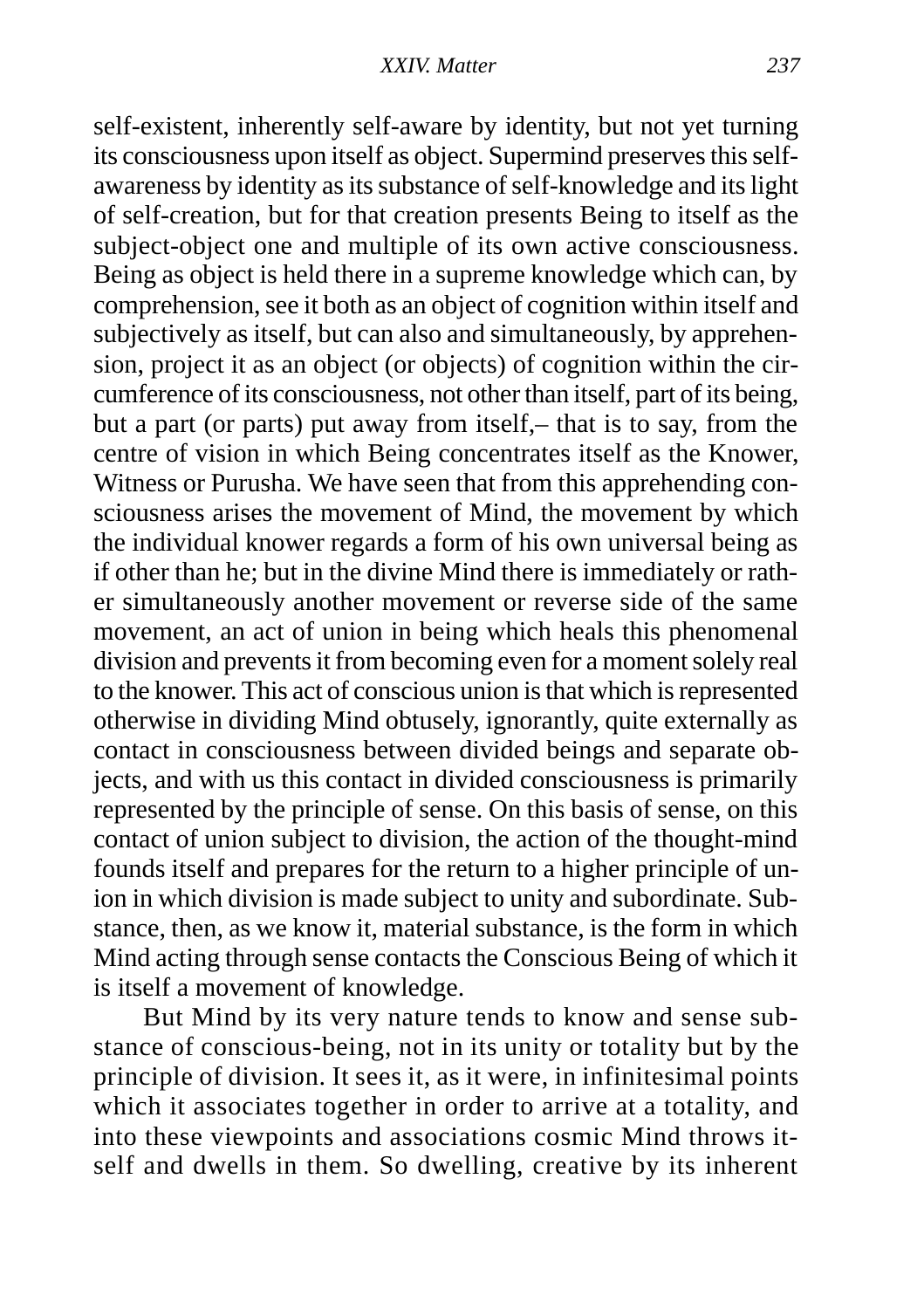force as the agent of Real-Idea, bound by its own nature to convert all its perceptions into energy of life, as the All-Existent converts all His self-aspectings into various energy of His creative Force of consciousness, cosmic Mind turns these, its multiple viewpoints of universal existence, into standpoints of universal Life; it turns them in Matter into forms of atomic being instinct with the life that forms them and governed by the mind and will that actuate the formation. At the same time, the atomic existences which it thus forms must by the very law of their being tend to associate themselves, to aggregate; and each of these aggregates also, instinct with the hidden life that forms and the hidden mind and will that actuate them, bears with it a fiction of a separated individual existence. Each such individual object or existence is supported, according as the mind in it is implicit or explicit, unmanifest or manifest, by its mechanical ego of force, in which the will-to-be is dumb and imprisoned but none the less powerful, or by its self-aware mental ego in which the will-tobe is liberated, conscious, separately active.

Thus not any eternal and original law of eternal and original Matter, but the nature of the action of cosmic Mind is the cause of atomic existence. Matter is a creation, and for its creation the infinitesimal, an extreme fragmentation of the Infinite, was needed as the starting-point or basis. Ether may and does exist as an intangible, almost spiritual support of Matter, but as a phenomenon it does not seem, to our present knowledge at least, to be materially detectable. Subdivide the visible aggregate or the formal atom into essential atoms, break it up into the most infinitesimal dust of being, we shall still, because of the nature of the Mind and Life that formed them, arrive at some utmost atomic existence, unstable perhaps but always reconstituting itself in the eternal flux of force, phenomenally, and not at a mere unatomic extension incapable of contents. Unatomic extension of substance, extension which is not an aggregation, coexistence otherwise than by distribution in space are realities of pure existence, pure substance; they are a knowledge of Supermind and a principle of its dynamism, not a creative concept of the dividing Mind, though Mind can become aware of them behind its workings. They are the reality underlying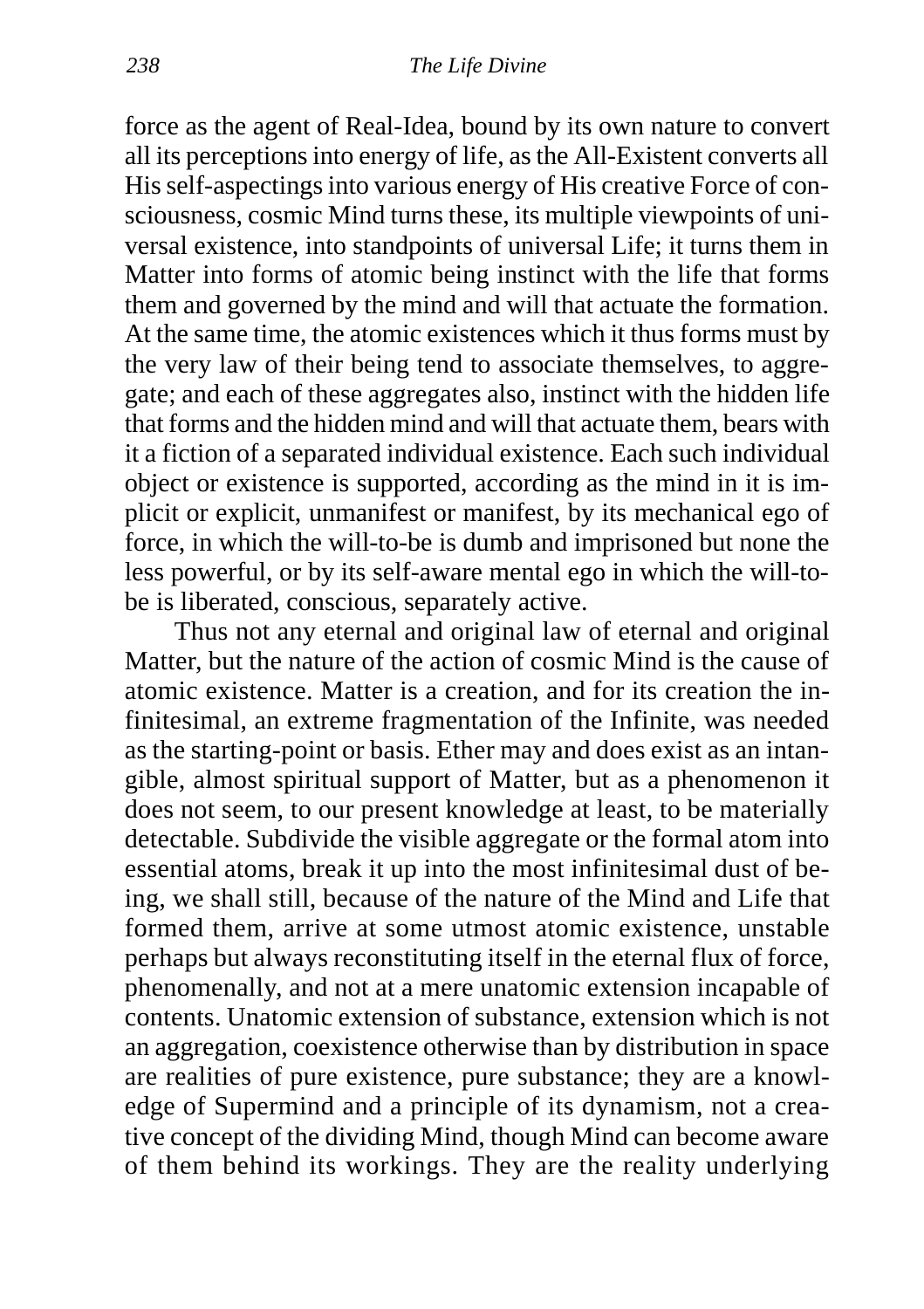Matter, but not the phenomenon which we call Matter. Mind, Life, Matter itself can be one with that pure existence and conscious extension in their static reality, but not operate by that oneness in their dynamic action, self-perception and self-formation.

Therefore we arrive at this truth of Matter that there is a conceptive self-extension of being which works itself out in the universe as substance or object of consciousness and which cosmic Mind and Life in their creative action represent through atomic division and aggregation as the thing we call Matter. But this Matter, like Mind and Life, is still Being or Brahman in its self-creative action. It is a form of the force of conscious Being, a form given by Mind and realised by Life. It holds within it as its own reality consciousness concealed from itself, involved and absorbed in the result of its own self-formation and therefore self-oblivious. And, however brute and void of sense it seems to us, it is yet, to the secret experience of the consciousness hidden within it, delight of being offering itself to this secret consciousness as object of sensation in order to tempt that hidden godhead out of its secrecy. Being manifest as substance, force of Being cast into form, into a figured self-representation of the secret self-consciousness, delight offering itself to its own consciousness as an object,– what is this but Sachchidananda? Matter is Sachchidananda represented to His own mental experience as a formal basis of objective knowledge, action and delight of existence.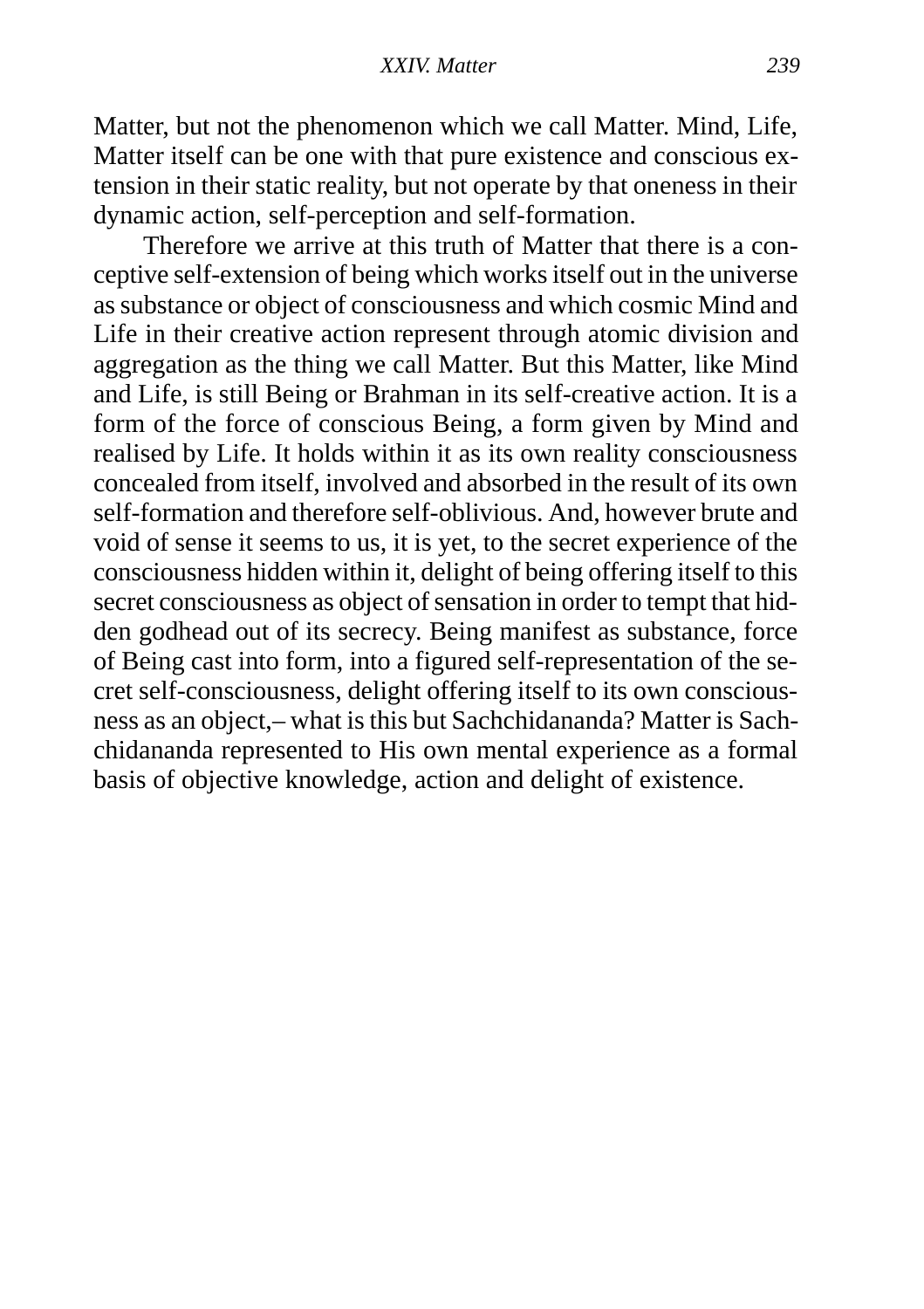## **Chapter XXV The Knot of Matter**

I cannot travel to the Truth of the luminous Lord by force or by the duality.... Who are they that protect the foundation of the falsehood? Who are the guardians of the unreal word? Then existence was not nor non-existence, the mid-world was not nor the Ether nor what is beyond. What covered all? where was it? in whose refuge? what was that ocean dense and deep? Death was not nor immortality nor the knowledge of day and night. That One lived without breath by his selflaw, there was nothing else nor aught beyond it. In the beginning Darkness was hidden by darkness, all this was an ocean of inconscience. When universal being was concealed by fragmentation, then by the greatness of its energy That One was born. That moved at first as desire within, which was the primal seed of mind. The seers of Truth discovered the building of being in non-being by will in the heart and by the thought; their ray was extended horizontally; but what was there below, what was there above? There were Casters of the seed, there were Greatnesses; there was self-law below, there was Will above.

*Rig Veda.1*

If then the conclusion at which we have arrived is correct,– and there is no other possible on the data upon which we are working,– the sharp division which practical experience and long habit of mind have created between Spirit and Matter has no longer any fundamental reality. The world is a differentiated unity, a manifold oneness, not a constant attempt at compromise between eternal dissonances, not an everlasting struggle between irreconcilable opposites. An inalienable oneness generating infinite variety is its foundation and beginning; a constant reconciliation behind apparent division and struggle combining all possible disparates for vast ends in a secret Consciousness and Will which is ever one and master of all its own complex action, appears to be its real character in the middle; we must assume therefore that a fulfilment of the emerging Will and Consciousness and a triumphant harmony must be its conclusion. Substance is the form of itself on which it works, and of that substance if Matter is one end,

<sup>1</sup> V. 12. 2, 4; X. 129. 1-5.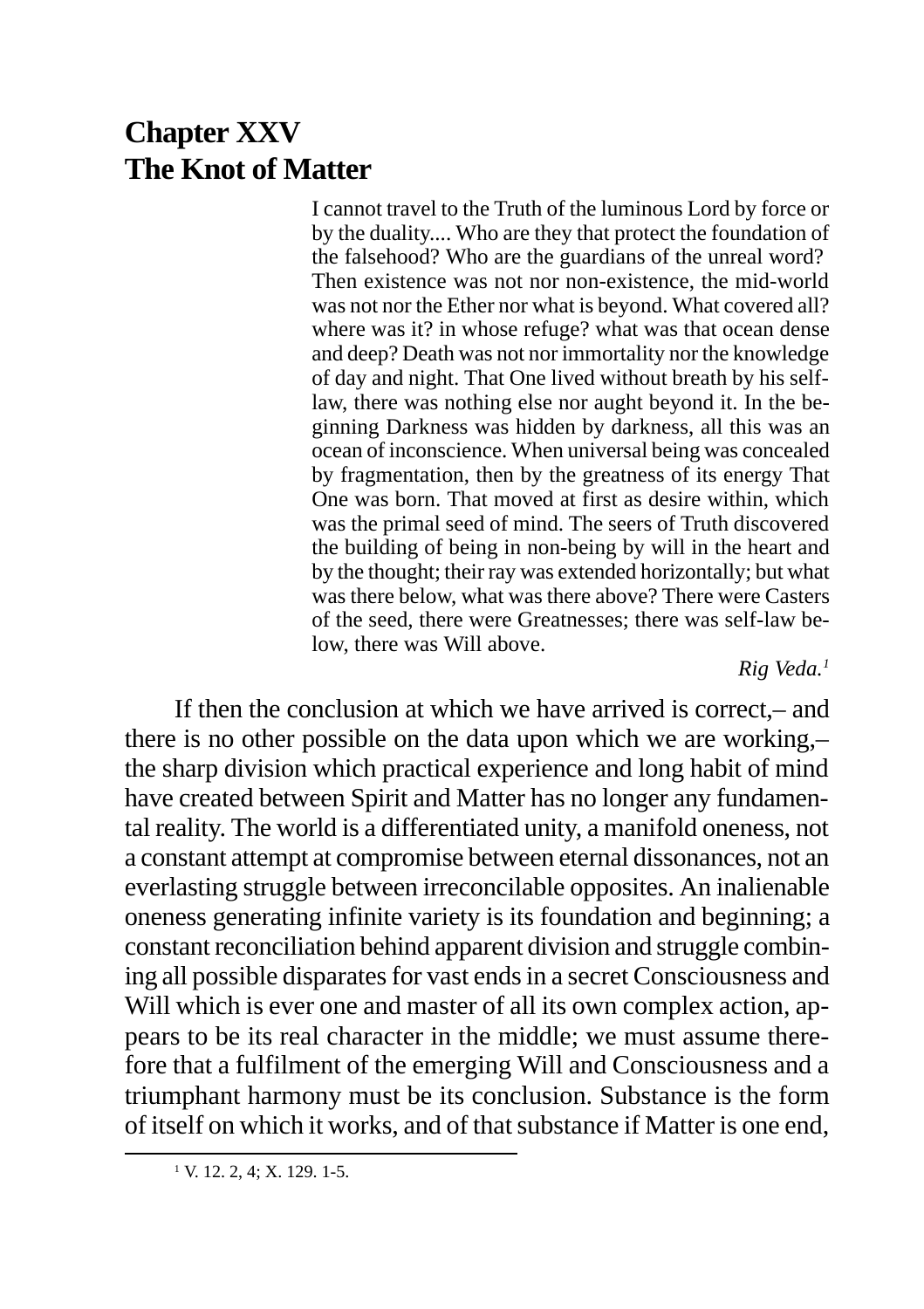Spirit is the other. The two are one: Spirit is the soul and reality of that which we sense as Matter; Matter is a form and body of that which we realise as Spirit.

Certainly, there is a vast practical difference and on that difference the whole indivisible series and ever-ascending degrees of the world-existence are founded. Substance, we have said, is conscious existence presenting itself to the sense as object so that, on the basis of whatever sense-relation is established, the work of world-formation and cosmic progression may proceed. But there need not be only one basis, only one fundamental principle of relation immutably created between sense and substance; on the contrary, there is an ascending and developing series. We are aware of another substance in which pure mind works as its natural medium and which is far subtler, more flexible, more plastic than anything that our physical sense can conceive of as Matter. We can speak of a substance of mind because we become aware of a subtler medium in which forms arise and action takes place; we can speak also of a substance of pure dynamic life-energy other than the subtlest forms of material substance and its physically sensible force-currents. Spirit itself is pure substance of being presenting itself as an object no longer to physical, vital or mental sense, but to a light of a pure spiritual perceptive knowledge in which the subject becomes its own object, that is to say, in which the Timeless and Spaceless is aware of itself in a pure spiritually self-conceptive self-extension as the basis and primal material of all existence. Beyond this foundation is the disappearance of all conscious differentiation between subject and object in an absolute identity, and there we can no longer speak of Substance.

Therefore it is a purely conceptive – a spiritually, not a mentally conceptive difference ending in a practical distinction, which creates the series descending from Spirit through Mind to Matter and ascending again from Matter through Mind to Spirit. But the real oneness is never abrogated, and, when we get back to the original and integral view of things, we see that it is never even truly diminished or impaired, not even in the grossest densities of Matter. Brahman is not only the cause and supporting power and indwelling principle of the universe, he is also its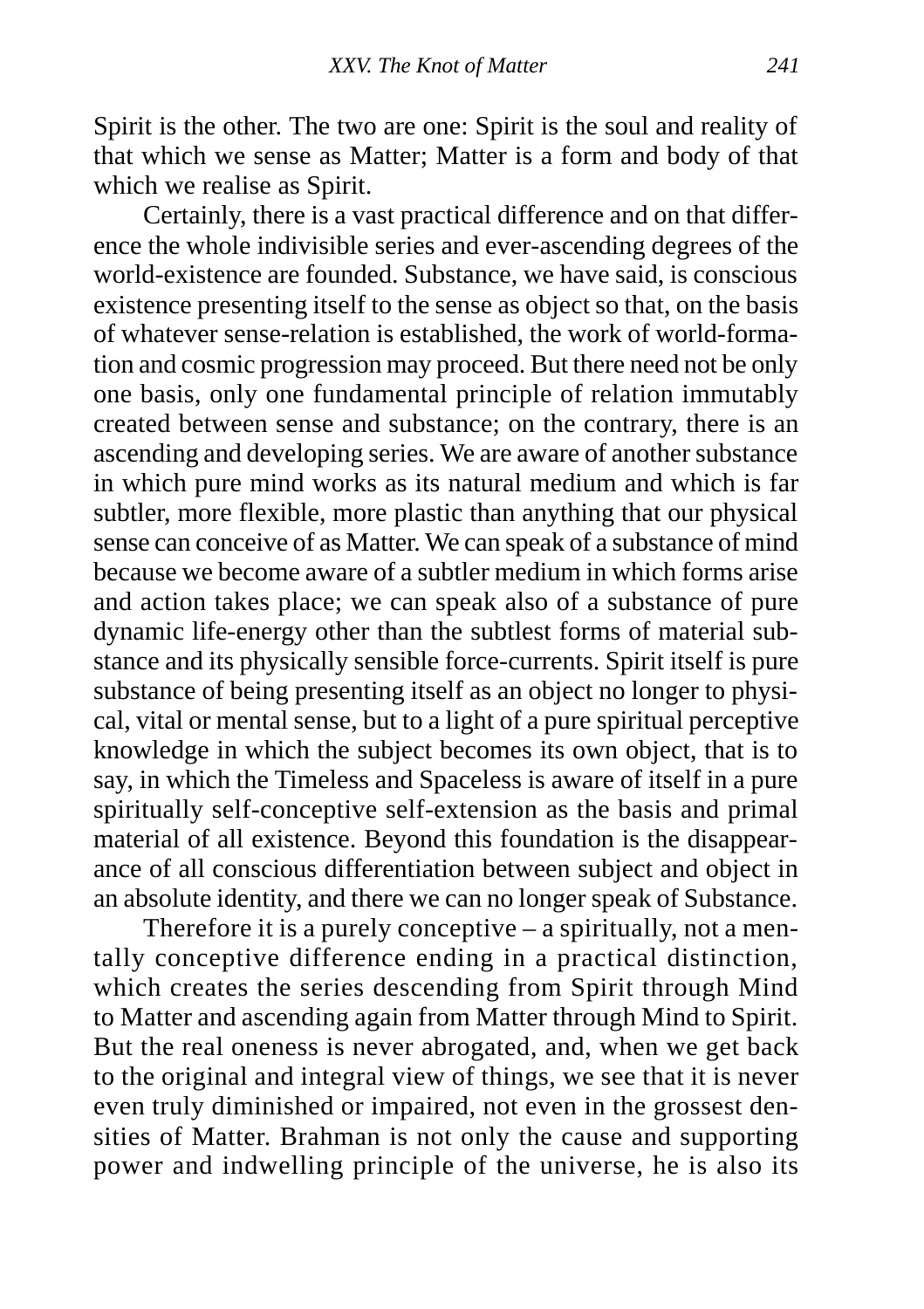material and its sole material. Matter also is Brahman and it is nothing other than or different from Brahman. If indeed Matter were cut off from Spirit, this would not be so; but it is, as we have seen, only a final form and objective aspect of the divine Existence with all of God ever present in it and behind it. As this apparently brute and inert Matter is everywhere and always instinct with a mighty dynamic force of Life, as this dynamic but apparently unconscious Life secretes within it an ever-working unapparent Mind of whose secret dealings it is the overt energy, as this ignorant, unillumined and groping Mind in the living body is supported and sovereignly guided by its own real self, the Supermind, which is there equally in unmentalised Matter, so all Matter as well as all Life, Mind and Supermind are only modes of the Brahman, the Eternal, the Spirit, Sachchidananda, who not only dwells in them all, but is all these things though no one of them is His absolute being.

But still there is this conceptive difference and practical distinction, and in that, even if Matter is not really cut off from Spirit, yet it seems with such a practical definiteness to be so cut off, it is so different, even so contrary in its law, the material life seems so much to be the negation of all spiritual existence that its rejection might well appear to be the one short cut out of the difficulty,– as undoubtedly it is; but a short cut or any cut is no solution. Still, there, in Matter undoubtedly lies the crux; that raises the obstacle: for because of Matter Life is gross and limited and stricken with death and pain, because of Matter Mind is more than half blind, its wings clipped, its feet tied to a narrow perch and held back from the vastness and freedom above of which it is conscious. Therefore the exclusive spiritual seeker is justified from his viewpoint if, disgusted with the mud of Matter, revolted by the animal grossness of Life or impatient of the self-imprisoned narrowness and downward vision of Mind, he determines to break from it all and return by inaction and silence to the Spirit's immobile liberty. But that is not the sole viewpoint, nor, because it has been sublimely held or glorified by shining and golden examples, need we consider it the integral and ultimate wisdom. Rather, liberating ourselves from all passion and revolt, let us see what this divine order of the universe means, and, as for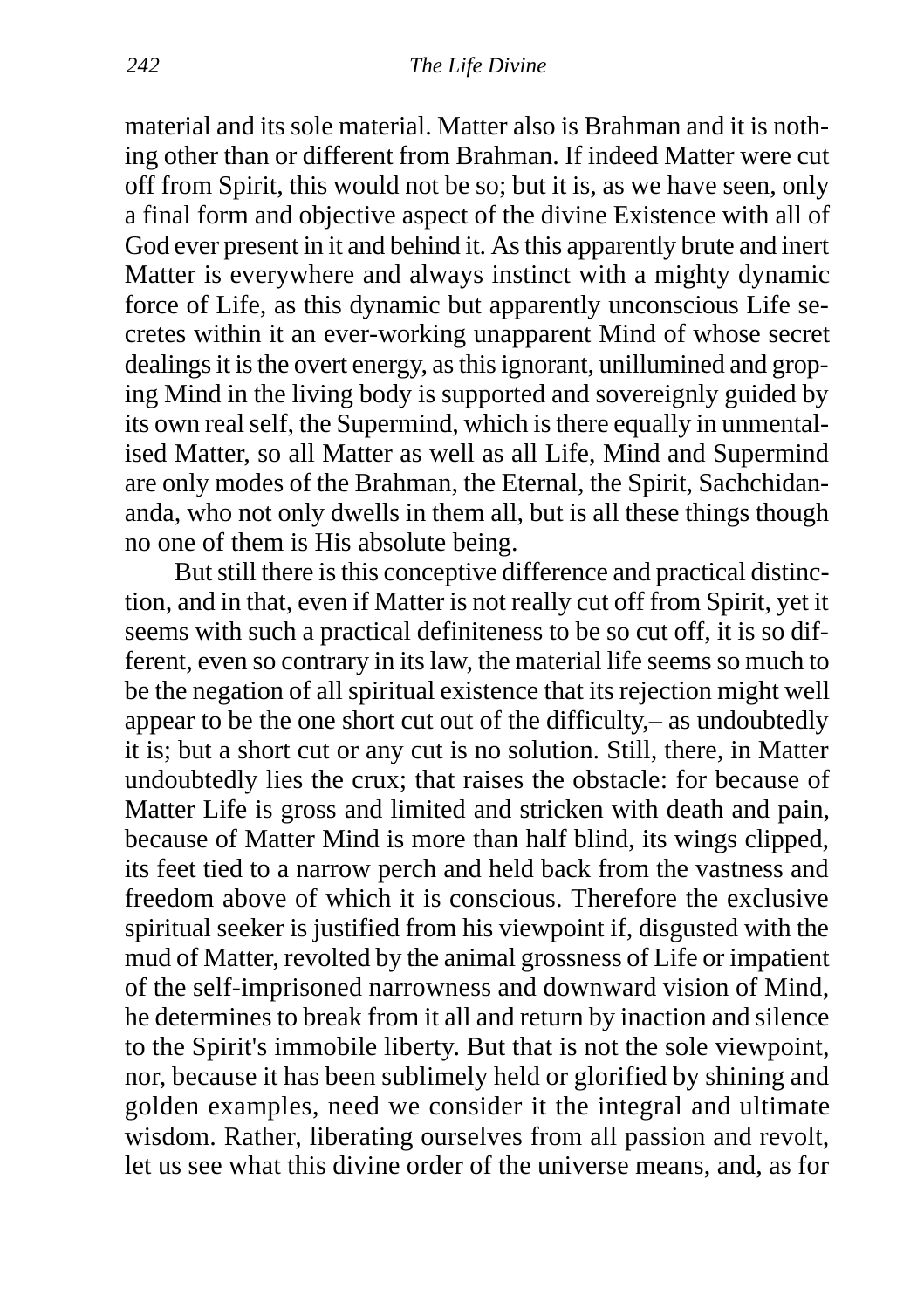this great knot and tangle of Matter denying the Spirit, let us seek to find out and separate its strands so as to loosen it by a solution and not cut through it by a violence. We must state the difficulty, the opposition first, entirely, trenchantly, with exaggeration, if need be, rather than with diminution, and then look for the issue.

First, then, the fundamental opposition Matter presents to Spirit is this that it is the culmination of the principle of Ignorance. Here Consciousness has lost and forgotten itself in a form of its works, as a man might forget in extreme absorption not only who he is but that he is at all and become momentarily only the work that is being done and the force that is doing it. The Spirit self-luminous, infinitely aware of itself behind all workings of force and their master, seems here to have disappeared and not to be at all; somewhere He is perhaps, but here He seems to have left only a brute and inconscient material Force which creates and destroys eternally without knowing itself or what it creates or why it creates at all or why it destroys what once it has created: it does not know, for it has no mind; it does not care, for it has no heart. And if that is not the real truth even of the material universe, if behind all this false phenomenon there is a Mind, a Will and something greater than Mind or mental Will, yet it is this dark semblance that the material universe itself presents as a truth to the consciousness which emerges in it out of its night; and if it be no truth but a lie, yet is it a most effective lie, for it determines the conditions of our phenomenal existence and besieges all our aspiration and effort.

For this is the monstrous thing, the terrible and pitiless miracle of the material universe that out of this no-Mind a mind or, at least, minds emerge and find themselves struggling feebly for light, helpless individually, only less helpless when in self-defence they associate their individual feeblenesses in the midst of the giant Ignorance which is the law of the universe. Out of this heartless Inconscience and within its rigorous jurisdiction hearts have been born and aspire and are tortured and bleed under the weight of the blind and insentient cruelty of this iron existence, a cruelty which lays its law upon them and becomes sentient in their sentience, brutal, ferocious, horrible. But what after all,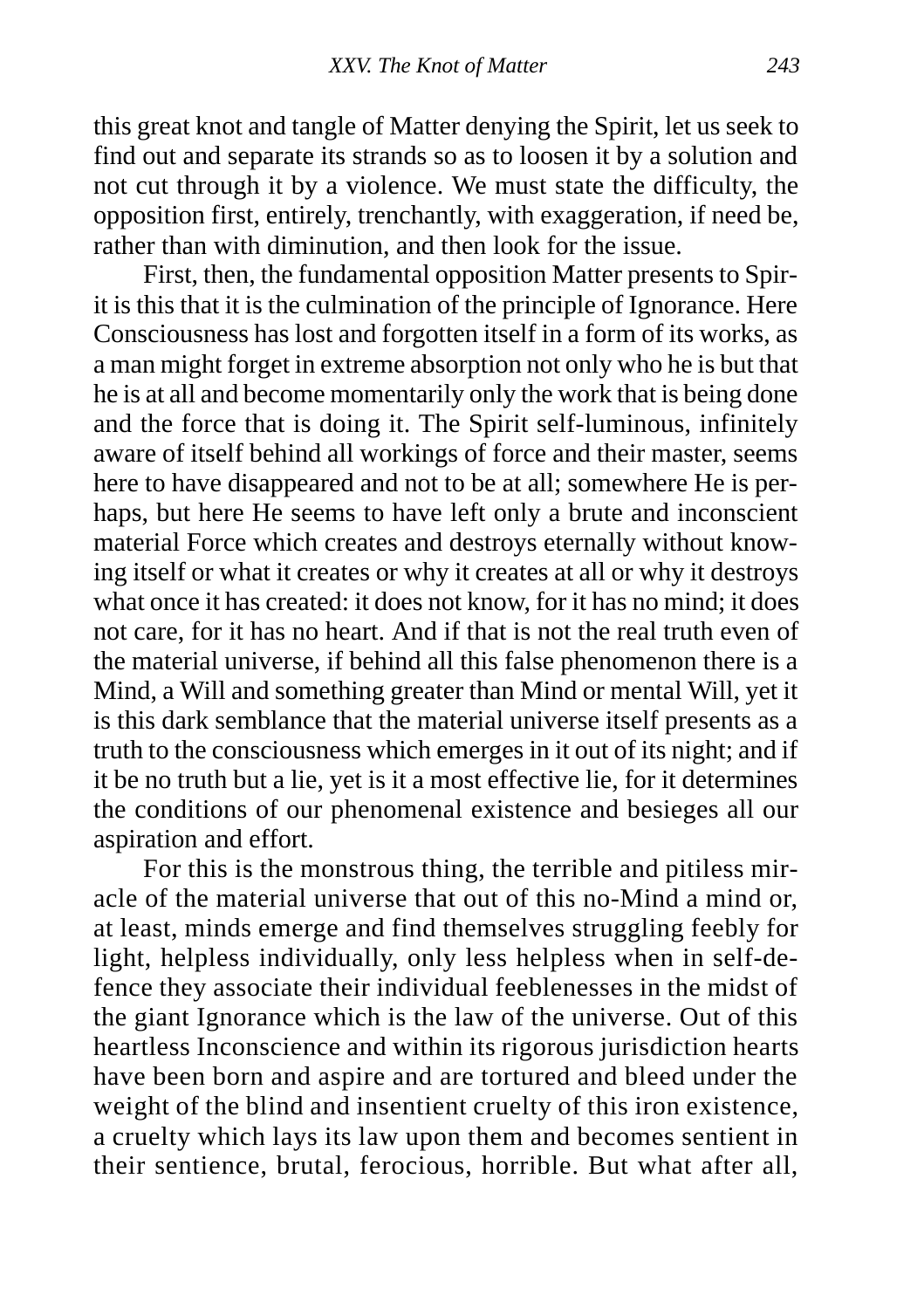behind appearances, is this seeming mystery? We can see that it is the Consciousness which had lost itself returning again to itself, emerging out of its giant self-forgetfulness, slowly, painfully, as a Life that is would-be sentient, half-sentient, dimly sentient, wholly sentient and finally struggles to be more than sentient, to be again divinely self-conscious, free, infinite, immortal. But it works towards this under a law that is the opposite of all these things, under the conditions of Matter, that is to say, against the grasp of the Ignorance. The movements it has to follow, the instruments it has to use are set and made for it by this brute and divided Matter and impose on it at every step ignorance and limitation.

For the second fundamental opposition that Matter offers to Spirit, is this that it is the culmination of bondage to mechanic Law and opposes to all that seeks to liberate itself a colossal Inertia. Not that Matter itself is inert; it is rather an infinite motion, an inconceivable force, a limitless action, whose grandiose movements are a subject for our constant admiration. But while Spirit is free, master of itself and its works, not bound by them, creator of law and not its subject, this giant Matter is rigidly chained by a fixed and mechanical Law which is imposed on it, which it does not understand nor has ever conceived but works out inconsciently as a machine works and knows not who created it, by what process or to what end. And when Life awakes and seeks to impose itself on physical form and material force and to use all things at its own will and for its own need, when Mind awakes and seeks to know the who, the why, the how of itself and all things and above all to use its knowledge for the imposition of its own freer law and self-guiding action upon things, material Nature seems to yield, even to approve and aid, though after a struggle, reluctantly and only up to a certain point. But beyond that point it presents an obstinate inertia, obstruction, negation and even persuades Life and Mind that they cannot go farther, cannot pursue to the end their partial victory. Life strives to enlarge and prolong itself and succeeds; but when it seeks utter wideness and immortality, it meets the iron obstruction of Matter and finds itself bound to narrowness and death. Mind seeks to aid life and to fulfil its own impulse to embrace all knowl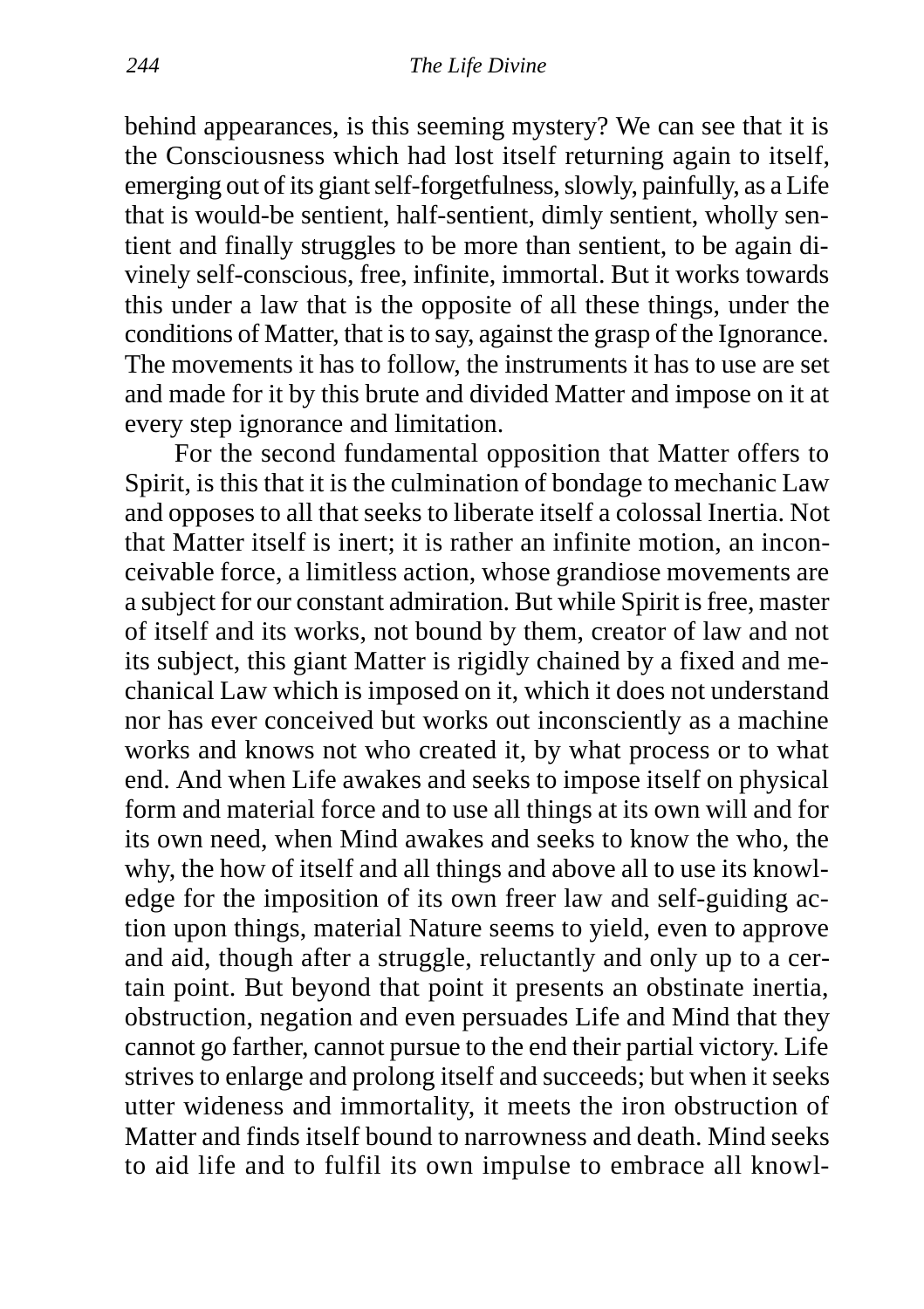edge, to become all light, to possess truth and be truth, to enforce love and joy and be love and joy; but always there is the deviation and error and grossness of the material life-instincts and the denial and obstruction of the material sense and the physical instruments. Error ever pursues its knowledge, darkness is inseparably the companion and background of its light; truth is successfully sought and yet, when grasped, it ceases to be truth and the quest has to continue; love is there but it cannot satisfy itself, joy is there but it cannot justify itself, and each of them drags as if its chain or casts as if its shadow its own opposites, anger and hatred and indifference, satiety and grief and pain. The inertia with which Matter responds to the demands of the Mind and Life, prevents the conquest of the Ignorance and of the brute Force that is the power of the Ignorance.

And when we seek to know why this is so, we see that the success of this inertia and obstruction is due to a third power of Matter; for the third fundamental opposition which Matter offers to Spirit is this that it is the culmination of the principle of division and struggle. Indivisible indeed in reality, divisibility is its whole basis of action from which it seems forbidden ever to depart; for its only two methods of union are either the aggregation of units or an assimilation which involves the destruction of one unit by another; and both of these methods of union are a confession of eternal division, since even the first associates rather than unifies and by its very principle admits the constant possibility and therefore the ultimate necessity of dissociation, of dissolution. Both methods repose on death, one as a means, the other as a condition of life. And both presuppose as the condition of world-existence a constant struggle of the divided units with each other, each striving to maintain itself, to maintain its associations, to compel or destroy what resists it, to gather in and devour others as its food, but itself moved to revolt against and flee from compulsion, destruction and assimilation by devouring. When the vital principle manifests its activities in Matter, it finds there this basis only for all its activities and is compelled to bow itself to the yoke; it has to accept the law of death, desire and limitation and that constant struggle to devour, possess, dominate which we have seen to be the first aspect of Life. And when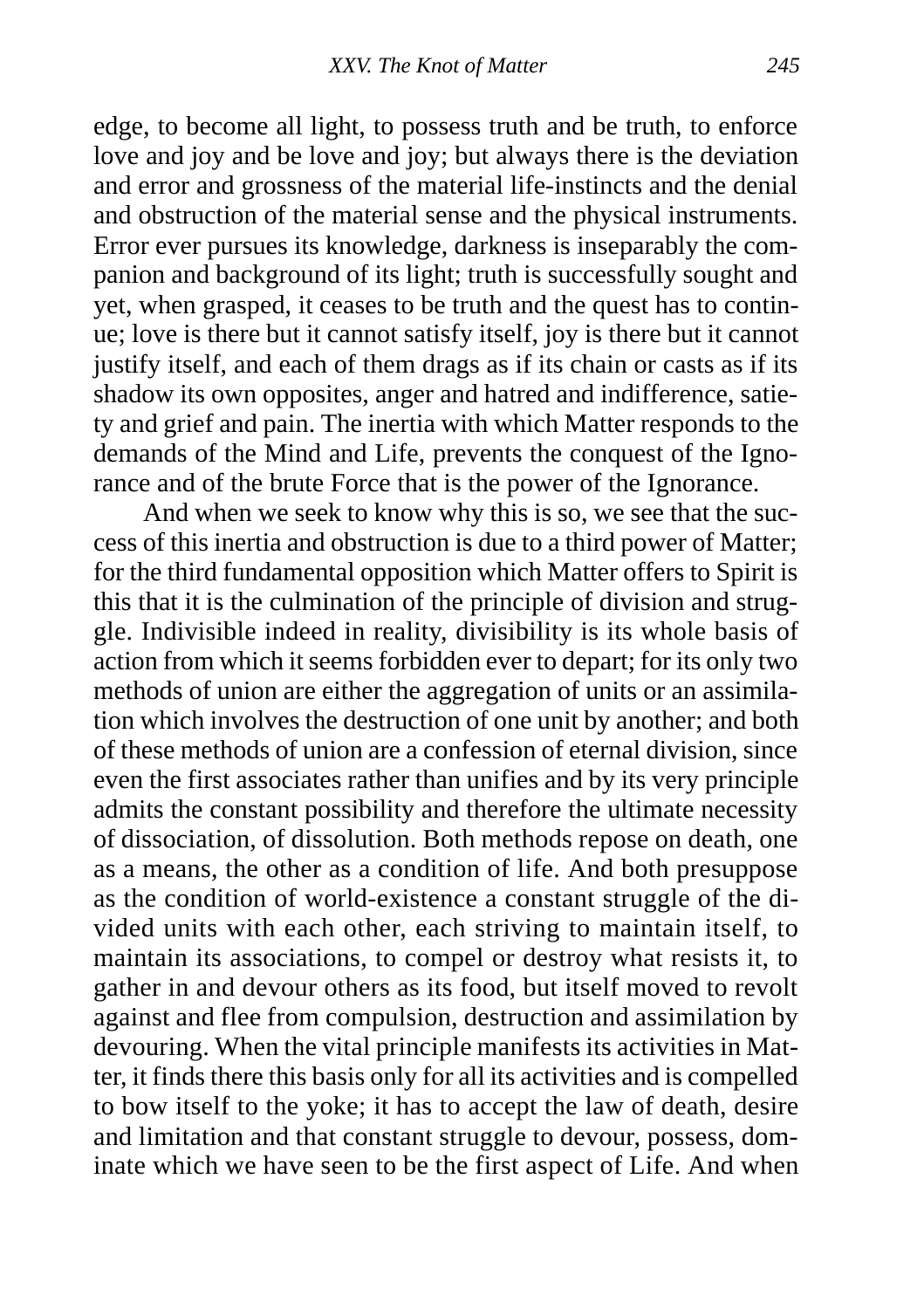the mental principle manifests in Matter, it has to accept from the mould and material in which it works the same principle of limitation, of seeking without secure finding, the same constant association and dissociation of its gains and of the constituents of its works, so that the knowledge gained by man, the mental being, seems never to be final or free from doubt and denial and all his labour seems condemned to move in a rhythm of action and reaction and of making and unmaking, in cycles of creation and brief preservation and long destruction with no certain and assured progress.

Especially and most fatally, the ignorance, inertia and division of Matter impose on the vital and mental existence emerging in it the law of pain and suffering and the unrest of dissatisfaction with its status of division, inertia and ignorance. Ignorance would indeed bring no pain of dissatisfaction if the mental consciousness were entirely ignorant, if it could halt satisfied in some shell of custom, unaware of its own ignorance or of the infinite ocean of consciousness and knowledge by which it lives surrounded; but precisely it is to this that the emerging consciousness in Matter awakes, first, to its ignorance of the world in which it lives and which it has to know and master in order to be happy, secondly, to the ultimate barrenness and limitation of this knowledge, to the meagreness and insecurity of the power and happiness it brings and to the awareness of an infinite consciousness, knowledge, true being in which alone is to be found a victorious and infinite happiness. Nor would the obstruction of inertia bring with it unrest and dissatisfaction if the vital sentience emerging in Matter were entirely inert, if it were kept satisfied with its own half-conscient limited existence, unaware of the infinite power and immortal existence in which it lives as part of and yet separated from it, or if it had nothing within driving it towards the effort really to participate in that infinity and immortality. But this is precisely what all life is driven to feel and seek from the first, its insecurity and the need and struggle for persistence, for selfpreservation; it awakes in the end to the limitation of its existence and begins to feel the impulsion towards largeness and persistence, towards the infinite and the eternal.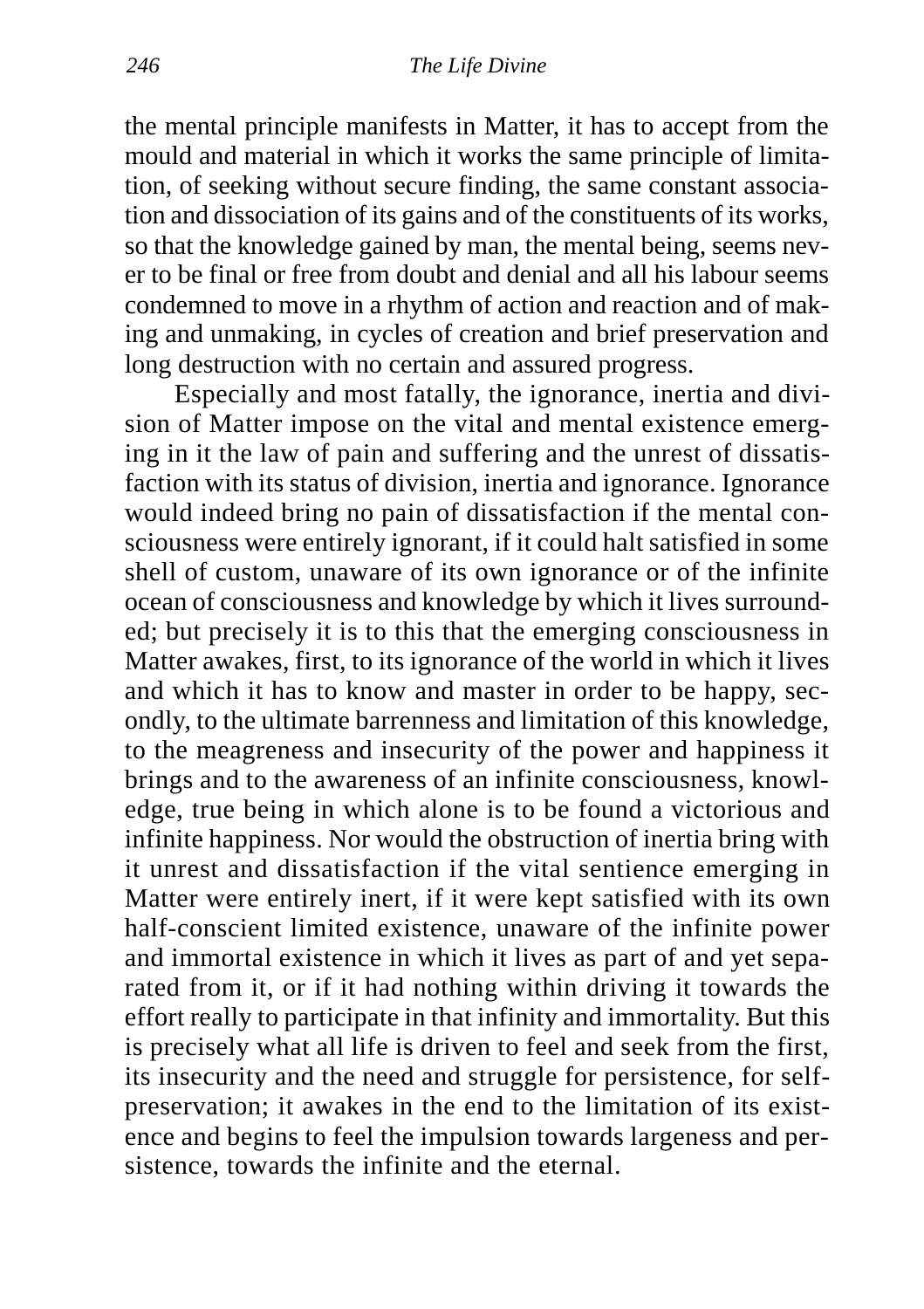And when in man life becomes wholly self-conscious, this unavoidable struggle and effort and aspiration reach their acme and the pain and discord of the world become finally too keenly sensible to be borne with contentment. Man may for a long time quiet himself by seeking to be satisfied with his limitations or by confining his struggle to such mastery as he can gain over this material world he inhabits, some mental and physical triumph of his progressive knowledge over its inconscient fixities, of his small, concentrated conscious will and power over its inertly-driven monstrous forces. But here, too, he finds the limitation, the poor inconclusiveness of the greatest results he can achieve and is obliged to look beyond. The finite cannot remain permanently satisfied so long as it is conscious either of a finite greater than itself or of an infinite beyond itself to which it can yet aspire. And if the finite could be so satisfied, yet the apparently finite being who feels himself to be really an infinite or feels merely the presence or the impulse and stirring of an infinite within, can never be satisfied till these two are reconciled, till that is possessed by him and he is possessed by it in whatever degree or manner. Man is such a finite-seeming infinity and cannot fail to arrive at a seeking after the Infinite. He is the first son of earth who becomes vaguely aware of God within him, of his immortality or of his need of immortality, and the knowledge is a whip that drives and a cross of crucifixion until he is able to turn it into a source of infinite light and joy and power.

This progressive development, this growing manifestation of the divine Consciousness and Force, Knowledge and Will that had lost itself in the ignorance and inertia of Matter, might well be a happy efflorescence proceeding from joy to greater and at last to infinite joy if it were not for the principle of rigid division from which Matter has started. The shutting up of the individual in his own personal consciousness of separate and limited mind, life and body prevents what would otherwise be the natural law of our development. It brings into the body the law of attraction and repulsion, of defence and attack, of discord and pain. For each body being a limited conscious-force feels itself exposed to the attack, impact, forceful contact of other such limited conscious-force or of universal forces and, where it feels itself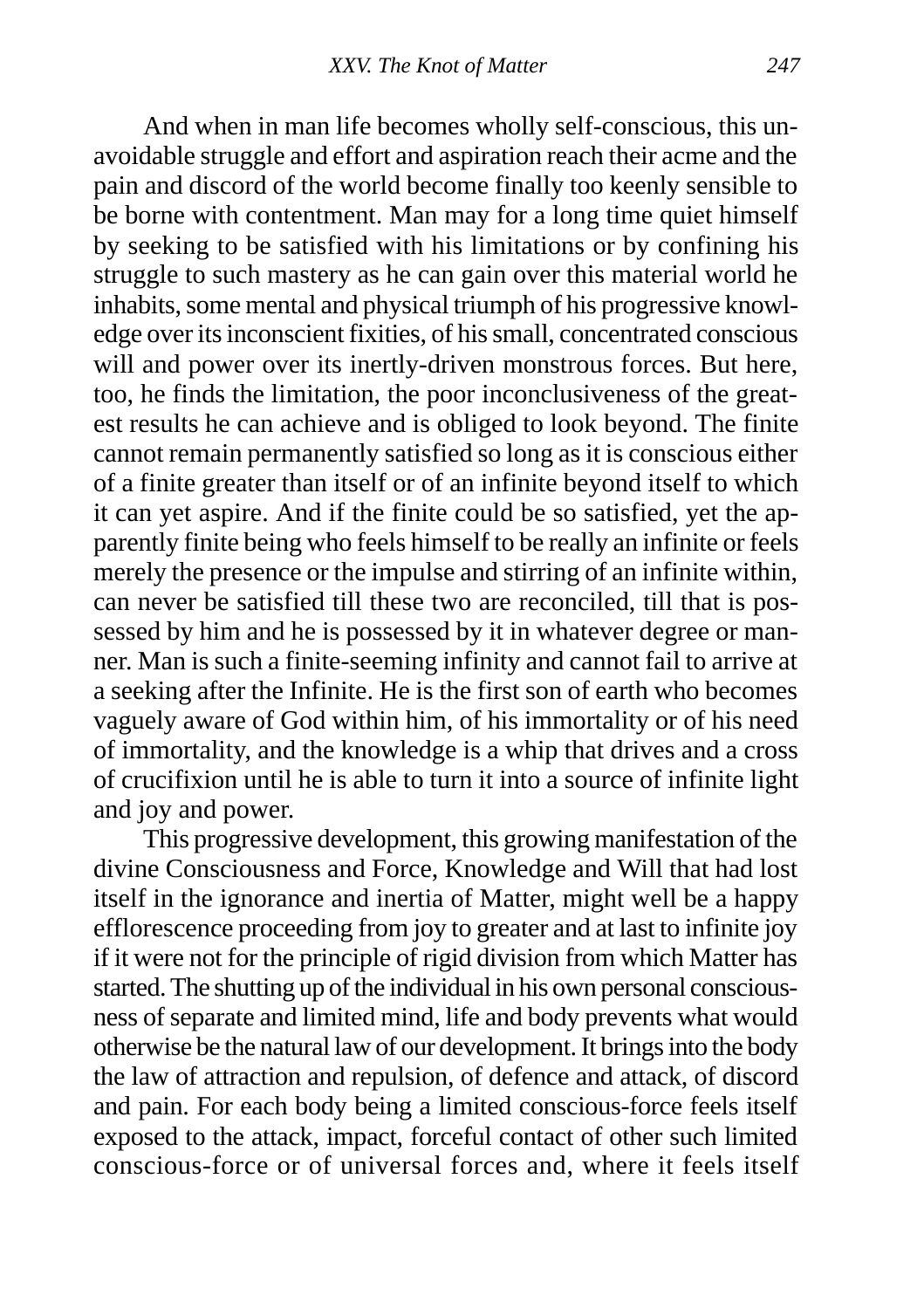broken in upon or unable to harmonise the contacting and the recipient consciousness, it suffers discomfort and pain, is attracted or repelled, has to defend itself or to assail; it is constantly called upon to undergo what it is unwilling or unable to suffer. Into the emotional and the sense-mind the law of division brings the same reactions with the higher values of grief and joy, love and hatred, oppression and depression, all cast into terms of desire, and by desire into straining and effort, and by the straining into excess and defect of force, incapacity, the rhythm of attainment and disappointment, possession and recoil, a constant strife and trouble and unease. Into the mind as a whole, instead of a divine law of narrower truth flowing into greater truth, lesser light taken up into wider light, lower will surrendered to higher transforming will, pettier satisfaction progressing towards nobler and more complete satisfaction, it brings similar dualities of truth pursued by error, light by darkness, power by incapacity, pleasure of pursuit and attainment by pain of repulse and of dissatisfaction with what is attained; mind takes up its own affliction along with the affliction of life and body and becomes aware of the triple defect and insufficiency of our natural being. All this means the denial of Ananda, the negation of the trinity of Sachchidananda and therefore, if the negation be insuperable, the futility of existence; for existence in throwing itself out in the play of consciousness and force must seek that movement not merely for itself, but for satisfaction in the play, and if in the play no real satisfaction can be found, it must obviously be abandoned in the end as a vain attempt, a colossal mistake, a delirium of the self-embodying spirit.

This is the whole basis of the pessimist theory of the world,– optimist, it may be, as to worlds and states beyond, but pessimist as to the earthly life and the destiny of the mental being in his dealings with the material universe. For it affirms that since the very nature of material existence is division and the very seed of embodied mind is self-limitation, ignorance and egoism, to seek satisfaction of the spirit upon earth or to seek an issue and divine purpose and culmination for the world-play is a vanity and delusion; only in a heaven of the Spirit and not in the world, or only in the Spirit's true quietude and not in its phenomenal activi-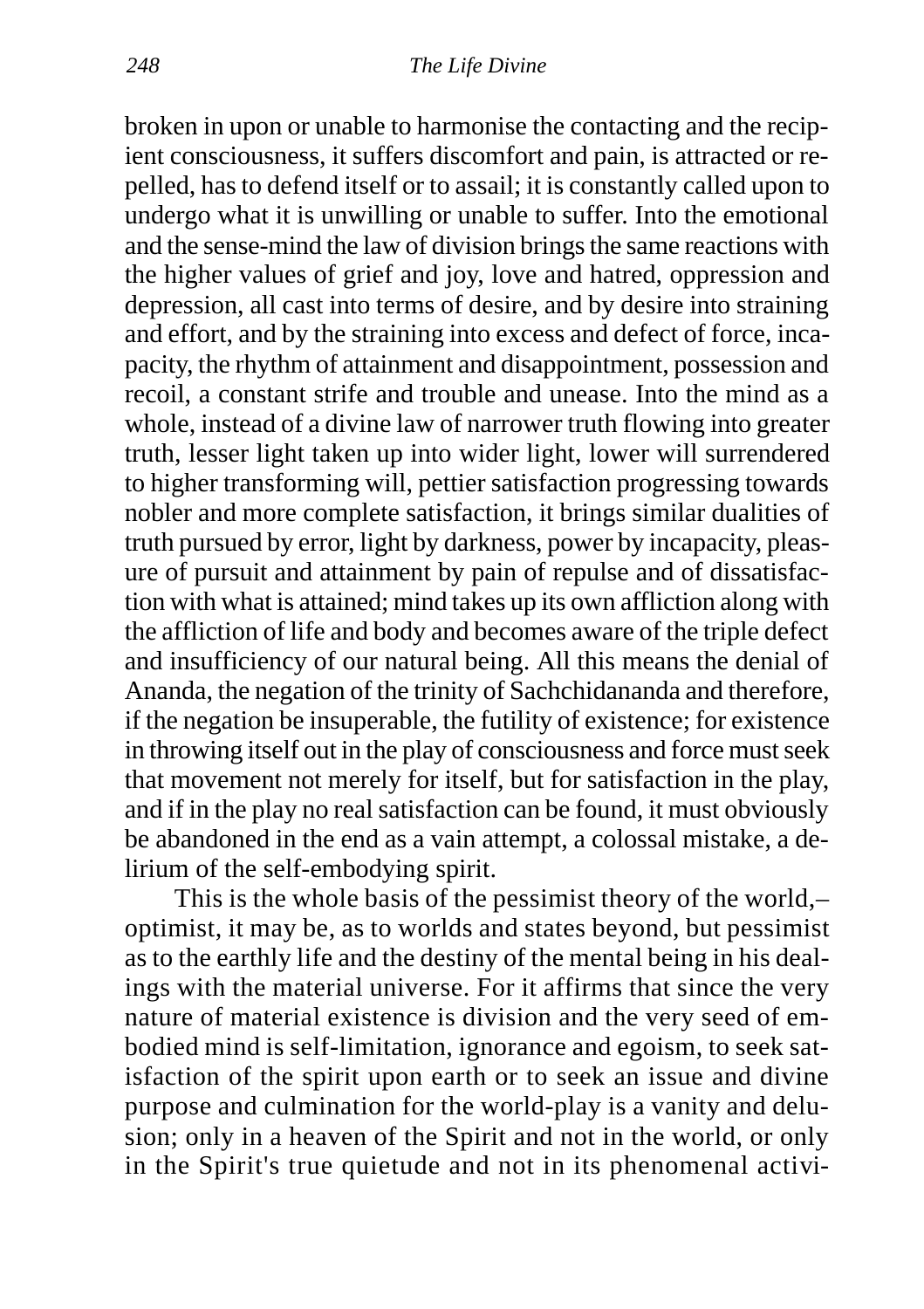ties can we reunite existence and consciousness with the divine selfdelight. The Infinite can only recover itself by rejecting as an error and a false step its attempt to find itself in the finite. Nor can the emergence of mental consciousness in the material universe bring with it any promise of a divine fulfilment. For the principle of division is not proper to Matter, but to Mind; Matter is only an illusion of Mind into which Mind brings its own rule of division and ignorance. Therefore within this illusion Mind can only find itself; it can only travel between the three terms of the divided existence it has created: it cannot find there the unity of the Spirit or the truth of the spiritual existence.

Now it is true that the principle of division in Matter can be only a creation of the divided Mind which has precipitated itself into material existence; for that material existence has no self-being, is not the original phenomenon but only a form created by an all-dividing Life-force which works out the conceptions of an all-dividing Mind. By working out being into these appearances of the ignorance, inertia and division of Matter the dividing Mind has lost and imprisoned itself in a dungeon of its own building, is bound with chains which it has itself forged. And if it be true that the dividing Mind is the first principle of creation, then it must be also the ultimate attainment possible in the creation, and the mental being struggling vainly with Life and Matter, overpowering them only to be overpowered by them, repeating eternally a fruitless cycle must be the last and highest word of cosmic existence. But no such consequence ensues if, on the contrary, it is the immortal and infinite Spirit that has veiled itself in the dense robe of material substance and works there by the supreme creative power of Supermind, permitting the divisions of Mind and the reign of the lowest or material principle only as initial conditions for a certain evolutionary play of the One in the Many. If, in other words, it is not merely a mental being who is hidden in the forms of the universe, but the infinite Being, Knowledge, Will which emerges out of Matter first as Life, then as Mind, with the rest of it still unrevealed, then the emergence of consciousness out of the apparently Inconscient must have another and completer term; the appearance of a supramental spiritual being who shall impose on his mental,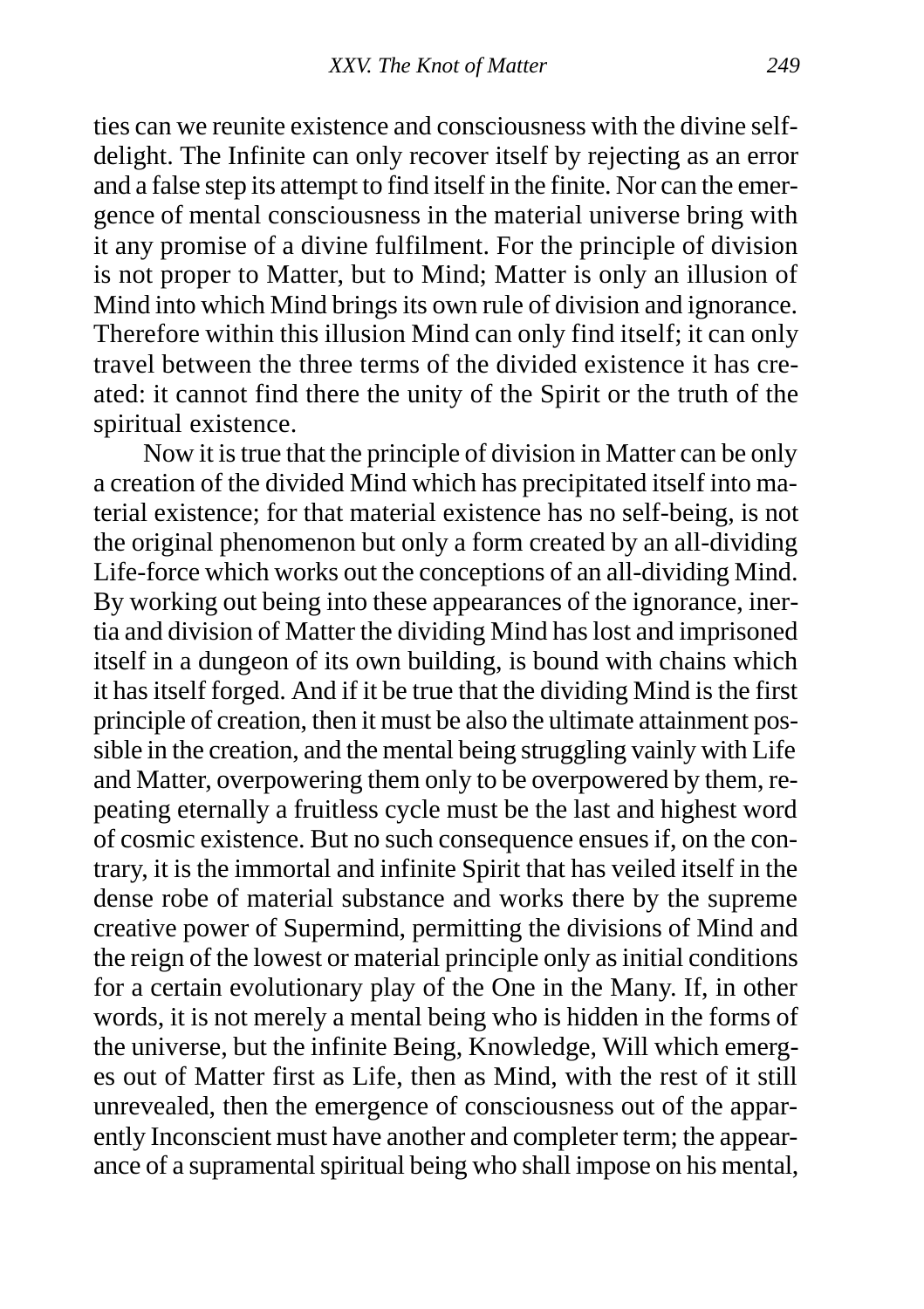vital, bodily workings a higher law than that of the dividing Mind is no longer impossible. On the contrary, it is the natural and inevitable conclusion of the nature of cosmic existence.

Such a supramental being would, as we have seen, liberate the mind from the knot of its divided existence and use the individualisation of mind as merely a useful subordinate action of the all-embracing Supermind; and he would liberate the life also from the knot of its divided existence and use the individualisation of life as merely a useful subordinate action of the one Conscious-Force fulfilling its being and joy in a diversified unity. Is there any reason why he should not also liberate the bodily existence from the present law of death, division and mutual devouring and use individualisation of body as merely a useful subordinate term of the one divine Conscious-Existence made serviceable for the joy of the Infinite in the finite? or why this spirit should not be free in a sovereign occupation of form, consciously immortal even in the changing of his robe of Matter, possessed of his self-delight in a world subjected to the law of unity and love and beauty? And if man be the inhabitant of terrestrial existence through whom that transformation of the mental into the supramental can at last be operated, is it not possible that he may develop, as well as a divine mind and a divine life, also a divine body? or, if the phrase seem to be too startling to our present limited conceptions of human potentiality, may he not in his development of his true being and its light and joy and power arrive at a divine use of mind and life and body by which the descent of Spirit into form shall be at once humanly and divinely justified?

The one thing that can stand in the way of that ultimate terrestrial possibility is if our present view of Matter and its laws represent the only possible relation between sense and substance, between the Divine as knower and the Divine as object, or if, other relations being possible, they are yet not in any way possible here, but must be sought on higher planes of existence. In that case, it is in heavens beyond that we must seek our entire divine fulfilment, as the religions assert, and their other assertion of the kingdom of God or the kingdom of the perfect upon earth must be put aside as a delusion. Here we can only pursue or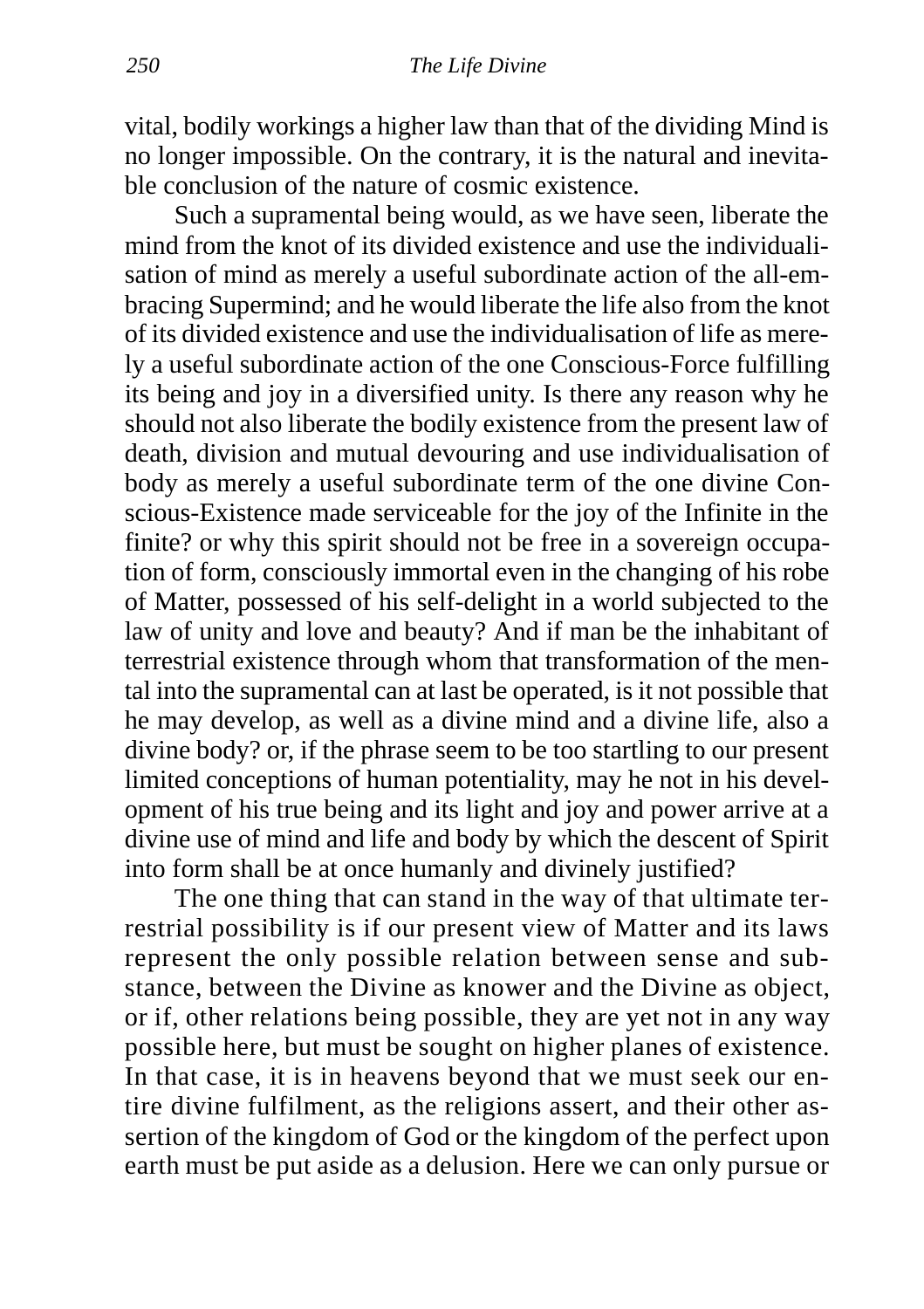attain an internal preparation or victory and, having liberated the mind and life and soul within, must turn from the unconquered and unconquerable material principle, from an unregenerated and intractable earth to find elsewhere our divine substance. There is, however, no reason why we should accept this limiting conclusion. There are, quite certainly, other states even of Matter itself; there is undoubtedly an ascending series of the divine gradations of substance; there is the possibility of the material being transfiguring itself through the acceptation of a higher law than its own which is yet its own because it is always there latent and potential in its own secrecies.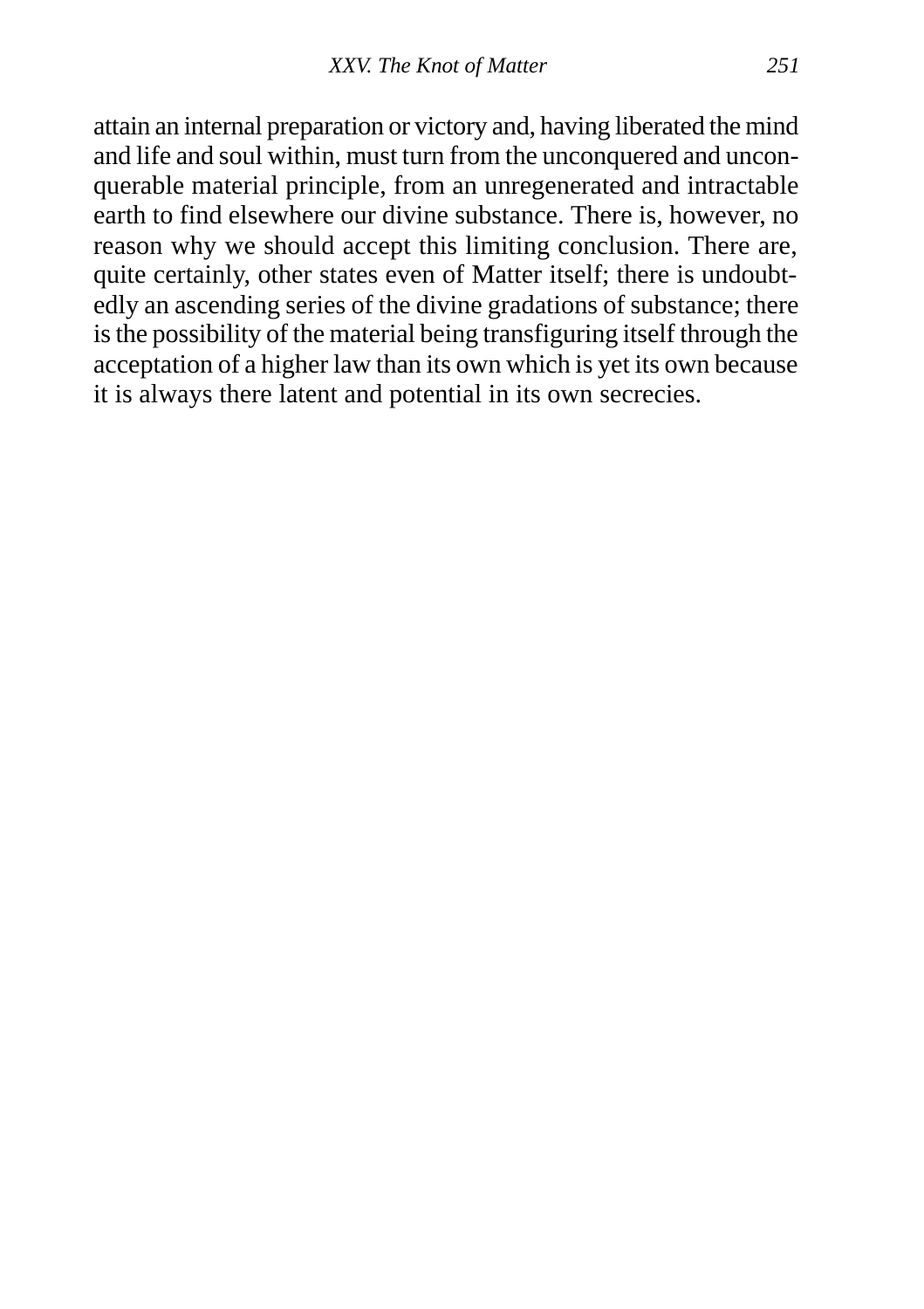## **Chapter XXVI The Ascending Series of Substance**

There is a self that is of the essence of Matter – there is another inner self of Life that fills the other – there is another inner self of Mind – there is another inner self of Truth-Knowledge – there is another inner self of Bliss.

*Taittiriya Upanishad.1*

They climb Indra like a ladder. As one mounts peak after peak, there becomes clear the much that has still to be done. Indra brings consciousness of That as the goal.

Like a hawk, a kite He settles on the Vessel and upbears it; in His stream of movement He discovers the Rays, for He goes bearing his weapons: He cleaves to the ocean surge of the waters; a great King, He declares the fourth status. Like a mortal purifying his body, like a war-horse galloping to the conquest of riches He pours calling through all the sheath and enters these vessels.

*Rig Veda.2*

If we consider what it is that most represents to us the materiality of Matter, we shall see that it is its aspects of solidity, tangibility, increasing resistance, firm response to the touch of Sense. Substance seems more truly material and real in proportion as it presents to us a solid resistance and by virtue of that resistance a durability of sensible form on which our consciousness can dwell; in proportion as it is more subtle, less densely resistant and enduringly seizable by the sense, it appears to us less material. This attitude of our ordinary consciousness towards Matter is a symbol of the essential object for which Matter has been created. Substance passes into the material status in order that it may present to the consciousness which has to deal with it durable, firmly seizable images on which the mind can rest and base its operations and which the Life can handle with at least a relative surety of permanence in the form upon which it works. Therefore in the ancient Vedic formula Earth, type of the more solid states of substance, was accepted as the symbolic name of the material principle. Therefore, too, touch or contact is for us the essential basis of Sense; all other physical senses,

<sup>&</sup>lt;sup>1</sup> II. 1-5. 2 I. 10. 1, 2; IX. 96. 19, 20.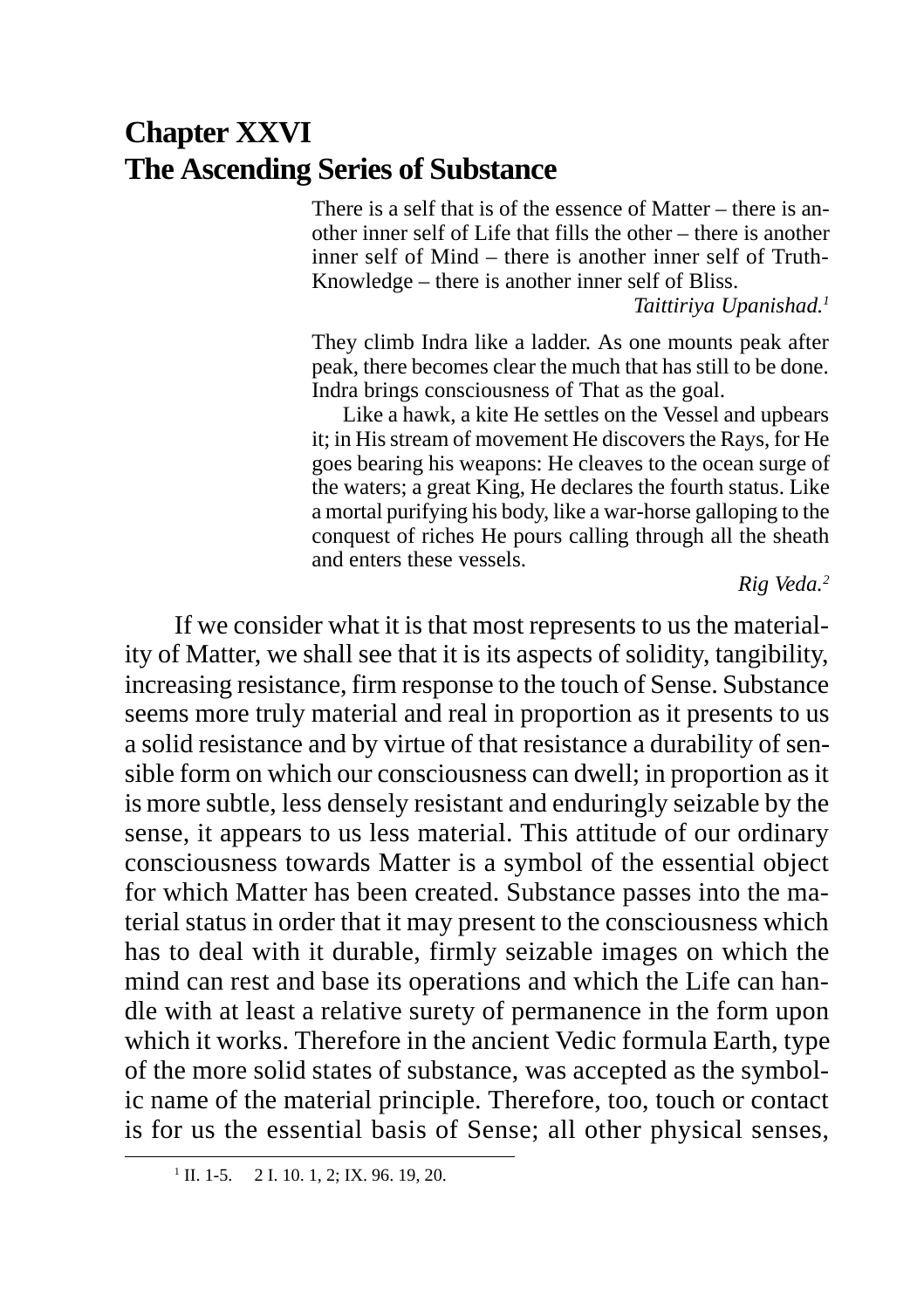taste, smell, hearing, sight are based upon a series of more and more subtle and indirect contacts between the percipient and the perceived. Equally, in the Sankhya classification of the five elemental states of Substance from ether to earth, we see that their characteristic is a constant progression from the more subtle to the less subtle so that at the summit we have the subtle vibrations of the ethereal and at the base the grosser density of the earthly or solid elemental condition. Matter therefore is the last stage known to us in the progress of pure substance towards a basis of cosmic relation in which the first word shall be not spirit but form, and form in its utmost possible development of concentration, resistance, durably gross image, mutual impenetrability,– the culminating point of distinction, separation and division. This is the intention and character of the material universe; it is the formula of accomplished divisibility.

And if there is, as there must be in the nature of things, an ascending series in the scale of substance from Matter to Spirit, it must be marked by a progressive diminution of these capacities most characteristic of the physical principle and a progressive increase of the opposite characteristics which will lead us to the formula of pure spiritual self-extension. This is to say that they must be marked by less and less bondage to the form, more and more subtlety and flexibility of substance and force, more and more interfusion, interpenetration, power of assimilation, power of interchange, power of variation, transmutation, unification. Drawing away from durability of form, we draw towards eternity of essence; drawing away from our poise in the persistent separation and resistance of physical Matter, we draw near to the highest divine poise in the infinity, unity and indivisibility of Spirit. Between gross substance and pure spirit substance this must be the fundamental antinomy. In Matter Chit or Conscious-Force masses itself more and more to resist and stand out against other masses of the same Conscious-Force; in substance of Spirit pure consciousness images itself freely in its sense of itself with an essential indivisibility and a constant unifying interchange as the basic formula even of the most diversifying play of its own Force. Between these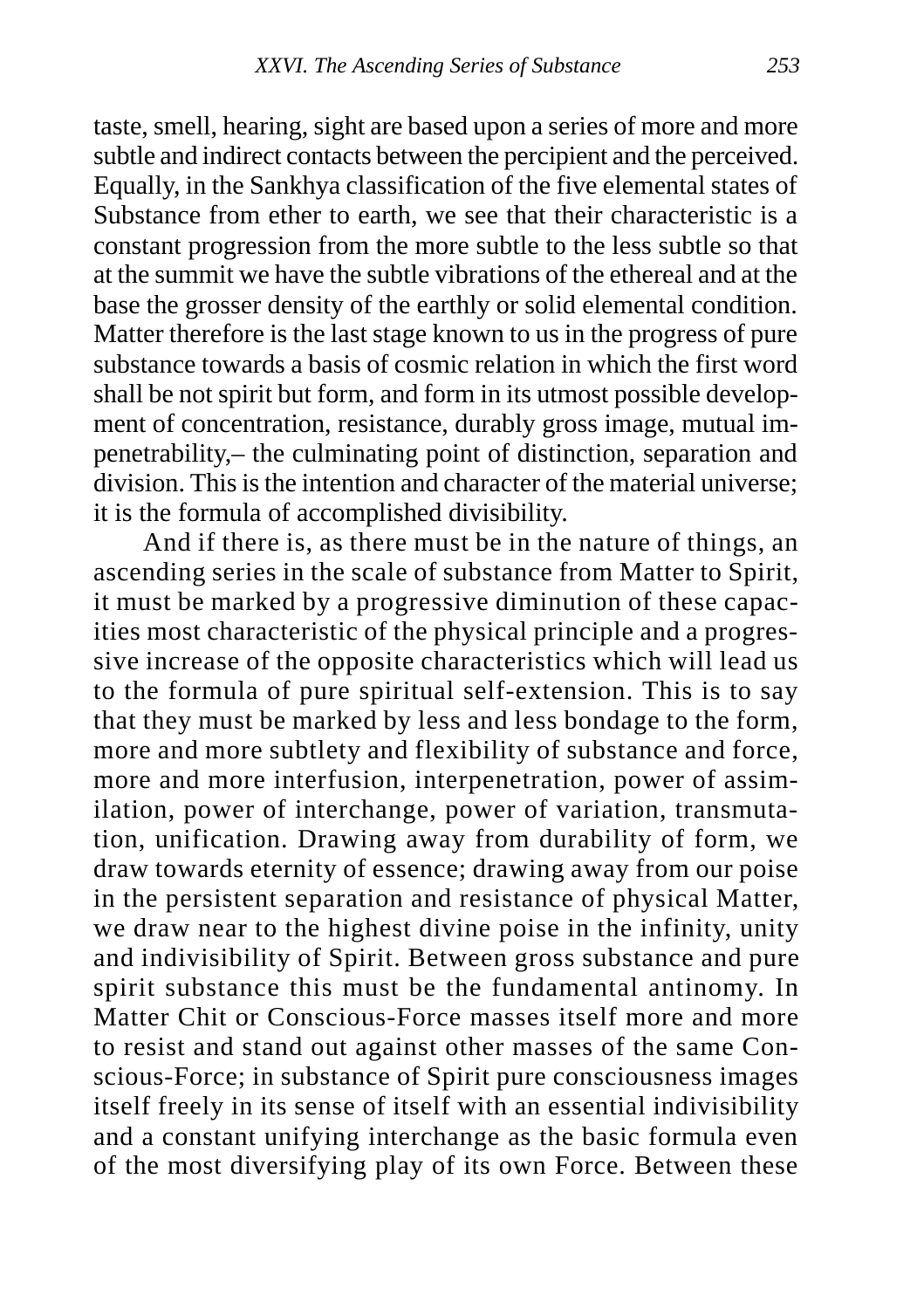two poles there is the possibility of an infinite gradation.

These considerations become of great importance when we consider the possible relation between the divine life and the divine mind of the perfected human soul and the very gross and seemingly undivine body or formula of physical being in which we actually dwell. That formula is the result of a certain fixed relation between sense and substance from which the material universe has started. But as this relation is not the only possible relation, so that formula is not the only possible formula. Life and mind may manifest themselves in another relation to substance and work out different physical laws, other and larger habits, even a different substance of body with a freer action of the sense, a freer action of the life, a freer action of the mind. Death, division, mutual resistance and exclusion between embodied masses of the same conscious life-force are the formula of our physical existence; the narrow limitation of the play of the senses, the determination within a small circle of the field, duration and power of the life-workings, the obscuration, lame movement, broken and bounded functioning of the mind are the yoke which that formula expressed in the animal body has imposed upon the higher principles. But these things are not the sole possible rhythm of cosmic Nature. There are superior states, there are higher worlds, and if the law of these can by any progress of man and by any liberation of our substance from its present imperfections be imposed on this sensible form and instrument of our being, then there may be even here a physical working of divine mind and sense, a physical working of divine life in the human frame and even the evolution upon earth of something that we may call a divinely human body. The body of man also may some day come by its transfiguration; the Earth-Mother too may reveal in us her godhead.

Even within the formula of the physical cosmos there is an ascending series in the scale of Matter which leads us from the more to the less dense, from the less to the more subtle. Where we reach the highest term of that series, the most supra-ethereal subtlety of material substance or formulation of Force, what lies beyond? Not a Nihil, not a void; for there is no such thing as absolute void or real nullity and what we call by that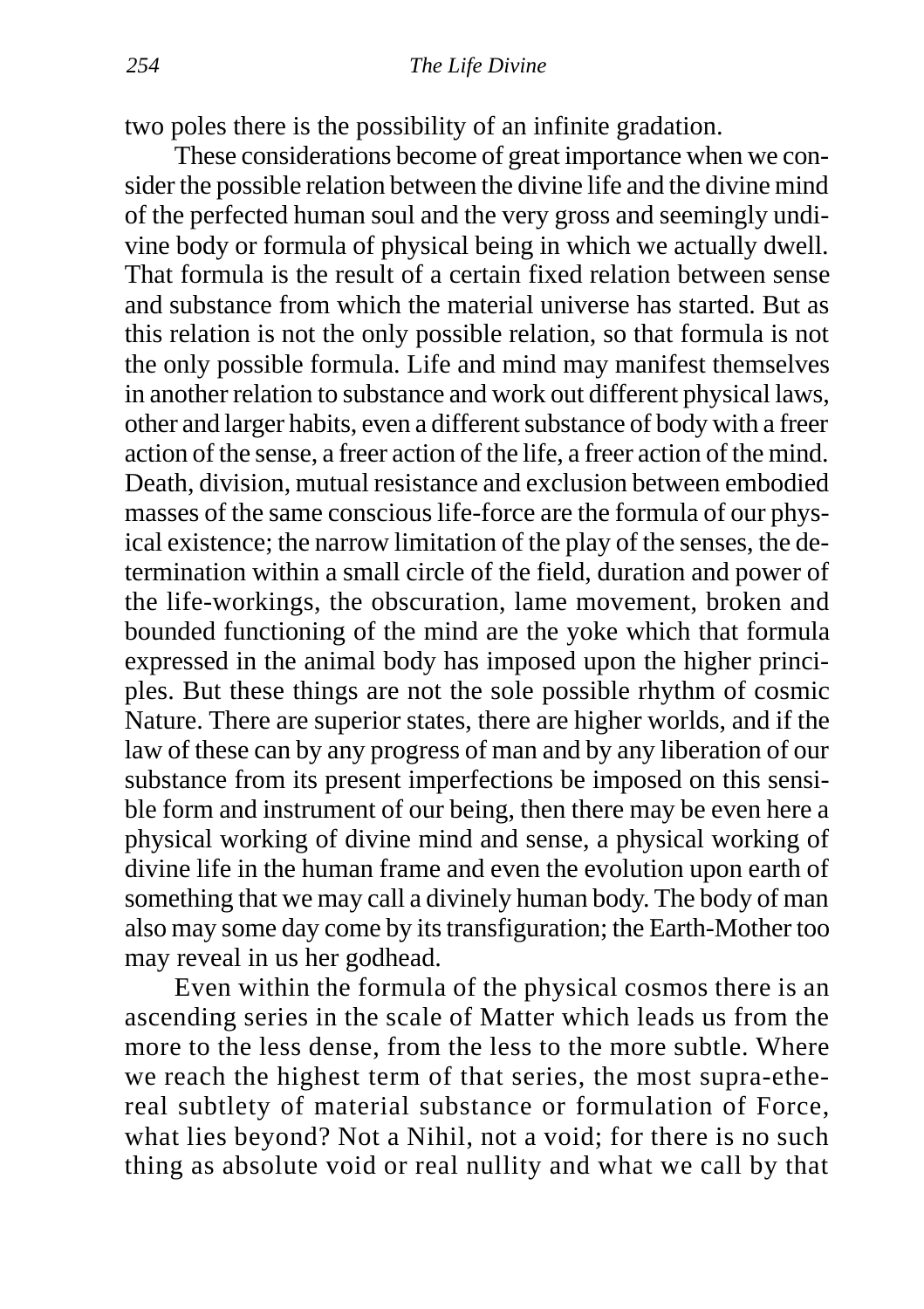name is simply something beyond the grasp of our sense, our mind or our most subtle consciousness. Nor is it true that there is nothing beyond, or that some ethereal substance of Matter is the eternal beginning; for we know that Matter and material Force are only a last result of a pure Substance and pure Force in which consciousness is luminously self-aware and self-possessing and not as in Matter lost to itself in an inconscient sleep and an inert motion. What then is there between this material substance and that pure substance? For we do not leap from the one to the other, we do not pass at once from the inconscient to absolute consciousness. There must be and there are grades between inconscient substance and utterly self-conscious selfextension, as between the principle of Matter and the principle of Spirit.

All who have at all sounded those abysses are agreed and bear witness to this fact that there are a series of subtler and subtler formulations of substance which escape from and go beyond the formula of the material universe. Without going deeply into matters which are too occult and difficult for our present inquiry, we may say, adhering to the system on which we have based ourselves, that these gradations of substance, in one important aspect of their formulation in series, can be seen to correspond to the ascending series of Matter, Life, Mind, Supermind and that other higher divine triplicity of Sachchidananda. In other words, we find that substance in its ascension bases itself upon each of these principles and makes itself successively a characteristic vehicle for the dominating cosmic self-expression of each in their ascending series.

Here in the material world everything is founded upon the formula of material substance. Sense, Life, Thought found themselves upon what the ancients called the Earth-Power, start from it, obey its laws, accommodate their workings to this fundamental principle, limit themselves by its possibilities and, if they would develop others, have even in that development to take account of the original formula, its purpose and its demand upon the divine evolution. The sense works through physical instruments, the life through a physical nerve-system and vital organs, the mind has to build its operations upon a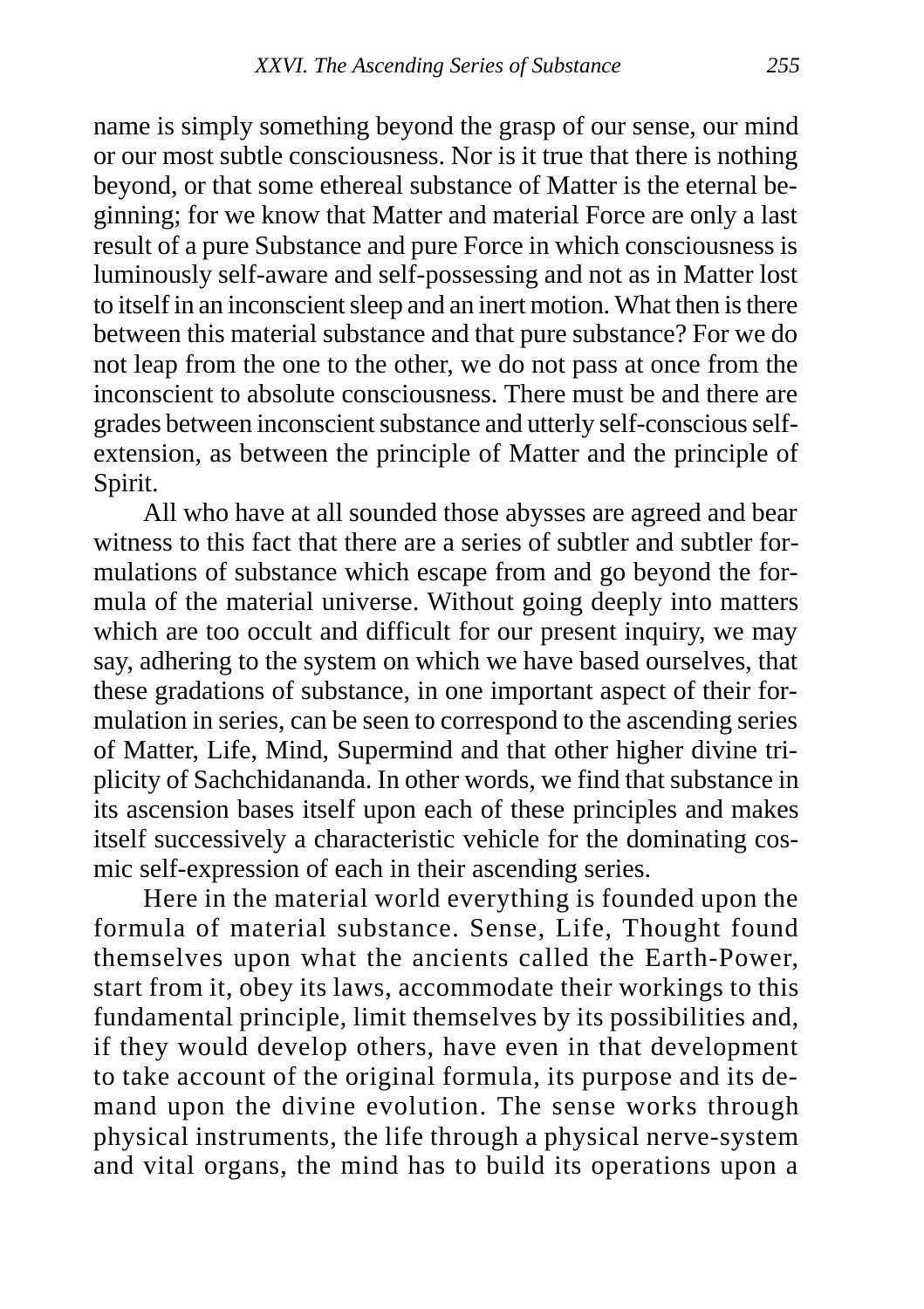corporeal basis and use a material instrumentation, even its pure mental workings have to take the data so derived as a field and as the stuff upon which it works. There is no necessity in the essential nature of mind, sense, life that they should be so limited: for the physical sense-organs are not the creators of sense-perceptions, but themselves the creation, the instruments and here a necessary convenience of the cosmic sense; the nervous system and vital organs are not the creators of life's action and reaction, but themselves the creation, the instruments and here a necessary convenience of the cosmic Life-force; the brain is not the creator of thought, but itself the creation, the instrument and here a necessary convenience of the cosmic Mind. The necessity then is not absolute, but teleological; it is the result of a divine cosmic Will in the material universe which intends to posit here a physical relation between sense and its object, establishes here a material formula and law of Conscious-Force and creates by it physical images of Conscious-Being to serve as the initial, dominating and determining fact of the world in which we live. It is not a fundamental law of being, but a constructive principle necessitated by the intention of the Spirit to evolve in a world of Matter.

In the next grade of substance the initial, dominating, determining fact is no longer substantial form and force, but life and conscious desire. Therefore the world beyond this material plane must be a world based upon a conscious cosmic vital Energy, a force of vital seeking and a force of Desire and their self-expression and not upon an inconscient or subconscient will taking the form of a material force and energy. All the forms, bodies, forces, life-movements, sense-movements, thought-movements, developments, culminations, self-fulfilments of that world must be dominated and determined by this initial fact of Conscious-Life to which Matter and Mind must subject themselves, must start from that, base themselves upon that, be limited or enlarged by its laws, powers, capacities, limitations; and if Mind there seeks to develop yet higher possibilities, still it must then too take account of the original vital formula of desire-force, its purpose and its demand upon the divine manifestation.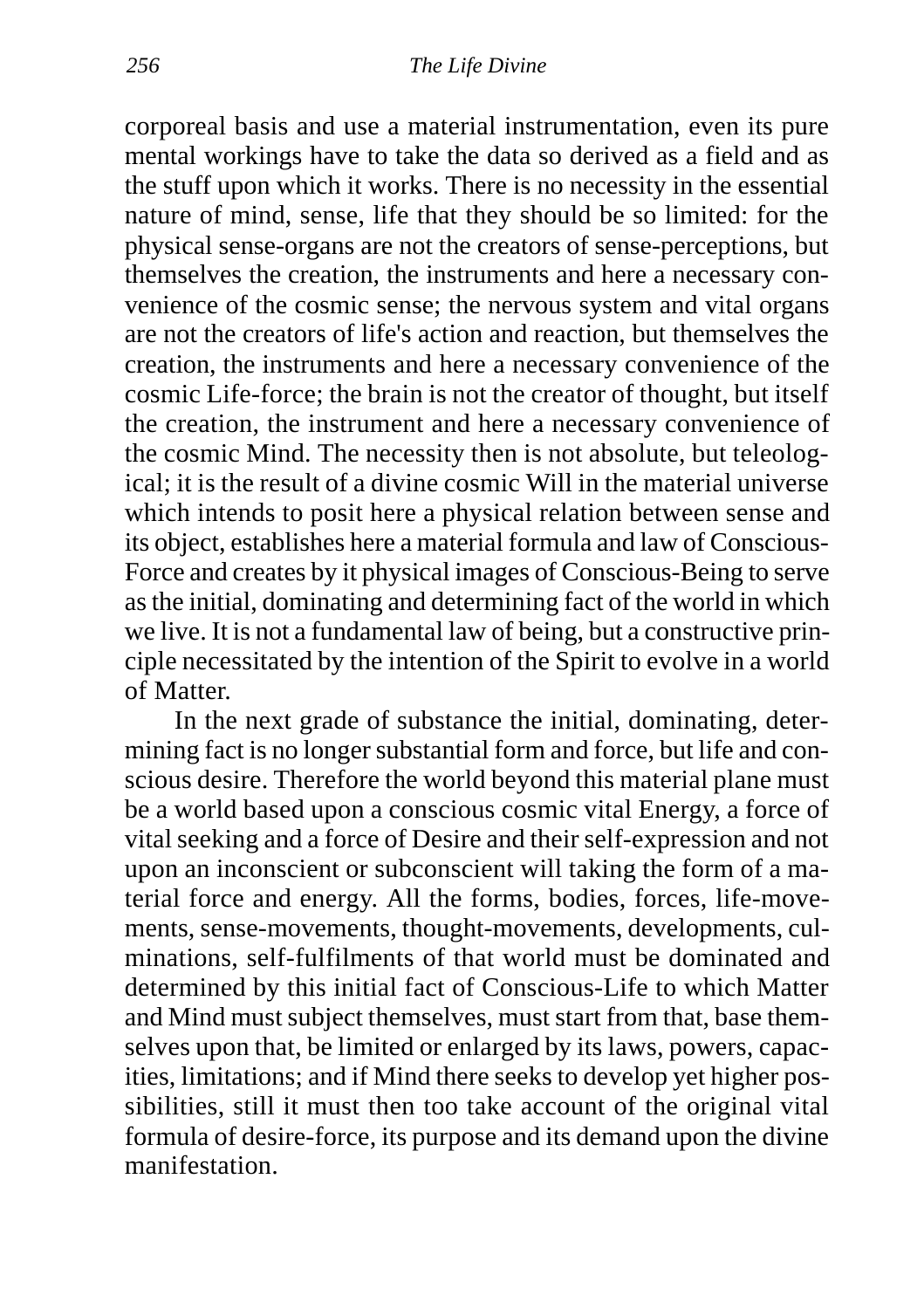So too with the higher gradations. The next in the series must be governed by the dominating and determining factor of Mind. Substance there must be subtle and flexible enough to assume the shapes directly imposed upon it by Mind, to obey its operations, to subordinate itself to its demand for self-expression and selffulfilment. The relations of sense and substance too must have a corresponding subtlety and flexibility and must be determined, not by the relations of physical organ with physical object, but of Mind with the subtler substance upon which it works. The life of such a world would be the servant of Mind in a sense of which our weak mental operations and our limited, coarse and rebellious vital faculties can have no adequate conception. There Mind dominates as the original formula, its purpose prevails, its demand overrides all others in the law of the divine manifestation. At a yet higher reach Supermind – or, intermediately, principles touched by it – or, still higher, a pure Bliss, a pure Conscious Power or pure Being replace Mind as the dominant principle, and we enter into those ranges of cosmic existence which to the old Vedic seers were the worlds of illuminated divine existence and the foundation of what they termed Immortality and which later Indian religions imaged in figures like the Brahmaloka or Goloka, some supreme self-expression of the Being as Spirit in which the soul liberated into its highest perfection possesses the infinity and beatitude of the eternal Godhead.

The principle which underlies this continually ascending experience and vision uplifted beyond the material formulation of things is that all cosmic existence is a complex harmony and does not finish with the limited range of consciousness in which the ordinary human mind and life is content to be imprisoned. Being, consciousness, force, substance descend and ascend a many-runged ladder on each step of which being has a vaster self-extension, consciousness a wider sense of its own range and largeness and joy, force a greater intensity and a more rapid and blissful capacity, substance gives a more subtle, plastic, buoyant and flexible rendering of its primal reality. For the more subtle is also the more powerful,– one might say, the more truly concrete; it is less bound than the gross, it has a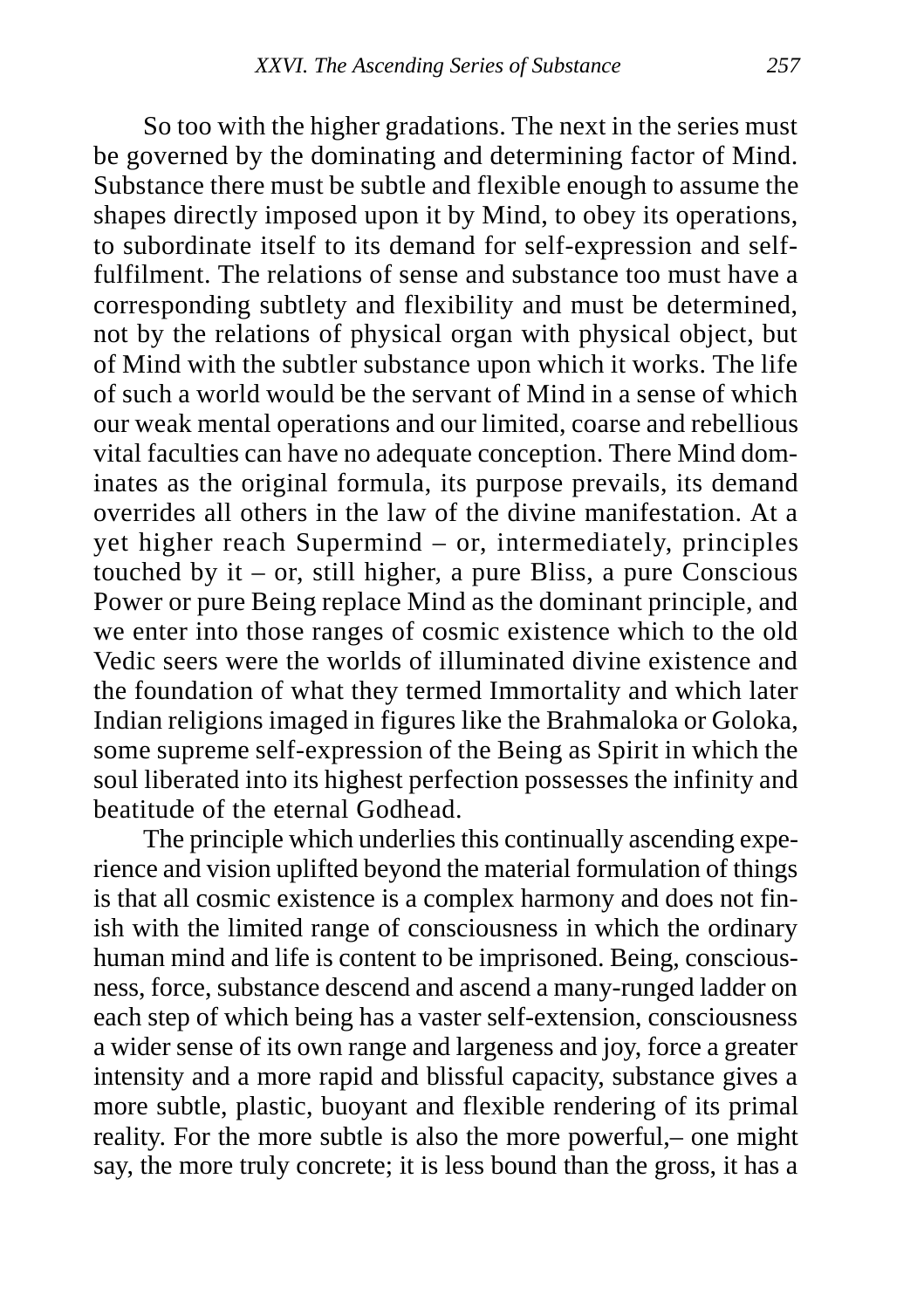greater permanence in its being along with a greater potentiality, plasticity and range in its becoming. Each plateau of the hill of being gives to our widening experience a higher plane of our consciousness and a richer world for our existence.

But how does this ascending series affect the possibilities of our material existence? It would not affect them at all if each plane of consciousness, each world of existence, each grade of substance, each degree of cosmic force were cut off entirely from that which precedes and that which follows it. But the opposite is the truth; the manifestation of the Spirit is a complex weft and in the design and pattern of one principle all the others enter as elements of the spiritual whole. Our material world is the result of all the others, for the other principles have all descended into Matter to create the physical universe, and every particle of what we call Matter contains all of them implicit in itself; their secret action, as we have seen, is involved in every moment of its existence and every movement of its activity. And as Matter is the last word of the descent, so it is also the first word of the ascent; as the powers of all these planes, worlds, grades, degrees are involved in the material existence, so are they all capable of evolution out of it. It is for this reason that material being does not begin and end with gases and chemical compounds and physical forces and movements, with nebulae and suns and earths, but evolves life, evolves mind, must evolve eventually Supermind and the higher degrees of the spiritual existence. Evolution comes by the unceasing pressure of the supra-material planes on the material compelling it to deliver out of itself their principles and powers which might conceivably otherwise have slept imprisoned in the rigidity of the material formula. This would even so have been improbable, since their presence there implies a purpose of deliverance; but still this necessity from below is actually very much aided by a kindred superior pressure.

Nor can this evolution end with the first meagre formulation of life, mind, Supermind, spirit conceded to these higher powers by the reluctant power of Matter. For as they evolve, as they awake, as they become more active and avid of their own potentialities, the pressure on them of the superior planes, a pres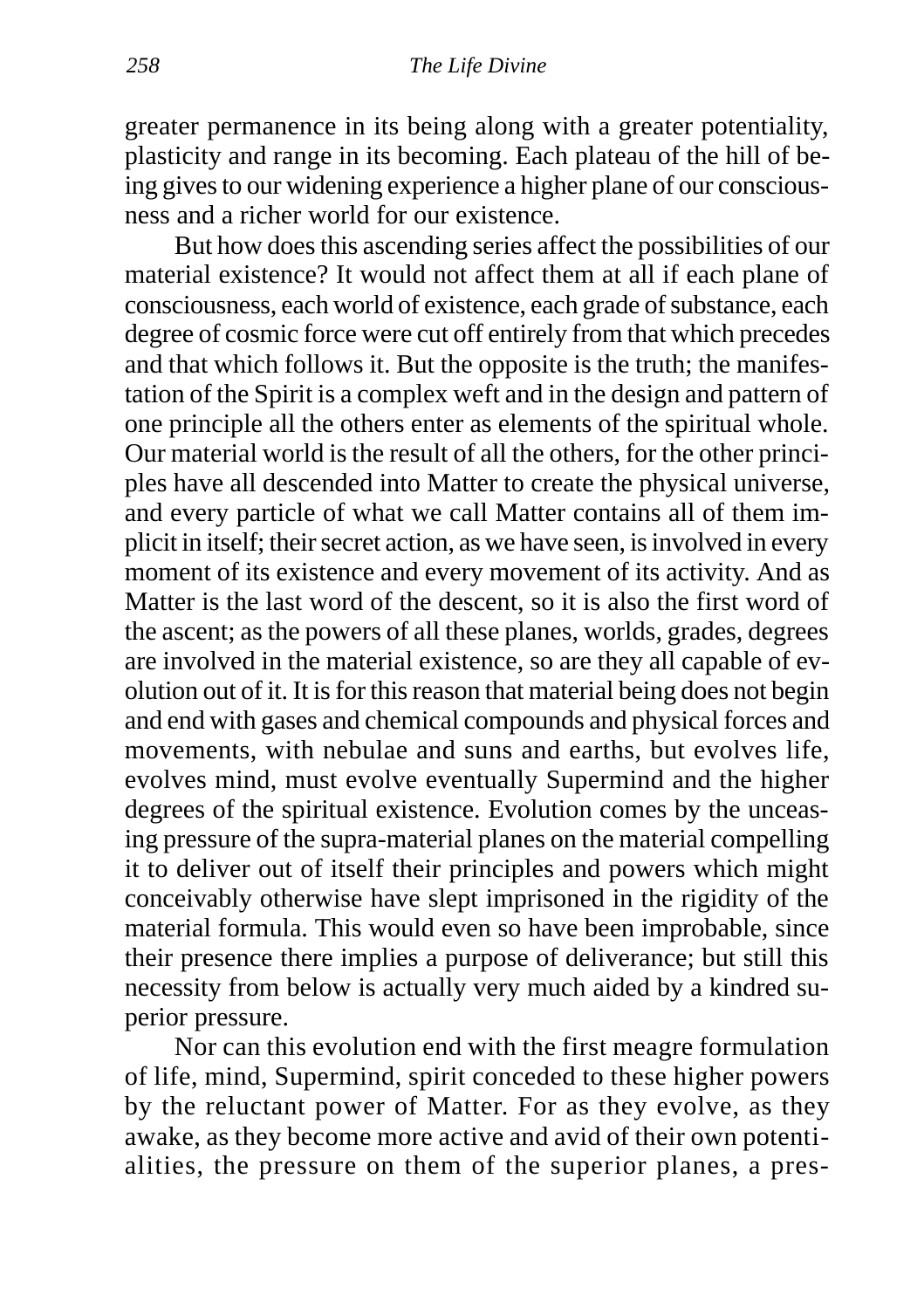sure involved in the existence and close connection and interdependence of the worlds, must also increase in insistence, power and effectiveness. Not only must these principles manifest from below in a qualified and restricted emergence, but also from above they must descend in their characteristic power and full possible efflorescence into the material being; the material creature must open to a wider and wider play of their activities in Matter, and all that is needed is a fit receptacle, medium, instrument. That is provided for in the body, life and consciousness of man.

Certainly, if that body, life and consciousness were limited to the possibilities of the gross body which are all that our physical senses and physical mentality accept, there would be a very narrow term for this evolution, and the human being could not hope to accomplish anything essentially greater than his present achievement. But this body, as ancient occult science discovered, is not the whole even of our physical being; this gross density is not all of our substance. The oldest Vedantic knowledge tells us of five degrees of our being, the material, the vital, the mental, the ideal, the spiritual or beatific and to each of these grades of our soul there corresponds a grade of our substance, a sheath as it was called in the ancient figurative language. A later psychology found that these five sheaths of our substance were the material of three bodies, gross physical, subtle and causal, in all of which the soul actually and simultaneously dwells, although here and now we are superficially conscious only of the material vehicle. But it is possible to become conscious in our other bodies as well and it is in fact the opening up of the veil between them and consequently between our physical, psychical and ideal personalities which is the cause of those "psychic" and "occult" phenomena that are now beginning to be increasingly though yet too little and too clumsily examined, even while they are far too much exploited. The old Hathayogins and Tantriks of India had long ago reduced this matter of the higher human life and body to a science. They had discovered six nervous centres of life in the dense body corresponding to six centres of life and mind faculty in the subtle, and they had found out subtle physical exercises by which these centres, now closed, could be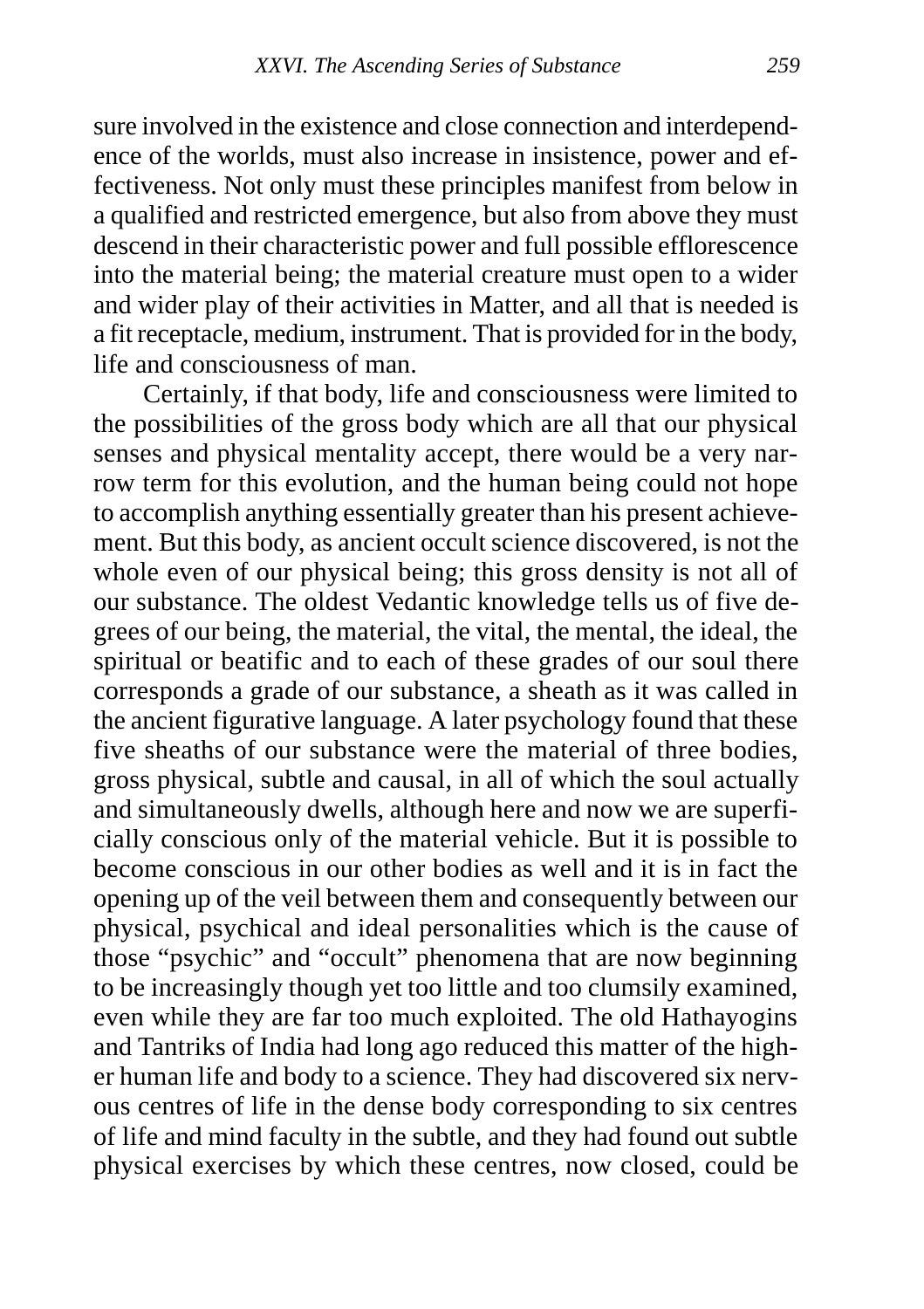opened up, the higher psychical life proper to our subtle existence entered into by man, and even the physical and vital obstructions to the experience of the ideal and spiritual being could be destroyed. It is significant that one prominent result claimed by the Hathayogins for their practices and verified in many respects was a control of the physical life-force which liberated them from some of the ordinary habits or so-called laws thought by physical science to be inseparable from life in the body.

Behind all these terms of ancient psycho-physical science lies the one great fact and law of our being that whatever be its temporary poise of form, consciousness, power in this material evolution, there must be behind it and there is a greater, a truer existence of which this is only the external result and physically sensible aspect. Our substance does not end with the physical body; that is only the earthly pedestal, the terrestrial base, the material starting-point. As there are behind our waking mentality vaster ranges of consciousness subconscient and superconscient to it of which we become sometimes abnormally aware, so there are behind our gross physical being other and subtler grades of substance with a finer law and a greater power which support the denser body and which can by our entering into the ranges of consciousness belonging to them be made to impose that law and power on our dense matter and substitute their purer, higher, intenser conditions of being for the grossness and limitation of our present physical life and impulses and habits. If that be so, then the evolution of a nobler physical existence not limited by the ordinary conditions of animal birth and life and death, of difficult alimentation and facility of disorder and disease and subjection to poor and unsatisfied vital cravings ceases to have the appearance of a dream and chimera and becomes a possibility founded upon a rational and philosophic truth which is in accordance with all the rest that we have hitherto known, experienced or been able to think out about the overt and secret truth of our existence.

So it should rationally be; for the uninterrupted series of the principles of our being and their close mutual connection is too evident for it to be possible that one of them should be condemned and cut off while the others are capable of a divine liber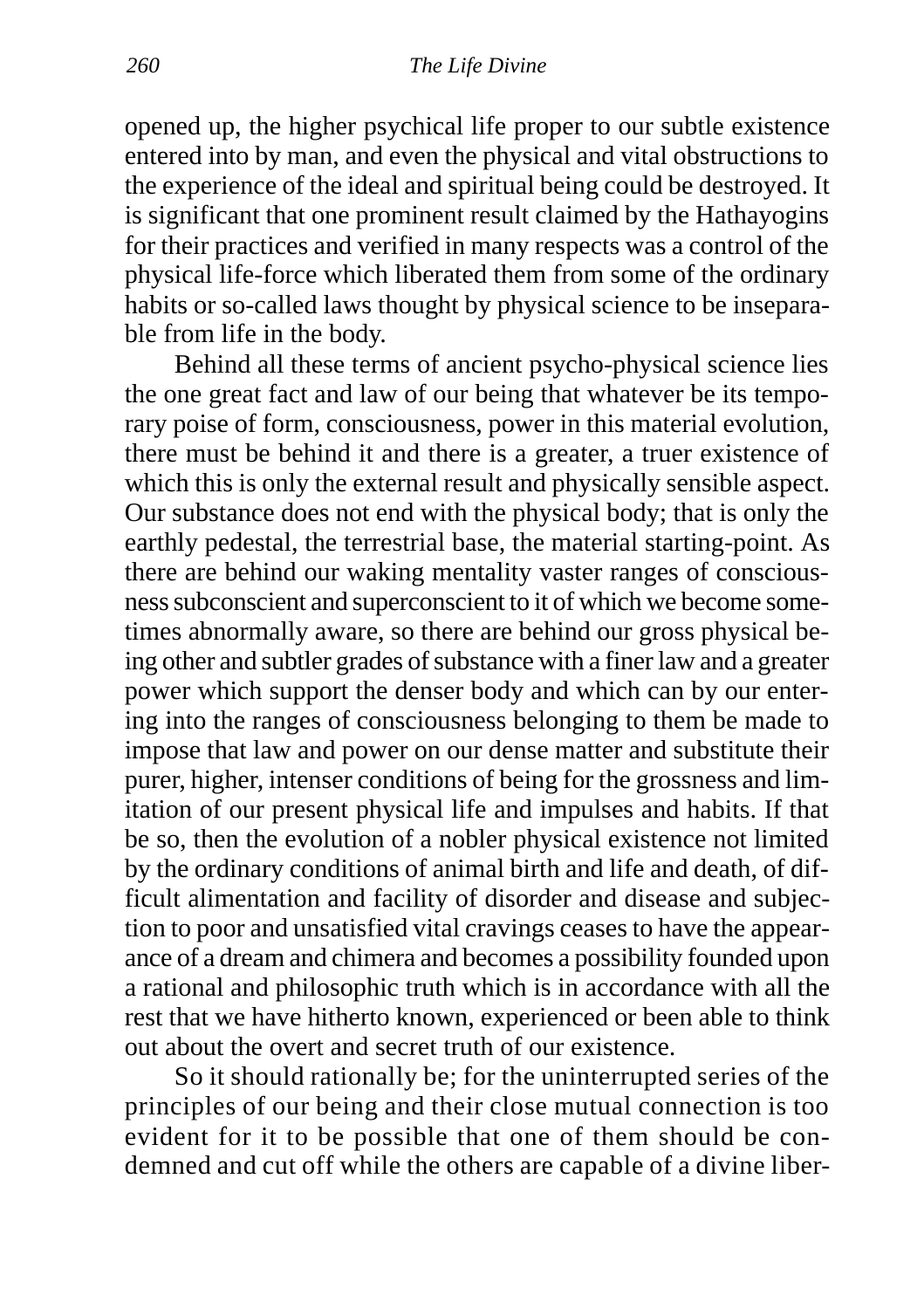ation. The ascent of man from the physical to the supramental must open out the possibility of a corresponding ascent in the grades of substance to that ideal or causal body which is proper to our supramental being, and the conquest of the lower principles by Supermind and its liberation of them into a divine life and a divine mentality must also render possible a conquest of our physical limitations by the power and principle of supramental substance. And this means the evolution not only of an untrammelled consciousness, a mind and sense not shut up in the walls of the physical ego or limited to the poor basis of knowledge given by the physical organs of sense, but a life-power liberated more and more from its mortal limitations, a physical life fit for a divine inhabitant and,– in the sense not of attachment or of restriction to our present corporeal frame but an exceeding of the law of the physical body,– the conquest of death, an earthly immortality. For from the divine Bliss, the original Delight of existence, the Lord of Immortality comes pouring the wine of that Bliss, the mystic Soma, into these jars of mentalised living matter; eternal and beautiful, he enters into these sheaths of substance for the integral transformation of the being and nature.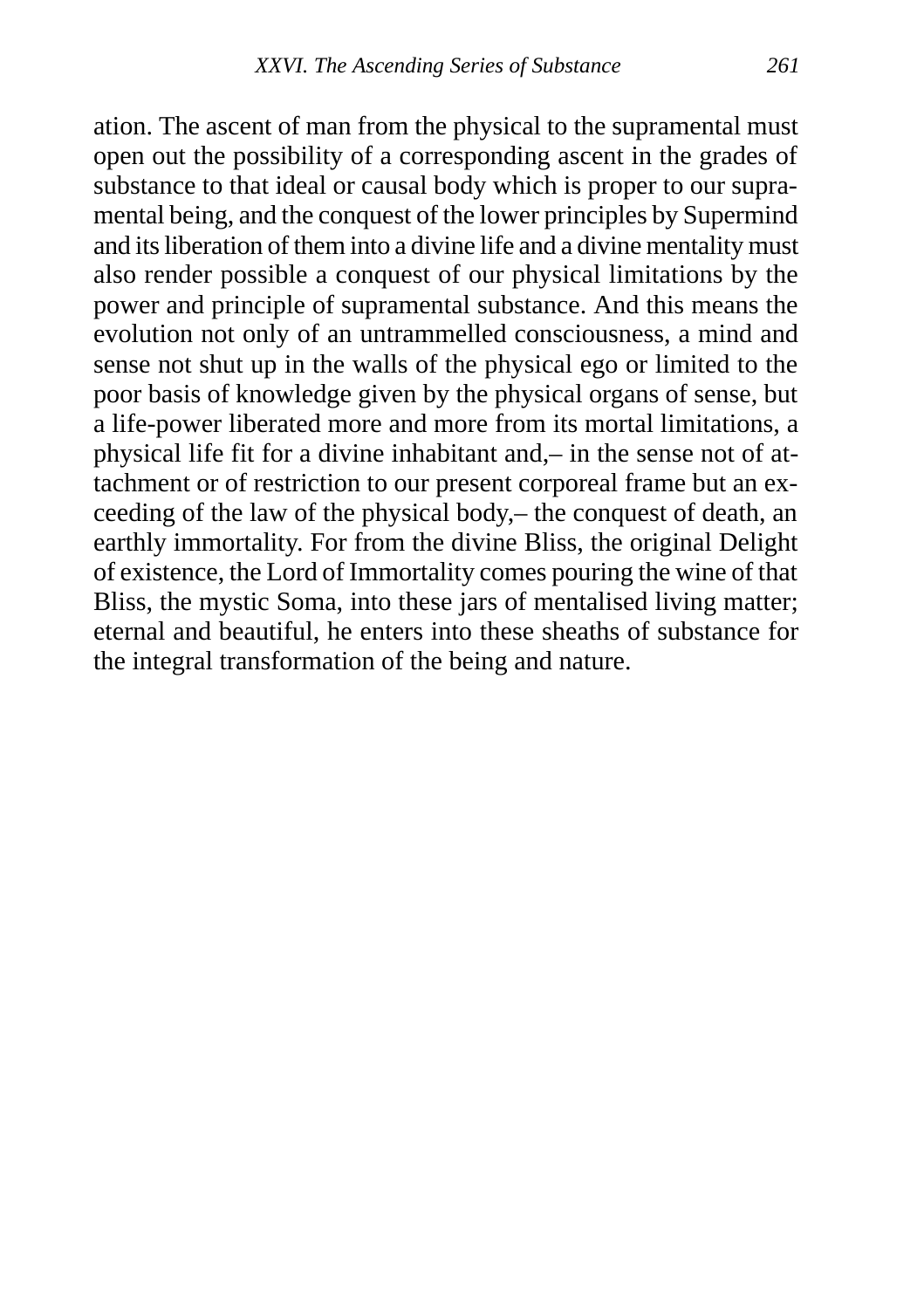## **Chapter XXVII The Sevenfold Chord of Being**

In the ignorance of my mind, I ask of these steps of the Gods that are set within. The all-knowing Gods have taken the Infant of a year and they have woven about him seven threads to make this weft.

*Rig Veda.1*

We have now, by our scrutiny of the seven great terms of existence which the ancient seers fixed on as the foundation and sevenfold mode of all cosmic existence, discerned the gradations of evolution and involution and arrived at the basis of knowledge towards which we were striving. We have laid down that the origin, the continent, the initial and the ultimate reality of all that is in the cosmos is the triune principle of transcendent and infinite Existence, Consciousness and Bliss which is the nature of divine being. Consciousness has two aspects, illuminating and effective, state and power of self-awareness and state and power of self-force, by which Being possesses itself whether in its static condition or in its dynamic movement; for in its creative action it knows by omnipotent selfconsciousness all that is latent within it and produces and governs the universe of its potentialities by an omniscient self-energy. This creative action of the All-Existent has its nodus in the fourth, the intermediate principle of Supermind or Real-Idea, in which a divine Knowledge one with self-existence and self-awareness and a substantial Will which is in perfect unison with that knowledge, because it is itself in its substance and nature that self-conscious self-existence dynamic in illumined action, develop infallibly the movement and form and law of things in right accordance with their self-existent Truth and in harmony with the significances of its manifestation.

The creation depends on and moves between the biune principle of unity and multiplicity; it is a manifoldness of idea and force and form which is the expression of an original unity, and it

 $1$  I. 164. 5.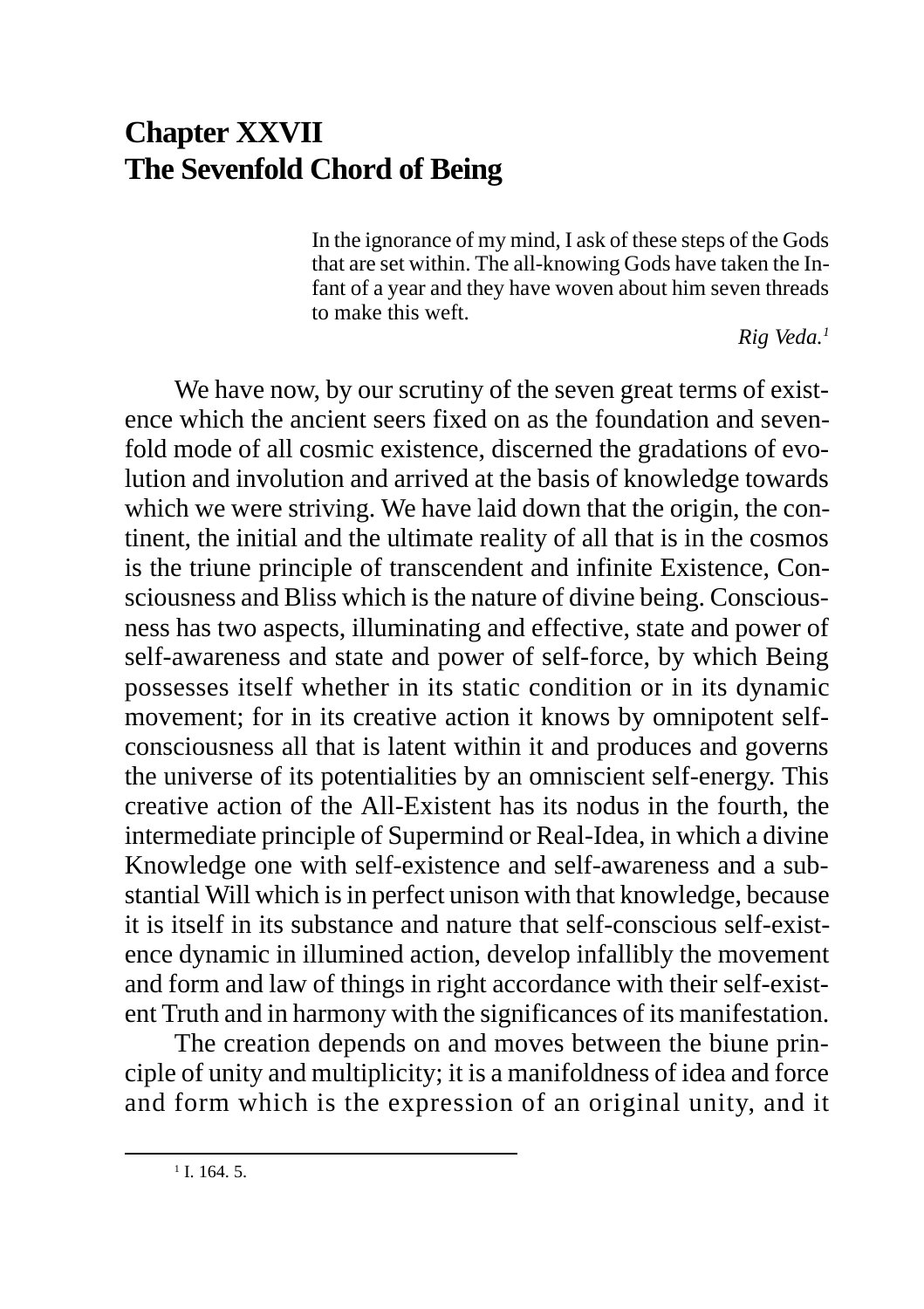is an eternal oneness which is the foundation and reality of the multiple worlds and makes their play possible. Supermind therefore proceeds by a double faculty of comprehensive and apprehensive knowledge; proceeding from the essential oneness to the resultant multiplicity, it comprehends all things in itself as itself the One in its manifold aspects and it apprehends separately all things in itself as objects of its will and knowledge. While to its original self-awareness all things are one being, one consciousness, one will, one selfdelight and the whole movement of things a movement one and indivisible, it proceeds in its action from the unity to the multiplicity and from multiplicity to unity, creating an ordered relation between them and an appearance but not a binding reality of division, a subtle unseparating division, or rather a demarcation and determination within the indivisible. The Supermind is the divine Gnosis which creates, governs and upholds the worlds: it is the secret Wisdom which upholds both our Knowledge and our Ignorance.

We have discovered also that Mind, Life and Matter are a triple aspect of these higher principles working, so far as our universe is concerned, in subjection to the principle of Ignorance, to the superficial and apparent self-forgetfulness of the One in its play of division and multiplicity. Really, these three are only subordinate powers of the divine quaternary: Mind is a subordinate power of Supermind which takes its stand in the standpoint of division, actually forgetful here of the oneness behind though able to return to it by reillumination from the supramental; Life is similarly a subordinate power of the energy aspect of Sachchidananda, it is Force working out form and the play of conscious energy from the standpoint of division created by Mind; Matter is the form of substance of being which the existence of Sachchidananda assumes when it subjects itself to this phenomenal action of its own consciousness and force.

In addition, there is a fourth principle which comes into manifestation at the nodus of mind, life and body, that which we call the soul; but this has a double appearance, in front the desire-soul which strives for the possession and delight of things, and, behind and either largely or entirely concealed by the desire-soul, the true psychic entity which is the real repository of the experi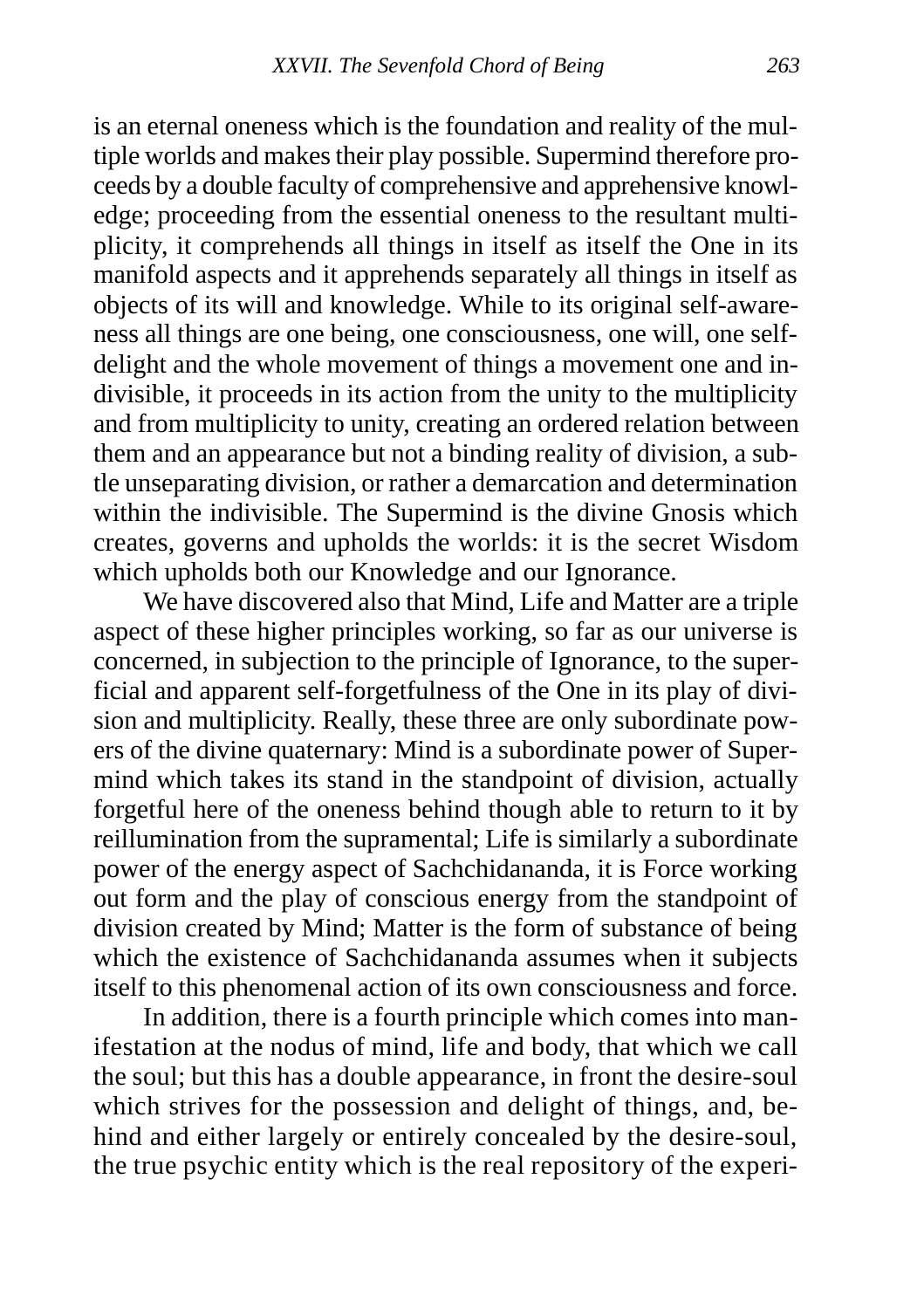ences of the spirit. And we have concluded that this fourth human principle is a projection and an action of the third divine principle of infinite Bliss, but an action in the terms of our consciousness and under the conditions of soul-evolution in this world. As the existence of the Divine is in its nature an infinite consciousness and the selfpower of that consciousness, so the nature of its infinite consciousness is pure and infinite Bliss; self-possession and self-awareness are the essence of its self-delight. The cosmos also is a play of this divine self-delight and the delight of that play is entirely possessed by the Universal; but in the individual owing to the action of ignorance and division it is held back in the subliminal and the superconscient being; on our surface it lacks and has to be sought for, found and possessed by the development of the individual consciousness towards universality and transcendence.

We may, therefore, if we will, pose eight<sup>1</sup> principles instead of seven, and then we perceive that our existence is a sort of refraction of the divine existence, in inverted order of ascent and descent, thus ranged,–

| Existence                | Matter |
|--------------------------|--------|
| Consciousness-Force Life |        |
| <b>Bliss</b>             | Psyche |
| Supermind                | Mind.  |

The Divine descends from pure existence through the play of Consciousness-Force and Bliss and the creative medium of Supermind into cosmic being; we ascend from Matter through a developing life, soul and mind and the illuminating medium of Supermind towards the divine being. The knot of the two, the higher and the lower hemisphere,<sup>2</sup> is where mind and Supermind meet with a veil between them. The rending of the veil is the condition of the divine life in humanity; for by that rending, by the illumining descent of the higher into the nature of the lower being and the forceful ascent of the lower being into the nature of the higher, mind can recover its divine light in the all-comprehending Supermind, the soul realise its divine self in the all-possessing allblissful Ananda, life repossess its divine power in the play of

<sup>&</sup>lt;sup>1</sup> The Vedic Seers speak of the seven Rays, but also of eight, nine, ten or twelve.

 $2$  Par $\bar{a}$ rdha and Apar $\bar{a}$ rdha.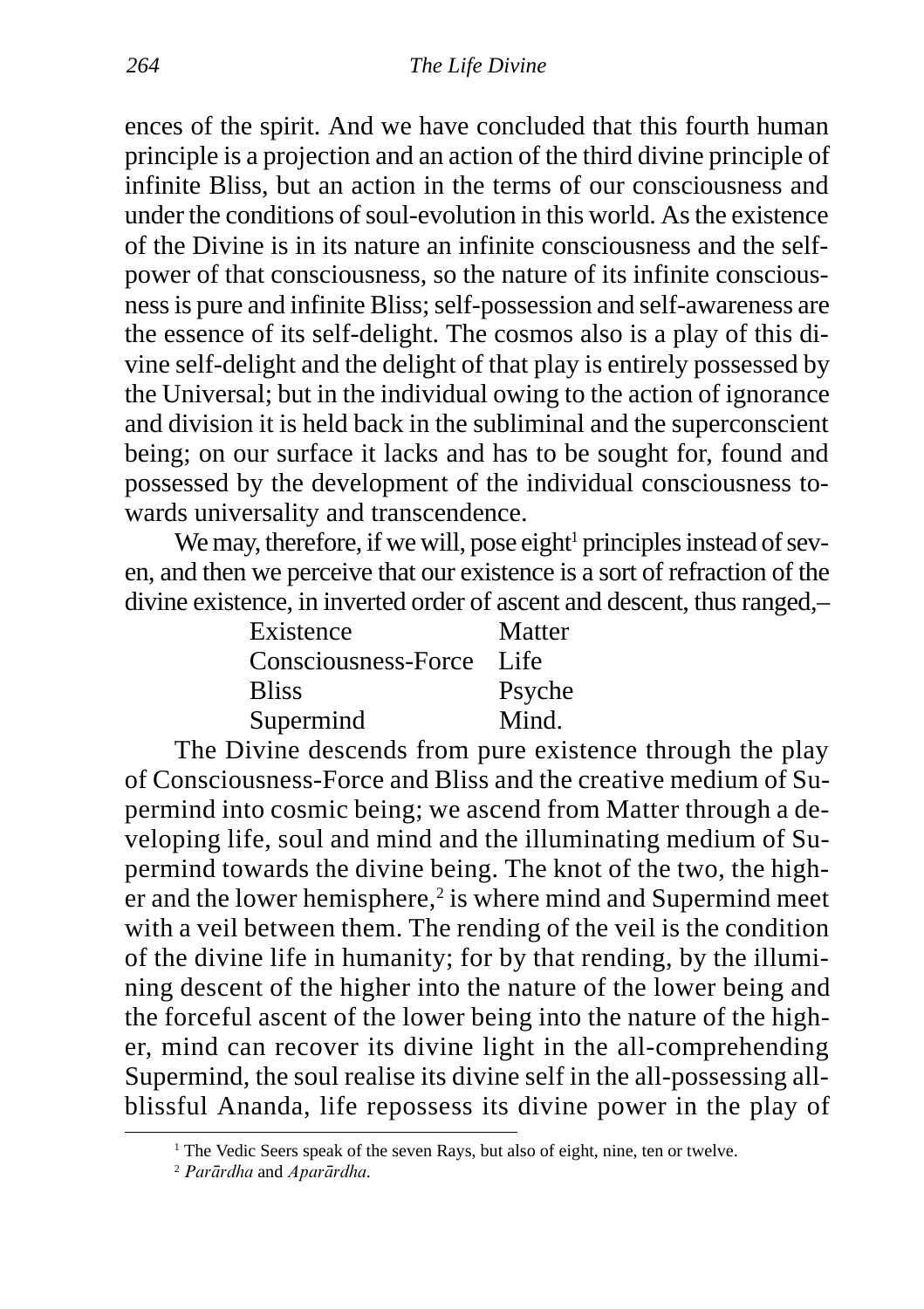omnipotent Conscious-Force and Matter open to its divine liberty as a form of the divine Existence. And if there be any goal to the evolution which finds here its present crown and head in the human being, other than an aimless circling and an individual escape from the circling, if the infinite potentiality of this creature, who alone here stands between Spirit and Matter with the power to mediate between them, has any meaning other than an ultimate awakening from the delusion of life by despair and disgust of the cosmic effort and its complete rejection, then even such a luminous and puissant transfiguration and emergence of the Divine in the creature must be that high-uplifted goal and that supreme significance.

But before we can turn to the psychological and practical conditions under which such a transfiguration may be changed from an essential possibility into a dynamic potentiality, we have much to consider; for we must discern not only the essential principles of the descent of Sachchidananda into cosmic existence, which we have already done, but the large plan of its order here and the nature and action of the manifested power of Conscious-Force which reigns over the conditions under which we now exist. At present, what we have first to see is that the seven or the eight principles we have examined are essential to all cosmic creation and are there, manifested or as yet unmanifested, in ourselves, in this "Infant of a year" which we still are,– for we are far yet from being the adults of evolutionary Nature. The higher Trinity is the source and basis of all existence and play of existence, and all cosmos must be an expression and action of its essential reality. No universe can be merely a form of being which has sprung up and outlined itself in an absolute nullity and void and remains standing out against a nonexistent emptiness. It must be either a figure of existence within the infinite Existence who is beyond all figure or it must be itself the All-Existence. In fact, when we unify our self with cosmic being, we see that it is really both of these things at once; that is to say, it is the All-Existent figuring Himself out in an infinite series of rhythms in His own conceptive extension of Himself as Time and Space. Moreover we see that this cosmic action or any cosmic action is impossible without the play of an infinite Force of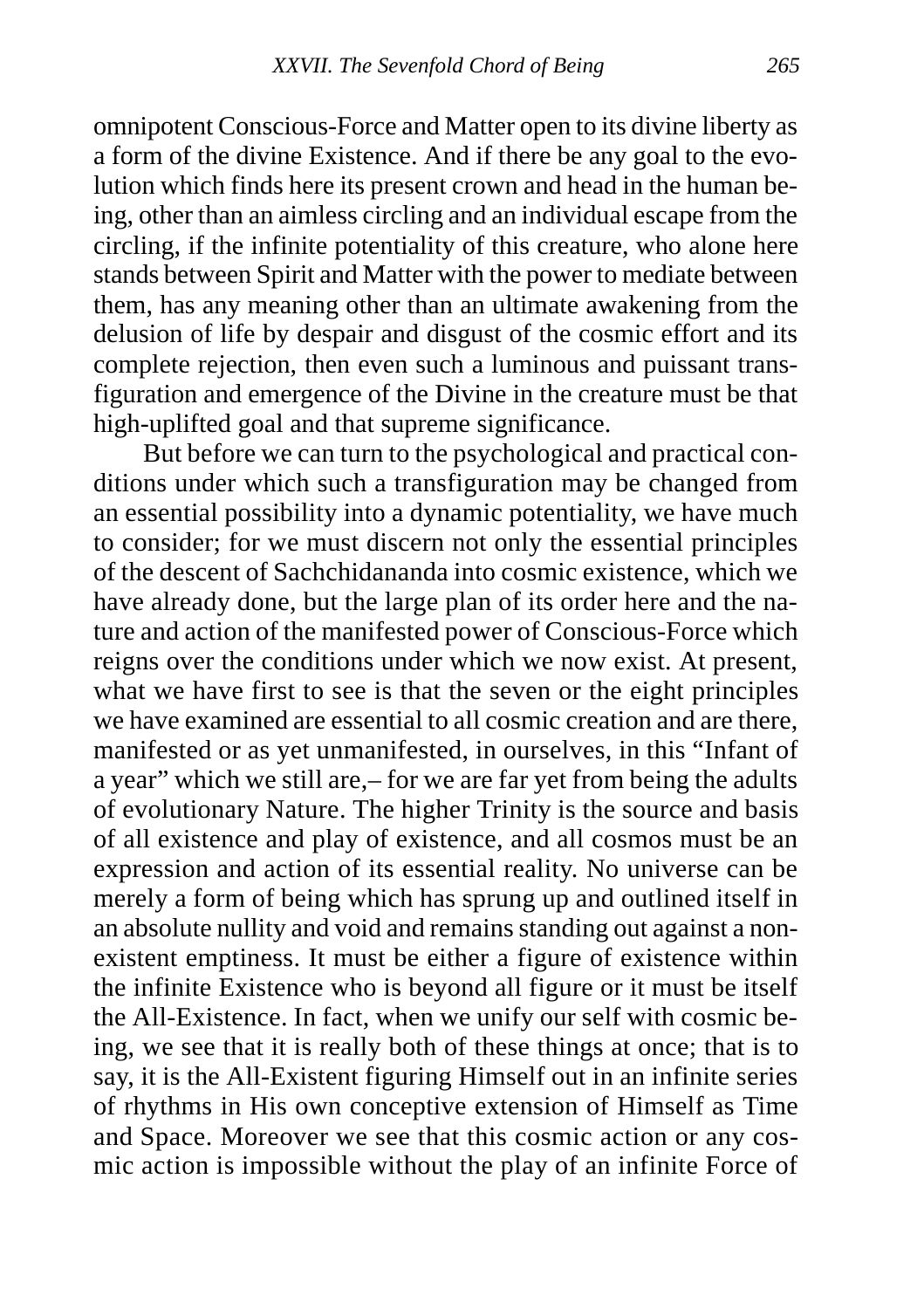Existence which produces and regulates all these forms and movements; and that Force equally presupposes or is the action of an infinite Consciousness, because it is in its nature a cosmic Will determining all relations and apprehending them by its own mode of awareness, and it could not so determine and apprehend them if there were no comprehensive Consciousness behind that mode of cosmic awareness to originate as well as to hold, fix and reflect through it the relations of Being in the developing formation or becoming of itself which we call a universe.

Finally, Consciousness being thus omniscient and omnipotent, in entire luminous possession of itself, and such entire luminous possession being necessarily and in its very nature Bliss, for it cannot be anything else, a vast universal self-delight must be the cause, essence and object of cosmic existence. "If there were not," says the ancient seer, "this all-encompassing ether of Delight of existence in which we dwell, if that delight were not our ether, then none could breathe, none could live." This self-bliss may become subconscient, seemingly lost on the surface, but not only must it be there at our roots, all existence must be essentially a seeking and reaching out to discover and possess it, and in proportion as the creature in the cosmos finds himself, whether in will and power or in light and knowledge or in being and wideness or in love and joy itself, he must awaken to something of the secret ecstasy. Joy of being, delight of realisation by knowledge, rapture of possession by will and power or creative force, ecstasy of union in love and joy are the highest terms of expanding life because they are the essence of existence itself in its hidden roots as on its yet unseen heights. Wherever, then, cosmic existence manifests itself, these three must be behind and within it.

But infinite Existence, Consciousness and Bliss need not throw themselves out into apparent being at all or, doing so, it would not be cosmic being, but simply an infinity of figures without fixed order or relation, if they did not hold or develop and bring out from themselves this fourth term of Supermind, of the divine Gnosis. There must be in every cosmos a power of Knowledge and Will which out of infinite potentiality fixes determined relations, develops the result out of the seed, rolls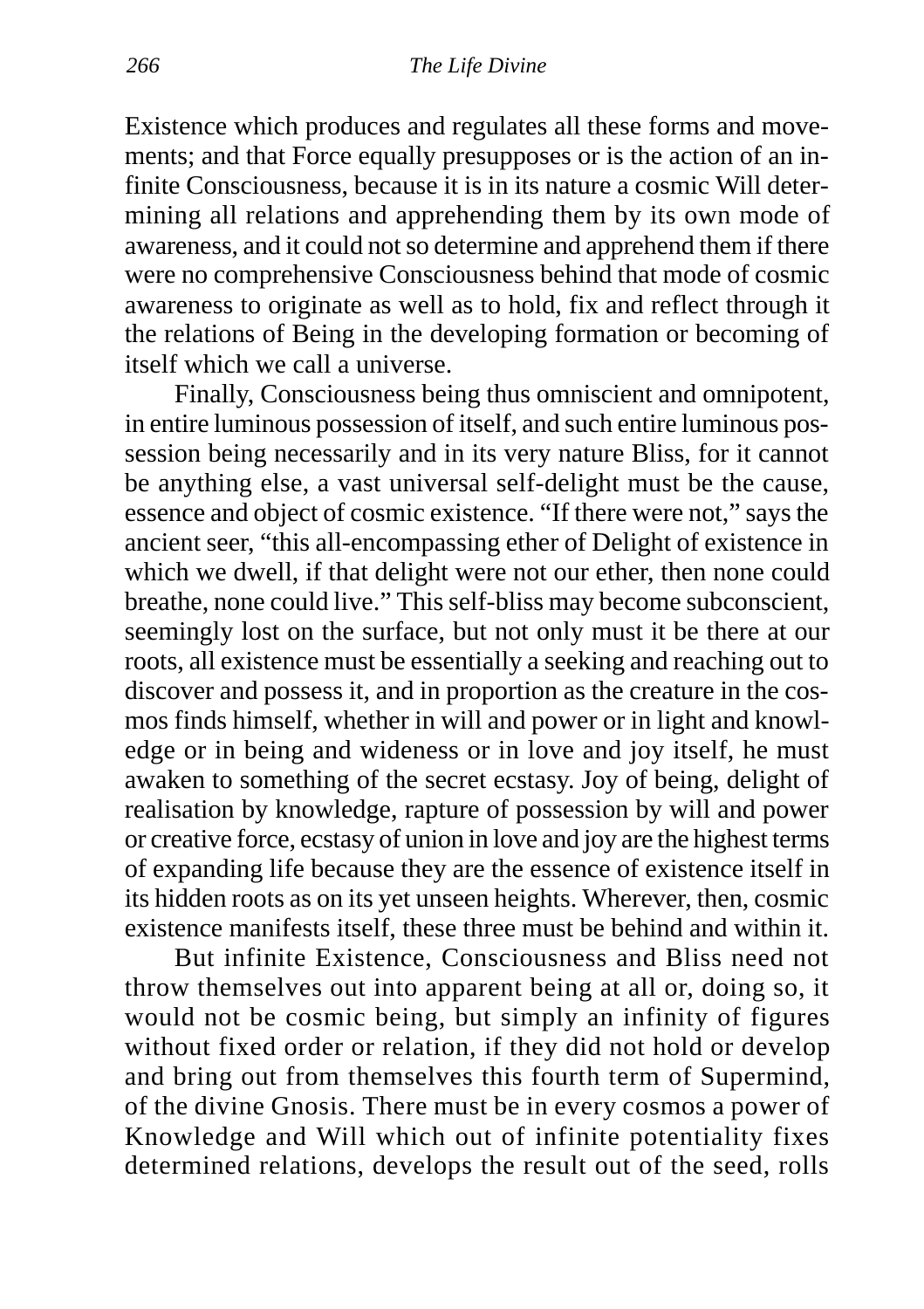out the mighty rhythms of cosmic Law and views and governs the worlds as their immortal and infinite Seer and Ruler.<sup>1</sup> This power indeed is nothing else than Sachchidananda Himself; it creates nothing which is not in its own self-existence, and for that reason all cosmic and real Law is a thing not imposed from outside, but from within, all development is self-development, all seed and result are seed of a Truth of things and result of that seed determined out of its potentialities. For the same reason no Law is absolute, because only the infinite is absolute, and everything contains within itself endless potentialities quite beyond its determined form and course, which are only determined through a selflimitation by Idea proceeding from an infinite liberty within. This power of self-limitation is necessarily inherent in the boundless All-Existent. The Infinite would not be the Infinite if it could not assume a manifold finiteness; the Absolute would not be the Absolute if it were denied in knowledge and power and will and manifestation of being a boundless capacity of self-determination. This Supermind then is the Truth or Real-Idea, inherent in all cosmic force and existence, which is necessary, itself remaining infinite, to determine and combine and uphold relation and order and the great lines of the manifestation. In the language of the Vedic Rishis, as infinite Existence, Consciousness and Bliss are the three highest and hidden Names of the Nameless, so this Supermind is the fourth Name<sup>2</sup> – fourth to That in its descent, fourth to us in our ascension.

But Mind, Life and Matter, the lower trilogy, are also indispensable to all cosmic being, not necessarily in the form or with the action and conditions which we know upon earth or in this material universe, but in some kind of action, however luminous, however puissant, however subtle. For Mind is essentially that faculty of Supermind which measures and limits, which fixes a particular centre and views from that the cosmic movement and its interactions. Granted that in a particular world,

<sup>&</sup>lt;sup>1</sup> The Seer, the Thinker, He who becomes everywhere, the Self-existent. – Isha Upanishad. 8.

 $2$  Turīyam svid, "a certain Fourth", also called turīyam dhāma, the fourth placing or poise of existence.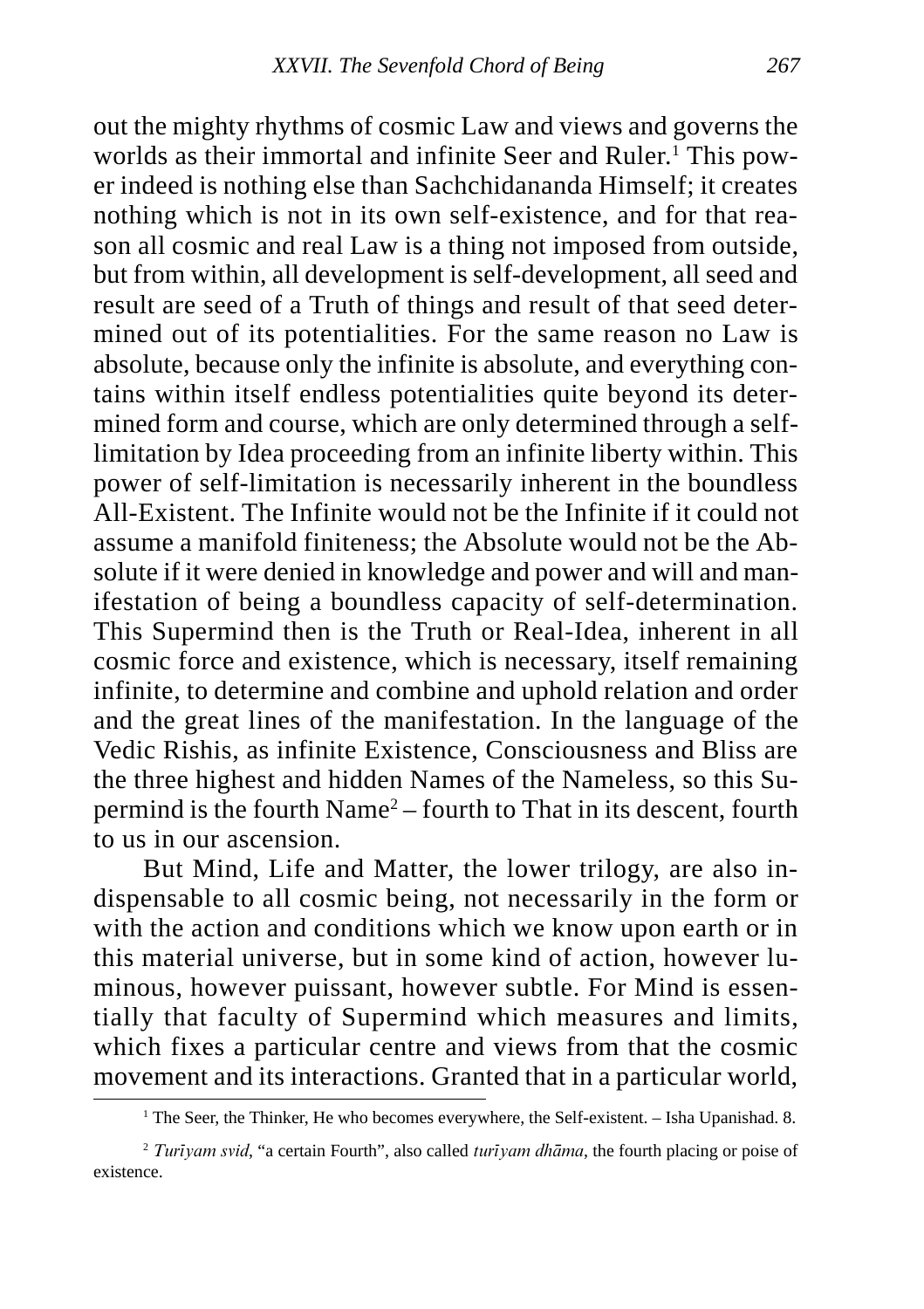plane or cosmic arrangement, mind need not be limited, or rather that the being who uses mind as a subordinate faculty need not be incapable of seeing things from other centres or standpoints or even from the real Centre of all or in the vastness of a universal self-diffusion, still if he is not capable of fixing himself normally in his own firm standpoint for certain purposes of the divine activity, if there is only the universal self-diffusion or only infinite centres without some determining or freely limiting action for each, then there is no cosmos but only a Being musing within Himself infinitely as a creator or poet may muse freely, not plastically, before he proceeds to the determining work of creation. Such a state must exist somewhere in the infinite scale of existence, but it is not what we understand by a cosmos. Whatever order there may be in it, must be a sort of unfixed, unbinding order such as Supermind might evolve before it had proceeded to the work of fixed development, measurement and interaction of relations. For that measurement and interaction Mind is necessary, though it need not be aware of itself as anything but a subordinate action of Supermind nor develop the interaction of relations on the basis of a self-imprisoned egoism such as we see active in terrestrial Nature.

Mind once existent, Life and Form of substance follow; for life is simply the determination of force and action, of relation and interaction of energy from many fixed centres of consciousness,– fixed, not necessarily in place or time, but in a persistent coexistence of beings or soul-forms of the Eternal supporting a cosmic harmony. That life may be very different from life as we know or conceive it, but essentially it would be the same principle at work which we see here figured as vitality, the principle to which the ancient Indian thinkers gave the name of Vayu or Prana, the lifestuff, the substantial will and energy in the cosmos working out into determined form and action and conscious dynamis of being. Substance too might be very different from our view and sense of material body, much more subtle, much less rigidly binding in its law of self-division and mutual resistance, and body or form might be an instrument and not a prison, yet for the cosmic interaction some determination of form and substance would always be necessary,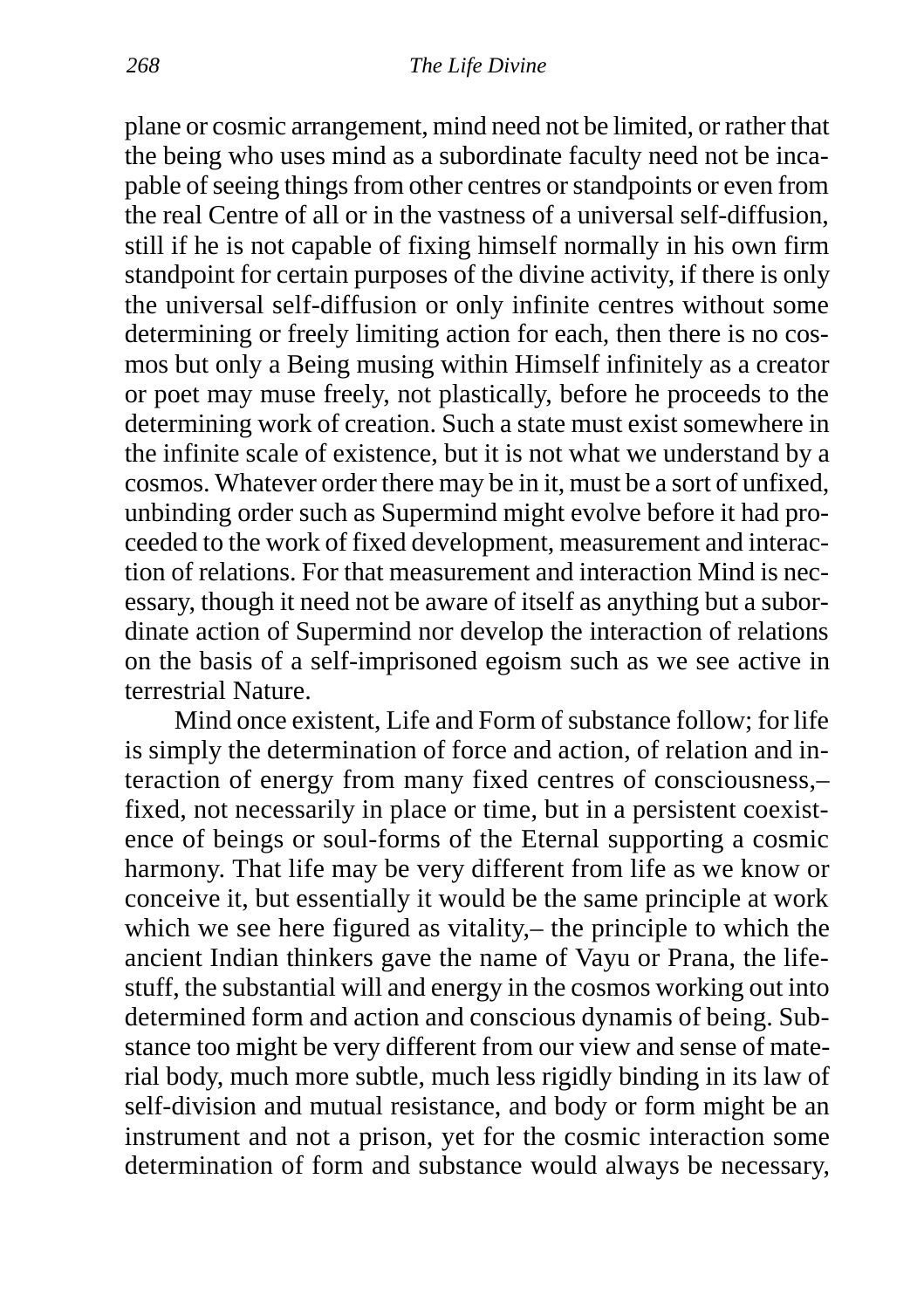even if it be only a mental body or something yet more luminous, subtle and puissantly and freely responsive than the freest mental body.

It follows that wherever Cosmos is, there, even if only one principle be initially apparent, even if at first that seem to be the sole principle of things and everything else that may appear afterwards in the world seem to be no more than its forms and results and not in themselves indispensable to cosmic existence, such a front presented by being can only be an illusory mask or appearance of its real truth. Where one principle is manifest in Cosmos, there all the rest must be not merely present and passively latent, but secretly at work. In any given world its scale and harmony of being may be openly in possession of all seven at a higher or lower degree of activity; in another they may be all involved in one which becomes the initial or fundamental principle of evolution in that world, but evolution of the involved there must be. The evolution of the sevenfold power of being, the realisation of its septuple Name, must be the destiny of any world which starts apparently from the involution of all in one power.<sup>1</sup> Therefore the material universe was bound in the nature of things to evolve from its hidden life apparent life, from its hidden mind apparent mind, and it must in the same nature of things evolve from its hidden Supermind apparent Supermind and from the concealed Spirit within it the triune glory of Sachchidananda. The only question is whether the earth is to be a scene of that emergence or the human creation on this or any other material scene, in this or any other cycle of the large wheelings of Time, its instrument and vehicle. The ancient seers believed in this possibility for man and held it to be his divine destiny; the modern thinker does not even conceive of it or, if he conceived, would deny or doubt. If he sees a vision of the Superman, it is in the figure of increased degrees of mentality or vitality; he admits no other emergence, sees nothing beyond these principles, for these have traced for us up till now our limit and circle. In this progressive

<sup>&</sup>lt;sup>1</sup> In any given world there need not be an involution but only a subordination of the other principles to one or their inclusion in one; then evolution is not a necessity of that world-order.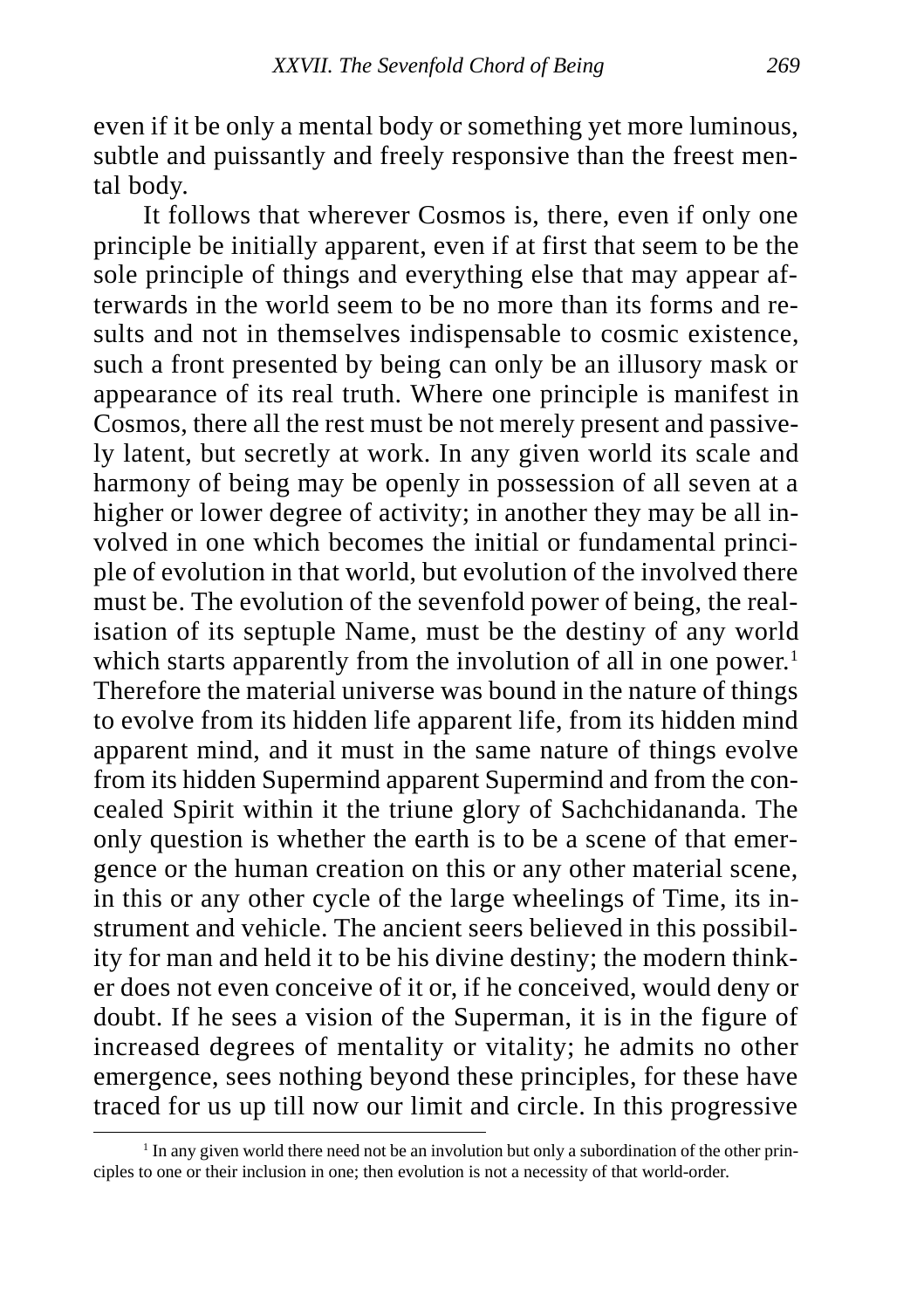world, with this human creature in whom the divine spark has been kindled, real wisdom is likely to dwell with the higher aspiration rather than with the denial of aspiration or with the hope that limits and circumscribes itself within those narrow walls of apparent possibility which are only our intermediate house of training. In the spiritual order of things, the higher we project our view and our aspiration, the greater the Truth that seeks to descend upon us, because it is already there within us and calls for its release from the covering that conceals it in manifested Nature.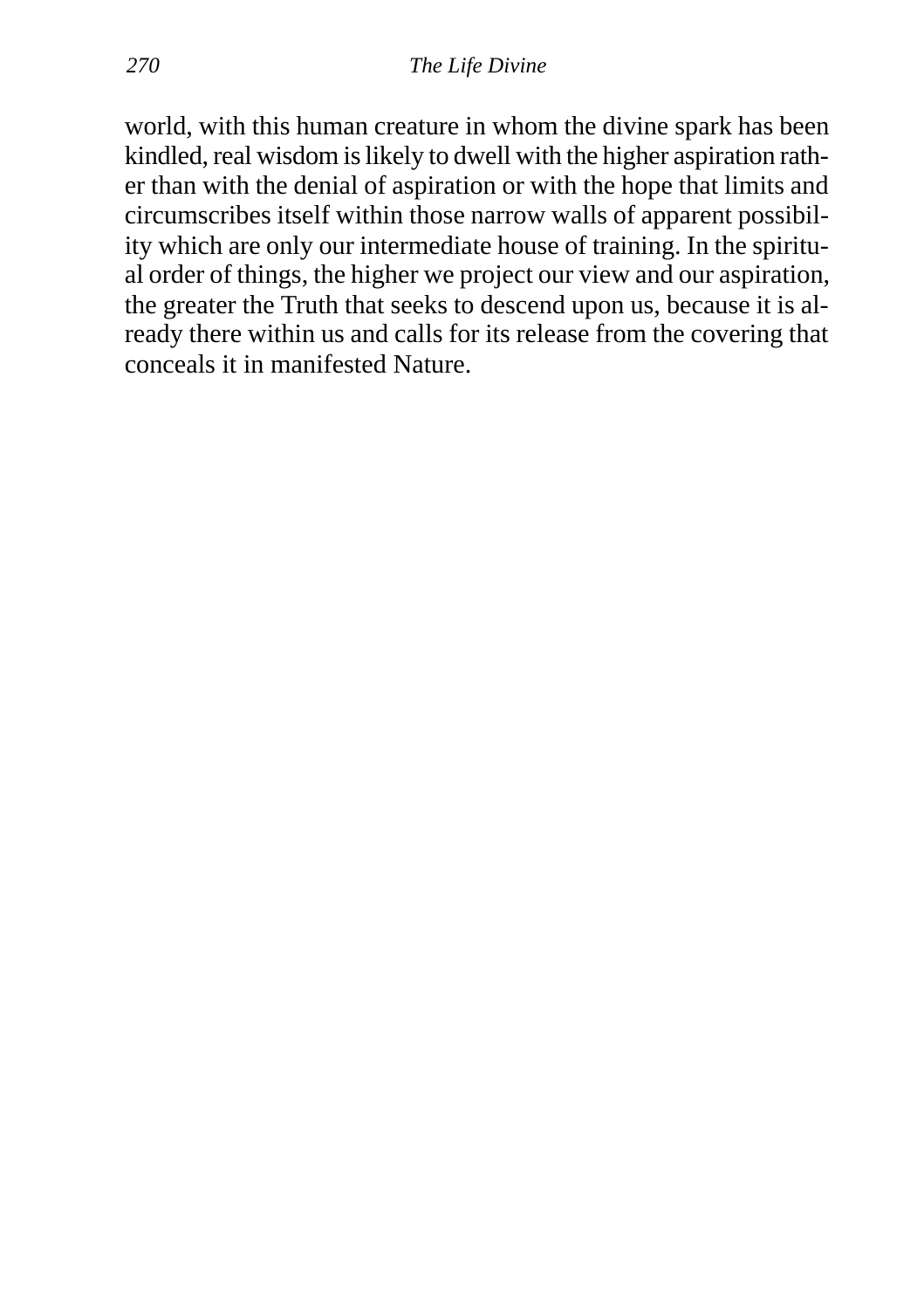## **Chapter XXVIII Supermind, Mind and the Overmind Maya**

There is a Permanent, a Truth hidden by a Truth where the Sun unyokes his horses. The ten hundreds (of his rays) came together – That One. I saw the most glorious of the Forms of the Gods.

*Rig Veda.1*

The face of Truth is hidden by a golden lid; that remove, O Fostering Sun, for the Law of the Truth, for sight. O Sun, O sole Seer, marshal thy rays, gather them together,– let me see of thee thy happiest form of all; that Conscious Being everywhere, He am I.

*Isha Upanishad.2*

The Truth, the Right, the Vast.

*Atharva Veda.3*

It became both truth and falsehood. It became the Truth, even all this that is.

*Taittiriya Upanishad.4*

One point remains to be cleared which we have till now left in obscurity, the process of the lapse into the Ignorance; for we have seen that nothing in the original nature of Mind, Life or Matter necessitates a fall from Knowledge. It has been shown indeed that division of consciousness is the basis of the Ignorance, a division of individual consciousness from the cosmic and the transcendent of which yet it is an intimate part, in essence inseparable, a division of Mind from the supramental Truth of which it should be a subordinate action, of Life from the original Force of which it is one energism, of Matter from the original Existence of which it is one form of substance. But it has still to be made clear how this division came about in the Indivisible, by what peculiar self-diminishing or self-effacing action of Consciousness-Force in the Being: for since all is a movement of that Force, only by some such action obscuring its own plenary light and power can there have arisen the dynamic and effective phenomenon of the Ignorance. But this problem can be left over to be treated in a more close

<sup>&</sup>lt;sup>1</sup> V. 62. 1. <sup>2</sup> Verses 15, 16. <sup>3</sup> XII. 1. 1. <sup>4</sup> II. 6.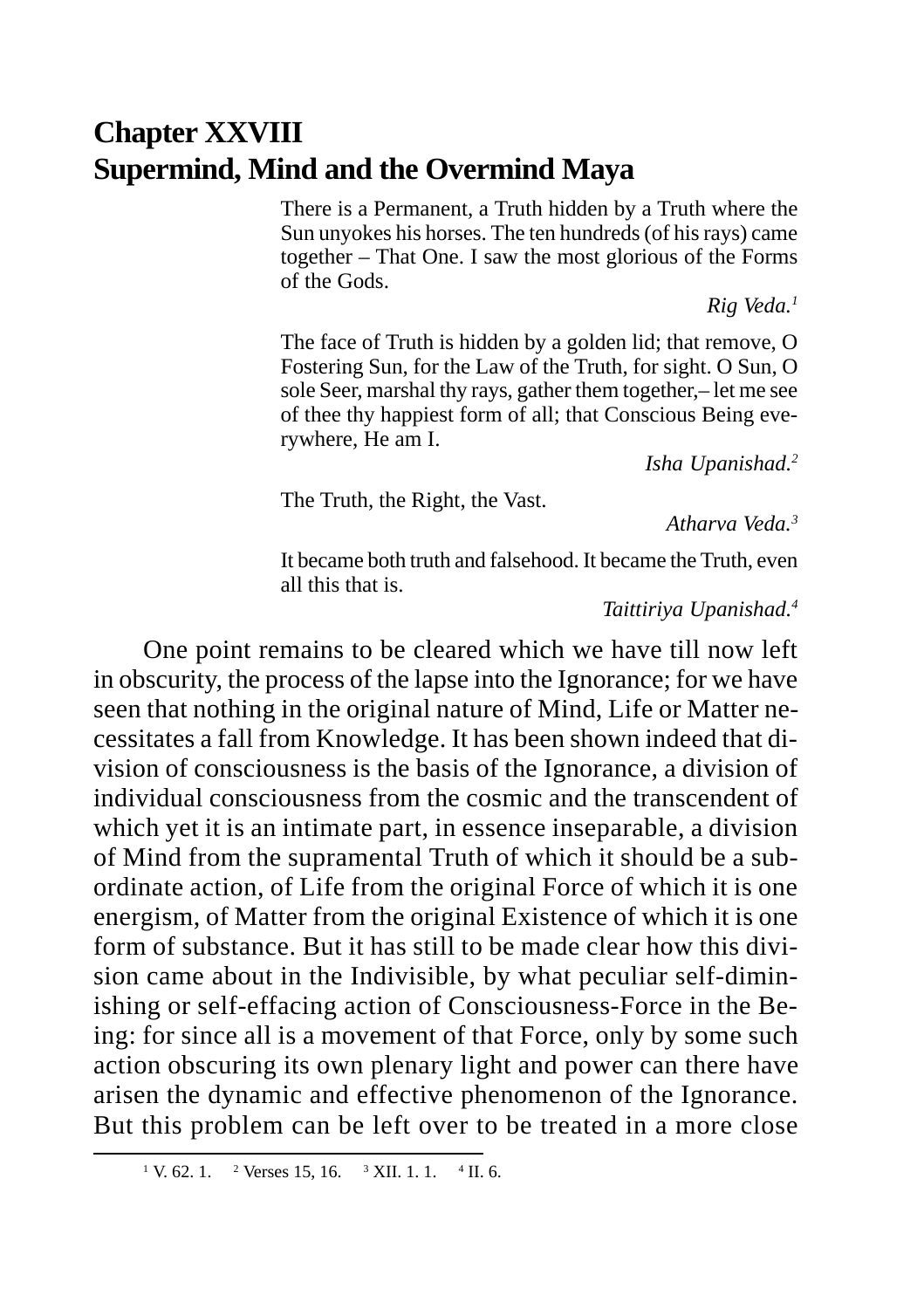examination of the dual phenomenon of Knowledge-Ignorance which makes our consciousness a blend of light and darkness, a half-light between the full day of the supramental Truth and the night of the material Inconscience. All that is necessary to note at present is that it must be in its essential character an exclusive concentration on one movement and status of Conscious Being, which puts all the rest of consciousness and being behind and veils it from that one movement's now partial knowledge.

Still there is one aspect of this problem which must be immediately considered; it is the gulf created between Mind as we know it and the supramental Truth-Consciousness of which we have found Mind in its origin to be a subordinate process. For this gulf is considerable and, if there are no gradations between the two levels of consciousness, a transition from one to the other, either in the descending involution of Spirit into Matter or the corresponding evolution in Matter of the concealed grades leading back to the Spirit, seems in the highest degree improbable, if not impossible. For Mind as we know it is a power of the Ignorance seeking for Truth, groping with difficulty to find it, reaching only mental constructions and representations of it in word and idea, in mind formations, sense formations,– as if bright or shadowy photographs or films of a distant Reality were all that it could achieve. Supermind, on the contrary, is in actual and natural possession of the Truth and its formations are forms of the Reality, not constructions, representations or indicative figures. No doubt, the evolving Mind in us is hampered by its encasement in the obscurity of this life and body, and the original Mind principle in the involutionary descent is a thing of greater power to which we have not fully reached, able to act with freedom in its own sphere or province, to build more revelatory constructions, more minutely inspired formations, more subtle and significant embodiments in which the light of Truth is present and palpable. But still that too is not likely to be essentially different in its characteristic action, for it too is a movement into the Ignorance, not a still unseparated portion of the Truth-Consciousness. There must be somewhere in the descending and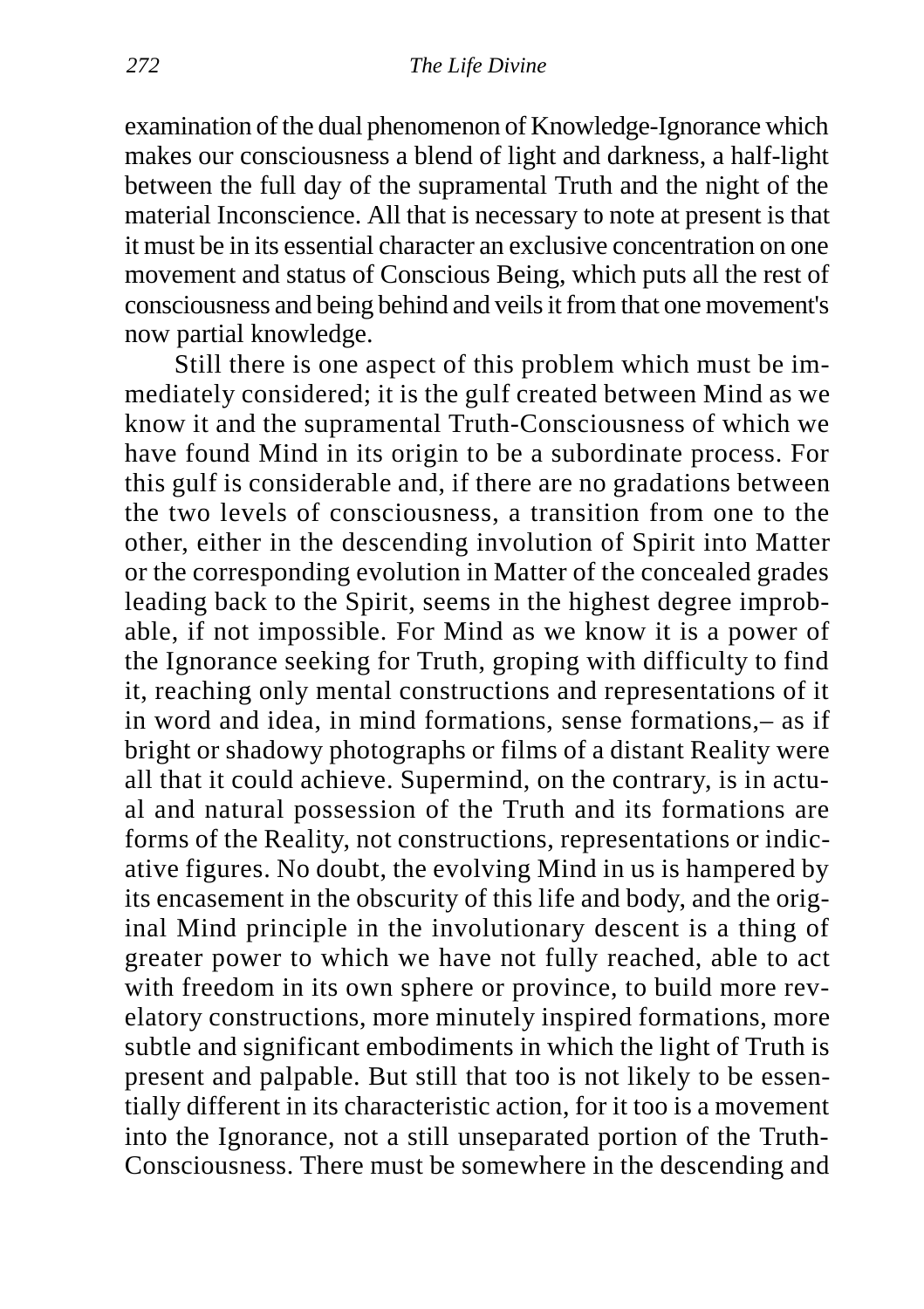ascending scale of Being an intermediate power and plane of consciousness, perhaps something more than that, something with an original creative force, through which the involutionary transition from Mind in the Knowledge to Mind in the Ignorance was effected and through which again the evolutionary reverse transition becomes intelligible and possible. For the involutionary transition this intervention is a logical imperative, for the evolutionary it is a practical necessity. For in the evolution there are indeed radical transitions, from indeterminate Energy to organised Matter, from inanimate Matter to Life, from a subconscious or submental to a perceptive and feeling and acting Life, from primitive animal mentality to conceptive reasoning Mind observing and governing Life and observing itself also, able to act as an independent entity and even to seek consciously for self-transcendence; but these leaps, even when considerable, are to some extent prepared by slow gradations which make them conceivable and feasible. There can be no such immense hiatus as seems to exist between supramental Truth-Consciousness and the Mind in the Ignorance.

But if such intervening gradations exist, it is clear that they must be superconscient to human mind which does not seem to have in its normal state any entry into these higher grades of being. Man is limited in his consciousness by mind and even by a given range or scale of mind: what is below his mind, submental or mental but nether to his scale, readily seems to him subconscious or not distinguishable from complete inconscience; what is above it is to him superconscious and he is almost inclined to regard it as void of awareness, a sort of luminous Inconscience. Just as he is limited to a certain scale of sounds or of colours and what is above or below that scale is to him inaudible and invisible or at least indistinguishable, so is it with his scale of mental consciousness, confined at either extremity by an incapacity which marks his upper and his nether limit. He has no sufficient means of communication even with the animal who is his mental congener, though not his equal, and he is even capable of denying mind or real consciousness to it because its modes are other and narrower than those with which in himself and his kind he is familiar; he can observe sub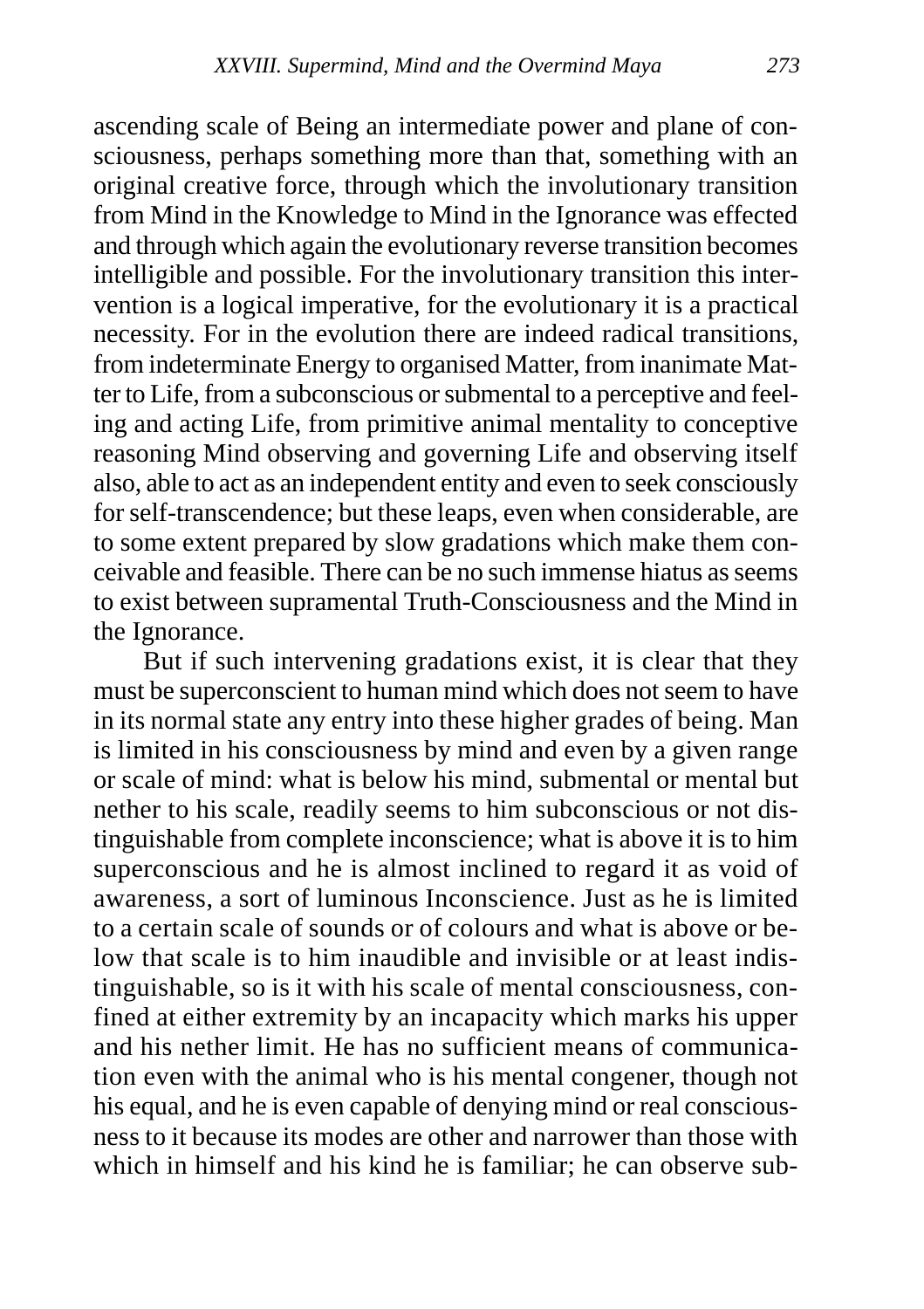mental being from outside but cannot at all communicate with it or enter intimately into its nature. Equally the superconscious is to him a closed book which may well be filled only with empty pages. At first sight, then, it would appear as if he had no means of contact with these higher gradations of consciousness: if so, they cannot act as links or bridges and his evolution must cease with his accomplished mental range and cannot exceed it; Nature in drawing these limits has written finis to his upward endeavour.

But when we look more closely, we perceive that this normality is deceptive and that in fact there are several directions in which human mind reaches beyond itself, tends towards self-exceeding; these are precisely the necessary lines of contact or veiled or halfveiled passages which connect it with higher grades of consciousness of the self-manifesting Spirit. First, we have noted the place Intuition occupies in the human means of knowledge, and Intuition is in its very nature a projection of the characteristic action of these higher grades into the mind of Ignorance. It is true that in human mind its action is largely hidden by the interventions of our normal intelligence; a pure intuition is a rare occurrence in our mental activity: for what we call by the name is usually a point of direct knowledge which is immediately caught and coated over with mental stuff, so that it serves only as an invisible or a very tiny nucleus of a crystallisation which is in its mass intellectual or otherwise mental in character; or else the flash of intuition is quickly replaced or intercepted, before it has a chance of manifesting itself, by a rapid imitative mental movement, insight or quick perception or some swift-leaping process of thought which owes its appearance to the stimulus of the coming intuition but obstructs its entry or covers it with a substituted mental suggestion true or erroneous but in either case not the authentic intuitive movement. Nevertheless, the fact of this intervention from above, the fact that behind all our original thinking or authentic perception of things there is a veiled, a half-veiled or a swift unveiled intuitive element is enough to establish a connection between mind and what is above it; it opens a passage of communication and of entry into the superior spirit-ranges. There is also the reaching out of mind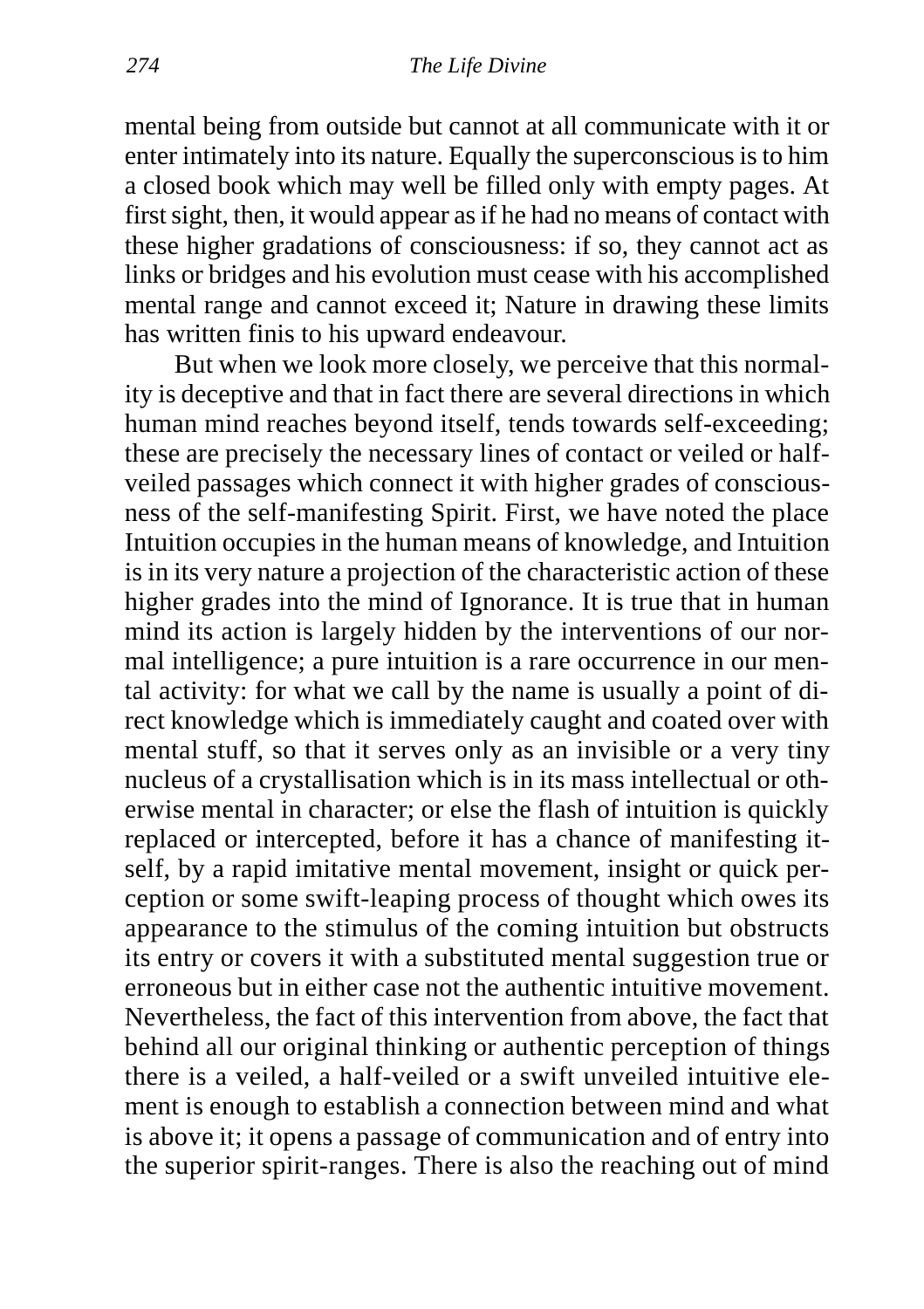to exceed the personal ego limitation, to see things in a certain impersonality and universality. Impersonality is the first character of cosmic self; universality, non-limitation by the single or limiting point of view, is the character of cosmic perception and knowledge: this tendency is therefore a widening, however rudimentary, of these restricted mind areas towards cosmicity, towards a quality which is the very character of the higher mental planes,– towards that superconscient cosmic Mind which, we have suggested, must in the nature of things be the original mind-action of which ours is only a derivative and inferior process. Again, there is not an entire absence of penetration from above into our mental limits. The phenomena of genius are really the result of such a penetration,– veiled, no doubt, because the light of the superior consciousness not only acts within narrow limits, usually in a special field, without any regulated separate organisation of its characteristic energies, often indeed quite fitfully, erratically and with a supernormal or abnormal irresponsible governance, but also in entering the mind it subdues and adapts itself to mind substance so that it is only a modified or diminished dynamis that reaches us, not all the original divine luminosity of what might be called the overhead consciousness beyond us. Still the phenomena of inspiration, of revelatory vision or of intuitive perception and intuitive discernment, surpassing our less illumined or less powerful normal mind-action, are there and their origin is unmistakable. Finally, there is the vast and multitudinous field of mystic and spiritual experience, and here the gates already lie wide open to the possibility of extending our consciousness beyond its present limits,– unless, indeed, by an obscurantism that refuses to inquire or an attachment to our boundaries of mental normality we shut them or turn away from the vistas they open before us. But in our present investigation we cannot afford to neglect the possibilities which these domains of mankind's endeavour bring near to us, or the added knowledge of oneself and of the veiled Reality which is their gift to human mind, the greater light which arms them with the right to act upon us and is the innate power of their existence.

There are two successive movements of consciousness, difficult but well within our capacity, by which we can have access to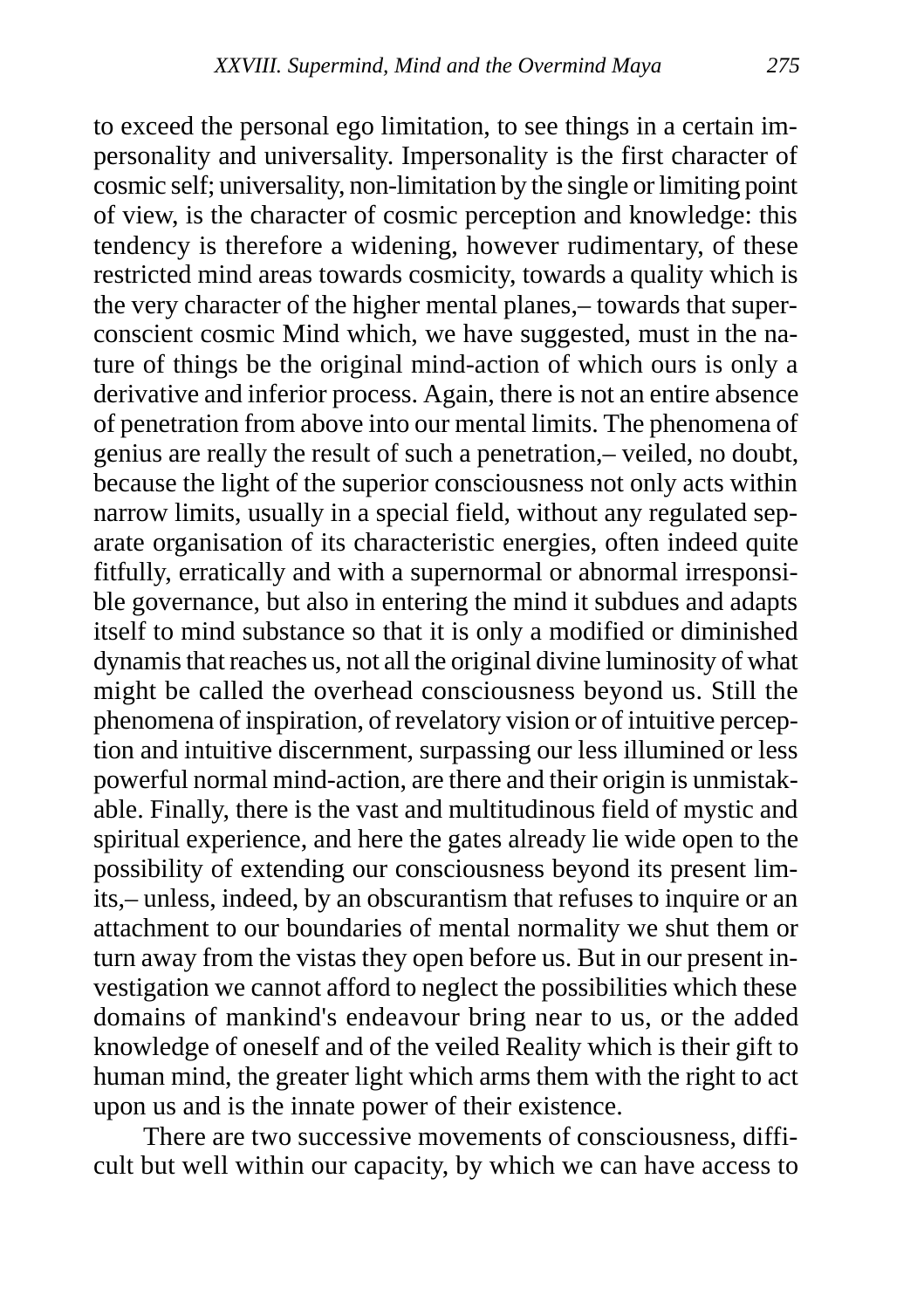the superior gradations of our conscious existence. There is first a movement inward by which, instead of living in our surface mind, we break the wall between our external and our now subliminal self; this can be brought about by a gradual effort and discipline or by a vehement transition, sometimes a forceful involuntary rupture,– the latter by no means safe for the limited human mind accustomed to live securely only within its normal limits,– but in either way, safe or unsafe, the thing can be done. What we discover within this secret part of ourselves is an inner being, a soul, an inner mind, an inner life, an inner subtle-physical entity which is much larger in its potentialities, more plastic, more powerful, more capable of a manifold knowledge and dynamism than our surface mind, life or body; especially, it is capable of a direct communication with the universal forces, movements, objects of the cosmos, a direct feeling and opening to them, a direct action on them and even a widening of itself beyond the limits of the personal mind, the personal life, the body, so that it feels itself more and more a universal being no longer limited by the existing walls of our too narrow mental, vital, physical existence. This widening can extend itself to a complete entry into the consciousness of cosmic Mind, into unity with the universal Life, even into a oneness with universal Matter. That, however, is still an identification either with a diminished cosmic truth or with the cosmic Ignorance.

But once this entry into the inner being is accomplished, the inner Self is found to be capable of an opening, an ascent upwards into things beyond our present mental level; that is the second spiritual possibility in us. The first most ordinary result is a discovery of a vast static and silent Self which we feel to be our real or our basic existence, the foundation of all else that we are. There may be even an extinction, a Nirvana both of our active being and of the sense of self into a Reality that is indefinable and inexpressible. But also we can realise that this self is not only our own spiritual being but the true self of all others; it presents itself then as the underlying truth of cosmic existence. It is possible to remain in a Nirvana of all individuality, to stop at a static realisation or, regarding the cosmic movement as a superficial play or illusion imposed on the silent Self, to pass into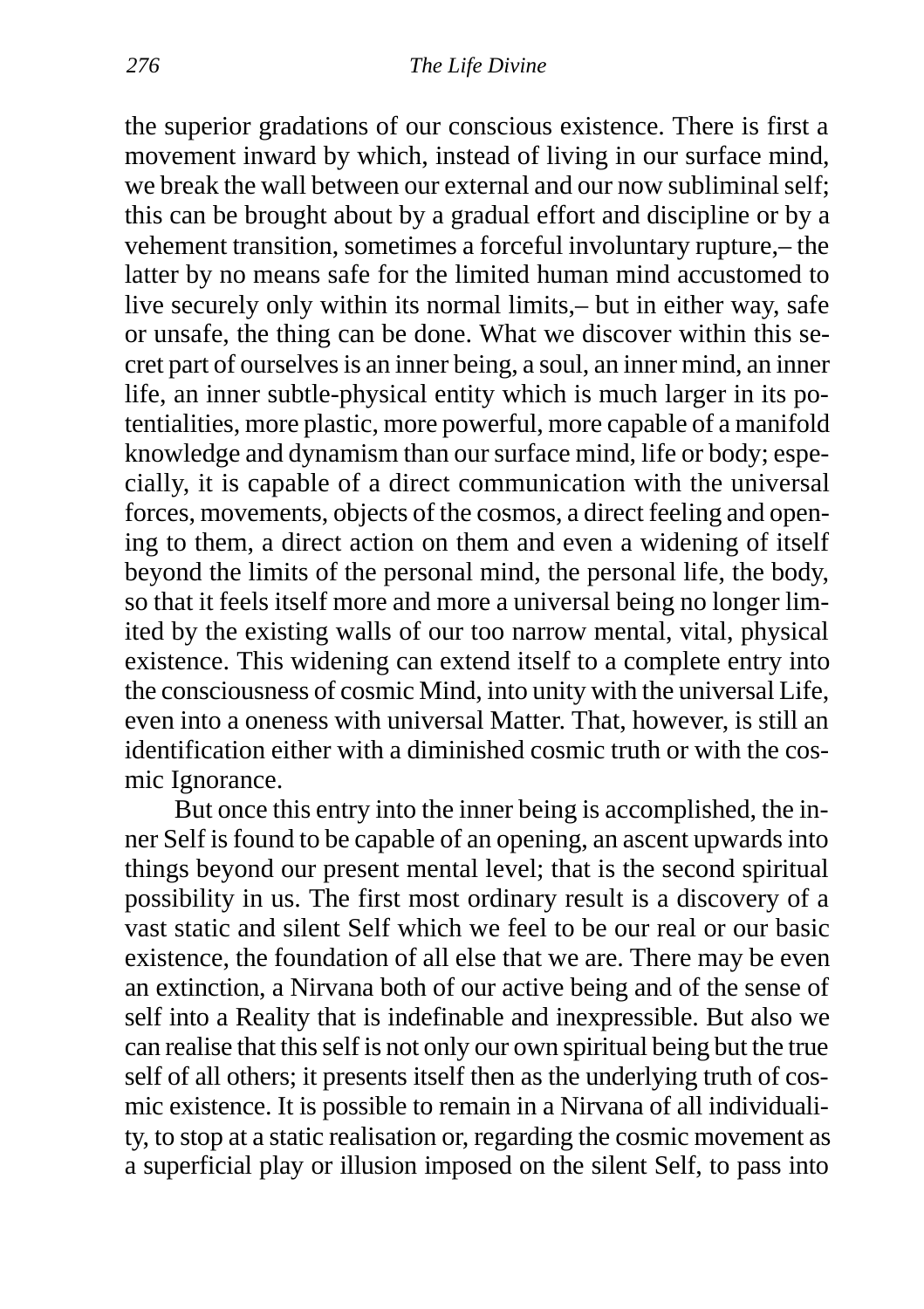some supreme immobile and immutable status beyond the universe. But another less negative line of supernormal experience also offers itself; for there takes place a large dynamic descent of light, knowledge, power, bliss or other supernormal energies into our self of silence, and we can ascend too into higher regions of the Spirit where its immobile status is the foundation of those great and luminous energies. It is evident in either case that we have risen beyond the mind of Ignorance into a spiritual state; but, in the dynamic movement, the resultant greater action of Consciousness-Force may present itself either simply as a pure spiritual dynamis not otherwise determinate in its character or it may reveal a spiritual mind-range where mind is no longer ignorant of the Reality,— not yet a supermind level, but deriving from the supramental Truth-Consciousness and still luminous with something of its knowledge.

It is in the latter alternative that we find the secret we are seeking, the means of the transition, the needed step towards a supramental transformation; for we perceive a graduality of ascent, a communication with a more and more deep and immense light and power from above, a scale of intensities which can be regarded as so many stairs in the ascension of Mind or in a descent into Mind from That which is beyond it. We are aware of a sealike downpour of masses of a spontaneous knowledge which assumes the nature of Thought but has a different character from the process of thought to which we are accustomed; for there is nothing here of seeking, no trace of mental construction, no labour of speculation or difficult discovery; it is an automatic and spontaneous knowledge from a Higher Mind that seems to be in possession of Truth and not in search of hidden and withheld realities. One observes that this Thought is much more capable than the mind of including at once a mass of knowledge in a single view; it has a cosmic character, not the stamp of an individual thinking. Beyond this Truth-Thought we can distinguish a greater illumination instinct with an increased power and intensity and driving force, a luminosity of the nature of Truth-Sight with thought formulation as a minor and dependent activity. If we accept the Vedic image of the Sun of Truth,– an image which in this experience becomes a reality, –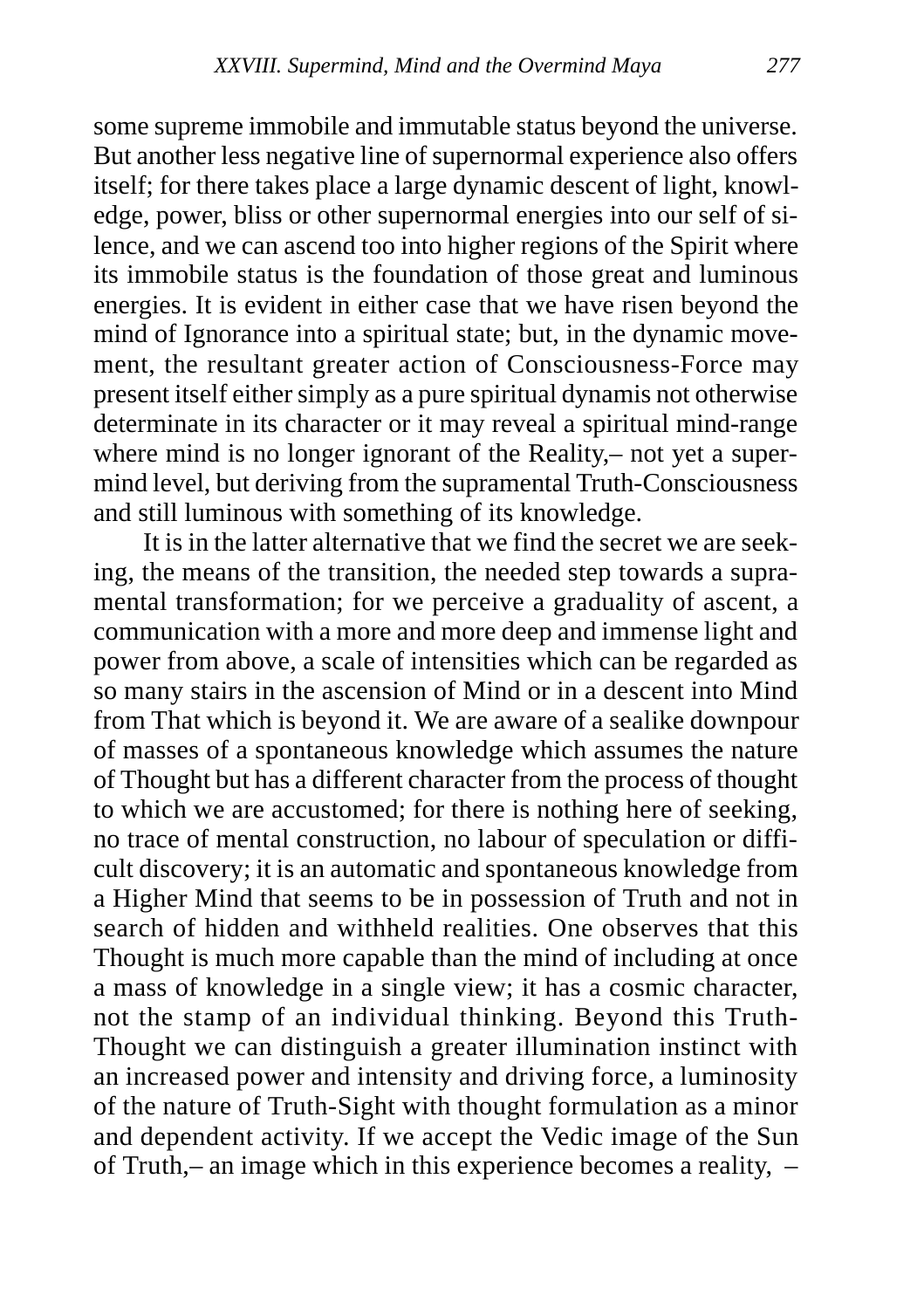we may compare the action of the Higher Mind to a composed and steady sunshine, the energy of the Illumined Mind beyond it to an outpouring of massive lightnings of flaming sun-stuff. Still beyond can be met a yet greater power of the Truth-Force, an intimate and exact Truth-vision, Truth-thought, Truth-sense, Truth-feeling, Truthaction, to which we can give in a special sense the name of Intuition; for though we have applied that word for want of a better to any supra-intellectual direct way of knowing, yet what we actually know as intuition is only one special movement of self-existent knowledge. This new range is its origin; it imparts to our intuitions something of its own distinct character and is very clearly an intermediary of a greater Truth-Light with which our mind cannot directly communicate. At the source of this Intuition we discover a superconscient cosmic Mind in direct contact with the supramental Truth-Consciousness, an original intensity determinant of all movements below it and all mental energies,– not Mind as we know it, but an Overmind that covers as with the wide wings of some creative Oversoul this whole lower hemisphere of Knowledge-Ignorance, links it with that greater Truth-Consciousness while yet at the same time with its brilliant golden Lid it veils the face of the greater Truth from our sight, intervening with its flood of infinite possibilities as at once an obstacle and a passage in our seeking of the spiritual law of our existence, its highest aim, its secret Reality. This then is the occult link we were looking for; this is the Power that at once connects and divides the supreme Knowledge and the cosmic Ignorance.

In its nature and law the Overmind is a delegate of the Supermind Consciousness, its delegate to the Ignorance. Or we might speak of it as a protective double, a screen of dissimilar similarity through which Supermind can act indirectly on an Ignorance whose darkness could not bear or receive the direct impact of a supreme Light. Even, it is by the projection of this luminous Overmind corona that the diffusion of a diminished light in the Ignorance and the throwing of that contrary shadow which swallows up in itself all light, the Inconscience, became at all possible. For Supermind transmits to Overmind all its realities, but leaves it to formulate them in a movement and according to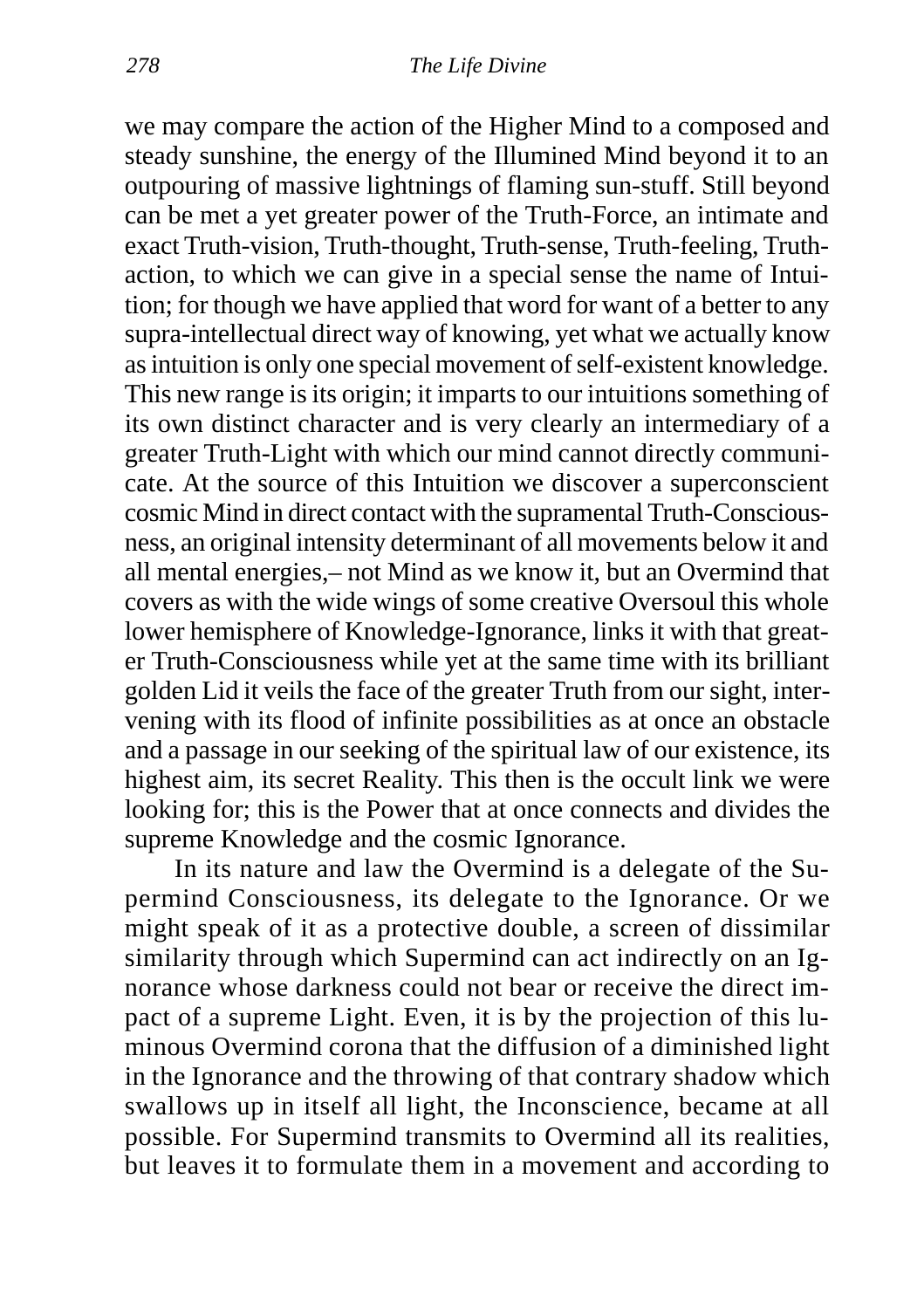an awareness of things which is still a vision of Truth and yet at the same time a first parent of the Ignorance. A line divides Supermind and Overmind which permits a free transmission, allows the lower Power to derive from the higher Power all it holds or sees, but automatically compels a transitional change in the passage. The integrality of the Supermind keeps always the essential truth of things, the total truth and the truth of its individual self-determinations clearly knit together; it maintains in them an inseparable unity and between them a close interpenetration and a free and full consciousness of each other: but in Overmind this integrality is no longer there. And yet the Overmind is well aware of the essential Truth of things; it embraces the totality; it uses the individual self-determinations without being limited by them: but although it knows their oneness, can realise it in a spiritual cognition, yet its dynamic movement, even while relying on that for its security, is not directly determined by it. Overmind Energy proceeds through an illimitable capacity of separation and combination of the powers and aspects of the integral and indivisible all-comprehending Unity. It takes each Aspect or Power and gives to it an independent action in which it acquires a full separate importance and is able to work out, we might say, its own world of creation. Purusha and Prakriti, Conscious Soul and executive Force of Nature, are in the supramental harmony a two-aspected single truth, being and dynamis of the Reality; there can be no disequilibrium or predominance of one over the other. In Overmind we have the origin of the cleavage, the trenchant distinction made by the philosophy of the Sankhyas in which they appear as two independent entities, Prakriti able to dominate Purusha and cloud its freedom and power, reducing it to a witness and recipient of her forms and actions, Purusha able to return to its separate existence and abide in a free self-sovereignty by rejection of her original overclouding material principle. So with the other aspects or powers of the Divine Reality, One and Many, Divine Personality and Divine Impersonality, and the rest; each is still an aspect and power of the one Reality, but each is empowered to act as an independent entity in the whole, arrive at the fullness of the possibilities of its separate expression and develop the dynamic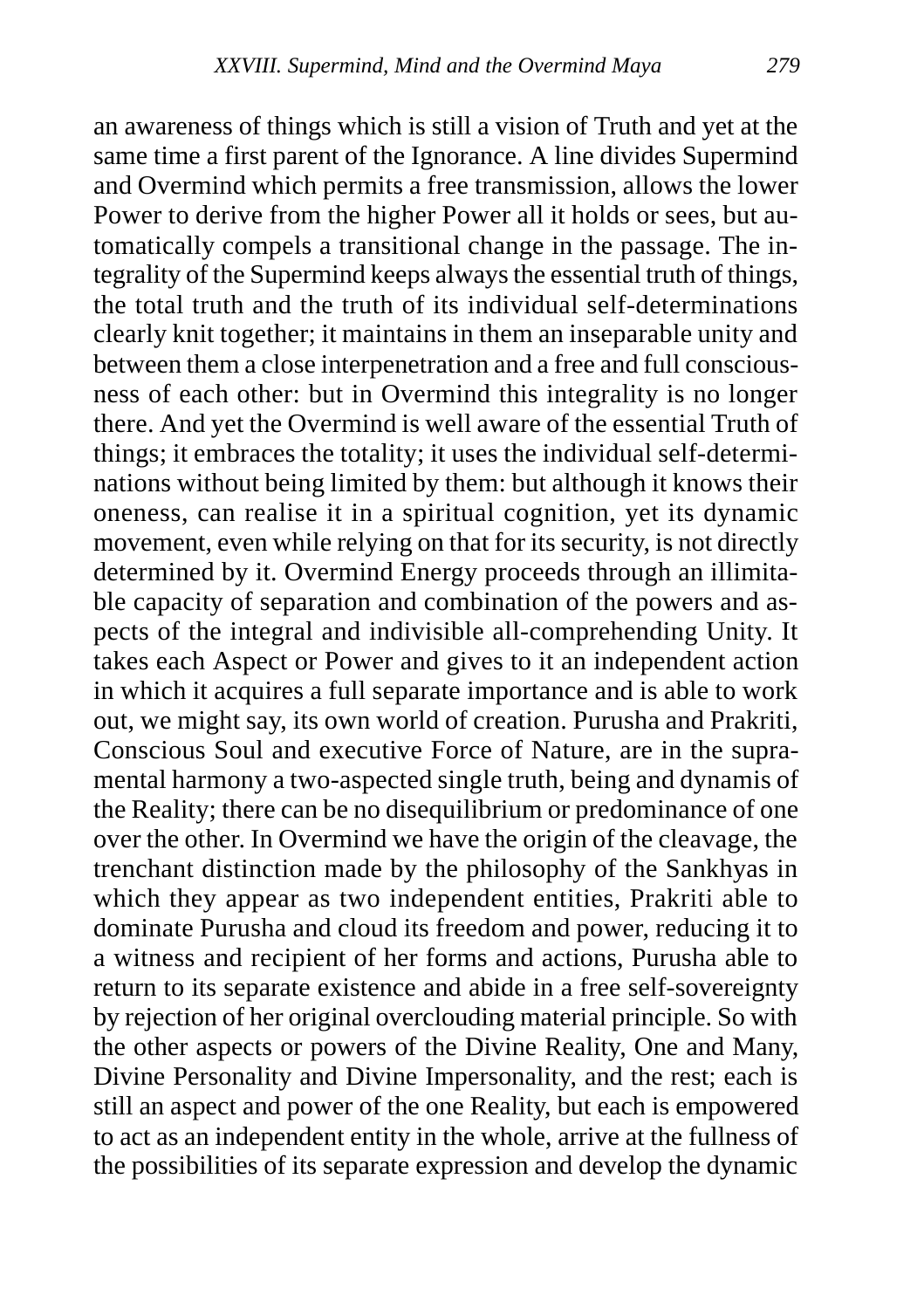consequences of that separateness. At the same time in Overmind this separateness is still founded on the basis of an implicit underlying unity; all possibilities of combination and relation between the separated Powers and Aspects, all interchanges and mutualities of their energies are freely organised and their actuality always possible.

If we regard the Powers of the Reality as so many Godheads, we can say that the Overmind releases a million Godheads into action, each empowered to create its own world, each world capable of relation, communication and interplay with the others. There are in the Veda different formulations of the nature of the Gods: it is said they are all one Existence to which the sages give different names; yet each God is worshipped as if he by himself is that Existence, one who is all the other Gods together or contains them in his being; and yet again each is a separate Deity acting sometimes in unison with companion deities, sometimes separately, sometimes even in apparent opposition to other Godheads of the same Existence. In the Supermind all this would be held together as a harmonised play of the one Existence; in the Overmind each of these three conditions could be a separate action or basis of action and have its own principle of development and consequences and yet each keep the power to combine with the others in a more composite harmony. As with the One Existence, so with its Consciousness and Force. The One Consciousness is separated into many independent forms of consciousness and knowledge; each follows out its own line of truth which it has to realise. The one total and many-sided Real-Idea is split up into its many sides; each becomes an independent Idea-Force with the power to realise itself. The one Consciousness-Force is liberated into its million forces, and each of these forces has the right to fulfil itself or to assume, if needed, a hegemony and take up for its own utility the other forces. So too the Delight of Existence is loosed out into all manner of delights and each can carry in itself its independent fullness or sovereign extreme. Overmind thus gives to the One Existence-Consciousness-Bliss the character of a teeming of infinite possibilities which can be developed into a multitude of worlds or thrown together into one world in which the endlessly variable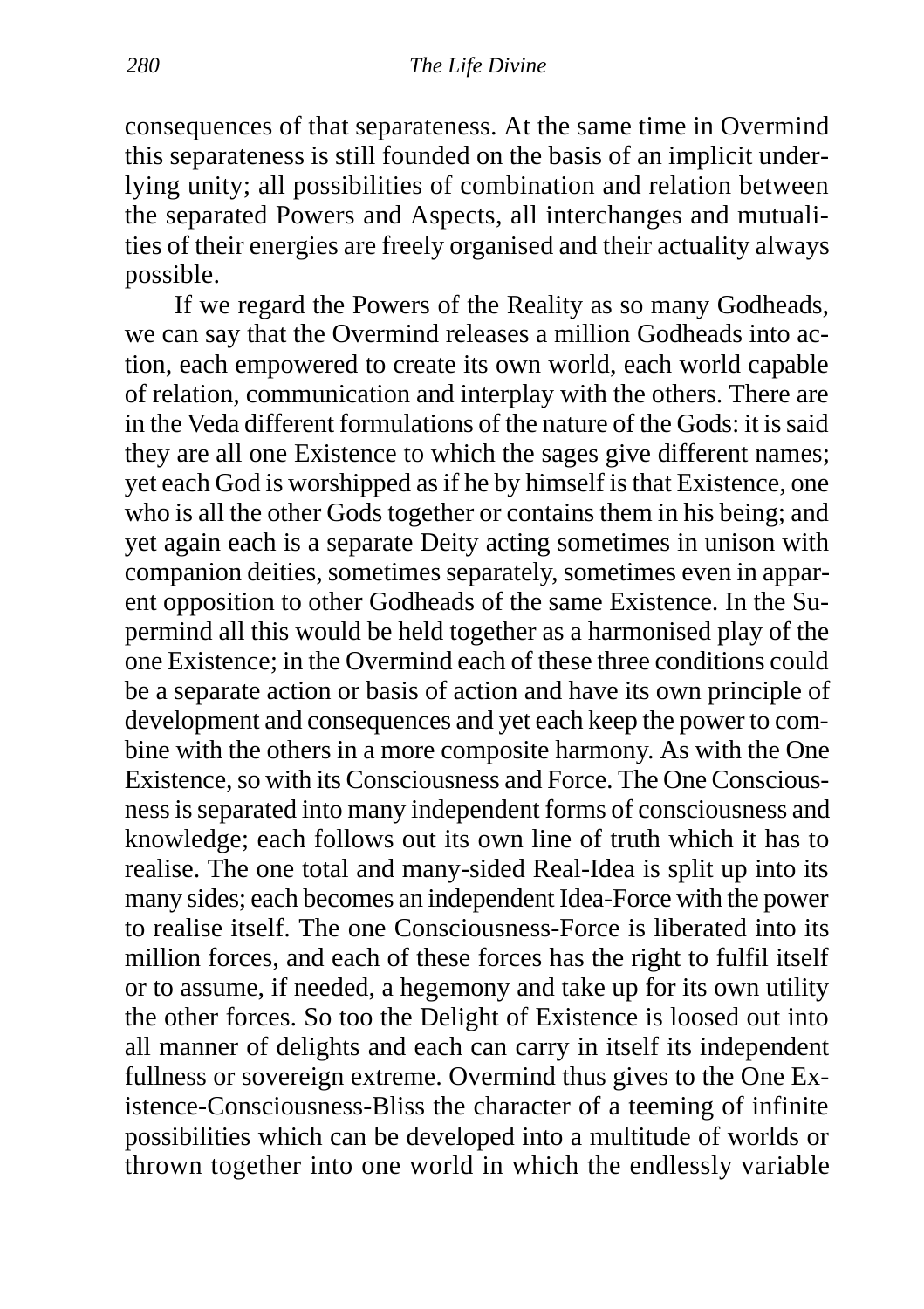outcome of their play is the determinant of the creation, of its process, its course and its consequence.

Since the Consciousness-Force of the eternal Existence is the universal creatrix, the nature of a given world will depend on whatever self-formulation of that Consciousness expresses itself in that world. Equally, for each individual being, his seeing or representation to himself of the world he lives in will depend on the poise or make which that Consciousness has assumed in him. Our human mental consciousness sees the world in sections cut by the reason and sense and put together in a formation which is also sectional; the house it builds is planned to accommodate one or another generalised formulation of Truth, but excludes the rest or admits some only as guests or dependents in the house. Overmind Consciousness is global in its cognition and can hold any number of seemingly fundamental differences together in a reconciling vision. Thus the mental reason sees Person and the Impersonal as opposites: it conceives an impersonal Existence in which person and personality are fictions of the Ignorance or temporary constructions; or, on the contrary, it can see Person as the primary reality and the impersonal as a mental abstraction or only stuff or means of manifestation. To the Overmind intelligence these are separable Powers of the one Existence which can pursue their independent self-affirmation and can also unite together their different modes of action, creating both in their independence and in their union different states of consciousness and being which can be all of them valid and all capable of coexistence. A purely impersonal existence and consciousness is true and possible, but also an entirely personal consciousness and existence; the Impersonal Divine, Nirguna Brahman, and the Personal Divine, Saguna Brahman, are here equal and coexistent aspects of the Eternal. Impersonality can manifest with person subordinated to it as a mode of expression; but, equally, Person can be the reality with impersonality as a mode of its nature: both aspects of manifestation face each other in the infinite variety of conscious Existence. What to the mental reason are irreconcilable differences present themselves to the Overmind intelligence as coexistent correlatives; what to the mental reason are contraries are to the Overmind intelli-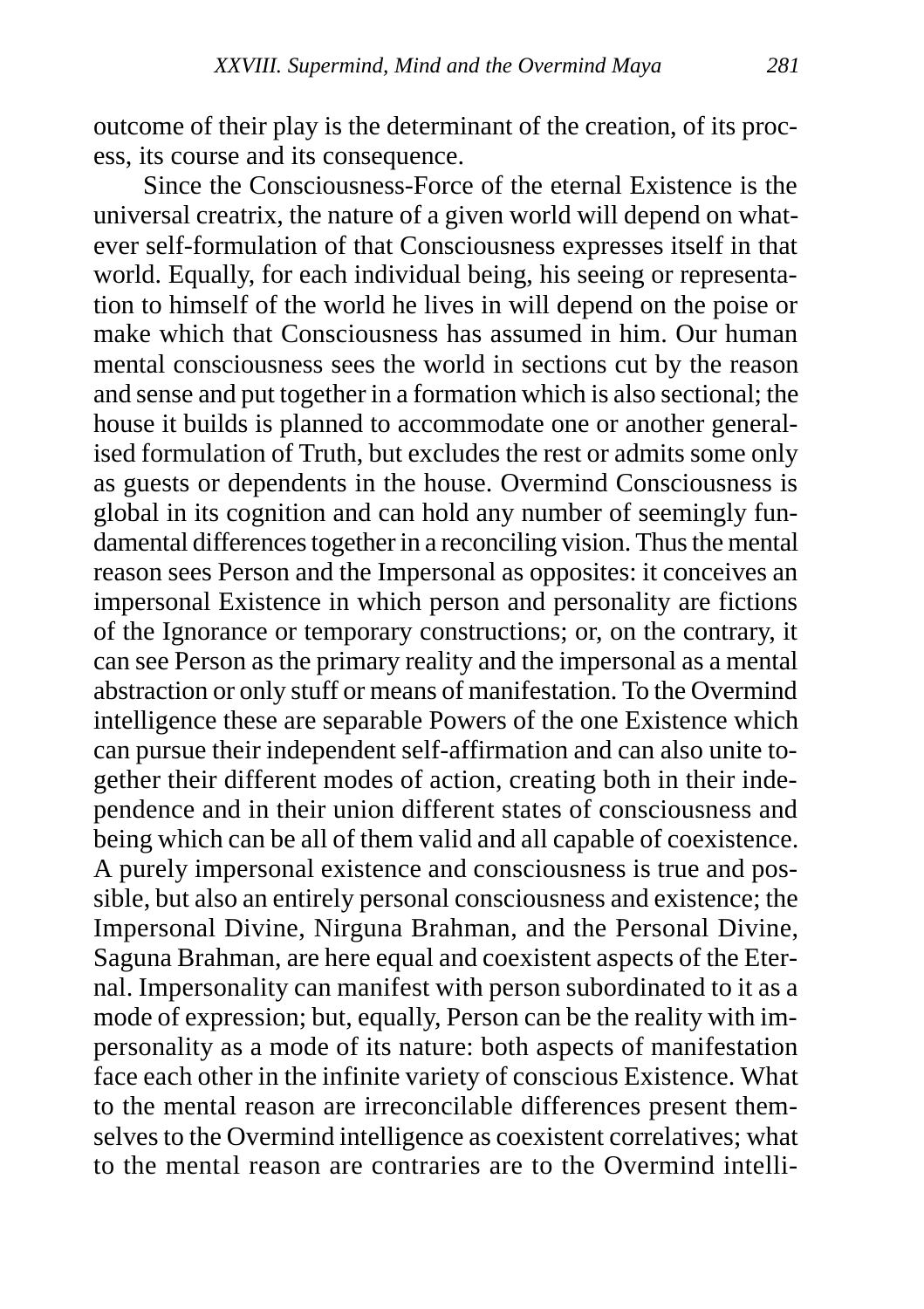gence complementaries. Our mind sees that all things are born from Matter or material Energy, exist by it, go back into it; it concludes that Matter is the eternal factor, the primary and ultimate reality, Brahman. Or it sees all as born of Life-Force or Mind, existing by Life or by Mind, going back into the universal Life or Mind, and it concludes that this world is a creation of the cosmic Life-Force or of a cosmic Mind or Logos. Or again it sees the world and all things as born of, existing by and going back to the Real-Idea or Knowledge-Will of the Spirit or to the Spirit itself and it concludes on an idealistic or spiritual view of the universe. It can fix on any of these ways of seeing, but to its normal separative vision each way excludes the others. Overmind consciousness perceives that each view is true of the action of the principle it erects; it can see that there is a material world-formula, a vital world-formula, a mental world-formula, a spiritual world-formula, and each can predominate in a world of its own and at the same time all can combine in one world as its constituent powers. The self-formulation of Conscious Force on which our world is based as an apparent

Inconscience that conceals in itself a supreme Conscious-Existence and holds all the powers of Being together in its inconscient secrecy, a world of universal Matter realising in itself Life, Mind, Overmind, Supermind, Spirit, each of them in its turn taking up the others as means of its self-expression, Matter proving in the spiritual vision to have been always itself a manifestation of the Spirit, is to the Overmind view a normal and easily realisable creation. In its power of origination and in the process of its executive dynamis Overmind is an organiser of many potentialities of Existence, each affirming its separate reality but all capable of linking themselves together in many different but simultaneous ways, a magician craftsman empowered to weave the multicoloured warp and woof of manifestation of a single entity in a complex universe.

In this simultaneous development of multitudinous independent or combined Powers or Potentials there is yet – or there is as yet – no chaos, no conflict, no fall from Truth or Knowledge. The Overmind is a creator of truths, not of illusions or falsehoods: what is worked out in any given over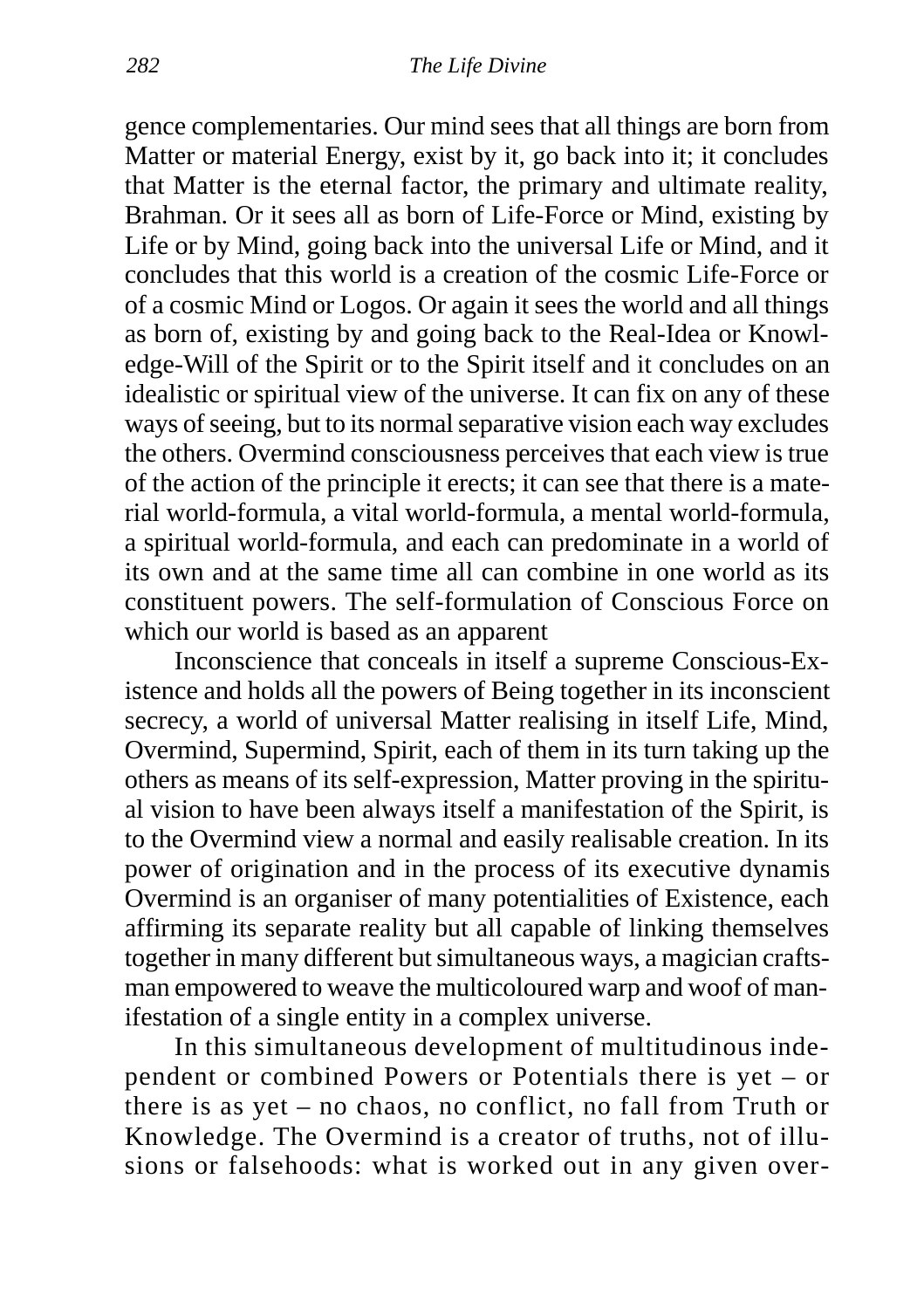mental energism or movement is the truth of the Aspect, Power, Idea, Force, Delight which is liberated into independent action, the truth of the consequences of its reality in that independence. There is no exclusiveness asserting each as the sole truth of being or the others as inferior truths: each God knows all the Gods and their place in existence; each Idea admits all other ideas and their right to be; each Force concedes a place to all other forces and their truth and consequences; no delight of separate fulfilled existence or separate experience denies or condemns the delight of other existence or other experience. The Overmind is a principle of cosmic Truth and a vast and endless catholicity is its very spirit; its energy is an all-dynamism as well as a principle of separate dynamisms: it is a sort of inferior Supermind,– although it is concerned predominantly not with absolutes, but with what might be called the dynamic potentials or pragmatic truths of Reality, or with absolutes mainly for their power of generating pragmatic or creative values, although, too, its comprehension of things is more global than integral, since its totality is built up of global wholes or constituted by separate independent realities uniting or coalescing together, and although the essential unity is grasped by it and felt to be basic of things and pervasive in their manifestation, but no longer as in the Supermind their intimate and everpresent secret, their dominating continent, the overt constant builder of the harmonic whole of their activity and nature.

If we would understand the difference of this global Overmind Consciousness from our separative and only imperfectly synthetic mental consciousness, we may come near to it if we compare the strictly mental with what would be an overmental view of activities in our material universe. To the Overmind, for example, all religions would be true as developments of the one eternal religion, all philosophies would be valid each in its own field as a statement of its own universe-view from its own angle, all political theories with their practice would be the legitimate working out of an Idea Force with its right to application and practical development in the play of the energies of Nature. In our separative consciousness, imperfectly visited by glimpses of catholicity and universality, these things exist as opposites;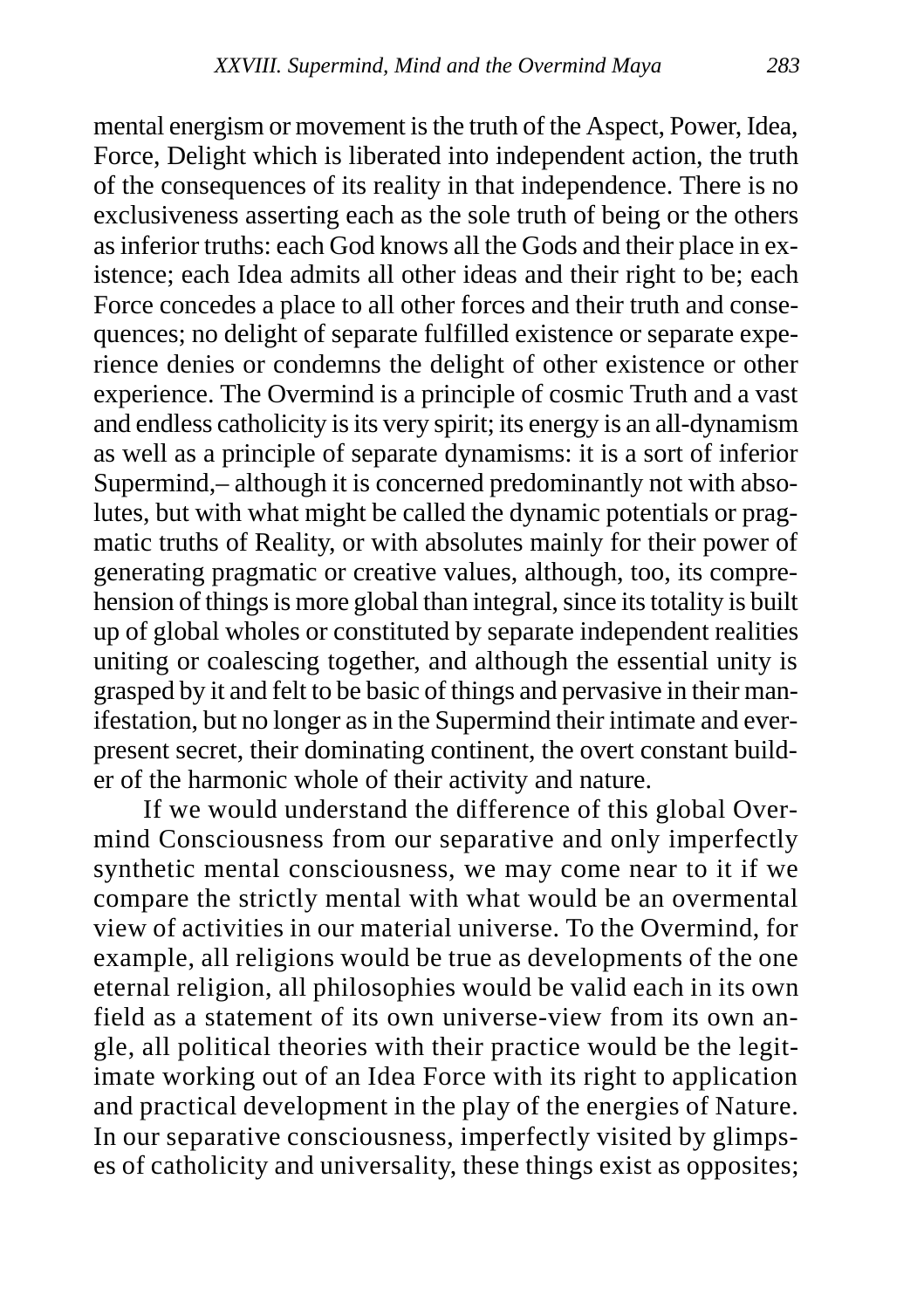each claims to be the truth and taxes the others with error and falsehood, each feels impelled to refute or destroy the others in order that itself alone may be the Truth and live: at best, each must claim to be superior, admit all others only as inferior truth-expressions. An overmental Intelligence would refuse to entertain this conception or this drift to exclusiveness for a moment; it would allow all to live as necessary to the whole or put each in its place in the whole or assign to each its field of realisation or of endeavour. This is because in us consciousness has come down completely into the divisions of the Ignorance; Truth is no longer either an Infinite or a cosmic whole with many possible formulations, but a rigid affirmation holding any other affirmation to be false because different from itself and entrenched in other limits. Our mental consciousness can indeed arrive in its cognition at a considerable approach towards a total comprehensiveness and catholicity, but to organise that in action and life seems to be beyond its power. Evolutionary Mind, manifest in individuals or collectivities, throws up a multiplicity of divergent viewpoints, divergent lines of action and lets them work themselves out side by side or in collision or in a certain intermixture; it can make selective harmonies, but it cannot arrive at the harmonic control of a true totality. Cosmic Mind must have even in the evolutionary Ignorance, like all totalities, such a harmony, if only of arranged accords and discords; there is too in it an underlying dynamism of oneness: but it carries the completeness of these things in its depths, perhaps in a supermind-overmind substratum, but does not impart it to individual Mind in the evolution, does not bring it or has not yet brought it from the depths to the surface. An Overmind world would be a world of harmony; the world of Ignorance in which we live is a world of disharmony and struggle.

And still we can recognise at once in the Overmind the original cosmic Maya, not a Maya of Ignorance but a Maya of Knowledge, yet a Power which has made the Ignorance possible, even inevitable. For if each principle loosed into action must follow its independent line and carry out its complete consequences, the principle of separation must also be allowed its complete course and arrive at its absolute consequence; this is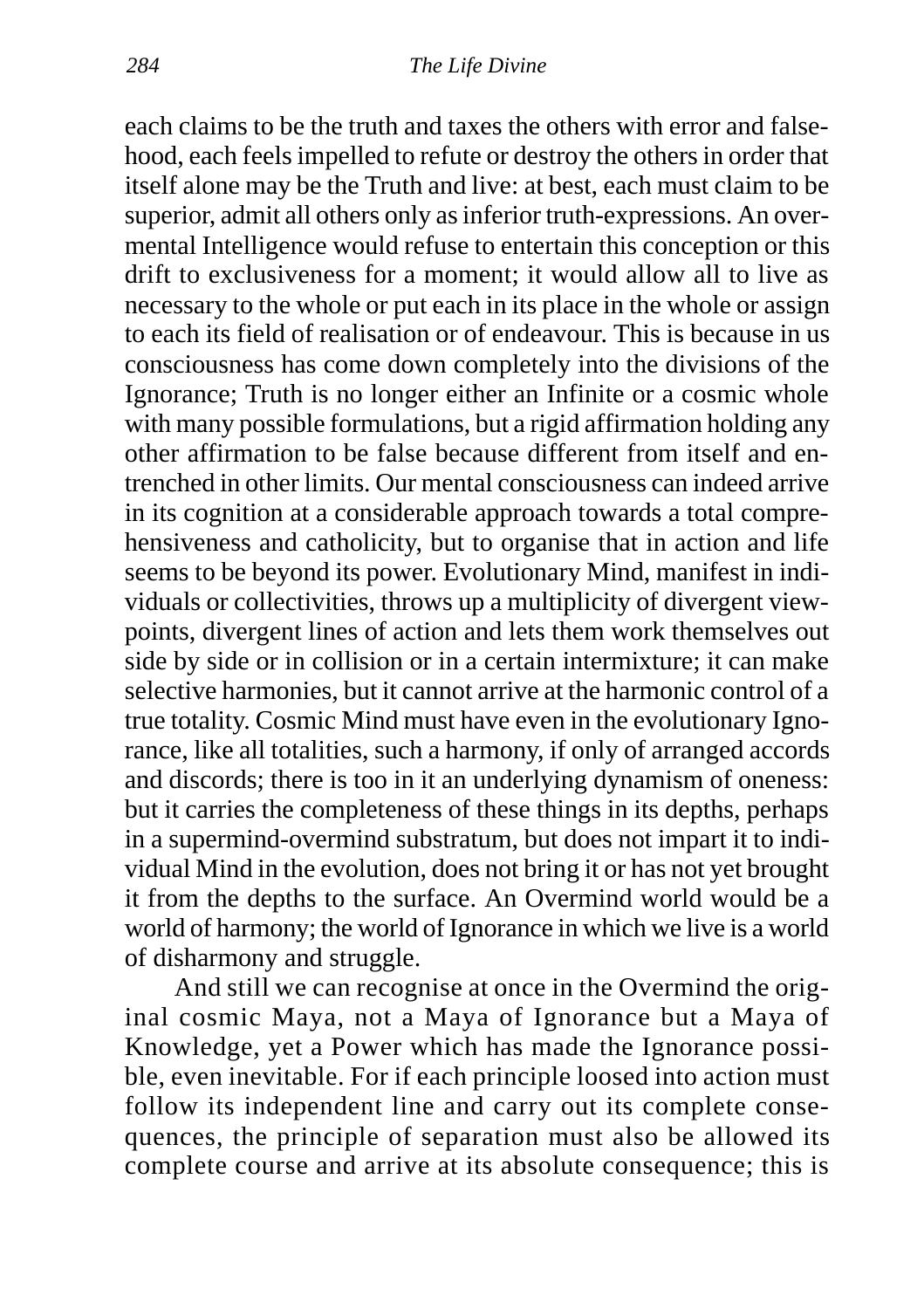the inevitable descent, facilis descensus, which Consciousness, once it admits the separative principle, follows till it enters by obscuring infinitesimal fragmentation, tucchyena, $<sup>1</sup>$  into the material Incon-</sup> science,– the Inconscient Ocean of the Rig Veda,– and if the One is born from that by its own greatness, it is still at first concealed by a fragmentary separative existence and consciousness which is ours and in which we have to piece things together to arrive at a whole. In that slow and difficult emergence a certain semblance of truth is given to the dictum of Heraclitus that War is the father of all things; for each idea, force, separate consciousness, living being by the very necessity of its ignorance enters into collision with others and tries to live and grow and fulfil itself by independent self-assertion, not by harmony with the rest of existence. Yet there is still the unknown underlying Oneness which compels us to strive slowly towards some form of harmony, of interdependence, of concording of discords, of a difficult unity. But it is only by the evolution in us of the concealed superconscient powers of cosmic Truth and of the Reality in which they are one that the harmony and unity we strive for can be dynamically realised in the very fibre of our being and all its self-expression and not merely in imperfect attempts, incomplete constructions, ever-changing approximations. The higher ranges of spiritual Mind have to open upon our being and consciousness and also that which is beyond even spiritual Mind must appear in us if we are to fulfil the divine possibility of our birth into cosmic existence.

Overmind in its descent reaches a line which divides the cosmic Truth from the cosmic Ignorance; it is the line at which it becomes possible for Consciousness-Force, emphasising the separateness of each independent movement created by Overmind and hiding or darkening their unity, to divide Mind by an exclusive concentration from the overmental source. There has already been a similar separation of Overmind from its supramental source, but with a transparency in the veil which allows a conscious transmission and maintains a certain luminous kinship; but here the veil is opaque and the transmission of the Overmind motives to the Mind is occult and obscure. Mind

<sup>&</sup>lt;sup>1</sup> Rig Veda, X. 129. 3.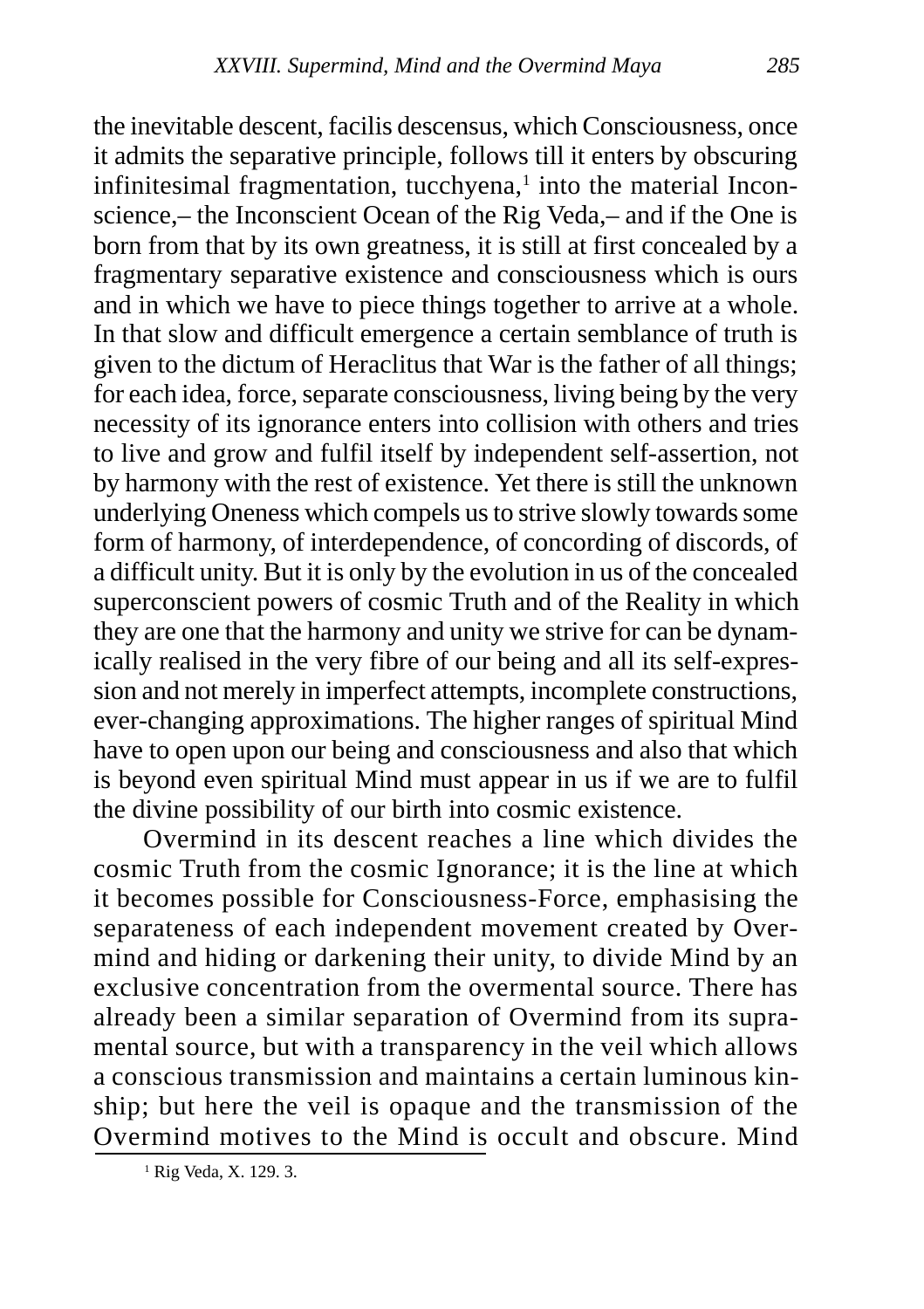separated acts as if it were an independent principle, and each mental being, each basic mental idea, power, force stands similarly on its separate self; if it communicates with or combines or contacts others, it is not with the catholic universality of the overmind movement, on a basis of underlying oneness, but as independent units joining to form a separate constructed whole. It is by this movement that we pass from the cosmic Truth into the cosmic Ignorance. The cosmic Mind on this level, no doubt, comprehends its own unity, but it is not aware of its own source and foundation in the Spirit or can only comprehend it by the intelligence, not in any enduring experience; it acts in itself as if by its own right and works out what it receives as material without direct communication with the source from which it receives it. Its units also act in ignorance of each other and of the cosmic whole except for the knowledge that they can get by contact and communication,– the basic sense of identity and the mutual penetration and understanding that comes from it are no longer there. All the actions of this Mind Energy proceed on the opposite basis of the Ignorance and its divisions and, although they are the results of a certain conscious knowledge, it is a partial knowledge, not a true and integral self-knowledge, nor a true and integral worldknowledge. This character persists in Life and in subtle Matter and reappears in the gross material universe which arises from the final lapse into the Inconscience.

Yet, as in our subliminal or inner Mind, so in this Mind also a larger power of communication and mutuality still remains, a freer play of mentality and sense than human mind possesses, and the Ignorance is not complete; a conscious harmony, an interdependent organisation of right relations is more possible: mind is not yet perturbed by blind Life forces or obscured by irresponsive Matter. It is a plane of Ignorance, but not yet of falsehood or error,– or at least the lapse into falsehood and error is not yet inevitable; this Ignorance is limitative but not necessarily falsificative. There is limitation of knowledge, an organisation of partial truths, but not a denial or opposite of truth or knowledge. This character of an organisation of partial truths on a basis of separative knowledge persists in Life and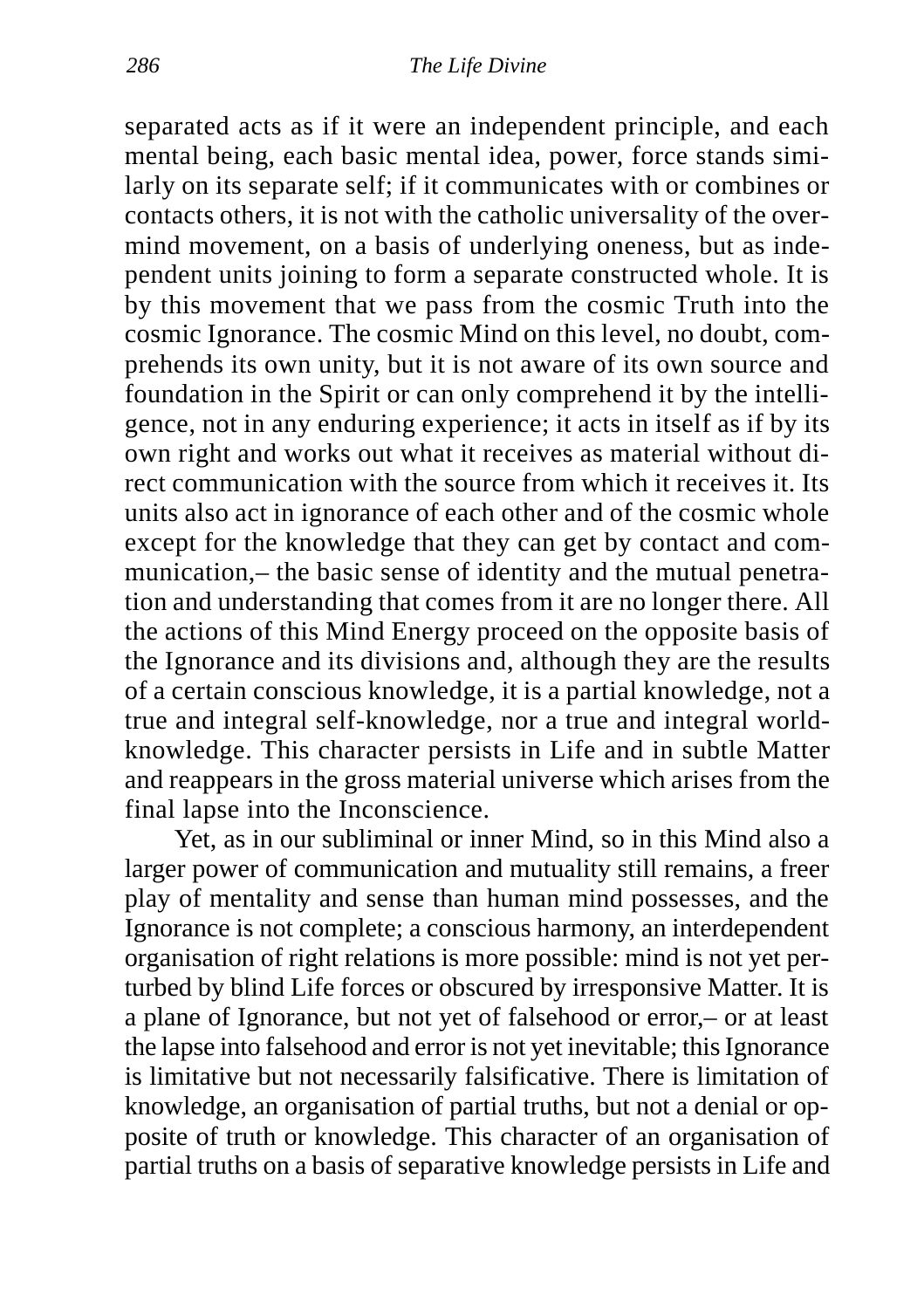subtle Matter, for the exclusive concentration of Consciousness-Force which puts them into separative action does not entirely sever or veil Mind from Life or Mind and Life from Matter. The complete separation can take place only when the stage of Inconscience has been reached and our world of manifold Ignorance arises out of that tenebrous matrix. These other still conscient stages of the involution are indeed organisations of Conscious Force in which each lives from his own centre, follows out his own possibilities, and the predominant principle itself, whether Mind, Life or Matter, works out things on its own independent basis; but what is worked out are truths of itself, not illusions or a tangle of truth and falsehood, knowledge and ignorance. But when by an exclusive concentration on Force and Form Consciousness-Force seems phenomenally to separate Consciousness from Force, or when it absorbs Consciousness in a blind sleep lost in Form and Force, then Consciousness has to struggle back to itself by a fragmentary evolution which necessitates error and makes falsehood inevitable. Nevertheless, these things too are not illusions that have sprung out of an original Non-Existence; they are, we might say, the unavoidable truths of a world born out of Inconscience. For the Ignorance is still in reality a knowledge seeking for itself behind the original mask of Inconscience; it misses and finds; its results, natural and even inevitable on their own line, are the true consequence of the lapse,– in a way, even, the right working of the recovery from the lapse. Existence plunging into an apparent Non-Existence, Consciousness into an apparent Inconscience, Delight of existence into a vast cosmic insensibility are the first result of the fall and, in the return from it by a struggling fragmentary experience, the rendering of Consciousness into the dual terms of truth and falsehood, knowledge and error, of Existence into the dual terms of life and death, of Delight of existence into the dual terms of pain and pleasure are the necessary process of the labour of self-discovery. A pure experience of Truth, Knowledge, Delight, imperishable existence would here be itself a contradiction of the truth of things. It could only be otherwise if all beings in the evolution were quiescently responsive to the psychic elements within them and to the Supermind underlying Nature's opera-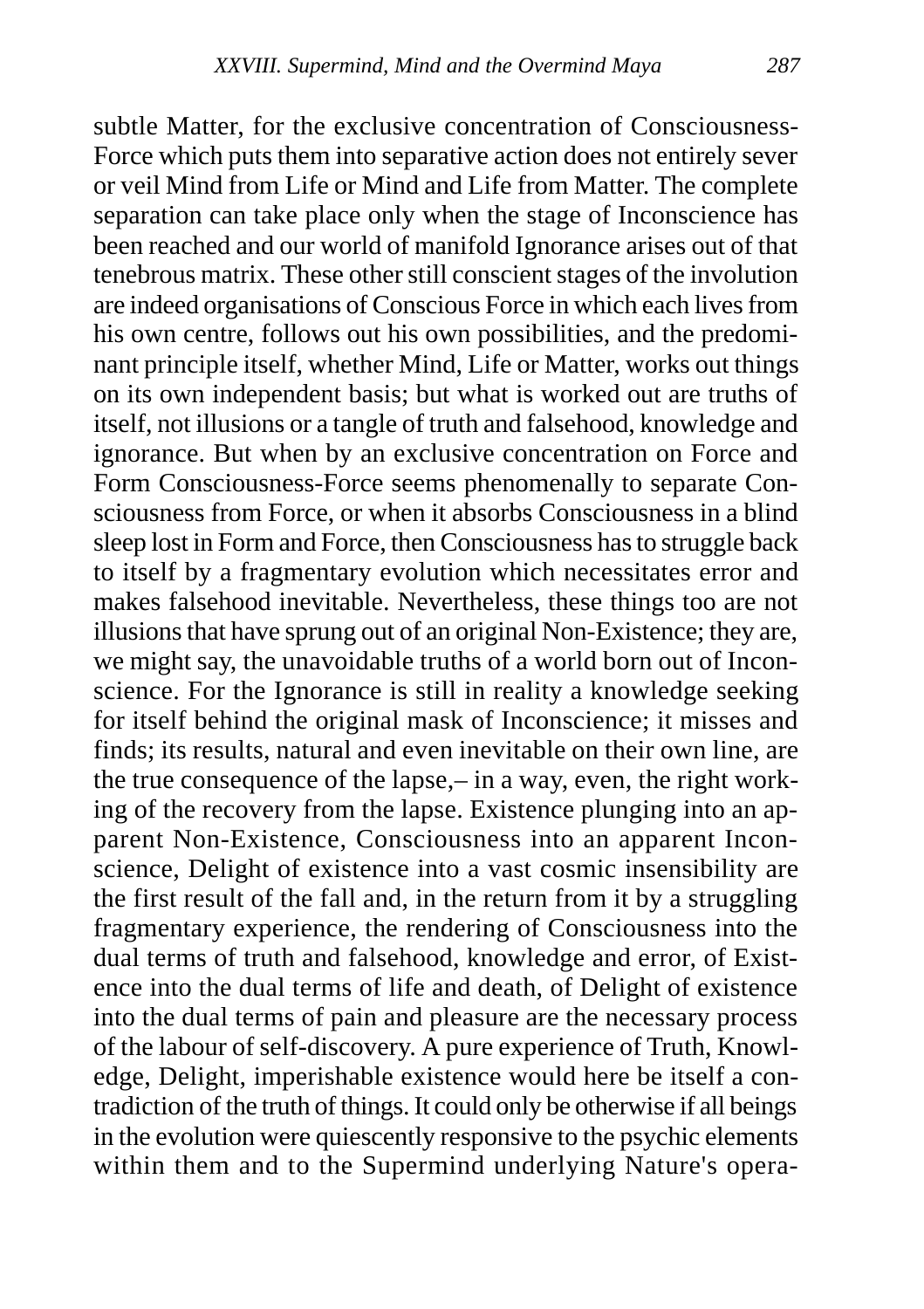tions; but here there comes in the Overmind law of each Force working out its own possibilities. The natural possibilities of a world in which an original Inconscience and a division of consciousness are the main principles, would be the emergence of Forces of Darkness impelled to maintain the Ignorance by which they live, an ignorant struggle to know originative of falsehood and error, an ignorant struggle to live engendering wrong and evil, an egoistic struggle to enjoy, parent of fragmentary joys and pains and sufferings; these are therefore the inevitable first-imprinted characters, though not the sole possibilities of our evolutionary existence. Still, because the Non-Existence is a concealed Existence, the Inconscience a concealed Consciousness, the insensibility a masked and dormant Ananda, these secret realities must emerge; the hidden Overmind and Supermind too must in the end fulfil themselves in this apparently opposite organisation from a dark Infinite.

Two things render that culmination more facile than it would otherwise be. Overmind in the descent towards material creation has originated modifications of itself,– Intuition especially with its penetrative lightning flashes of truth lighting up local points and stretches of country in our consciousness,– which can bring the concealed truth of things nearer to our comprehension, and, by opening ourselves more widely first in the inner being and then as a result in the outer surface self also to the messages of these higher ranges of consciousness, by growing into them, we can become ourselves also intuitive and overmental beings, not limited by the intellect and sense, but capable of a more universal comprehension and a direct touch of truth in its very self and body. In fact flashes of enlightenment from these higher ranges already come to us, but this intervention is mostly fragmentary, casual or partial; we have still to begin to enlarge ourselves into their likeness and organise in us the greater Truth activities of which we are potentially capable. But, secondly, Overmind, Intuition, even Supermind not only must be, as we have seen, principles inherent and involved in the Inconscience from which we arise in the evolution and inevitably destined to evolve, but are secretly present, occult actively with flashes of intuitive emergence in the cosmic activity of Mind, Life and